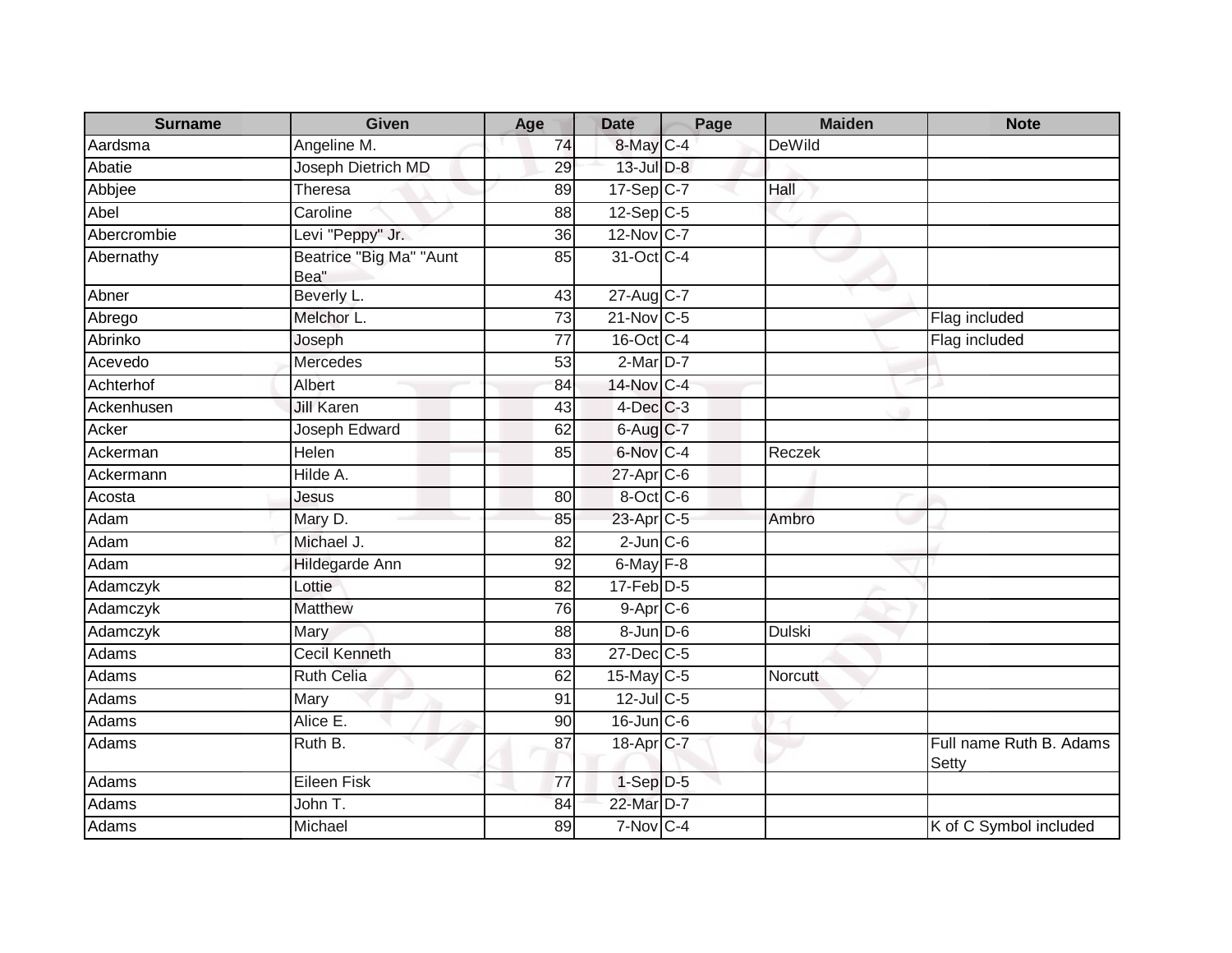| Adams         | Elmo Eugene "Gene"   | 74              | 13-Sep C-4             |                |                                      |
|---------------|----------------------|-----------------|------------------------|----------------|--------------------------------------|
| Adams         | Ramona L.            | 64              | 22-Jun D-6             |                |                                      |
| Addison       | Mary Lee " Granny" " | 84              | 12-Jul C-5             |                |                                      |
| Adduci        | Pamala Jane          | 52              | 30-Nov D-5             |                |                                      |
| Adent         | Leo                  | $\overline{92}$ | $9-Nov$ C-5            |                |                                      |
| <b>Adkins</b> | Rex B.               | 70              | $6$ -Jun $C$ -6        |                |                                      |
| Adney         | <b>George Alfred</b> | 90              | $4-Apr$ C-6            |                |                                      |
| Adorjan       | Joseph E.            | $\overline{72}$ | $3$ -Jan $C-3$         |                | Flag included                        |
| Adzia         | George M.            | 88              | 15-Dec D-5             |                |                                      |
| Aggen         | Jacob S.             | $\overline{87}$ | 19-Feb <sup></sup> F-5 |                |                                      |
| Aguilera      | Orencio              | 86              | $7-Sep$ $C-6$          |                |                                      |
| Ahlborn       | Gilbert T.           | 85              | 28-Oct F-5             |                |                                      |
| Ahlvin        | Martin A.            | 82              | 12-Dec C-5             |                |                                      |
| Ahrendt       | Carol                | 83              | 16-Jul C-7             |                |                                      |
| Ahrens        | Esther B.            | 86              | 4-Jan C-4              |                |                                      |
| Aicher        | Mary Kampo           | 79              | $9$ -Jul $C$ -7        |                |                                      |
| Aigner        | Robert J.            | $\overline{72}$ | 14-Jan D-5             |                |                                      |
| Aiken         | Willam M.            | 92              | 29-Feb C-5             |                |                                      |
| Akers         | John R.              | 70              | 6-Oct E-1              |                |                                      |
| Akers         | Kim                  | 55              | 30-Jan C-6             |                | Full name Kim Akers<br><b>Dienes</b> |
| <b>Akers</b>  | Norman M.            | 76              | $24-Sep C-7$           |                | Flag included                        |
| Akers-Mecier  | Donagene Rev.        | 76              | $20$ -Apr $C$ -6       |                |                                      |
| Alaimo        | Pearl                | 69              | $5$ -Jul $C$ -4        |                |                                      |
| Alamillo      | Maria Del Pilar      | 78              | $1-Sep$ D-5            |                |                                      |
| Alamillo      | Jose "Sosa"          | $\overline{82}$ | 12-Apr C-5             |                |                                      |
| Alaniz        | Daniel               | 74              | $11$ -Jan $C-5$        |                |                                      |
| Alba          | Juan A. Jr.          | 39              | $27$ -Jan $D-5$        |                |                                      |
| Albertson     | Donald               | 79              | 31-May C-5             |                |                                      |
| Albrecht      | Frank S.             | 68              | 14-Oct F-5             |                |                                      |
| Albrecht      | May Frances          | 57              | 13-Apr C-6             | <b>Buckley</b> |                                      |
| Aldana        | Rene J.              | 16              | 17-Aug D-8             |                |                                      |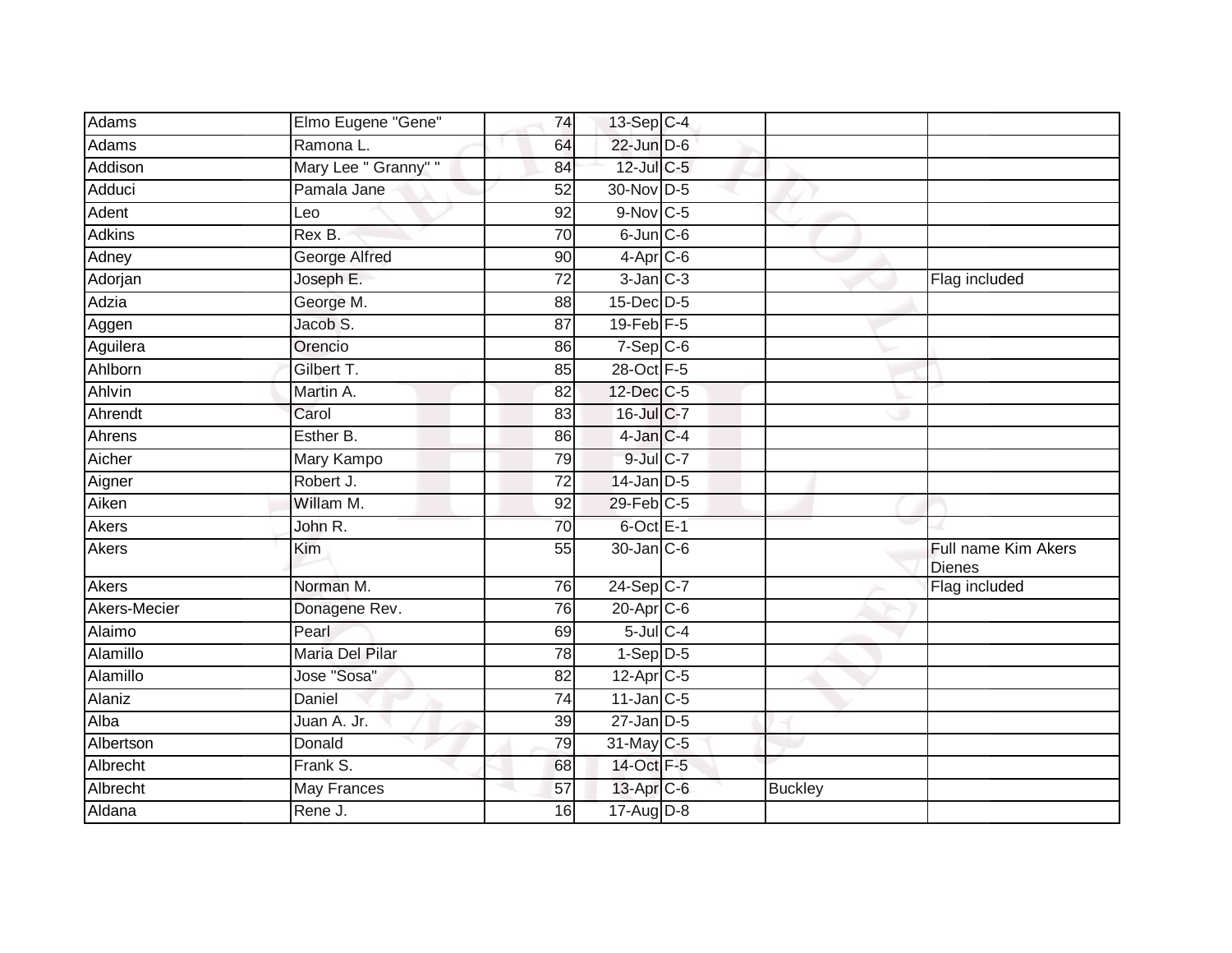| Aldaz      | Epifanio              | 92              | 6-Mar <sub>C-4</sub>  |                |                                            |
|------------|-----------------------|-----------------|-----------------------|----------------|--------------------------------------------|
| Aldrich    | Rosemary              | 82              | 22-May C-4            | <b>Roberts</b> | Full name Rosemary<br>Hollingshead Aldrich |
| Aldrin     | Kenneth A.            | 86              | $23$ -Dec $E-6$       |                |                                            |
| Aleman     | Migel "Mike"          | 40              | 22-Mar D-7            |                |                                            |
| Ales       | Kenneth R.            | 78              | $4$ -May D-5          |                |                                            |
| Alex       | John William          | 87              | 26-Jun C-4            |                |                                            |
| Alexander  | Roberta A.            | 79              | $8$ -Dec $D$ -5       |                |                                            |
| Alexander  | Katherine V.          | 87              | 15-Aug C-5            |                |                                            |
| Alexander  | Dorothy M. "Dot"      | 73              | 28-Dec C-4            |                |                                            |
| Alexiou    | Mildred L.            | 64              | $11$ -Jul C-6         |                | Full name Mildred L<br>Alexiou Villani     |
| Allan      | Helen                 | 75              | 30-Mar C-6            |                |                                            |
| Allaway    | James C.              | 83              | $3-Feb$ D-5           |                |                                            |
| Allee      | Glenn E.              | 84              | 10-Nov D-4            |                |                                            |
| Allee      | James                 | 60              | $17$ -Jul $C-3$       |                |                                            |
| Allegretti | JeanneO.              | 79              | $6$ -Jun $C$ -6       |                |                                            |
| Allegretti | Michael L. Dr.        | 81              | 30-Jan C-6            |                | Flag included                              |
| Allen      | Judith A. (Hobby)     | 75              | $17 -$ Jul C-3        |                |                                            |
| Allen      | Terrence C. (Terry)   | 35              | $13$ -Jan $D-5$       |                |                                            |
| Allen      | Annie                 | 82              | $17$ -Feb $ D-5$      |                |                                            |
| Allen      | Lillian F.            | $\overline{77}$ | $6$ -May $F-8$        |                |                                            |
| Allen      | Julian B. Jr.         | 69              | 12-Apr <sub>C-5</sub> |                |                                            |
| Allen      | Arline M.             | 85              | $11$ -May $D-7$       | Custer         |                                            |
| Allen      | Margaret Elizabeth    | 87              | 20-Mar C-3            |                |                                            |
| Allenspach | Alice J.              | 86              | $20$ -Nov $ C-3 $     |                |                                            |
| Alley      | Bethel M.             | 70              | $25$ -Jan $C-4$       |                |                                            |
| Allgretti  | Michael L. Dr.        | 81              | $29$ -Jan $F-4$       |                | Flag included                              |
| Allison    | Marivin Scheckard     | 87              | $9$ -May C-6          |                |                                            |
| Allton     | <b>Rosalee Fields</b> | 75              | 20-Jul D-5            |                |                                            |
| Aloia      | Earl V.               | 77              | 22-Jul F-6            |                | Flag included                              |
| Alspach    | Martha J.             | 77              | 23-Jan C-8            | Kovachic       |                                            |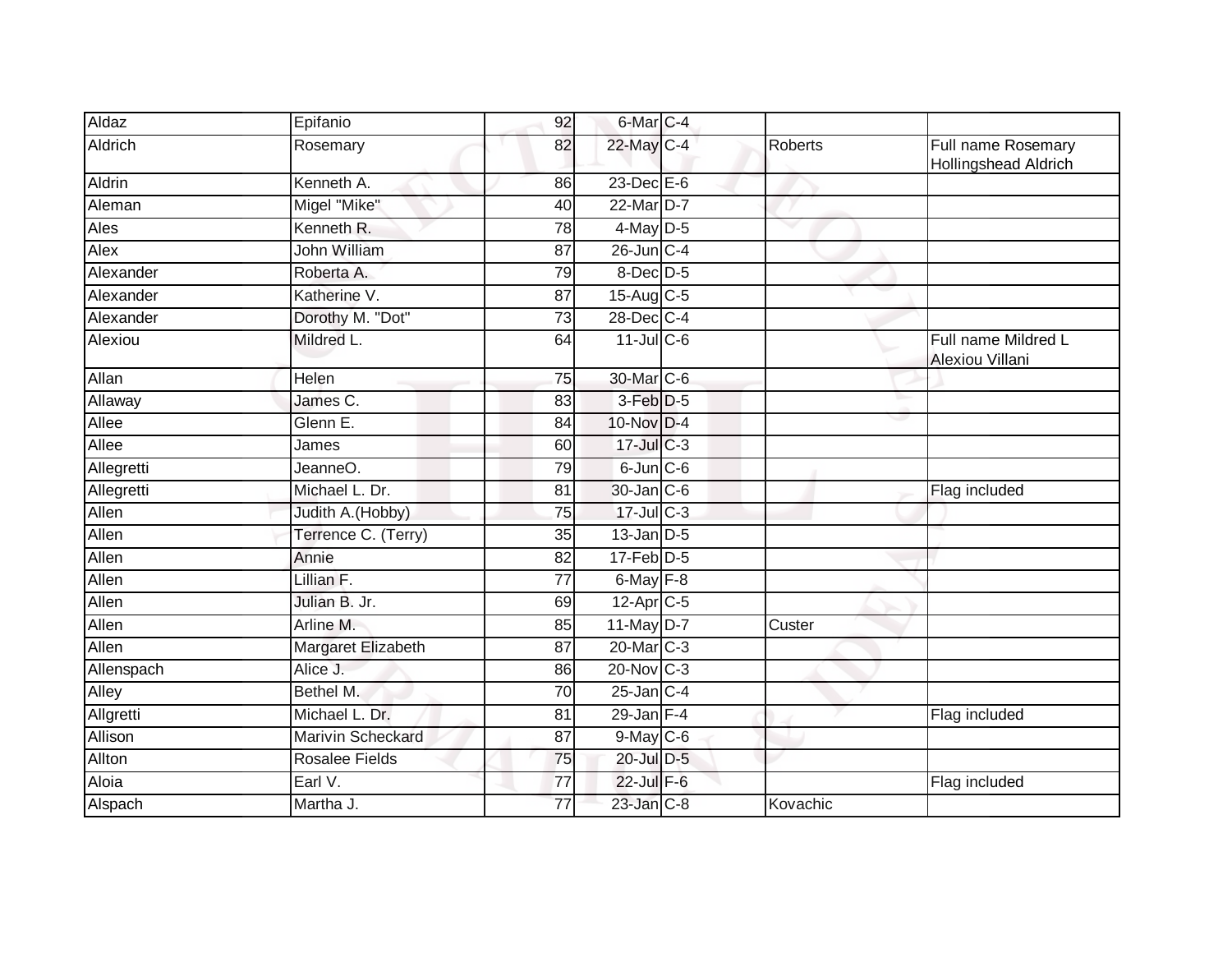| Alt        | <b>Edward Daniel "The</b><br>Whistler" | 73              | 10-Dec C-6                |               |                  |
|------------|----------------------------------------|-----------------|---------------------------|---------------|------------------|
| Alt        | John F.                                | 79              | $16$ -Feb $C-4$           |               |                  |
| Alvarez    | <b>Maria</b>                           | 50              | $2$ -Oct C-4              |               |                  |
| Amado      | Martin D.                              | 46              | $27 - \overline{Aug}$ C-7 |               |                  |
| Amaya      | Pauline                                | 76              | 11-Apr C-5                |               |                  |
| Amaya      | Roberto "Beto"                         | 66              | $7-Mar$ C-6               |               | Picture included |
| Ambler     | Fredrick E.                            | 72              | $19-Sep$ <sub>C-6</sub>   |               |                  |
| Anaszewski | John                                   | $\overline{75}$ | $9$ -Mar $D-5$            |               |                  |
| Andersen   | Mary                                   | $\overline{75}$ | $15$ -Jul $F-5$           | Crelly        |                  |
| Andersen   | Edward N.                              | 82              | $1$ -Jan $C$ -6           |               |                  |
| Anderson   | Tommie Lee                             | 79              | $4$ -May D-5              |               |                  |
| Anderson   | Charles W.                             | 93              | 28-Aug C-3                |               | Flag included    |
| Anderson   | Willetta                               | 82              | 23-Jun D-5                |               |                  |
| Anderson   | Goldie "Babe"                          | 83              | 11-Apr C-5                |               |                  |
| Anderson   | Marjorie Claudon                       | 84              | 25-Jul C-5                |               |                  |
| Anderson   | Charlotte                              | 82              | 26-Apr C-4                | Caliban       |                  |
| Anderson   | Cheryl C.                              | 53              | 19-Aug $F-6$              | <b>Kralis</b> |                  |
| Anderson   | Howard B.                              | 78              | 22-Aug C-5                |               |                  |
| Anderson   | Valentine "Swede"                      | 95              | $3$ -Dec $C$ -5           |               |                  |
| Anderson   | <b>Helen Lucille</b>                   | 93              | 24-May C-5                |               |                  |
| Anderson   | Melvyn R.                              | 61              | 27-Sep C-5                |               |                  |
| Anderson   | Dee                                    | 88              | $3-Sep C-6$               |               | Flag included    |
| Anderson   | Alex O.                                | 70              | $2$ -Jan $C$ -6           |               |                  |
| Anderson   | <b>Geraldine Mae</b>                   | 52              | 20-Dec C-5                |               |                  |
| Anderson   | Ann E.                                 | 76              | $8$ -Jul $F$ -6           |               |                  |
| Anderson   | Benjamin A.                            | 70              | 29-Oct C-8                |               | Flag included    |
| Anderson   | Lucille V.                             | 82              | 27-Mar C-4                | Tomaszewski   |                  |
| Anderson   | <b>Ulysses</b>                         | 69              | $5$ -Jun $C-3$            |               |                  |
| Anderson   | Winona E. "Nonie"                      | 88              | 21-Mar C-6                | Meir          |                  |
| Anderson   | Herbert J.H.                           | 85              | 24-Mar C-5                |               |                  |
| Andolina   | Dawn M.                                | 34              | 26-May C-5                |               |                  |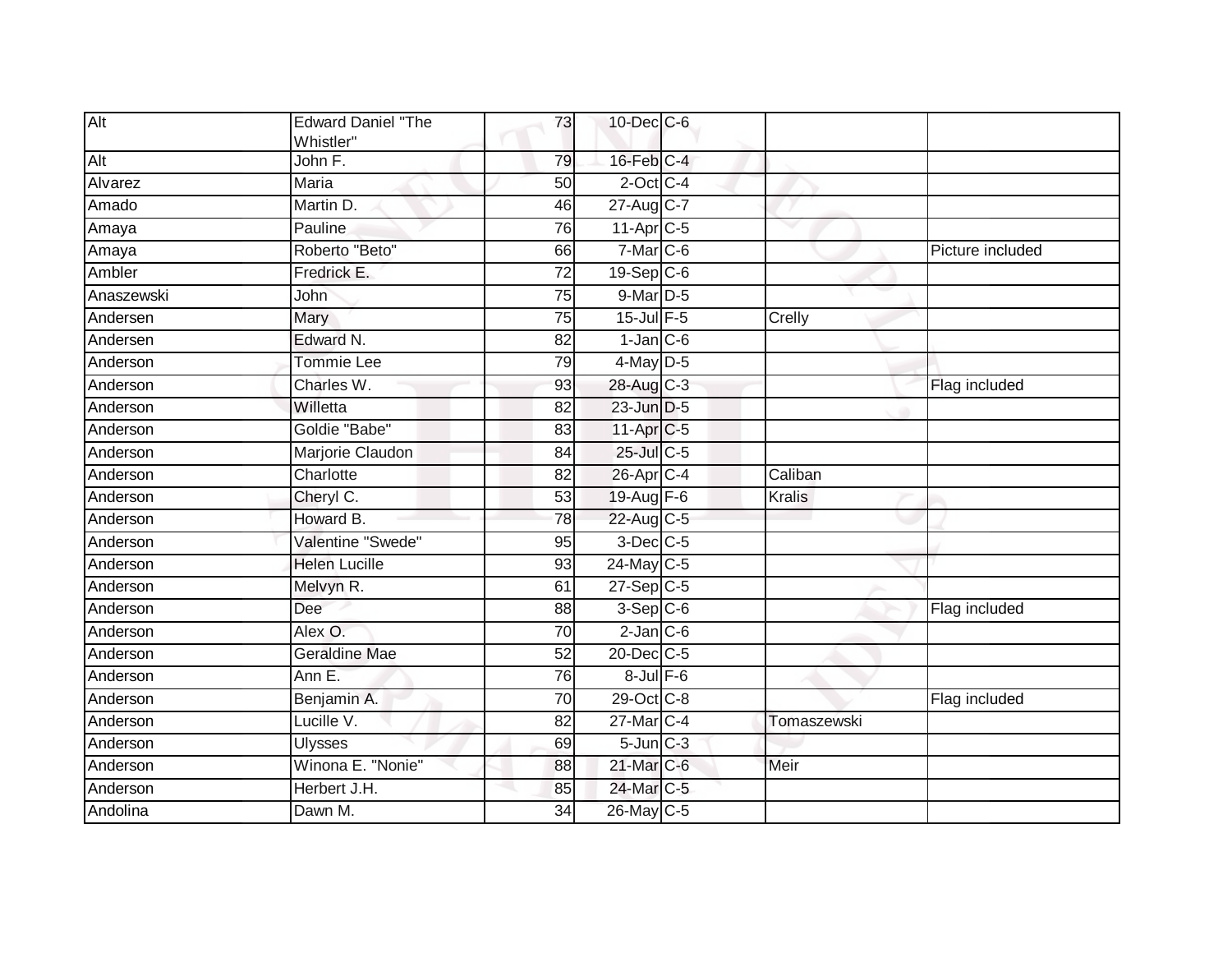| Andreani       | Eugene William       | 67              | 30-Aug C-5      |          | Flag included |
|----------------|----------------------|-----------------|-----------------|----------|---------------|
| Andree         | Clara M.             | 74              | $21$ -Aug $C-3$ | Mikash   |               |
| Andrews        | Edward J.            | 89              | 8-Dec D-5       |          |               |
| Andrews        | <b>Betty Jayne</b>   | 75              | 31-May C-5      | Vanselow |               |
| Andrzejewski   | Mary                 | $\overline{82}$ | 28-Nov C-5      | Juszczak |               |
| Angelo         | Mario J.             | 81              | $12$ -Jun $C-4$ |          | Flag included |
| Angelucci      | Mary K.              | 68              | $10$ -Feb $D-5$ |          |               |
| Anis           | Joseph J.            | 73              | $25$ -Jan C-4   |          |               |
| Anker          | Alvin D. "Al"        | 53              | 13-Nov C-4      |          |               |
| Anker          | James                | 83              | $4-AugE-1$      |          |               |
| Anoe           | Viola                | 80              | $25$ -Dec $C-3$ |          |               |
| Anthony        | Ted                  | $\overline{85}$ | $12$ -Mar $C-8$ |          |               |
| Antkowiak      | <b>Arthur Martin</b> | 86              | 20-Dec C-5      |          |               |
| <b>Antusis</b> | Alexander A.         | 68              | $16$ -Feb $C-4$ |          |               |
| Anway          | <b>Frances Irene</b> | 76              | $9-Sep$ F-5     |          |               |
| Apgar          | Tina L.              | 32              | 2-May C-4       |          |               |
| Apikos         | Kaye                 | 66              | $16-Sep$ F-5    |          |               |
| Aplin          | Sandra               | 49              | 18-Nov F-7      |          |               |
| Applegate      | Ruth E.              | 81              | 31-Mar E-5      |          |               |
| Apps           | <b>James Michael</b> | 52              | $1$ -Jun $C-4$  |          |               |
| Arce           | Gerado               | 37              | $20$ -Feb $C-9$ |          |               |
| Arceo          | Christine            | $\overline{26}$ | $11-Feb$ D-7    |          |               |
| Archer         | Annamae L.           | 78              | 5-May D-9       |          |               |
| Arcuri         | Mary Helen           | 51              | 3-Jun F-10      | Juarez   |               |
| Arendas        | Steve J.             | 74              | $12$ -Jan $D-7$ |          |               |
| Argoudelis     | John J.              | $\overline{70}$ | 6-Nov C-4       |          |               |
| Arly           | Alvin S.             | 73              | 18-May D-5      |          |               |
| Armstrong      | Albert E.            | 86              | 8-Nov C-5       |          | Flag included |
| Armstrong      | David L.             | $\overline{71}$ | 27-Dec C-5      |          | Flag included |
| Armstrong      | Charles D. "Army"    | 87              | 30-Jun D-7      |          |               |
| Arndt          | Florence             | 95              | 24-Feb D-6      |          |               |
| Arndt          | Margaret T.          | 81              | 24-Sep C-7      |          |               |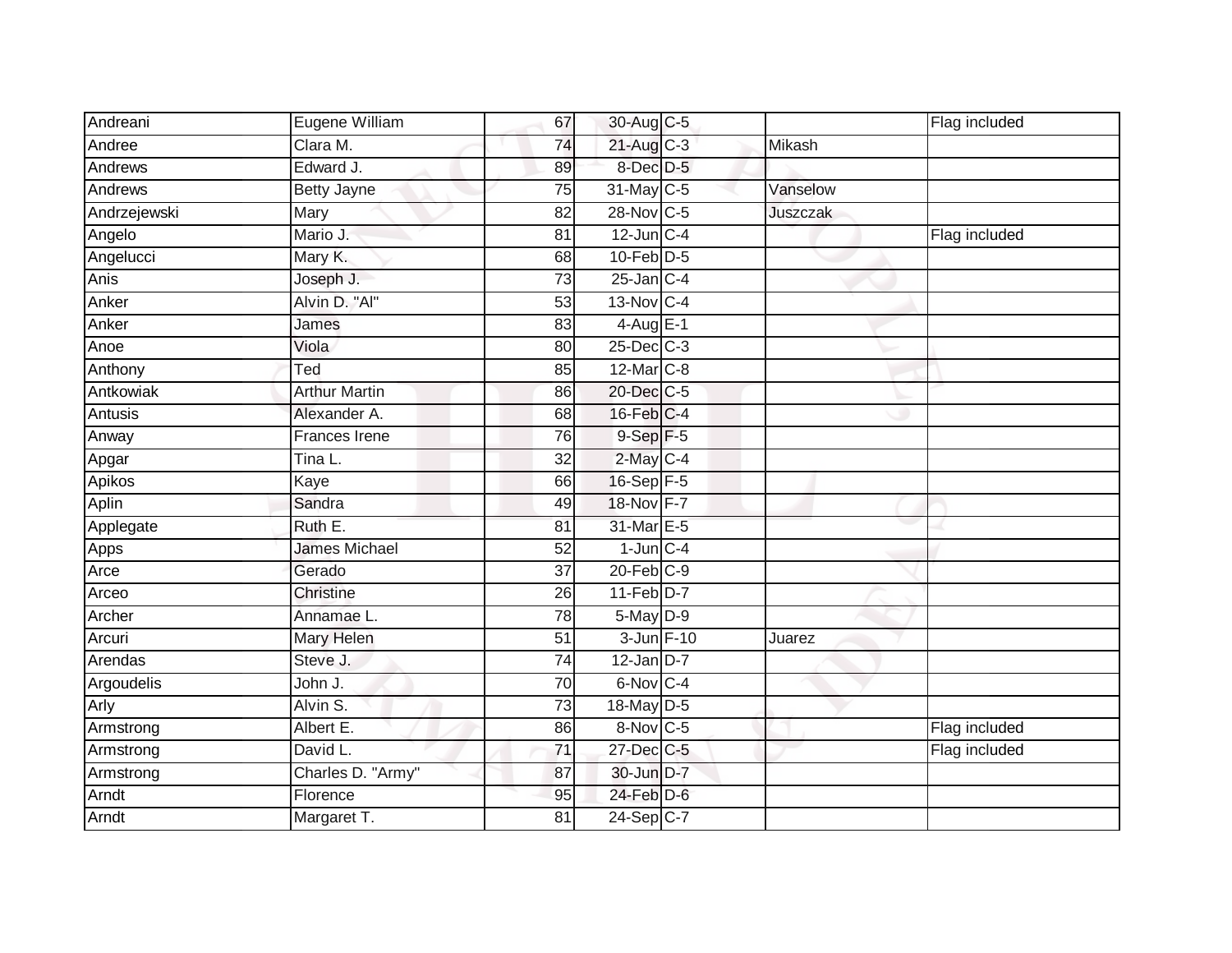| Arndt        | Clara Elizabeth "Aunt<br>Shorty" | 57              | 31-Mar E-5           |               |                                                |
|--------------|----------------------------------|-----------------|----------------------|---------------|------------------------------------------------|
| Arndt        | Ronald L. Sr.                    | 51              | 8-Nov C-5            |               |                                                |
| Arnold       | Dennis L.                        | $\overline{56}$ | 28-Dec C-4           |               |                                                |
| Arnold       | Robert Jr.                       | 20              | 23-Nov C-5           |               |                                                |
| Arra         | Dorothy                          | 85              | $29$ -Jan F-4        | Fendia        |                                                |
| Arrighi      | Lois                             | 68              | 6-Mar <sub>C-5</sub> | Specter       |                                                |
| Arrighi      | Ralph                            | 73              | $24$ -Nov D-6        |               | Flag included                                  |
| Arrigoni     | Ervina A.                        | 83              | $24$ -Feb $D-6$      |               |                                                |
| <b>Artis</b> | <b>RoseMarie</b>                 | 41              | $2$ -May C-6         |               |                                                |
| <b>Arts</b>  | Mildred C.                       | 68              | $1-Aug$ $C-6$        | Bowen         |                                                |
| Artz         | Melvin R. "Mel"                  | 61              | $7$ -Jun $C$ -5      |               |                                                |
| Arvia        | Salom Anna                       | 71              | 11-Apr C-5           | Dmochowski    |                                                |
| Ashabranner  | William H. "Bill"                | $\overline{76}$ | 13-May F-5           |               | Flag included                                  |
| Ashbrook     | Beulah C.                        | 87              | 5-Nov C-7            |               | Full name Beulah C. Boelt-<br>Gregory-Ashbrook |
| Askins       | <b>Helen Marie</b>               | 80              | 17-Dec C-6           |               |                                                |
| Atkinson     | Mildred J.                       | 92              | 8-Oct C-6            |               |                                                |
| Atkinson     | Mildred                          | 90              | 17-Mar D-11          |               |                                                |
| Atkosh       | Helen E.                         | 79              | $12$ -Jun C-4        |               |                                                |
| Atwood       | Lawrence "Red"                   | 89              | 29-Jul F-5           |               |                                                |
| Augsten      | Walter J,                        | 82              | 16-Apr C-7           |               | Flag included                                  |
| August       | Harry G.                         | 73              | $23$ -Jun $D-5$      |               |                                                |
| Ault         | Leo A.                           | 81              | $15$ -Jan F-5        |               | Flag included                                  |
| Ault         | <b>Beulah Mae</b>                | 79              | $11$ -Jun $C-7$      |               |                                                |
| Aultman      | James R. Sr.                     | 70              | 8-Aug C-5            |               |                                                |
| Austgen      | Margaret A.                      | $\overline{75}$ | $19$ -Jan $D-7$      |               |                                                |
| Austgen      | Paul G.                          | 77              | $25$ -Jan $C-4$      |               | Flag included                                  |
| Austgen      | James R. "J.R."                  | 80              | 15-Oct C-7           |               |                                                |
| Austin       | Leona M.                         | 60              | 28-Aug C-3           | Pavlikaski    |                                                |
| Avedisian    | Armen George                     |                 | 22-Nov C-5           |               |                                                |
| Ayers        | Elizabeth L                      | $\overline{37}$ | 21-Feb C-5           | <b>Dailey</b> |                                                |
| Azad         | Betty C.                         | 83              | $24$ -Dec $C$ -6     |               |                                                |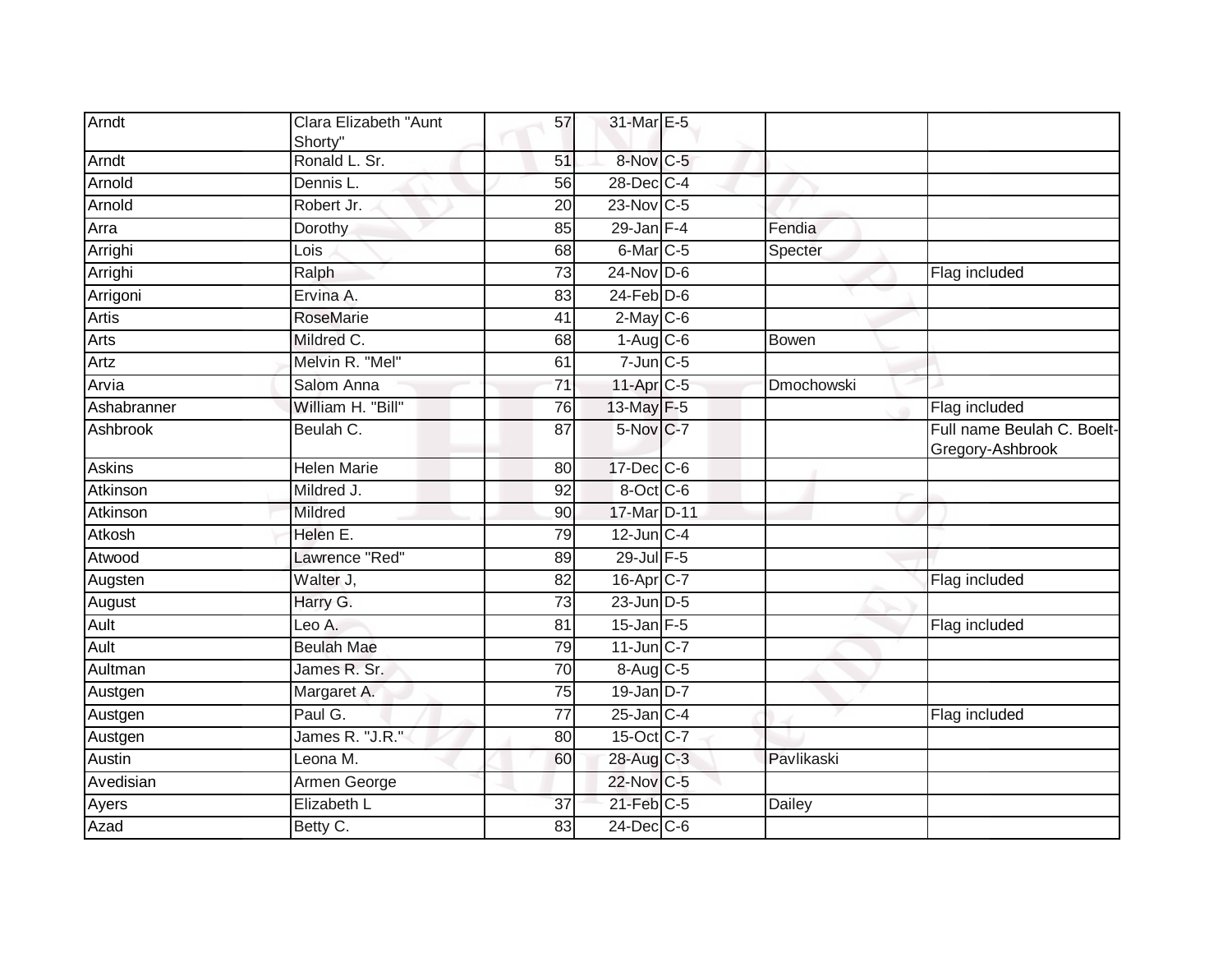| <b>Babcock</b>   | V. Pearl               | 82              | 19-Dec C-4       | Follis  |                                |
|------------------|------------------------|-----------------|------------------|---------|--------------------------------|
| Babic            | Mary Victoria          |                 | $23$ -Feb $D-8$  |         |                                |
| <b>Babich</b>    | Nicholas               |                 | $12$ -Jan D-7    |         |                                |
| <b>Babich</b>    | Joseph M.              | 83              | 30-Jun D-7       |         |                                |
| Babilla-Taylor   | Mary J.                | 36              | 29-Oct C-10      |         |                                |
| <b>Babincsak</b> | Carol M.               | 67              | $23$ -May C-5    |         |                                |
| Babincsak        | Steve V.               | 78              | $6-Sep$ C-4      |         | Flag included                  |
| Baccino          | Mary                   | 95              | 20-May F-5       | Woess   |                                |
| Bach             | John                   | 65              | 26-Jul C-5       |         |                                |
| Bachman          | Zoe C.                 | 82              | 24-Oct C-5       |         |                                |
| Bachmann         | Helen E.               | 87              | $17$ -Apr $C-3$  |         |                                |
| Bacieczko        | <b>Borys</b>           | 85              | $10$ -Jan $C-3$  |         |                                |
| Baciu            | <b>Nick</b>            | 79              | 23-Mar C-7       |         |                                |
| <b>Back</b>      | Charlotte              | 57              | 22-Jun D-6       |         |                                |
| Bacvar           | Steve A.               | 75              | $2$ -Jun $C$ -6  |         |                                |
| Bacys            | Gene                   | 90              | 23-Oct C-4       |         | Full name Gene Bacys<br>Prusis |
| Baczynski        | Irene K.               |                 | 23-Apr C-5       |         |                                |
| Badanish         | Emery A.               | 90              | $1$ -Jan $C$ -6  |         |                                |
| Bade             | Michael "Mickey"       | $\overline{72}$ | $20$ -Apr $C$ -6 |         | Flag included                  |
| Bade             | David Alan             | 46              | $10-Sep$ $C-7$   |         |                                |
| <b>Badis</b>     | Lorraine G.            | 85              | $4-Sep$ C-4      | Gregory |                                |
| Bagwell          | Susan J.               | 85              | $7$ -May $C$ -8  |         |                                |
| Bahleda          | Edward A.              | 63              | $17$ -Jun F-6    |         |                                |
| <b>Bahramis</b>  | John                   | 83              | $1$ -Jul $F-5$   |         |                                |
| <b>Bailey</b>    | Magnolia "Mrs. Maggie" | 79              | $14$ -Jun $C-5$  |         |                                |
| <b>Bailey</b>    | Ali R.                 |                 | 29-Sep E-1       |         |                                |
| Bailey           | Bobby Ray Jr.          | 20              | $29$ -Feb $C-5$  |         |                                |
| <b>Bailey</b>    | <b>Mary Grace</b>      | 85              | 25-Apr C-6       |         |                                |
| Bailey           | Melvina                | 62              | 8-Aug C-5        | Duncan  |                                |
| Bailey           | Clifford S.            | 75              | 31-Oct C-4       |         | Flag included                  |
| <b>Bailey</b>    | Mildred                | 70              | 28-Nov C-5       |         |                                |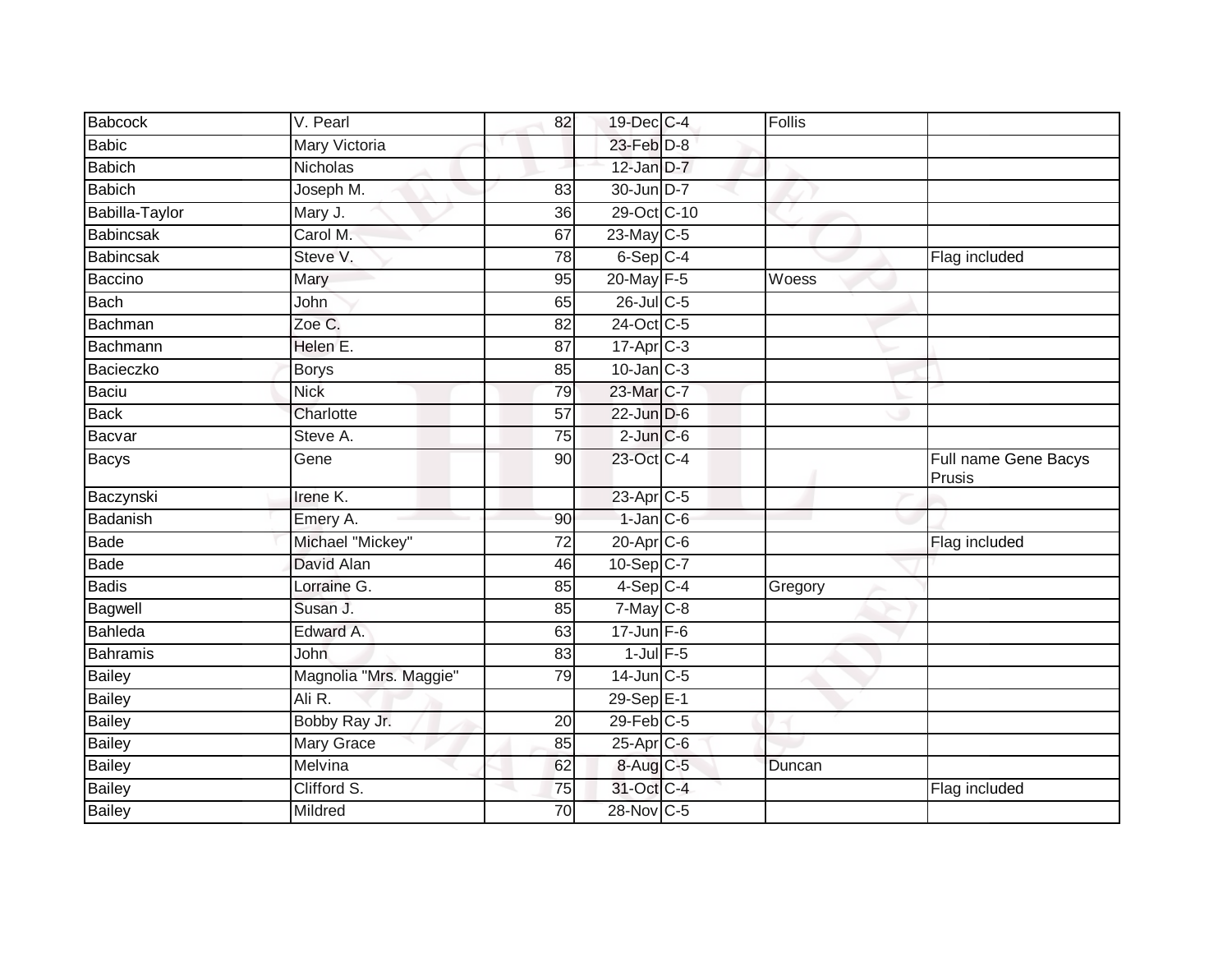| Bainbridge          | Cleo "Barney"       | 77              | $9$ -Jan $C$ -7       |              |                                               |
|---------------------|---------------------|-----------------|-----------------------|--------------|-----------------------------------------------|
| Bair                | Arthur R. "Yogi"    | $\overline{72}$ | 18-Jul C-6            |              |                                               |
| <b>Baird</b>        | Roger B.            | 82              | 4-Oct C-5             |              | Picture included                              |
| Baisden             | Susan M.            | 52              | 18-Apr <sub>C-6</sub> |              |                                               |
| Bajzatt             | John                | $\overline{76}$ | 18-Aug D-7            |              | Flag included                                 |
| <b>Baker</b>        | Vernon              | 68              | 23-Dec E-6            |              |                                               |
| <b>Baker</b>        | Samuel Jr.          | 48              | 19-Apr <sub>C-5</sub> |              |                                               |
| <b>Baker</b>        | Theresa M.          | 87              | 19-Oct D-5            | Sealy        |                                               |
| <b>Baker</b>        | Madge H.            | 81              | $1$ -Jul $F-5$        |              |                                               |
| <b>Bakker</b>       | Henry J.            | 80              | 30-Oct C-4            |              | Flag included                                 |
| Balanoff            | James               | 78              | $6$ -Jun $C$ -6       |              | Flag included                                 |
| <b>Balaszek</b>     | Carl F.             | 65              | 29-Sep E-1            |              | Flag included                                 |
| Balchak             | Jean S.             | 86              | 13-Mar C-4            |              | Full name Jean S.<br><b>Balchak Blanchard</b> |
| <b>Baldin</b>       | Joseph John         | 67              | 23-May C-5            |              | Flag included                                 |
| <b>Baldwin</b>      | Thomas B.           | $\overline{39}$ | 4-May D-5             |              |                                               |
| <b>Bales</b>        | Janice L.           | 54              | 10-Nov D-4            |              |                                               |
| <b>Bales</b>        | James E.            | 73              | 18-Oct C-4            |              |                                               |
| Balka               | Louise              | 85              | $5$ -Feb $F-5$        | Swiatkowski  |                                               |
| Ball                | Richard E.          | $\overline{52}$ | $7-Mar$ C-6           |              |                                               |
| Ball                | Fr                  |                 |                       |              |                                               |
| Ballard             | <b>David Robert</b> | 69              | $5 -$ Apr $C - 5$     |              |                                               |
| <b>Ballard</b>      | Katelyn P.          | $\overline{2}$  | 29-Mar <sub>C-5</sub> |              |                                               |
| Ballenger           | Daniel W.           | 84              | $23$ -Feb $D-8$       |              |                                               |
| <b>Ballentine</b>   | Florence M.         | 55              | 13-Mar C-4            | <b>Boudi</b> |                                               |
| <b>Ballis</b>       | Ida Mae             | $\overline{81}$ | 18-May D-5            |              |                                               |
| Balog               | John                | 76              | 26-Oct C-5            |              |                                               |
| Balog               | Betty E.            | 67              | $10$ -Jan $C-3$       |              |                                               |
| Balog               | Jean                | $\overline{77}$ | 18-Nov F-7            |              |                                               |
| Balsinger           | Mae                 | 86              | 9-Nov C-5             |              |                                               |
| Balta               | Elizabeth "Betty"   | 86              | 24-Aug D-5            |              |                                               |
| <b>Baltikauskas</b> | Alice               | 87              | 29-Nov C-5            |              |                                               |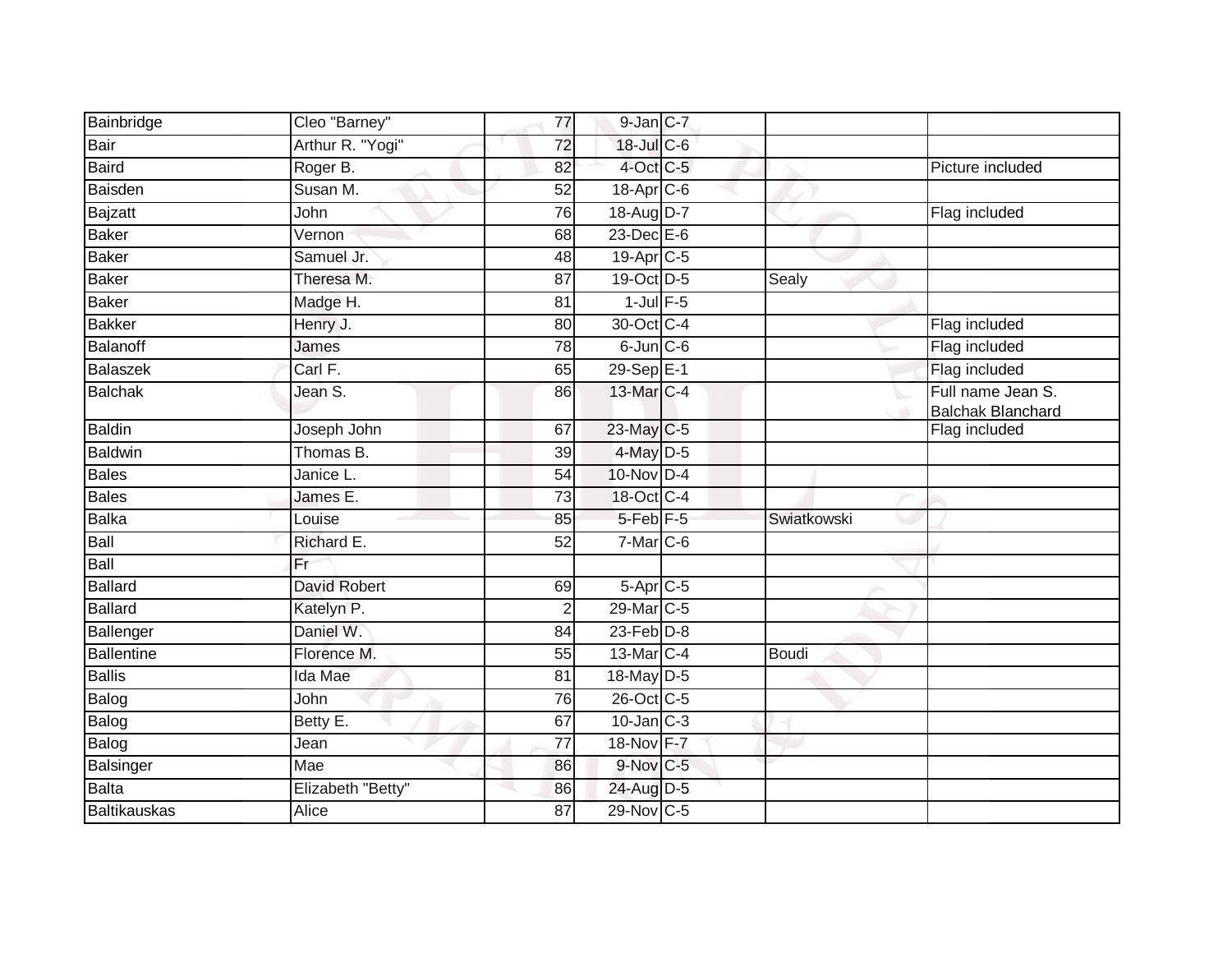| Bambullis       | Meta                 | 86              | 6-Mar <sub>C-4</sub>  | Helmanowitch |                                                |
|-----------------|----------------------|-----------------|-----------------------|--------------|------------------------------------------------|
| Ban             | Joseph N.            | 87              | 25-Jul C-5            |              |                                                |
| Banaski         | Helen                | 80              | $1-AprF-8$            |              |                                                |
| Bandgren        | $Frida$ L.           | 79              | $27$ -Feb $ C-8$      |              |                                                |
| <b>Bandura</b>  | Andrew "Andy"        | $\overline{77}$ | 30-Jan C-6            |              | Flag included                                  |
| <b>Banek</b>    | Ladislav             | 74              | 24-Aug D-5            |              |                                                |
| <b>Banina</b>   | Mary E.              | 70              | $2-Feb$ D-7           |              |                                                |
| <b>Banks</b>    | Joseph R.            |                 | $5$ -Jan $D$ -6       |              | Flag included                                  |
| Barajas         | Juan                 | 75              | 30-May C-3            |              |                                                |
| Baran           | Edward Sr.           | 82              | $14$ -Jun $C-5$       |              | Flag Included                                  |
| Baran           | Chester J.           | 82              | 19-Aug F-6            |              |                                                |
| Baranowski      | Marshall J.          | 73              | 8-Mar D-8             |              | Flag included                                  |
| <b>Barder</b>   | Ronald M.            | 68              | 26-Sep C-5            |              |                                                |
| <b>Bardley</b>  | Etta Mae             |                 | 26-Sep C-5            |              | Full name Etta Mae<br>الات<br>Morehead Bardley |
| Bardowski       | Zenon R.             | 85              | 23-Apr C-5            |              | Flag included                                  |
| <b>Bardsley</b> | Paul J.              | 69              | $11-Feb$ D-7          |              |                                                |
| <b>Barenie</b>  | Clara D.             | 80              | 15-Apr F-7            | Fenske       |                                                |
| <b>Barham</b>   | Robert E.            | 75              | 21-Sep D-5            |              | Flag included                                  |
| <b>Barich</b>   | Leon Timothy "Timmm" | 21              | $2$ -Jul $C$ -8       |              |                                                |
| <b>Barker</b>   | Edward W.            | 60              | $2$ -May C-4          |              |                                                |
| <b>Barker</b>   | Ronald I. III        | 19              | $17 -$ Jul $C - 3$    |              |                                                |
| <b>Barker</b>   | Tanya Susan          | 49              | 26-Apr <sub>C-4</sub> |              |                                                |
| <b>Barkley</b>  | Emma                 | 79              | $14$ -Jun $C$ -6      |              |                                                |
| <b>Barnard</b>  | Harold C.            | 79              | 10-Mar D-6            |              | Flag included                                  |
| <b>Barnes</b>   | Jack G.              | $\overline{57}$ | $23$ -Feb $D-8$       |              |                                                |
| <b>Barnett</b>  | <b>Donald Kirby</b>  |                 | $10-Apr$ $C-3$        |              |                                                |
| <b>Barnhart</b> | Thomas E.            | 56              | 8-Jan F-10            |              |                                                |
| Baron           | Thomas               | 45              | $27$ -Jan $D-5$       |              |                                                |
| Baron           | Agnes K.             |                 | $2$ -May $C-4$        | Kristofik    |                                                |
| Baron           | Eleanore             | 83              | 17-Nov D-6            | Gorlowski    |                                                |
| Barone          | Philip F.            | 76              | $16$ -Jan $ C-7 $     |              |                                                |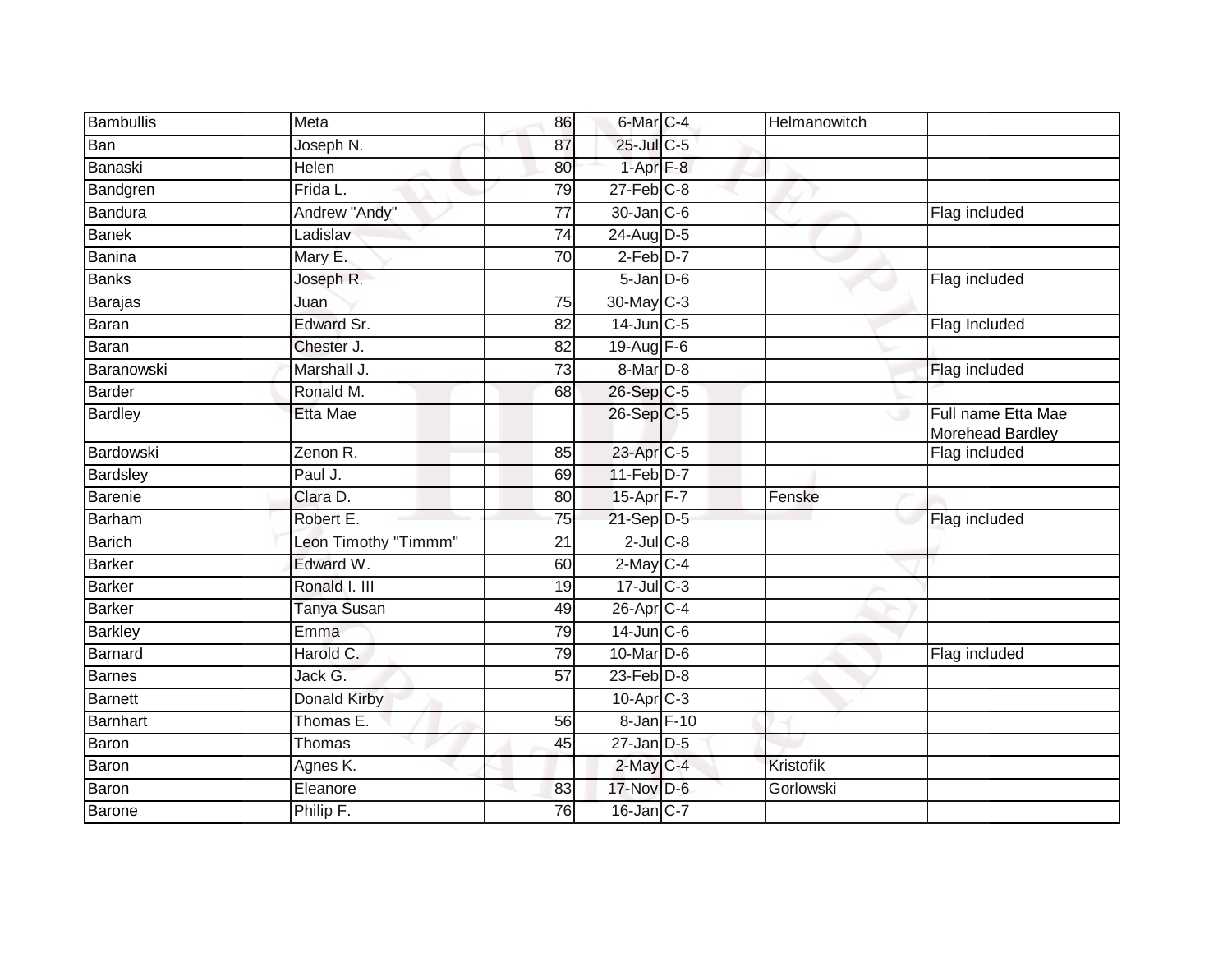| Barone          | Carmella                       | 90              | $15$ -Jan $F-5$        |             |               |
|-----------------|--------------------------------|-----------------|------------------------|-------------|---------------|
| <b>Barrett</b>  | Helen T.                       | $\overline{77}$ | 16-Mar D-7             | Lampa       |               |
| <b>Barrett</b>  | Andrew                         | 76              | 24-Jun E-6             |             | Flag included |
| <b>Barrett</b>  | James                          | 75              | $9$ -Dec $E$ -5        |             | Flag included |
| Bartczak        | Stephen A. Sr.                 | 82              | 11-Apr C-6             |             | Flag included |
| <b>Bartell</b>  | Jeffrey Scott "Jeffy"          | 29              | $1-Feb$ <sub>C-6</sub> |             |               |
| <b>Barth</b>    | Joseph John                    | 91              | 10-Nov D-5             |             |               |
| <b>Barthel</b>  | Leonard R. "Lenny" "JC"<br>Jr. | $\overline{53}$ | $26$ -Jan $D-6$        |             |               |
| Bartholomew     | <b>Shirley Jean</b>            | 72              | $21$ -Dec $C-4$        | Stuhlmacher |               |
| <b>Bartlett</b> | Lillian E.                     | 85              | 29-Dec C-7             |             |               |
| <b>Bartlett</b> | James V.                       | 82              | 26-Mar C-8             |             |               |
| <b>Bartock</b>  | Rebecca                        | 37              | 14-Jun C-6             |             |               |
| <b>Bartok</b>   | Julia M.                       | 76              | $7-Sep C-6$            |             |               |
| Bartolomeo      | Richard C.                     | 49              | 22-Oct C-7             |             |               |
| Barton          | Ruth E.                        | 96              | $4$ -Oct C-5           |             |               |
| <b>Barton</b>   | Helen M.                       | $\overline{71}$ | 15-Oct C-7             |             |               |
| <b>Bartos</b>   | Jennie                         | 81              | 30-Jan C-6             | Szal        |               |
| <b>Bartos</b>   | John D.                        | 81              | $25$ -Jan $C-4$        |             | Flag included |
| <b>Bartuch</b>  | <b>Max Anthony</b>             | 15 mo           | $17$ -AugD-8           |             |               |
| <b>Basham</b>   | Margaret                       | $\overline{88}$ | $9$ -Feb $D$ -6        |             |               |
| <b>Basick</b>   | Edward J. Sr.                  | 71              | 29-May C-3             |             |               |
| <b>Basista</b>  | Sophie                         | 76              | $3-Oct$ $C-5$          |             |               |
| <b>Bass</b>     | <b>Ollie James</b>             | 95              | $11-Sep$ C-3           |             |               |
| Batista         | Alejandro "Alejo"              | 81              | 4-May D-5              |             |               |
| Batterman       | Mabel                          | $\overline{97}$ | $25$ -Jul C-5          |             |               |
| <b>Battista</b> | Henry J. "Hank"                | 45              | $3$ -Jan $C-3$         |             |               |
| <b>Batusic</b>  | Lillian                        |                 | 27-Mar C-4             | Winkiel     |               |
| Baudouine       | Virginia L.                    | 74              | 2-Feb D-7              |             |               |
| <b>Bauer</b>    | <b>Nathaniel Drake</b>         | 21              | 17-Jan C-4             |             |               |
| Bauer           | W. Gordon                      | 83              | 28-Dec C-4             |             |               |
| Baugher         | Paul E.                        | 86              | 20-Apr <sub>C-6</sub>  |             |               |
|                 |                                |                 |                        |             |               |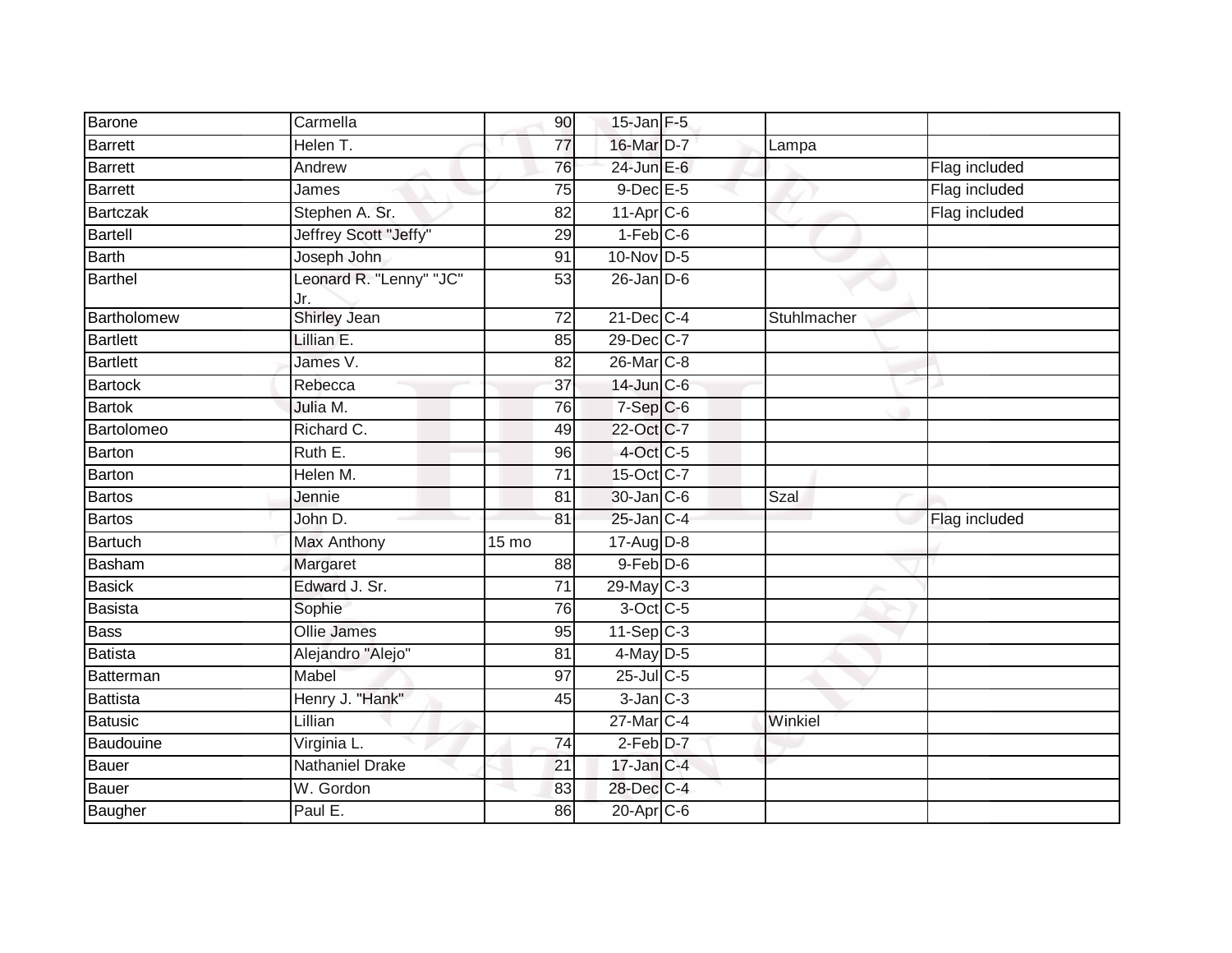| Baumer          | Jack F.                | 69              | 26-Jul C-5              |             |                                     |
|-----------------|------------------------|-----------------|-------------------------|-------------|-------------------------------------|
| <b>Bauske</b>   | Helen M.               | 81              | 30-Nov D-5              |             |                                     |
| <b>Baxter</b>   | <b>Walter Emerson</b>  | 89              | 13-Sep C-4              |             |                                     |
| Bayer           | Mary                   | 87              | 11-Mar $F-5$            |             |                                     |
| Bayor           | Martha                 | $\overline{92}$ | 29-Oct C-8              |             |                                     |
| Bazan           | <b>Walter Anthony</b>  | 79              | $22$ -Jan F-6           |             |                                     |
| Bazarko         | Stanley R.             | 79              | 6-Jan D-5               |             | Flag included                       |
| <b>Bazin</b>    | Helen                  | 80              | $3-Apr$ <sub>C-4</sub>  | Gersack     |                                     |
| <b>Beals</b>    | Catherine J.           | 69              | $7-Feb$ <sub>C-5</sub>  |             |                                     |
| Beard           | Annie B.               | $\overline{82}$ | $20$ -Jan $D-6$         |             |                                     |
| Bearup          | Lois A.                | 67              | 29-Mar C-6              |             | Full name Lois A. Bearup<br>Stainko |
| <b>Beavers</b>  | Mary Ann               | 66              | 27-Dec C-5              |             |                                     |
| <b>Beavers</b>  | <b>Clata Marie</b>     | 62              | 28-Mar C-5              |             |                                     |
| <b>Beavers</b>  | Carvin "Bill"          | 66              | 19-May E-1              |             |                                     |
| Bechard         | Kacie M.               | 3               | 19-Jan D-7              |             |                                     |
| <b>Becker</b>   | Martha J.              | 91              | 23-Sep F-5              |             |                                     |
| <b>Beckett</b>  | James                  | 90              | $1$ -Jun $C-4$          |             |                                     |
| <b>Beckwith</b> | Lucile M.              | 94              | $13$ -Jan $D-5$         |             |                                     |
| <b>Beckwith</b> | Shirley L.             | 65              | $11-Oct$ <sub>C-5</sub> | Garsa       |                                     |
| Bedella         | Natalia D.             | 99              | 9-Nov C-5               | <b>Diaz</b> |                                     |
| Bednara         | Agatha Elizabeth       | 87              | $9$ -Feb $D$ -6         |             |                                     |
| <b>Bednarz</b>  | Brian A. "Unky"        | 38              | 11-Mar $F-5$            |             |                                     |
| <b>Beeler</b>   | Alice G.               | 74              | $16$ -Feb $D-8$         |             |                                     |
| Behling         | Rosemary E.            | 70              | 18-Mar F-5              |             |                                     |
| <b>Behrens</b>  | Otto J.                | 66              | 19-Jun C-5              |             |                                     |
| Beland          | Thomas A.              | $\overline{72}$ | $16$ -Feb $C-4$         |             |                                     |
| Belinsky        | Maxine H.              | 76              | $11$ -Apr $C$ -6        |             |                                     |
| Belinsky        | Steve A. "Bobo" Jr.    | 57              | 25-Oct C-5              |             |                                     |
| Belinsky        | Irene $\overline{G}$ . | 75              | 10-Mar D-6              |             |                                     |
| Bell            | Luvenia                | 52              | 16-Apr C-7              |             |                                     |
| Bell            | Florence               | 87              | 30-May C-4              |             |                                     |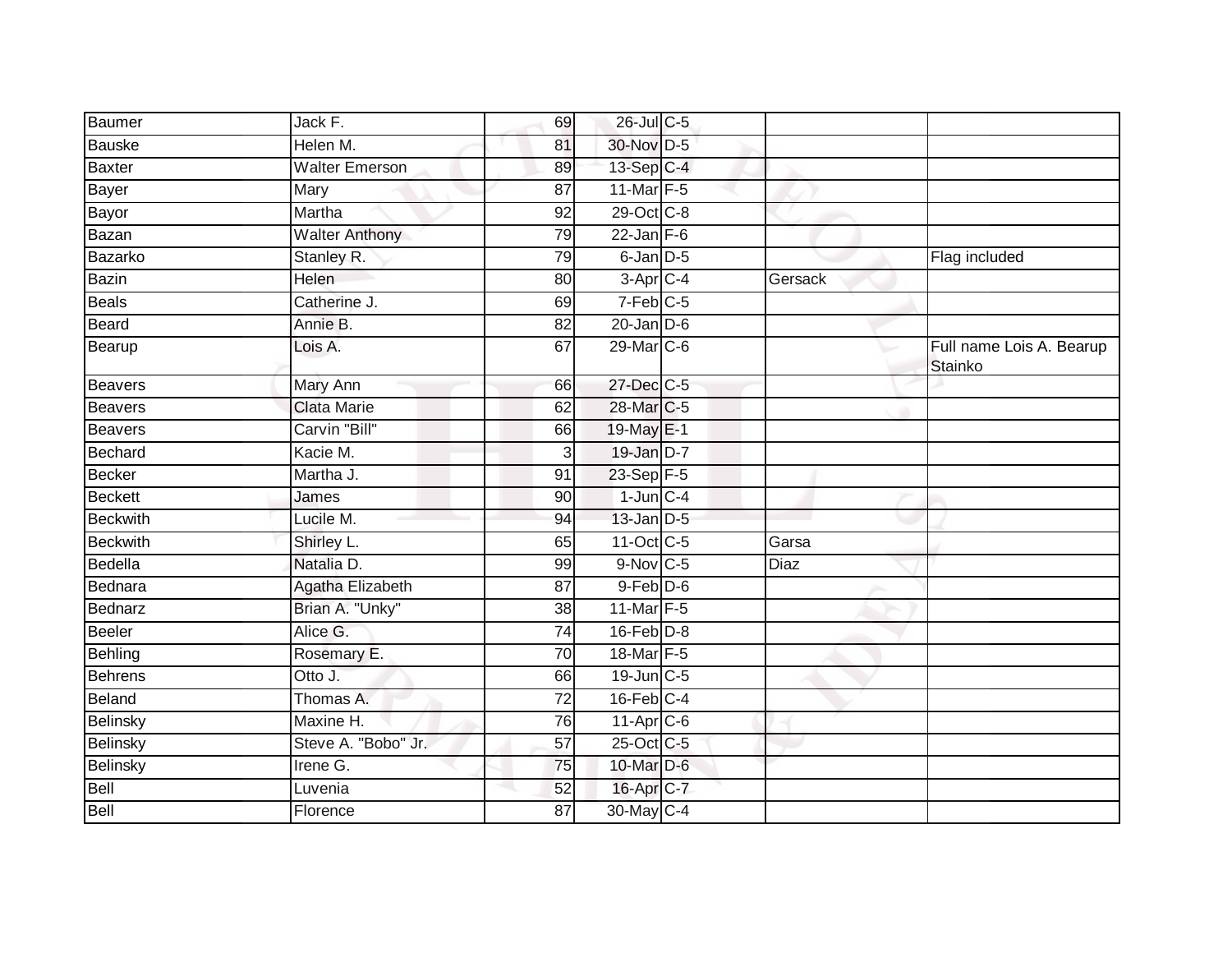| Bell                | Walter E.         | 67              | 18-Dec C-3                  |         |                                                      |
|---------------------|-------------------|-----------------|-----------------------------|---------|------------------------------------------------------|
| Bell                | Lois Jean "Jake"  | 76              | 20-Jun C-6                  |         |                                                      |
| Bell                | Elanor N.         | 75              | 14-May C-6                  |         |                                                      |
| Bellamy             | Calvin I.         | 73              | $18$ -Jan $\overline{C}$ -3 |         |                                                      |
| Belli               | Yolanda           | $\overline{92}$ | $5-Nov$ <sub>C-7</sub>      |         |                                                      |
| Bellinger           | <b>Ronald Lee</b> | 60              | 10-Mar D-6                  |         |                                                      |
| <b>Bell-Sehnert</b> | Donna Jean        | 41              | 30-Nov D-5                  |         |                                                      |
| Beloshapka          | Fred Sr.          | 82              | 3-Aug D-7                   |         |                                                      |
| Belzeski            | Dorothy Agnes     | 77              | 23-Aug C-6                  |         |                                                      |
| Bemisderfer         | Charles L.        | 93              | 19-Dec C-4                  |         |                                                      |
| Benadict            | Elizabeth         | 74              | $6-Apr$ <sub>C-5</sub>      | Hogan   | <b>Full Name Elizabeth</b><br><b>Smolek Benedict</b> |
| Benard              | Ralph A.          | $\overline{77}$ | $20$ -Jan $D-6$             |         |                                                      |
| <b>Benbow</b>       | Charles W.        | 86              | 6-May F-8                   |         |                                                      |
| Bender              | George F. "Bud"   | 78              | 16-Oct C-4                  |         | Flag included                                        |
| Benecki             | Marion L.         | 76              | 24-Aug D-5                  |         |                                                      |
| Benedek             | Louis J. "Potsy"  | 84              | $12$ -Jan $D-8$             |         |                                                      |
| Benedict            | Ann               | 86              | 29-Oct C-8                  | Evano   |                                                      |
| Benedict            | Muriel G.         | 80              | 9-May C-6                   |         |                                                      |
| Beneke              | Louise A.         | 87              | $16 - Sep$ $F-5$            | Greiner |                                                      |
| Benjamin            | Helen B.          | 99              | 29-Apr F-5                  |         |                                                      |
| Benkovich           | George Mark       | 65              | 8-May C-4                   |         | Flag included                                        |
| <b>Bennett</b>      | Antionette        | 66              | $26$ -Jan $D-6$             |         |                                                      |
| <b>Bennett</b>      | Josephine R.      | 75              | 24-May C-5                  | White   |                                                      |
| Bennett             | <b>Ruth Mary</b>  | 92              | 9-May C-6                   |         |                                                      |
| Bennett             | Charles E.        | 50              | $13$ -Jul $D-9$             |         | Flag included                                        |
| Bennett             | Ethel E.          | 89              | $2-MarD-7$                  |         |                                                      |
| Bennett             | Gary R.           | 49              | $29$ -May C-3               |         |                                                      |
| Benoit              | Dennis P.         | 47              | 29-Nov C-5                  |         |                                                      |
| Bently              | Bernard J.Sr.     | 89              | 21-Feb C-5                  |         |                                                      |
| <b>Benz</b>         | Martha H.         |                 | 31-May C-5                  |         |                                                      |
| Beougher            | George O.         | 82              | 3-Jun F-10                  |         |                                                      |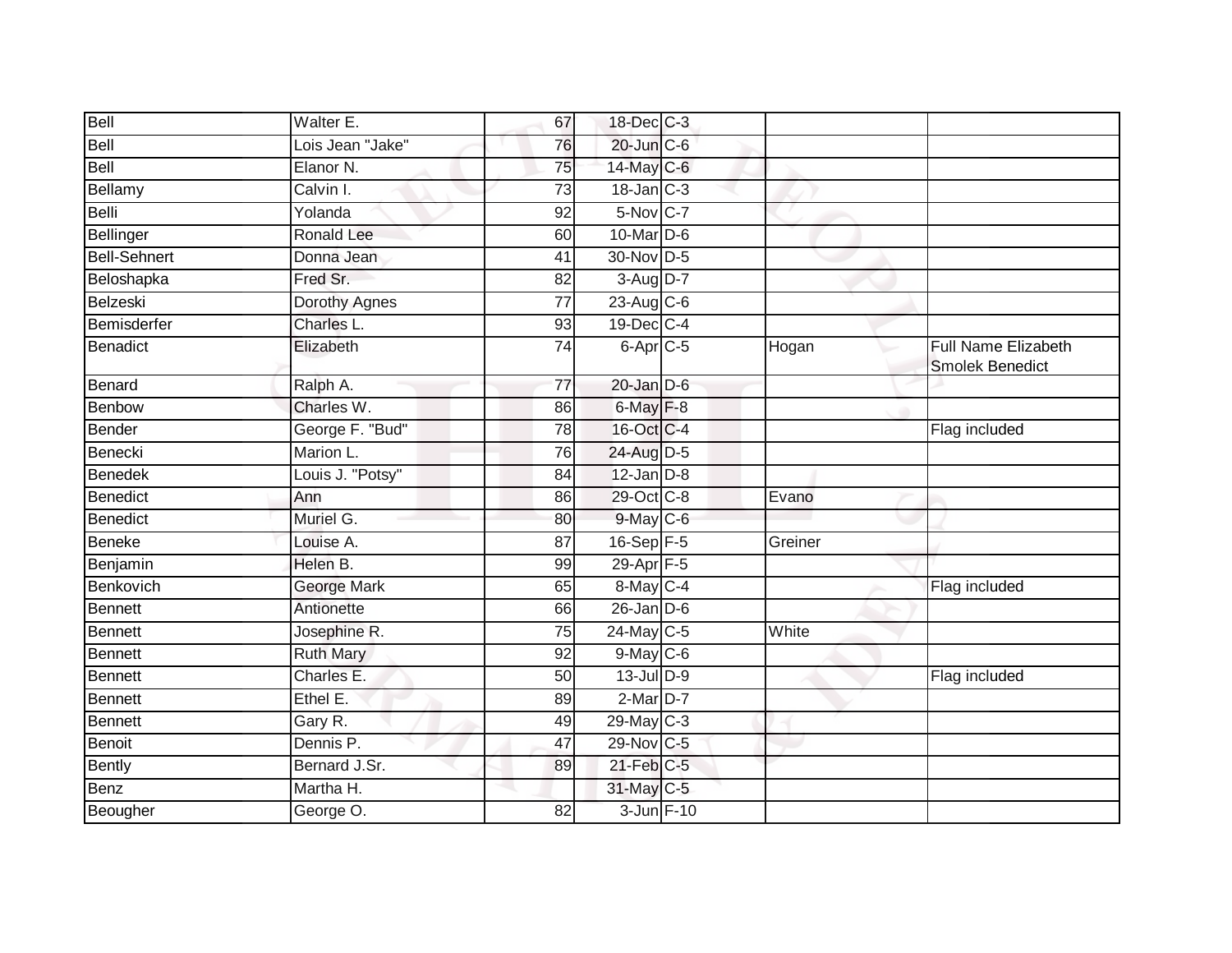| <b>Bercik</b>   | Margaret Gregory S.SP.S<br>Sr. | 85              | 30-Apr C-8            |       |                        |
|-----------------|--------------------------------|-----------------|-----------------------|-------|------------------------|
| Bereolos        | Margaret A.                    | 79              | $14$ -Jan $D-5$       |       |                        |
| <b>Bereolos</b> | George                         | 83              | $25$ -Jul C-5         |       |                        |
| Berezanich      | John Jr.                       | 85              | $25$ -Jan $C-4$       |       |                        |
| Berg            | Ann C.                         | 95              | 19-Dec C-4            |       |                        |
| Berg            | Sidney                         |                 | $2$ -May C-4          |       |                        |
| Berge           | Mary                           | 83              | $26-Sep$ C-5          |       |                        |
| Berglund        | Henrietta E.                   | 79              | $8$ -Dec $D-7$        |       |                        |
| Bergman         | Philip                         | 85              | $21$ -Feb $C-5$       |       |                        |
| Bergner         | Carol J.                       | 62              | $8$ -Dec $D-7$        |       |                        |
| Berilla         | <b>Nicholas</b>                | 75              | $11-Aug$ D-8          |       | Flag included          |
| Beringer        | Marie E.                       | 95              | 28-Nov C-5            |       |                        |
| <b>Berkley</b>  | Sharon L.                      | 52              | 17-Sep C-7            |       |                        |
| Berkowicz       | Joseph J.                      | 84              | $7$ -Dec $E-1$        |       | Flag included          |
| <b>Berlin</b>   | Lucian F.                      | $\overline{72}$ | 1-Nov C-6             |       |                        |
| Berna           | William V.                     | 70              | 12-Apr <sub>C-5</sub> |       | Flag included          |
| Bernardy        | Zachary Thomas                 | Infant          | $13$ -Feb $C$ -6      |       |                        |
| Bernardy        | Melvin John                    |                 | 2-Mar D-7             |       |                        |
| <b>Berndt</b>   | Florence A. (Muriel)           | 73              | $10$ -May C-5         |       | Sign of Peace included |
| <b>Berrier</b>  | Margaret E. "Peg"              | 80              | 29-Dec C-7            |       |                        |
| <b>Berry</b>    | Gloria Mae                     | 69              | $5$ -Dec $C$ -5       | Flynn |                        |
| Berry           | Tammy D.                       | 28              | $25$ -Feb $D-6$       |       |                        |
| Berry           | Virginia L.                    | 76              | 13-Nov C-4            |       |                        |
| <b>Berry</b>    | Kenneth Edward (K.B.)          | 37              | $19-Sep C-6$          |       |                        |
| Berry           | Lucille E.                     | 79              | 26-Jun C-4            |       |                        |
| Berryman        | Patricia                       | 36              | $13$ -Jul $D-9$       |       |                        |
| Bertolo         | Donald T.E. Sr.                | 70              | 24-Dec C-6            |       | Flag included          |
| <b>Besch</b>    | Robert A.                      | 76              | $8$ -May $C$ -4       |       |                        |
| <b>Besse</b>    | Vernon H.                      | 79              | 25-Sep C-5            |       |                        |
| <b>Besser</b>   | <b>Richard Dean</b>            | 65              | $16$ -Feb $D-8$       |       |                        |
| Bessinger       | Alberta                        | 88              | $10$ -Jan $C-3$       |       |                        |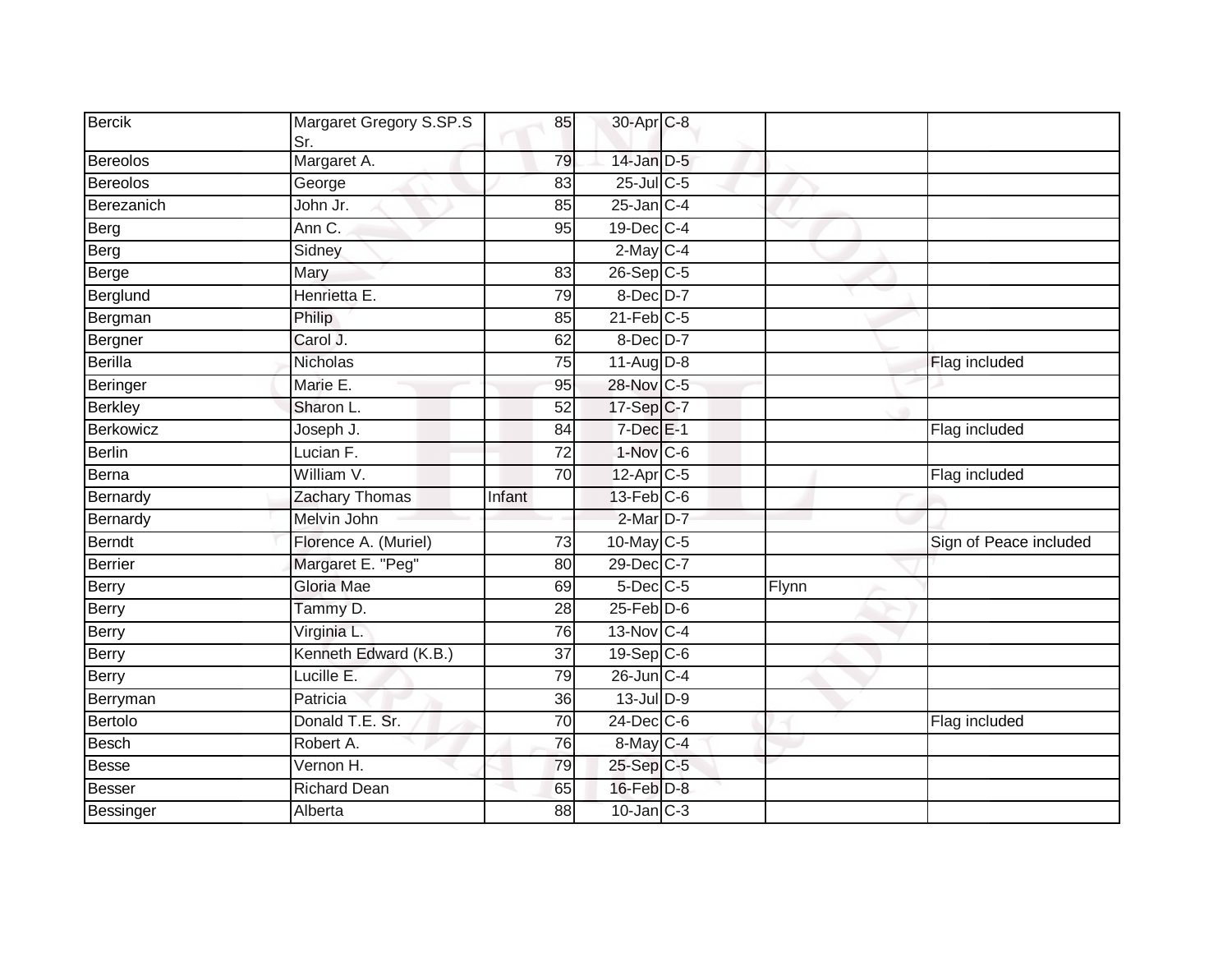| <b>Best</b>     | Donna L.                | 68              | $10$ -Jan $C-3$                     | Elliott     |                  |
|-----------------|-------------------------|-----------------|-------------------------------------|-------------|------------------|
| Bester          | Florence T.             | 88              | $13$ -Jul $D-9$                     | <b>Beck</b> |                  |
| Bethel          | Delphine "Phina"        | 61              | 4-Feb D-7                           |             |                  |
| Bevan           | Alice H.                | 85              | $16$ -Feb $C-4$                     |             |                  |
| Beverly         | Jimmie Lee Jr.          | 67              | $13-Sep C-4$                        |             |                  |
| <b>Beverly</b>  | Sharon S.               | 58              | 13-Mar C-4                          |             |                  |
| <b>Beville</b>  | Steven C.               | 86              | $9$ -Jul $C$ -7                     |             | Flag included    |
| Bey             | <b>Marian Elizabeth</b> | $\overline{72}$ | 10-Aug D-7                          |             |                  |
| Beyer           | Paul A.                 | 48              | 5-Nov C-7                           |             | Picture included |
| Beyer           | Evelyn Marie "Lynn"     |                 | $4-Sep$ <sub><math>C-4</math></sub> |             |                  |
| <b>Bhatt</b>    | Ranjah Shankerprasad    | 74              | $8$ -Jun $D$ -6                     |             |                  |
| Biagini         | Tina A.                 | 86              | 31-Dec C-6                          |             |                  |
| Bianchi         | Alex "Al"               | 66              | $4$ -Jun $C-8$                      |             |                  |
| Bibeau          | Margaret Joyce          |                 | 12-Dec C-5                          | May         |                  |
| <b>Biddings</b> | Bishop Harold Sr.       | 76              | 26-Dec C-3                          |             |                  |
| <b>Biddle</b>   | <b>Beryl Ann</b>        | $\overline{77}$ | 22-Aug C-5                          | Crowe       |                  |
| Bidwell         | Faye O.                 | 95              | 26-Oct C-5                          |             |                  |
| <b>Bieda</b>    | Joseph M.               | 45              | $13-Sep$ C-4                        |             |                  |
| Biehl           | Lawrence F.             | 81              | 31-Dec C-6                          |             | Flag included    |
| Bielak          | Charlotte C.            | $\overline{71}$ | 16-Aug C-5                          | Petersen    |                  |
| Bielasco        | Emily                   | 75              | $9 - Apr$ $C - 6$                   | Wojcik      |                  |
| Bieniek         | Lottie                  | 76              | $1-Aug$ C-6                         |             |                  |
| Bierman         | Rosemarie A.            | 68              | 16-May C-6                          | Rotkowski   |                  |
| Biernacik       | Jan                     | 84              | $25$ -Dec $C$ -3                    |             |                  |
| <b>Biernat</b>  | Stanley E.              | 81              | 26-May C-5                          |             |                  |
| Biernat         | Ted S. "Bada"           | 84              | 18-Oct C-4                          |             |                  |
| Biesboer        | Robert J.               | $\overline{78}$ | 6-Mar C-4                           |             | Flag included    |
| Bigger          | Teresa J.               | 38              | $10$ -Jun $F-8$                     |             |                  |
| <b>Biggs</b>    | <b>Terry Lee</b>        | 57              | 20-Sep C-4                          |             |                  |
| Bilicki         | Stanley M. "Uncle Sam"  | 84              | 23-Jul C-9                          |             | Flag included    |
| Bill            | John J.                 | 80              | $24$ -Jun $E-6$                     |             | Flag included    |
| Billingham      | Howard "Jim"            | 57              | 29-Dec C-7                          |             |                  |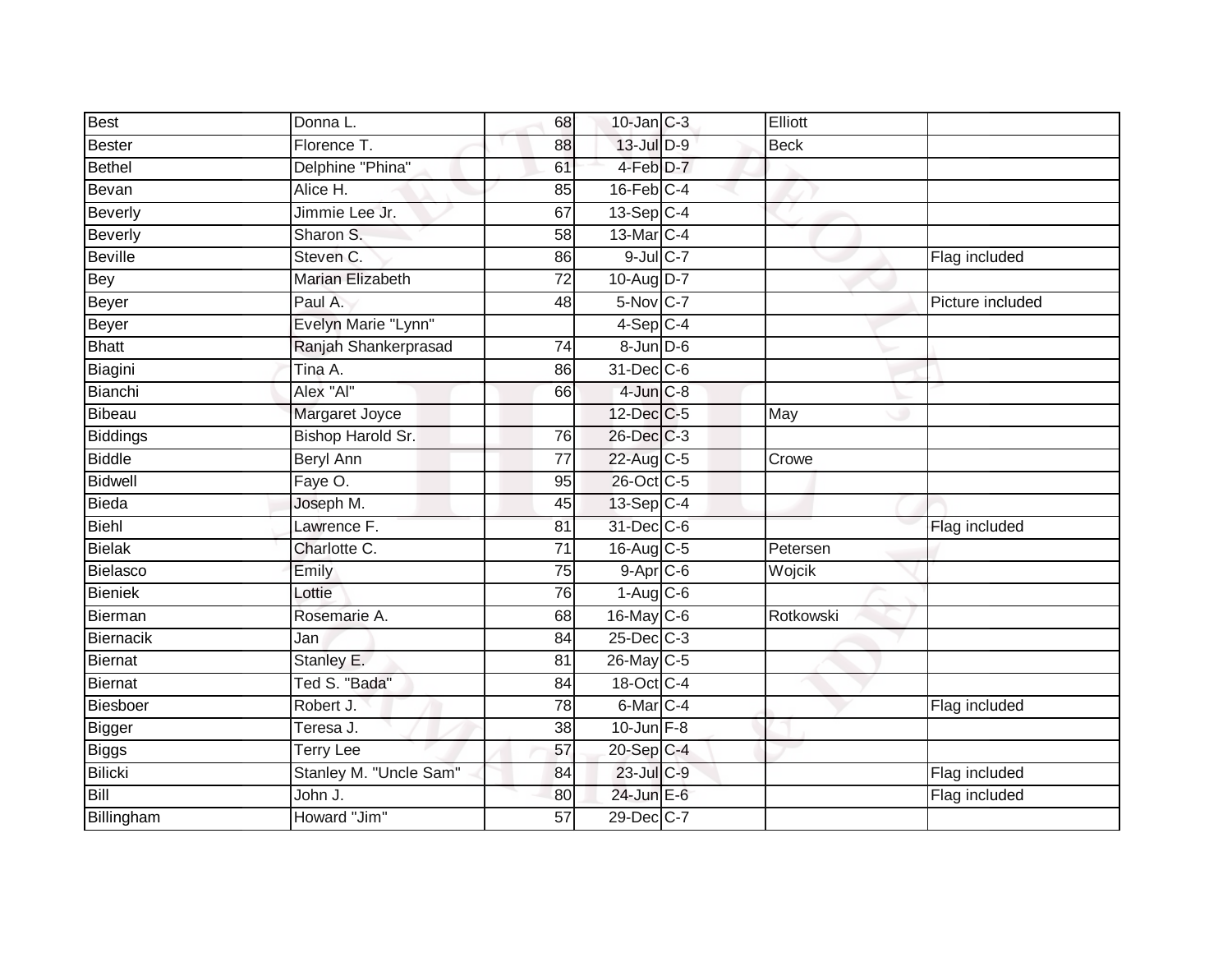| Binkowski         | Walter "Binky"        | 85              | $6$ -Oct $E-1$    |         |                                               |
|-------------------|-----------------------|-----------------|-------------------|---------|-----------------------------------------------|
| <b>Birac</b>      | Radovan               | 85              | $11-Feb$ D-7      |         |                                               |
| <b>Bird</b>       | Elvis H.              | $\overline{92}$ | $15$ -Jan $F-5$   |         |                                               |
| <b>Birkholder</b> | Jeffery S.            | 41              | $25$ -Feb $D-6$   |         |                                               |
| <b>Birky</b>      | Elsie M.              | $\overline{88}$ | $20$ -Nov $ C-3 $ |         |                                               |
| Birmingham        | Burgia R. (Milligan)  | 92              | 11-Mar F-5        |         |                                               |
| Bishop            | Benjamin J.           | 81              | $3$ -Jan $C-3$    |         |                                               |
| <b>Bishop</b>     | Irvin $S$ .           | 46              | $2$ -Nov $D-5$    |         |                                               |
| Bishop            | Alvin A. "Jake"       | 87              | $10$ -Jan $C-3$   |         |                                               |
| <b>Bishop</b>     | Evelyn B.             | 92              | $27$ -Sep C-4     |         |                                               |
| <b>Biskup</b>     | Elizabeth J.          | 83              | $3-Aug$ $D-7$     | Iwanski |                                               |
| <b>Bissa</b>      | Leonard F.            | 57              | 5-Nov C-7         |         |                                               |
| <b>Bitner</b>     | Florence L.           | 91              | 23-Jan C-8        |         |                                               |
| <b>Bixler</b>     | Patricia R.           |                 | 13-Jul D-9        |         |                                               |
| <b>Black</b>      | Jetha M.              | 67              | 19-Jun C-5        |         |                                               |
| <b>Black</b>      | <b>Tula Mae</b>       | 80              | 7-Jan D-6         |         | Full name Tula Mae Black<br>Overton           |
| <b>Black</b>      | <b>Marie Agnes</b>    | 88              | 24-Feb D-7        |         |                                               |
| Blackburn         | Robert E. Jr. (Rev)   | 79              | 19-Oct D-5        |         |                                               |
| Blaemire          | Florence E.           | 84              | $5$ -Jan $D$ -6   |         |                                               |
| Blakeley          | Henry W.              | 79              | 29-Nov C-5        |         | Flag included                                 |
| Blanchard         | Jean S.               | 86              | 13-Mar C-4        |         | Full name Jean S.<br><b>Balchak Blanchard</b> |
| Blankenship       | Gladys                |                 | $25$ -Jun $C$ -6  |         |                                               |
| Blankenship       | <b>Shannon Nicole</b> | 15              | 29-Oct C-8        |         |                                               |
| <b>Blasko</b>     | Ellen L.              | 89              | $21$ -Oct F-6     |         |                                               |
| Blaskovich        | George J. Jr.         | 86              | 16-Apr C-7        |         | Flag included                                 |
| <b>Blastick</b>   | Esther T.             | 69              | $14$ -Dec $D-4$   | Zywiec  |                                               |
| <b>Blastick</b>   | Ruth L.               | 79              | 28-Jun C-6        |         |                                               |
| <b>Blastick</b>   | Donald M.             | 72              | $5 - Jan$ $D-6$   |         | Flag included                                 |
| Blaszczyk         | $\overline{F}$ rank   | 95              | 29-Mar C-5        |         |                                               |
| <b>Blazak</b>     | Michael S.            | 46              | 17-Nov D-6        |         |                                               |
| <b>Blenke</b>     | John W. Sr.           | 75              | $18$ -May D-5     |         |                                               |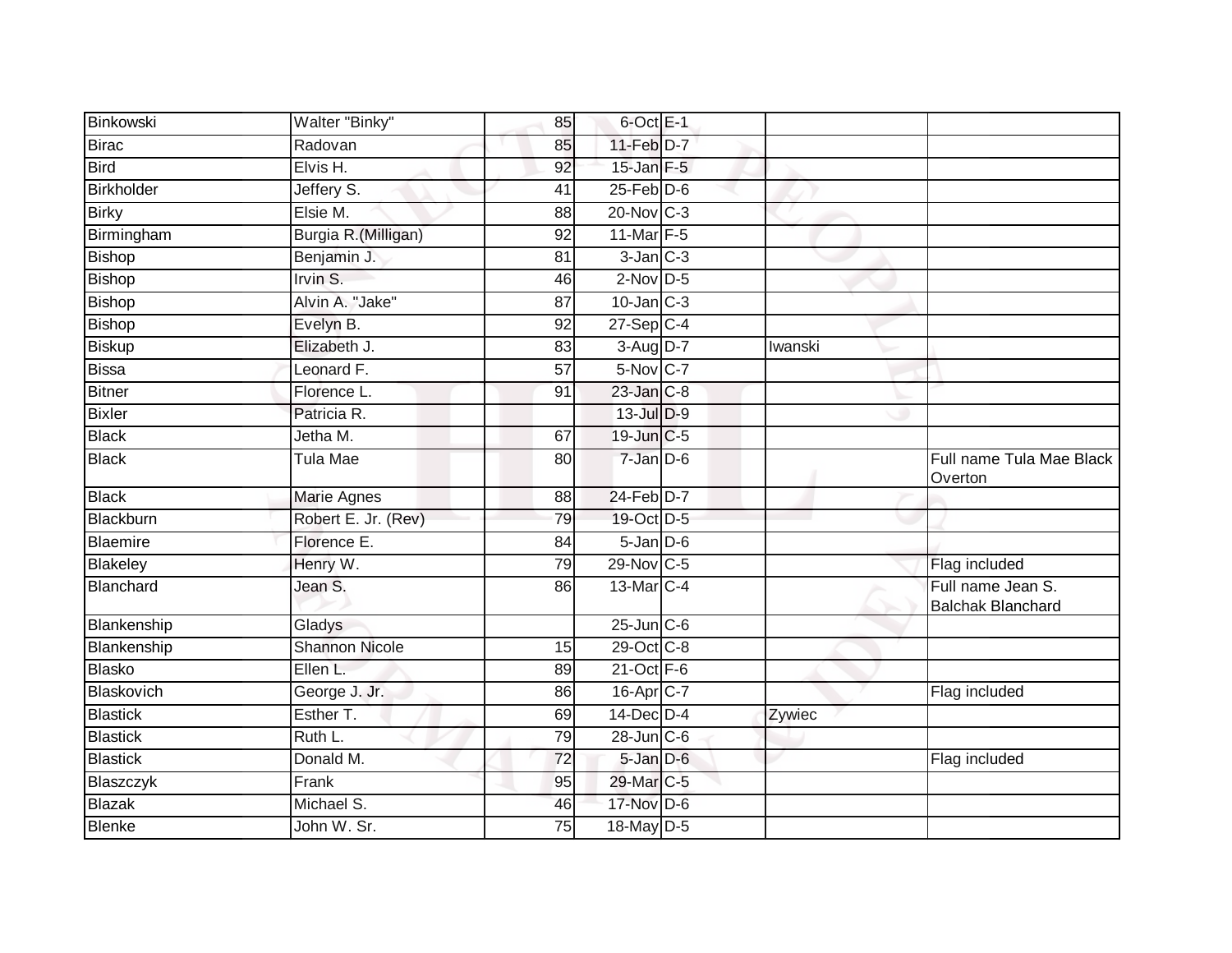| <b>Blesic</b>         | Mirko S.                 | 77              | $3$ -Jan $C-3$              |          |                                                |
|-----------------------|--------------------------|-----------------|-----------------------------|----------|------------------------------------------------|
| <b>Blimm</b>          | Dorothy May Leach        | 78              | 30-Jun D-7                  |          |                                                |
| Blissmer              | Robert T. "Bayou"        | 52              | $4$ -Jul $C-4$              |          | Flag included                                  |
| <b>Block</b>          | Georgene L.              | 79              | $5$ -Jul $C$ -4             |          |                                                |
| Bloksha               | Vladimir "Buck" "Val"    | 78              | 6-Sep C-4                   |          |                                                |
| <b>Bloom</b>          | E. Richard               | 75              | $7-Nov$ C-4                 |          | Flag included                                  |
| Bloore                | Signe Elizabeth          | 94              | $10$ -Jun $F-8$             |          |                                                |
| <b>Blount</b>         | Steven M. "George"       | 35              | 23-Oct C-3                  |          |                                                |
| Blount                | <b>Frederick Darnell</b> | 37              | $1-Jan$ $C-6$               |          |                                                |
| <b>Blue</b>           | Ailene A.                | $\overline{78}$ | $15$ -Jan $F-5$             |          |                                                |
| <b>Blumka-Grzelak</b> | Dorothy H.               | $\overline{78}$ | 31-Dec C-6                  |          |                                                |
| Boatman               | William L.               | 66              | $17$ -Feb $\overline{D}$ -5 |          | Flag included                                  |
| Boatright             | Judith Ann               | 54              | $8$ -Jul $F$ -6             |          |                                                |
| <b>Bobalik</b>        | John 'Red"               | 90              | 30-Sep F-7                  |          | Flag included                                  |
| Bober                 | Stephanie T.             | 81              | $9$ -Feb $C$ -6             | Majerski |                                                |
| <b>Bobic</b>          | Helen J.                 | 78              | 7-Nov C-4                   |          |                                                |
| <b>Bobin</b>          | Stanley M.               | 68              | $11$ -Jan $C-4$             |          |                                                |
| <b>Bock</b>           | Lina M.                  | 93              | $13$ -Jan $D-5$             |          |                                                |
| Bodnar                | Sondra                   | 50              | 24-May C-5                  |          |                                                |
| Bodnar                | Lawrence J.              | 79              | $14$ -Apr $C$ -5            |          | Flag included                                  |
| Bodnar                | Eva P.                   | 65              | $4-Feb D-7$                 | Lucas    |                                                |
| Bodney                | Richard J.               | 64              | $21-Sep$ D-5                |          | Flag included                                  |
| Boehringer            | Karl Hans (Cotton)       | newborn         | $4$ -Oct C-6                |          |                                                |
| <b>Boelt</b>          | Beulah C.                | 87              | $5-Nov$ C-7                 |          | Full name Beulah C. Boelt-<br>Gregory-Ashbrook |
| Boender               | C. James                 | 69              | 1-Mar D-11                  |          |                                                |
| Boer                  | Chester G.               | 71              | $7$ -May $C$ -8             |          |                                                |
| Boer                  | Elizabeth M.             | 38              | $23$ -Jun $D-5$             |          |                                                |
| Boersma               | Dena                     | 95              | 5-Feb <sup>F-5</sup>        | Koster   |                                                |
| Boffo                 | Everett A. "Tony"        | 90              | 16-Apr C-7                  |          |                                                |
| Bogan                 | Christopher Francis'     | 88              | $1$ -Jul $F-5$              |          |                                                |
| Bogdan                | Dorothy A.               |                 | 24-Oct C-5                  |          |                                                |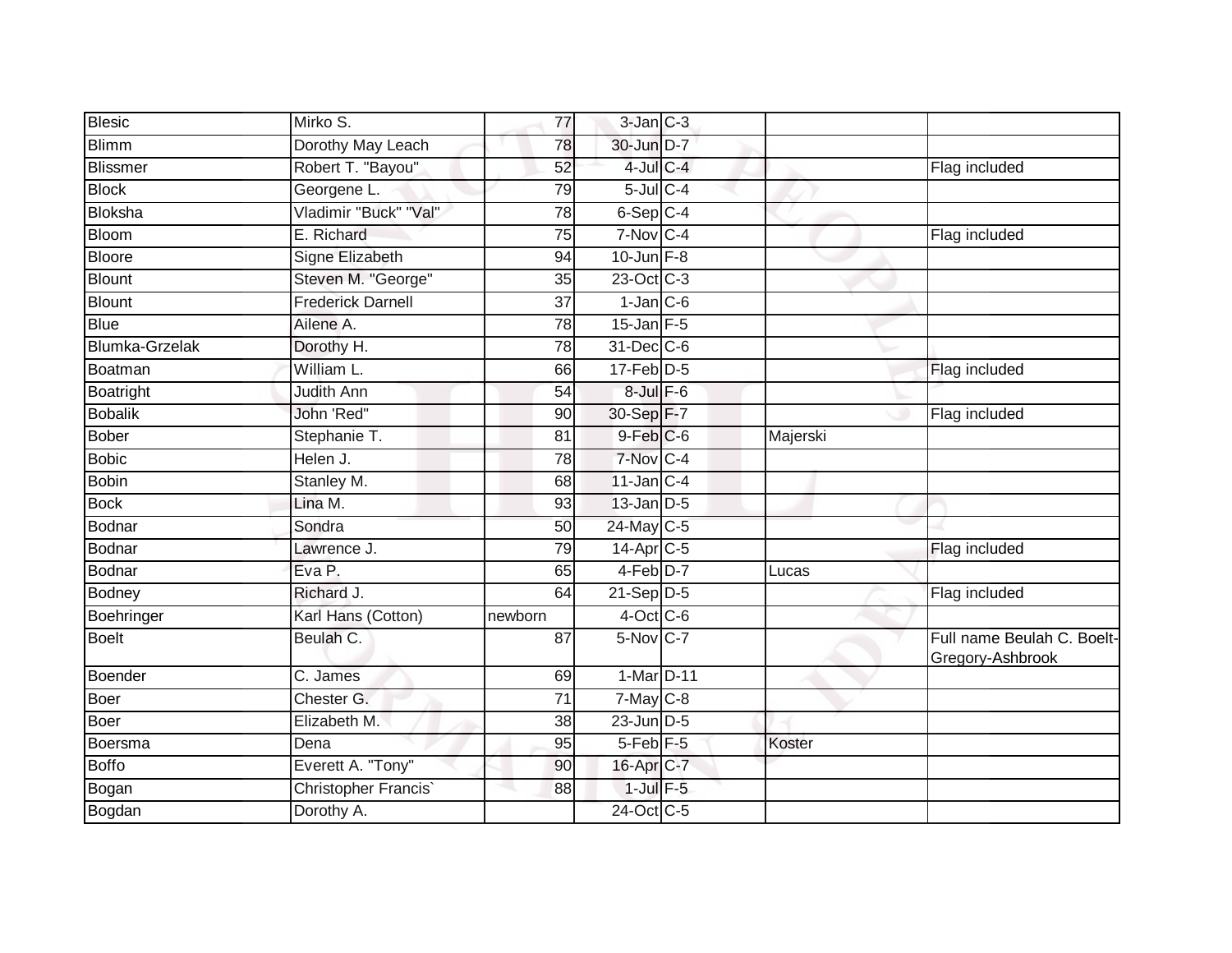| Boggess         | Eve Alexander         |                 | 16-Mar D-7         |              |               |
|-----------------|-----------------------|-----------------|--------------------|--------------|---------------|
| Bogielczyk      | Edward P.             | 84              | $1$ -Jul $F-5$     |              |               |
| Bogner          | George                | 88              | 16-Apr C-7         |              |               |
| Bohacik         | Emily E.              | 83              | $18$ -Feb $D-6$    | Valuch       |               |
| <b>Bohacik</b>  | Wayne L. II           | 35              | 3-Aug D-7          |              |               |
| Bohlin          | George A.             | 54              | 18-Jun C-7         |              | Flag included |
| <b>Bohling</b>  | Joan E.               | 54              | 22-Aug C-5         | Patty        |               |
| <b>Bohling</b>  | Mary                  | 82              | $21-Sep$ D-6       | Donahue      |               |
| <b>Boilek</b>   | Wallace R.            | 76              | 27-Aug C-7         |              |               |
| Bola            | Andrew                | $\overline{77}$ | $6$ -Jan $D-5$     |              |               |
| Bola            | Robert John           | 61              | 26-Oct C-5         |              |               |
| Bolanowski      | Ruth M.               | 86              | $14-Sep$ D-5       | Vierk        |               |
| <b>Bolda</b>    | Daniel A.             | 68              | 7-Aug C-5          |              | Flag included |
| Bolen           | Betty M.              | 75              | 31-May C-5         | McKnight     |               |
| <b>Boles</b>    | Okie Evelyn           | 88              | $5-Sep$ $C-3$      |              |               |
| <b>Bolinger</b> | <b>Dolores</b>        | $\overline{71}$ | 4-Jul C-4          |              |               |
| <b>Bollnow</b>  | Harriet M. "Too-Tie"  | 59              | 21-Nov C-5         | Kuraskiewicz |               |
| <b>Bolz</b>     | Lydia                 | $\overline{77}$ | 12-Mar C-8         |              |               |
| Bomersback      | William A.            | 1 day           | 14-Sep D-5         |              |               |
| Boncela         | Edward C. "Scott" Sr. | $\overline{77}$ | 27-Dec C-5         |              | Flag included |
| <b>Bonczek</b>  | Aliya K.              | 2 days          | 30-May C-3         |              |               |
| <b>Bond</b>     | Richard A. "Dick"     | 69              | $4$ -Dec $C-3$     |              |               |
| Bond            | Claude H. Sr.         | 92              | $11$ -Jan C-4      |              |               |
| Bonecutter      | Helen J.              | 92              | $3$ -Dec $C$ -5    | Oyer         |               |
| Bonefacic       | Josephine PI          | 57              | 11-Nov F-5         | Smokvina     |               |
| Bonham          | <b>Margaret Mary</b>  | $\overline{71}$ | $13-\text{Sep}C-4$ |              |               |
| Bonham          | Frances V.            | 82              | $11$ -Jun $C-7$    |              |               |
| Bonin           | Ann E.                | 88              | 30-Nov D-5         |              |               |
| Bonvissuto      | Angelo                | 81              | 14-May C-6         |              |               |
| <b>Boos</b>     | Robert W.             | 73              | 15-Jun D-7         |              |               |
| Booshak         | Stephen "Steve"       | 82              | $22$ -Jan F-6      |              | Flag included |
| <b>Borders</b>  | Dorothy M.            | 75              | $12$ -Feb $F-5$    |              |               |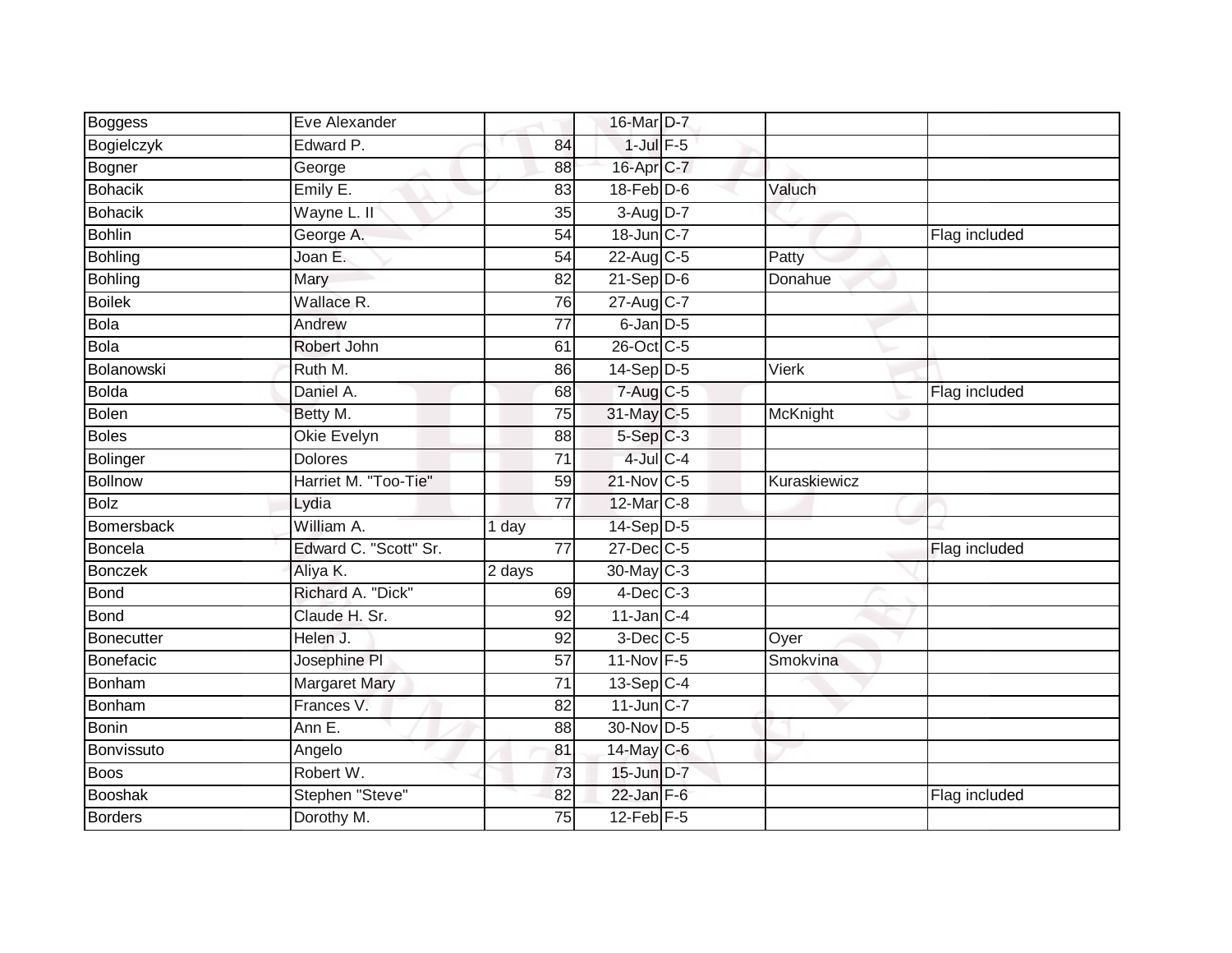| Boren            | Charlotte A.                   | 47              | 18-Apr C-7                |               |                  |
|------------------|--------------------------------|-----------------|---------------------------|---------------|------------------|
| Bornes           | Gladys L.                      | 86              | 13-Jul D-9                |               |                  |
| Borovich         | <b>Helen Catherine</b>         | 68              | $17 - Jan$ <sub>C-3</sub> | Sulich        |                  |
| Borovsky         | Rose T.                        |                 | 8-Aug C-5                 | Pisowicz      |                  |
| <b>Borstel</b>   | Herbert C. Von                 | $\overline{81}$ | 23-Jul C-10               |               |                  |
| Boskamp          | Gert                           | 68              | 12-Nov C-7                |               |                  |
| <b>Bosnak</b>    | Mary J.                        | 95              | $3$ -Jan $C-3$            |               |                  |
| Bossard          | Gladys M.                      | 86              | 25-Jul C-5                |               |                  |
| Boston           | Orville "Sonny"                | 84              | 30-Jul C-6                |               |                  |
| <b>Boswell</b>   | Byron A.                       | 52              | $18$ -Feb $D-6$           |               |                  |
| <b>Boswinkle</b> | Cecilia B.                     | 92              | $24$ -Nov D-6             |               |                  |
| <b>Bothe</b>     | Cathleen L.                    | 41              | 19-Aug $F-6$              |               |                  |
| <b>Bothwell</b>  | Roderick E.                    | 71              | 20-Dec C-5                |               |                  |
| <b>Bottom</b>    | Lealon A. "Lee" Jr.            | 68              | 6-Aug C-7                 |               |                  |
| Bough            | <b>Allie Oleva</b>             | $\overline{88}$ | 27-May F-8                | Allen         |                  |
| Bower            | Mary H.                        | $\overline{77}$ | 10-Nov D-4                |               |                  |
| <b>Bowlby</b>    | Nellie G.                      | 102             | $9-Nov$ C-5               |               |                  |
| <b>Bowlby</b>    | Dorothy M.                     | 81              | $14$ -JulC-6              |               |                  |
| Bowman           | Oral H.                        | 94              | 3-Feb D-5                 |               |                  |
| Bowman           | <b>Oval Dale</b>               | 68              | $23$ -Nov C-5             |               |                  |
| Bowman           | James D.                       | 63              | $3$ -May C-5              |               | Picture included |
| Boyan            | Barbara J.                     | 63              | 16-Apr C-7                |               |                  |
| Boyd             | <b>Edith Alice</b>             | 82              | 14-Jul C-6                |               |                  |
| <b>Boyd</b>      | Helen                          | 91              | $7-Feb$ C-5               |               |                  |
| Boyden           | <b>Robert Edward</b>           | 72              | $22$ -Dec $C-5$           |               |                  |
| Boyens           | MaryAnn "Ruth"                 | 80              | $29$ -Feb $ C-5 $         |               |                  |
| <b>Bozack</b>    | Elizabeth                      | 83              | 24-Aug D-5                | Ganchiff      |                  |
| Bozman           | <b>Etta Marie</b>              | 51              | 29-Nov C-5                | <b>Tuttle</b> |                  |
| <b>Brabbs</b>    | William G.                     | 76              | $4$ -Jan $C-4$            |               | Flag included    |
| <b>Bracas</b>    | Charles William Jr.<br>"Chuck" | 57              | 30-Nov D-5                |               |                  |
| <b>Bracas</b>    | Charles W.                     | 89              | 28-Dec C-4                |               |                  |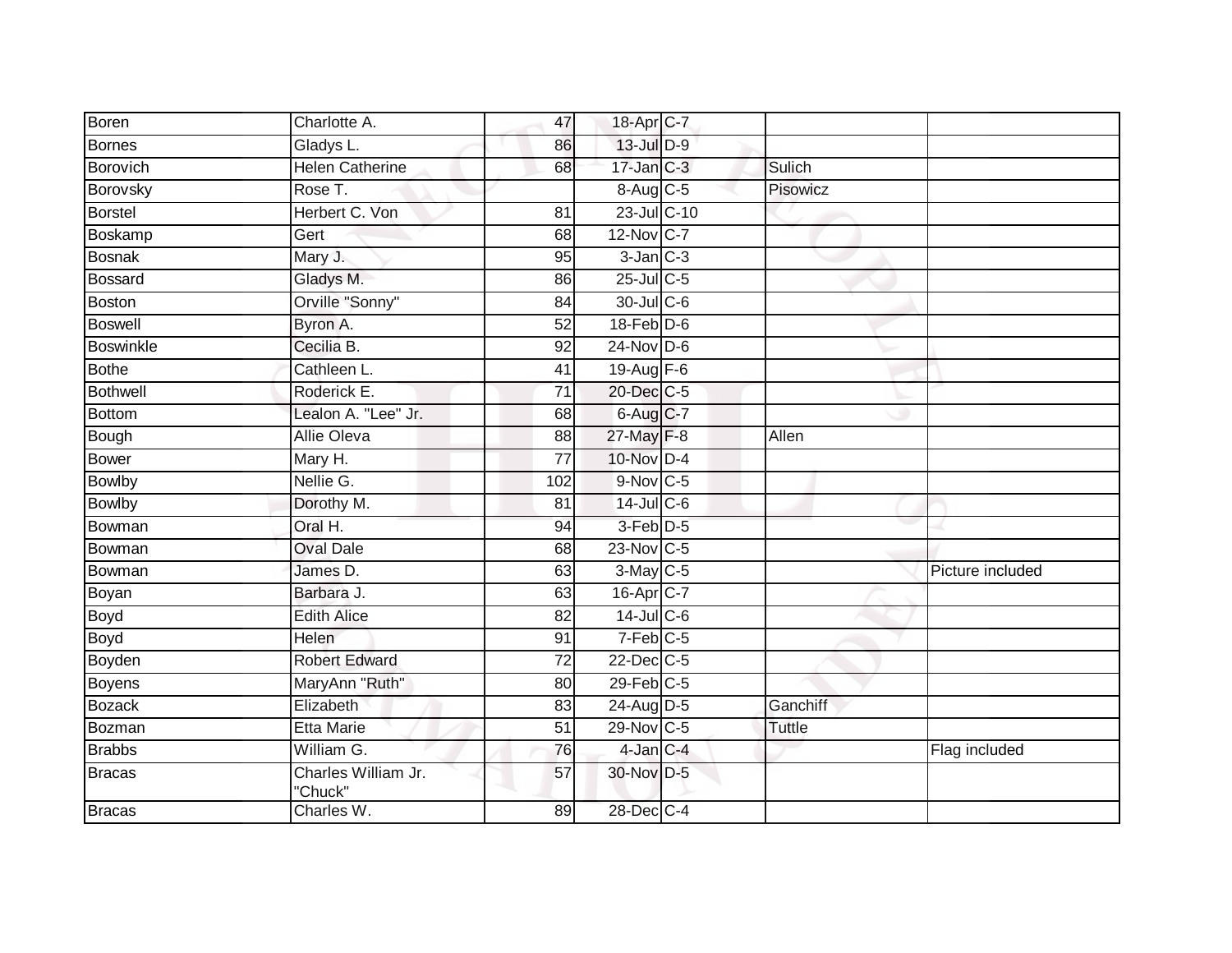| <b>Brack</b>    | Andrew "Andy" | 60 | 7-Nov C-4               |          |                           |
|-----------------|---------------|----|-------------------------|----------|---------------------------|
| <b>Brad</b>     | John Sr.      | 88 | 26-May C-5              |          |                           |
| <b>Bradford</b> | Jerome Thomas | 77 | $2$ -Aug $C$ -6         |          | Flag and Picture included |
| <b>Bradford</b> | Florence E.   | 87 | $7$ -May $C$ -9         |          |                           |
| <b>Bradham</b>  | Robert R.     | 61 | $28$ -Feb $C-4$         |          | Flag included             |
| <b>Bradney</b>  | Richard D.    | 71 | $17 -$ Jul C-3          |          |                           |
| <b>Bradon</b>   | <b>Bessie</b> | 83 | 19-Jul C-5              | Komenick |                           |
| <b>Brady</b>    | Joan Marie    | 69 | 27-Dec C-5              |          |                           |
| <b>Brajevic</b> | <b>Stanko</b> | 74 | $1$ -Jun $C-4$          |          |                           |
| <b>Brakley</b>  | <b>Jack</b>   | 50 | $4$ -Jan $C-4$          |          |                           |
| Brandush        | John          | 85 | $19-Nov$ <sub>C-6</sub> |          | Flag included             |
| Branham         | Bessie L.     | 83 | $5$ -Dec $C$ -5         |          |                           |
| Branham         | James O.      | 79 | $2$ -Nov $D-5$          |          |                           |
| <b>Brant</b>    | Mary Ann      | 88 | $27 -$ Jul $D-6$        | Fliesher |                           |
| <b>Brasher</b>  | Woodford N.   | 85 | 10-Apr C-3              |          |                           |
| <b>Brask</b>    | Leon          | 79 | $12$ -Jul C-5           |          | Flag included             |
| <b>Brauer</b>   | Judith A.     | 38 | 30-Mar C-6              |          |                           |
| <b>Brawley</b>  | Jay W.        | 58 | $27$ -Feb $C-8$         |          |                           |
| Brazauska       | Bruno J.      | 87 | $27$ -Jan $D-5$         |          |                           |
| <b>Brazil</b>   | Charles L.    | 66 | 12-Aug F-5              |          |                           |
| <b>Brechner</b> | Eloise A.     | 83 | $17-Sep$ C-8            |          |                           |
| <b>Breclaw</b>  | Helen M.      | 74 | 6-Apr <sub>C-5</sub>    | Halon    |                           |
| Bredeson        | Lillian B.    | 70 | 19-Oct D-5              |          | Picture included          |
| <b>Brehm</b>    | Henry Joseph  | 77 | 9-Mar D-5               |          |                           |
| Brennan         | Anna B.       | 86 | 21-Apr C-5              |          |                           |
| <b>Brennan</b>  | Parnell F.    | 72 | $25$ -Jun $C$ -6        |          |                           |
| Breskovich      | Eve T.        | 84 | 19-Jun C-5              | Obzetich |                           |
| <b>Brett</b>    | William J.    | 60 | $8$ -Jul $F$ -6         |          |                           |
| <b>Bretveld</b> | <b>Dick</b>   |    | 19-Sep C-6              |          | Flag included             |
| <b>Brew</b>     | Mike          | 45 | $9$ -Jul $C$ -7         |          |                           |
| <b>Brewer</b>   | Golda         | 90 | $23$ -Feb $D-8$         |          |                           |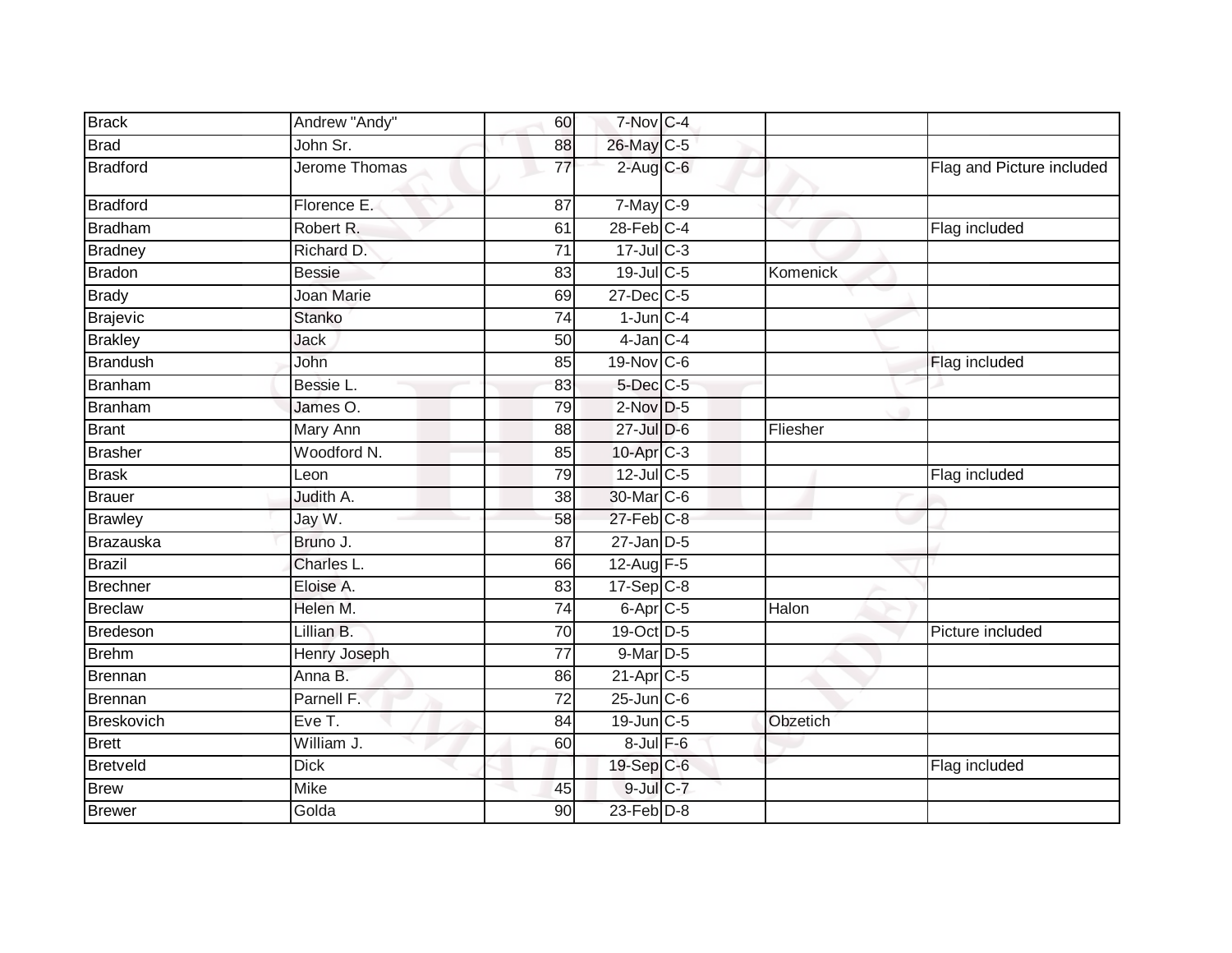| <b>Brewer</b>   | Garland E.               | 71              | 7-Nov C-4             |          | Flag included |
|-----------------|--------------------------|-----------------|-----------------------|----------|---------------|
| Brezezinski     | Marion V.                | 77              | $10$ -Jun $F-8$       |          | Flag included |
| Brezinski       | Victor                   | $\overline{75}$ | 8-Dec D-7             |          |               |
| Brickner        | Russell L.               | 71              | $17$ -Feb $D-5$       |          |               |
| <b>Bridges</b>  | Emerson E.               | 81              | $10$ -Dec $C$ -6      |          | Flag included |
| <b>Briese</b>   | Karen J.                 | 57              | $16$ -Jun $C$ -6      |          |               |
| <b>Briggs</b>   | Elaine                   | 66              | $22$ -Feb $C-2$       |          |               |
| Brindisi        | Frances C.               | 87              | 27-Nov C-4            |          |               |
| <b>Briney</b>   | <b>Bruce Russell Sr.</b> |                 | 5-Mar C-5             |          |               |
| <b>Brink</b>    | Barbara N.               | 64              | $14$ -Jun C-6         |          |               |
| Brinkman        | Pauline                  | 91              | $23$ -Jan $C-8$       |          |               |
| <b>Brinsky</b>  | Violet B.                | 85              | $21$ -Mar $C-6$       |          |               |
| <b>Briska</b>   | Josephine                | 103             | 24-Feb D-7            |          |               |
| <b>Britton</b>  | Elizabeth                | 67              | 12-Apr <sub>C-5</sub> |          |               |
| <b>Broaders</b> | Rosie Lee                | 95              | 30-Jan C-6            |          |               |
| <b>Brock</b>    | Harriet E.               | $\overline{82}$ | 23-Jul C-9            |          |               |
| <b>Brock</b>    | Paul M.                  | 43              | 11-Oct C-5            |          |               |
| Brockington     | Germaine L.              | 93              | 12-Dec C-5            |          |               |
| <b>Broda</b>    | Amelia                   | 90              | 18-Dec C-3            | Pasek    |               |
| Brodacki        | Bronislawa "Bessie"      | 98              | 26-Aug F-5            |          |               |
| <b>Brokop</b>   | Eric                     | 89              | 31-Jan C-4            |          | Flag included |
| <b>Broman</b>   | Gertrud O.               | 94              | $27$ -Jan $D-5$       |          |               |
| <b>Brooks</b>   | Ralph Leander "Papa"     | 60              | 17-Aug D-8            |          |               |
| <b>Brooks</b>   | Ronald Eugene            | 61              | $11$ -Jan C-4         |          |               |
| <b>Brooks</b>   | Mary R.                  | 86              | 6-Nov C-4             |          |               |
| Broom           | Glen                     | 42              | 29-Mar C-5            |          |               |
| Broom           | <b>Janice Kay</b>        | 61              | 26-Nov C-6            |          |               |
| Broome          | Donna Jean               | 43              | 27-Jun C-5            | Hoile    |               |
| <b>Brophy</b>   | Arthur S.                | 73              | $11$ -Jun $C-7$       |          | Flag included |
| Brosmer         | <b>Helen Elizabeth</b>   | 73              | 12-Nov C-7            | Anderson |               |
| <b>Browder</b>  | William "Bubba"          | 68              | 26-Nov C-6            |          |               |
| Brown           | Alta C.                  | 74              | $19$ -Feb $F-5$       |          |               |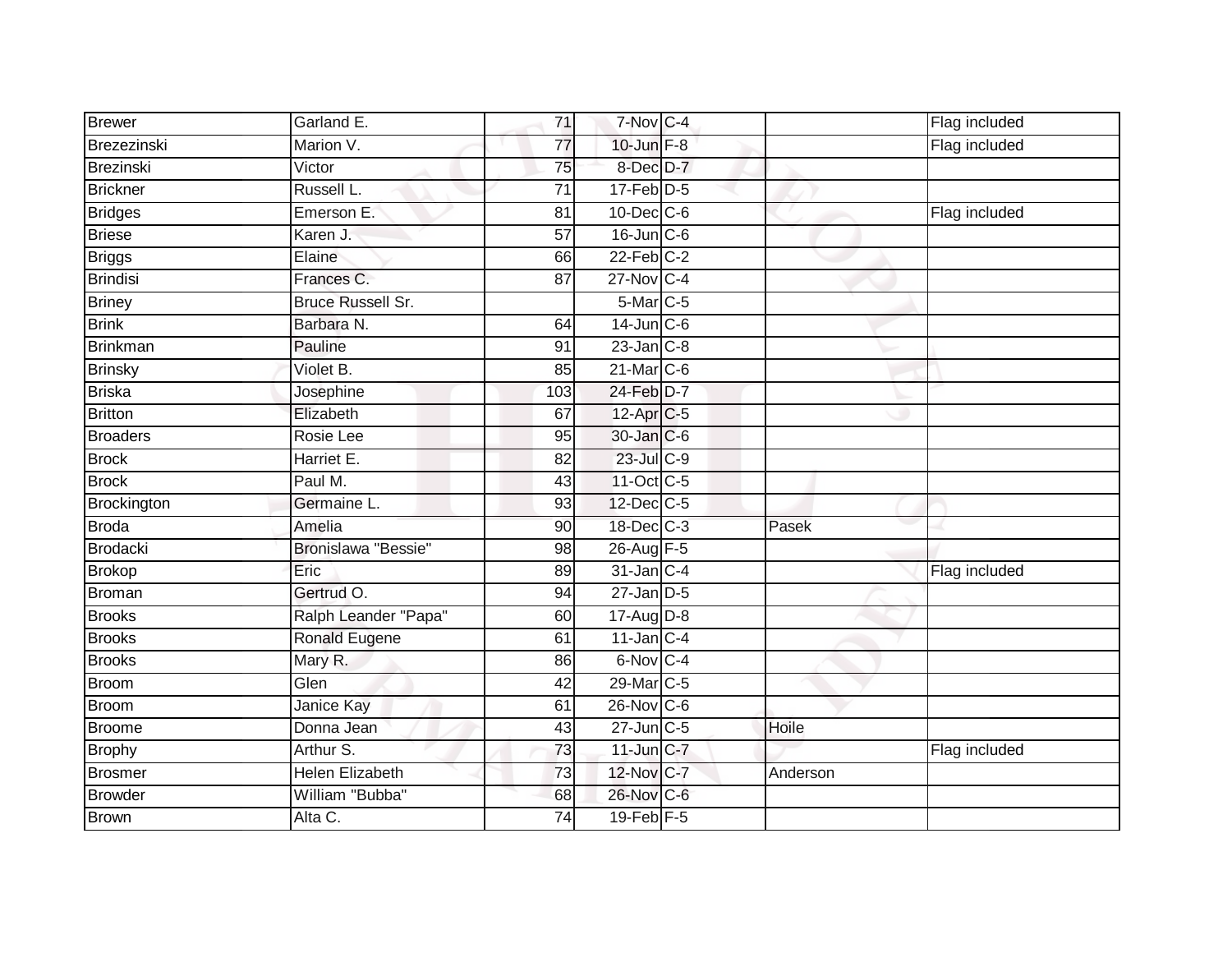| Brown           | Richard A.             | 54              | $9-Nov$ C-5       |           |               |
|-----------------|------------------------|-----------------|-------------------|-----------|---------------|
| Brown           | Charlotte A.           | 47              | 18-Apr C-7        |           |               |
| <b>Brown</b>    | Lorraine               | 76              | 13-Mar C-4        |           |               |
| <b>Brown</b>    | <b>Ernest Doyle</b>    | 65              | 3-Feb D-5         |           |               |
| <b>Brown</b>    | Leon R.                | 63              | $9-Nov$ C-5       |           | Flag included |
| <b>Brown</b>    | George E.              | 88              | $9$ -Jul $C$ -7   |           |               |
| <b>Brown</b>    | Georgene L.            | 79              | $3$ -Jul $C$ -5   |           |               |
| <b>Brown</b>    | Margaret M.            | 92              | $24$ -Jan C-4     |           |               |
| <b>Brown</b>    | Dorothy M.             | 96              | $16$ -Dec $E - 5$ |           |               |
| <b>Brown</b>    | Virginia L.            | 77              | $25-Sep$ C-5      |           |               |
| <b>Brown</b>    | Katheryn L.            | 54              | 14-Dec D-4        |           |               |
| <b>Brown</b>    | <b>Michael William</b> | 45              | $25$ -Jun $C$ -6  |           |               |
| <b>Brown</b>    | Velma                  | 81              | $4$ -Feb $D-8$    |           |               |
| Brown           | Charles C.             | 67              | 23-Apr C-5        |           |               |
| <b>Brown</b>    | Mozelle                | $\overline{75}$ | 25-Jul C-5        |           |               |
| <b>Brown</b>    | Corrine                | 90              | 16-Apr C-7        |           |               |
| <b>Brown</b>    | Clifford A.            | $\overline{91}$ | 28-Jun C-5        |           |               |
| <b>Brown</b>    | William L.             | 75              | $13$ -Jan $D-5$   |           |               |
| <b>Brown</b>    | Henry C. "Brownie"     | 79              | 14-Nov C-4        |           | Flag included |
| <b>Brown</b>    | Alta C.                | $\overline{74}$ | $16$ -Feb $D-8$   |           |               |
| <b>Brown</b>    | Lloyd L.               | 78              | $2$ -Jul $C$ -8   |           | Flag included |
| Brown           | Adell L.               |                 | $25$ -Feb $D-6$   |           |               |
| Brownewell      | Carol A.               | 55              | 31-Aug D-6        |           |               |
| <b>Broza</b>    | Paul M.                | 68              | $26$ -Feb $F-7$   |           |               |
| <b>Bruce</b>    | Garold R.              | 94              | $13$ -Dec $ C$ -6 |           |               |
| <b>Brucker</b>  | <b>Nellie</b>          | 80              | 17-Mar D-11       | Sweet     |               |
| <b>Brucks</b>   | Anthony J. "Tony"      | 76              | 8-Nov C-5         |           | Flag included |
| <b>Bruder</b>   | Russell "Dale"         | 80              | $21$ -Dec $C$ -6  |           |               |
| <b>Bruder</b>   | <b>Charles</b>         | 45              | 5-Mar C-5         |           |               |
| <b>Bruder</b>   | Karen Sue              | 56              | 31-Dec C-6        | Dohner    |               |
| <b>Bruette</b>  | Martha D.              | $\overline{77}$ | 19-Jan D-7        |           |               |
| <b>Bruinsma</b> | Jennie                 | 89              | 18-Jul C-6        | Spoelstra |               |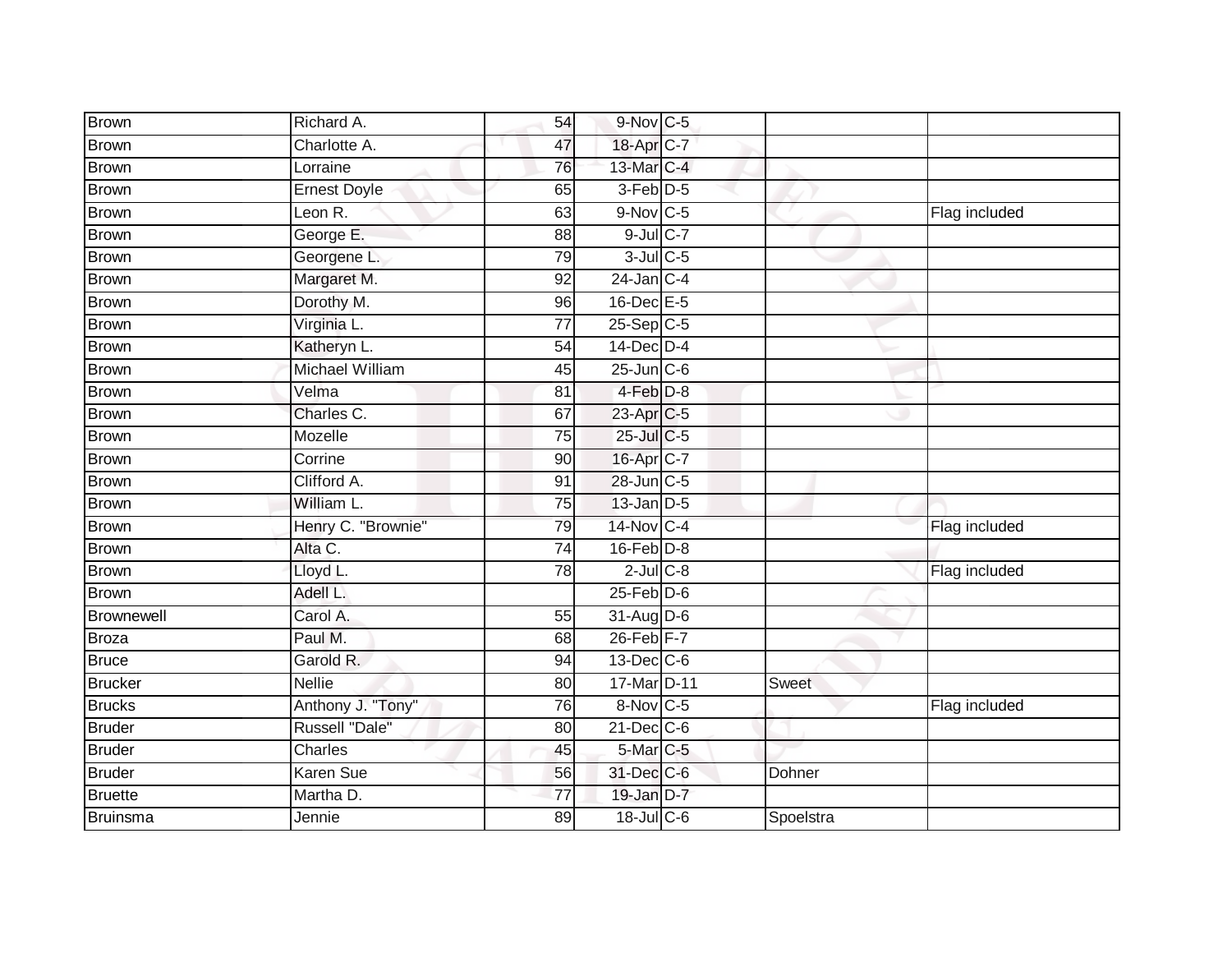| <b>Bruk</b>       | Eva Arvay             | 91              | 10-Apr <sub>C-3</sub>     | Merchel      |                                              |
|-------------------|-----------------------|-----------------|---------------------------|--------------|----------------------------------------------|
| <b>Bruk</b>       | John                  | 97              | $6$ -Jul $C$ -4           |              |                                              |
| <b>Bruns</b>      | <b>Carol Ann</b>      | 52              | $20$ -Jan $D-6$           | <b>Brady</b> |                                              |
| <b>Brunson</b>    | Willard C.            | 90              | 30-Mar <sub>IC-6</sub>    |              | Flag included                                |
| Brunswick         | Kathleen              |                 | $5$ -May $D-9$            |              | Full name Kathleen Heard<br><b>Brunswick</b> |
| <b>Brush</b>      | Elizabeth "Betty"     | 65              | $17 - Jan$ <sub>C-3</sub> |              |                                              |
| Brust             | Henry                 | 91              | 19-Jun C-5                |              |                                              |
| <b>Bryan</b>      | Shirley W.            | 84              | 5-Dec C-5                 |              |                                              |
| <b>Bryan</b>      | Daniel E. SR.         | 76              | 3-Aug D-7                 |              |                                              |
| <b>Bryant</b>     | Abel                  | 82              | 28-May C-7                |              |                                              |
| <b>Bryant</b>     | <b>Barbara Victor</b> |                 | $11$ -Jun $C-7$           | Shay         |                                              |
| <b>Bryant</b>     | Gertrude E.           | 78              | $7 - Apr$ $D-7$           |              |                                              |
| <b>Bryant</b>     | <b>John Harvey</b>    | 93              | 5-Apr C-5                 |              |                                              |
| <b>Bryne</b>      | Terrence W. "Terry":  | 50              | 30-Jan C-6                |              |                                              |
| Brzuzan           | Michael T.            | 90              | 25-Jan C-4                |              | Flag included                                |
| <b>Bubala</b>     | Dorothy A.            |                 | $20$ -Apr $C$ -6          |              |                                              |
| Buchanan          | Maurice               |                 | $23$ -Jan $C-8$           |              |                                              |
| <b>Bucher</b>     | Esther                | 82              | $5$ -Jan $D$ -6           |              |                                              |
| <b>Buckley</b>    | <b>Diane</b>          | 39              | $29$ -Feb $ C-5$          | Roll         |                                              |
| <b>Buckner</b>    | Robert L. "Buck"      | 44              | 3-Oct C-5                 |              |                                              |
| <b>Buckner</b>    | Joyce M.              | 64              | 6-Jan D-5                 |              |                                              |
| <b>Buczkowski</b> | <b>Bernice</b>        | 80              | $4$ -Nov $F-5$            | Krajewski    |                                              |
| <b>Budny</b>      | Lottie                | 81              | $27$ -Apr $C$ -6          |              |                                              |
| <b>Budnyk</b>     | Lodena                | 88              | 3-May C-5                 |              |                                              |
| <b>Budris</b>     | Alphonse W.           | 84              | $9$ -Feb $D$ -6           |              |                                              |
| Budzakoski        | Lambe                 | $\overline{70}$ | $11$ -Dec $C-4$           |              |                                              |
| <b>Buell</b>      | Jack T.               | $\overline{72}$ | 30-Jan C-6                |              | Flag included                                |
| <b>Bugos</b>      | Richard               | 53              | $22$ -Jan F-6             |              | Flag included                                |
| <b>Bugos</b>      | Frances M.            | 65              | 3-Dec C-6                 |              |                                              |
| <b>Buhle</b>      | Edward J.             | 88              | 26-May C-5                |              |                                              |
| <b>Buhle</b>      | Florence L.           | 86              | $21$ -Oct $F-6$           |              |                                              |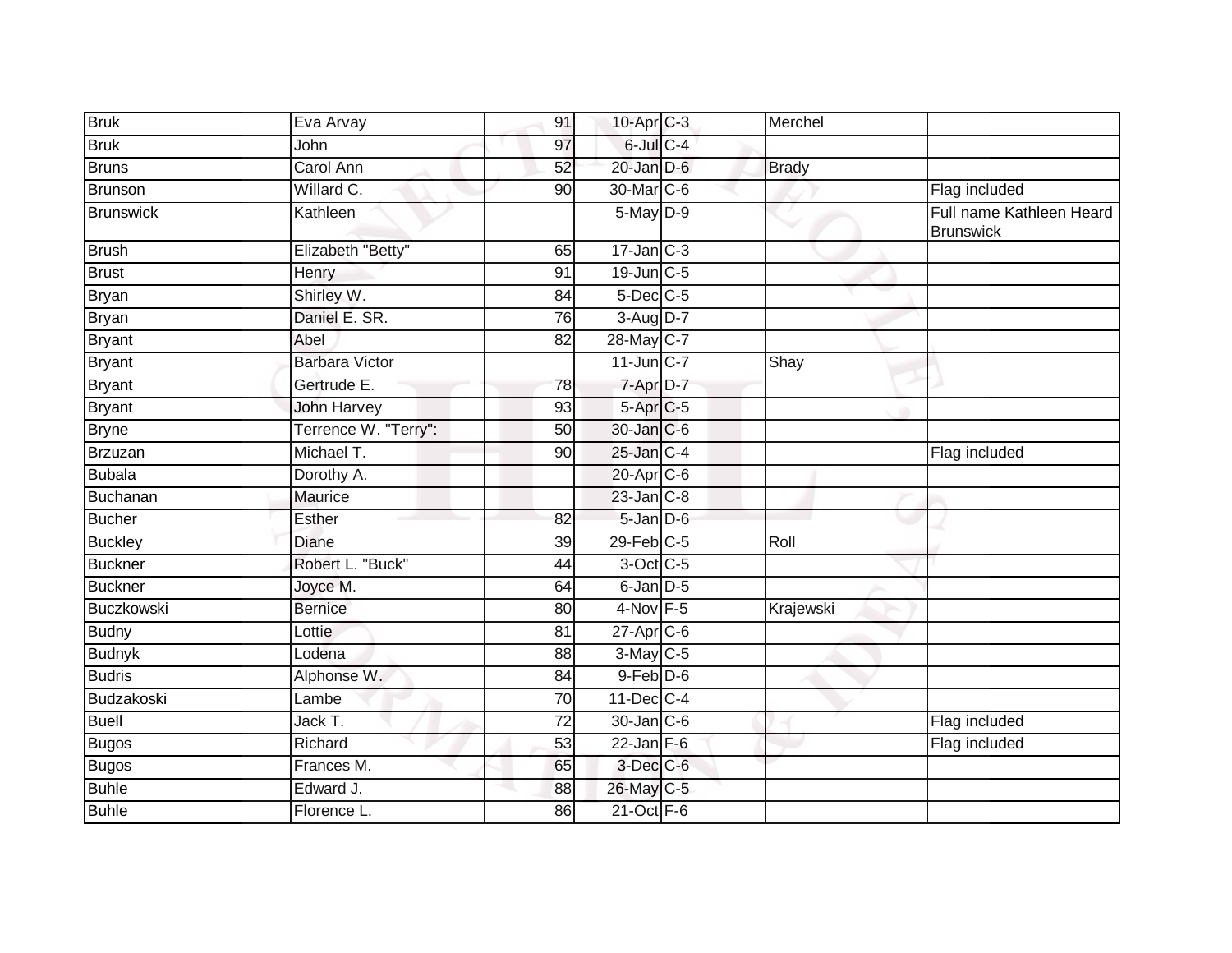| <b>Buhring</b>    | Fred V.              | 80              | 17-Aug D-8               |             |                                              |
|-------------------|----------------------|-----------------|--------------------------|-------------|----------------------------------------------|
| <b>Buibish</b>    | Frank                | $\overline{71}$ | $22-Sep$ D-5             |             |                                              |
| <b>Bukar</b>      | Eli                  | 84              | 7-May C-9                |             |                                              |
| <b>Bukowski</b>   | Mary                 | 84              | $26$ -Nov $ C-6 $        | Spudic      |                                              |
| <b>Bulla</b>      | Fred J.              | $\overline{71}$ | $7 - \overline{Apr}$ D-7 |             | Flag included                                |
| <b>Bulla</b>      | Carol A.             | 68              | $1-Apr$ $F-8$            | <b>Dee</b>  |                                              |
| <b>Bultema</b>    | Orville              | 67              | $6$ -Apr $C$ -5          |             | Flag included                                |
| <b>Bultema</b>    | <b>Etta</b>          | 87              | $4-Sep$ C-4              | Barwegan    |                                              |
| <b>Bultema</b>    | Gertrude             | 94              | 1-Mar D-11               |             |                                              |
| <b>Bunch</b>      | Charles H.           | 68              | 27-Nov C-4               |             | Flag included                                |
| <b>Bunda</b>      | Nick W.              | 77              | $22$ -Jan F-6            |             |                                              |
| <b>Bunnell</b>    | John H.              | 84              | $14$ -Apr $C$ -5         |             |                                              |
| <b>Buoscio</b>    | Catherine M.         | 72              | 19-May E-1               | Baczynski   |                                              |
| <b>Burba</b>      | <b>David Michael</b> | 48              | $6$ -Oct $E-1$           |             | Picture included                             |
| <b>Burch</b>      | Marian A. (Hoge)     | 83              | 23-Jan C-8               |             |                                              |
| <b>Burczyk</b>    | Margaret M.          | 74              | 23-Oct C-3               | <b>Biel</b> |                                              |
| <b>Burdick</b>    | <b>Dennis Dwight</b> | 52              | $4$ -Jan $C-4$           |             |                                              |
| <b>Burford</b>    | Mildred R.           | 78              | 24-Dec C-6               |             |                                              |
| Burgan            | Paul M.              | 45              | 27-Apr C-6               |             |                                              |
| Burger            | Issac W.             | $\overline{75}$ | 14-Mar C-5               |             |                                              |
| <b>Burgess</b>    | Robert N.            | 80              | $23$ -Jun $D-5$          |             |                                              |
| <b>Burgess</b>    | Dan                  | 67              | 14-Nov C-4               |             | Flag included                                |
| <b>Burgess</b>    | Jocelyn "Jo"         | 19              | $9$ -May $C$ -6          |             |                                              |
| <b>Burgher</b>    | Gregory J.           | 53              | $20$ -Nov $C-3$          |             |                                              |
| Burgos            | Arcadia "Cayita"     | 75              | $4$ -Oct C-6             |             |                                              |
| Burian            | Jean R.              | 91              | 26-Oct C-6               |             |                                              |
| <b>Burke</b>      | Walter M.            | $\overline{51}$ | $2$ -Jan $C-7$           |             |                                              |
| <b>Burke</b>      | Evelen C.            | 72              | $6$ -Feb $C$ -7          | Kolsut      |                                              |
| <b>Burkhalter</b> | Oscar Fredrick       | 85              | 13-Jun C-6               |             |                                              |
| <b>Burkholder</b> | Jeffery S.           | 41              | 24-Feb D-7               |             |                                              |
| <b>Burklow</b>    | Mary E.              | 83              | 26-Sep C-6               |             | Full name Mary E. Tolliver<br><b>Burklow</b> |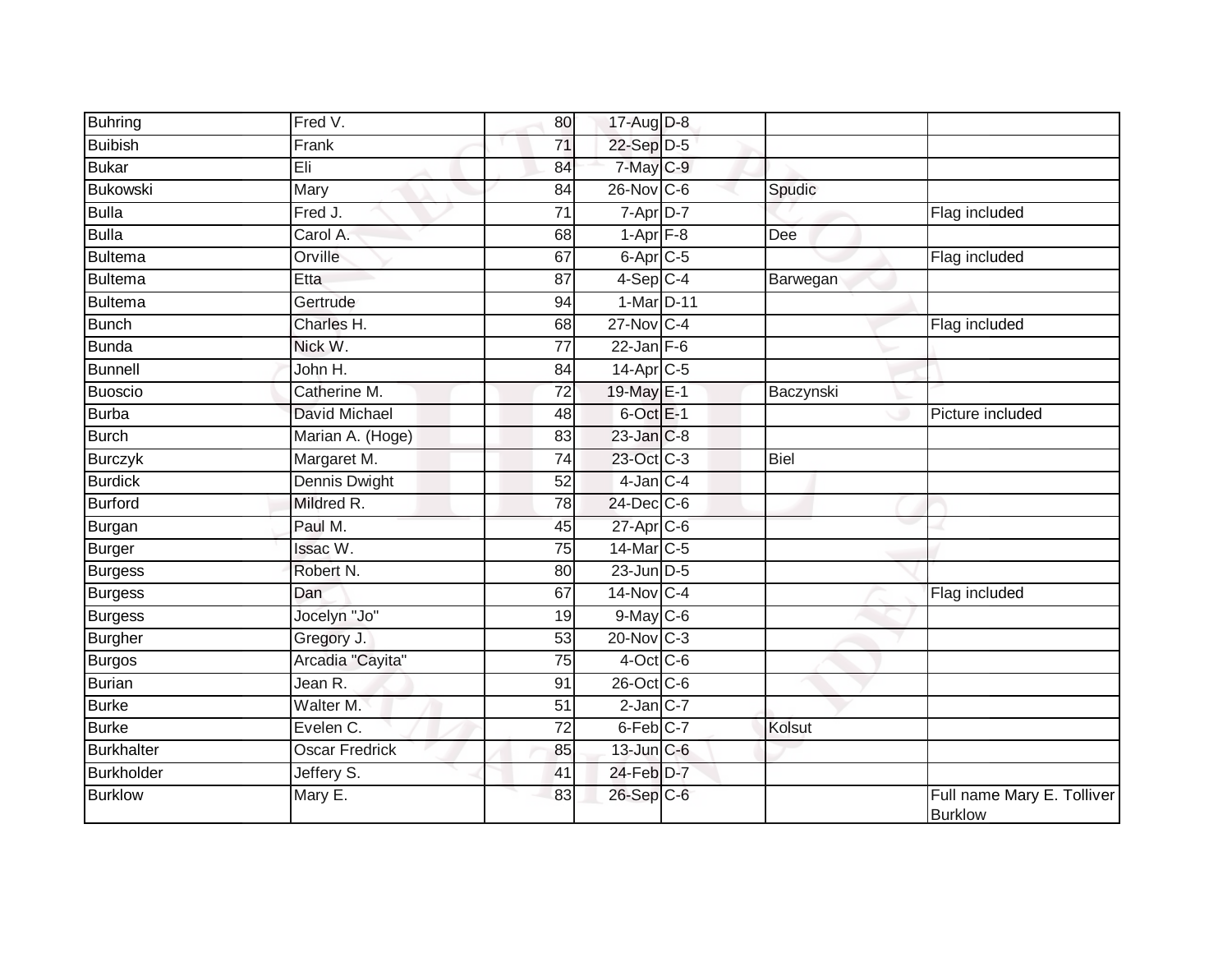| <b>Burks</b>      | Jamie                             | 21              | $17$ -Feb $D-5$      |              |                                         |
|-------------------|-----------------------------------|-----------------|----------------------|--------------|-----------------------------------------|
| <b>Burmeister</b> | Florence                          | 82              | 10-Feb D-5           |              |                                         |
| <b>Burnett</b>    | LaVerne M.                        | 76              | 26-Jun C-4           |              |                                         |
| <b>Burns</b>      | Thomas L.                         |                 | $23$ -Jul C-9        |              |                                         |
| <b>Burns</b>      | Violet E.                         | 84              | 30-Oct C-6           | Viad         |                                         |
| <b>Burrell</b>    | Sally J.                          | 51              | $5$ -Jan $D$ -6      |              |                                         |
| <b>Bursua</b>     | Joseph M. " Joe the<br>Carpenter" | 80              | 8-Jan F-10           |              | Flag included                           |
| <b>Burton</b>     | Charles Robert "Bob"              | 82              | $7$ -Jan $D$ -5      |              |                                         |
| <b>Burton</b>     | <b>Carley Ellis</b>               | 71              | $30$ -Nov D-5        |              |                                         |
| Burzynski         | <b>Bernard Joseph</b>             | 76              | 22-Mar D-7           |              |                                         |
| <b>Buse</b>       | Dennis J.                         | 59              | $10$ -May C-6        |              |                                         |
| <b>Bushnell</b>   | <b>Howard Francis</b>             | 85              | 8-Mar <sub>D-8</sub> |              |                                         |
| <b>Butcher</b>    | Patricia M.                       | 67              | $21-Sep$ D-6         | Smith        |                                         |
| <b>Butler</b>     | Leona E.                          | 82              | 30-Nov D-5           | <b>Bartz</b> |                                         |
| <b>Butler</b>     | Clara L. "Kay"                    | 91              | 17-Feb D-5           |              |                                         |
| <b>Butler</b>     | Mabel C.                          | 83              | $21-Aug$ C-3         | Johannes     | Full name Mabel C.<br>Drolen-Butler     |
| <b>Butler</b>     | <b>Marion Rose</b>                | 73              | 30-Jan C-6           |              |                                         |
| <b>Butler</b>     | Barnum E.                         | 92              | 31-Mar E-5           |              | Flag included                           |
| <b>Butler</b>     | <b>Wilma Ruth</b>                 | 75              | 30-Sep F-7           |              |                                         |
| <b>Butts</b>      | Marguerite                        | $\overline{92}$ | 29-May C-3           |              |                                         |
| Butynski          | Albert A.                         | 86              | $22$ -Feb $C-3$      |              | Flag included                           |
| <b>Buzalski</b>   | Maurice Gene "Sonny"<br>"Mauie"   | 66              | 27-Oct D-8           |              |                                         |
| <b>Buzzell</b>    | Jeanette                          | 93              | $12$ -Jun $C-4$      |              |                                         |
| <b>Byarlay</b>    | Richard W.                        | 57              | 30-Nov D-5           |              |                                         |
| <b>Byczko</b>     | Diana E.                          | 55              | $27$ -Dec $C$ -5     | Orth         | Full name Diana E.<br>Sypniewski-Byczko |
| <b>Bydalek</b>    | Irene                             | 81              | 1-Mar D-11           |              |                                         |
| <b>Byer</b>       | Dorothy L.                        | 86              | 5-Mar C-6            |              |                                         |
| <b>Byers</b>      | Joseph Stephen                    | 93              | 23-Mar C-7           |              |                                         |
| <b>Byers</b>      | Audrey Wang                       | 98              | $7-Nov$ $C-4$        |              |                                         |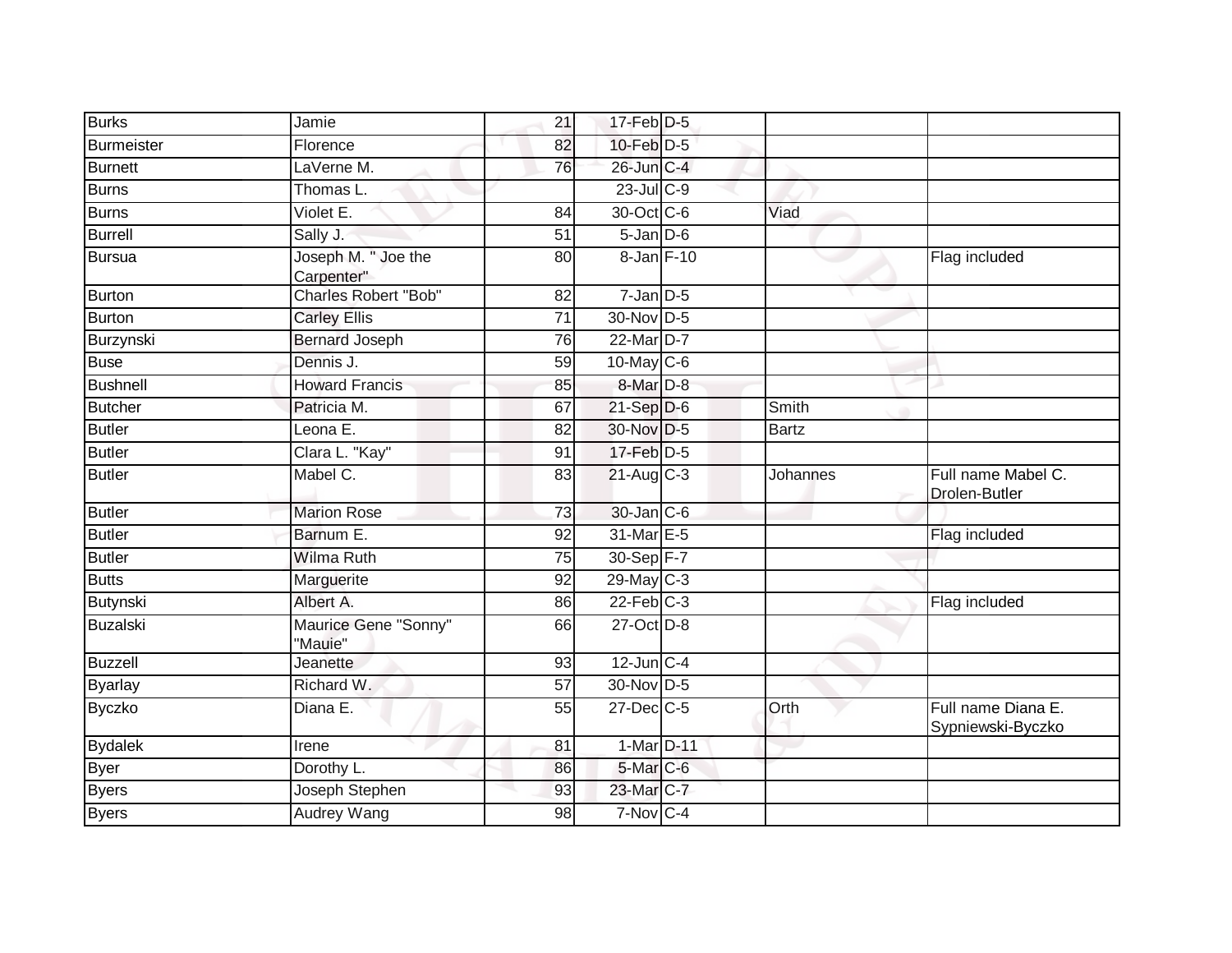| <b>Byrd</b>   | Pauline                | 82              | 26-Sep C-6                |              |                                           |
|---------------|------------------------|-----------------|---------------------------|--------------|-------------------------------------------|
| <b>Byrley</b> | David A.               | 49              | 28-Mar C-5                |              | Flag included                             |
| <b>Byrns</b>  | Florence               | 81              | 31-Jul C-5                |              |                                           |
| Cable         | Molly M.               | 29              | 27-Mar C-4                |              |                                           |
| Caborn        | Ruth L.                |                 | 13-Aug C-7                | Morrison     |                                           |
| Cain          | Jacqueline E.          | 61              | $5$ -Jun $C-3$            | Press        |                                           |
| Cairns        | Allison K.             | 43              | 11-Nov F-5                |              |                                           |
| Cajgas        | Elba                   | 73              | 29-Oct C-8                |              |                                           |
| Calabrese     | Bonnie J.              | 61              | $25$ -Jun $C$ -6          |              | Fulll name Bonnie J.<br>Deyoung/Calabrese |
| Calabrese     | Frank                  | 77              | $4$ -Jan $C-4$            |              |                                           |
| Calamaris     | <b>Steve</b>           | $\overline{78}$ | 10-Jun $F-8$              |              |                                           |
| Caldwell      | Carol I.               | 59              | $5-Sep$ $C-3$             |              | Full name Carol I. Enright<br>Caldwell    |
| Caldwell      | Harold W.              | 63              | $9-Nov$ C-6               |              |                                           |
| Caldwell      | Steven P.              | 37              | 19-Feb F-5                |              |                                           |
| Cales         | Manfred "Fred"         | 47              | $7$ -Dec $E-1$            |              |                                           |
| Calhoun       | Annie T                | 73              | $1-Nov$ C-6               |              |                                           |
| Calhoun       | Jeffrey M.             | 27              | $29$ -Jan $F-5$           |              |                                           |
| Callahan      | <b>Patrick Allen</b>   | 7               | 9-May C-6                 |              |                                           |
| Callow        | Henry R.               | 82              | $19$ -Aug F-6             |              |                                           |
| Calloway      | Roger Ezell            | $\overline{38}$ | $4$ -Jul $C$ -4           |              |                                           |
| Camarillo     | Victor                 | 31              | 18-May D-5                |              |                                           |
| Camarillo     | Antonio "Tony"         | 32              | $3-Aug$ $D-7$             |              |                                           |
| Cameron       | Dorothy                | 81              | 28-Mar C-6                |              | Full name Dorothy<br>Cameron Smutzer      |
| Camery        | Shirley A.             | 63              | $24$ -Jul C-3             |              |                                           |
| Campbell      | <b>Mary Alice</b>      | 68              | 24-Sep C-7                | <b>Hibbs</b> |                                           |
| Campbell      | James R. Rev.          | 63              | 22-Apr F-5                |              |                                           |
| Campbell      | ThursaB. A.            | 91              | 6-Dec C-5                 |              |                                           |
| Campbell      | William A. "Wild Bill" | 70              | 15-May C-5                |              | Flag included                             |
| Campbell      | Rita S.                | 53              | 23-Oct C-3                |              |                                           |
| Campbell      | Jason "Jake"           | $\overline{25}$ | $17 - Jan$ <sub>C-4</sub> |              | Flag included                             |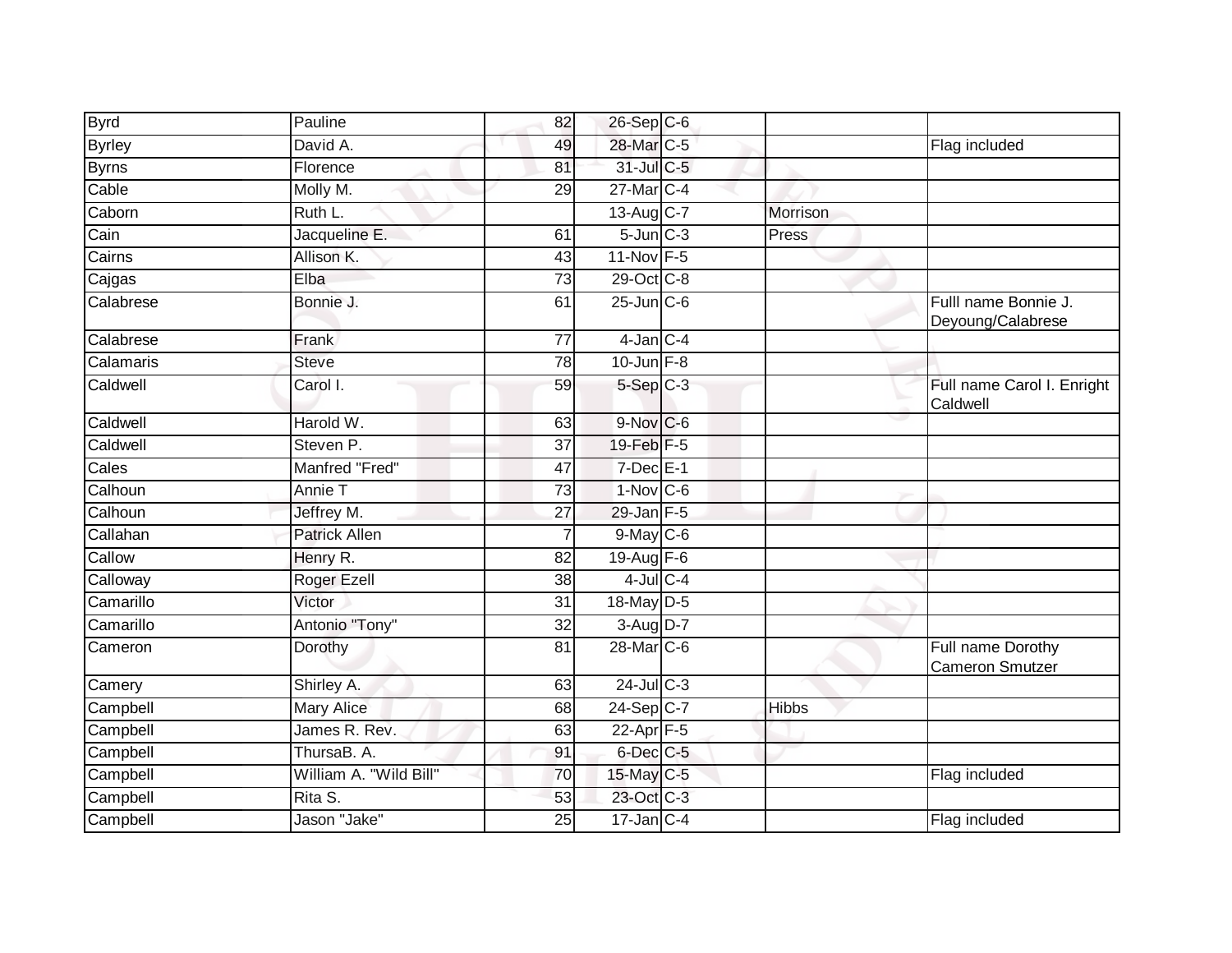| Campbell                                                              | Leona B.                 | 68                    | 18-Nov F-7                | Gawronski     |               |
|-----------------------------------------------------------------------|--------------------------|-----------------------|---------------------------|---------------|---------------|
| Campbell                                                              | Betty C.                 | 60                    | 23-May C-5                |               |               |
| Campbell                                                              | <b>Rith</b>              | 80                    | 8-Jan F-10                | Green         |               |
| Campbell                                                              | James L. "Larry K90SB"   | 79                    | 15-Oct C-7                |               |               |
| Candian                                                               | Thomas J.                | 64                    | $17 - Dec$ $C - 6$        |               |               |
| Canfield                                                              | Arthur J.                | 84                    | 30-Aug C-5                |               |               |
| Canner                                                                | Ann E.                   | 96                    | 30-Jul C-6                |               |               |
| Cannon                                                                | Laura A.                 | 80                    | 28-Jul D-7                |               |               |
| Cannon                                                                | Joseph K. "Big Daddy"    | 66                    | $26$ -Jan $D-6$           |               |               |
| Cannon                                                                | Annie M.                 | 92                    | $13$ -Feb $ C$ -6         |               |               |
| Cannon                                                                | Kevin A.                 | 24                    | 30-Sep F-7                |               |               |
| Cantu                                                                 | Diana E.                 | 69                    | $17-Sep$ <sub>C-8</sub>   |               |               |
| Capazine                                                              | Auriel                   | 78                    | 2-Apr <sub>C-7</sub>      |               | Flag included |
| Caravana                                                              | Rosalie M.               | 83                    | 10-Dec C-6                |               |               |
| Cardas                                                                | Margery                  | $\overline{77}$       | 18-Oct C-4                | <b>Hulett</b> |               |
| Carew                                                                 | Mildred K.               |                       | $14$ -Jan $D-5$           |               |               |
|                                                                       |                          |                       |                           |               |               |
| Carey                                                                 | Jerome G.                | 50                    | $7-Sep C-6$               |               | Flag included |
|                                                                       | Alberta                  | 79                    | 31-Jul C-5                |               |               |
|                                                                       | George Sr.               | 84                    | 6-Jan D-5                 |               |               |
|                                                                       | Bess B.                  | 93                    | 24-Mar C-5                |               |               |
|                                                                       | Anna                     | 86                    | $10$ -Jun $F-8$           | Szczawinski   |               |
|                                                                       | Adeline A.               | 81                    | $12$ -Apr $C$ -5          |               |               |
|                                                                       | Ruth F.                  | 101                   | $28$ -Aug C-3             | Nordmark      |               |
| Carggs<br>Carl<br>Carlson<br>Carlson<br>Carlson<br>Carlson<br>Carlson | Helen L.                 | 91                    | $3-Sep$ $C-6$             |               |               |
|                                                                       | Janet                    | 84                    | 15-Mar D-11               |               |               |
|                                                                       | Earlynn S.               |                       | 5-Mar C-6                 |               |               |
|                                                                       | Bruce E.                 | 43                    | $20$ -Feb $C-9$           |               |               |
| Carlson<br>Carlson<br>Carlson<br>Carlson                              | Wilma                    | 81                    | $27$ -Dec $C$ -6          | <b>Dick</b>   |               |
| Carlson                                                               | Lorraine                 | 66                    | $27$ -Nov C-4             |               |               |
| Carlson                                                               | <b>Holger Nils</b>       | 86                    | 3-Aug D-7                 |               |               |
| Carlson<br>Carmen                                                     | Benjamin P.<br>Sylvester | 20<br>$\overline{74}$ | 14-Sep D-5<br>$1-Nov$ C-6 |               |               |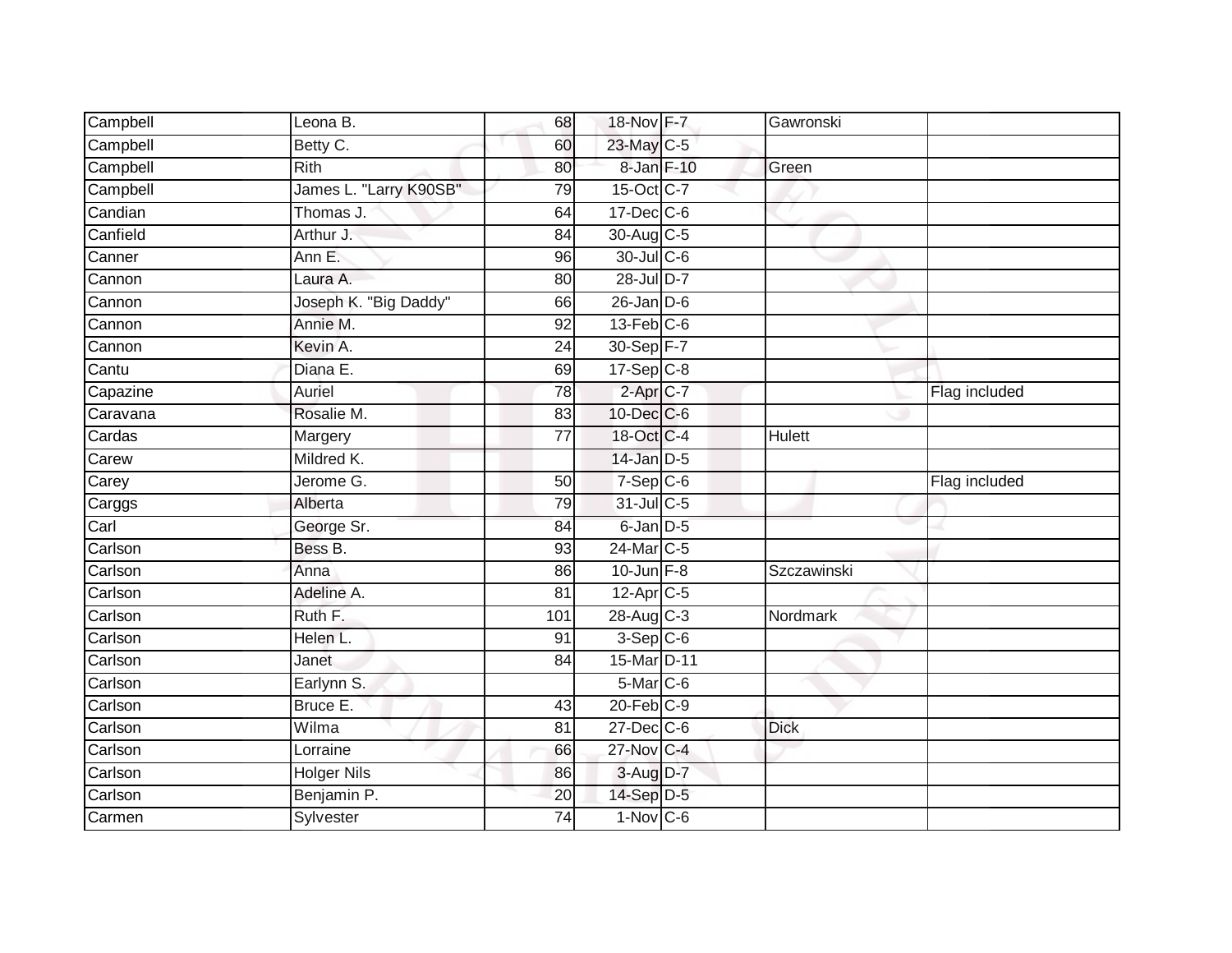| Carmichael | Ralph               |                 | 3-Aug D-7             |         |               |
|------------|---------------------|-----------------|-----------------------|---------|---------------|
| Carmon     | Joan                | 56              | 26-Oct C-6            |         |               |
| Carnell    | <b>Beverly Ann</b>  | 63              | 9-Nov C-6             |         |               |
| Carney     | Florence K.         | 76              | 18-Oct C-4            | Prahlow |               |
| Carnini    | Leona               | 95              | 29-Jul F-5            | Wagner  |               |
| Carpenter  | Charles R.          | 79              | 20-Jul D-5            |         | Flag included |
| Carpenter  | LaVerne E.          | 87              | $5 - Jan$ $D-6$       |         |               |
| Carr       | Norma E.            |                 | 16-Jul C-7            |         |               |
| Carr       | Norma E.            | 85              | 19-Apr C-6            | Cusick  |               |
| Carr       | Hazel M.            | 94              | $7 - Jan$ $D-7$       | Smith   |               |
| Carretti   | Shirley             | 66              | 9-Jan C-7             | Novak   |               |
| Carrier    | Glen L.             | 37              | $17$ -Nov D-6         |         |               |
| Carrigan   | Edna C.             | 79              | 31-Oct C-5            |         |               |
| Carrillo   | Vicente             | 74              | 28-Oct F-5            |         | Flag included |
| Carroll    | Mary D. M.D.        |                 | 25-Jan C-4            |         |               |
| Carroll    | Mary Elizabeth      | 72              | 8-Mar D-8             |         |               |
| Carroll    | Dale F.             | 66              | 19-Nov C-6            |         |               |
| Carson     | Louella             |                 | 29-Oct C-8            |         |               |
| Carter     | Richard D.          | 40              | 19-Apr C-6            |         |               |
| Carter     | John W.             | $\overline{77}$ | 23-Mar C-7            |         |               |
| Carter     | Charles D.          | 62              | 14-Nov C-4            |         | Flag included |
| Carter     | Shirley J.          | 66              | 10-Apr C-3            | Schmidt |               |
| Carter     | Willie Jr.          | 74              | 30-Jan C-6            |         |               |
| Caruso     | Anthony A. Sr.      | 81              | $13$ -Feb $C$ -6      |         |               |
| Casassa    | Victoria B.         | 78              | 5-Aug F-5             |         |               |
| Casbon     | <b>Jerry Curtis</b> | 55              | $9-Sep$ F-5           |         |               |
| Casbon     | Ethel               | 94              | 10-Apr C-3            |         |               |
| Casbon     | <b>Harry Dale</b>   | 70              | 15-Dec D-5            |         |               |
| Casey      | Edith M.            | 93              | 24-Dec C-6            |         |               |
| Casey      | John A. "Jack"      | 71              | 16-May C-6            |         |               |
| Casey      | Betty Jo            | 62              | $11-Sep$ C-3          | Minder  |               |
| Casillas   | Alfred              | 45              | 24-Apr <sub>C-3</sub> |         |               |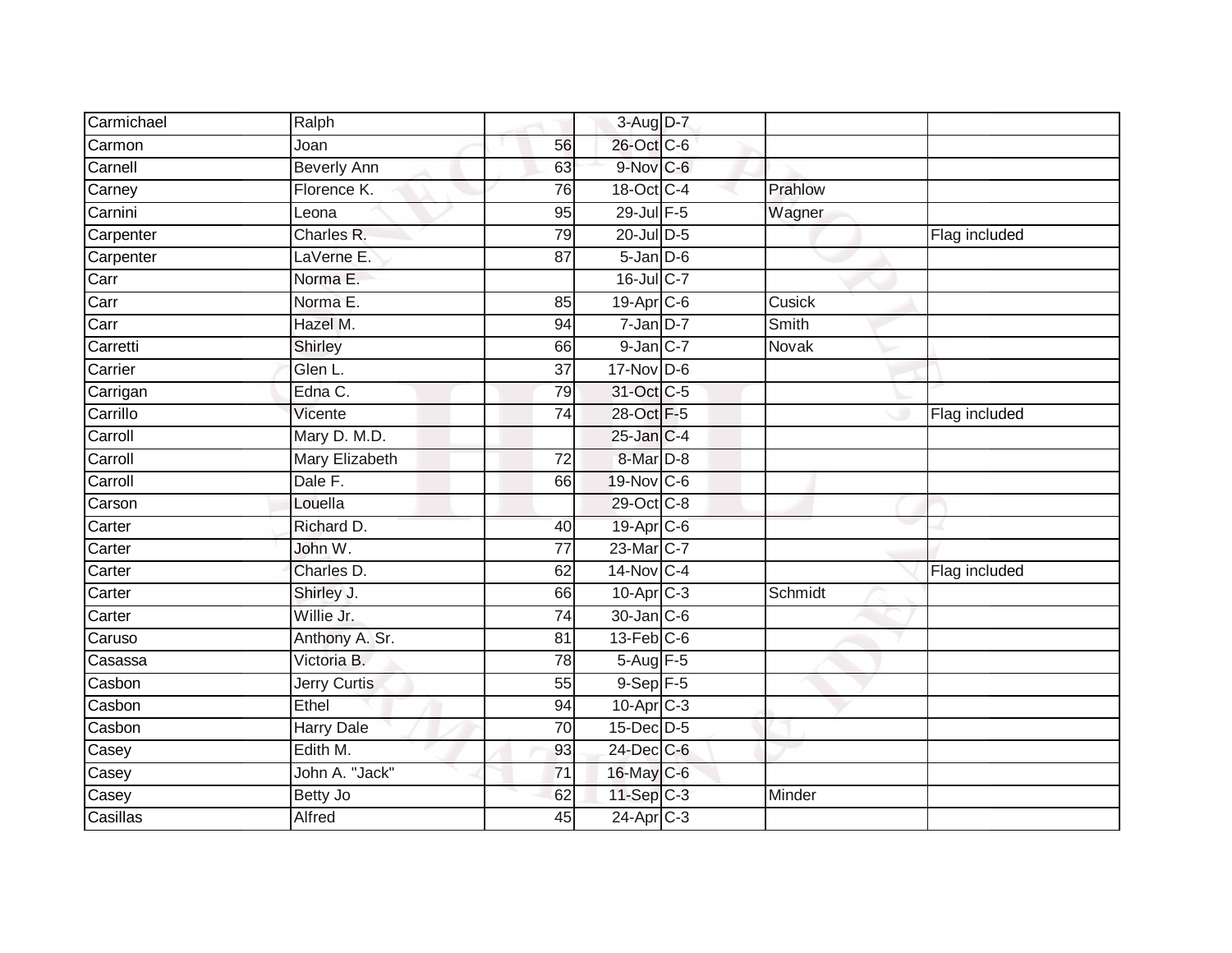| Casmir     | Cass Sr.                                | 87              | 27-Nov C-4            |            |                                   |
|------------|-----------------------------------------|-----------------|-----------------------|------------|-----------------------------------|
| Casper     | Nancy Jo                                | 44              | 6-Sep C-4             | Gilman     |                                   |
| Cassell    | Christopher P.                          | 39              | 28-Jun C-5            |            |                                   |
| Castellani | Louis J.                                | 86              | 8-Nov C-5             |            |                                   |
| Castellano | Guadalupe                               | 81              | 26-May C-5            |            |                                   |
| Castillo   | Coneuelo<br>Figueroa"Connie"            | $\overline{73}$ | $8$ -Jul $F$ -6       |            |                                   |
| Castillo   | Santos J.                               | $\overline{37}$ | 18-Mar F-5            |            |                                   |
| Castle     | Charles A. Jr.                          | 85              | 21-Nov C-5            |            |                                   |
| Cauffman   | Mary Elizabeth                          | 85              | 9-Mar D-5             |            |                                   |
| Cauley     | Wayne Roland Sr.                        | 78              | $26-Sep$ $C-6$        |            |                                   |
| Cavanaugh  | John E.                                 | 74              | $6$ -Jul $C$ -4       |            |                                   |
| Cavazos    | Lucila                                  | 56              | $3$ -Jan $C-3$        | Montemayor |                                   |
| Caves      | <b>Darlene</b>                          | $\overline{47}$ | 17-Oct C-4            |            |                                   |
| Cavinder   | Norma Lee                               | 78              | 10-Mar D-6            |            |                                   |
| Ceccarelli | Anthony                                 | 51              | 18-Oct C-4            |            |                                   |
| Cederholm  | <b>Terry Lee Chief Petty</b><br>Officer | 34              | 28-Apr E-1            |            | Flag included                     |
| Ceh        | Steven P.                               | $\overline{77}$ | $21$ -Jun $C-4$       |            |                                   |
| Cengel     | Anthony A. "Tony" "Lefty"               | 89              | $25$ -Aug D-5         |            | Flag included Picture<br>included |
| Centofanti | Josephine                               | 83              | $15-Sep$ E-1          | Giuseppina |                                   |
| Centofanti | Venancio                                | $\overline{91}$ | 20-May F-5            |            |                                   |
| Cermak     | Mary                                    | 88              | $19-Aug$ F-6          |            |                                   |
| Ceroni     | Leo                                     | 74              | $13-Aug$ C-7          |            | Flag included                     |
| Chadwick   | Orlene                                  | 86              | 11-May D-7            |            |                                   |
| Chale      | Thomas M.                               | 45              | 30-Apr <sub>C-8</sub> |            |                                   |
| Chambers   | Darwin "Dart"                           | 65              | $7$ -Jul C-5          |            |                                   |
| Chambers   | Bernice M.                              | 94              | $25$ -Jun $C$ -6      |            |                                   |
| Chancellor | Jessie W.                               | 75              | 23-Oct C-3            |            |                                   |
| Chandler   | Vernard                                 | 15              | 26-Jun C-4            |            |                                   |
| Chandos    | Jackie Susan                            | 48              | 26-Jun C-4            |            |                                   |
| Channey    | Richard Leon, Sr.                       | $\overline{45}$ | $20$ -Jan $D-6$       |            |                                   |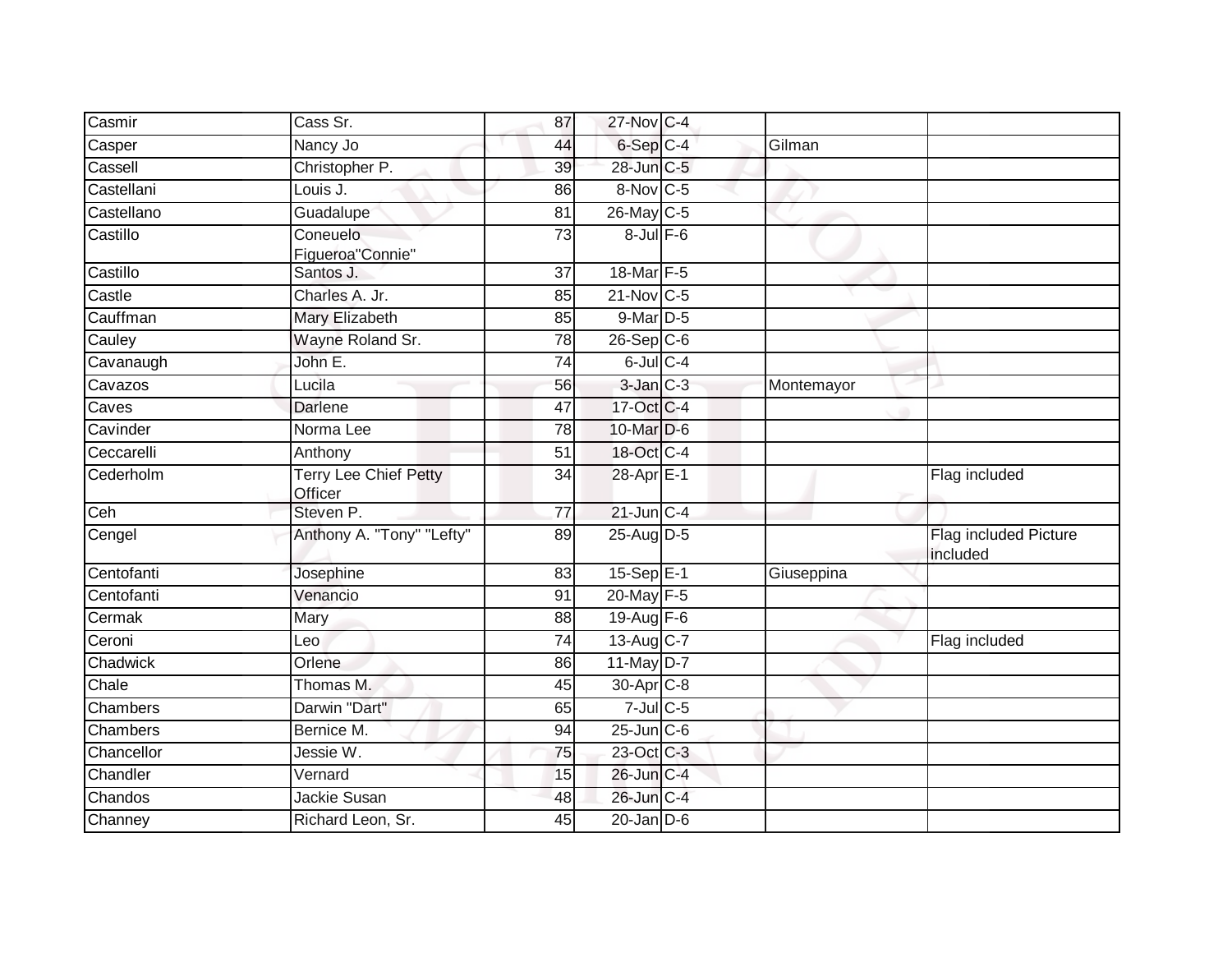| Chapa             | Augustine R. Jr.               | 42              | $8-Apr$ F-5      |               |               |
|-------------------|--------------------------------|-----------------|------------------|---------------|---------------|
| Chapko            | <b>Stella</b>                  | 80              | $3$ -May $C$ -5  |               |               |
| Chappo-Szalmasagi | Katherine                      | 82              | 17-Aug D-9       |               |               |
| Charbonneau       | Edward J. Jr.                  | 67              | 15-Oct C-7       |               |               |
| Chartrand         | Eugene J.                      | 83              | $12$ -Jan D-7    |               |               |
| Chase             | Harold Sherman "Shorty"<br>Jr. | 72              | $26-Sep C-6$     |               |               |
| Chasteler         | Nancy                          | $\overline{87}$ | 11-Nov F-5       |               |               |
| Chasteler         | Ann V.                         | 92              | $11$ -Jan C-4    |               |               |
| Cheatham          | Opal L.                        | 70              | 12-Dec C-5       | Austin        |               |
| Cheek             | Sheila A.                      | 56              | $17$ -Feb $D-5$  |               |               |
| Cheever           | Alvin J.                       | 70              | $5-Aug$ F-5      |               |               |
| Cheever           | Samuel Lee                     | $\overline{73}$ | $6$ -Jul $C-4$   |               |               |
| Chekan            | Stephan B.                     | 78              | $4$ -Nov $F-5$   |               |               |
| Chengary          | Sharyn                         | 53              | 27-Nov C-4       | <b>Stokes</b> |               |
| Chenoweth         | Juanita G. "Nita"              | 86              | 25-Feb D-6       |               |               |
| Cher              | <b>Steve</b>                   | 82              | $10$ -Dec $C$ -6 |               | Flag included |
| Cherry            | David S.                       | 60              | $2$ -May $C-4$   |               | Flag included |
| Chester           | John W. "Jack"                 | 82              | $16$ -Feb $D-8$  |               |               |
| Cheverton         | Esther A.                      | 84              | 16-Apr C-7       |               |               |
| Cheverton         | James H.                       | 82              | 16-Apr C-7       |               |               |
| Chiesi            | Norma <sub>F.</sub>            | 68              | $12-Sep$ C-5     | Cibulka       |               |
| Childs            | Cornelius "Butch"              | 57              | $2-Apr$ C-7      |               |               |
| Chiles            | James E. "J.C."                | $\overline{53}$ | 22-Nov C-5       |               | Flag included |
| Chilla            | Terese E.                      | 83              | $22$ -Dec $C-6$  | Husinez       |               |
| Chinn             | Ira Uel                        | $\overline{72}$ | $12$ -May C-6    |               |               |
| Chiriaco          | Arthur J.                      | 79              | $21$ -Feb $C-5$  |               |               |
| Chizmar           | David                          |                 | $14$ -May C-6    |               |               |
| Chizmar           | David                          | $\overline{72}$ | 19-Apr C-6       |               |               |
| Choate            | Julie Virginia                 | 25              | 26-Mar C-8       |               |               |
| Chorba            | Andrew                         | 85              | 14-May C-6       |               |               |
| Chorba            | Helen                          | 80              | $28$ -Feb $C-4$  | Siegle        |               |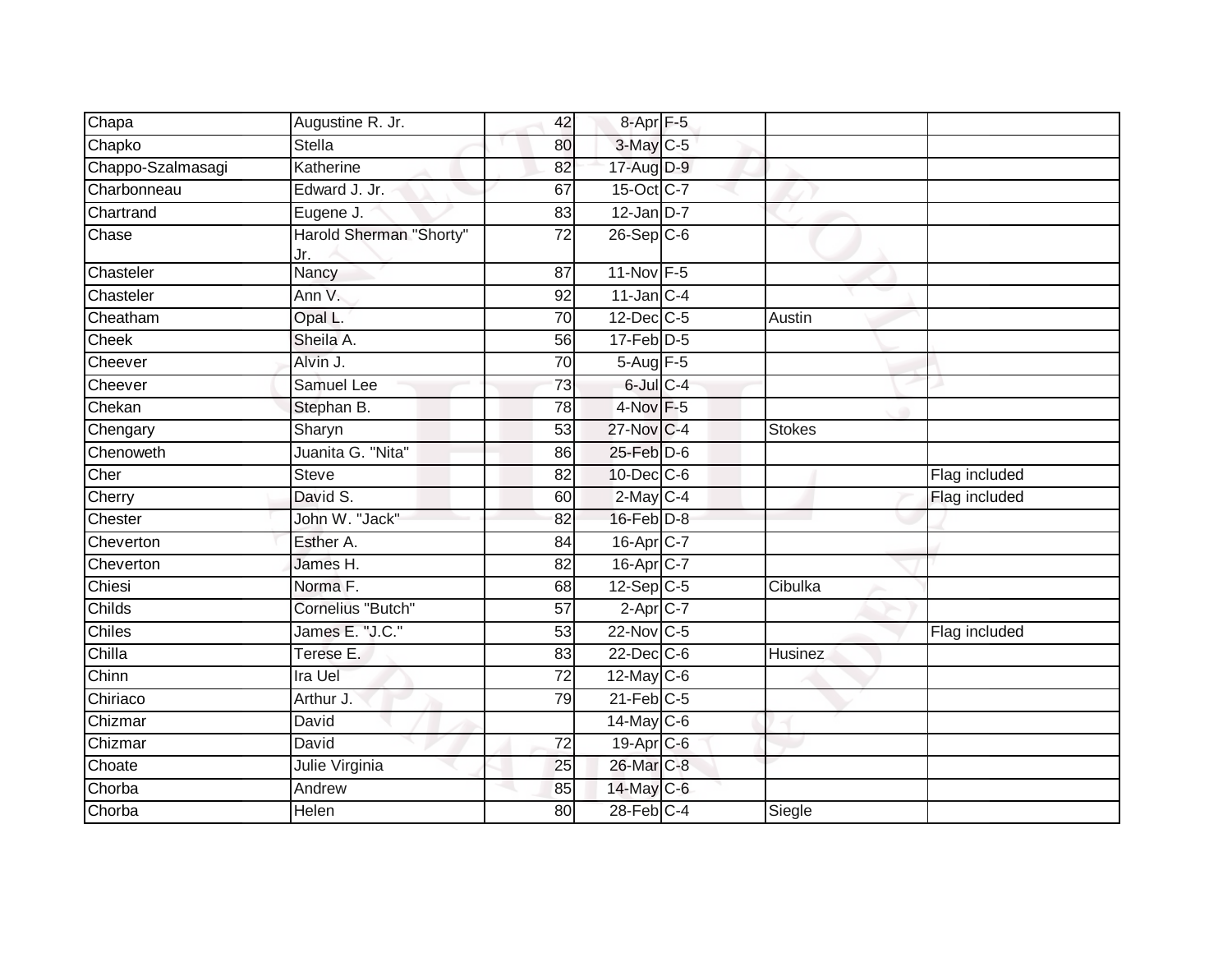| Chorba         | Lorretta M.            | 72              | 26-Apr C-5             | Wajvoda   |               |
|----------------|------------------------|-----------------|------------------------|-----------|---------------|
| Chovanec       | Emil S.                | 81              | 19-Oct D-5             |           |               |
| Christensen    | Jane A.                | 93              | 14-Jul C-6             |           |               |
| Christenson    | Mary L.                | 80              | $11-Feb$ D-8           |           |               |
| Christiansen   | Robert "Red"           | 69              | $16$ -Jun $C$ -6       |           | Flag included |
| Christine      | Linda L                | 59              | 17-Dec C-6             |           |               |
| Christman      | Thelma M.              | $\overline{78}$ | 19-Dec C-5             |           |               |
| Christoff      | Evdokia                | 82              | $5$ -Mar $C$ -6        | Kuzmanoff |               |
| Christoph      | Ernest N.              | 82              | 14-May C-6             |           |               |
| Christopher    | George Henry           | 69              | 5-Nov C-7              |           |               |
| Christopher    | Paul Anthony           | 77              | $26-Sep$ $C-6$         |           |               |
| Christopherson | <b>Helen Cody</b>      |                 | 6-Mar C-4              |           |               |
| Christopoulos  | Chris J.               | 39              | 8-Mar <sub>D-8</sub>   |           |               |
| Chudzicki      | Julius P. "Chico"      | 88              | $2$ -Jan $C-7$         |           |               |
| Churilla       | Nellie J.              | 79              | 10-May C-6             |           |               |
| Cicale         | Victoria Lynn "Vicki"  | 45              | 8-Aug C-5              | Yartz     |               |
| Ciesar         | <b>Alfred Bernard</b>  | 85              | 19-Jul C-5             |           |               |
| Cieslak        | Wanda M.               | 75              | 17-Sep C-8             |           |               |
| Ciezak         | Helen K.               | 81              | 9-Jan C-7              | Urbanek   |               |
| Cilek          | George                 | 83              | 18-Oct C-4             |           |               |
| Cirrincione    | Vito                   | 84              | $28-AprE-1$            |           | Flag included |
| Cisman         | Gussie M.              | 76              | $6$ -Jul $C$ -4        |           |               |
| Ciszar         | Bette J.               |                 | $21$ -Jun $C-4$        | Schnoor   |               |
| Ciszewski      | Dorothy                | $\overline{74}$ | 16-Mar D-7             |           |               |
| Cittadino      | Elizabeth              | 44              | $9$ -Dec $E - 5$       |           |               |
| Ciucki         | Edmund A. Jr.          | 52              | $16$ -Feb $D-8$        |           |               |
| Cizmadja       | Alexander John Gregory | Infant          | $4$ -Jan $C-4$         |           |               |
| Claesgens      | Lucy M.                | 86              | 29-Mar <sub>IC-5</sub> |           |               |
| Clanton        | Maylene                | 58              | 19-Sep C-6             |           |               |
| Clanton        | Darren "Chico"         | 38              | 19-Sep C-6             |           |               |
| Clark          | Alice G.               | 80              | 25-Apr <sub>C-6</sub>  |           |               |
| Clark          | <b>Ruth</b>            | 91              | 31-Oct C-5             |           |               |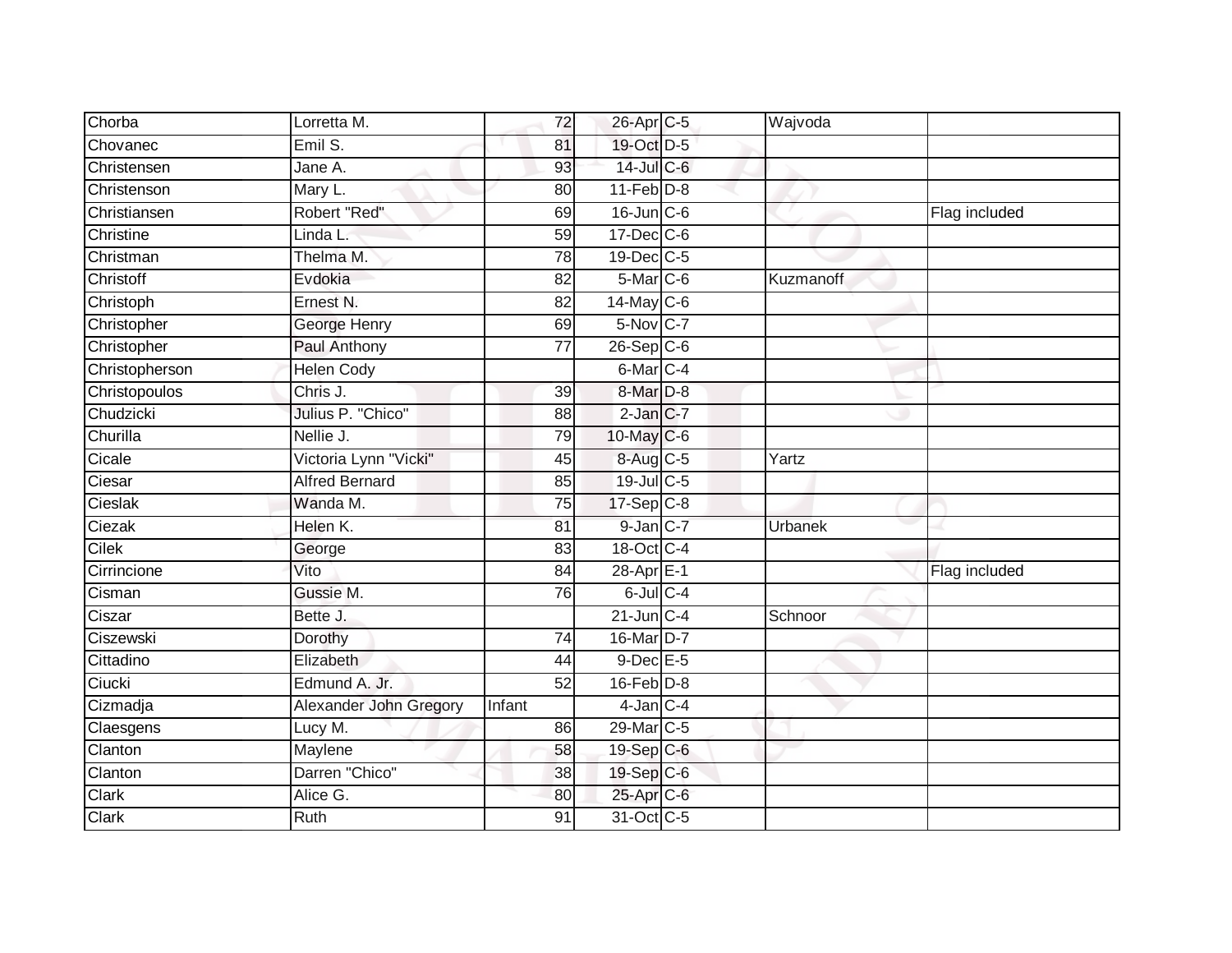| Clark                     | Windham R.               | 77              | 13-Mar C-4       |             |                                      |
|---------------------------|--------------------------|-----------------|------------------|-------------|--------------------------------------|
| Clark                     | Evelyn L.                | 77              | $1-Oct$ $C-8$    |             |                                      |
| Clark                     | John Gordon              | 42              | 20-Sep C-5       |             | Picture included                     |
| Clark                     | Robert D.                | 49              | $17 -$ JulC-3    |             |                                      |
| <b>Clark</b>              | Mildred D.               | 91              | 10-Dec C-6       | Proeschold  |                                      |
| Clark                     | Walter L.                | 90              | 31-Dec C-6       |             |                                      |
| Clark                     | A. Ermagene              | 68              | 25-Dec C-3       | Winebrenner |                                      |
| Clark                     | Gary Lynn                | 51              | $1$ -Jan $C-7$   | Watkins     |                                      |
| $\overline{\text{Clark}}$ | Carl D.                  | 53              | $3-Aug$ $D-7$    |             | Flag included                        |
| Clark                     | Jeannine A.              | 69              | 18-Oct C-4       | Smith       |                                      |
| Clark                     | Suzanna                  | $\overline{77}$ | $11$ -May $D-7$  |             | Flag included                        |
| Clark                     | Ike                      | 75              | $21$ -Dec $C$ -4 |             | Flag included                        |
| Clark                     | <b>Bonnie Lou</b>        | 61              | 31-May C-5       |             |                                      |
| Clarke                    | Douglas P. Jr.           | 76              | 24-Mar C-5       |             |                                      |
| Clary                     | <b>Isabell Marie</b>     | 80              | $8$ -Jul $F-6$   | Hickman     |                                      |
| Clasgens                  | Lucy M.                  | 86              | 30-Mar C-6       |             |                                      |
| Claussen                  | Louis Jr.                | 75              | $8-Mar$ D-8      |             |                                      |
| Clayton                   | Kenneth E.               | $\overline{72}$ | 12-May C-6       |             | Flag included                        |
| Clayton                   | August                   | 95              | $12-Sep$ C-5     |             |                                      |
| <b>Clements</b>           | Theresa Lynn             |                 | 29-Dec C-7       |             |                                      |
| Clemons                   | James F.                 | 73              | $10$ -Feb $D$ -6 |             |                                      |
| Cleveringa                | Richard Lee Jr.          | 30              | 11-Apr C-6       |             |                                      |
| Clevland                  | Mary L.                  | 83              | $25$ -Feb $D-6$  |             |                                      |
| Clifford                  | Charles T.               | 78              | $5$ -Dec $C$ -5  |             | Flag included and<br>Pictureincluded |
| Cline                     | Marjorie A.              | 59              | $13-Sep$ C-4     |             |                                      |
| Clinton                   | Bonnie M.                | 82              | $14$ -May C-6    |             |                                      |
| Close                     | Paul David Jr. "Charley" | 57              | $5-Apr$ $C-5$    |             |                                      |
| Clover                    | Cloyce "Red"             | 90              | 25-Apr C-6       |             |                                      |
| Coapstick                 | Sophie                   | $\overline{74}$ | $2$ -Jan $C-9$   | Mihailovich |                                      |
| Cobb                      | Setuko M.                | 70              | 25-Jun C-6       |             |                                      |
| Cobb                      | Willie D. "Bam" Sr.      | 29              | $9-Nov$ C-6      |             |                                      |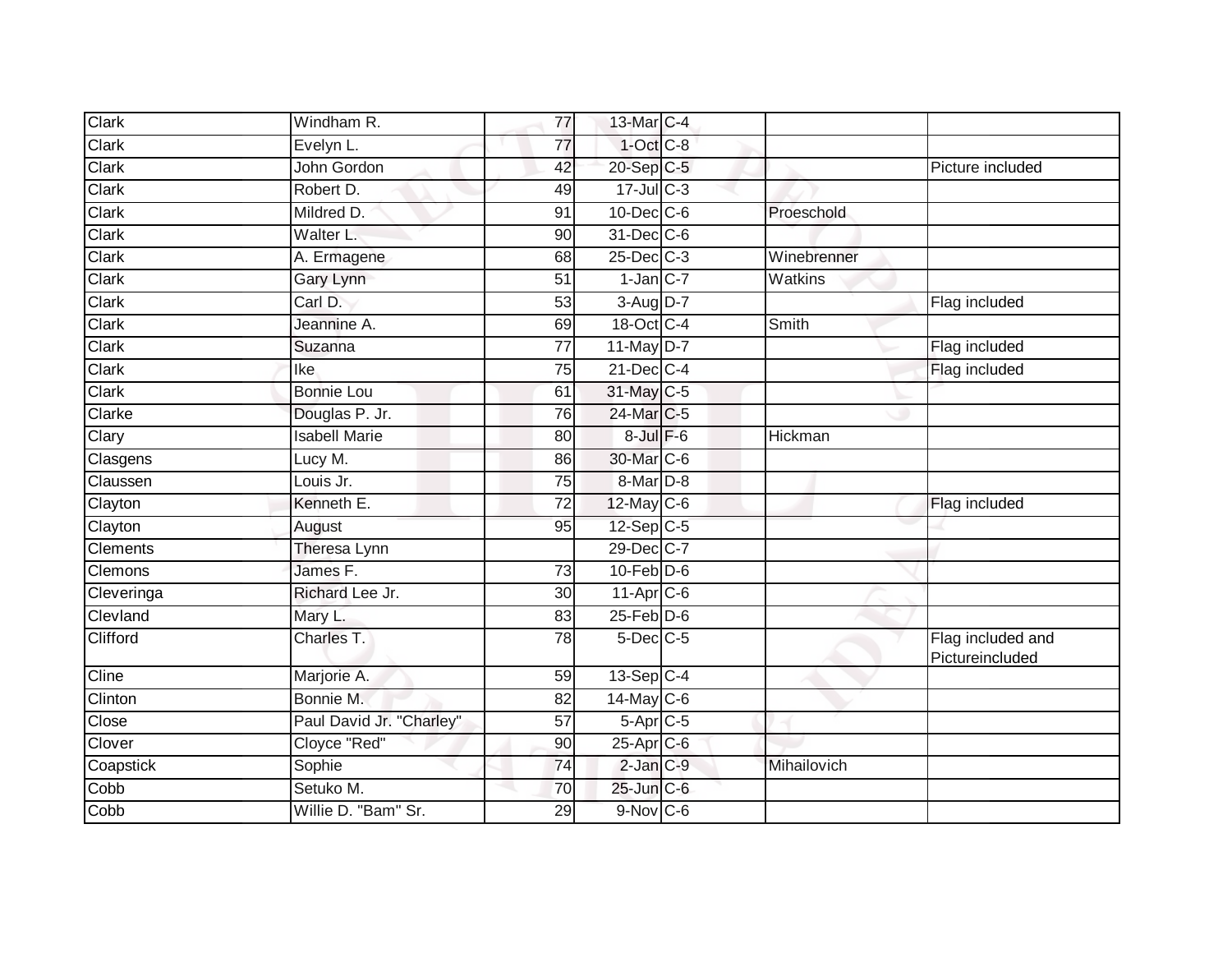| Cobbs          | Martha Eileen          | 72              | $12$ -Aug F-5     |         |                                                |
|----------------|------------------------|-----------------|-------------------|---------|------------------------------------------------|
| Cochran        | D. Dellcena            | 81              | $1$ -Jan $C-7$    |         |                                                |
| Cody           | John E.                | 73              | $1-Aug$ $C-6$     |         | Flag included                                  |
| Cogley         | Ruby M.                | 86              | 21-Nov C-5        |         |                                                |
| Cohen          | Joshua Benjamim        |                 | $20$ -Jul $D-5$   |         |                                                |
| Colbert        | Robert J. Sr.          | 80              | 26-Apr C-5        |         | Flag included                                  |
| Cole           | Naomi Jane             | 68              | $16$ -Apr $C$ -8  | Reuhl   |                                                |
| Cole           | James C. "J.C."        | 51              | $12$ -Dec $C-5$   |         |                                                |
| Cole           | William Russell "B.C." | 64              | $24-AprC-4$       |         |                                                |
| Colella        | Ann M.                 | $\overline{73}$ | 23-Apr C-6        | Pilo    |                                                |
| Colello        | Doris Ann              | 67              | 14-Nov C-4        | Shebish |                                                |
| Coleman        | Reginald               | 40              | $18$ -Jun $ C-7 $ |         |                                                |
| Coleman        | Joyce                  | 55              | 30-Jan C-6        |         |                                                |
| Coleman        | Jeanette L.            | 72              | 14-Jan D-5        |         |                                                |
| Coleman        | Don J.                 | 69              | 18-Mar F-5        |         |                                                |
| Colgrove       | Robert L.              | 67              | 5-Nov C-7         |         |                                                |
| Collingwood    | Thelma                 | 76              | 12-Dec C-5        |         |                                                |
| <b>Collins</b> | Rodella                |                 | $2$ -Nov $D$ -6   |         |                                                |
| Collins        | Edward "Ned" Jr.       | 53              | 27-Dec C-5        |         |                                                |
| Collins        | Judith A.              | 57              | 24-Aug D-5        |         |                                                |
| Collins        | B.F. Jr.               | 51              | $27$ -Jul $D-5$   |         | Picture included                               |
| Collins        | Lynell "Lonnie"        | 39              | $19-Apr$ $C-6$    |         |                                                |
| Collins        | James E.               | 55              | 3-Jun F-10        |         | Flag included                                  |
| Collins        | <b>Berthanna</b>       | 89              | 18-Mar F-5        |         | Full name Berthanna<br><b>Hardesty Collins</b> |
| Collins        | Evanti E. Elder        |                 | $4$ -May $D-5$    |         |                                                |
| Colon          | Pablo R.               | 28              | $3-Sep$ $C-6$     |         |                                                |
| Colon Segarra  | Joseph Anthony "Tonuy" | 59              | 15-Aug C-6        |         |                                                |
| Colwell        | Robert H.              | 81              | 20-Jul D-5        |         |                                                |
| Coman          | Anna Berince           | 83              | 9-Apr C-6         |         |                                                |
| Combs          | Thomas D.              | 68              | 12-Nov C-8        |         |                                                |
| Comer          | Margaret L.            | 94              | $22$ -Dec $C$ -6  | Gifford |                                                |
|                |                        |                 |                   |         |                                                |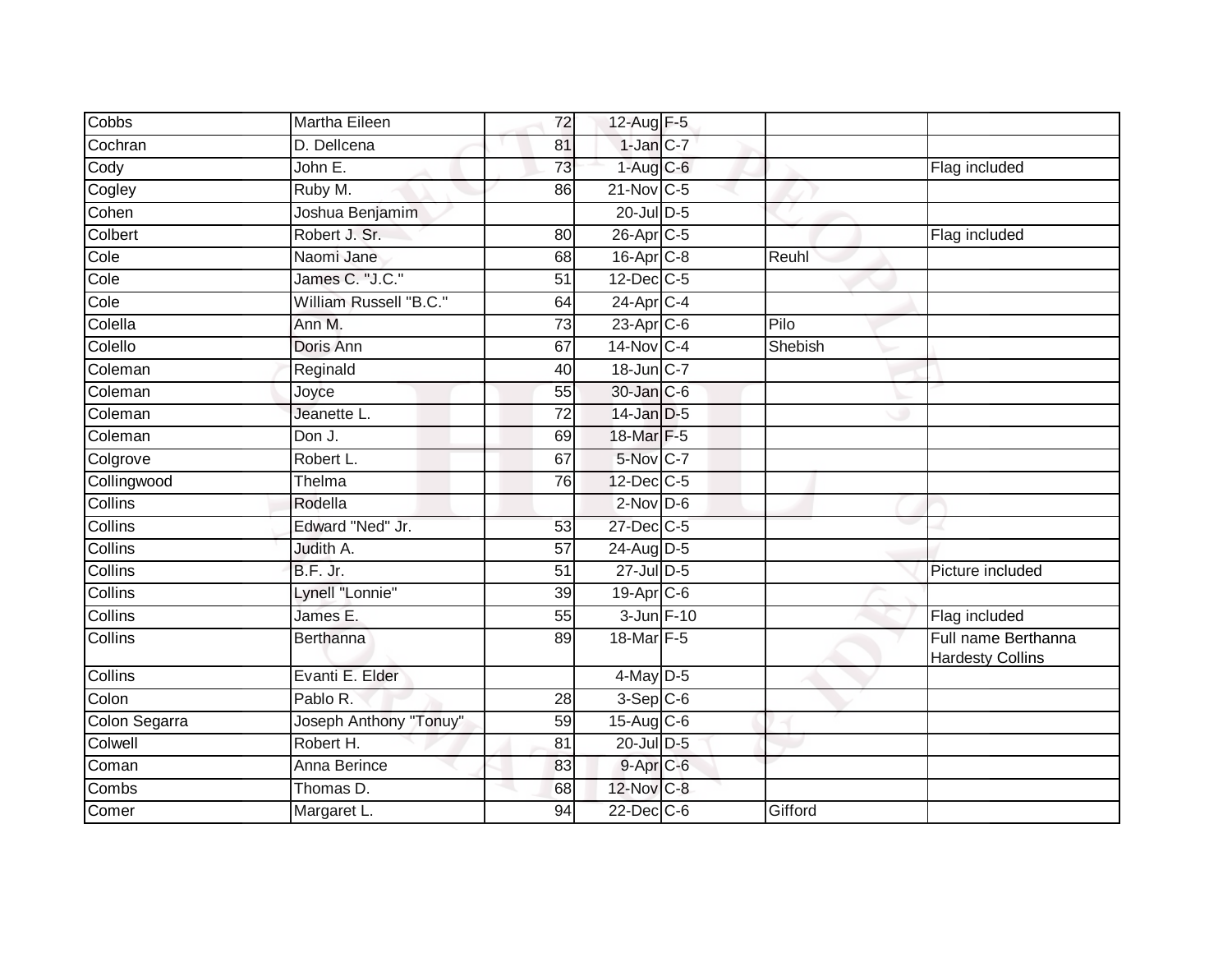| Comer      | Barbara "Jean"         | 62              | 30-Mar C-6             |                |                                               |
|------------|------------------------|-----------------|------------------------|----------------|-----------------------------------------------|
| Comstock   | <b>Virgil Francis</b>  |                 | 25-Jan C-4             |                |                                               |
| Conboy     | Katerine L. "Topsy"    | 90              | $20$ -Jul $D-5$        |                |                                               |
| Conklin    | June M.                | 76              | $5$ -May $D-9$         | Hroma          |                                               |
| Conley     | Hazel M.               | 67              | 31-Aug D-6             |                |                                               |
| Conley     | Olive E:               | 94              | 30-Mar C-6             |                |                                               |
| Connell    | Ernest L.              | 65              | 24-Mar <sub>IC-5</sub> |                |                                               |
| Conner     | William E.             | 78              | 15-Dec D-5             |                |                                               |
| Conner     | Gary                   | 54              | 26-Oct C-6             |                | Flag included                                 |
| Conners    | <b>Mary Ester</b>      | $\overline{76}$ | 19-May E-1             | <b>Kritlow</b> |                                               |
| Connor     | John N. Sr             | 75              | 18-May D-5             |                | Flag included                                 |
| Connor     | Canty "Bob"            | 81              | $9-Aug$ <sub>C-4</sub> |                |                                               |
| Connor     | John F.                | 69              | 23-Sep F-5             |                |                                               |
| Connor     | <b>Richard Kenneth</b> | 83              | $4$ -Jul $C$ -4        |                |                                               |
| Conrick    | Kenneth M.             | $\overline{77}$ | 31-May C-5             |                |                                               |
| Considine  | Joseph G.              | 83              | $5$ -Jun $C-3$         |                | Flag included                                 |
| Consorti   | Virginia Louise        | 75              | $1$ -Jan $C$ -7        |                | Full name Virginia Louise<br>Honaker Consorti |
| Constantin | Fernandino             | 58              | $14$ -Aug C-3          |                |                                               |
| Contreras  | Evelyn                 | 85              | 30-May C-4             |                |                                               |
| Conway     | Marguerite C.          | 84              | 30-Mar C-6             |                |                                               |
| Conyers    | Marjorie S.            |                 | $24$ -Jun $E-6$        | Wagner         |                                               |
| Cook       | Juanita P.             | 60              | $2$ -May C-4           | Reames         |                                               |
| Cook       | Patricia               | 71              | $1$ -Jun $C-4$         |                |                                               |
| Cook       | Lois W.                | 79              | $4$ -Oct C-6           |                |                                               |
| Cook       | Frances J.             | 79              | 10-Dec C-7             | Jacobs         | Full name Frances J.<br>Cook Hutchinson       |
| Cooke      | Robert John Leland     | 82              | 10-Mar D-6             |                |                                               |
| Cooke      | Leila R.               |                 | $9$ -May $C$ -6        |                | Full name Leila R. Cooke<br>Nelson            |
| Cooke      | <b>Ruth Lyndell</b>    | 83              | $11$ -Jan C-4          |                |                                               |
| Cool       | Elizabeth M.           | 87              | 18-Oct C-4             |                |                                               |
| Cooley     | Philip D.              | 45              | 19-Aug F-6             |                |                                               |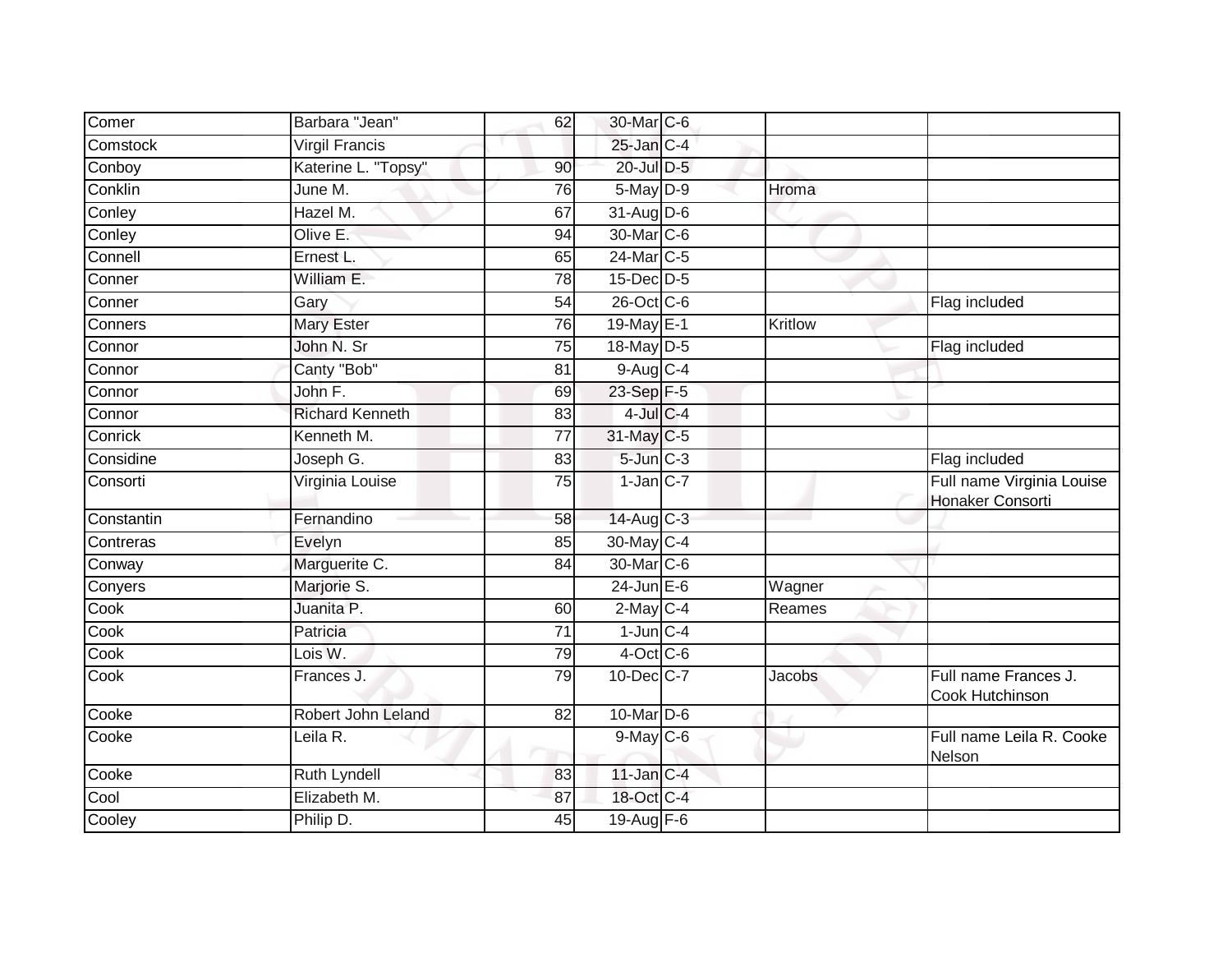| Cooley     | Lawrence "Zeke"          | 57              | 22-Mar D-7      |                 |               |
|------------|--------------------------|-----------------|-----------------|-----------------|---------------|
| Cooley     | Mary Ann                 | 59              | 19-Oct D-7      |                 |               |
| Coomer     | Carmela                  | $\overline{82}$ | 13-Feb C-6      |                 |               |
| Coomes     | Martha                   | 81              | 25-May C-5      |                 |               |
| Coons      | Laura Bolotoff           | $\overline{92}$ | $23$ -Jan $C-8$ |                 |               |
| Cooper     | Rosanna                  | 85              | $11-Sep$ $C-3$  |                 |               |
| Cooper     | <b>Katie Denise</b>      | 10 Days         | 28-Sep C-5      |                 |               |
| Cooper     | <b>Wade Austin</b>       | 66              | 27-Jun C-5      |                 | Flag included |
| Coppage    | Mary A.                  | 75              | 18-Nov F-7      |                 |               |
| Cordell    | Ruth                     |                 | 5-Nov C-7       | Stein           |               |
| Corder     | Helen M.                 | 78              | $10$ -Nov D-5   |                 |               |
| Cordova    | Anita                    | $\overline{84}$ | $6$ -Dec $C$ -5 |                 |               |
| Corey      | Robert Lee               | 62              | 31-Oct C-5      |                 |               |
| Coria      | Ruben                    | 64              | $2-Aug$ C-6     |                 |               |
| Cormican   | <b>Jerry Dale</b>        | $\overline{71}$ | 10-Aug D-7      |                 |               |
| Cornelison | Newman D.                | 83              | 23-Nov C-6      |                 |               |
| Cornelius  | Victoria                 | $\overline{71}$ | 17-Oct C-4      |                 |               |
| Cort       | Kenneth N.               | 73              | $9$ -May $C$ -6 |                 | Flag included |
| Cortese    | Anthony J. Sr.           | 67              | $4-Sep$ C-4     |                 |               |
| Cortez     | Emilio D. Jr. M.D.       | 67              | 26-Jun C-4      |                 |               |
| Costello   | <b>Mary Alice</b>        | 60              | 16-Mar D-7      | Kraeger         |               |
| Cote       | Clifford E.              | 80              | $25$ -Feb $D-6$ |                 |               |
| Coughlin   | William G. "Bill"        | 83              | $25$ -Jan C-5   |                 |               |
| Coulis     | Thomas P.                | 75              | $25$ -Feb $D-6$ |                 |               |
| Coulter    | Naomi R.                 | 81              | $28$ -Feb $C-4$ |                 |               |
| Coulter    | Bessie L.                | 87              | 3-May C-5       |                 |               |
| Coulter    | Patricia J.              | 62              | 19-Jun C-5      | <b>Buchanon</b> |               |
| Couri      | Margaret Lindley "Peggy" | 82              | $9-Sep$ $F-6$   |                 |               |
| Court      | Arthur W.                | $\overline{71}$ | 26-Jan D-7      |                 |               |
| Cowan      | William J.               | 69              | 5-Apr C-5       |                 |               |
| Cowsert    | Lillie V.                | 86              | 16-Apr C-8      |                 |               |
| Cox        | Frances H.               | 84              | $2$ -Nov D-6    | Eaise           |               |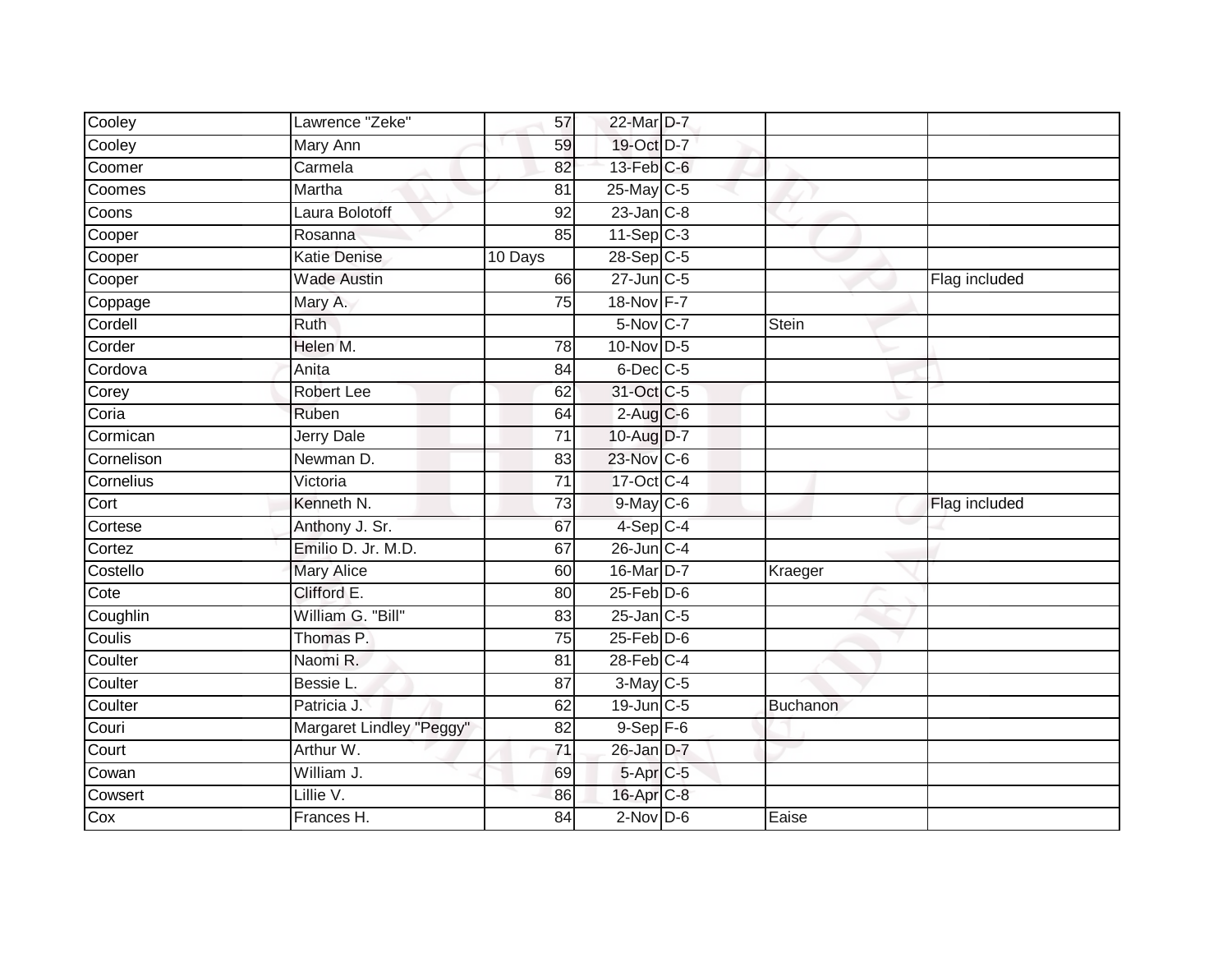| Cox         | Lillian P.             | 94              | 5-Jan D-6               |        |                                       |
|-------------|------------------------|-----------------|-------------------------|--------|---------------------------------------|
| Cox         | Nathan Luna Jr.        | 65              | 20-Dec C-5              |        |                                       |
| Craggs      | Alberta                | 79              | $1-Aug$ $C-6$           |        |                                       |
| Crague      | Charlene Ann           | 68              | $1-Aug$ $C-6$           |        |                                       |
| Craig       | Maybelle C.            | $\overline{87}$ | $18$ -Jul C-6           |        |                                       |
| Craig       | Roy N.                 | $\overline{73}$ | 29-Nov C-5              |        |                                       |
| Cramer      | Norma Jean             | 65              | 15-Aug C-5              |        |                                       |
| Cramer      | John P.                | 16              | $6$ -Nov $C$ -5         |        |                                       |
| Cramer      | Richard E.             | 61              | $21-Apr$ <sub>C-5</sub> |        |                                       |
| Crane       | <b>Gertrude Mahler</b> |                 | 8-Aug C-5               |        |                                       |
| Crary       | Nancy A.               | 62              | $29$ -Feb $C-5$         |        |                                       |
| Crary       | Nancy A.               |                 | 16-Jul C-7              |        |                                       |
| Crauge      | <b>Charlene Ann</b>    | 68              | $2$ -Aug $C$ -6         |        |                                       |
| Crawley     | Margaret L.            | 90              | $4$ -Oct C-6            |        |                                       |
| Creasy      | Kate E.                |                 | 24-Mar C-5              |        |                                       |
| Cregg       | Josephine C.           | 79              | $9-Sep$ $F-6$           |        |                                       |
| Cress       | Lawrence E.            | 60              | $7 - Jan$ $D-5$         |        |                                       |
| Crews       | Gertha Lee             | $\overline{74}$ | $16$ -Feb $D-8$         |        | Full name Gertha Lee<br>Crews Jackson |
| Critchfield | Robert                 | 83              | 26-May C-5              |        |                                       |
| Croach      | Charles E. Sr.         | 85              | $27 - Dec$ C-5          |        |                                       |
| Croak       | Gerald P.              | 60              | 24-Mar C-5              |        |                                       |
| Crocker     | Michael L.             | 58              | 18-Nov F-7              |        |                                       |
| Crockett    | Dorothy A.             | 76              | $26$ -Nov $ C-6 $       |        |                                       |
| Croft       | Roberta L.             | 59              | $22$ -Apr $F-6$         | Troxel |                                       |
| Crokos      | Margaret (Cochron)     | 81              | $19$ -Jan D-7           |        |                                       |
| Cromey      | Kenneth F.             | 79              | 9-Mar D-5               |        | Picture included                      |
| Crook       | Marvin M.              | 69              | 15-Oct C-7              |        |                                       |
| Crook       | Carol J.               | 66              | 5-Feb <sup>F-5</sup>    |        |                                       |
| Crooks      | Mary K.                | 87              | $17$ -Jan $C-4$         |        |                                       |
| Cross       | Agnes Ann              | 63              | 14-Aug C-3              |        |                                       |
| Crosthwait  | Sidney W. "Sid"        | 78              | $2$ -Jan $C-7$          |        |                                       |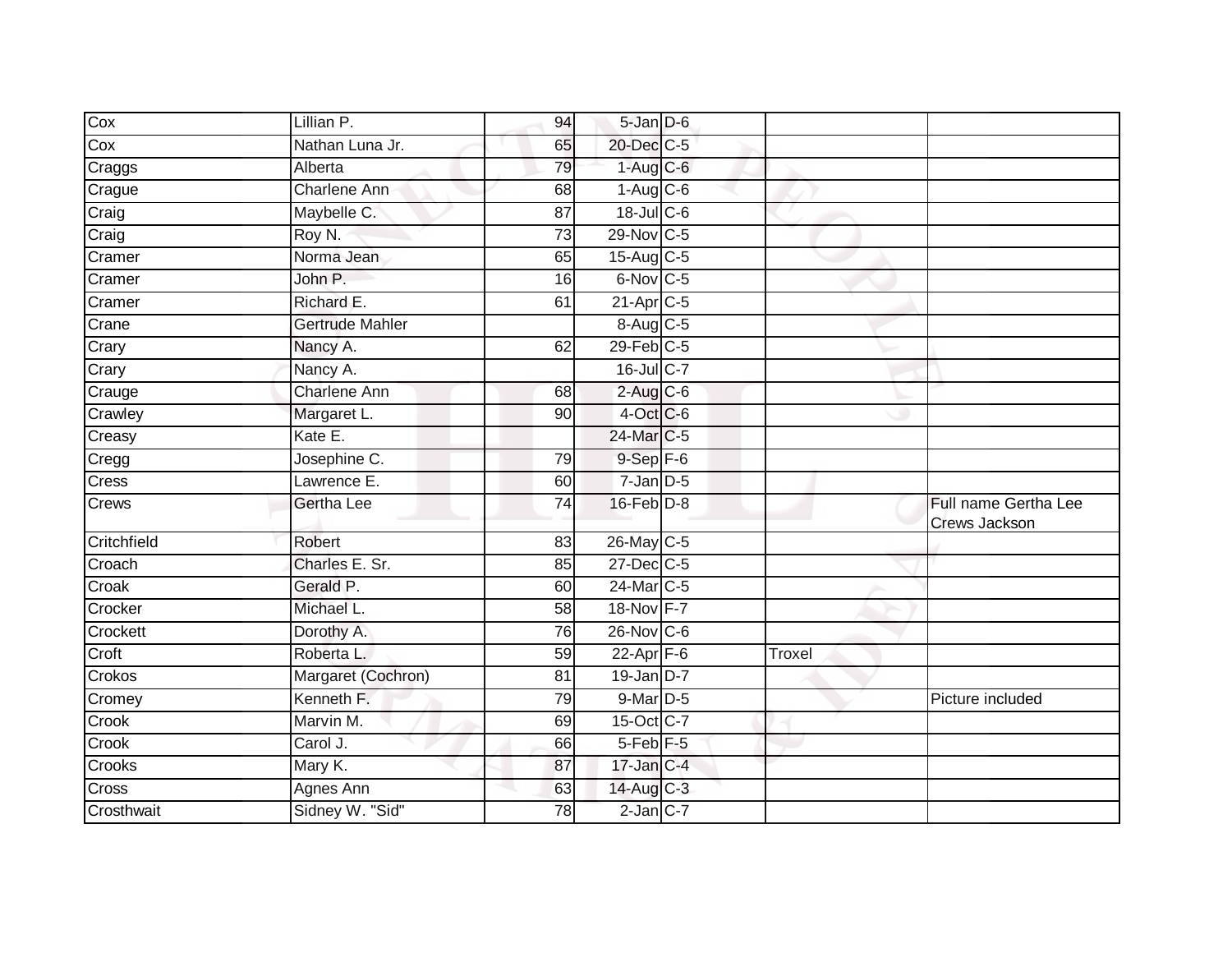| $11-Sep$ C-3<br>Agnes Ann "Todee"<br>Crowell<br>52<br>Serbik<br>20-Sep C-4<br>Crowley<br>Louise M.<br>81<br>$11$ -Jul C-6<br>Crowley<br>Randy James<br>23<br>$7-Nov$ <sub>C-4</sub><br>Crumpacker<br>Bart M.<br>$\overline{80}$<br>$26$ -Jul C-6<br>Cruse<br>Roy E.<br>Flag included<br>82<br>$25$ -Feb $D-6$<br>Cruz<br>95<br>Eva<br>$6$ -May $F-8$<br><b>Doris</b><br>$\overline{48}$<br><b>Burns</b><br>Crymes<br>22-Mar D-7<br>Csonka<br>Loretta B.<br>Cuadra<br>26-Oct C-6<br>Joaquin D.<br>70<br>$8-SepE-1$<br>Cubit<br>Thomas A.<br>Flag included<br>77<br>Yolanda M. "Yoli"<br>Cuevas<br>$8 - Apr$ $F - 5$<br>36<br>Picture Included<br>Richard R.<br>Culver<br>16-Aug C-5<br>45<br>Verda Mae<br>30-Nov D-5<br>56<br>Cummings<br>Sophia M.<br>22-Sep D-5<br>Cummins<br>84<br>Luther Harlan<br>Cundiff<br>85<br>$1-Aug$ $C-6$<br>Cundiff<br>1-May C-6<br>Nancy<br>96<br>19-Jan D-7<br>Cunningham<br>Lucy E.<br>85<br>$\overline{77}$<br>$1-Aug$ $C-6$<br>Cupach<br>Margaret<br>Hogan<br>Dorothy E.<br>11-Oct C-5<br>Currie<br>$\overline{72}$<br><b>Huish</b><br>William E. "Bill" Rev.<br>$13$ -Jul $D-9$<br>$\overline{72}$<br>Currie<br>$5-Mar$ C-6<br>Curtin<br>93<br>Irene<br>Curtis<br>$27-Sep$ C-4<br>75<br>Flag included<br>Eugene J.<br>18-Oct C-4<br>Cvjeticanin<br>Mara<br>87<br>15-Aug C-5<br>Julia<br>$\overline{78}$<br>Cwenta<br>Petersen<br>$10$ -Jan $C-3$<br>Cyphers<br>James B.<br>75<br>59<br>$25-SepC-5$<br>Czap<br>Kathryn A.<br>14-Oct F-5<br>Marilyn M.<br>76<br>Czarny<br>Johnston<br>28-Jun C-5<br>Czarobski<br>Louise<br>6-Jun C-6<br><b>Helen Ann</b><br>Czazasty<br>89<br>Czechanski<br>Stella G.<br>$13-Sep$ C-5<br>88<br><b>Bess</b> | Crowe | Julia | 30-Apr C-8 | Stankevich |                           |
|----------------------------------------------------------------------------------------------------------------------------------------------------------------------------------------------------------------------------------------------------------------------------------------------------------------------------------------------------------------------------------------------------------------------------------------------------------------------------------------------------------------------------------------------------------------------------------------------------------------------------------------------------------------------------------------------------------------------------------------------------------------------------------------------------------------------------------------------------------------------------------------------------------------------------------------------------------------------------------------------------------------------------------------------------------------------------------------------------------------------------------------------------------------------------------------------------------------------------------------------------------------------------------------------------------------------------------------------------------------------------------------------------------------------------------------------------------------------------------------------------------------------------------------------------------------------------------------------------------------------------------------------------------------------------|-------|-------|------------|------------|---------------------------|
|                                                                                                                                                                                                                                                                                                                                                                                                                                                                                                                                                                                                                                                                                                                                                                                                                                                                                                                                                                                                                                                                                                                                                                                                                                                                                                                                                                                                                                                                                                                                                                                                                                                                            |       |       |            |            |                           |
|                                                                                                                                                                                                                                                                                                                                                                                                                                                                                                                                                                                                                                                                                                                                                                                                                                                                                                                                                                                                                                                                                                                                                                                                                                                                                                                                                                                                                                                                                                                                                                                                                                                                            |       |       |            |            |                           |
|                                                                                                                                                                                                                                                                                                                                                                                                                                                                                                                                                                                                                                                                                                                                                                                                                                                                                                                                                                                                                                                                                                                                                                                                                                                                                                                                                                                                                                                                                                                                                                                                                                                                            |       |       |            |            |                           |
|                                                                                                                                                                                                                                                                                                                                                                                                                                                                                                                                                                                                                                                                                                                                                                                                                                                                                                                                                                                                                                                                                                                                                                                                                                                                                                                                                                                                                                                                                                                                                                                                                                                                            |       |       |            |            |                           |
|                                                                                                                                                                                                                                                                                                                                                                                                                                                                                                                                                                                                                                                                                                                                                                                                                                                                                                                                                                                                                                                                                                                                                                                                                                                                                                                                                                                                                                                                                                                                                                                                                                                                            |       |       |            |            |                           |
|                                                                                                                                                                                                                                                                                                                                                                                                                                                                                                                                                                                                                                                                                                                                                                                                                                                                                                                                                                                                                                                                                                                                                                                                                                                                                                                                                                                                                                                                                                                                                                                                                                                                            |       |       |            |            | Full name Eva Perez Cruz  |
|                                                                                                                                                                                                                                                                                                                                                                                                                                                                                                                                                                                                                                                                                                                                                                                                                                                                                                                                                                                                                                                                                                                                                                                                                                                                                                                                                                                                                                                                                                                                                                                                                                                                            |       |       |            |            |                           |
|                                                                                                                                                                                                                                                                                                                                                                                                                                                                                                                                                                                                                                                                                                                                                                                                                                                                                                                                                                                                                                                                                                                                                                                                                                                                                                                                                                                                                                                                                                                                                                                                                                                                            |       |       |            |            |                           |
|                                                                                                                                                                                                                                                                                                                                                                                                                                                                                                                                                                                                                                                                                                                                                                                                                                                                                                                                                                                                                                                                                                                                                                                                                                                                                                                                                                                                                                                                                                                                                                                                                                                                            |       |       |            |            |                           |
|                                                                                                                                                                                                                                                                                                                                                                                                                                                                                                                                                                                                                                                                                                                                                                                                                                                                                                                                                                                                                                                                                                                                                                                                                                                                                                                                                                                                                                                                                                                                                                                                                                                                            |       |       |            |            |                           |
|                                                                                                                                                                                                                                                                                                                                                                                                                                                                                                                                                                                                                                                                                                                                                                                                                                                                                                                                                                                                                                                                                                                                                                                                                                                                                                                                                                                                                                                                                                                                                                                                                                                                            |       |       |            |            |                           |
|                                                                                                                                                                                                                                                                                                                                                                                                                                                                                                                                                                                                                                                                                                                                                                                                                                                                                                                                                                                                                                                                                                                                                                                                                                                                                                                                                                                                                                                                                                                                                                                                                                                                            |       |       |            |            |                           |
|                                                                                                                                                                                                                                                                                                                                                                                                                                                                                                                                                                                                                                                                                                                                                                                                                                                                                                                                                                                                                                                                                                                                                                                                                                                                                                                                                                                                                                                                                                                                                                                                                                                                            |       |       |            |            |                           |
|                                                                                                                                                                                                                                                                                                                                                                                                                                                                                                                                                                                                                                                                                                                                                                                                                                                                                                                                                                                                                                                                                                                                                                                                                                                                                                                                                                                                                                                                                                                                                                                                                                                                            |       |       |            |            |                           |
|                                                                                                                                                                                                                                                                                                                                                                                                                                                                                                                                                                                                                                                                                                                                                                                                                                                                                                                                                                                                                                                                                                                                                                                                                                                                                                                                                                                                                                                                                                                                                                                                                                                                            |       |       |            |            |                           |
|                                                                                                                                                                                                                                                                                                                                                                                                                                                                                                                                                                                                                                                                                                                                                                                                                                                                                                                                                                                                                                                                                                                                                                                                                                                                                                                                                                                                                                                                                                                                                                                                                                                                            |       |       |            |            |                           |
|                                                                                                                                                                                                                                                                                                                                                                                                                                                                                                                                                                                                                                                                                                                                                                                                                                                                                                                                                                                                                                                                                                                                                                                                                                                                                                                                                                                                                                                                                                                                                                                                                                                                            |       |       |            |            |                           |
|                                                                                                                                                                                                                                                                                                                                                                                                                                                                                                                                                                                                                                                                                                                                                                                                                                                                                                                                                                                                                                                                                                                                                                                                                                                                                                                                                                                                                                                                                                                                                                                                                                                                            |       |       |            |            |                           |
|                                                                                                                                                                                                                                                                                                                                                                                                                                                                                                                                                                                                                                                                                                                                                                                                                                                                                                                                                                                                                                                                                                                                                                                                                                                                                                                                                                                                                                                                                                                                                                                                                                                                            |       |       |            |            |                           |
|                                                                                                                                                                                                                                                                                                                                                                                                                                                                                                                                                                                                                                                                                                                                                                                                                                                                                                                                                                                                                                                                                                                                                                                                                                                                                                                                                                                                                                                                                                                                                                                                                                                                            |       |       |            |            | Flag and Picture included |
|                                                                                                                                                                                                                                                                                                                                                                                                                                                                                                                                                                                                                                                                                                                                                                                                                                                                                                                                                                                                                                                                                                                                                                                                                                                                                                                                                                                                                                                                                                                                                                                                                                                                            |       |       |            |            |                           |
|                                                                                                                                                                                                                                                                                                                                                                                                                                                                                                                                                                                                                                                                                                                                                                                                                                                                                                                                                                                                                                                                                                                                                                                                                                                                                                                                                                                                                                                                                                                                                                                                                                                                            |       |       |            |            |                           |
|                                                                                                                                                                                                                                                                                                                                                                                                                                                                                                                                                                                                                                                                                                                                                                                                                                                                                                                                                                                                                                                                                                                                                                                                                                                                                                                                                                                                                                                                                                                                                                                                                                                                            |       |       |            |            |                           |
|                                                                                                                                                                                                                                                                                                                                                                                                                                                                                                                                                                                                                                                                                                                                                                                                                                                                                                                                                                                                                                                                                                                                                                                                                                                                                                                                                                                                                                                                                                                                                                                                                                                                            |       |       |            |            |                           |
|                                                                                                                                                                                                                                                                                                                                                                                                                                                                                                                                                                                                                                                                                                                                                                                                                                                                                                                                                                                                                                                                                                                                                                                                                                                                                                                                                                                                                                                                                                                                                                                                                                                                            |       |       |            |            |                           |
|                                                                                                                                                                                                                                                                                                                                                                                                                                                                                                                                                                                                                                                                                                                                                                                                                                                                                                                                                                                                                                                                                                                                                                                                                                                                                                                                                                                                                                                                                                                                                                                                                                                                            |       |       |            |            |                           |
|                                                                                                                                                                                                                                                                                                                                                                                                                                                                                                                                                                                                                                                                                                                                                                                                                                                                                                                                                                                                                                                                                                                                                                                                                                                                                                                                                                                                                                                                                                                                                                                                                                                                            |       |       |            |            |                           |
|                                                                                                                                                                                                                                                                                                                                                                                                                                                                                                                                                                                                                                                                                                                                                                                                                                                                                                                                                                                                                                                                                                                                                                                                                                                                                                                                                                                                                                                                                                                                                                                                                                                                            |       |       |            |            |                           |
|                                                                                                                                                                                                                                                                                                                                                                                                                                                                                                                                                                                                                                                                                                                                                                                                                                                                                                                                                                                                                                                                                                                                                                                                                                                                                                                                                                                                                                                                                                                                                                                                                                                                            |       |       |            |            |                           |
|                                                                                                                                                                                                                                                                                                                                                                                                                                                                                                                                                                                                                                                                                                                                                                                                                                                                                                                                                                                                                                                                                                                                                                                                                                                                                                                                                                                                                                                                                                                                                                                                                                                                            |       |       |            |            |                           |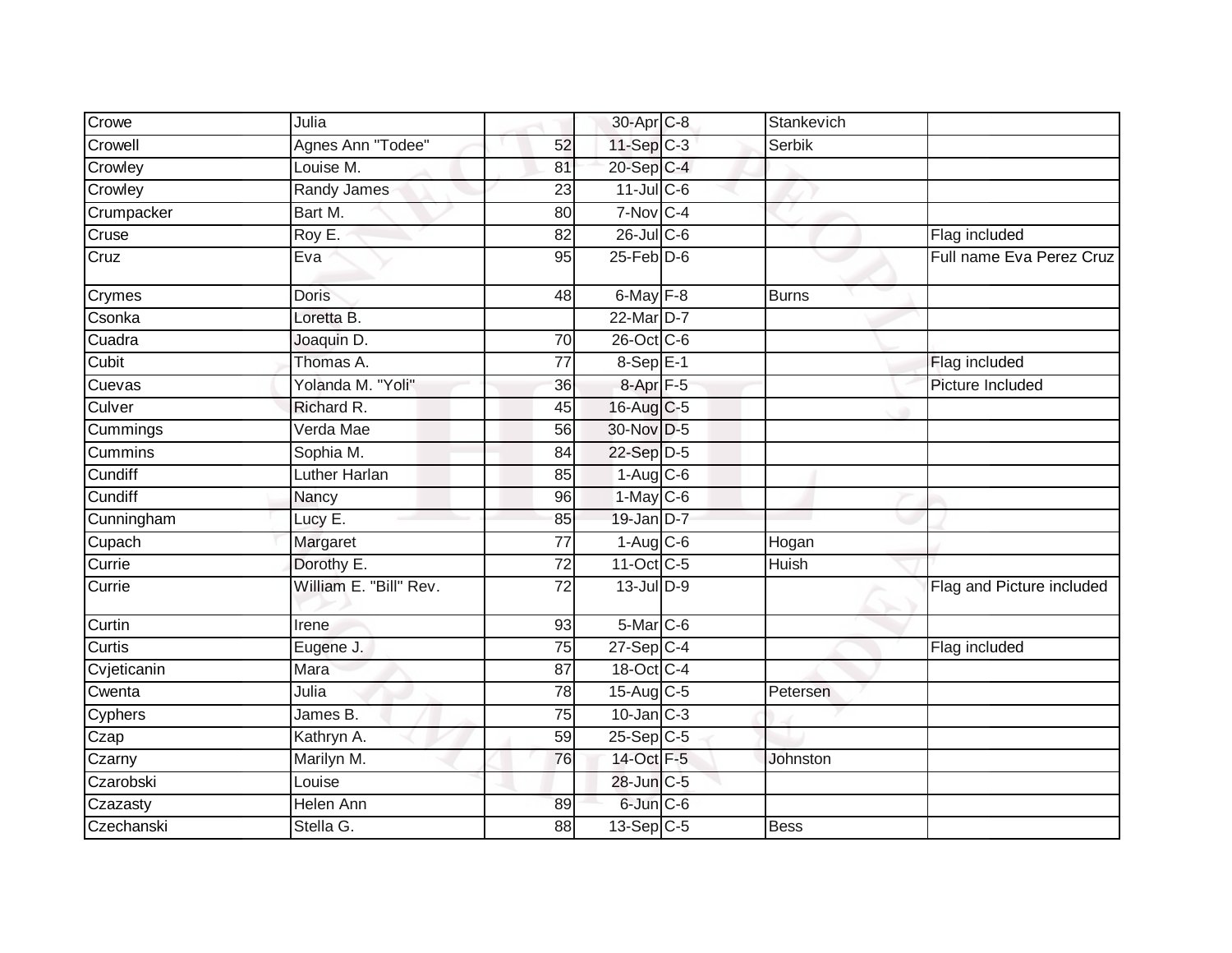| Czerwinski     | Raymond R.            | 77              | 11-Dec C-4           |               | Flag included                   |
|----------------|-----------------------|-----------------|----------------------|---------------|---------------------------------|
| Czerwinski     | Eugene D. Jr.         | 35              | $4$ -Nov $F-5$       |               |                                 |
| Czubak         | Julia                 | 84              | 2-Sep F-7            |               |                                 |
| Dabrowski      | Eugene R.             | 77              | $12$ -Apr $C$ -5     |               | Flag included                   |
| Dabrowski      | Theodore A.           | 88              | 8-Apr <sub>F-6</sub> |               |                                 |
| Dabrowski      | Theodore A.           | 88              | 3-May C-5            |               |                                 |
| Dacies         | Virginia O.           | 74              | $4$ -Dec $C$ -3      |               |                                 |
| Dado           | Sylvia G.             | 85              | $3-Nov$ E-2          | Majkowski     |                                 |
| Dagnillo       | Jean M.               |                 | $2$ -Feb $D-7$       |               |                                 |
| Dahl           | Jim                   | 80              | 29-Dec C-7           |               |                                 |
| Daily          | John E.               | 98              | 8-Jan F-10           |               |                                 |
| Dainton        | William C. Sr. "Bill" | 84              | 3-May C-5            |               |                                 |
| Dale           | Marion J.             | 72              | $20$ -Jan $D-6$      | <b>Blosky</b> |                                 |
| Dalenberg      | Robert                | 50              | $9$ -Feb $C$ -6      |               |                                 |
| Daley          | <b>Brendon</b>        |                 | 20-Oct E-1           |               |                                 |
| Daley          | Mariah                | $\overline{2}$  | 20-Oct E-1           |               |                                 |
| <b>Daley</b>   | Angela                | 19              | 20-Oct E-1           |               |                                 |
| Dancisak       | Allen J.              | 62              | 30-Aug C-5           |               |                                 |
| Dancula        | Richard               | 64              | $9$ -Feb $D$ -6      |               | Flag included                   |
| Danewicz       | Stephanie             | 91              | $11$ -Jan C-4        |               |                                 |
| Daniel         | Elnora L.             | 90              | $18$ -Mar F-5        |               |                                 |
| <b>Daniels</b> | Della E.              | 79              | 20-Dec C-5           |               |                                 |
| <b>Daniels</b> | Lucinda "Cinda"       | 86              | $12$ -Jun $C-4$      |               |                                 |
| Dankanich      | Michael               | 76              | $7-Feb$ $C-5$        |               | Flag included                   |
| Daria          | <b>Bertha</b>         | $\overline{97}$ | $1-Feb$ $C-6$        |               | Full name Bertha Lange<br>Daria |
| Dark           | Ray H.                | 66              | $26$ -Nov $ C-6 $    |               |                                 |
| Darnell        | Robert F.             | 68              | $2$ -Oct C-4         |               |                                 |
| Darter         | Bennie J. Sr.         | 83              | 2-Feb D-7            |               |                                 |
| Das            | Michelle              | 41              | $9-Sep$ $F-6$        | Hurst         |                                 |
| Dauber         | William H.            | 86              | $7$ -Dec $E-1$       |               |                                 |
| Daugherty      | Donald F.             | 83              | $10$ -Apr $C-3$      |               | Flag included                   |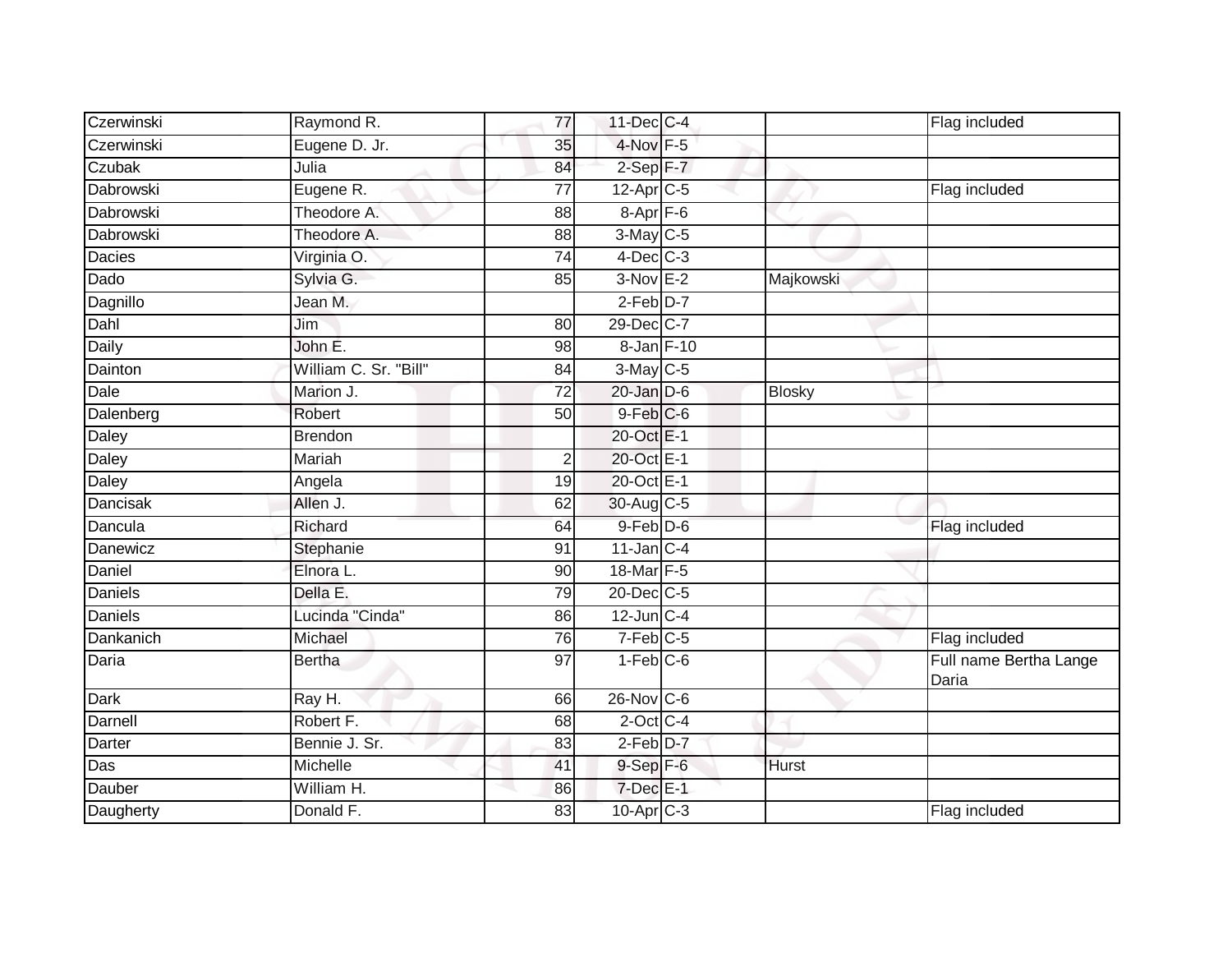| Davern       | Edward M.             | 43              | 26-Nov C-6            |           |                  |
|--------------|-----------------------|-----------------|-----------------------|-----------|------------------|
| Davidson     | Fredrick Raymond Jr.  | 58              | $4$ -Dec $C-3$        |           | Flag included    |
| Davidson     | <b>Elizabeth Ann</b>  | 80              | 21-Nov C-6            |           |                  |
| Davis        | F. Maxine             | 87              | $11$ -Jul C-5         |           |                  |
| <b>Davis</b> | Lorraine A.           | $\overline{77}$ | 18-Aug D-7            |           |                  |
| Davis        | James Edwin "Slim"    | 80              | 16-Apr <sub>C-8</sub> |           | Flag included    |
| Davis        | John Wesley Rev.      | 85              | 26-Oct C-6            |           |                  |
| Davis        | Beverly J.            | 74              | 30-Nov D-6            |           |                  |
| Davis        | Mollie                |                 | $12$ -Jun $C-4$       |           |                  |
| Davis        | Norman R.             | 68              | $4-Sep C-4$           |           | Flag included    |
| Davis        | Tamika                | 29              | $25$ -Jun $C$ -6      |           |                  |
| Davis        | Anthony G. Tony       | 40              | 9-Mar D-5             |           |                  |
| Davis        | <b>Bernice Robins</b> | 79              | 3-Feb D-5             |           |                  |
| Davis        | Jane                  | 54              | 21-Nov C-6            | Radencich |                  |
| Davis        | Willie Kathryn        | 81              | 25-Nov F-5            |           |                  |
| Davis        | Elbert E. Jr.         | 72              | 10-Oct C-5            |           |                  |
| Davis        | <b>Mable</b>          | 85              | 20-Dec C-5            |           |                  |
| Davis        | <b>Christine Ann</b>  | 60              | 17-Jul C-3            |           |                  |
| Davis        | Evelyn M.             | 87              | 26-May C-5            |           |                  |
| <b>Davis</b> | Dwight J.             | $\overline{77}$ | $10$ -Feb $D-6$       |           |                  |
| Davis        | Dorothy L.            | 69              | $6$ -May $F-8$        |           |                  |
| Davis        | Ola Blanche           | 106             | 14-Apr C-5            | Yates     |                  |
| Davitian     | Mary                  | 90              | 26-Mar C-8            |           |                  |
| Davutovic    | Margaret M.           | 86              | 23-Oct C-3            |           |                  |
| Day          | <b>Timothy Howard</b> | 49              | $1-May$ C-6           |           |                  |
| Day          | Renee T.              | 45              | $4-Aug$ E-1           | Duncanson | Angel included   |
| Day          | <b>Billy Earl</b>     | 65              | 29-Sep E-1            |           |                  |
| De Jong      | Dolores W.            | 67              | 15-Apr F-7            |           |                  |
| De Mendoza   | Bertha V.             |                 | 13-Apr C-6            |           |                  |
| Deal         | Opal D.               | 86              | 18-Feb D-7            |           |                  |
| Debok        | George                | 74              | 18-Nov F-7            |           |                  |
| DeCamp       | Leslie A. "Skip"      | $\overline{97}$ | $27-Sep$ C-4          |           | Picture included |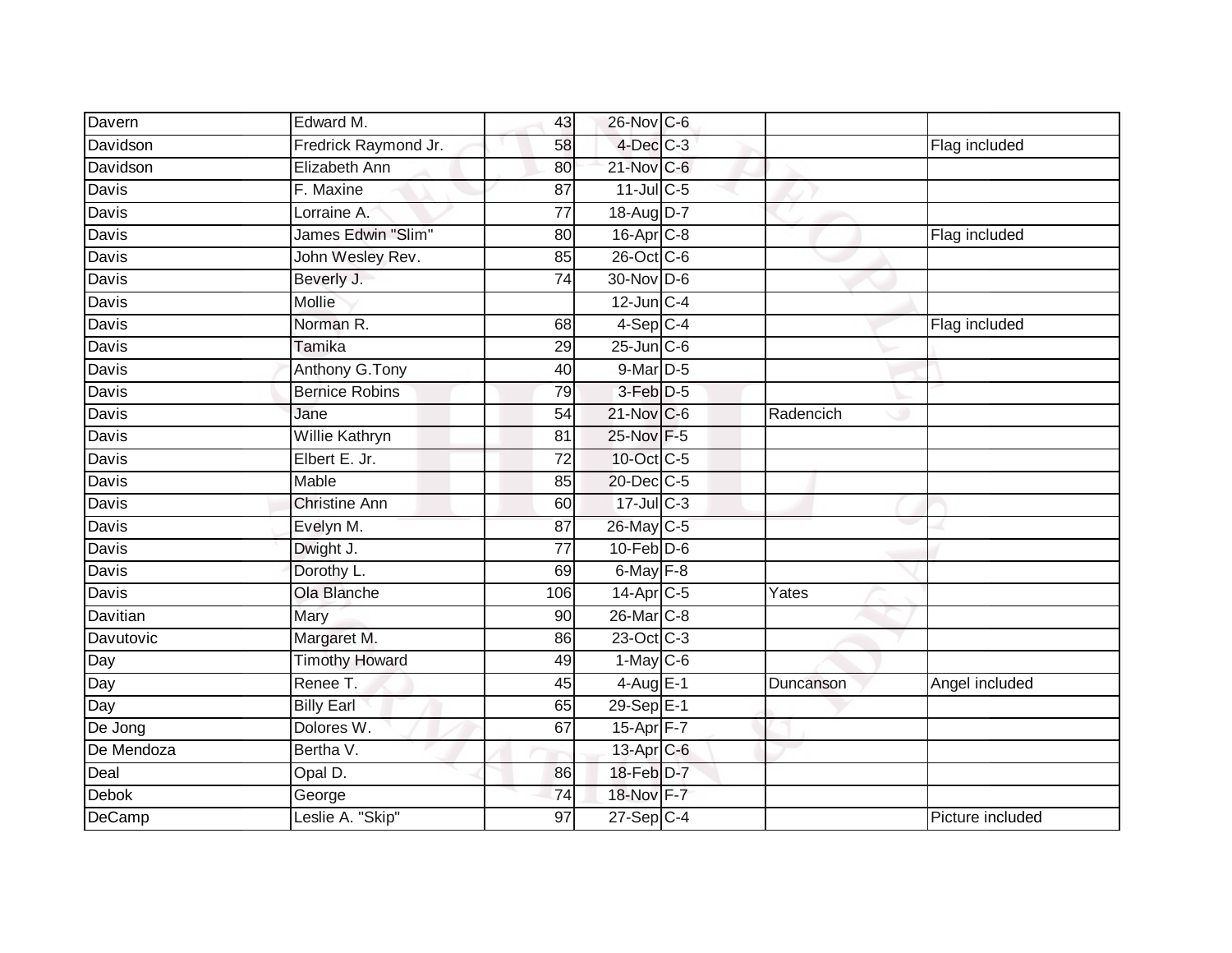| Deckinga          | Annette                       | 77              | 24-Feb D-7       |               |                                  |
|-------------------|-------------------------------|-----------------|------------------|---------------|----------------------------------|
| DeCola            | Angiolina M.                  | 93              | 27-Jul D-5       |               |                                  |
| Dedelow           | Luke J.                       | 19              | $6-Sep$ $C-5$    |               |                                  |
| Dedo              | Faith M.                      | 54              | 31-May C-5       | Ryan          | Full name Faith M. Lopes<br>Dedo |
| Deering           | Dorothy                       | 80              | 30-Jun D-7       |               |                                  |
| DeGaetano         | Mitchell                      | 82              | 20-Dec C-5       |               |                                  |
| Degan             | Beverly J.                    | 66              | $14$ -Mar $C$ -6 |               |                                  |
| DeGard            | John A.                       | 85              | $4$ -Jun $C-8$   |               |                                  |
| <b>DeGroot</b>    | Janet                         | 77              | $5$ -Jan $D$ -6  |               |                                  |
| DeHaven           | Audrey M.                     | 79              | 30-Nov D-6       | <b>Harbit</b> |                                  |
| Dehn              | Erna                          | 92              | $27$ -Apr $C$ -6 |               |                                  |
| <b>DeJesus</b>    | Jose Juan                     | 59              | 22-Dec C-6       |               |                                  |
| Dejnowski         | Irene E.                      | 68              | 7-Nov C-4        |               |                                  |
| DeJoan            | James F.                      | 70              | 27-Dec C-5       |               |                                  |
| <b>Dekker</b>     | Mena                          | 81              | $4$ -Jun $C-8$   | Doorn         |                                  |
| <b>Del Coiro</b>  | Leonilda                      | 90              | 26-Mar F-6       | Falasca       |                                  |
| DeLange           | <b>Alice Koster</b>           | 85              | 13-May F-5       | Gouwens       |                                  |
| Delano            | Kathyrn M.                    | 96              | 25-Jun C-6       |               |                                  |
| Delegan           | John A.                       | 85              | 31-Dec C-6       |               | Flag included                    |
| DeLeon            | <b>Bruno</b>                  | $\overline{74}$ | 17-Nov D-6       |               |                                  |
| Delgado           | Ernest C.                     | 66              | 3-Jun F-10       |               | Flag included                    |
| Delgado           | <b>Ernesto Flores</b>         | $\overline{73}$ | 26-Oct C-6       |               |                                  |
| Dellinger         | William T.                    | 83              | $24$ -Jan $C-4$  |               |                                  |
| DeLuna            | Dominga B.                    | 62              | 13-Dec C-7       |               |                                  |
| Demaree           | Ethel G.                      | 96              | $16$ -Feb $C-5$  |               |                                  |
| Demaree           | Richard S.                    | 85              | $26$ -Feb $F-8$  |               |                                  |
| <b>DeMartinez</b> | Maria "Lupita" "Ma<br>Grande" | 98              | $19$ -Jan $D-8$  |               |                                  |
| Demas             | Donald W.                     | 72              | 13-May F-5       |               | Flag included                    |
| <b>DeMass</b>     | Robert N.                     | 62              | 28-Sep C-5       |               |                                  |
| Demateo           | Sam                           | 84              | 17-Nov D-6       |               |                                  |
| Demby             | John R.                       | 79              | 6-Sep C-4        |               | Flag included                    |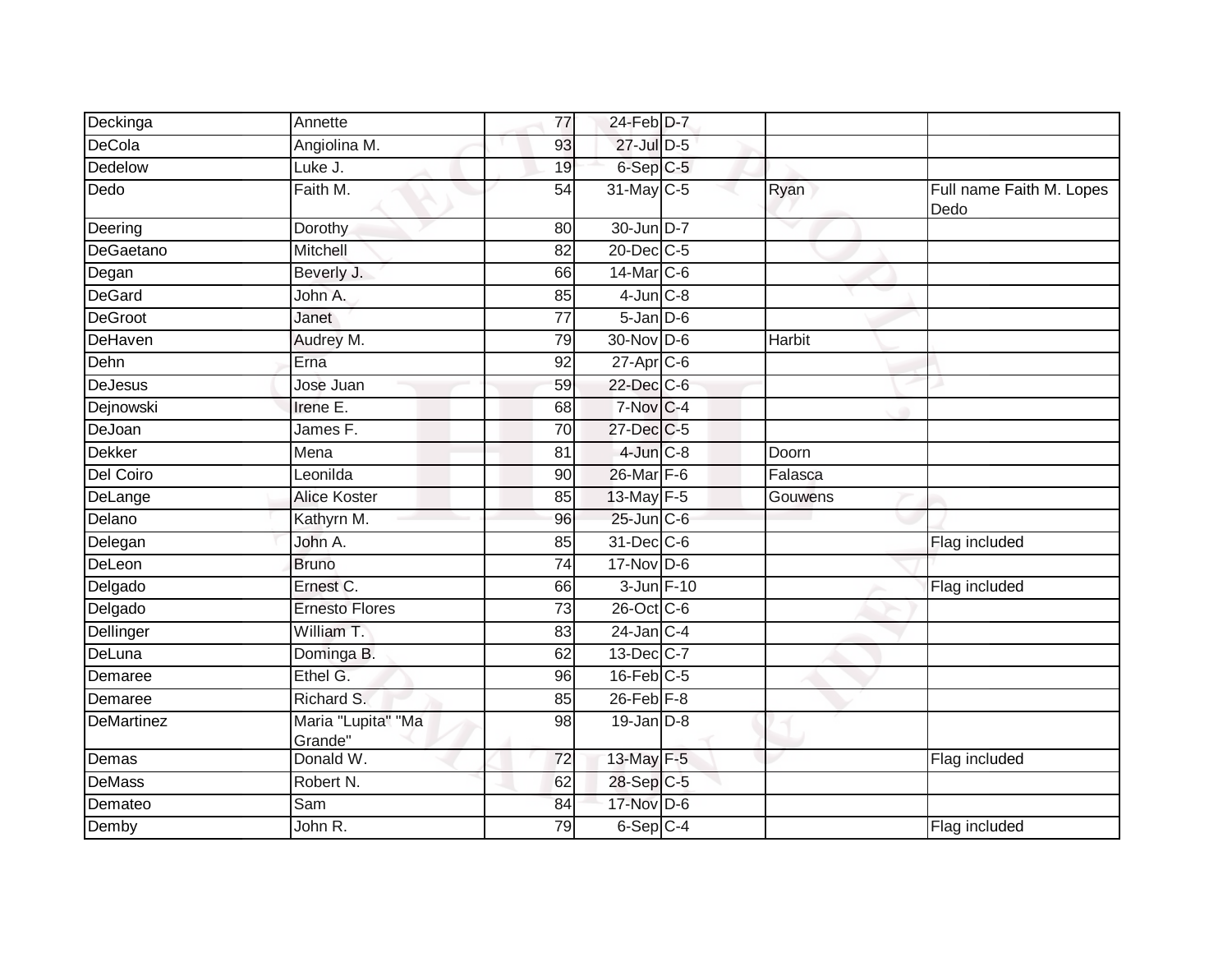| Demian         | Catherine           | 89              | 20-Mar C-3             | Dumakowski     |               |
|----------------|---------------------|-----------------|------------------------|----------------|---------------|
| Demis          | Edna M.             | 81              | 10-Oct C-5             |                |               |
| Demmon         | Vicki Elizabeth     |                 | 9-Dec E-5              | <b>Budgin</b>  |               |
| Demoff         | William             | 84              | 22-Dec C-6             |                |               |
| <b>DeMoss</b>  | Robert "Bob"        | $\overline{38}$ | $7-Nov$ <sub>C-4</sub> |                |               |
| Demps          | Lucille M.          | 90              | $21$ -Dec $C-5$        | <b>Brzycki</b> |               |
| Dempsey        | Thomas J            | $\overline{71}$ | $4$ -May D-5           |                |               |
| Dempsey        | Barbara J.          | 63              | $8$ -Jul $F$ -6        | Hengels        |               |
| Demy           | Edward              | 76              | 3-Feb D-5              |                | Flag included |
| Denby          | Norma               | 68              | 5-Apr C-5              |                |               |
| Denby          | John R.             | 79              | $7-Sep$ <sub>C-6</sub> |                | Flag included |
| Denesuk        | Dorothy A.          |                 | 14-Sep D-5             |                |               |
| Dennig         | Marci               | 57              | 19-Sep C-6             |                |               |
| Dennington     | <b>Hubert Nolan</b> | 74              | 6-Apr <sub>C-5</sub>   |                |               |
| Dennison       | Tina M.             | $\overline{36}$ | 17-May C-6             |                |               |
| Denny          | Jerdon G. "Denny"   | 87              | 23-Oct C-3             |                |               |
| Denton         | Fred C. Sr.         | 82              | 26-Mar C-9             |                | Flag included |
| Denys          | Wiktor              | 87              | 19-Sep C-6             |                |               |
| Deprizio       | Nicholas            | 74              | 24-Mar C-5             |                | Flag included |
| Depyssler      | <b>Mary Ann</b>     | 67              | 8-Oct C-6              | <b>Bubalo</b>  |               |
| Derezinski     | Angela R. Jachim    | 79              | 20-Mar C-3             |                |               |
| <b>DeRosa</b>  | Marilyn C.          | 64              | 29-Apr F-5             |                |               |
| Dertow         | Timothy             | 55              | 11-Nov F-5             |                | Flag included |
| Desai          | Tarulata            | 82              | 5-Apr C-5              |                |               |
| Detraz         | Mildred E.          | 96              | $11-Auq$ D-8           |                |               |
| <b>DeValk</b>  | Gertrude            |                 | $26-Sep$ C-6           |                |               |
| <b>DeValk</b>  | Henry               | 89              | 26-May C-5             |                |               |
| Dever          | Katie L.            |                 | 5-Oct D-6              |                |               |
| Devine         | Basilia Jalayne     | 37              | $27$ -Jan $D-5$        |                |               |
| <b>DeVries</b> | Henrietta A.        | 85              | 24-Mar C-5             | Zwyghuizen     |               |
| <b>DeVries</b> | Larry Lee           | 59              | 10-Nov D-5             |                |               |
| <b>Devries</b> | John Peter          | 82              | 5-Apr C-5              |                |               |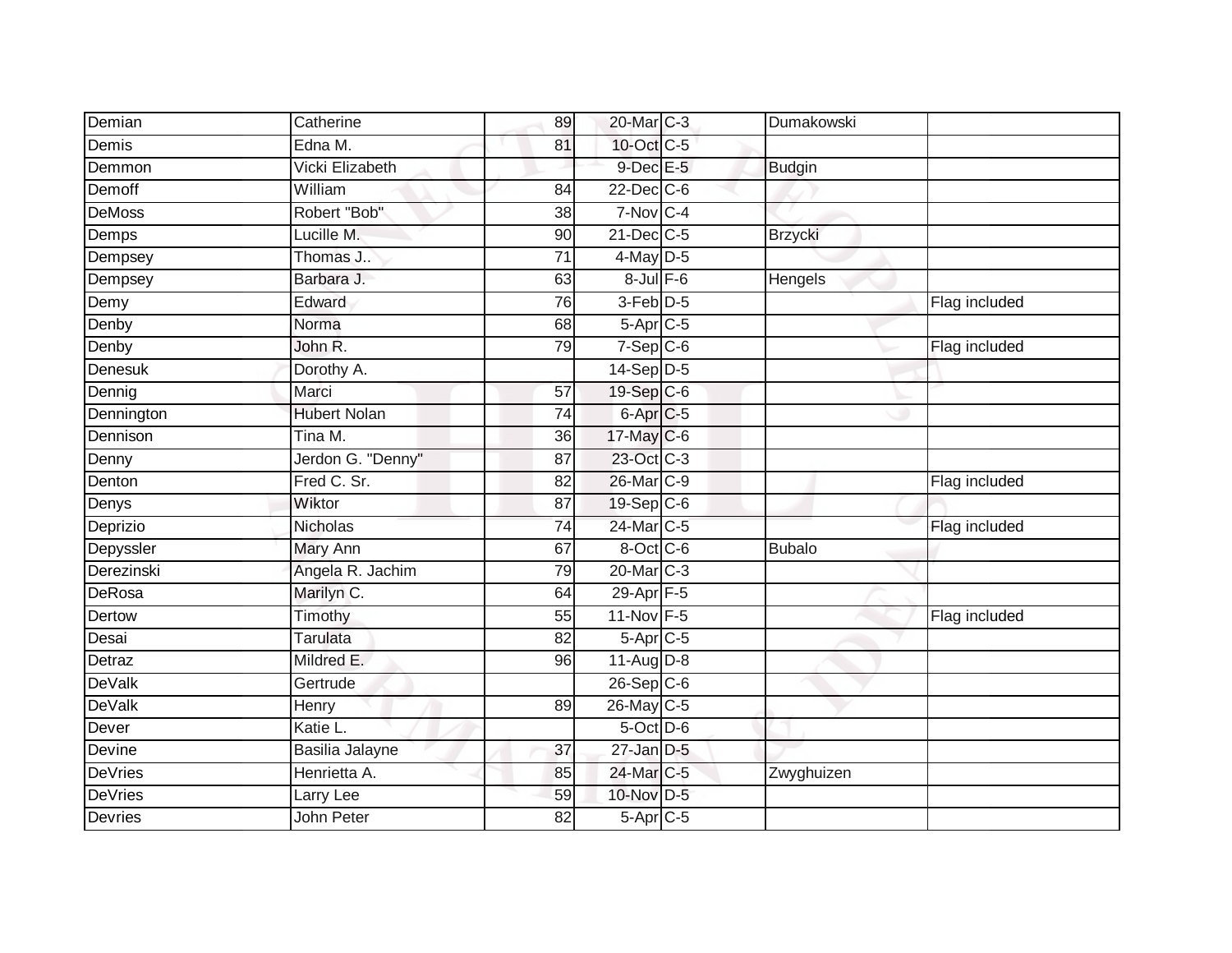| DeVries              | Paul                           | 61              | 12-Aug F-5                        |         | Flag included                            |
|----------------------|--------------------------------|-----------------|-----------------------------------|---------|------------------------------------------|
| <b>Devries</b>       | Paul F. Rev.                   | 71              | 4-Jul C-4                         |         | Flag included                            |
| <b>Dewell</b>        | Larry C.                       | 58              | 9-Mar D-5                         |         |                                          |
| <b>DeWitt</b>        | Louise                         | 70              | $21-Sep D-6$                      |         |                                          |
| DeYoung              | Donald H.                      | $\overline{72}$ | 8-Aug C-5                         |         |                                          |
| DeYoung              | Robert E., Sr. "CJ"            |                 | $16$ -Jan $C-7$                   |         |                                          |
| DeYoung              | Joseph W.                      | 72              | $22$ -May C-4                     |         | Flag included                            |
| Deyoung              | Bonnie J.                      | 61              | $25$ -Jun $C$ -6                  |         | Full name Bonnie J.<br>Deyoung/Calabrese |
| DeYoung              | Marie                          | 71              | $4-Sep$ $C-5$                     | Knight  |                                          |
| Di Cianni            | <b>Rose Marie</b>              |                 | 28-Mar C-5                        |         |                                          |
| <b>Diaz</b>          | Carmen Alvarez Del<br>Castillo | 88              | 22-Oct C-7                        |         |                                          |
| Diaz-Arredondo       | Basilia "Bea"                  | 79              | $24$ -Apr $C-3$                   |         |                                          |
| Dick-Carlson-Lammers | Wilma                          | 81              | 27-Dec C-6                        |         |                                          |
| <b>Dicken</b>        | Terry M., Jr.                  | 56              | $21$ -Jan $D-8$                   |         |                                          |
| <b>Dickens</b>       | Tommy R.                       | $\overline{71}$ | 28-May C-7                        |         | Flag included                            |
| Dickerson            | Lois M.                        | 79              | 23-Oct C-3                        |         |                                          |
| <b>Dickey</b>        | Marjorie M.                    | 74              | $21$ -Jan $D-8$                   | Fleck   |                                          |
| Dickinson            | Roy L.                         | $\overline{81}$ | 14-Jul C-6                        |         |                                          |
| Didovic              | Ruzica                         | 74              | $31-Aug$ D-6                      | Cuka    |                                          |
| <b>Dienes</b>        | Kim                            |                 | 30-Jan C-6                        |         | Full name Kim Akers<br><b>Dienes</b>     |
| Dietel               | Robert E.                      | 84              | 21-May C-7                        |         |                                          |
| Dietsch              | Paul Anthony                   | $\overline{71}$ | 13-Aug C-7                        |         |                                          |
| <b>Dietsch</b>       | <b>Paul Anthony</b>            | $\overline{71}$ | $15-SepE-1$                       |         |                                          |
| Dillabaugh           | <b>Howard Lynn</b>             | $\overline{71}$ | $1 - \text{Apr}$ $\overline{F-8}$ |         |                                          |
| <b>Dills</b>         | Joseph R.                      | 22              | $13$ -May $F-5$                   |         |                                          |
| <b>Dills</b>         | <b>Ronald Gene</b>             | 39              | 27-Oct D-7                        |         |                                          |
| <b>Dimitroff</b>     | James                          | 74              | 25-Aug D-5                        |         |                                          |
| <b>Dimitroff</b>     | James "Jimmie"                 | 80              | 18-Jan C-3                        |         |                                          |
| <b>Dimos</b>         | Bonnie J.                      | 57              | 21-Oct F-6                        | Falcone |                                          |
| <b>Dipert</b>        | <b>Dwight</b>                  | $\overline{78}$ | $16$ -Feb $C$ -5                  |         |                                          |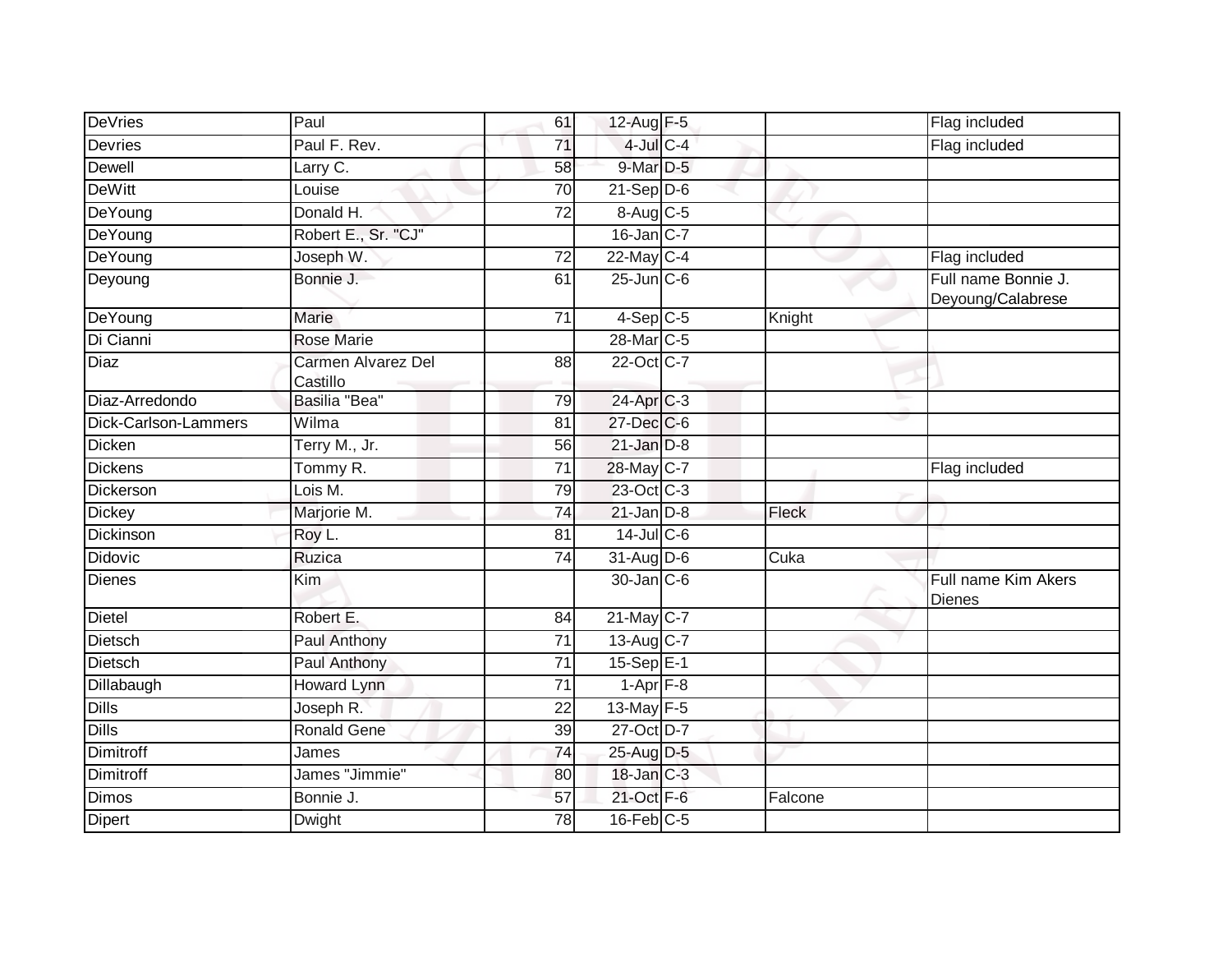| <b>Ditterline</b> | Hollace E. "Red"      | 82  | $11$ -Jan $C-5$       |            | Flag included                           |
|-------------------|-----------------------|-----|-----------------------|------------|-----------------------------------------|
| Dittman           | Steven M.             | 25  | $7$ -Jun $C$ -5       |            |                                         |
| Dixon             | Greg                  | 39  | 29-Nov C-5            |            |                                         |
| Dixon             | Robert E.             | 75  | 26-Apr <sub>C-5</sub> |            |                                         |
| Dixon             | Thelma M.             | 90  | $25$ -Jan $C$ -5      |            |                                         |
| Dixon             | John G:               | 92  | $10$ -Feb $D-6$       |            |                                         |
| Djudjich          | Svetlana "Lana"       | 43  | 27-Oct D-7            |            |                                         |
| <b>Dluzak</b>     | Martin P.             | 100 | $13$ -Feb $C-7$       |            |                                         |
| Dmytrasz          | Catherine             | 86  | 7-Apr D-7             | Gbur       |                                         |
| <b>Dobak</b>      | John R.               | 73  | 30-Jan C-6            |            |                                         |
| <b>Dobos</b>      | Thaddeus J. "Ted"     | 67  | $2$ -Jul $C$ -8       |            | Flag included                           |
| Dobrowolsky       | Victor                | 89  | 16-Jan C-7            |            |                                         |
| Dobrzeniecki      | <b>Bernice</b>        | 85  | 27-Mar C-4            | Rolek      |                                         |
| <b>Dockus</b>     | Mildred "A. "Millie"  |     | 15-Oct C-7            | Huber      |                                         |
| <b>Dodd</b>       | Jewell "Judy          | 68  | 2-Apr C-7             |            |                                         |
| <b>Dodds</b>      | Sarah G.              | 63  | 12-Apr C-5            |            |                                         |
| Dodge/Boyd        | Rachel E.             | 85  | 24-Mar C-5            |            |                                         |
| Dodson            | Albert S.             | 77  | 14-Dec D-4            |            |                                         |
| Doepping          | Joanna J. "Joan"      | 74  | $12$ -Jan D-7         |            |                                         |
| Doherty           | <b>Charles Edward</b> | 75  | $20$ -Jan $D-6$       |            |                                         |
| Doll              | Robert John II        | 52  | 30-Oct C-4            |            |                                         |
| Doll              | Clarence C.           | 76  | $12-Sep C-5$          |            |                                         |
| <b>Dollarhide</b> | Eleanor               | 71  | 30-Oct C-4            | Javorka    |                                         |
| Dolniak           | Lucille M.            | 94  | $5$ -Jul $C$ -4       |            |                                         |
| Dolph             | Betty J.              | 67  | $15$ -Dec $D-5$       |            |                                         |
| Dolson            | Robert Jerome         | 91  | 19-Mar C-7            |            |                                         |
| Dombrowski        | Robert A.             |     | 8-Aug C-5             |            |                                         |
| Dombrowski        | Carmela J.            | 65  | $19$ -Feb $F-5$       |            |                                         |
| Domicella         | Daisy                 |     | 29-Apr F-5            | Derybowski | Full name Daisy<br>Domicella Kluczynski |
| Dominguez         | <b>Eloy Mata</b>      | 48  | 12-Jan D-7            |            | Flag included                           |
| Donahue           | Mabel E.              | 93  | $13$ -Jun $C$ -6      |            |                                         |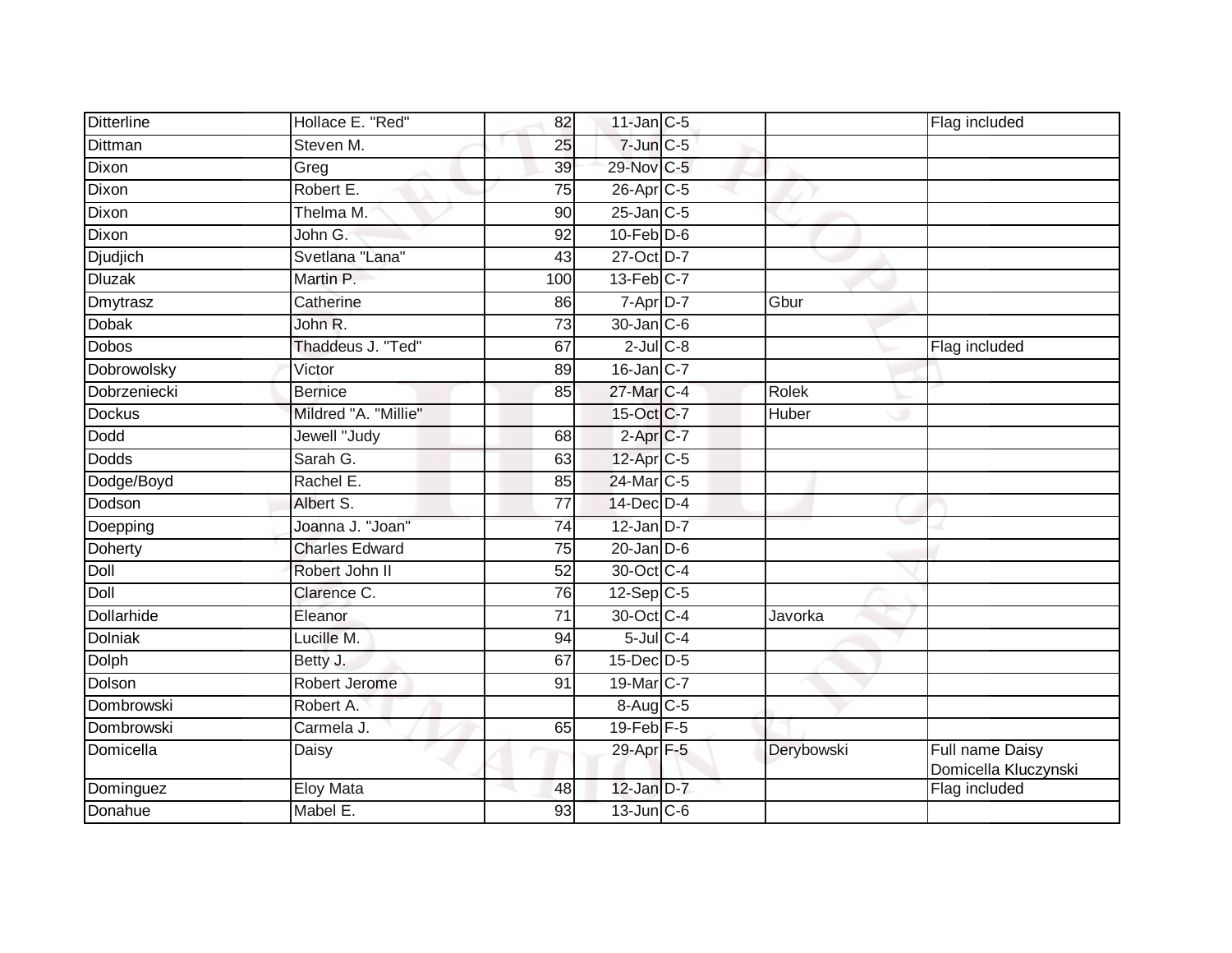| Donaldson       | Phyllis J.           |                 | 89 Januaruy<br>30     | $C-6$ |                 |                                        |
|-----------------|----------------------|-----------------|-----------------------|-------|-----------------|----------------------------------------|
| Donelson        | Wendell Barnum Sr.   | 81              | 30-Apr C-8            |       |                 |                                        |
| Doney           | Julia H.             | $\overline{77}$ | $23$ -Jan $C-8$       |       |                 |                                        |
| Donley Jolley   | Mildred Irene        | 88              | 11-Nov F-5            |       |                 |                                        |
| Donovan         | Joseph               | 13              | 6-Mar <sub>IC-4</sub> |       | w               |                                        |
| Donovan         | <b>Billy Jean</b>    | 48              | 6-Mar <sub>IC-4</sub> |       |                 |                                        |
| Donovsky        | Florence M.          | 72              | $10$ -Jun $F-8$       |       | Hartlerode      | Full name Florence M.<br>Koch Donovsky |
| Dooley          | <b>Harold Warren</b> | 81              | 20-Dec C-5            |       |                 | Flag included                          |
| Dooley          | Jean k.              | $\overline{77}$ | 18-Jun C-7            |       | Ogren           |                                        |
| Dorris          | Dorothy "Polly"      | 77              | $21$ -Jun $C-5$       |       | Miller          |                                        |
| Dorsey          | <b>Ronald Louis</b>  | 66              | $1-Feb$ $C-6$         |       |                 | Flag included                          |
| Dosen           | Edward M.            | 70              | 21-Dec C-5            |       |                 |                                        |
| <b>Doss</b>     | <b>Edith Louise</b>  | 87              | 26-Feb F-7            |       |                 |                                        |
| <b>Dotlich</b>  | Helen                | 79              | 6-Feb <sup>C-8</sup>  |       |                 |                                        |
| Doty            | Doris V. Sawtelle    | 82              | $23$ -Jul C-9         |       |                 |                                        |
| Doty            | Dorcas R.            | 78              | $16$ -Feb $D-8$       |       | McVey           |                                        |
| Dougherty       | Betty J.             | 73              | 14-Apr C-5            |       |                 |                                        |
| Douglas         | Oliver G.            | 73              | 22-May C-4            |       |                 | Flag included                          |
| Douglas         | Otis J.              | 82              | $29$ -Feb $C-5$       |       |                 |                                        |
| Douma           | Harold "Huns"        | $\overline{77}$ | $7$ -Jan $D-5$        |       |                 | Flag included                          |
| <b>Dousis</b>   | Marjorie Belle       | 76              | 5-Oct D-5             |       | Wyman           |                                        |
| <b>Douthett</b> | Mary Ann             | 91              | 6-Mar <sub>C-4</sub>  |       |                 |                                        |
| Dovichi         | Anthony M. Jr.       | 13              | 5-Mar C-6             |       |                 |                                        |
| Dowell          | David                | 56              | $8$ -Jul $F$ -6       |       |                 | Flag included                          |
| <b>Dowell</b>   | Virginia L.          | 80              | $31-Aug$ D-6          |       | Dusseau         |                                        |
| Downes          | Margaret A.          | 65              | $3$ -Oct C-6          |       |                 |                                        |
| Downey          | <b>Marie</b>         | 84              | 25-Dec C-3            |       |                 |                                        |
| Downey          | Nina M.              | 91              | $21$ -Jan $D-8$       |       |                 |                                        |
| Downs           | Anna                 | 92              | 11-Nov F-5            |       | <b>Kubiszak</b> |                                        |
| Doyle           | Margaret D.          | 86              | 16-Oct C-5            |       |                 |                                        |
| Doyle           | Rose Mary            | 67              | $5$ -Dec $C$ -5       |       |                 |                                        |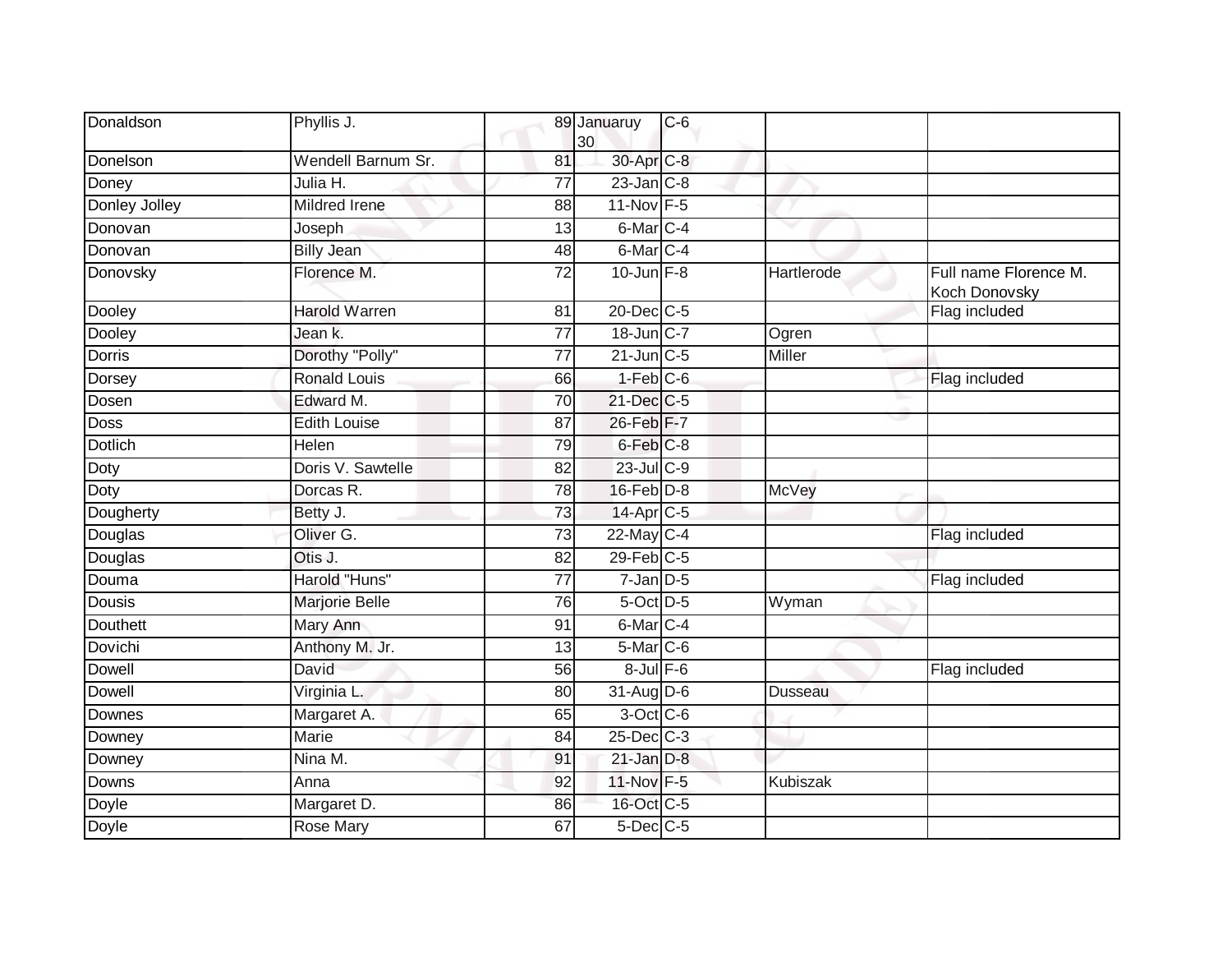| Drag                  | Walter J.                       | 90 <sup>°</sup> | 11-Nov F-5             |                |                                     |
|-----------------------|---------------------------------|-----------------|------------------------|----------------|-------------------------------------|
| Dragash               | Nikola J. "Nick"                |                 | 24-May C-6             |                | Flag included                       |
| <b>Dragus</b>         | Jean                            | 79              | 20-Mar C-3             |                |                                     |
| <b>Drakulich</b>      | Mildred                         | 87              | 15-Oct C-7             |                |                                     |
| <b>Dranchak</b>       | Helen M.                        | 84              | $10$ -Jan $C-3$        |                |                                     |
| Dranchak              | James B.                        | 75              | $10$ -Jan $C-3$        |                |                                     |
| Drang                 | Deanna L                        | 32              | $19-Sep C-6$           |                |                                     |
| Drapac                | Anthony "Tony"                  | 80              | $9$ -Oct C-5           |                | Flag included                       |
| Drapac                | Peter P.                        | 85              | 27-Jul D-5             |                | Flag included                       |
| Dreiling              | Sandra K                        | 46              | 27-Aug C-7             | Thomas         |                                     |
| Drenth                | Elsie                           | 103             | $20$ -Nov $ C-3 $      | <b>DeVries</b> |                                     |
| <b>Drescher</b>       | Virginia Lee                    | 56              | 6-Apr <sub>C-5</sub>   |                |                                     |
| Drevenak              | Rudolph M.                      | 93              | $23$ -Apr $C-6$        |                |                                     |
| Drljevich (Petriskey) | Mary M.                         | 79              | 25-Oct C-5             |                |                                     |
| <b>Drolen-Butler</b>  | Mabel C.                        | 83              | $21-Aug$ $C-3$         | Johannes       | Full name Mabel C.<br>Drolen-Butler |
| <b>Drossos</b>        | Anastacia                       | 78              | 22-Mar D-7             | Chakos         |                                     |
| Drudge                | James "Jim"                     | 68              | $24$ -May C-6          |                | Flag included                       |
| Drummond              | John W.                         | 80              | 5-Mar C-6              |                |                                     |
| Drux                  | Catherine                       |                 | 27-Mar <sub>IC-4</sub> | Cummings       |                                     |
| Drux                  | Nancy                           | 45              | $27$ -Dec $C-5$        | Urbanik        |                                     |
| Dsida-Jabczynski      | Alice                           |                 | 20-Mar C-3             |                |                                     |
| <b>Dubiak</b>         | Maria                           | 91              | 2-Mar D-7              |                |                                     |
| <b>Dubrick</b>        | Melvin T.                       | 62              | 20-Jun C-6             |                |                                     |
| Duda                  | Lorraine A.                     | 70              | $14$ -May C-6          |                |                                     |
| <b>Dudak</b>          | Mary                            | 92              | $8-Aug$ <sub>C-5</sub> |                |                                     |
| Dudash                | Paul W.                         | 53              | $17$ -May C-6          |                |                                     |
| Dudgeon               | James $\overline{\mathsf{L}}$ . | 80              | 13-May F-5             |                |                                     |
| <b>Dudley</b>         | Wayne A. "Doc" Dr.              | 80              | 16-Feb C-5             |                |                                     |
| Dudy                  | Walter M.                       | 62              | 16-Jan C-7             |                |                                     |
| Dudzinski             | Julia                           | 82              | 31-Oct C-5             | Gregorowicz    |                                     |
| Dufrane               | Peter                           | 97              | $4$ -Dec $C$ -3        |                |                                     |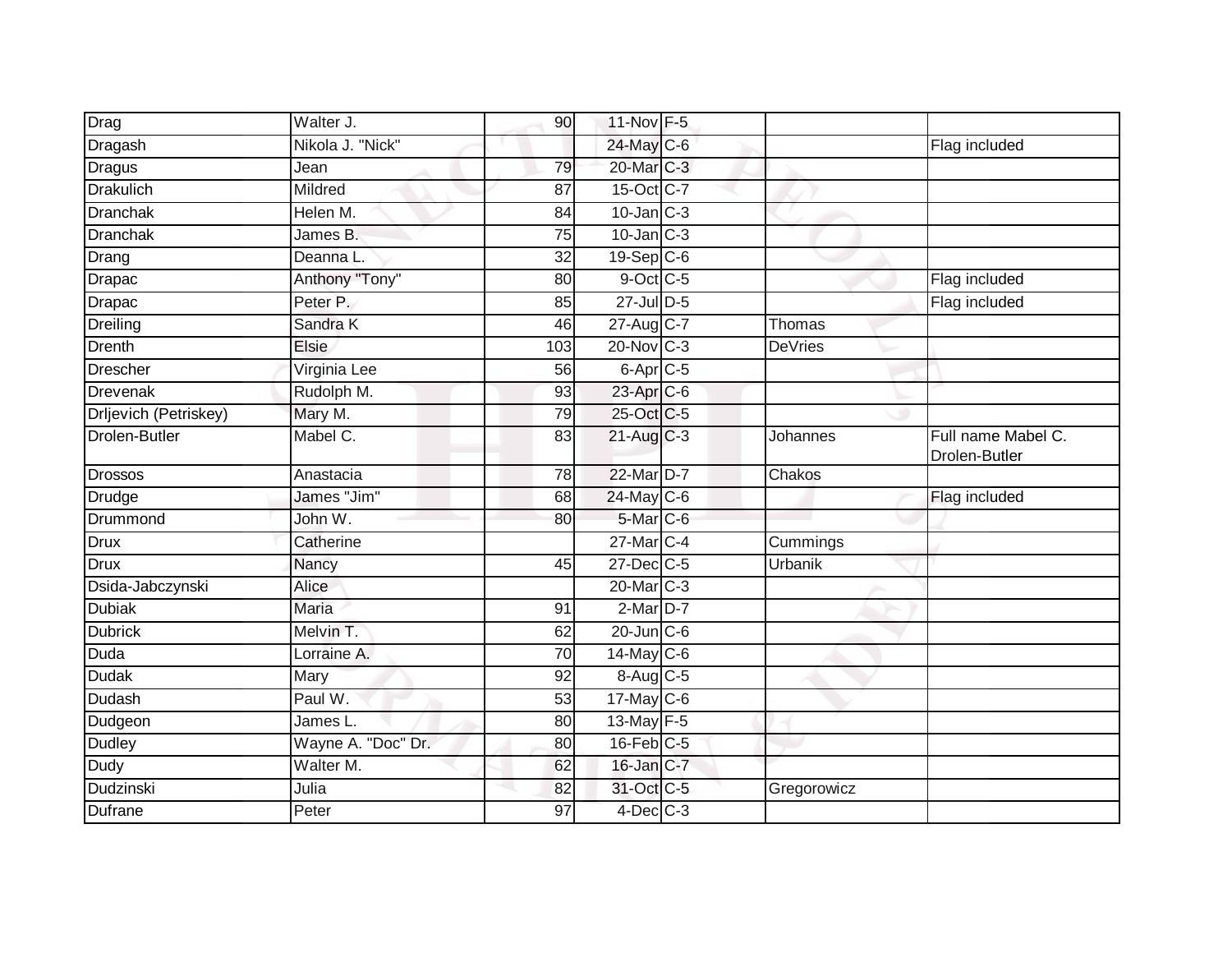| <b>Dufresne</b> | Mildred                 | 89              | 12-Jul C-5             |           |                           |
|-----------------|-------------------------|-----------------|------------------------|-----------|---------------------------|
| Dugan           | <b>Kevin Doyle</b>      | 45              | 11-Dec C-4             |           |                           |
| Dugger          | Marguerite A.           | 74              | 17-May C-6             |           |                           |
| <b>Duke</b>     | Patricia A. "Patty"     | 49              | 22-Mar D-7             | Moore     |                           |
| <b>Dukic</b>    | Zorka                   | 79              | 20-Oct E-1             |           |                           |
| <b>Dulack</b>   | <b>Theresa</b>          | 92              | $25$ -Nov $F-6$        |           |                           |
| Dunajeski       | Ted J.                  |                 | $9$ -Jul $C$ -7        |           | Flag and Picture included |
| Dunajski        | Ted P.                  | $\overline{75}$ | $7-Mar$ C-6            |           |                           |
| Dunaski         | Frank C.                | 77              | 23-Aug C-5             |           | Flag included             |
| Duncan          | Sandra "Sandy" J.       | 50              | $17$ -Jan C-4          |           |                           |
| Dunn            | Raymond E.              | 80              | 10-Nov D-5             |           |                           |
| Dunn            | Elsie E.                | $\overline{78}$ | 12-Jul C-5             |           |                           |
| Dunn            | Patrick Emmet Jr.       | 84              | $27$ -Feb $C-8$        |           |                           |
| Dunn            | William J. "Bill"       | 75              | 9-Oct C-5              |           |                           |
| Dunn            | John Robert "Judge"     | 82              | 29-Jan F-5             |           |                           |
| Duran           | Rita Jane               | 61              | $9$ -Mar $D-5$         | Collier   |                           |
| Duran           | Ignacia H.              | 68              | $5$ -Jan $D$ -6        |           |                           |
| <b>Durfee</b>   | Deanna M.               | 42              | $3$ -Jan $C$ -5        |           |                           |
| <b>Durkott</b>  | James M.                | 53              | 27-Mar <sub>IC-4</sub> |           |                           |
| <b>Dusich</b>   | John A.                 | 83              | $16$ -Jun $C$ -6       |           | Flag included             |
| Dusseau-Dowell  | Virginia L.             | 80              | 30-Aug C-5             |           |                           |
| Dust            | Gerald Allen "Jerry"    | 55              | 28-Mar <sub>C-5</sub>  |           |                           |
| Duvall          | Warren H.               | 78              | 31-Jul C-5             |           | Flag included             |
| Duyn            | Jack Van                | 70              | $3-Sep$ C-7            |           | Flag included             |
| <b>Dvorscak</b> | Anna                    | 91              | $18 - Jan$ $C-3$       | Timko     |                           |
| Dworniczek      | <b>Ferdinand "Fred"</b> | 73              | 8-Dec D-7              |           | Flag included             |
| <b>Dybowski</b> | Jean                    | 81              | $23$ -Aug C-6          | Marciniak |                           |
| Dykstra         | Mark L.                 | 41              | $4$ -Jan $ C-5 $       |           |                           |
| Dziadon         | David A.                | 38              | 26-Nov C-6             |           |                           |
| Dziadosz        | Carole Sue              | 57              | 10-Nov D-5             |           |                           |
| <b>Dziuk</b>    | Anna                    | 84              | 11-Dec C-4             |           |                           |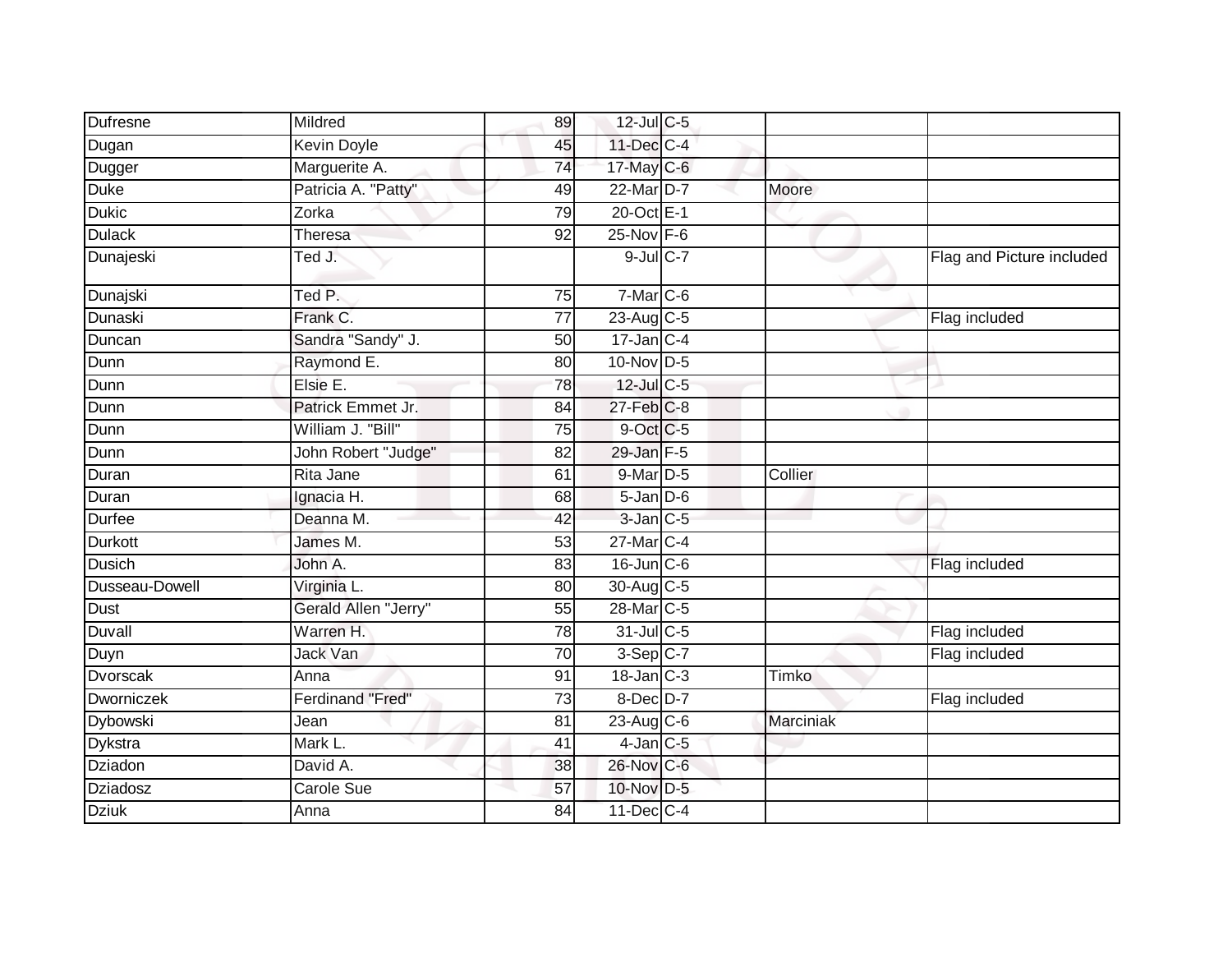| Flag included<br>Flag included |
|--------------------------------|
|                                |
|                                |
|                                |
|                                |
|                                |
|                                |
|                                |
|                                |
| Flag included                  |
|                                |
|                                |
|                                |
| Small                          |
|                                |
|                                |
| Kowal                          |
|                                |
|                                |
|                                |
|                                |
| Stephenson                     |
| Flag included                  |
|                                |
| Picture included               |
|                                |
|                                |
| Oft                            |
| Flag included                  |
|                                |
|                                |
| Smolinski                      |
|                                |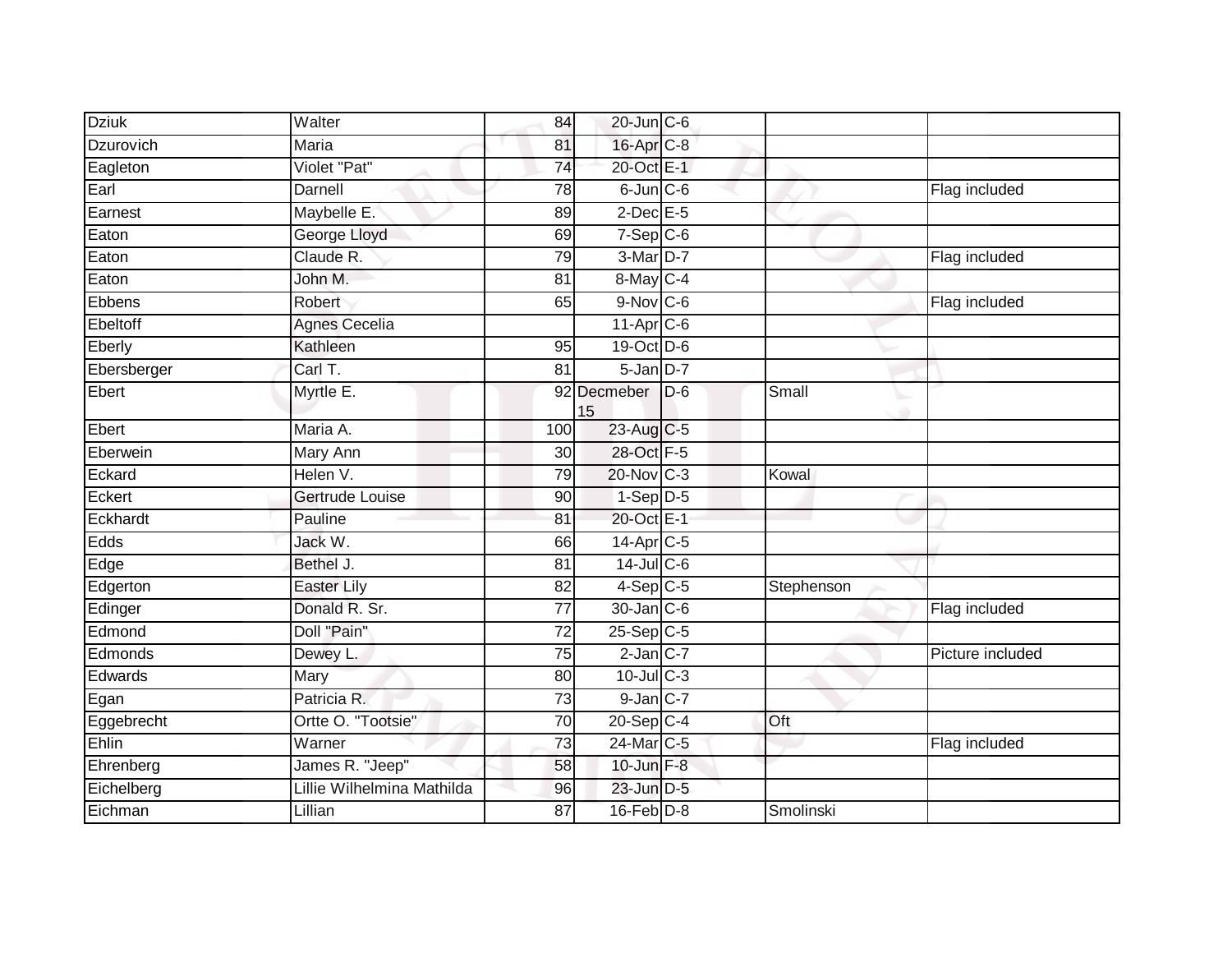| Eidner        | Violet                | 79              | $12$ -Jan $D-7$      |         |                                        |
|---------------|-----------------------|-----------------|----------------------|---------|----------------------------------------|
| <b>Eilts</b>  | Walter E.             | 74              | $11$ -Jan $C-4$      |         |                                        |
| <b>Eilts</b>  | Anna M.               | 66              | 23-Oct C-3           | Joslin  |                                        |
| Eizenga       | Johanna C.            | 90              | 29-Jun D-5           |         |                                        |
| Ekdahl        | Samuel                | 62              | $28$ -Feb $C-4$      |         |                                        |
| Elam          | George H. Jr.         | 39              | 6-Feb C-8            |         |                                        |
| Elbaor        | Raymond D. (CPD)      | 68              | $2-Feb$ $D-7$        |         |                                        |
| Elbaor        | <b>Gail Patrice</b>   | 48              | 30-Oct C-4           | Wojtena |                                        |
| Elder         | <b>Maddison Lee</b>   | Infant          | 26-Jul C-7           |         |                                        |
| Eldrenkamp    | Marie M.              | 93              | $4-Feb$ D-8          | Staat   |                                        |
| Elea          | <b>Edward Anthony</b> | 73              | $20$ -Nov $C-3$      |         |                                        |
| Elkins        | Carson "Doug"         | 46              | 29-Sep E-1           |         |                                        |
| <b>Elkins</b> | Irene                 | 82              | 10-Jun F-8           |         |                                        |
| Ellens        | Cornelius W. "Neil"   | 83              | 8-Apr <sub>F-5</sub> |         | Flag included                          |
| Ellevan       | John M.               | 70              | 20-Apr C-6           |         |                                        |
| <b>Ellis</b>  | Leigh "Dick"          | $\overline{77}$ | 24-May C-6           |         |                                        |
| Ellison       | <b>Bruce Allen</b>    | $\overline{38}$ | 11-Oct C-5           |         | Flag included                          |
| Ello          | Anthony L.            | 65              | $4$ -Jan $C$ -5      |         |                                        |
| Eloisa        | Melchor T.            | 44              | 19-Feb F-5           |         |                                        |
| Elston        | <b>Etsuko</b>         | 50              | 17-Aug D-8           |         |                                        |
| Elston        | Bessie B.             | 86              | 28-Aug C-3           |         |                                        |
| Elvambuena    | Leticia P.            | $\overline{50}$ | 13-May F-5           |         |                                        |
| Ely           | Wm. Howard            | 90              | $27$ -Feb $C-8$      |         |                                        |
| Emahiser      | Adelbert C. "Cliff"   | 91              | 29-Apr F-5           |         |                                        |
| Embry         | Asa Caleb             | 10 months       | $26$ -Nov $ C-6 $    |         |                                        |
| Emerson       | Elvera                |                 | $28$ -Feb $C-4$      |         |                                        |
| Emerson       | Floyd L.              | 79              | $2$ -Jan $C-7$       |         |                                        |
| Emery         | Barbara M.            | 58              | $3-Jan$ $C-3$        |         |                                        |
| Enda          | Edmund F.             | 80              | $1-Sep$ D-5          |         |                                        |
| Enright       | Carol I.              | 59              | 5-Sep C-3            |         | Full name Carol I. Enright<br>Caldwell |
| Enright       | James F. (Henry)      | 76              | 20-Sep C-5           |         | Flag included                          |
|               |                       |                 |                      |         |                                        |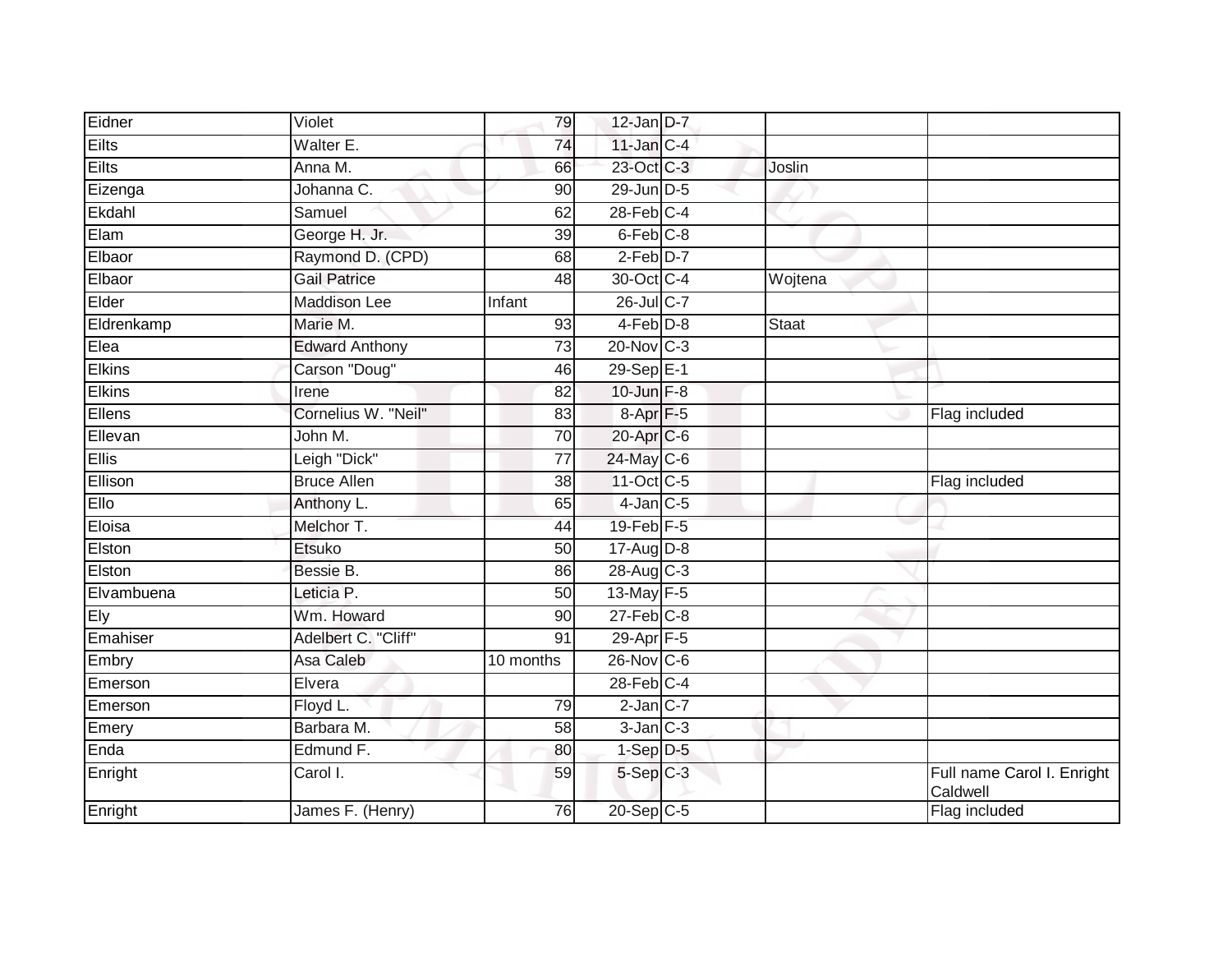| Enstrom        | Opal L. "Jackie"     | 75              | $12$ -Jan $D-7$      |            |                    |
|----------------|----------------------|-----------------|----------------------|------------|--------------------|
| Entrop         | James C.             | 83              | 8-Jan F-10           |            | Flag included      |
| Erb            | Geraldine            | 78              | 20-Oct E-1           | Smith      |                    |
| Erb            | <b>Alice Garnett</b> | 85              | $21$ -Nov $ C-6 $    |            |                    |
| Erickson       | Jean                 | $\overline{72}$ | $21$ -May C-7        |            |                    |
| Erienborn      | George               | 82              | 24-May C-6           |            | Flag included      |
| Eriks          | Thomas W. Jr.        | 17              | 23-Oct C-4           |            |                    |
| Ertl           | <b>Frank James</b>   | 89              | $9$ -Jan $C-7$       |            |                    |
| Esancy         | Clarence F.          | 94              | $16$ -May C-6        |            |                    |
| Escobedo       | Victoria             | 81              | $7-Feb$ C-5          |            |                    |
| Escobedo       | Victor               | 71              | $25$ -Jan $C$ -5     |            | Flag included      |
| Eshelman       | Arlys R.             | 85              | 3-Dec <sup>C-6</sup> |            |                    |
| <b>Eskew</b>   | Robert D.            | 78              | 26-Feb F-7           |            |                    |
| Espinoza       | Barbara "Basia"      | 59              | 11-May D-7           | Wysocki    |                    |
| Esposito       | Anna K.              | 83              | 27-Mar C-4           |            |                    |
| Esser          | Katherine            | 92              | 9-Aug C-4            | Haberzette |                    |
| Esserman       | Bernice A.           | $\overline{70}$ | 5-May D-9            |            |                    |
| Essex          | Dolores E.           | 87              | 21-Oct F-6           |            |                    |
| Essex-Weathers | Jazmine Janae        | Two<br>months   | 14-May C-7           |            |                    |
| Estrada        | Anita                |                 | 18-Nov F-7           | Cardenas   |                    |
| Estrada        | Robert A. Sr.        | 63              | $17$ -Dec $C$ -6     |            | Flag included      |
| Etheridge      | Dolores M.           | 73              | $7-Sep C-6$          |            |                    |
| Etter          | Grayce D.            | 92              | $7-Oct$ $F-6$        |            |                    |
| Euler          | Slyvia H.            | 84              | $12-AprC-5$          | Otto       |                    |
| Evanoff        | Gerorge C.           | 85              | $17$ -May C-6        |            | Flag included      |
| Evanoff        | Elnora "Nory"        |                 | 6-Nov C-4            |            |                    |
| Evans          | Gladys               |                 | $9-Nov$ C-6          |            |                    |
| Evans          | Beryl I.             | 82              | $12$ -Feb $F-5$      |            |                    |
| Evans          | Vilma I. EdD, PT     | 73              | 11-Dec C-4           |            |                    |
| Evans          | Charles              | 73              | 29-Nov C-5           |            | aka William Taylor |
| Evans          | Charles A.           | 49              | $25$ -Dec $C$ -3     |            |                    |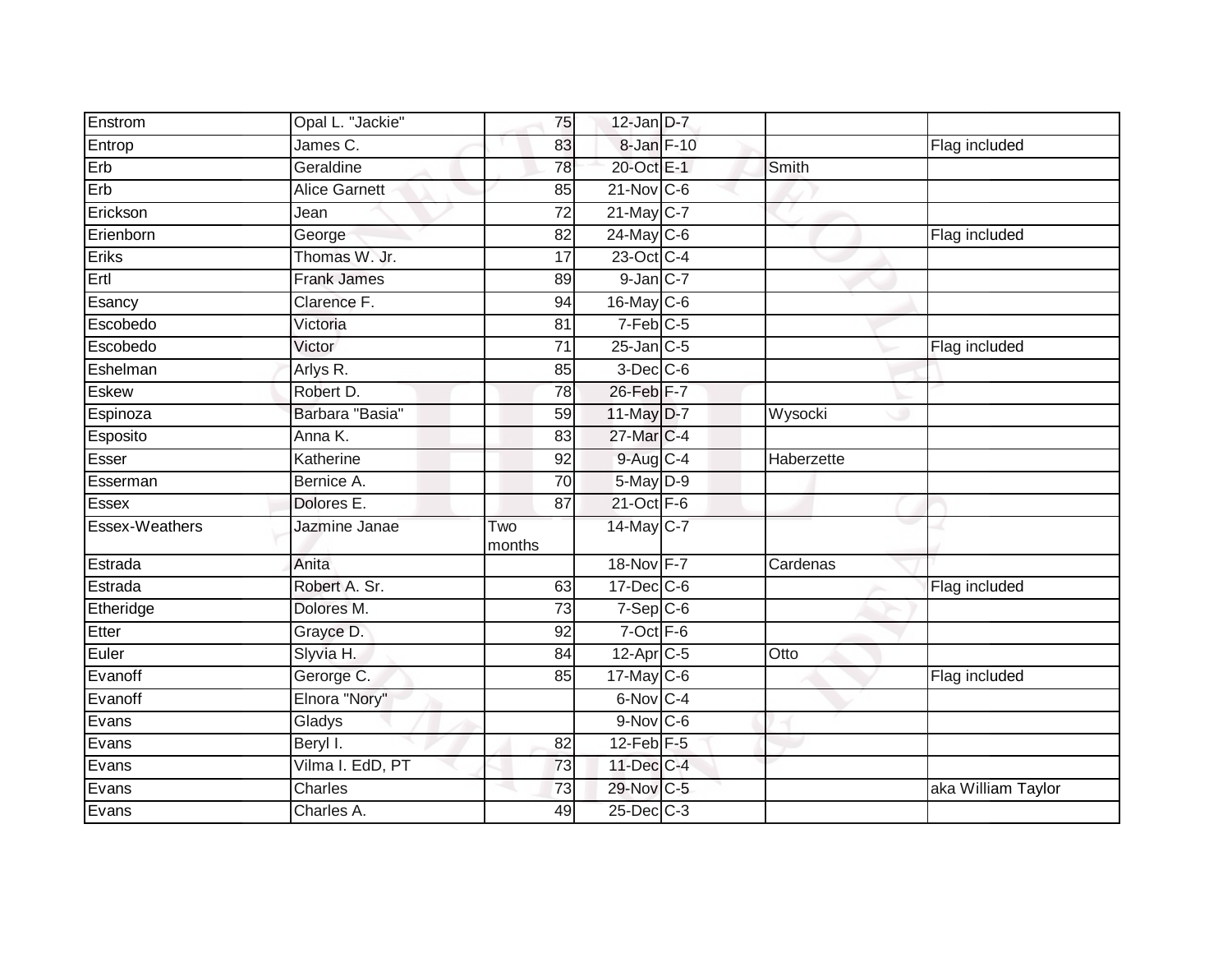| Evans       | Norman                   | 61              | 14-Nov C-5            |             | Flag included           |
|-------------|--------------------------|-----------------|-----------------------|-------------|-------------------------|
| Evans       | <b>James Fred</b>        | 69              | $27$ -Feb $C-8$       |             |                         |
| Evans       | James Jerome             | $\overline{77}$ | 27-Sep C-5            |             | <b>Picture Included</b> |
| Evener      | Caroline M.              | 66              | $15-Apr$ F-7          |             |                         |
| Everitt     | Alfred B.                | $\overline{80}$ | 8-Aug C-5             |             | Flag included           |
| Everly      | Pamela Ann               | 51              | 5-Aug F-5             | <b>Bell</b> |                         |
| Evers       | Edward                   | 82              | 12-Mar C-8            |             |                         |
| Evers       | Perry                    | 85              | 6-Nov C-4             |             |                         |
| Evolga      | Eleonar A.               | 79              | $17 - Apr$ $C-3$      |             |                         |
| Evon        | Amelia H. "Millie"       |                 | $12-Sep$ C-5          |             |                         |
| Ewanic      | Catherine "Kay"          | 78              | $10$ -Dec $C$ -6      |             |                         |
| Ewen        | Helen M.                 | 85              | 6-Jan D-5             |             |                         |
| Ewing       | Jack E.                  | 75              | $9$ -May $C$ -6       |             |                         |
| Ewing       | Robert E.                | 76              | 18-May D-5            |             |                         |
| Fabian      | Annie B.                 | $\overline{87}$ | 22-Apr F-5            | Ackerman    |                         |
| Fadden      | Lyle E.                  | 93              | 11-Oct C-5            |             |                         |
| Faga        | Anthony                  | 78              | 23-Aug C-5            |             |                         |
| Fairbairn   | Ginette Rene "Lil"       | 75              | $14$ -Jul $C$ -6      |             |                         |
| Falaschetti | Anthony J.               | 83              | $1-Jan$ $C-7$         |             | Flag included           |
| Falbo       | Hugh A.                  | 57              | 15-Mar D-11           |             |                         |
| Falcone     | Charles E. "Chuck"       | 62              | 16-Jan C-7            |             |                         |
| Falcone     | Elizabeth "Betty"        | 84              | $17 - Jun$ F-6        |             |                         |
| Falda       | John A. "Hap"            | 86              | $18$ -Jan $C-3$       |             | Flag included           |
| Falk        | Mary Jane                | 65              | 5-Mar C-6             |             |                         |
| Falke       | Mildred L. "Millie"      | 78              | 28-Mar <sub>C-5</sub> |             |                         |
| Falls       | Mabel S.                 | 95              | 13-Dec C-7            |             |                         |
| Fandrei     | Robert W.                | $\overline{77}$ | 14-Mar C-6            |             | Flag included           |
| Fankhauser  | Roberta L. (Bobbie Jones | 63              | $10-Sep$ C-8          | Farr        |                         |
| Fardig      | Donald N.                | 56              | $2-Aug$ C-6           |             |                         |
| Faris       | John L.                  | 70              | 25-Nov F-6            |             | Flag included           |
| Farkus      | Jacqueline               | 68              | $27$ -Feb $C-8$       |             |                         |
| Farley      | Gary                     | 48              | $1$ -Jul $F-5$        |             |                         |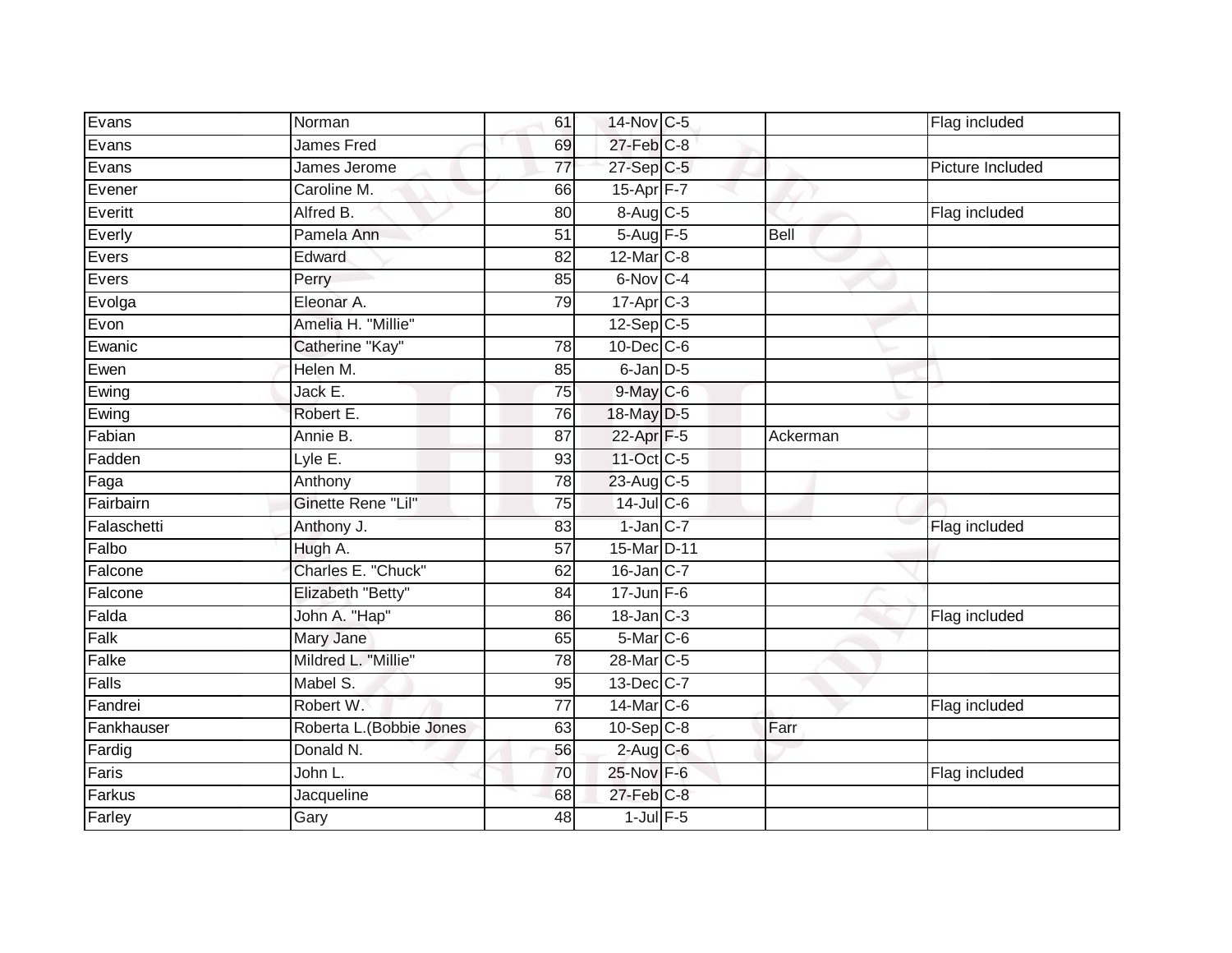| Farley                     | Angel B.                | 57              | 26-May C-5              |       |             |                               |
|----------------------------|-------------------------|-----------------|-------------------------|-------|-------------|-------------------------------|
| Farmer                     | Aleane                  | $\overline{71}$ | 31-May C-5              |       |             |                               |
| Farn                       | Gary                    | 65              | 28-Jun C-5              |       |             | <b>Cosmetric Entrepreneur</b> |
| Farnelli                   | Chester                 | 86              | $16$ -Dec $E$ -5        |       |             |                               |
| Farnelli                   | Chester                 |                 | 86 Decmeber<br>15       | $D-6$ |             |                               |
| Farver                     | Mary                    | $\overline{75}$ | $26$ -Jun $C-4$         |       | Pavichevich |                               |
| Fas                        | <b>Bernard</b>          | 73              | 5-Nov C-7               |       |             |                               |
| $\overline{\mathsf{Fast}}$ | Rosemary Jane           | 78              | 29-Mar C-5              |       | Safstrom    |                               |
| Fattore                    | Dominic S.              | 81              | 27-Dec C-5              |       |             | Flag included                 |
| Faulkner                   | Mary Katherine "Sis"    | 56              | 20-Jun C-7              |       |             |                               |
| Fayette                    | Velores                 | 65              | $7$ -Dec $E-1$          |       |             |                               |
| Fazio                      | Sacerio "Sam"           | 65              | 28-Aug C-3              |       |             |                               |
| Feczko                     | George                  | 87              | $2$ -May C-5            |       |             |                               |
| Fedder                     | Joseph A.               | 75              | 16-Apr C-8              |       |             | Flag included                 |
| Feder                      | Ann                     | 85              | 20-Sep C-5              |       | Barancyk    |                               |
| Fedorowitz                 | Lurene                  | 77              | 16-Mar D-7              |       |             |                               |
| Feeney                     | Alexander Robert "Alex" | 8               | 8-Jan F-10              |       |             |                               |
| Feeney                     | Velma M. "Babe"         | 92              | 18-Dec C-3              |       | Fortner     |                               |
| Fekete                     | Ignatz "Iggie"          | 91              | 22-Aug C-5              |       |             |                               |
| Fekete                     | <b>Elsie Fenske</b>     | $\overline{83}$ | 18-Sep C-4              |       |             |                               |
| Feledy                     | Elanor                  | 72              | $27-Apr$ <sub>C-6</sub> |       |             |                               |
| Felkins                    | Vida M.                 | 90              | 23-Mar C-7              |       | Wilson      |                               |
| Feller                     | Lynn E.                 | 72              | 24-Aug D-5              |       |             |                               |
| Felsecker                  | Thomas J.               | 75              | 21-May C-7              |       |             |                               |
| Feltgen                    | Julia M.                | 95              | 3-Aug D-7               |       |             |                               |
| Felts                      | Nancy Elizabeth         | 80              | $3$ -Jan $C-3$          |       |             |                               |
| Fenstermaker               | Noreen S.               | 84              | $1$ -Jan $C$ -7         |       |             |                               |
| Ferczok                    | Charles                 | 87              | 20-Dec C-5              |       |             |                               |
| Ferguson                   | Susan M.                | 48              | 17-Feb D-6              |       |             |                               |
| Ferguson                   | Joyce Mary              | 80              | 7-Jun C-5               |       |             |                               |
| Ferree                     | <b>Jack Michael</b>     | 64              | $13$ -Jan $D-6$         |       |             |                               |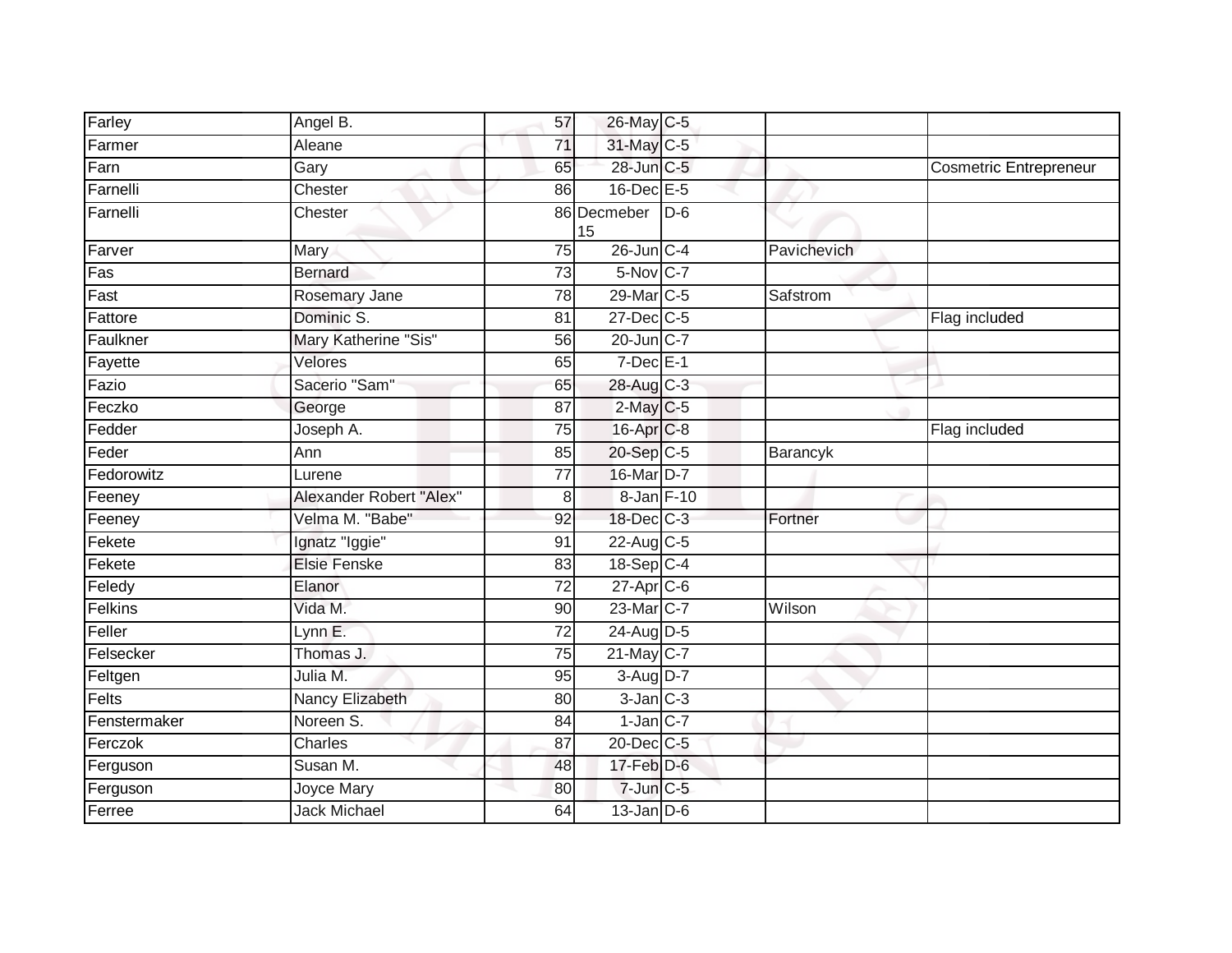| Ferrini  | Delores Wanda         | 70              | $3-Aug$ $D-8$     |       |              |               |
|----------|-----------------------|-----------------|-------------------|-------|--------------|---------------|
| Ferry    | Charles H.            | 87              | 25-Oct C-5        |       |              |               |
| Fic      | Alexander J. "Alex"   | 90              | 24-Mar C-5        |       |              |               |
| Ficko    | Anthony D.            | 70              | $24$ -Aug D-5     |       |              |               |
| Fidnarik | Joseph E.             | 70              | 11-Oct C-5        |       |              |               |
| Field    | Elmer A. Sr.          | 74              | $1-May$ C-6       |       |              |               |
| Fielder  | Ora Lee               | 86              | $8$ -Jul $F$ -6   |       |              |               |
| Fields   | Velma E.              | 79              | 23-Mar C-7        |       |              |               |
| Fiene    | Ardell G. "Jerry"     | 77              | $29$ -Jul $F-5$   |       |              |               |
| Figg     | <b>Blanche Seydel</b> | 76              | $24$ -Dec $C-6$   |       |              |               |
| Figley   | Daniel M.             | 30              | 10-Aug D-7        |       |              |               |
| Filipas  | Patricia A.           | 62              | 18-Feb D-7        |       |              |               |
| Fillmon  | Rita D.               | 58              | $9$ -Jan $C-7$    |       | Wilson       |               |
| Findling | Mildred L.            | 85              | 9-May C-6         |       |              |               |
| Findling | Garnet L."Jack"       | 89              | 14-Mar C-6        |       |              |               |
| Finley   | Fred Jr.              |                 | $27$ -Feb $C-8$   |       |              |               |
| Finn     | <b>Barry</b>          | 40              | 18-Feb D-7        |       |              |               |
| Finnerty | James T.              | 73              | $11$ -Dec $C$ -4  |       |              |               |
| Finnerty | <b>Mary Margaret</b>  |                 | 90 Decmeber<br>15 | $D-6$ |              |               |
| Finnie   | Morris E. "Morrie"    | 79              | 3-Oct C-6         |       |              | Flag included |
| Finstad  | Carl D.               | 70              | $1-Feb$ $C-6$     |       |              | Flag included |
| Fiorio   | Helen B.              | 81              | $28$ -Feb $C-4$   |       |              |               |
| Fischer  | Lelah F.              | 81              | 5-Oct D-5         |       |              |               |
| Fischer  | Katerine              | 98              | 8-Aug C-5         |       |              |               |
| Fischer  | Barbara I.            | $\overline{72}$ | $7-Sep$ $C-6$     |       |              |               |
| Fiscus   | June $E$ .            | 58              | 5-Oct D-5         |       |              |               |
| Fish     | Helen J. "Sis"        | 80              | 30-Oct C-4        |       | Eager        |               |
| Fisher   | James F.              | 53              | $3$ -Jan $C-3$    |       |              | Flag included |
| Fisher   | Carrie                | 84              | 25-Feb D-7        |       | VanderGriend |               |
| Fisher   | Anna L.               | 86              | 23-Mar C-7        |       |              |               |
| Fisher   | Charlene              | 71              | 17-Oct C-4        |       |              |               |
|          |                       |                 |                   |       |              |               |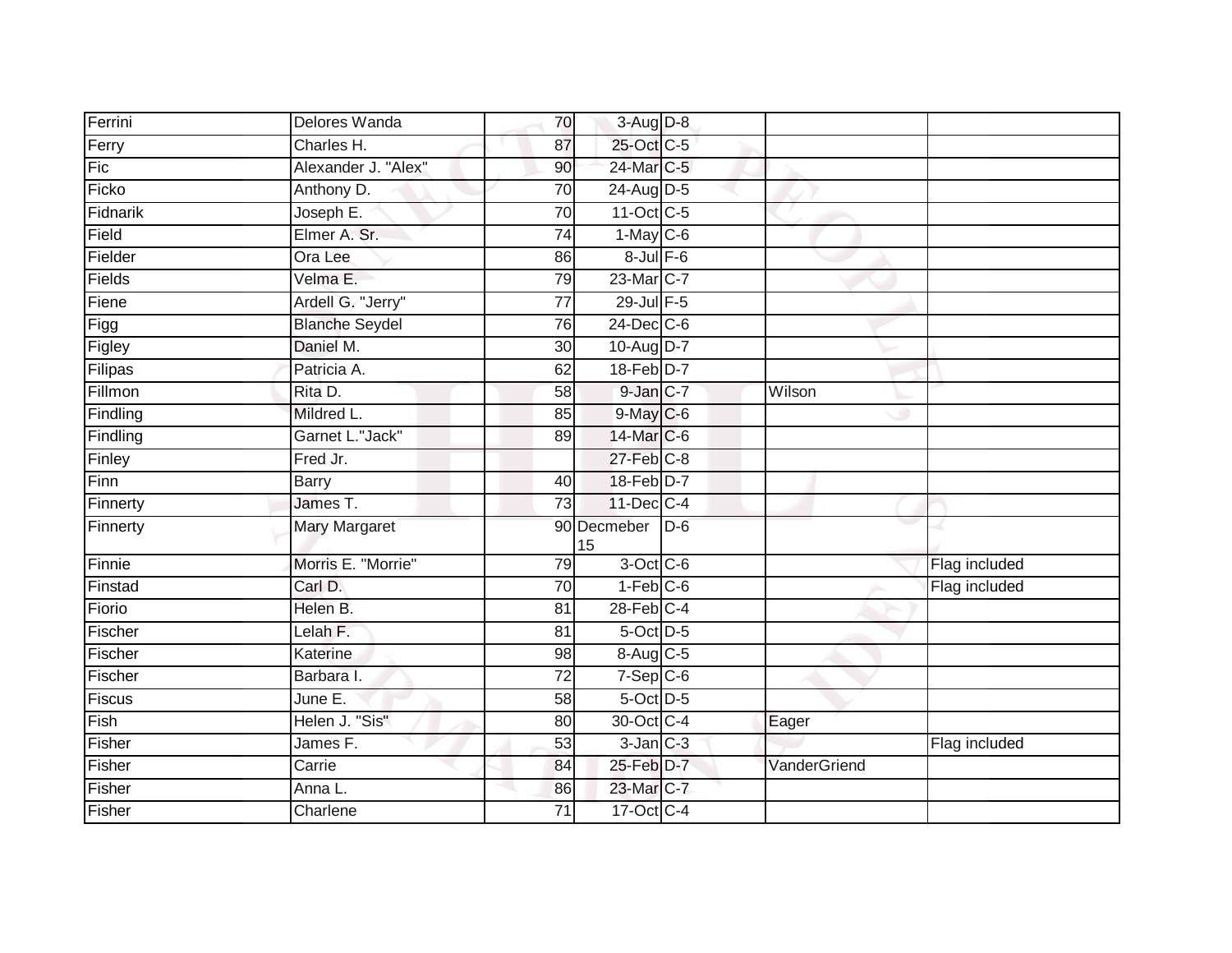| Fisher         | Anna R. "Poppy"         | 82              | $1$ -Jan $C$ -7  | Boguslawski |                  |
|----------------|-------------------------|-----------------|------------------|-------------|------------------|
| Fishtorn       | Marha M.                | 89              | 8-Dec D-7        |             |                  |
| Fitz           | Mary A.                 | 82              | 24-Aug D-5       |             |                  |
| Fitzgerald     | John P.                 | 52              | $10$ -Jun $F-8$  |             | Flag included    |
| Fitzgerald     | Ann P.                  | 83              | $3$ -Jan $C-3$   | Radosevich  |                  |
| Fitzhugh       | Terry K. "No Show"      |                 | $4$ -Oct C-6     |             |                  |
| Fitzpatrick    | Grace N.                | 97              | 29-Dec C-7       |             |                  |
| Fitzpatrick    | Charlotte               | 77              | 22-Aug C-5       |             |                  |
| Fitzpatrick    | <b>Mary Hopkins</b>     | 45              | 27-Oct D-7       |             |                  |
| Fitzpatrick    | John T. "Fitz"          | 80              | $20 - Jun$ $C-6$ |             |                  |
| Flahive        | John M.                 | 92              | 22-May C-4       |             |                  |
| Fleck          | Harold L.               | $\overline{75}$ | 6-Nov C-4        |             |                  |
| Fleiker        | George R.               | 69              | $3-Jan$ $C-3$    |             | Flag included    |
| Fleischman     | Dolores J.              | 60              | 15-Sep E-1       | James       |                  |
| Fleming        | Jason Alan              | 24              | 24-Aug D-5       |             |                  |
| Fleming        | <b>Jerry Lee</b>        | 62              | $7$ -Jul $C$ -5  |             |                  |
| Fleming        | John C.                 | $\overline{75}$ | 28-Mar C-5       |             | Flag included    |
| Fleming        | Shirley M.              | 75              | $13$ -Nov C-4    | McDonald    |                  |
| Flesher        | Mary                    | 88              | 8-Oct C-6        |             |                  |
| Fletcher       | Elbert J.               | 63              | $5$ -Mar $C$ -6  |             |                  |
| <b>Flick</b>   | Leo P.                  | 87              | $21-Sep D-6$     |             |                  |
| Fliege         | Robert H.               | 58              | 30-Dec E-5       |             | Picture included |
| Flikkema       | Grace                   | 82              | 26-May C-5       |             |                  |
| Fliris         | <b>John "The Greek"</b> | 64              | $9-Apr$ $C-6$    |             |                  |
| Flood          | Molly                   | 84              | 30-Oct C-4       |             |                  |
| Flores         | Eva                     |                 | $9-Aug$ $C-5$    | Muniz       | Picture included |
| Flores         | <b>Matthew Eric</b>     |                 | $9-Aug$ $C-5$    |             | Picture included |
| <b>Flores</b>  | Patricia "Pat"          | 58              | $5$ -Dec $C$ -5  |             |                  |
| <b>Flores</b>  | Eriberto J. Sr.         | 70              | 20-Dec C-5       |             | Flag included    |
| Flores         | Pedro A.                | 89              | 25-Jun C-6       |             |                  |
| Florkiewicz    | Josephine A.            | 83              | 22-Aug C-5       |             |                  |
| <b>Flowers</b> | Heidi G.                | 42              | $25$ -Feb $D-7$  |             |                  |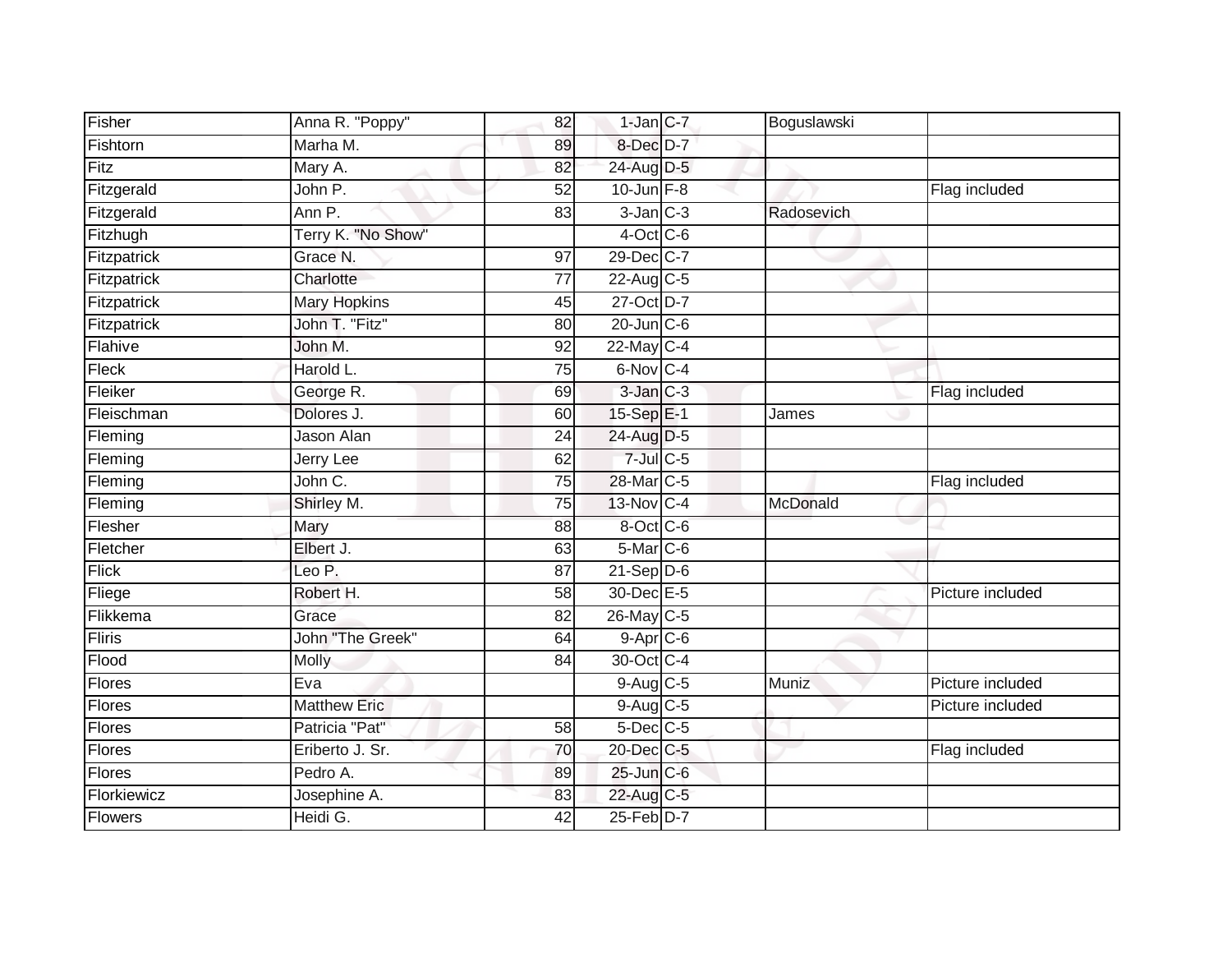| <b>Flowers</b> | Robert Wayne                | 65              | 19-Jul C-5      |               |                                      |
|----------------|-----------------------------|-----------------|-----------------|---------------|--------------------------------------|
| Flud           | Johnie L.                   | 63              | 24-Jul C-3      |               |                                      |
| Fluharty       | Francis "Stan"              | 68              | 16-Mar D-7      | Flag included |                                      |
| Flynn          | Robert W.                   | 70              | 10-Aug $D-7$    |               |                                      |
| Flynn          | <b>James Nelson</b>         | 76              | $5-Aug$ F-6     |               | Flag included                        |
| Fodor          | Valerie J.                  | 76              | 24-Oct C-6      | Folta         |                                      |
| Fogarty        | Charles M.                  | 87              | 18-Jun C-7      |               |                                      |
| Fogle          | Robert F.                   | 83              | $2-Feb$ D-7     |               | Flag included                        |
| Fohrer         | Anne L.                     | 84              | 22-Mar D-7      |               |                                      |
| Folk           | Charles H.                  | $\overline{76}$ | 6-Jan D-5       |               | Flag included                        |
| Folkert        | Morris G. Rev.              | 85              | $26$ -Jul C-6   |               |                                      |
| Follmar        | Frank J.                    | 89              | 29-Apr F-5      |               |                                      |
| Ford           | <b>Bessie</b>               | 94              | $10$ -Feb $D-6$ |               |                                      |
| Ford           | Walter D. Sr.               | 78              | $1$ -Jun $C$ -5 |               |                                      |
| Ford           | Robert E.                   | 83              | 9-Jan C-7       |               |                                      |
| Foreman        | <b>Betty Katherine Lena</b> | 77              | 11-Dec C-4      |               |                                      |
| Foreman        | Thomas H.                   | $\overline{57}$ | 14-Nov C-5      |               |                                      |
| Forney         | Terry                       | 46              | 18-Sep C-4      |               |                                      |
| Forrest        | Robert L.                   | 69              | $5$ -Jul $C$ -4 |               | Flag included                        |
| Forsthye       | Nell M.                     | 86              | 24-Feb D-7      |               |                                      |
| Forsythe       | <b>Clyde Roger</b>          | 76              | 6-May $F-8$     |               | Flag included                        |
| Forsythe       | <b>Violet Mae</b>           | $\overline{74}$ | 19-Aug F-6      | Toth          |                                      |
| Forszt         | Joseph Randall              | 51              | 29-Jun D-5      |               |                                      |
| Fort           | Callie                      | $\overline{37}$ | 17-Oct C-5      |               |                                      |
| Fortenberry    | <b>Bessie</b>               | 96              | $2-Feb$ D-7     |               |                                      |
| Fortier        | Clifford J.                 | 86              | 16-Apr C-8      |               |                                      |
| Fortino        | Ann A.                      | $\overline{72}$ | 15-Nov C-5      | Krilich       |                                      |
| Fortner        | Ruth L.                     | 75              | 30-May C-4      | <b>Baker</b>  | Full name Ruth L. Fortner<br>Seymour |
| Foster         | <b>Grace Elizabeth</b>      | 64              | $27$ -Jan $D-5$ |               |                                      |
| Foster         | George W.                   | 69              | 22-Oct C-7      |               | Flag included                        |
| Foster         | Howard F.                   | 86              | 13-Aug C-7      |               |                                      |
|                |                             |                 |                 |               |                                      |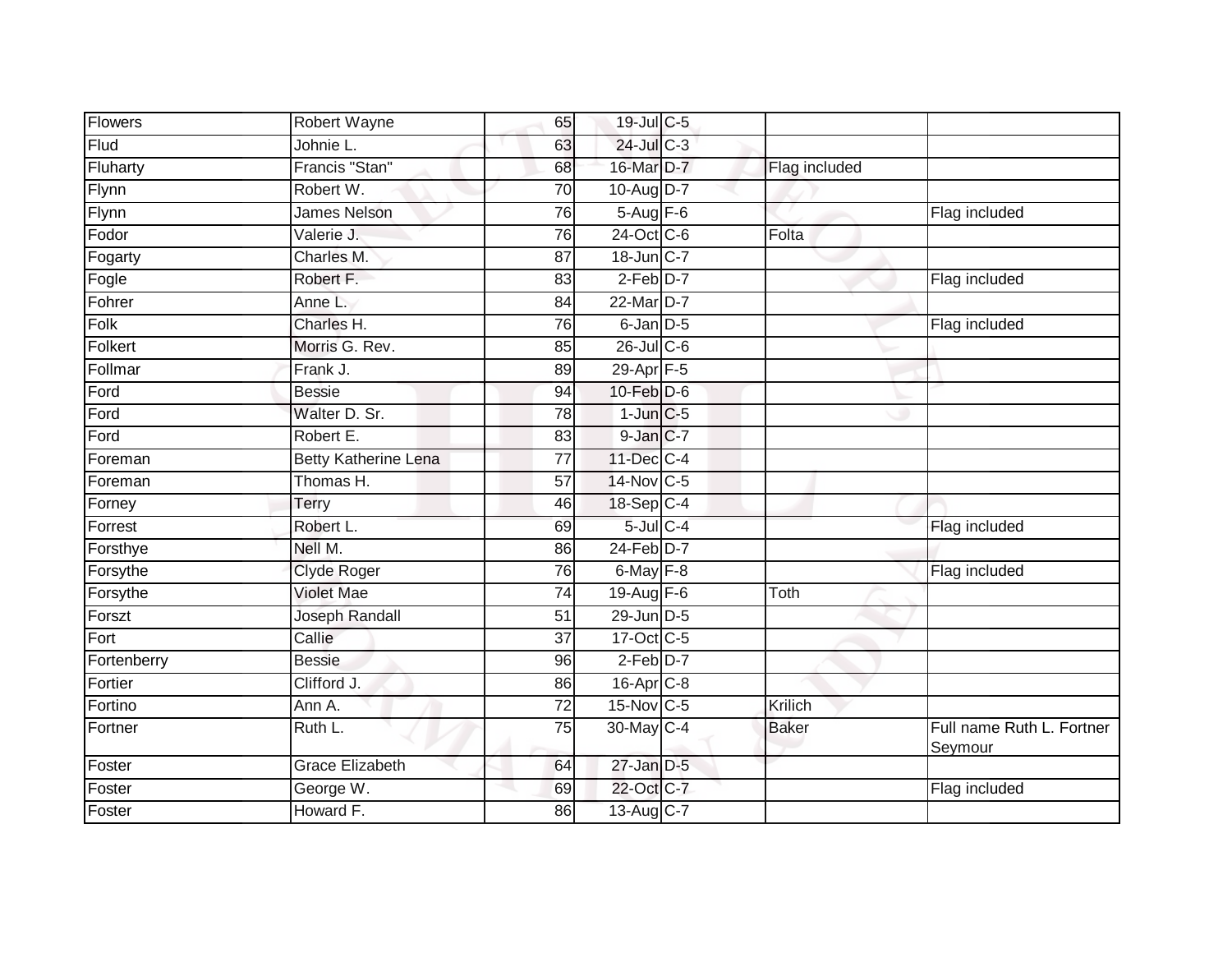| Foster    | Marion                | 83              | $22$ -Jun $D-6$           |                 |                                            |
|-----------|-----------------------|-----------------|---------------------------|-----------------|--------------------------------------------|
| Foster    | <b>Mildred Maxine</b> | 69              | 30-Aug C-5                | Marsh           |                                            |
| Fotina    | Paul                  | 80              | 29-Oct C-8                |                 |                                            |
| Fountain  | Eddie Jr.             | 82              | 11-Apr C-6                |                 |                                            |
| Fowler    | David R.              | $\overline{54}$ | $17 - Jan$ <sub>C-4</sub> |                 |                                            |
| Fox       | Dolores M.            | $\overline{70}$ | 16-Jul C-7                |                 |                                            |
| Fox       | <b>Bonnie Jeanne</b>  | 57              | 22-Mar D-7                | Kuehl           |                                            |
| Foy       | William J.            | $\overline{73}$ | 28-Aug C-3                |                 | Flag included                              |
| Fozkos    | <b>Jacob Mark</b>     |                 | 15-Nov C-5                |                 |                                            |
| Frahm     | Dolores F.            | $\overline{70}$ | 16-Oct C-4                |                 |                                            |
| Fraley    | Ernie L.              | 82              | $3-Aug$ $D-8$             |                 |                                            |
| Fraley    | Daryl E. Sr           | 78              | $12$ -Feb $F-5$           |                 | Flag included                              |
| Frame     | Orville E.            | 70              | 29-May C-3                |                 | Flag included                              |
| France    | Arwilda               |                 | 6-Jan D-5                 |                 |                                            |
| Francis   | Beaulah E.            | $\overline{72}$ | $4$ -Jun $C-8$            | Kerr            |                                            |
| Francis   | Marlene E.            |                 | 27-May F-8                | Omda            | Full name Marlene E.<br>Francis Woodruff   |
| Franciski | Mary                  | 86              | $5 - Jun$ $C - 3$         | Blazej          |                                            |
| Frangella | Frank "Joe"           | 64              | 28-Feb C-4                |                 |                                            |
| Franiak   | Edward "Micky"        | 81              | 30-Mar C-6                |                 |                                            |
| Frank     | <b>Emily Bertha</b>   | 89              | 30-Mar C-6                | Schweitzer      |                                            |
| Franz     | Maurice "Lefty"       | $\overline{73}$ | $21$ -Nov $C-6$           |                 | Flag included                              |
| Frazier   | Jeanne                | 67              | 12-Aug F-5                |                 |                                            |
| Frazier   | Madeline F.           | 81              | $27$ -Jun $C$ -6          |                 |                                            |
| Frechette | James "Jimbo"         | 43              | $9-Nov$ $C-6$             |                 |                                            |
| Frederici | Julia                 | 82              | 17-Mar D-11               | Anzur           |                                            |
| Freeland  | Clara Fredricka       | 92              | 26-May C-5                |                 |                                            |
| Freeman   | Mary Lou              | 51              | 25-Dec C-3                | <b>Czarneck</b> | Full name Mary Lou<br>(Freeman) Hollibaugh |
| Freewald  | Michael J.            | 82              | 5-Aug F-5                 |                 |                                            |
| Freilberg | Warren A.             | 60              | $4$ -Jun $C-8$            |                 |                                            |
| Frejek    | Andy "Levi"           | 84              | 14-Nov C-5                |                 | Flag included                              |
| Frendling | Annamae C.            | 77              | $4$ -Jan $C$ -5           | Wiebke          |                                            |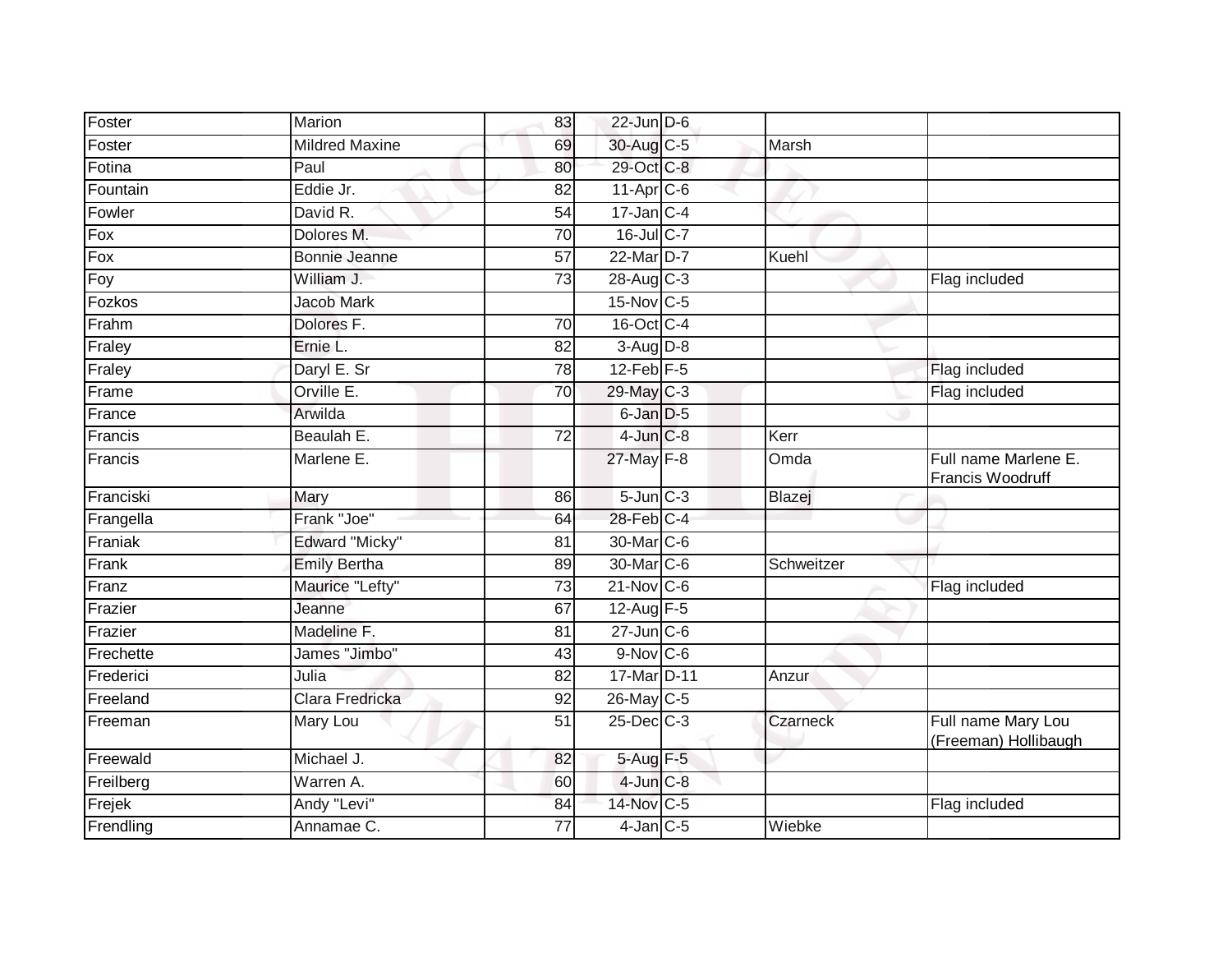| Frett    | Margaret R. "Margie"    | 97              | 16-Oct C-5              | Burger         |               |
|----------|-------------------------|-----------------|-------------------------|----------------|---------------|
| Freund   | Frank                   | 73              | 22-Mar D-7              |                |               |
| Freyman  | Margaret H.             | 99              | 9-Jan C-8               | Hennin         |               |
| Frigo    | Louis E.                | 46              | $4-Feb$ $D-8$           |                |               |
| Frisk    | Carl Otto Jr.           | $\overline{84}$ | $22-Apr$ F-5            |                | Flag included |
| Fritz    | Irene R.                | 69              | 24-Feb D-7              | Nunez          |               |
| Fritz    | Victoria L.             | 82              | $13$ -Jun $C$ -6        |                |               |
| Froedge  | <b>Samuel Comer</b>     | 85              | $26$ -Feb $F-7$         |                |               |
| Froedge  | Randell J. "Randy"      | 59              | 21-Dec C-5              |                |               |
| Frogge   | Grace M.                | 83              | $3-AprC-4$              |                |               |
| Frohock  | Floyde Ann              | 89              | $27$ -Jan $D-5$         |                |               |
| Froman   | Drew A.                 | 85              | 8-May C-4               |                |               |
| Frum     | Diane Inola             | 67              | 6-Apr <sub>C-5</sub>    | Hult           |               |
| Fry      | Ruby H.                 | 91              | 6-May F-9               |                |               |
| Fryar    | Mabel Martha Berndena   | 106             | 6-Jan D-5               | Berthold       |               |
| Fryar    | Iva Mae                 | 88              | $3-Nov$ $E-1$           | <b>McCarty</b> |               |
| Frye     | <b>Clarence Kenneth</b> | 78              | 24-Aug D-6              |                |               |
| Frysztak | Stanley S.              | 64              | $1$ -Jul $F-5$          |                |               |
| Frysztak | Edward S.               | 71              | 26-Oct C-6              |                |               |
| Fryzel   | Rosemarie               | 59              | 24-Oct C-6              | Rose           |               |
| Fugaj    | Stephen J.              | 63              | 30-Apr <sub>C-8</sub>   |                |               |
| Fuller   | Cassandra Marie         | Infant          | 31-Jan C-4              |                |               |
| Fulmer   | <b>Marita</b>           | 81              | $19-Sep$ <sub>C-6</sub> |                |               |
| Fulton   | Russell R.              | 82              | 28-Apr E-1              |                |               |
| Fultz    | Tressie M.              | 84              | $16$ -Jan $ C-7 $       |                |               |
| Fultz    | Lillian                 |                 | 15-Mar D-11             |                |               |
| Funchion | Patrick J. Sr.          | 69              | $2$ -Nov D-6            |                |               |
| Funk     | Helen                   | 81              | $2-Feb D-7$             | Supergan       |               |
| Furnifur | Harry E.                | 80              | $11$ -Jan $C-5$         |                |               |
| Fus      | Cecelia                 | 92              | 24-Oct C-4              | Kolisz         |               |
| Fuss     | Stanley J.              | 79              | 20-Sep C-5              |                | Flag included |
| Fyda     | Vivian Fay              | $\overline{55}$ | 29-Apr F-5              |                |               |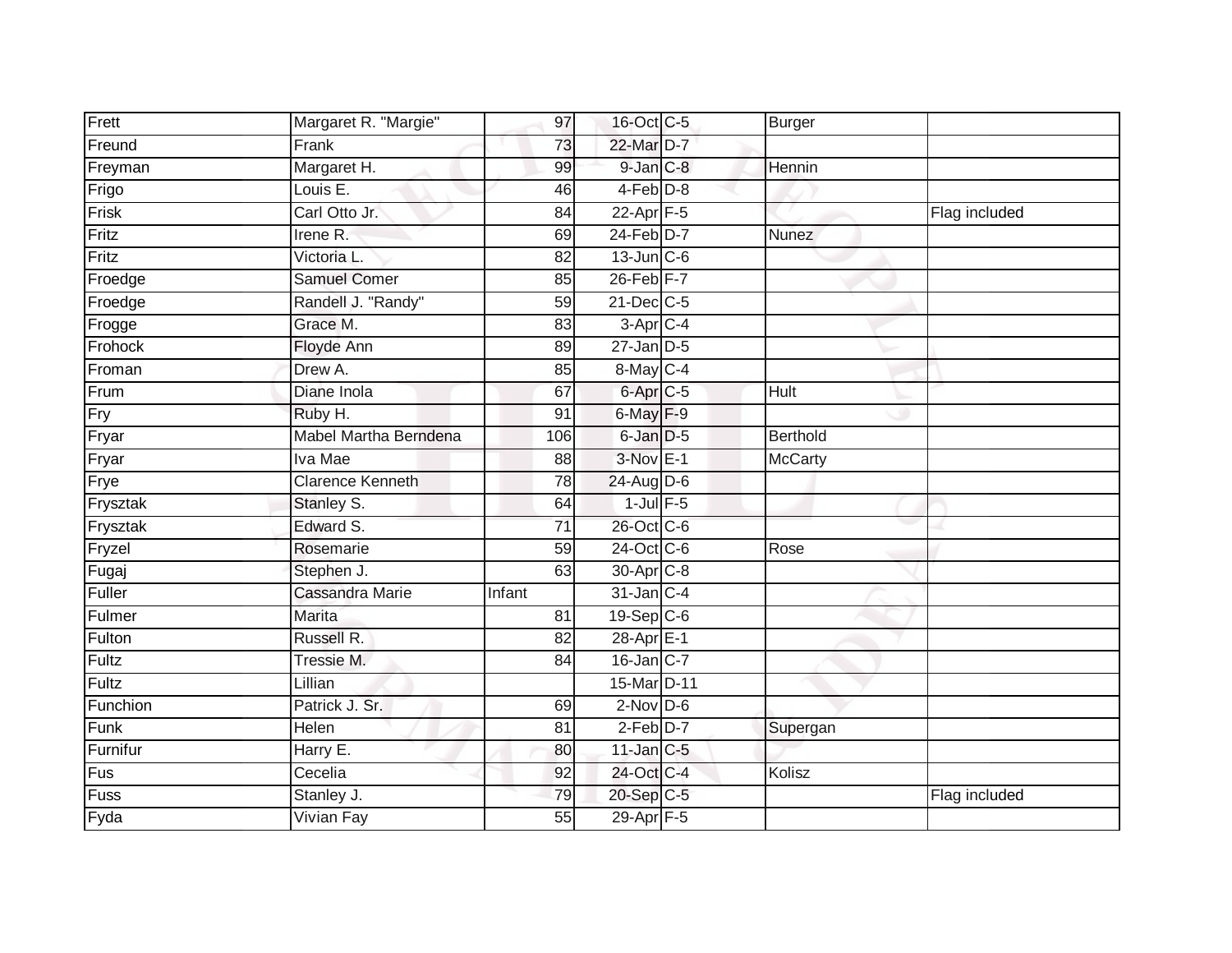| Gabe      | Donald C.                  | 60              | 13-Nov C-4      |                |               |
|-----------|----------------------------|-----------------|-----------------|----------------|---------------|
| Gabor     | Ann D.                     |                 | 19-Mar C-7      |                |               |
| Gabryszak | Joseph                     | $\overline{72}$ | 14-Mar C-6      |                | Flag included |
| Gaddis    | Judith J.                  | 55              | $21$ -Jan $D-8$ | <b>Jenkins</b> |               |
| Gaddy     | James R.                   | 68              | $5$ -Jul $C$ -4 |                | Flag included |
| Gaffner   | Elvin D.                   | 68              | $4$ -Jul $C-4$  |                |               |
| Gaidar    | Gerald J.                  |                 | $9-Nov$ C-6     |                | Flag included |
| Gaik      | Arlene                     | 64              | $31$ -Jan $C-4$ |                | Flag included |
| Gailes    | William H.                 | 85              | 6-Jan D-5       |                |               |
| Gajda     | John                       | 79              | $12$ -Feb $F-5$ |                | Flag included |
| Gajdos    | Ann                        | 85              | 22-Mar D-7      |                |               |
| Gajdosik  | Thomas                     | $\overline{87}$ | $17$ -Jan C-4   |                |               |
| Gajewski  | Anne J.                    | 74              | 14-May C-6      |                |               |
| Gajodos   | Robert M.                  | 61              | 14-Sep D-6      |                | Flag included |
| Gakich    | Joseph S.                  |                 | $22$ -Feb $C-3$ |                |               |
| Galiani   | Harvey J.                  | 81              | 25-Jan C-5      |                |               |
| Galich    | Dragica                    | 76              | 11-Aug D-8      |                |               |
| Galka     | <b>Mary Ann</b>            | 72              | 3-May C-5       |                |               |
| Gall      | Alan Wayne                 | 22              | 8-Dec D-7       |                |               |
| Gallo     | Helen E.                   | 86              | $25$ -Jul C-5   |                |               |
| Galloza   | Manuel "Gramps"            | 90              | 16-May C-6      |                |               |
| Galocy    | Helen                      | 84              | $24$ -Jan C-4   |                |               |
| Galow     | Bette J.                   | 62              | $24$ -Jul C-3   |                |               |
| Galster   | Leopold                    | 85              | 26-Mar C-9      |                |               |
| Gamaleri  | Sharon L.                  | 66              | 9-Dec E-5       | Jerrell        |               |
| Gamble    | <b>Infand Atron Gerand</b> |                 | 6-Nov C-4       |                |               |
| Gancheff  | Helen                      | 85              | 11-Apr C-6      | Cergizan       |               |
| Gannon    | Edward P.                  | 68              | 26-Nov C-6      |                |               |
| Ganz      | <b>Gabriel Christopher</b> |                 | $27$ -Jan $D-5$ |                |               |
| Ganz      | <b>Elvino Francis</b>      |                 | 10-May C-6      |                |               |
| Ganz      | Severino "Chevie"          | 79              | 24-Aug D-6      |                | Flag included |
| Garcia    | Maria Socorro              | $\overline{71}$ | $20-Sep$ C-5    | Cisneros       |               |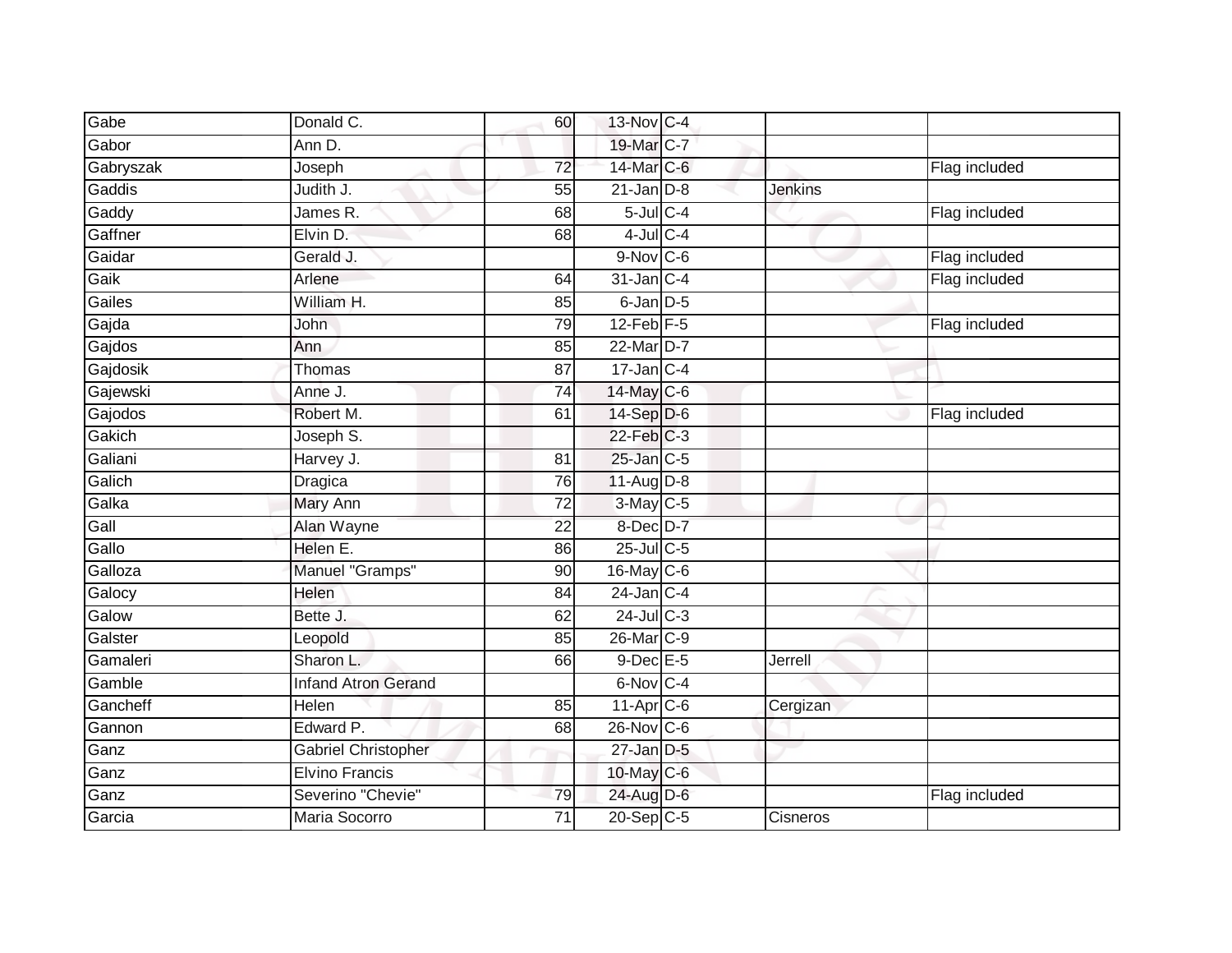| Garcia     | Nicole              | 14              | 28-Jan D-9              |          |               |
|------------|---------------------|-----------------|-------------------------|----------|---------------|
| Garcia     | Manuel              | 69              | $1-Sep$ D-5             |          |               |
| Garcia     | Anna M.             | 58              | 5-Mar C-6               |          |               |
| Garcia     | Joseph A. "Tony"    | 87              | $4-Sep$ C-5             |          |               |
| Garcia     | Pamela A. "Tiny"    | $\overline{53}$ | 28-Dec C-4              | Moore    |               |
| Garcia     | Adalberto "Alberto" | 97              | $13-Nov$ <sub>C-4</sub> |          |               |
| Gard       | Ralph J.            | 87              | 10-Dec C-6              |          |               |
| Gardenhire | Terry G.            | $\overline{32}$ | 13-Mar C-4              |          |               |
| Gardner    | Charles W.          |                 | $9-Aug$ $C-5$           |          |               |
| Garner     | Lois H.             | 69              | $13$ -Feb $C$ -6        | Hurley   |               |
| Garner     | Emogene "Jean"      | 72              | $16$ -Apr $C$ -8        |          |               |
| Garrett    | Alexandar and Alan  | Infants         | 17-Oct C-5              |          |               |
| Garrett    | <b>James Marion</b> | 51              | 6-Dec <sub>C-6</sub>    |          |               |
| Garriock   | William G.          | 91              | 18-Apr C-6              |          |               |
| Garrison   | Walter B.           | 64              | 29-Mar C-5              |          |               |
| Garza      | Jaime               | 17              | 14-Mar C-6              |          |               |
| Garza      | Julia               | 68              | $2-Feb$ $D-7$           | Costello |               |
| Gasca      | Elena F.            | 52              | 28-Dec C-4              |          |               |
| Gasior     | Delores E.          | 65              | 27-Jul D-5              |          |               |
| Gaskey     | Raymond S.          | 68              | $12-Sep$ C-5            |          | Flag included |
| Gaskey     | Joseph F.           | 61              | 29-Jun D-5              |          |               |
| Gaski      | Edwin J.            | 89              | $6$ -Feb $C-8$          |          |               |
| Gaskins    | Maelean             | 66              | 11-Dec C-5              | Dunn     |               |
| Gasser     | Edith M.            | 81              | 19-Jun C-5              | Connelly |               |
| Gast       | Harold J.           | 86              | 30-Sep F-7              |          |               |
| Gast       | Tom                 | 86              | $4$ -Jan $C$ -5         |          |               |
| Gast       | Bennie F.           | 94              | 19-Jul C-5              |          |               |
| Gaston     | <b>Shirley Dix</b>  |                 | $9-Nov$ C-6             |          |               |
| Gates      | Lorraine K.         |                 | 18-Jul C-6              |          |               |
| Gatlin     | John I.             | 63              | $5-Aug$ F-5             |          | Flag included |
| Gatlin     | Clyde L. Sr.        | 90              | 7-Oct F-6               |          |               |
| Gaurell    | Norman              | 64              | $24$ -Feb $D-7$         |          | Flag included |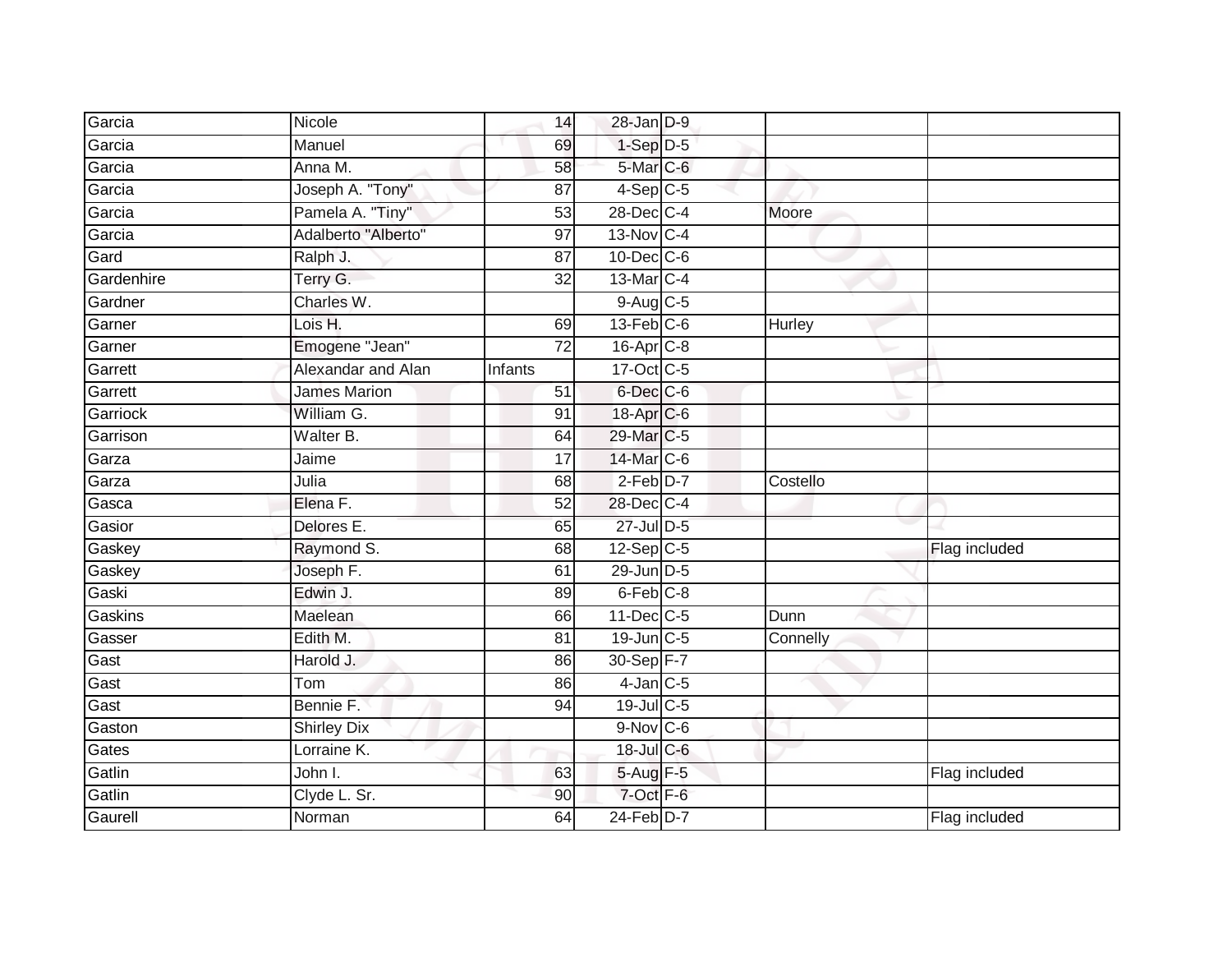| Gavura       | Anthony             | 70              | $14$ -May C-6     |               |                  |
|--------------|---------------------|-----------------|-------------------|---------------|------------------|
| Gawel        | Cynthia E.          | 41              | 19-Jan D-7        | <b>Butler</b> |                  |
| Gayda        | Robert              | 46              | 26-Nov C-6        |               |                  |
| Gaydos       | Diane               | 57              | 29-Apr F-5        |               |                  |
| Gaylord      | Mark D.             | 76              | 19-Dec C-5        |               |                  |
| Gaynor       | J. William          | 87              | $7$ -Jun $C$ -5   |               |                  |
| Gearhart     | Fontello            | 92              | $14$ -Feb $C-3$   |               |                  |
| Gearhart     | Adam R.             | 21              | 19-Jul C-5        |               |                  |
| Gebauer      | Gertrude L.         | 90              | 15-Aug C-5        | Forster       |                  |
| Gebbia       | Joseph Sr.          | 91              | 20-May F-6        |               |                  |
| Gee          | Helen               | 86              | 28-Nov C-5        |               |                  |
| Geeze        | J. Matthew          | 19              | $2-Nov$ D-6       |               |                  |
| Geib         | Ruth M.             | 90              | 5-Dec C-6         |               |                  |
| Geiger       | Lucille             | 75              | $20$ -Jan $D-6$   |               |                  |
| Geiselman    | <b>Blanche</b>      | 94              | 27-Oct D-7        | <b>Brant</b>  |                  |
| Geisen       | Marie Keilman       | $\overline{79}$ | 14-Mar C-6        | Dennert       |                  |
| Geisen       | Richard C.          | 66              | 23-Apr C-6        |               |                  |
| Geisen       | Robert P.           | 62              | $21$ -Feb $C-5$   |               | Picture included |
| Geiser       | <b>Richard L</b>    | 58              | $22$ -Feb $C-3$   |               |                  |
| Gellert      | Martin A.           | 86              | 19-Jan D-7        |               | Flag included    |
| Gembela      | Edward              | 70              | 10-Oct C-5        |               |                  |
| Gemeinhart   | Dorothy             | $\overline{80}$ | 31-Jan C-4        |               |                  |
| Geohring     | Erwin E.            | 98              | 22-Oct C-7        |               |                  |
| Georgantas   | Dorothy             | 71              | $25$ -Jan $C$ -5  |               |                  |
| Gerasimovich | William             | 80              | 26-Oct C-6        |               | Flag included    |
| Gerhardt     | Edna                | 87              | $20$ -Jun $C - 6$ |               |                  |
| Gerlich      | Dorothy C.          | $\overline{79}$ | 30-Oct C-4        |               |                  |
| Germek       | Gregory M.          | 48              | 12-Jul C-5        |               |                  |
| Germek       | Ann                 | 79              | 27-Jul D-5        |               |                  |
| Gerometta    | <b>Arthur Louis</b> |                 | $9 - Apr$ $C - 6$ |               | Flag included    |
| Gerometta    | Irma                | 77              | 17-Dec C-7        | Bertig        |                  |
| Gerovac      | Margaret J.         | $\overline{77}$ | $10$ -Apr $C-3$   |               |                  |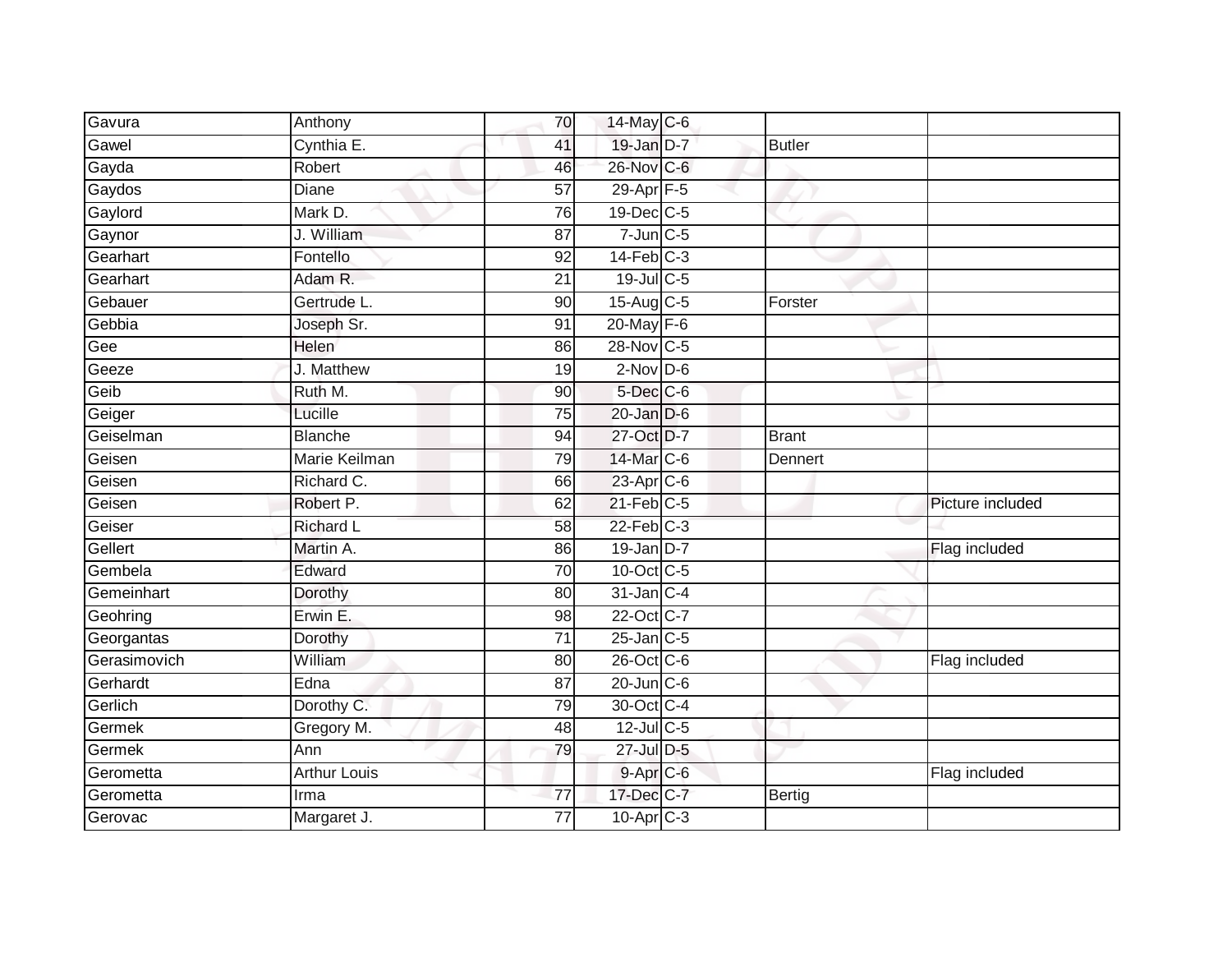| Getsinger  | Ella Mae                        |                 | $3$ -Dec $C$ -6        | <b>Blake</b> |                  |
|------------|---------------------------------|-----------------|------------------------|--------------|------------------|
| Geyer      | Ben Jerome                      | 82              | 29-Oct C-8             |              | Flag included    |
| Giangiulio | Anthony Q.                      | 70              | 23-Dec E-6             |              |                  |
| Gibbons    | Mark Wm                         | 47              | $9-$ Sep $F-6$         |              | Picture included |
| Gibney     | <b>Robert Dunlop</b>            | $\overline{84}$ | 20-Mar <sub>IC-3</sub> |              |                  |
| Gibson     | Karen S.                        | 49              | 30-Dec E-5             |              |                  |
| Gibson     | Maisie A.                       | 89              | 13-Oct E-2             |              |                  |
| Gielniak   | Theodore L "Ted"                | 72              | 28-Jul D-7             |              | Flag included    |
| Gill       | <b>Dorothy Bernadine</b>        | 89              | 23-Aug C-5             |              |                  |
| Gill       | Ingrid A.                       | 84              | $8 - Jun$ $D-6$        | Raevaara     |                  |
| Gillespie  | Sherrill J. "Mr. G"             | 78              | $12$ -Dec $ C$ -6      |              |                  |
| Gillham    | Judith E.                       | 41              | $12$ -Feb $F-5$        | Mischung     |                  |
| Gilliana   | <b>Grady Nell</b>               |                 | 28-Dec C-5             |              |                  |
| Gillis     | Otelia Elizabeth "Ms. Tilly"    | 71              | 21-Dec C-5             | - 19         |                  |
| Gilrowski  | Joseph M.                       | 63              | 29-Aug C-5             |              | Flag included    |
| Giooiana   | <b>Grady Nell</b>               |                 | 28-Dec C-5             |              |                  |
| Giordanol  | Pauline                         | 99              | 18-Oct C-4             | Meanza       |                  |
| Giovingo   | Larry T.                        | 61              | 17-Feb D-5             |              | Flag included    |
| Gispanski  | Mildred R.                      | 87              | $12$ -Feb $F-5$        | Raseta       |                  |
| Gispanski  | Rose H.                         | 79              | 22-May C-4             |              |                  |
| Glans      | Arthur N. Jr.                   | 86              | 10-Apr C-4             |              |                  |
| Glass      | Dave L.                         | 69              | 29-May C-3             |              |                  |
| Gleason    | William J.                      | 75              | $22$ -Feb $C-3$        |              | Flag included    |
| Gleason    | Margaret F.                     | 90              | 14-Dec D-5             | McDonnell    |                  |
| Glenn      | Damone L. "Little Angel"<br>Jr. | infant          | $12-Sep$ C-5           |              |                  |
| Glieck     | Mary Elizabeth "Bette"          | 78              | $9$ -Jan $C$ -8        |              |                  |
| Gligorich  | <b>Milos</b>                    |                 | 18-Aug D-7             |              |                  |
| Glinski    | Lucy M.                         | 76              | 10-Nov D-5             |              |                  |
| Globke     | Edward L.                       | 84              | 15-Sep E-1             |              | Flag included    |
| Glos       | Susan Rebecca                   | 47              | 10-Sep C-8             |              |                  |
| Gloser     | John R.                         | 71              | $23$ -Jan $C-8$        |              |                  |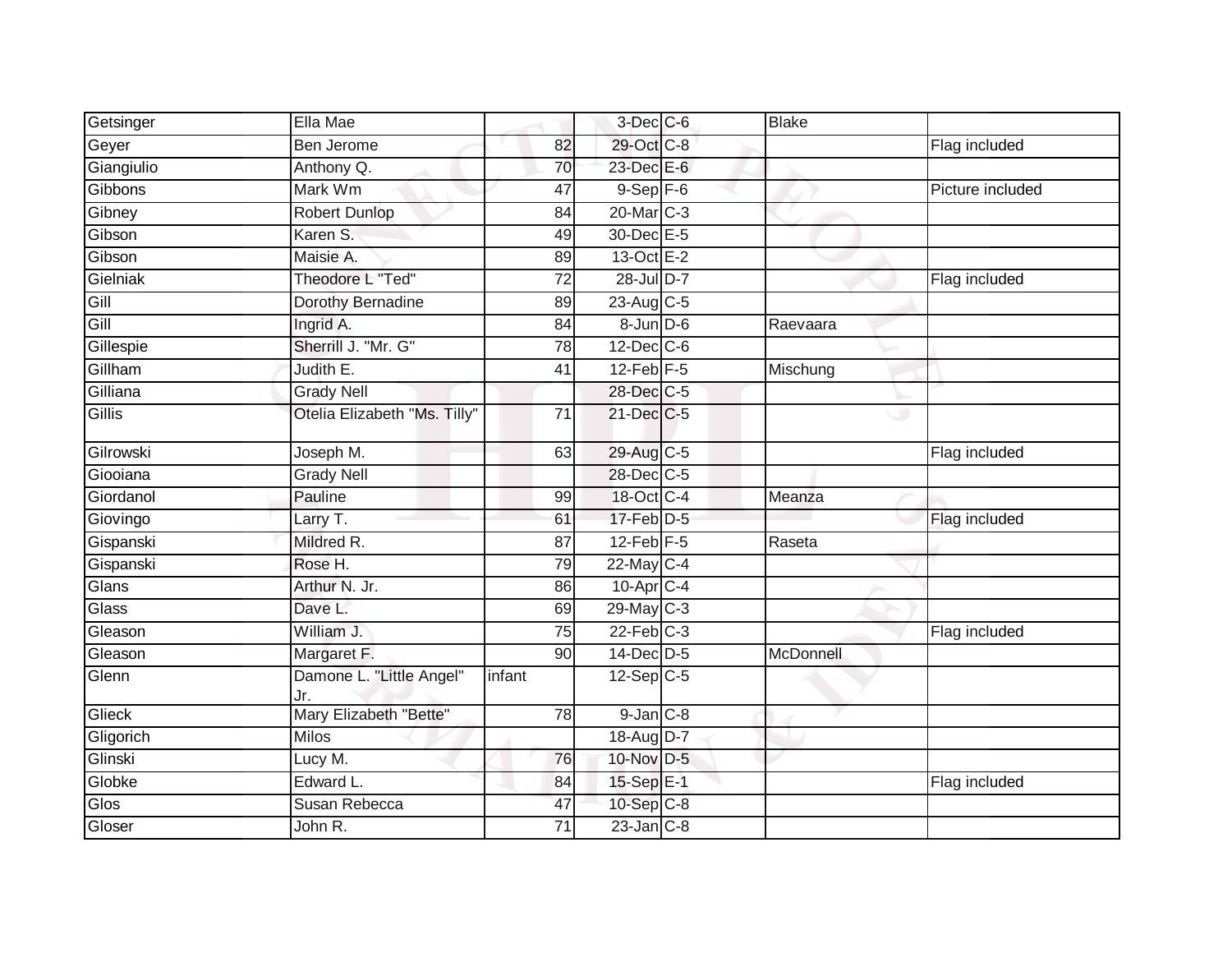| Glotzbach             | Gregory M.             | 39              | 16-Nov D-5              |            |                                            |
|-----------------------|------------------------|-----------------|-------------------------|------------|--------------------------------------------|
| Gloudeman             | Joseph W. Sr.          | 83              | $10$ -Jan $C-4$         |            | Flag Included                              |
| Glover                | Sandra Kay             | 39              | 20-Jun C-6              | Paris      |                                            |
| Glueck                | Mary Elizabeth "Bette" | 78              | $9$ -Jan $C$ -8         |            |                                            |
| Glueckert             | Albert J. Jr. "Bud"    | 78              | 5-Mar C-6               |            | Flag included                              |
| Glueckert             | Michael George         | 48              | 13-Mar C-4              |            |                                            |
| Gluth                 | Helen                  | 79              | 20-Aug C-9              |            |                                            |
| Gnesevich             | Raymond                | 85              | 27-Aug C-7              |            | Abraham Lincoln 4th<br>Degree Symbol noted |
| Goad                  | Loretta                | 72              | 11-Dec C-5              | Fauver     |                                            |
| Goble                 | Robert L.              | 78              | $19$ -Jan D-7           |            |                                            |
| Goerg                 | <b>Thomas Arthur</b>   | 60              | 12-Oct C-6              |            |                                            |
| Goetcheus             | David A.               | 80              | 31-Oct C-5              |            |                                            |
| Goetz                 | Reva J.                | 88              | 15-Aug C-5              |            |                                            |
| Goetz                 | Lisa Marie             | 21              | $6-Sep$ $C-5$           |            |                                            |
| Goffos                | Iva B.                 | 99              | 26-Oct C-6              |            |                                            |
| <b>Gogal Wimberly</b> | <b>Barbara</b>         | 74              | $23$ -Aug C-6           |            |                                            |
| Gogolak               | Florence V.            | 75              | 31-Mar E-5              |            |                                            |
| Gojko                 | Janina                 | 75              | $3$ -Jan $C-3$          |            |                                            |
| Golan                 | Mary Y.                | 75              | 16-Mar D-7              |            |                                            |
| Golanka               | Sophie Ziltz           | $\overline{88}$ | $29$ -May C-3           | Sekula     |                                            |
| Golbesky              | Richard J.             | 68              | $21-Apr$ <sub>C-5</sub> |            |                                            |
| Golden (Thompson)     | Idell                  | 76              | 17-Oct C-5              |            | Full name Idell<br>(Thompson) Golden       |
| Goldschnikl           | Helen C.               |                 | 27-Dec C-5              | Ruther     |                                            |
| Golembieski           | Joseph                 | 83              | 18-Oct C-5              |            |                                            |
| Golonka               | Sigmund J.             | 76              | 31-Jan C-4              |            | Flag included                              |
| Golubiewski           | Edward                 | 81              | 4-May D-5               |            |                                            |
| Gomez                 | Josephine              | $\overline{52}$ | 18-Dec C-3              |            |                                            |
| Gomez                 | VeraG.                 | 62              | $2$ -Jan $C-9$          | Scholz     |                                            |
| Gonczy                | Dorothy A.             | 80              | 30-Oct C-4              | Wasieleski |                                            |
| Gonloka               | Sigmund J.             | $\overline{76}$ | $2$ -Feb $D-8$          |            | Flag included                              |
| Gonsiorowski          | Amy Barbara            | Infant          | $30$ -Nov D-6           |            |                                            |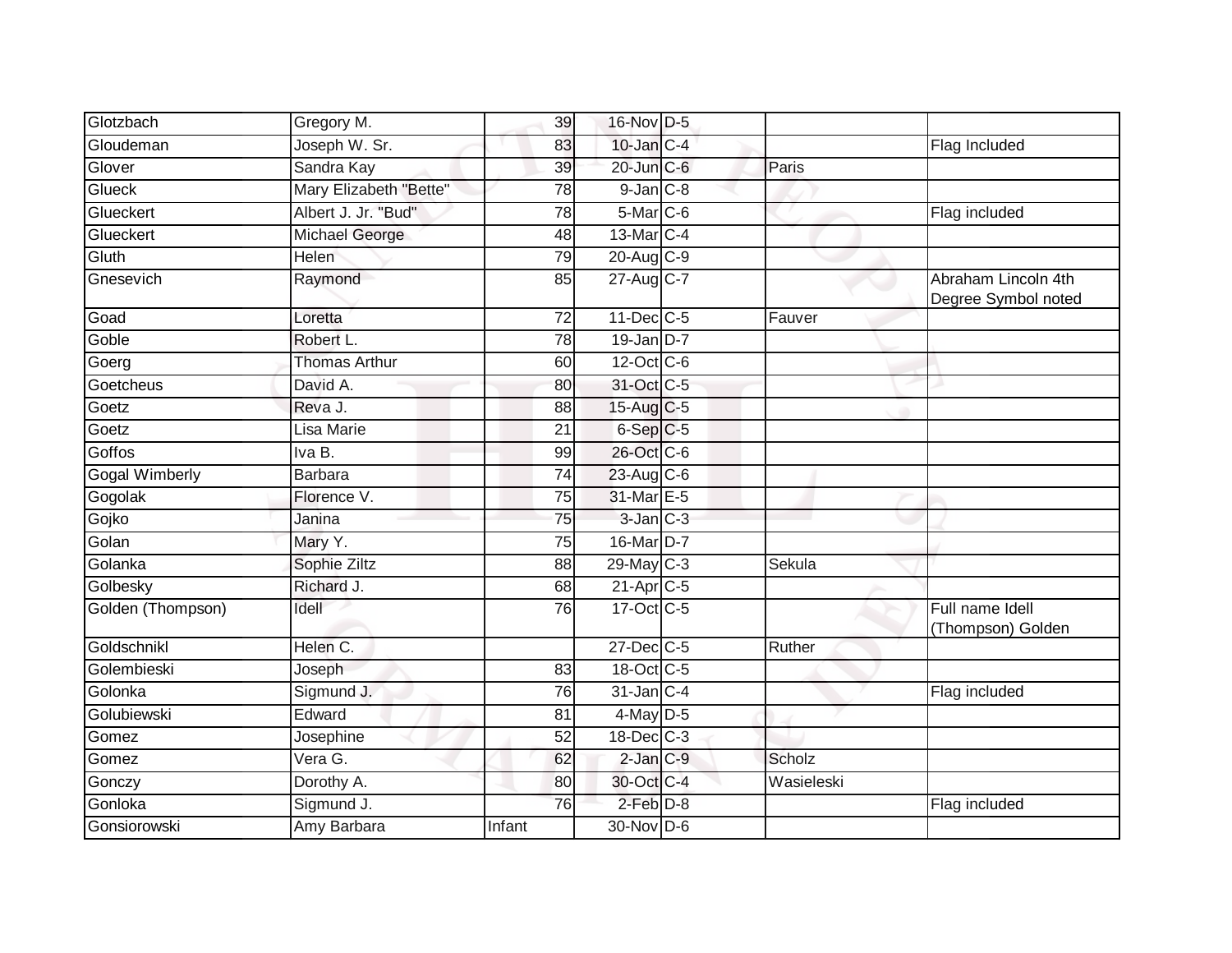| Gonsiorowski | Chester S.       | 82              | $9$ -Jul $C$ -8         |          |                                      |
|--------------|------------------|-----------------|-------------------------|----------|--------------------------------------|
| Gonzales     | Arthur           | 49              | 14-Oct F-5              |          |                                      |
| Gonzales     | George M.        | 50              | 21-Oct F-6              |          |                                      |
| Gonzales     | Joseph "Speedy"  | 74              | $10$ -Nov D-5           |          |                                      |
| Gonzales     | <b>Alice</b>     | $\overline{94}$ | 26-Jun C-5              | Lufkin   |                                      |
| Gonzalez     | Benita R.        | 72              | 26-Apr C-5              |          |                                      |
| Gonzalez     | Jose             | 70              | $12$ -Jun $C-4$         |          |                                      |
| Gonzalez     | Marina           | 99              | $18$ -Jan $C-3$         | Alviso   |                                      |
| Gonzalez     | Esperanza        | 73              | $19$ -Jan D-7           |          |                                      |
| Gonzalez     | <b>Betty</b>     | 90              | $17 - Jun$ F-6          |          |                                      |
| Gonzalez     | Rodrigo Jr.      | 62              | 19-Mar C-7              |          |                                      |
| Gonzalez     | Carmen           | 94              | $25$ -Dec $C-3$         | Jurado   |                                      |
| Good         | Jessica Danielle | 19              | $11-Apr$ <sub>C-6</sub> |          |                                      |
| Goodman      | Irv $S$ .        | 55              | 18-May D-6              |          |                                      |
| Goodman      | Nancy M.         | $\overline{54}$ | $2$ -Jun $C$ -6         |          |                                      |
| Goodson      | Robert W.        | 46              | 30-Nov D-5              |          |                                      |
| Goodson      | Robert W.        | 46              | $3$ -Dec $C$ -6         |          |                                      |
| Gora         | Florence M.      | 73              | 26-Jun C-4              |          |                                      |
| Gorak        | John F. Jr.      | 57              | $10$ -May C-6           |          |                                      |
| Gorak        | Thad             | 81              | $24$ -Jan $C-4$         |          |                                      |
| Gorak        | Eleanor R.       | 84              | $12$ -Mar $ C-9 $       | Kielar   |                                      |
| Gordon       | Nicholas C. Jr.  | 88              | $14-Sep D-6$            |          |                                      |
| Gordon       | Robert A.        | 65              | $1-Oct$ $C-8$           |          |                                      |
| Gordon       | Charles T. Rev.  | 79              | 28-Jun C-5              |          |                                      |
| Gorman       | Margaret M.      | 88              | $7 - Jan$ $D-5$         |          |                                      |
| Gorman       | Mary J.          | 87              | 16-Jun C-6              |          |                                      |
| Gormley      | Richard John     | $\overline{52}$ | 20-Oct E-1              |          |                                      |
| Gornick      | Anna             | 87              | $21$ -Oct $F-6$         | Chamnick | Full name Anna Sivertson-<br>Gornick |
| Gorski       | <b>Thaddeus</b>  | 78              | 21-Oct F-6              |          | Flag included                        |
| Gortat       | Mary S.          | 88              | 18-Oct C-5              | Szczykut |                                      |
| Gos          | Joseph           | 79              | $3-May$ C-5             |          |                                      |
|              |                  |                 |                         |          |                                      |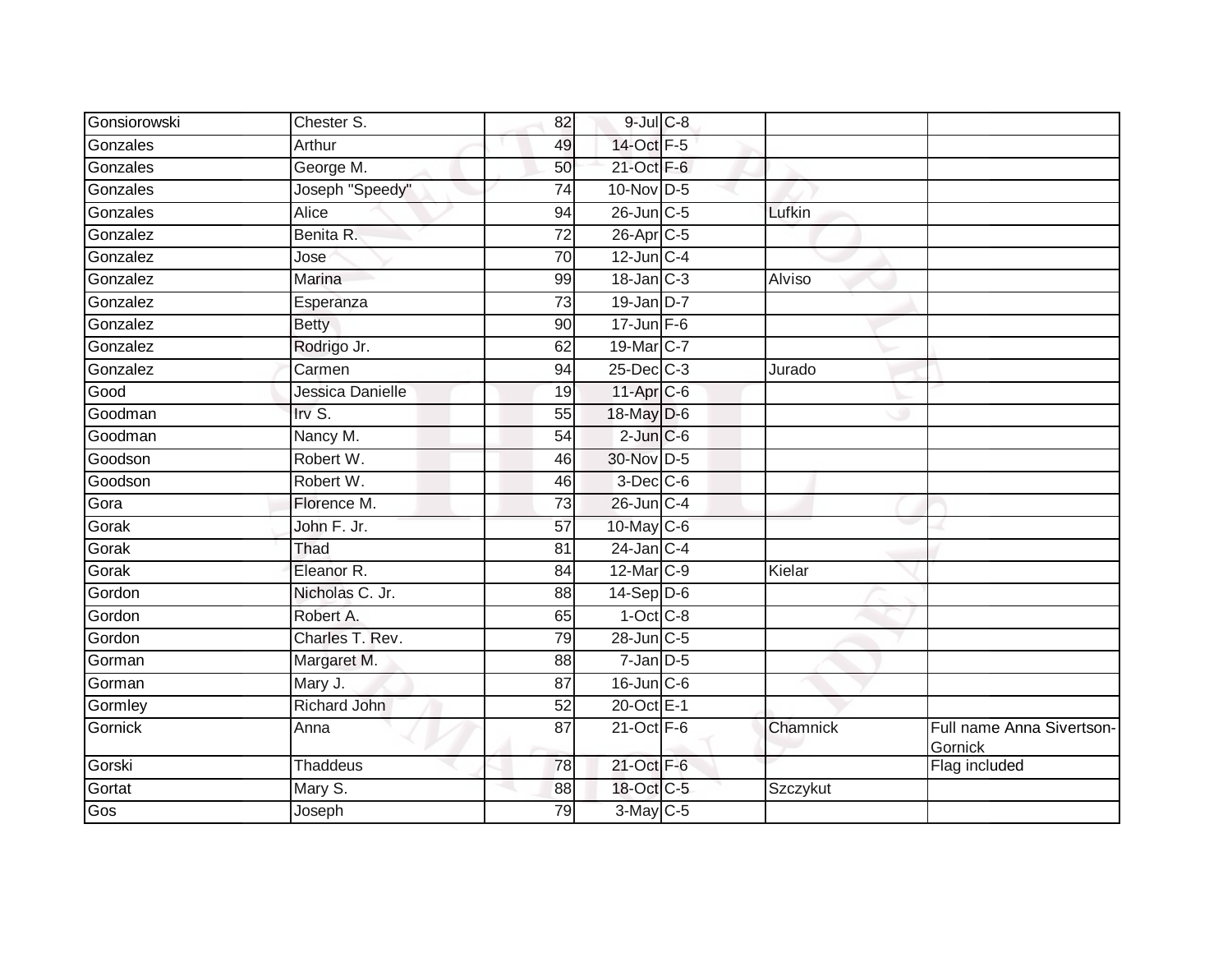| Goss       | Sophia M.         | 91              | 13-Aug C-7             |                 |               |
|------------|-------------------|-----------------|------------------------|-----------------|---------------|
| Goszcznski | Adele             | 85              | 17-Nov D-6             |                 |               |
| Gotaut     | Anna J.           | 81              | $9-Aug$ $C-5$          |                 |               |
| Gotch      | Paul J.           | 53              | 27-Jul D-5             |                 |               |
| Gough      | Valerie           | 79              | $29$ -Jul $F-5$        |                 |               |
| Gould      | Elaine            | 76              | $12$ -Dec $C$ -6       | Berg            |               |
| Govea      | Roberto           | 34              | $5-Apr$ <sub>C-6</sub> |                 |               |
| Grab       | Victoria Eve      | 87              | $27$ -Jan $D-5$        |                 |               |
| Grabarek   | Joseph W.         | 87              | 4-May D-5              |                 |               |
| Grabek     | James S.          | 49              | $16-Sep$ F-6           |                 |               |
| Grabinski  | Thaddeus A. "Ted" | 77              | $5$ -Dec $C$ -6        |                 | Flag included |
| Graboske   | Catherine L.      | 92              | 5-Mar C-6              | <b>Mish</b>     |               |
| Grabovac   | Arnold S.         | 47              | $7$ -Jun $C$ -5        |                 |               |
| Grabow     | Stephanie         | 91              | 31-May C-5             |                 |               |
| Grabowski  | Frank J.          | 74              | 5-Jan D-7              |                 |               |
| Grabski    | Jean Louise       | 77              | 29-Jan F-5             |                 |               |
| Grace      | Celestine         | 57              | 9-Nov C-6              |                 |               |
| Graczyk    | Irene J.          | 75              | $13-Sep C-5$           | Gembala         |               |
| Graefen    | Catherine         | 48              | $13$ -Jan $D-6$        |                 |               |
| Graf       | Angelica          | 91              | $9$ -Mar $D-5$         |                 |               |
| Graham     | Allan "Pap"       | 84              | $2$ -May C-5           |                 |               |
| Graham     | Scott D.          | $\overline{34}$ | 17-Apr C-3             |                 |               |
| Graham     | Allan             | 84              | 30-Apr C-9             |                 |               |
| Gralewski  | <b>Therese</b>    |                 | 3-Oct C-6              | Pryznski        |               |
| Gramps     | Byron "Byne"      | $\overline{78}$ | 3-Feb D-5              |                 |               |
| Grams      | Sharon            | 63              | $10$ -Dec $C$ -6       |                 |               |
| Granatir   | Anna D.           | 92              | 29-Sep E-1             |                 |               |
| Granberg   | LaVerne           | $\overline{77}$ | $9$ -Aug $C$ -5        | <b>Tibbetts</b> |               |
| Grandt     | Loretta E.        | 85              | 19-Jan D-7             |                 |               |
| Grant      | Thomas E.         | 92              | $7$ -Dec $E-1$         |                 |               |
| Grant      | Leonard M.        | 77              | 4-Feb D-8              |                 |               |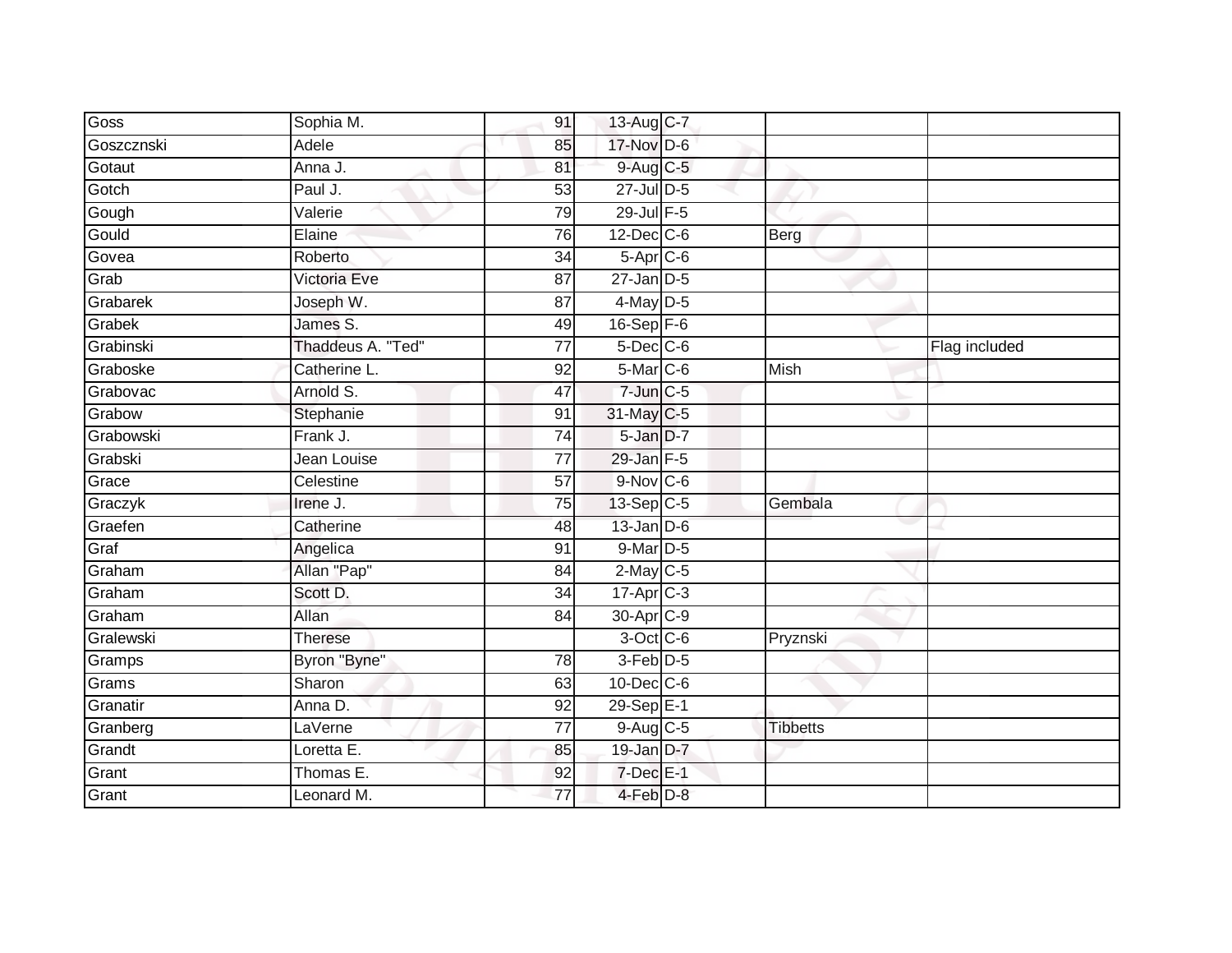| Grant           | <b>Tyler Jacob</b>        | Infant          | $2$ -Aug $C$ -6        |       |   | Full name Infant Jacob<br>Tyler                |
|-----------------|---------------------------|-----------------|------------------------|-------|---|------------------------------------------------|
| Grasser         | Joseph J.                 | 74              | $7$ -Jan $D-5$         |       |   |                                                |
| <b>Gratunik</b> | Anne E.                   | 74              | $24$ -Aug D-6          |       |   |                                                |
| Grau            | Leonard William           | 88              | 11-Nov F-5             |       |   |                                                |
| Graves          | David Kevin               | 40              | $4$ -Jan $C$ -5        |       | w | Flag included                                  |
| Graves          | Jean                      | 78              | 28-May C-7             |       |   |                                                |
| Graves          | <b>Hilda Stohler</b>      | 66              | $5-Nov$ <sub>C-7</sub> |       |   |                                                |
| Gray            | Gladys M.                 | 86              | 11-Jul C-5             |       |   |                                                |
| Gray            | Lawrence N. "Rerun        | 44              | 5-Mar C-6              |       |   |                                                |
| Grcevich        | Joe F. "Peanuts"          | 86              | $1$ -Jun $C$ -5        |       |   | Flag included                                  |
| Grcevich        | Rudoph E. "Rudy"          | 75              | 26-Nov C-7             |       |   | Flaq included                                  |
| Greek           | Robin Dayce               | 45              | $25$ -Jun $C$ -6       |       |   |                                                |
| Green           | Jack J. Sr.               |                 | 64 Decmeber<br>5       | $C-6$ |   | Flag included<br>ی                             |
| Green           | Jack J. Sr.               | 64              | $5$ -Dec $C$ -6        |       |   | Flag included                                  |
| Greene          | John B.                   | 79              | $4$ -Jun $C-8$         |       |   |                                                |
| Greener         | Jessie S.                 | 85              | 28-Sep C-5             |       |   |                                                |
| Greener         | Jessie (Piasky)           | 85              | 29-Sep E-1             |       |   |                                                |
| Greer           | Dennis D.                 | 56              | $4$ -Feb $D-8$         |       |   | Picture included                               |
| Greer           | Donald P.                 | 78              | 10-Aug D-7             |       |   | Flag included                                  |
| Greer           | Grace D.                  | $\overline{77}$ | 28-Dec C-5             |       |   |                                                |
| Gregg           | Emily J.                  | 85              | 19-May E-1             |       |   |                                                |
| Gregoline       | Pearl N.                  |                 | 27-Jul D-5             |       |   |                                                |
| Gregolunas      | Frederick F. "Rocky"      |                 | $6$ -Jan $D-5$         |       |   |                                                |
| Gregorovich     | Joseph A.                 | 89              | $2$ -Jan $C-8$         |       |   |                                                |
| Gregory         | Beulah C.                 | $\overline{87}$ | $5-Nov$ C-7            |       |   | Full name Beulah C. Boelt-<br>Gregory-Ashbrook |
| Gregory         | <b>Franklin Rossevelt</b> | 67              | $13-Sep C-5$           |       |   |                                                |
| Gregory         | Mary "Mae"                | 81              | $9$ -Jun $C$ -6        |       |   |                                                |
| Greig           | Irene M.                  | 79              | 4-May D-5              |       |   |                                                |
| Greiger         | Thelma B.                 | 86              | 21-Dec C-5             |       |   |                                                |
| Greimann        | Clarence L. "Hap"         | $\overline{95}$ | 23-May C-6             |       |   |                                                |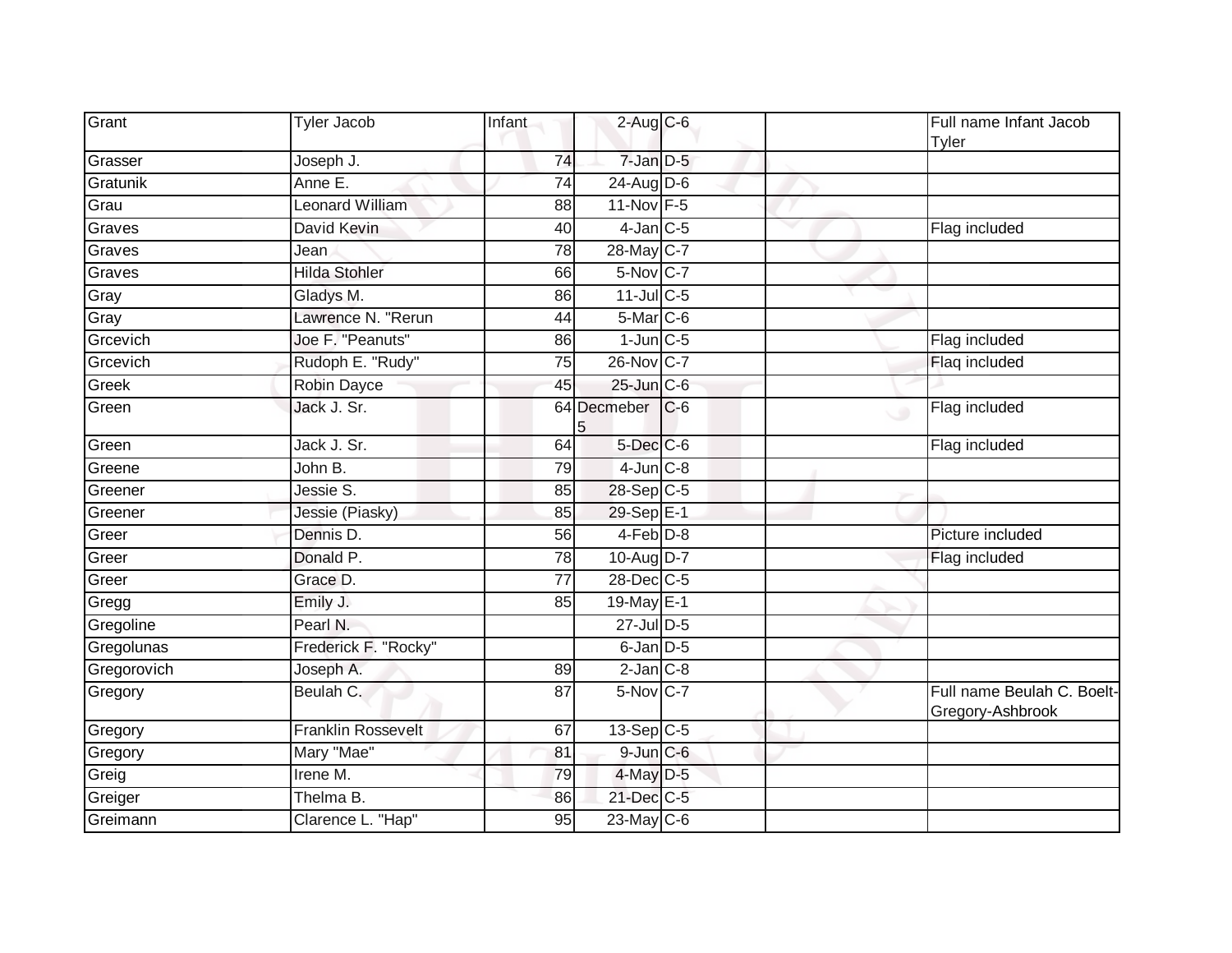| Grembowicz | Constance "Connie"    |    | 28-Oct F-5              | Wysocki   |                                                 |
|------------|-----------------------|----|-------------------------|-----------|-------------------------------------------------|
| Grenchik   | Raymond T.            | 78 | 8-Oct C-7               |           |                                                 |
| Grennis    | LaVerne               | 79 | 23-Dec E-6              |           |                                                 |
| Grevich    | Joe F. "Peanuts"      | 86 | $1$ -Jun $C$ -5         |           | Flag included                                   |
| Grezesiak  | Arthur F.             | 80 | 27-Nov C-4              |           | Flag included                                   |
| Gribbin    | James T.              | 52 | $27$ -Apr $C$ -6        |           | Flag included                                   |
| Grieger    | Milton C.             | 87 | $15 - SepE-1$           |           |                                                 |
| Griese     | Henry J.              | 68 | $15-Aug$ <sub>C-5</sub> |           |                                                 |
| Griewank   | Sophie Drabyn         | 79 | $12$ -Jan D-7           |           |                                                 |
| Griffin    | Donald "Dick"         | 77 | 21-Dec C-5              |           |                                                 |
| Griffin    | Elmer B. Jr           | 75 | $23$ -Jun $D-5$         |           | Flag included                                   |
| Griffin    | Suzanne R.            | 59 | $22$ -Nov C-5           |           |                                                 |
| Griffith   | Michael               | 31 | 5-Apr <sub>C-5</sub>    |           |                                                 |
| Grigereit  | David L. Sr.          | 62 | 31-Oct C-5              |           |                                                 |
| Grimes     | Goldie Irene          | 91 | 3-Jun F-10              |           |                                                 |
| Grindle    | Minnie S.             | 90 | 17-Feb D-5              |           | Full name Minnie S. Kindt<br>Grindle            |
| Grochowski | George                | 87 | 12-Dec C-6              |           |                                                 |
| Grochowski | Monica                |    | 19-Apr C-6              | Wozniak   |                                                 |
| Grom       | Warren H.             | 85 | 8-Mar D-9               |           |                                                 |
| Gronewold  | Martha M.             | 64 | $31-Aug$ D-6            |           |                                                 |
| Gross      | Jeanette J.           | 96 | $3$ -Oct C-6            | Greenway  |                                                 |
| Gross      | Alex "Blackie"        | 75 | $24$ -Feb $D-7$         |           |                                                 |
| Gross      | Clarence H. Jr.       | 56 | $20$ -Aug $C-9$         |           |                                                 |
| Grout      | Lloyd E.              | 80 | $13$ -Jun $C - 6$       |           | Flag included                                   |
| Grover     | Pauline F.            | 82 | $23$ -Feb $D-8$         | Augustian |                                                 |
| Gruel      | Scott D. "Scotty"     | 19 | 14-Mar C-6              |           |                                                 |
| Grujich    | Jovan P.              | 83 | $10$ -Feb $D-6$         |           |                                                 |
| Grunden    | <b>Mildred Maxine</b> | 73 | 30-Sep F-7              |           | Full name Mildred Maxine<br>(Grunden) Gunderloy |
| Grundstrom | Axel Wilbur "Will"    | 83 | 7-Mar C-6               |           |                                                 |
| Gruska     | Margaret Cerkwas      | 80 | $4$ -Jun $C-8$          |           |                                                 |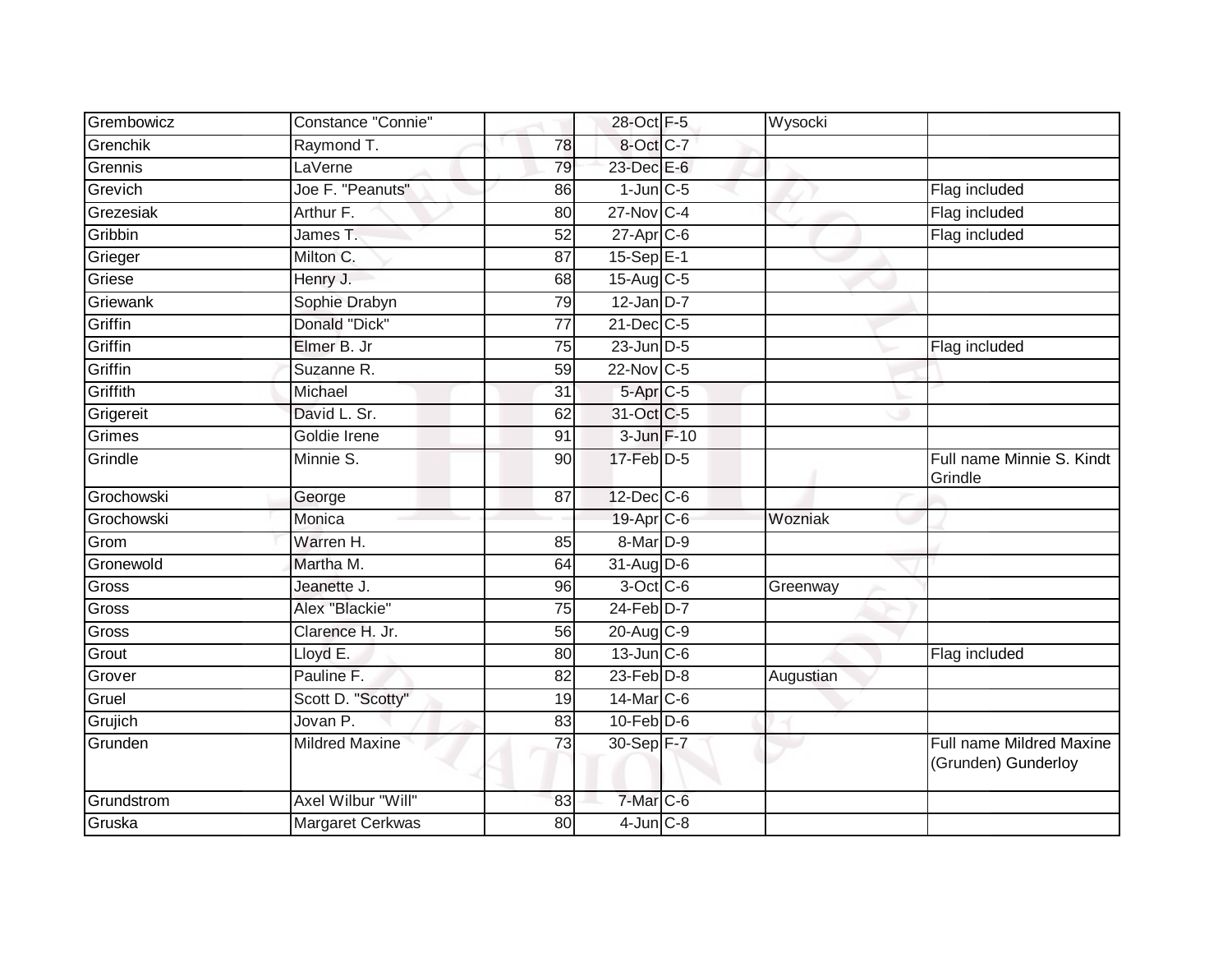| Grutzius     | Delmar R.                    | 64              | 21-Dec C-4       |               | Flag included                          |
|--------------|------------------------------|-----------------|------------------|---------------|----------------------------------------|
| Grzelak      | Dorothy H.                   | 78              | 31-Dec C-6       |               | Full name Dorothy H.<br>Blumka-Grzelak |
| Grzelak      | Violet E.                    | 88              | $25$ -Jan $C$ -5 |               |                                        |
| Grzych       | Mary lou                     | 67              | 6-Jan D-5        |               |                                        |
| Gualandi     | Diana Lynn                   | 46              | 18-Feb D-7       |               |                                        |
| Gudino       | Pauline                      | 81              | 5-Oct D-5        |               |                                        |
| Guendling    | Kathleen T.                  | 56              | 20-Oct E-1       |               |                                        |
| Guenther     | Adolf                        | 101             | $15$ -Jan $F-5$  |               |                                        |
| Guenther     | Amalie L.                    | 86              | $12$ -Dec $C-6$  |               |                                        |
| Guerrero     | <b>Jessie Victor "Chico"</b> | 77              | $28-Sep$ C-5     |               |                                        |
| Guest        | Franklin J.                  | 81              | $18$ -Jul C-6    |               |                                        |
| Guest        | Franklin J.                  | 81              | 11-Aug D-8       |               |                                        |
| Guettner     | James PI                     | 72              | 5-Nov C-7        |               |                                        |
| Guglielmetti | Kathleen                     | 52              | 7-Apr D-8        |               |                                        |
| Guiffra      | <b>Betty</b>                 | 62              | 26-Mar C-9       |               |                                        |
| Gumkowski    | Eleanor                      | 75              | 15-Sep E-1       | <b>Klekot</b> |                                        |
| Gunderloy    | <b>Mildred Maxine</b>        | 73              | $1-Oct$ $C-8$    | Grunden       |                                        |
| Gupta        | Nilima                       |                 | 22-Dec C-6       |               |                                        |
| Gurchek      | Jean E.                      | 65              | 20-Dec C-6       |               |                                        |
| Gurtzius     | Delmar R.                    | 64              | 22-Dec C-6       |               | Flag included                          |
| Gustafson    | Vay Elice                    | 81              | $10$ -Dec $C$ -6 |               |                                        |
| Gutesha      | Danica "Milka"               | 76              | $21-Apr$ $C-5$   |               |                                        |
| Gutierrez    | Eusebio R.                   | 93              | 11-Mar F-5       |               |                                        |
| Gutierrez    | Olga                         | 81              | 13-Dec C-7       | Trutko        |                                        |
| Gutierrez    | Enrique                      | $\overline{78}$ | $24$ -Jun E-6    |               |                                        |
| Gutt         | Laura M.                     | 93              | 15-May C-6       |               |                                        |
| Guttstein    | Fred                         | 88              | 24-Jul C-3       |               |                                        |
| Gutzler      | Melvin F.                    | 88              | 26-Mar F-6       |               |                                        |
| Guzman       | Carmen                       | 88              | 16-Jan C-8       | <b>Diaz</b>   |                                        |
| Guzman       | Sebariano                    | 85              | 6-Jun C-6        |               |                                        |
| Guzman       | Eliseo                       | 70              | 12-Aug F-5       |               |                                        |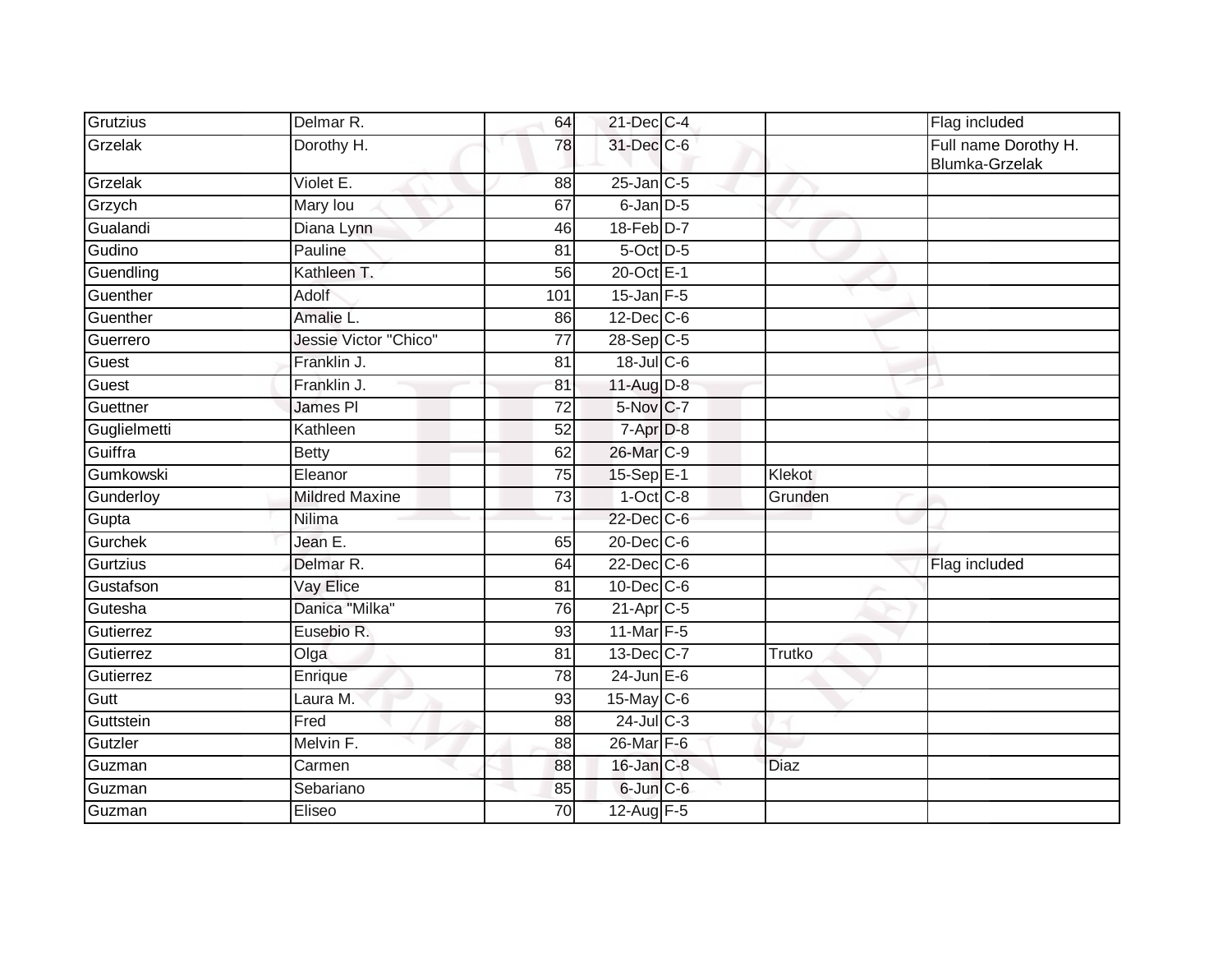| Gwyn           | Venetta M.              | 81              | 27-Aug C-7       | Barron        |                                       |
|----------------|-------------------------|-----------------|------------------|---------------|---------------------------------------|
| Gyure          | Marion "Colleen"        |                 | 11-Mar F-5       |               |                                       |
| Gyure          | Ronald J.               | 64              | 28-Jun C-5       |               |                                       |
| Haag           | Norma                   | 74              | $26$ -May C-5    | <b>Becker</b> |                                       |
| <b>Haak</b>    | Ella E.                 | $\overline{72}$ | 6-Nov C-5        |               |                                       |
| Haan           | Susie "Sue"             | 90              | $4$ -Jan $C$ -5  |               |                                       |
| Haas           | Barbara R.              | 69              | 18-Feb D-7       |               |                                       |
| Haberstroh     | Harold Paul "Bud" Jr.   | 76              | $3-Aug$ $D-8$    |               |                                       |
| Habhab         | William                 | 80              | 14-Mar C-6       |               |                                       |
| <b>Hackman</b> | <b>Elizabeth Sarah</b>  | $\overline{97}$ | $26$ -Jul C-6    |               |                                       |
| Haczynski      | Walter T. "Doc V. Hack" |                 | 27-Mar C-4       |               |                                       |
| Haden          | Nathaniel               | 76              | $4-Nov$ F-5      |               |                                       |
| Haehnel        | Irene A.                | 82              | 23-Oct C-4       | Koeppen       | Full name Irene A. Stiener<br>Haehnel |
| Hafk           | Lionel E. "Lefty"       | 80              | 16-Apr C-8       |               |                                       |
| Hagan          | James R.                | $\overline{81}$ | 23-Jan C-9       |               |                                       |
| Hagen          | Lena                    | 96              | $3-Nov$ E-1      |               |                                       |
| Hahn           | Helen                   | 80              | 18-Mar F-5       |               |                                       |
| Hahn           | Kenneth Vernon          | 75              | 26-Jan D-7       |               |                                       |
| Hahn           | Mabel W.                | 96              | 27-Oct D-8       |               |                                       |
| Haines         | Samuel A. IV            | 54              | 29-Jul F-5       |               |                                       |
| Haines         | Mary                    | 77              | $4-Feb$ $D-8$    |               |                                       |
| Hajda          | Frank E.                | 49              | $25$ -Jun $C$ -6 |               |                                       |
| Hajdich        | George F.               | 90              | $20$ -Jan $D-6$  |               |                                       |
| <b>Haklin</b>  | Jeanette R.             | 56              | 26-May C-5       |               |                                       |
| Halcarz        | Walter                  | 79              | 10-Aug D-7       |               |                                       |
| Halder         | Vada Rae                | 79              | $21-Sep D-6$     |               |                                       |
| Hale           | Leona Mary              | 67              | 6-Jan D-5        |               |                                       |
| Halford        | Michkel J. "Opie"       | 42              | 20-Dec C-6       |               |                                       |
| Hall           | Lorraine K.             | $\overline{72}$ | 20-Jun C-6       |               |                                       |
| Hall           | <b>Betty</b>            | 73              | 23-May C-6       |               |                                       |
| Hall           | <b>Tommy Gene</b>       | 45              | 21-Aug C-3       |               |                                       |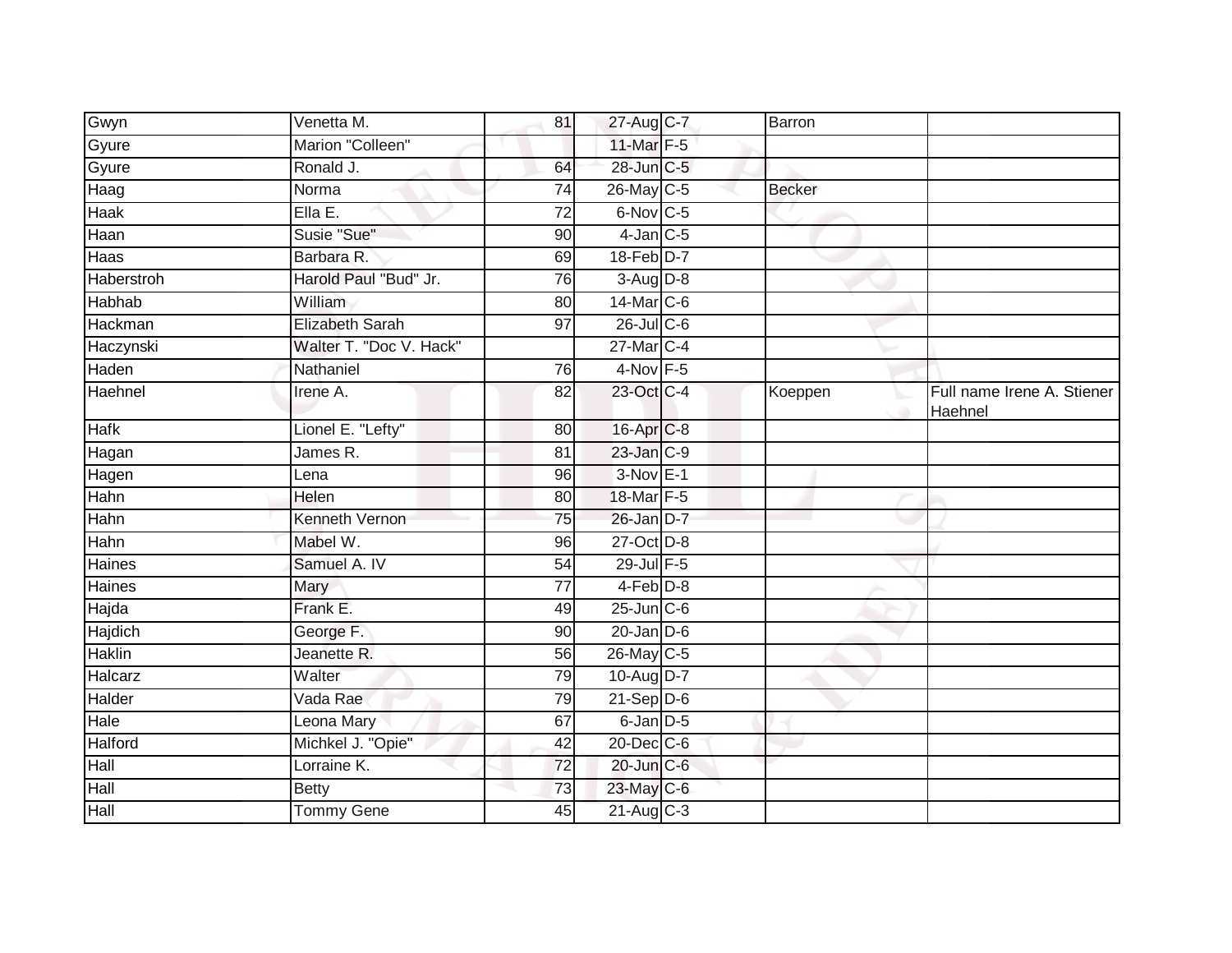| Hall            | Louise "Charlotte"    | 85              | $11$ -Jun $C-7$ |          |               |
|-----------------|-----------------------|-----------------|-----------------|----------|---------------|
| Hall            | Murial B.             | $\overline{77}$ | 22-May C-4      |          |               |
| Hall            | Renzia                |                 | 17-Dec C-7      |          |               |
| Hall            | Kathryn C. "Katie"    | 82              | 4-Feb D-8       |          |               |
| Halley          | Paul D.               | 84              | $14$ -Jul C-6   |          |               |
| Halliburton     | <b>Fannie Bernice</b> | 70              | $14$ -Feb $C-3$ |          |               |
| Halligan        | Norine M.             | 59              | $24$ -Jul C-3   | Granberg |               |
| Halsen          | Oskar                 | 90              | 22-Mar D-7      |          |               |
| Halsey          | Mary C.               | 73              | 17-Mar D-11     |          |               |
| Halterman       | Farrell               | $\overline{75}$ | 16-Jun C-6      |          |               |
| Halterman       | Lois Jean             | 66              | $10$ -Jul $C-3$ |          |               |
| Haman           | Thelma                | 86              | $29$ -Jan F-5   |          |               |
| Hamende         | Avis B.               | 90              | 29-Nov C-5      |          |               |
| Hamilton        | John D.               | 80              | $7$ -Jun $C$ -5 |          | Flag included |
| <b>Hamilton</b> | Marian L.             | $\overline{77}$ | 24-Feb D-7      |          |               |
| Hamilton        | Gertrude              | 80              | 5-Nov C-7       |          |               |
| Hamilton        | Ruth G.               | 84              | 21-Nov C-6      |          |               |
| Hamilton        | Dorothy L.            | 86              | 19-Oct D-6      |          |               |
| Hamilton        | David R.              | 42              | 20-May F-6      |          |               |
| Hamke           | Joseph J.             | 88              | 25-Oct C-5      |          | Flag included |
| Hammersley      | David S.              | 87              | $3-Sep$ C-6     |          |               |
| Hammonds        | William A. Jr.        | $\overline{71}$ | 22-Dec C-6      |          | Flag included |
| <b>Hamnik</b>   | Michael               | 88              | $24$ -Jan C-4   |          | Flag included |
| Hampsten        | Harvey E.             | 81              | $24$ -Feb $D-7$ |          |               |
| Hampton         | William O.            | 73              | $16$ -Jan $C-8$ |          | Flag included |
| Hamstra         | Gertrude M.           | 92              | 18-Oct C-5      |          |               |
| Hamstra         | <b>Ruth Nelle</b>     | 73              | 5-Aug F-5       |          |               |
| Han             | W. John               | 52              | $16$ -Feb $C-5$ |          |               |
| Hanak           | Lorraine R.           | 68              | 14-Mar C-6      |          |               |
| Hanas           | Michael E.            | 44              | $2$ -Nov $D-6$  |          |               |
| Hanchar         | Dorothy               | $\overline{77}$ | 16-Jun C-6      |          |               |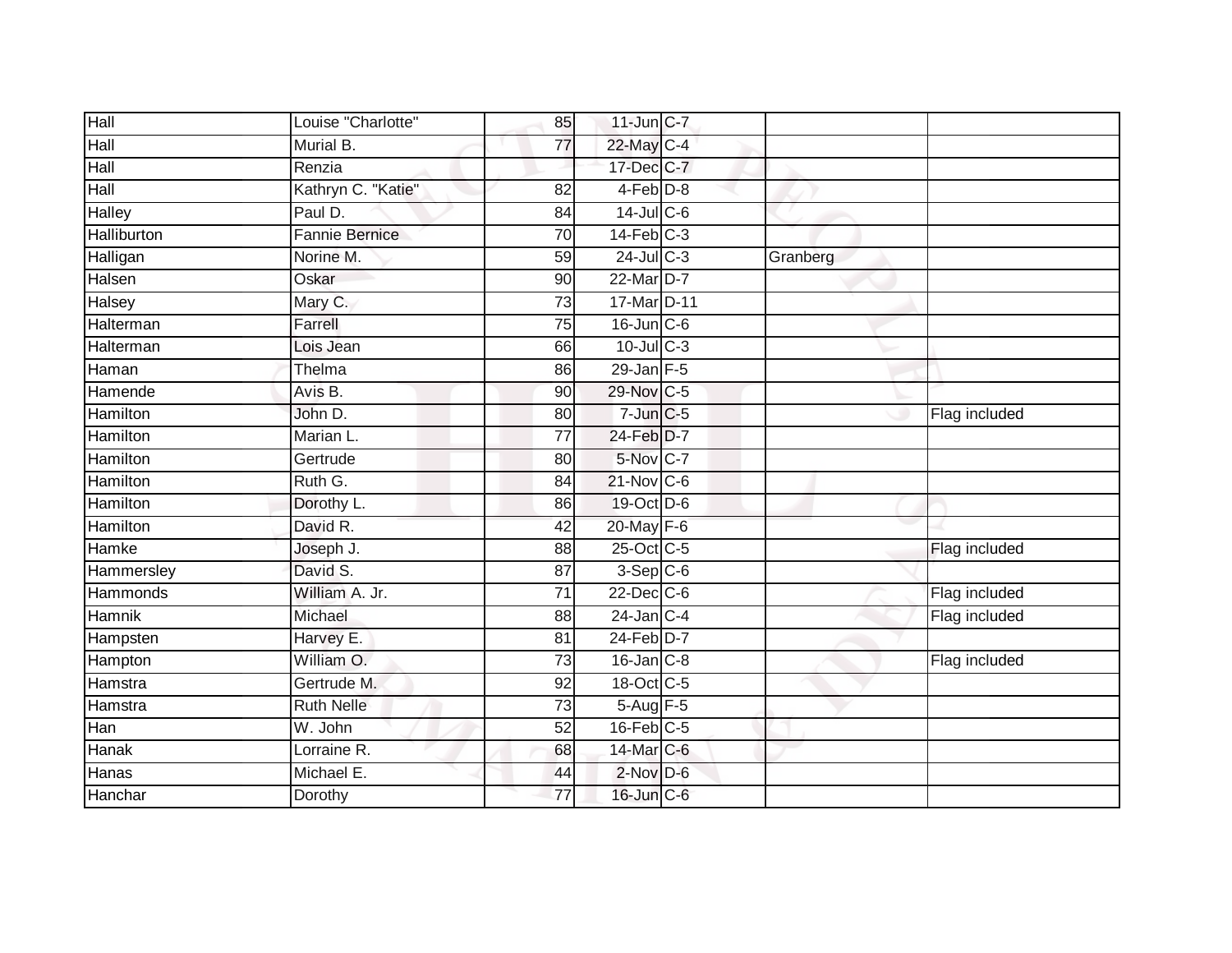| Hand                 | Antoinette              | 82              | 16-Oct C-5              | Smagacz     | Full name Antoinette<br>Oster Hand |
|----------------------|-------------------------|-----------------|-------------------------|-------------|------------------------------------|
| Handel               | Helen                   | 87              | 25-Apr C-6              | Kolodziej   | Full name Helen Handel<br>Sowa     |
| Handley              | Mary A.                 | $\overline{90}$ | $29$ -Feb $C-5$         | <b>Rush</b> |                                    |
| Handy                | Mary                    | 83              | $5-Nov$ <sub>C-7</sub>  |             |                                    |
| Hanes                | James P.                | 58              | $21$ -Jun $C-5$         |             |                                    |
| Hanes                | Myron Eugene Sr. "Gene" | $\overline{71}$ | $24$ -Jul $C-3$         |             |                                    |
| Haney                | Harold R. "Woodchopper" | 82              | 26-Nov C-7              |             | Flag included                      |
| <b>Hankins</b>       | Vivian                  | 69              | $10-Apr$ <sub>C-4</sub> |             |                                    |
| Hanley               | Leon "Bud"              | 65              | 10-Oct C-5              |             |                                    |
| <b>Hanlon Smolen</b> | Kathleen                | $\overline{39}$ | $24-Sep C-9$            |             |                                    |
| Hannah               | Glenn F.                | 93              | 24-Feb D-7              |             |                                    |
| Hansen               | Pierce D.               | 78              | $4$ -Dec $C$ -3         |             | Flag included                      |
| Hansen               | Anne M.                 | 82              | 27-Dec C-5              | Spiegel     |                                    |
| Hansen               | Mary Lou                | 66              | 6-Nov C-5               |             |                                    |
| Hansen               | Raymound H. Jr.         | $\overline{70}$ | 13-Nov C-4              |             |                                    |
| Hansen               | Anna M.                 | $\overline{93}$ | 16-Apr C-8              | Kona        |                                    |
| Hansen               | <b>Robert Keith</b>     | 32              | 30-Nov D-6              |             |                                    |
| Hansen               | Elsie C.                | 99              | 26-Mar C-9              | Fritzche    |                                    |
| Hanson               | Jeffrey W.              | $\overline{27}$ | $25$ -Jul $C$ -6        |             |                                    |
| Hanson               | Audrey C.               | 72              | 5-May D-9               |             |                                    |
| Hanson               | Chester H.              | 90              | 8-Oct C-7               |             |                                    |
| Hanspard             | Irene                   | 67              | $8$ -May $C-4$          |             |                                    |
| Hanur                | Michael E.              | 44              | $3-Nov$ E-1             |             |                                    |
| Hanzivasilis         | Marina                  | 83              | 22-Nov C-5              |             |                                    |
| Haralovich           | Vladimir "Vladi"        | 80              | $9$ -Jan $C-8$          |             |                                    |
| Harasty              | Sophia Joann            | 80              | $7-Sep$ $C-6$           |             |                                    |
| Hardaway             | Emma Lee                | 54              | 1-Nov C-6               |             |                                    |
| Hardaway             | Thomas V. "Tom"         |                 | 28-Jun C-5              |             |                                    |
| Harder               | Julia                   | 83              | 31-Aug D-6              |             |                                    |
| Harder               | Donald W.               | 68              | 15-Apr F-7              |             |                                    |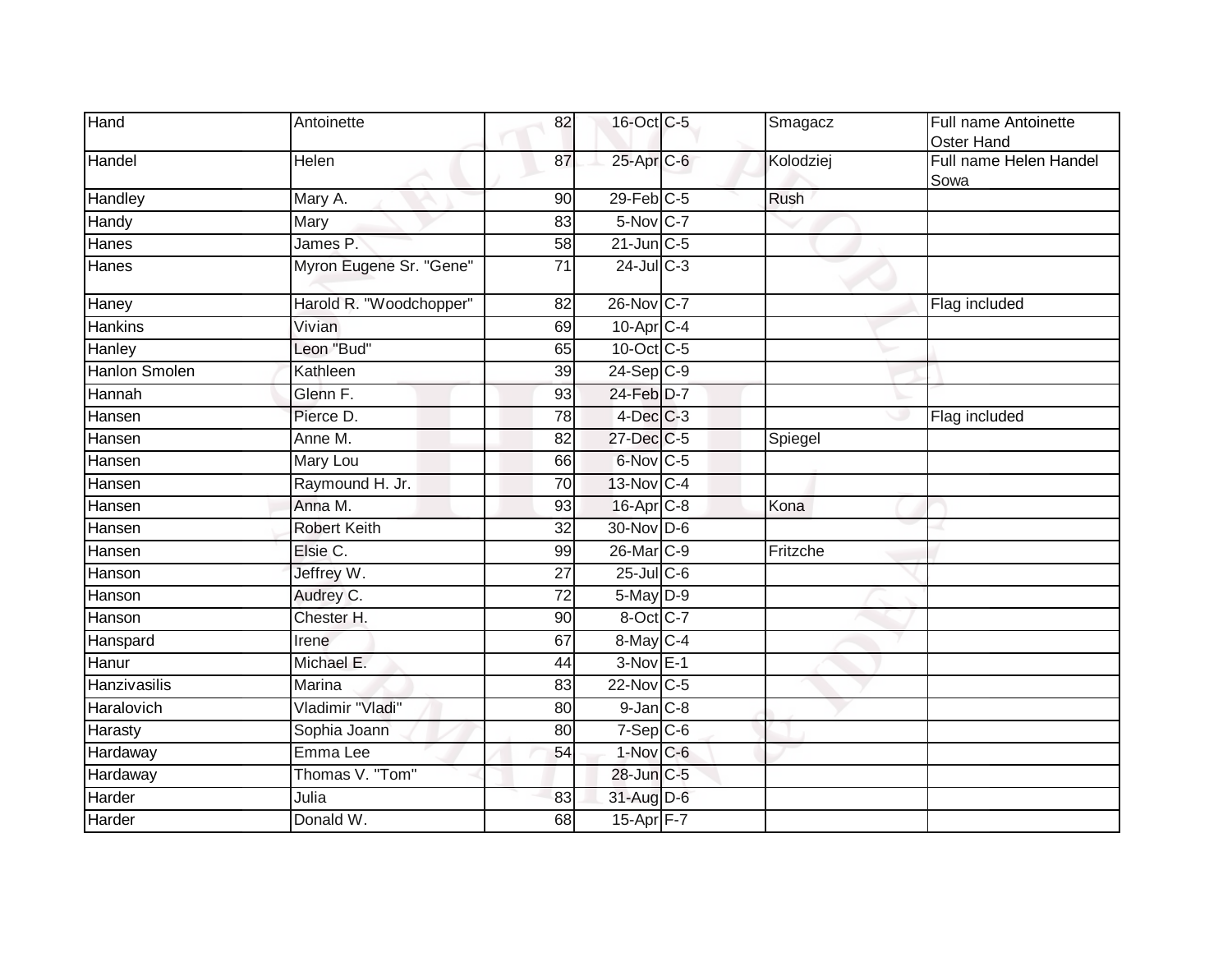| Hardesty      | Charles S. "Chuck"     | 70              | $10$ -Jun $F-8$        |             | Flag included |
|---------------|------------------------|-----------------|------------------------|-------------|---------------|
| Hardesty      | Thelma                 | 71              | 17-Mar D-11            |             |               |
| Hardesty      | <b>Tiny David</b>      | 46              | 13-Mar C-4             |             |               |
| Hardesty      | Richard G. "Dick"      | 81              | $17-Oct$ $C-5$         |             |               |
| Hardin        | Clyde D.               | $\overline{77}$ | $1$ -Jul $F-5$         |             |               |
| Hargan        | Eleanor                | $\overline{77}$ | 15-May C-6             |             |               |
| Hargrove      | Dolly A.               | 89              | 15-Jun D-7             | Arzich      |               |
| <b>Harkin</b> | Julianna M.            | 85              | $22$ -Jan F-6          |             |               |
| <b>Harlow</b> | <b>Mabel Elizabeth</b> | 79              | $14$ -Feb $C-3$        |             |               |
| Harman        | Helen B.               | 87              | $7-Mar$ <sub>C-6</sub> | <b>Dust</b> |               |
| Harmon        | Oneita M.              | 83              | $14$ -Jun $C$ -6       |             |               |
| Harms         | Robert O.              | 80              | 5-Mar C-6              |             |               |
| Harms         | Dale H.                | 68              | 21-Mar C-7             |             | Flag included |
| Harnett       | Rachel                 | 100             | $6-Sep$ $C-5$          |             |               |
| Harnung       | Fred M.                | 63              | $7 - Jan$ $D-6$        |             |               |
| Harper        | Venice                 | 71              | $14$ -Jan $D-5$        |             |               |
| Harper        | Larry L. Sr.           | 50              | 24-Dec C-7             |             | Flag included |
| Harper        | Alonzo L. "Lonnie"     | $\overline{77}$ | 12-Oct C-6             |             | Flag included |
| Harper        | Mildred D.             | $\overline{77}$ | $7-Nov$ C-4            |             |               |
| Harpp         | Elaine G.              | 85              | 18-Jun C-7             |             |               |
| Harrell       | W.C. "Boo Boo"         |                 | 10-Nov D-5             |             |               |
| Harrell       | Adrienne F. "Gig       | 58              | $11$ -Jan $C-5$        | Horvath     |               |
| Harring       | William D.             | 76              | $24$ -Feb $D-7$        |             |               |
| Harrington    | James D.               | 74              | $10$ -Jan $C-4$        |             |               |
| Harris        | Robert Jimmy           | 71              | $17$ -Apr $C-4$        |             |               |
| Harris        | Bertha C. "Mama Tina"  | 95              | 8-Nov C-6              |             |               |
| <b>Harris</b> | Frank                  | 84              | 17-Mar D-11            |             |               |
| Harris        | Bennie                 | 61              | $2$ -Jul $C$ -8        |             |               |
| Harris        | Hilda B.               | 91              | 14-Feb C-3             |             |               |
| Harris        | Malcolm R.             | 77              | 23-Dec E-6             |             |               |
| Harris        | Charles K. "Sugarman"  | 56              | 3-Oct C-6              |             |               |
| Harsh         | Jeanette A.            | 89              | $9$ -Jan $C-8$         |             |               |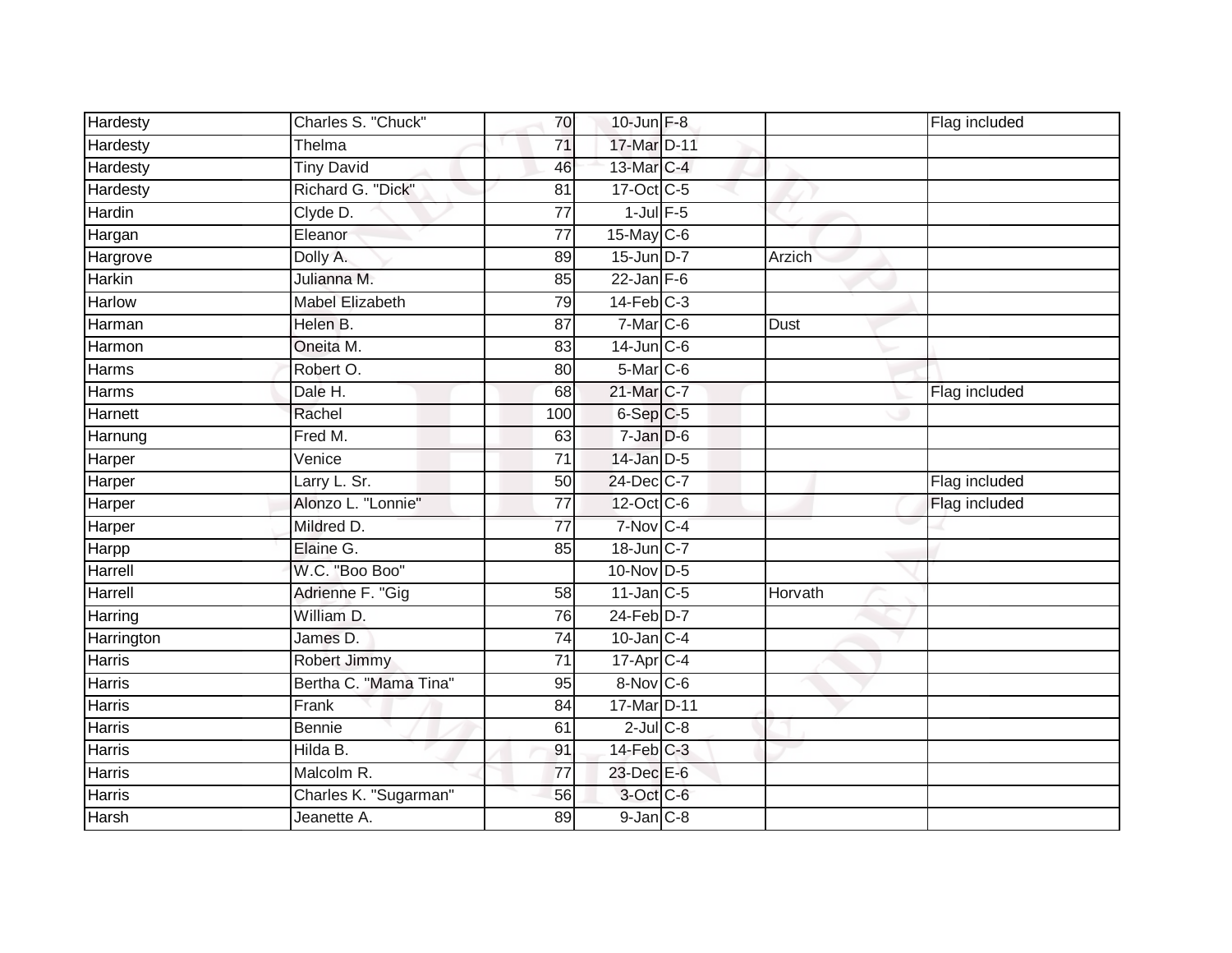| Hart           | Mary F.                | 55              | 31-Mar E-5             |         |                                             |
|----------------|------------------------|-----------------|------------------------|---------|---------------------------------------------|
| Hart           | William K. Sr.         | 68              | $9$ -Jul $C$ -8        |         |                                             |
| Hart           | Lillie M.              | 87              | 14-Dec D-5             |         |                                             |
| Hart           | James                  | 92              | $3-Apr$ <sub>C-4</sub> |         |                                             |
| Hart           | Edna                   | $\overline{84}$ | 15-Nov C-5             |         |                                             |
| Harth          | Lillie B.              | 82              | $11$ -Jul C-5          |         |                                             |
| Hartlerode     | Grace T.               | 84              | $21$ -Jun $C-5$        |         |                                             |
| Hartman        | Mary                   | 94              | 18-May D-6             |         |                                             |
| Hartman        | Gene Ann               | 72              | $10$ -Jan $C-4$        |         |                                             |
| Hartz          | Carroll J.             | $\overline{71}$ | $27$ -Jun $C$ -6       |         | Flag included                               |
| Harvey         | Cecilia S.             | 89              | 14-Oct F-5             | Rudnick |                                             |
| Harvey         | Dorothy E.             | 84              | $17$ -May C-6          | Karsten |                                             |
| Harwood        | Helen J.               | 75              | 22-May C-4             | Conlee  |                                             |
| Hasara         | Steve G.               | 93              | 12-Jan D-7             |         |                                             |
| <b>Haskins</b> | Sadie                  | 89              | 15-May C-6             | Jones   |                                             |
| Haslerig       | Eugene J. "Gene"       | 65              | 6-Sep C-5              |         |                                             |
| Hasprunar      | Anna                   | 83              | $16$ -Feb $C$ -6       |         | Full name Anna<br><b>Hasprunar Sweitzer</b> |
| Hasselbring    | <b>William Charles</b> | $\overline{75}$ | $2$ -Jul $C$ -8        |         |                                             |
| Hastwell       | Edwin                  | 78              | $4$ -Jun $C-9$         |         |                                             |
| Hatala         | Margaret               | 81              | 15-Aug C-5             |         |                                             |
| Hatala         | Michael J.             | 82              | $14$ -Jan D-5          |         |                                             |
| Hatch          | George R.              | 67              | $6$ -Aug $C$ -8        |         | Flag included                               |
| Hatch          | Allen V. Sr.           | 74              | $27$ -Jan D-5          |         | Flag included                               |
| Hatch          | Charles E.             | 71              | 5-Feb <sup>F-5</sup>   |         |                                             |
| Hatmaker       | Elmer E. Sr.           | 65              | $9$ -Mar $D-5$         |         | Flag included                               |
| Hauer          | <b>Alice Milwida</b>   | 88              | $3$ -Jan $C-3$         |         |                                             |
| Hauptman       | $\overline{O}t$ to     | 83              | 30-Oct C-4             |         |                                             |
| Hausman        | Harry C.               | 93              | 22-Apr F-5             |         |                                             |
| Hautsch        | Susanna                | 83              | 10-Apr C-4             | Riggs   |                                             |
| Havens         | Bernice G.             | 76              | $11$ -Jul C-5          | Graczyk |                                             |
| Havlin         | Leroy V.               | 69              | 9-Oct C-5              |         | Flag included                               |
|                |                        |                 |                        |         |                                             |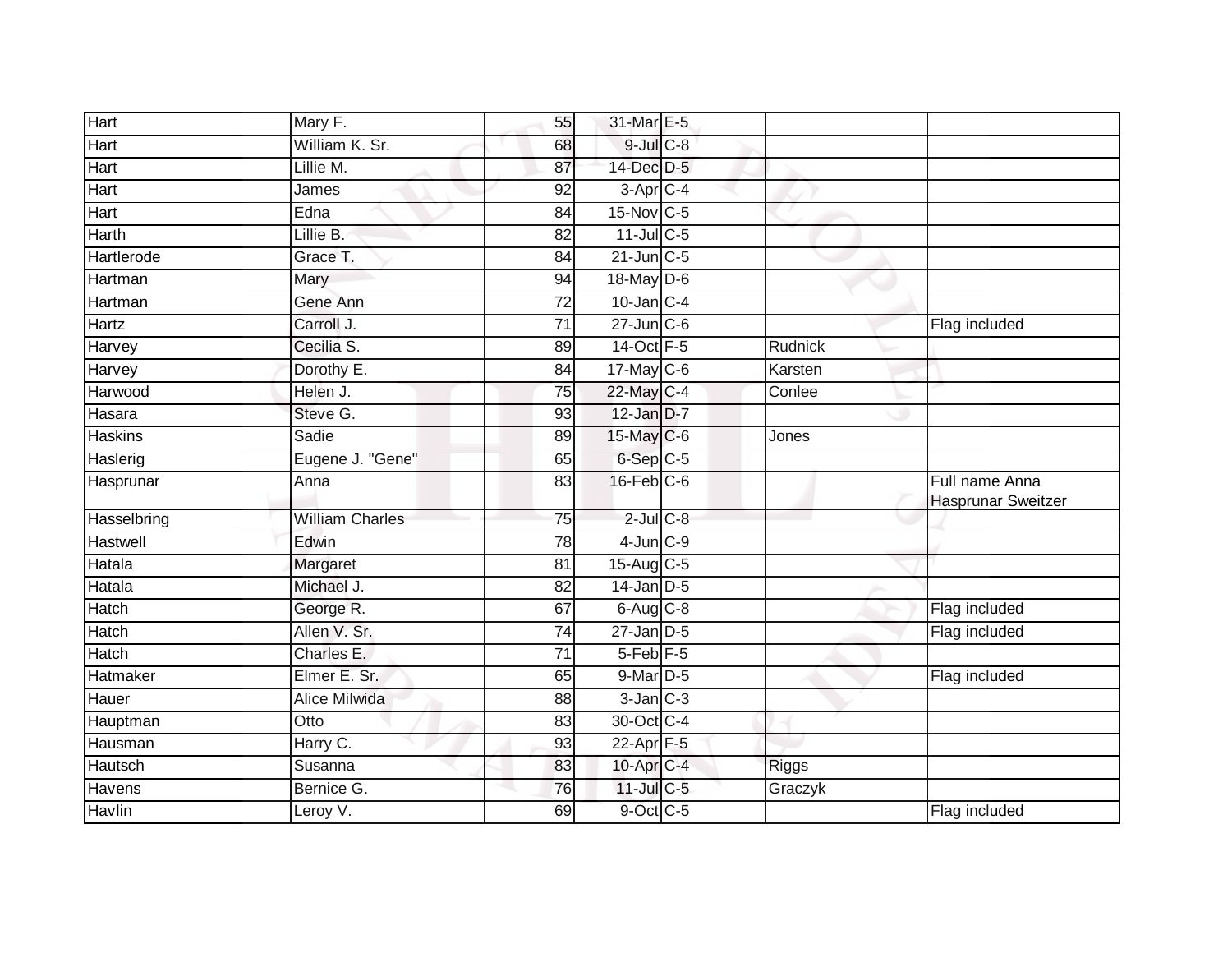| Havlin         | Willis F. "Frankie"       | 44              | $1$ -Dec E-6           |         |                                              |
|----------------|---------------------------|-----------------|------------------------|---------|----------------------------------------------|
| Havlin         | Willis F.                 | 44              | 26-Nov C-7             |         |                                              |
| <b>Hawes</b>   | <b>Michael Edwin</b>      | $\overline{21}$ | 10-Dec C-7             |         |                                              |
| Hawke          | Marian P.                 |                 | $10$ -May C-6          | Paxton  |                                              |
| <b>Hawkins</b> | Shelton Raymond "Hawk"    | 46              | 19-Jun C-5             |         |                                              |
| <b>Hawkins</b> | Lawrence Charles "Shorty" | 79              | $1-Dec$ E-6            |         |                                              |
| Hawkinson      | Mildred                   | 83              | $21$ -Feb $C-5$        |         |                                              |
| Hawkinson      | Glenn                     | $\overline{87}$ | 12-Oct C-6             |         |                                              |
| Hawkinson      | James H. "Hawkeye"        | 45              | 25-Nov F-6             |         |                                              |
| Haxton         | Clara                     | 104             | $4-Sep C-5$            |         |                                              |
| Hayes          | <b>Frances Ann</b>        | 84              | 30-Apr <sub>C-8</sub>  | Hanna   |                                              |
| Hayes          | Kenneth S.                | 61              | $5$ -Jul $C$ -4        |         | Flag included                                |
| <b>Hayes</b>   | Eileen                    | 68              | 28-Oct F-5             | Emerson |                                              |
| Hayes          | John "Max"                | 56              | 8-Dec D-7              |         |                                              |
| Hayes          | Randy D.                  | 48              | 19-Apr <sub>IC-6</sub> |         |                                              |
| Hays           | <b>Charles Lee</b>        | 48              | 19-Jul C-5             |         |                                              |
| <b>Hays</b>    | Leonard P.                | 88              | $3$ -Jan $C-3$         |         |                                              |
| Haywood        | Curtis R.                 | 63              | 28-Oct F-5             |         |                                              |
| Hazelton       | <b>Richard Paul</b>       | 81              | 18-Nov F-7             |         |                                              |
| Hazinski       | Mary A.                   | 86              | $13$ -Jan $D-6$        |         |                                              |
| Headley        | <b>James Robert</b>       | 26              | $11-Sep$ C-3           |         |                                              |
| <b>Healy</b>   | Helen K.                  | 74              | $29$ -May C-3          |         |                                              |
| Heard          | Kathleen                  |                 | $5$ -May $D-9$         |         | Full name Kathleen Heard<br><b>Brunswick</b> |
| Heath          | Joseph H.                 | 71              | $6$ -Jul $C$ -4        |         | Flag included                                |
| Heath          | Andrew R.                 | 75              | 24-May C-6             |         |                                              |
| Heber          | Elsie A.                  | 81              | $14-Sep D-6$           | Emerly  |                                              |
| Heckler        | <b>Marion Rose</b>        | 80              | 31-Oct C-5             |         |                                              |
| Hector         | Wallace L.                | 44              | 5-Mar C-6              |         |                                              |
| <b>Hedrick</b> | Agnes V.                  | 96              | $21$ -Jul C-5          |         |                                              |
| Hegan          | Teressia Suzanne "Terry"  | 50              | 21-May C-7             | Zart    |                                              |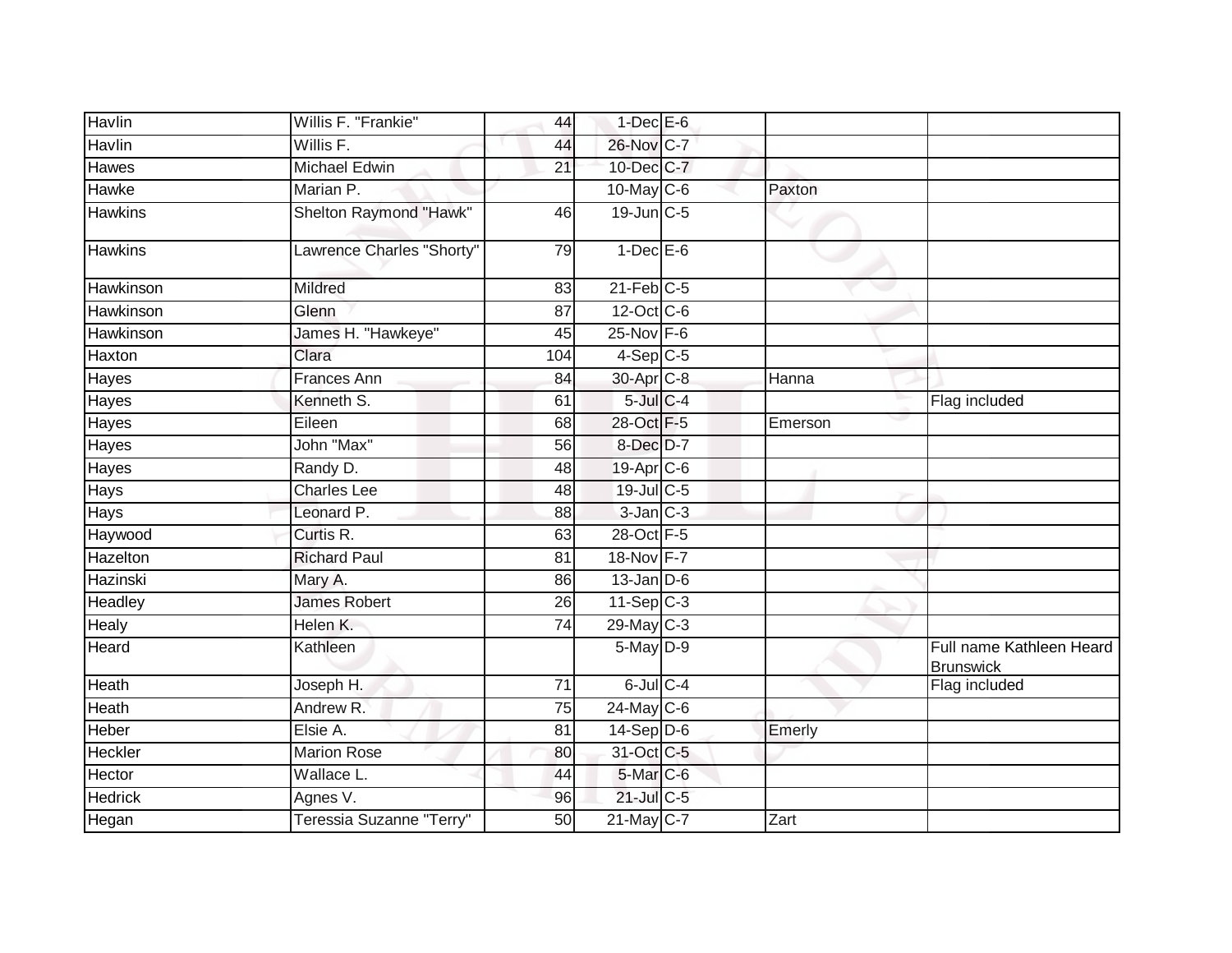| Hegan            | Margaret J.                   | 91              | 6-Jun C-6               |         |                                            |
|------------------|-------------------------------|-----------------|-------------------------|---------|--------------------------------------------|
| Heidbreder       | Norbert H.                    | 88              | 29-May C-3              |         | Flag included                              |
| Heiligstedt      | <b>Patrick Charles Father</b> | 67              | 6-Dec C-6               |         |                                            |
| Hein             | Raymond E.                    | 86              | 3-Feb D-6               |         |                                            |
| <b>Hein</b>      | Marion                        | 79              | 8-Aug C-5               |         |                                            |
| Hein             | Barbara L.                    | 65              | 14-Mar C-6              |         |                                            |
| Heinemann        | Robert W.                     | 59              | $2$ -Dec $E$ -5         |         |                                            |
| Heiniger         | Lucille                       | 84              | $17$ -Apr $C-3$         |         |                                            |
| Heinold          | Grace A.                      | 79              | $27$ -Apr $C$ -6        |         |                                            |
| Heinold          | Charles F.                    | 90              | 5-Mar <sub>C-6</sub>    |         |                                            |
| Hejnowski        | Phyllis                       |                 | $3$ -Jan $C-3$          | Hayes   | Full name Phyllis<br>Miloszewski Hejnowski |
| Hekter           | Lulu L.                       | 93              | $7-Feb$ $C-5$           |         | Full name Lulu L. Sellman<br><b>Hekter</b> |
| <b>Held</b>      | Leota                         | $\overline{97}$ | 11-Dec C-5              |         |                                            |
| Helfen           | Mary                          | 87              | $3$ -May C-5            | Mills   |                                            |
| Helland          | Eileen                        | 84              | $12-Sep$ C-5            | Elder   |                                            |
| Heller           | William T.                    |                 | $3$ -Jul $C$ -5         |         |                                            |
| Hellstrom        | Kenneth J., Sr.               | 64              | $20$ -Jan $D-6$         |         |                                            |
| Helmer           | <b>Marie</b>                  | 82              | 18-Nov F-7              |         |                                            |
| Helton           | Isabelle J.                   | 85              | 20-Apr C-6              | Perry   |                                            |
| Hemdal           | Genevieve R.                  | 90              | $13-Aug$ <sub>C-8</sub> |         |                                            |
| Hemphill         | John L.                       | 86              | 27-Jul D-5              |         | Flag included                              |
| Hencinski        | Dorothy D.                    | 74              | 13-Mar C-4              | Yursich |                                            |
| Henderson        | Juanita L.                    | 80              | 14-Apr C-5              |         |                                            |
| Henderson        | Alice Laverene                | 77              | $25$ -Jul C-6           | Swank   |                                            |
| Henderson        | Elza A.                       | 88              | 8-Aug C-5               |         |                                            |
| Henderson        | Loretta B.                    | 87              | $13-Oct$ E-2            |         |                                            |
| Henderson        | Virginia M.                   | 74              | 14-Dec D-5              |         |                                            |
| Henderson        | William F.                    | 43              | $7-Sep$ $C-6$           |         |                                            |
| <b>Hendricks</b> | Edward R.                     | 86              | $2$ -Jan $C-8$          |         |                                            |
| <b>Hendrix</b>   | Karen L.                      | 31              | $5$ -Feb $F-5$          | Norman  |                                            |
| Hendrix          | Denise Marie                  | 57              | 18-Oct C-5              |         |                                            |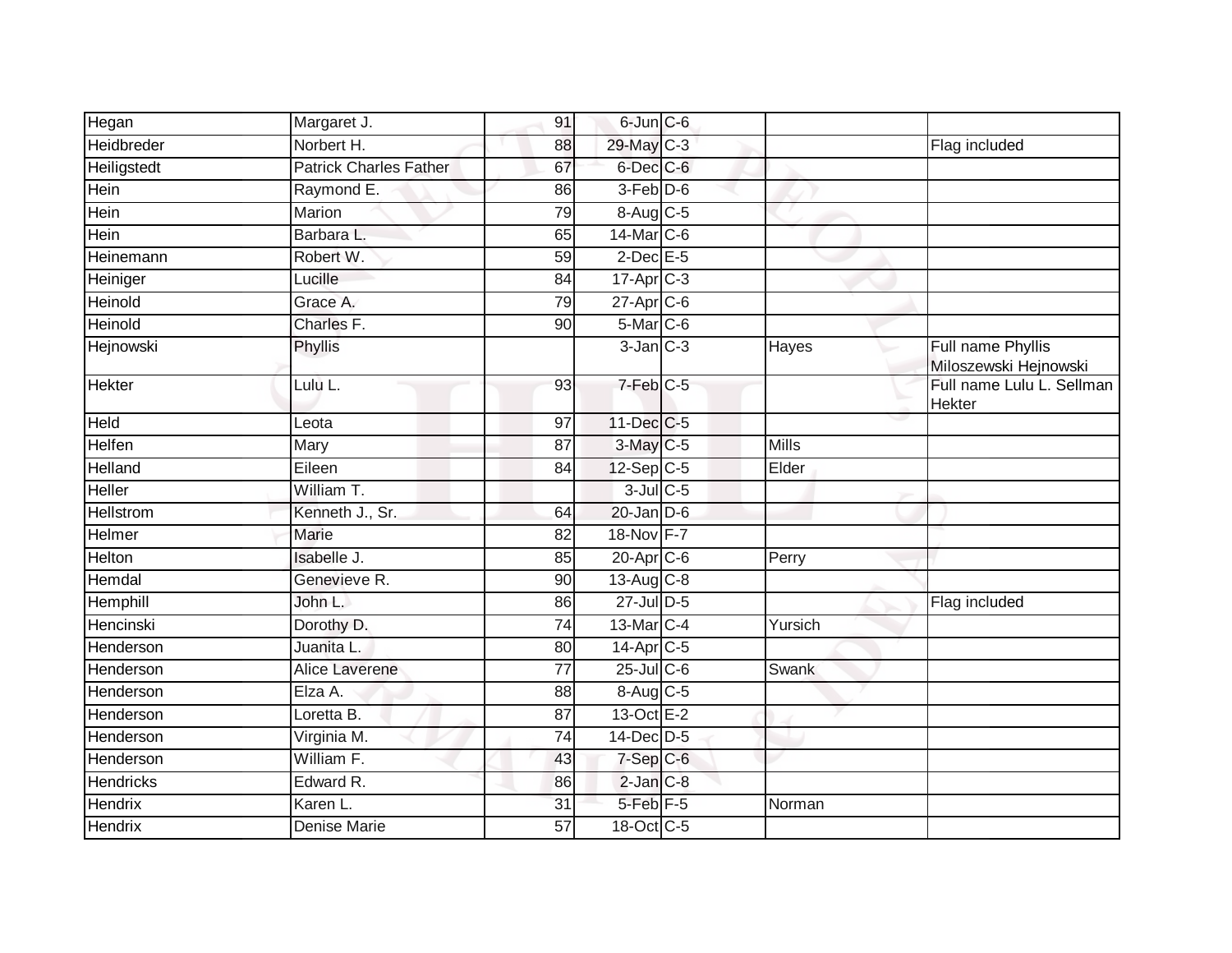| Hendron         | Helen J.             | 82              | 26-Oct C-6              | Kasher      |               |
|-----------------|----------------------|-----------------|-------------------------|-------------|---------------|
| Hennin          | Lela Maxine "Mickey" | 72              | $24$ -Jul C-3           |             |               |
| <b>Henrichs</b> | Karl D.              | 75              | 19-Oct D-6              |             |               |
| Henry           | Treva Jo             | 66              | 5-Nov C-7               | Moore       |               |
| Henry           | Nellie I.            | 91              | 22-Aug C-5              |             |               |
| Henry           | Donald I.            | 76              | $29$ -Jan F-5           |             |               |
| Hensley         | Donald C.            | $\overline{73}$ | 13-Nov C-4              |             |               |
| Hensley         | Fred F. Jr.          | 72              | $5$ -Dec $C$ -6         |             | Flag included |
| Henson          | Martha               | 88              | $19$ -Jan $D-8$         | Root        |               |
| Henson          | Grace I.             | 84              | $11-Apr$ $C-7$          |             |               |
| Herbert         | William W.           | 74              | $17-Apr$ <sub>C-3</sub> |             | Flag included |
| Herkey          | Edward               | 74              | $10$ -Jul C-3           |             | Flag included |
| Herlihy         | John I. "Jack"       | 82              | 5-Nov C-7               |             | Flag included |
| Herlihy         | Lucille M.           | 87              | 13-Apr C-6              |             |               |
| <b>Herlitz</b>  | Kenneth H.           | 82              | 13-Dec C-7              |             |               |
| Herman          | Infant Baby          |                 | $9-Nov$ C-6             |             |               |
| Herman          | Emily                | 91              | $10$ -Jan $C-4$         |             |               |
| Hermes          | Kathryn R.           | 89              | 13-Feb C-6              |             |               |
| Hermon          | Edward D.            | 75              | 29-May C-3              |             | Flag included |
| Hernandez       | <b>Daniel</b>        | $\overline{80}$ | 20-Aug C-9              |             |               |
| Hernandez       | Caesar "Bob"         | 48              | 18-Aug D-7              |             |               |
| Hernandez       | Gloria               | 56              | 17-Dec C-7              |             |               |
| Hernandez       | Luz Maria            | 36              | $1$ -Jan $C-7$          | Gutierrez   |               |
| Hernandez       | Juan R. "Rico"       | 64              | 27-Oct D-8              |             |               |
| Hero            | Nicholas Joseph      | 60              | 24-Sep C-7              |             |               |
| Hero            | Frances              | 92              | 19-Dec C-6              |             |               |
| Hero            | Edna E.              | 78              | $18$ -Jan $C-3$         |             |               |
| Herrell         | Barbara Belle        | 64              | 26-Oct C-6              |             |               |
| Herring         | Luella M.            | 94              | 2-Apr C-7               |             |               |
| Hershman        | Marilyn T. "Mickey"  | 66              | 22-Sep D-6              | Sullivan    |               |
| Herz            | Nelda O.             | 85              | 16-Mar D-7              |             |               |
| Heseman         | Lillian E.           | 89              | $2$ -Nov $D-6$          | <b>Dust</b> |               |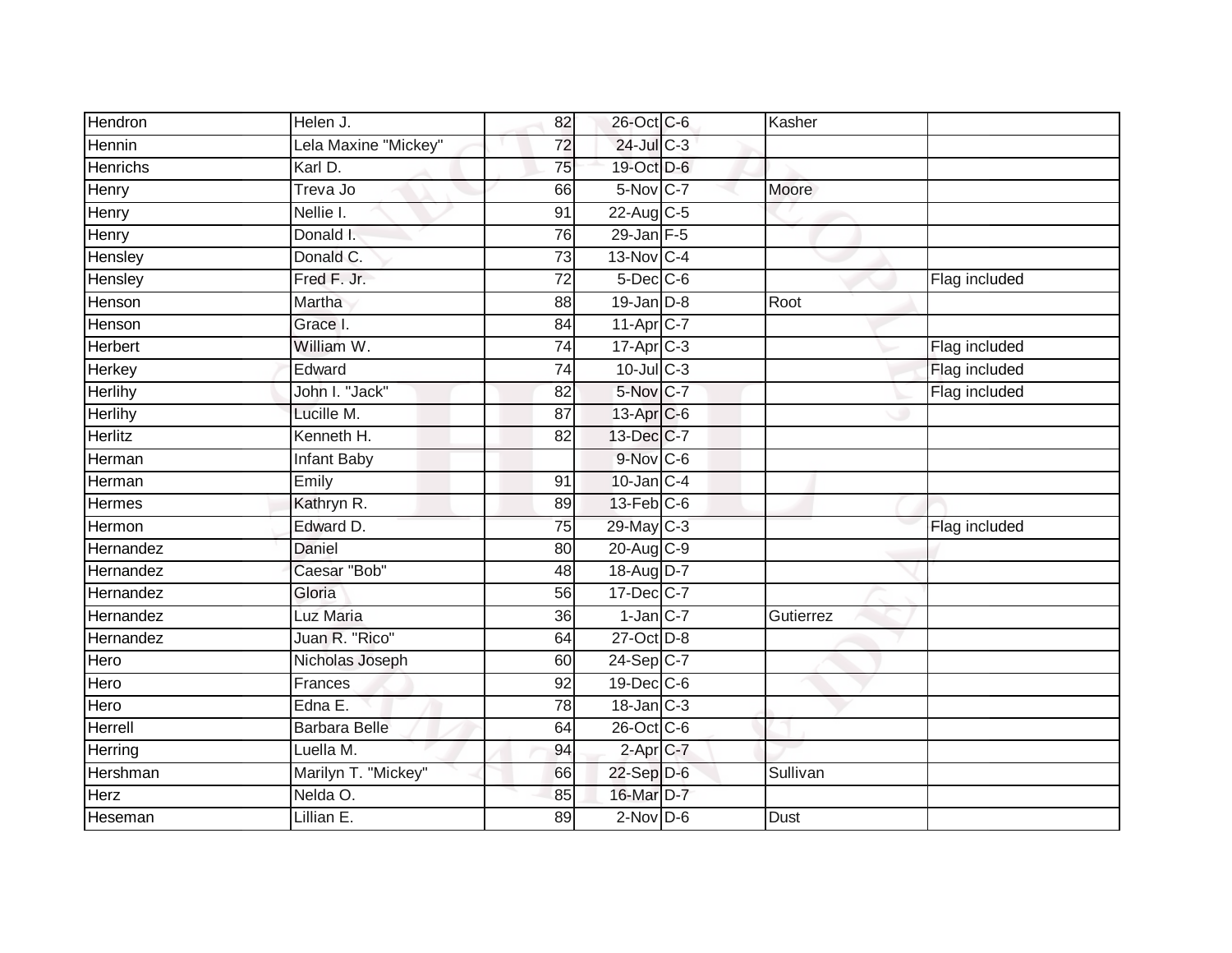| <b>Hess</b>    | Edward E.             | 88              | 20-Feb C-9              |  |               |
|----------------|-----------------------|-----------------|-------------------------|--|---------------|
| Hess           | Carmen R.             | 65              | $27$ -Feb $C-8$         |  |               |
| Hesse          | Helen G.              | 97              | 15-May C-6              |  |               |
| Hessling       | Lee S.                | 74              | 12-Jul C-5              |  |               |
| Hessling       | <b>Bernard Jay</b>    | $\overline{77}$ | 15-Jul F-5              |  |               |
| Heuring        | Dorothy K.            | 89              | 24-Apr C-4              |  |               |
| Heuser         | Erwin E.              | 89              | $4-Apr$ C-6             |  |               |
| <b>Hewlett</b> | William L.            | 79              | 27-Mar C-5              |  |               |
| Hewlett        | Margaret              | $\overline{77}$ | 22-Aug C-5              |  |               |
| Heyer          | Caroline C.           | 55              | 16-Aug C-5              |  |               |
| <b>Hibbets</b> | Helen                 | 89              | $25$ -Feb $D-6$         |  |               |
| Hickey         | Loretta A.            | 78              | 3-Feb D-5               |  |               |
| Hickle         | Duane Glenn           | 59              | 25-Oct C-5              |  |               |
| Hicko          | Ima "Billie"          | 79              | 9-Apr C-6               |  |               |
| <b>Hicks</b>   | Geraldine             | 82              | 25-Apr C-6              |  |               |
| <b>Hicks</b>   | Ronald L.             | 63              | 19-Jun C-6              |  |               |
| Hiemstra       | Michael Wayne         | 47              | 1-Mar D-11              |  |               |
| Higgins        | Adeline               | 61              | $5 - Jun$ $C - 3$       |  |               |
| Higgins        | <b>Robert Ambrose</b> | 63              | $10$ -Jul $C-3$         |  |               |
| <b>Higgins</b> | Harold G.             | 67              | 8-Oct C-7               |  |               |
| Higgins        | Walter M.             | 68              | 30-Jan C-7              |  |               |
| Higgins        | Robert F. "Bob"       |                 | $2-Apr$ C-7             |  | Flag included |
| Higgs          | David Jr.             | 71              | $8 - Jun$ $D-6$         |  |               |
| Hightshoe      | Kay M.                | 49              | $11$ -Jul C-5           |  |               |
| Hilbrich       | Loarraine E.          | 78              | $9-$ Sep $F-6$          |  |               |
| Hileman        | Gilbert Jr.           | 69              | $19-Sep$ <sub>C-6</sub> |  |               |
| Hill           | Lawrence L. "Larry"   | 62              | $22$ -Dec $C$ -6        |  |               |
| Hill           | Isabelle N.           | 90              | 24-Oct C-6              |  |               |
| Hill           | James J.              | 64              | 15-Mar D-11             |  |               |
| Hill           | Kendra Marie          | 11              | 8-Jun D-6               |  |               |
| Hill           | <b>Ethel Dorothy</b>  | 82              | 16-Jan C-8              |  |               |
| Hill           | <b>Leroy Milton</b>   | $\overline{68}$ | 14-Mar C-6              |  |               |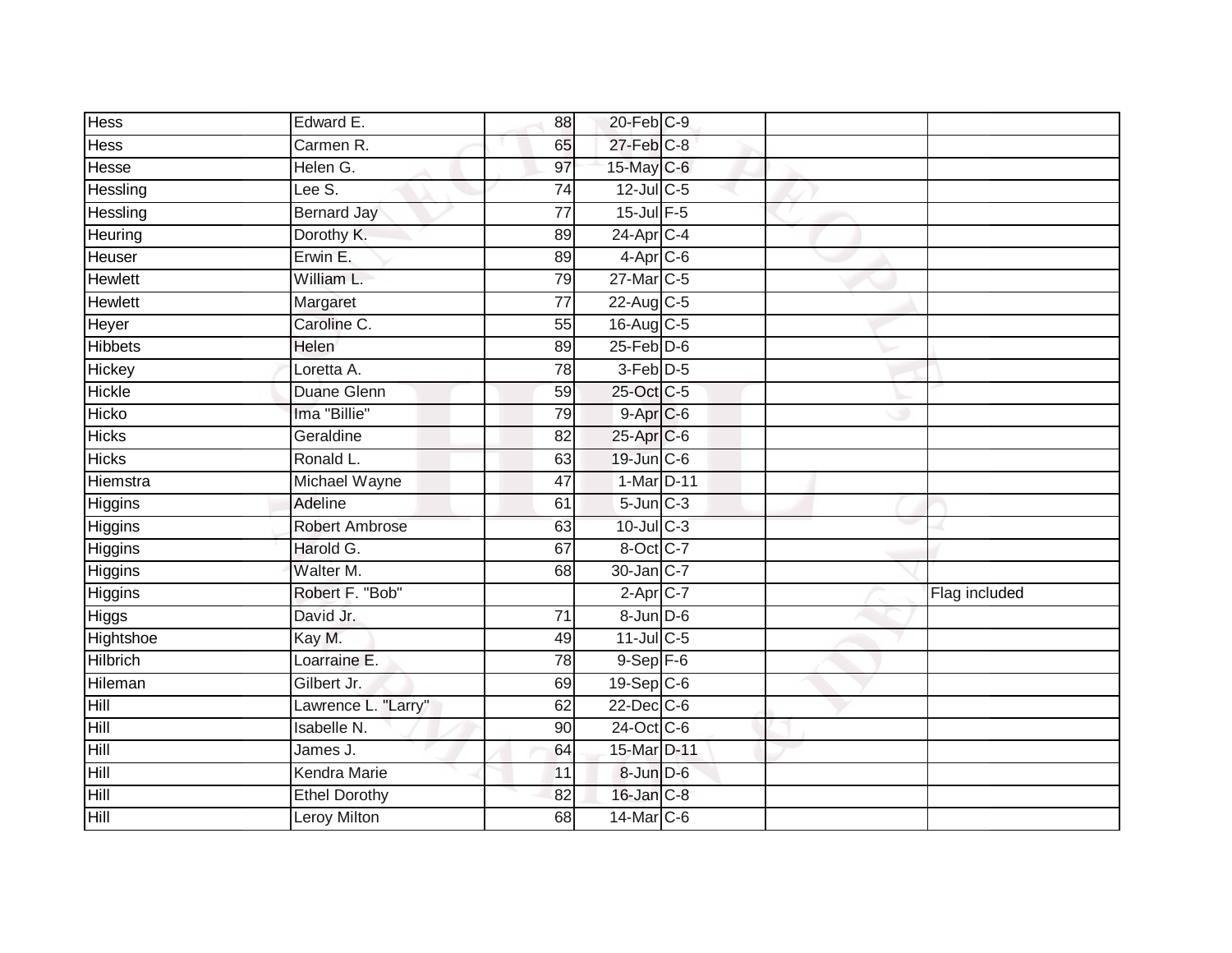| Hillard        | Annetta C.            | 90              | 8-Oct C-7        |                 | Full name Annetta C.<br>Hillard (Vaughn) (Willis) |
|----------------|-----------------------|-----------------|------------------|-----------------|---------------------------------------------------|
| Hillegonds     | Harry                 | 74              | 8-May C-4        |                 |                                                   |
| Hiltman        | Richard J.            | 79              | $25$ -Jun $C$ -6 |                 |                                                   |
| <b>Hinds</b>   | Forrest J. "Pappy"    | 91              | $11-AprC-7$      |                 |                                                   |
| Hindson        | Paul E.               | 33              | $27$ -Jul $D-6$  |                 |                                                   |
| Hinshaw        | Florence A.           | 84              | $24$ -Jan $C-4$  | <b>Hutchins</b> |                                                   |
| Hinson         | Tony                  | 43              | $2$ -May C-5     |                 |                                                   |
| Hinton         | Barbara Ann           | $\overline{51}$ | 20-Nov C-3       | Jackson         |                                                   |
| <b>Hirchak</b> | Agnes                 | 89              | 30-Oct C-4       | Divijak         |                                                   |
| <b>Hirjak</b>  | Mary Ann              | 66              | 11-Dec C-5       |                 |                                                   |
| Hirsch         | James Herman          |                 | 24-Dec C-7       |                 |                                                   |
| Hirt           | Robert L. "Louie"     | 73              | $14-Sep$ D-6     |                 |                                                   |
| Hiser          | Delores I.            | 69              | 23-Oct C-4       |                 |                                                   |
| <b>Hiskes</b>  | Edward                | 87              | 28-Aug C-3       |                 |                                                   |
| Hislope        | Vernon D.             | 61              | 6-Oct E-1        |                 |                                                   |
| Hitchings      | Helen M.              | 86              | $21-Aug$ $C-3$   |                 |                                                   |
| Hitesman       | Edna Irene            |                 | 9-Mar D-5        |                 |                                                   |
| Hixon          | Jeff "Red"            | 62              | 12-Sep C-5       |                 |                                                   |
| Hizsnyik       | Andrew                | 87              | $3$ -Jan $C-4$   |                 |                                                   |
| Hlebasko       | <b>Frank Paul</b>     | 52              | 28-Oct F-6       |                 |                                                   |
| <b>Hlista</b>  | Rita A.               | 62              | $3-Aug$ $D-8$    | Karr            |                                                   |
| Hlodnicki      | Joseph Jr. Dr.        | $\overline{77}$ | 8-Nov C-6        |                 |                                                   |
| Hmurovich      | John B.               | $\overline{77}$ | $2$ -Aug $C$ -6  |                 | Flag included                                     |
| Hoagland       | LeRoy C. "Hoagie"     | 77              | $17$ -Feb $D-6$  |                 | Flag included                                     |
| Hoard          | Yolanda               | 79              | $6$ -Jul $C$ -4  | Capra           |                                                   |
| Hodson         | <b>Iris Elizabeth</b> | 81              | 31-Dec C-6       | Smith           |                                                   |
| Hodupski       | Jean Hodus            |                 | 7-Nov C-4        |                 |                                                   |
| Hoehn          | Vernon W.             | 73              | 24-Oct C-6       |                 | Flag included                                     |
| Hoekstra       | Shirley L.            | 46              | 21-Oct F-6       |                 |                                                   |
| Hoekstra       | Clara                 | 97              | 12-Dec C-6       | Posthuma        |                                                   |
| Hoekstra       | Jeanette L.           | 85              | 25-Mar F-6       |                 |                                                   |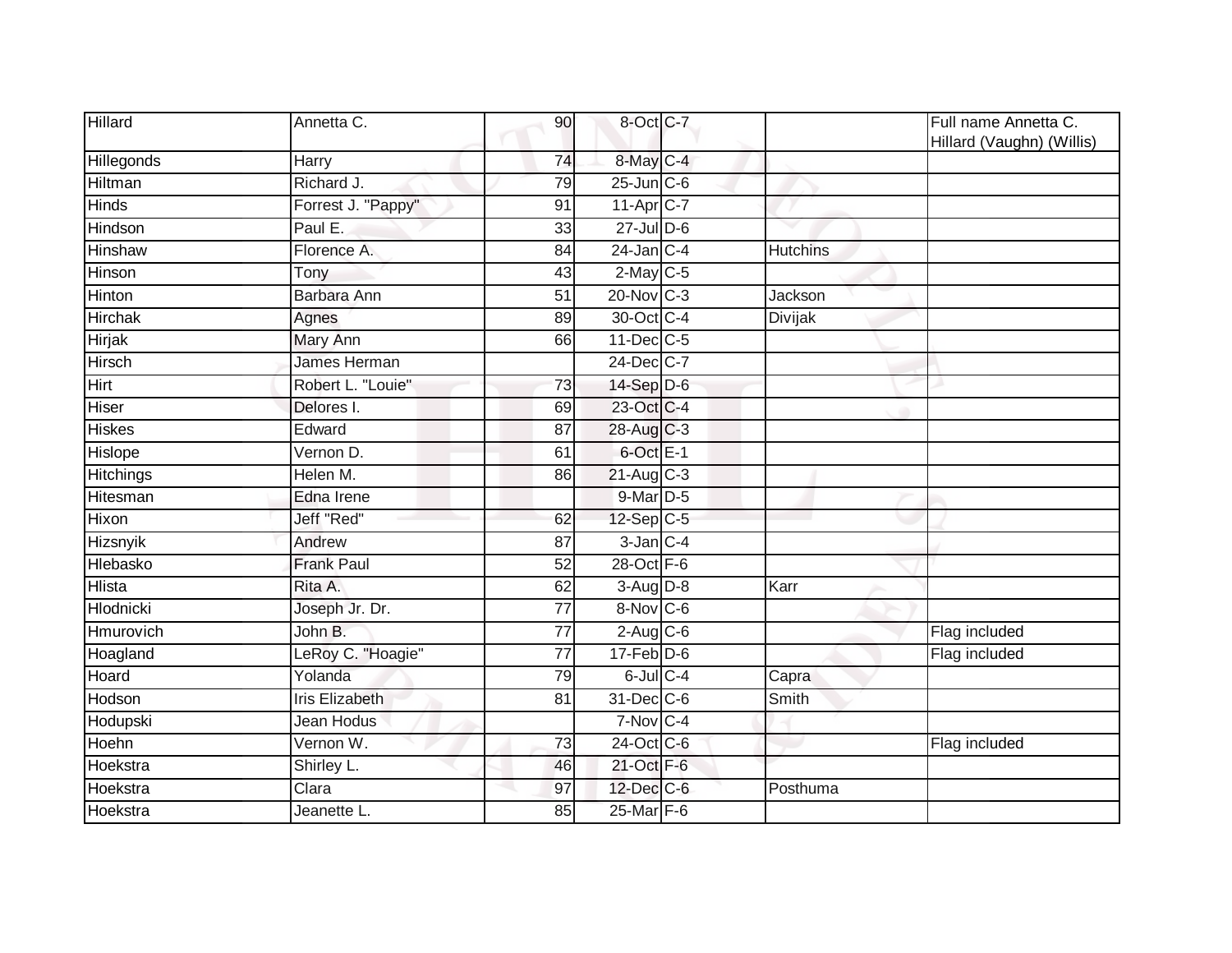| Hoekstra        | Ruth                          | 81 | $22-Sep$ D-6           | Dykstra  |                                                   |
|-----------------|-------------------------------|----|------------------------|----------|---------------------------------------------------|
| Hofferth        | Thomas R.                     | 67 | 21-Aug C-3             |          |                                                   |
| Hoffman         | Florence C.                   | 82 | 12-Jan D-7             |          |                                                   |
| Hoffman         | Clara                         | 94 | $3-Aug$ $D-8$          |          |                                                   |
| Hoffman         | Ralph G. Monsignor            | 89 | $5$ -Dec $C$ -6        |          |                                                   |
| Hogan           | Genevieve                     | 94 | $14$ -Jun $C$ -6       |          |                                                   |
| Hoidahl         | Robert I.                     | 77 | $16$ -Jun $C$ -6       |          |                                                   |
| Hojnacki        | <b>William Richard</b>        |    | $27$ -Jan $D-5$        |          |                                                   |
| <b>Hokens</b>   | Agnes                         | 83 | $4$ -Oct C-6           |          |                                                   |
| <b>Holbrook</b> | Ronald "Tattoo"               | 38 | $20$ -May F-6          |          |                                                   |
| Holguin         | Robert                        | 64 | 21-Mar C-7             |          |                                                   |
| Holicky         | Joseph J. Sr. "Ace"           | 85 | $6$ -Feb $C-8$         |          |                                                   |
| Holland         | <b>Howard Marvin</b>          | 83 | $11-Sep$ C-3           |          | Flag included                                     |
| Holland         | Elanor IBVM Sr.               |    | $1-Feb$ <sub>C-6</sub> |          |                                                   |
| Holleman        | <b>Shirley Mae</b>            | 76 | 15-Jun D-7             | Padden   |                                                   |
| Hollenbaugh     | Dolores "June"                | 70 | 21-Jun C-5             |          |                                                   |
| Hollenbaugh     | Dolores "June"                | 70 | 26-Apr C-5             |          |                                                   |
| Hollibaugh      | Mary Lou                      | 51 | $25$ -Dec $C$ -3       | Czarneck | Full name Mary Lou<br>Hollibaugh Freeman          |
| Hollingshead    | Rosemary                      | 82 | 22-May C-4             | Roberts  | Full name Rosemary<br><b>Hollingshead Aldrich</b> |
| <b>Hollis</b>   | <b>Adam William Dale</b>      | 18 | $22-Sep$ D-6           |          | Picture included                                  |
| Holme           | Darrell T. "Babe"             | 64 | $28$ -Jun $C-5$        |          |                                                   |
| Holmes          | George                        | 67 | $2$ -Jan $C-7$         |          |                                                   |
| Holt            | Courtney P.                   | 81 | $4$ -Aug $E-1$         |          |                                                   |
| Holtz           | Henry W. III                  | 40 | $1-Aug$ $C-6$          |          |                                                   |
| Holtzman        | Paul "Whitey EXX"             | 75 | $2$ -Nov D-6           |          |                                                   |
| Holub           | Mary J.                       | 89 | $4$ -May $D$ -6        |          |                                                   |
| Holubes         | John M.                       | 76 | $9$ -Mar $D$ -6        |          | Flag included                                     |
| Homcho          | Raymond J. "Digger" Sr.       | 71 | 11-Dec C-5             |          | Flag included                                     |
| Homco           | Edward C. C.P.P.S<br>Reverend | 81 | 25-Dec C-3             |          |                                                   |
| Homer           | Wilma M.                      | 89 | $4$ -Jun $C-9$         |          |                                                   |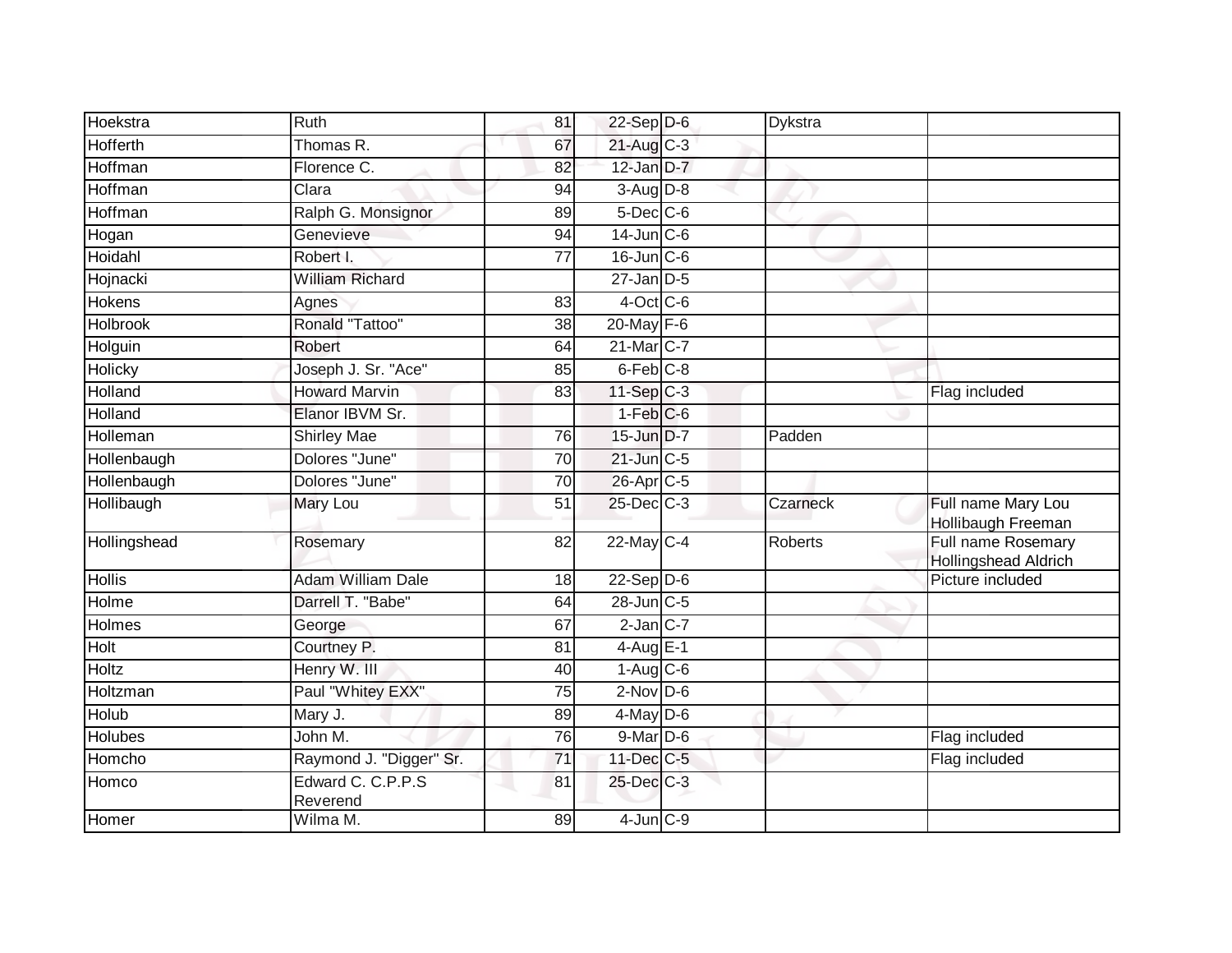| Homoky         | Louis                | 78                 | $6$ -Aug $C$ -8  |                   | Flag included                                 |
|----------------|----------------------|--------------------|------------------|-------------------|-----------------------------------------------|
| Homoky         | William              | 80                 | 18-Jan C-4       |                   | Flag included                                 |
| Honaker        | Virginia Louise      | 75                 | $1$ -Jan $ C-7 $ |                   | Full name Virginia Louise<br>Honaker Consorti |
| Hood           | Mary W.              | 84                 | 31-Dec C-6       | <b>Buczkowski</b> |                                               |
| Hook           | Marvin               | 86                 | 18-Dec C-3       |                   |                                               |
| <b>Hook</b>    | Russell L.           | 83                 | 5-Jan D-7        |                   | Flag included                                 |
| <b>Hooks</b>   | Collis I.            | 87                 | $24$ -Jul C-3    |                   |                                               |
| Hooper         | Fred Jr.             | 76                 | 6-Feb C-8        |                   |                                               |
| Hooten         | Doy                  | 78                 | 22-Oct C-8       |                   |                                               |
| Hootnick       | Gean                 | 86                 | 20-Nov C-3       |                   |                                               |
| <b>Hopkins</b> | Michael J.           | 36                 | $22$ -Jun $D-6$  |                   |                                               |
| Hopman         | Fred C. Sr.          | 87                 | $17$ -Feb $D$ -6 |                   |                                               |
| Hoppe          | Anna M.              | 96                 | $12$ -Jan D-7    |                   |                                               |
| Horan          | Mary Jane            | 88                 | 19-Nov C-6       |                   |                                               |
| Horner         | <b>Garrett Lewis</b> | 4months, 3d<br>ays | 15-Mar D-11      |                   |                                               |
| Hornick        | Joseph F.            | 89                 | $4$ -Oct C-6     |                   |                                               |
| Horst          | Dorothy C.           | 89                 | $1$ -Jan $C$ -7  | Franz             |                                               |
| <b>Horszt</b>  | Leonard E.           | 71                 | 11-Dec C-5       |                   | Flag included                                 |
| Horton         | Horace R.            | $\overline{71}$    | $28$ -Oct $F-6$  |                   |                                               |
| Horvat         | Margaret M.          | 85                 | 30-Nov D-6       |                   |                                               |
| Horvat         | Andrew B.            | 84                 | 22-Mar D-8       |                   |                                               |
| Horvath        | Victoria B. "Vicky"  | 84                 | $23$ -Jul C-9    |                   |                                               |
| Horvath        | Claribel R.          | 88                 | $3$ -Jan $C-4$   |                   |                                               |
| Hoshaw         | Willard F.           | 80                 | 11-Oct C-5       |                   | Flag included                                 |
| Hotarie        | Lucy Mae             | 73                 | $14$ -Feb $C-3$  |                   |                                               |
| Hough          | Vernice Evelyn       | 97                 | $5$ -Dec $C$ -6  | Hale              |                                               |
| House          | Charles W. "Charlie" | 86                 | $9$ -Jan $C$ -8  |                   | Flag included                                 |
| Houseworth     | Jeanine              |                    | 23-Apr C-6       |                   |                                               |
| Houx           | Bernice B.           | $\overline{77}$    | 29-Nov C-5       |                   |                                               |
| Hovanec        | John A.              |                    | 11-Dec C-5       |                   |                                               |
| Hovis          | Norma J.             | 74                 | $14$ -Jun $C$ -6 |                   |                                               |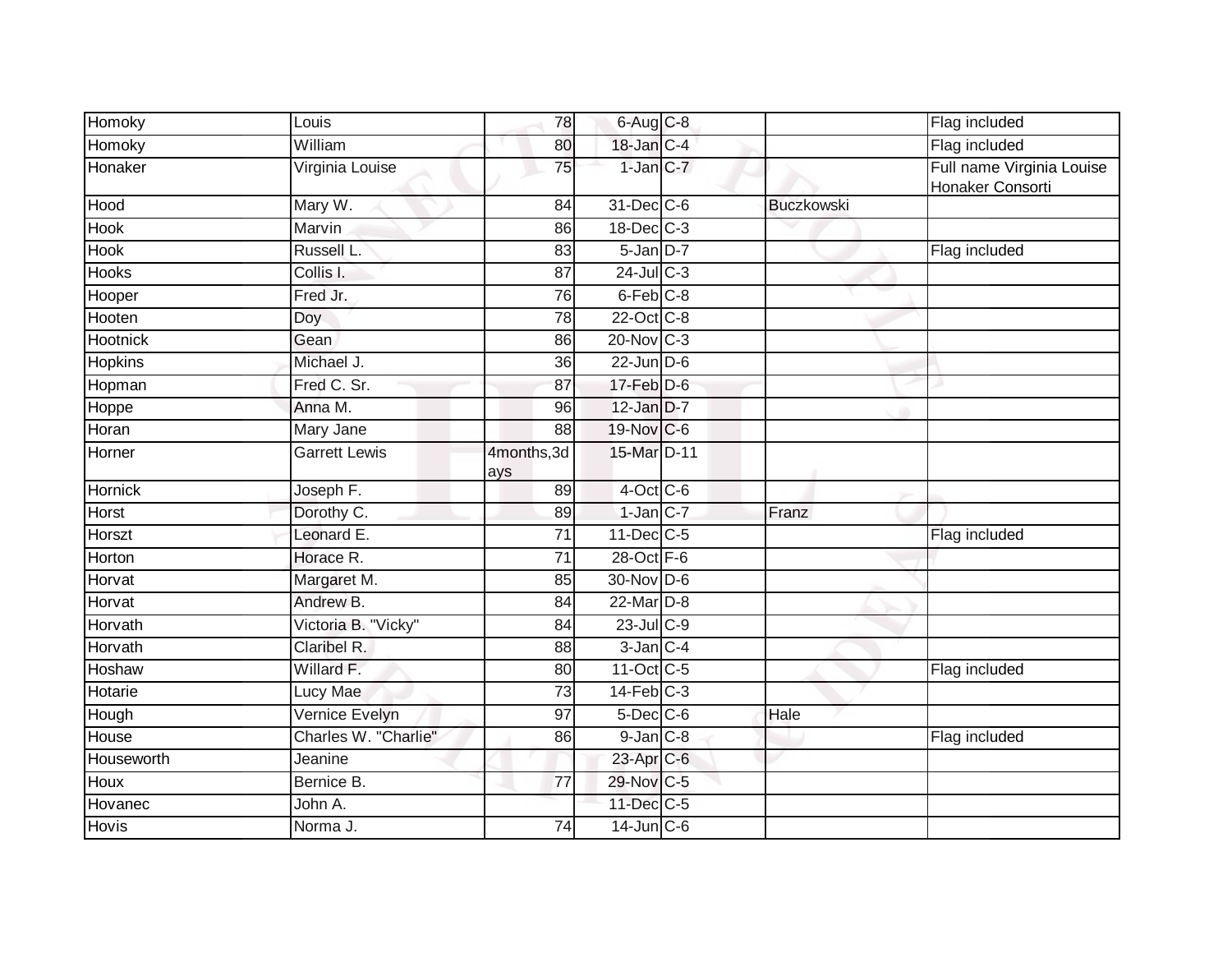| Howald            | Cora E.              | 83              | 19-May E-1            |                 |                  |
|-------------------|----------------------|-----------------|-----------------------|-----------------|------------------|
| Howard            | Jerome               | 65              | 30-Jun D-7            |                 |                  |
| Howard            | Francis "Fran"       | 87              | 10-Aug D-7            |                 |                  |
| Howard-Mattingly  | Shirley              | 64              | $24-Sep$ C-8          |                 | Picture included |
| Howell            | Anita Mae            | $\overline{74}$ | 26-Jun C-5            |                 |                  |
| Howsare           | <b>Stacy</b>         | 75              | 12-Mar C-9            |                 |                  |
| Hoye              | Marguerite C.        | $\overline{73}$ | 26-Oct C-6            | Henshaw         |                  |
| Hrapcyhak         | Mary F.              | 87              | 23-Jul C-9            | Companik        |                  |
| Hrasch            | Pauline L.           | 90              | 17-Dec C-7            | Simko           |                  |
| Hreha             | Joseph M.            | 79              | $16$ -Dec $E$ -6      |                 |                  |
| Hriecenak         | John J. Rev. Father  | 94              | 12-Aug F-5            |                 |                  |
| Hrinda            | Thomas A.            | 55              | $6$ -Dec $C$ -6       |                 |                  |
| Hrinsko           | Frank                | 85              | 14-Apr <sub>C-5</sub> |                 |                  |
| <b>Hriso</b>      | Mary                 | 89              | $13$ -Feb $ C$ -6     |                 |                  |
| <b>Hritz</b>      | Pauline A.           | 71              | 28-Dec C-5            |                 |                  |
| <b>Hritz</b>      | Evelyn               | 75              | $20$ -Jan $D-6$       |                 |                  |
| Hromada           | Emily V.             | 85              | 24-Sep C-7            | <b>Nemcek</b>   |                  |
| Hruska            | <b>Vlasta Emilie</b> | 95              | $22$ -Jan F-6         |                 |                  |
| <b>Hruzik</b>     | Stephen Jr.          | 78              | $17$ -Aug $D-8$       |                 |                  |
| Hubacek-Duckworth | Gloria M.            | $\overline{75}$ | $20$ -Apr $C$ -6      | Patterson       |                  |
| Hubbard           | Chris                | 67              | 3-Aug D-8             |                 |                  |
| Huber             | Joe T                | $\overline{34}$ | $23$ -Jul C-9         |                 |                  |
| Huber             | Dorothy J.           | 78              | $20$ -Feb $C-9$       |                 | Flag included    |
| Huber             | William C. Jr.       | 71              | $17 - Jun$ F-6        |                 |                  |
| <b>Huck</b>       | Ida (Lucy)           | 88              | 24-Dec C-7            | Koerner         |                  |
| <b>Huck</b>       | Nancy Ellen          | 84              | 31-May C-5            | <b>Miles</b>    |                  |
| Huckabayl         | Dorothy M.           | 76              | 16-Mar D-7            | <b>Stephens</b> |                  |
| <b>Hudak</b>      | Frank "Fritzie"      | $\overline{77}$ | $9$ -Jan $C-8$        |                 |                  |
| Hudson            | Derek Lanier Jr.     | 26              | 27-Mar C-5            |                 |                  |
| Huerta            | Mary L.              | 79              | 16-Apr C-8            |                 |                  |
| Huettner          | Genevieve            | 82              | $2$ -Aug C-6          |                 |                  |
| <b>Huff</b>       | Alma                 | 80              | 18-Feb D-7            |                 |                  |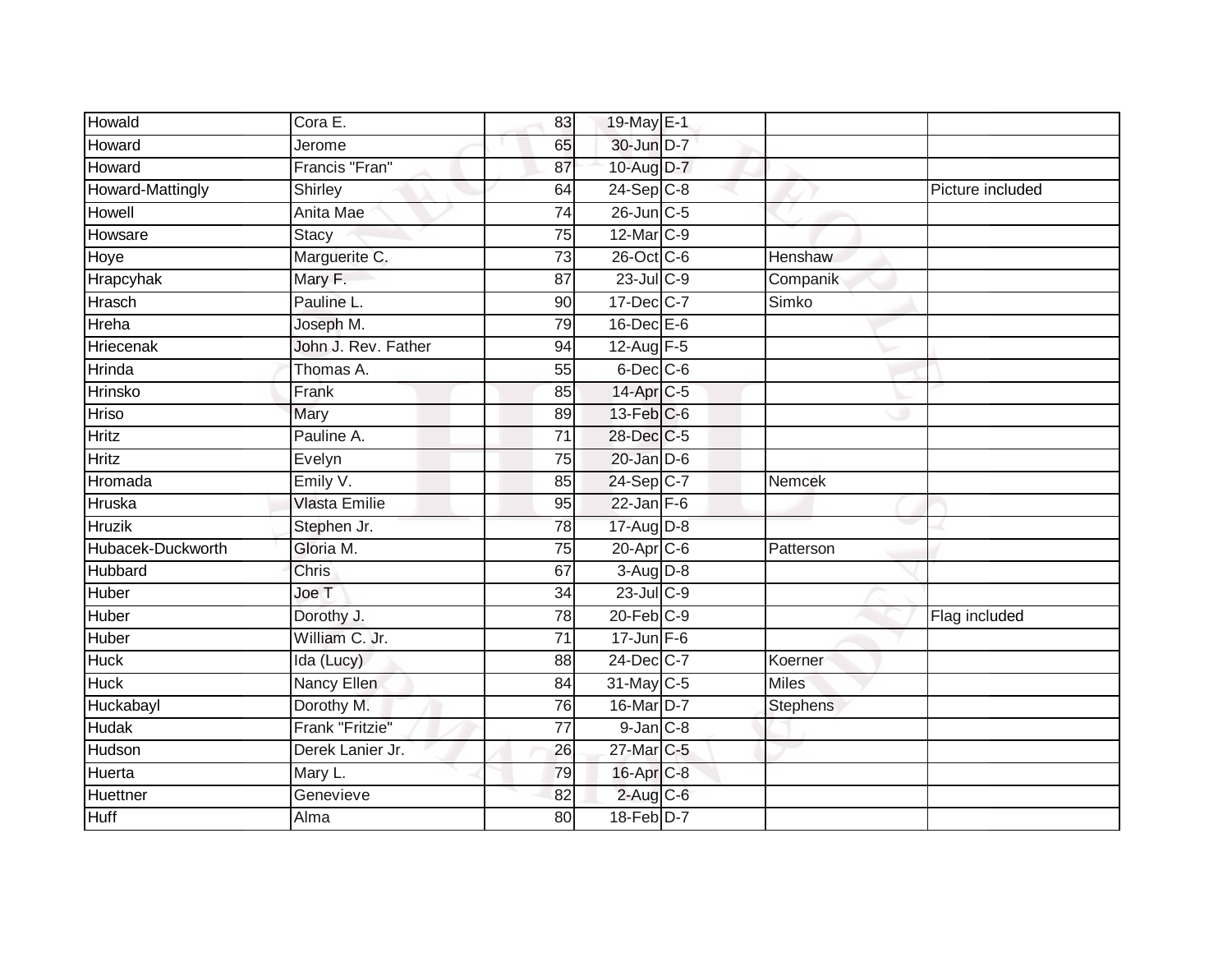| <b>Hughes</b>    | Georgia B.         | 73              | $1$ -Dec $E$ -6       |            |                                         |
|------------------|--------------------|-----------------|-----------------------|------------|-----------------------------------------|
| Hughes           | Jeanette           | 72              | $4-Sep$ $C-5$         | Wardenburg |                                         |
| <b>Humenik</b>   | Mary C.            | 88              | 4-Dec C-3             | Dzurenda   |                                         |
| Hunt             | Cheryl Lynn        | 28              | $23$ -Jan $C-9$       |            |                                         |
| Hunter           | John L.            | $\overline{82}$ | $20$ -Jul $D-5$       |            | Flag included                           |
| Hunter           | Sharon L.          | 50              | $6$ -Jul $C$ -4       | Petri      |                                         |
| Hunter           | Dorsey             | 75              | $25$ -Jan $ C-5 $     |            |                                         |
| Hunter           | Willie May         | 73              | 3-Jun F-10            |            |                                         |
| Hunter           | Stanley E.         | 58              | 22-Mar D-8            |            | Flag included                           |
| Hunter           | Diana F.           | $\overline{55}$ | 26-Apr <sub>C-5</sub> | Benzon     |                                         |
| Hunter           | Velma L.           | 89              | $9$ -Feb $D$ -6       |            |                                         |
| Huntley          | Leroy D.           | 67              | $2$ -Nov D-6          |            |                                         |
| Hunt-Rhoads      | Lela Belle         | 86              | 19-Apr C-7            |            |                                         |
| Hupke            | Joseph A.          | 85              | 20-Feb C-9            |            | Flag included                           |
| Hurst            | Ira L. "Cajun"     | 82              | 15-Oct C-7            |            | Flag included                           |
| Husiar           | Rudolph            | 68              | 24-Mar C-5            |            |                                         |
| Huskey           | Dylan (Hardy)      | Infant          | 14-Dec D-5            |            |                                         |
| Hutcheson        | Ray                | 78              | $2-Apr$ $C-7$         |            | Flag included                           |
| Hutchinson       | Frances J.         | 79              | 10-Dec C-7            | Jacobs     | Full name Frances J.<br>Cook Hutchinson |
| <b>Hutchison</b> | Carl Sr.           | 70              | 20-Dec C-6            |            |                                         |
| Hutchison        | Mary Jane          | 74              | $2$ -Jan $C-8$        |            |                                         |
| Huttle           | Edward S. J.       | 80              | $9-Nov$ C-6           |            | Flag included                           |
| Hutton           | Irene              | 80              | $31$ -Jan $ C-4 $     |            |                                         |
| Hutton           | Florin R. "Bud"    | 79              | $7$ -Dec $E-1$        |            |                                         |
| Hutton           | Frank C.           | 82              | 13-May F-5            |            |                                         |
| Hyde             | Karen M.           | 46              | $1-Aug$ $C-6$         |            |                                         |
| Hyer             | <b>Kenneth Lee</b> | 76              | $16$ -Jan $C-8$       |            |                                         |
| latarola         | Hazel Rose         | 79              | $22$ -Jun $D-6$       |            |                                         |
| Idzior           | Jennie             | 94              | 30-Mar C-6            |            |                                         |
| Ihnat            | Lena Isabel        | 91              | 11-Nov F-5            | Oglesby    |                                         |
| Ikovic           | Lucille            | 82              | 23-Oct C-4            | Kolb       |                                         |
|                  |                    |                 |                       |            |                                         |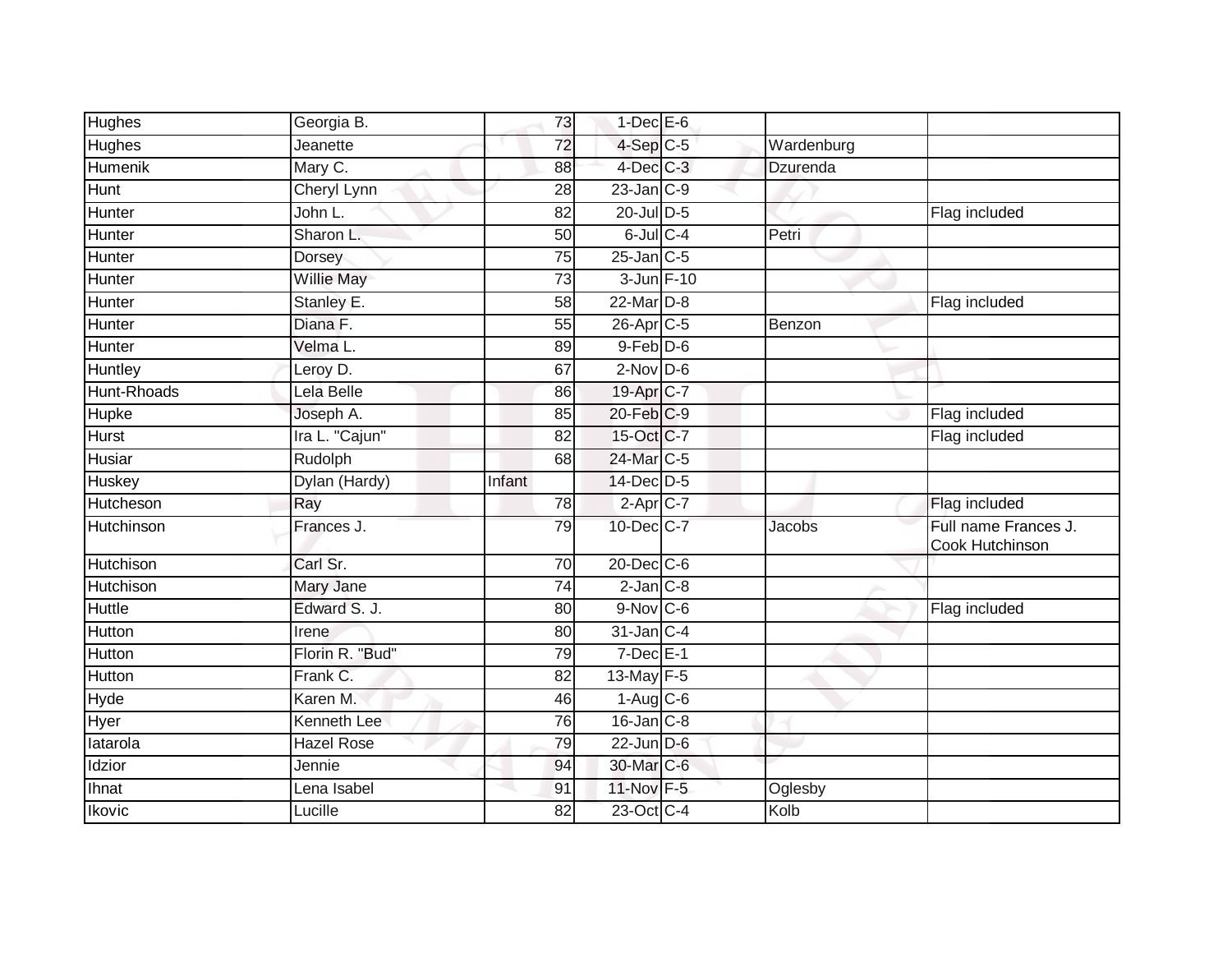| Imm           | <b>Tedd Daniel</b>    | 37              | 23-Sep F-5        |                           |                                       |
|---------------|-----------------------|-----------------|-------------------|---------------------------|---------------------------------------|
| Imrich        | George H.             | 97              | $2$ -Jul $C$ -8   |                           |                                       |
| Imrie         | Eugene J. "Gene"      | 86              | 18-Nov F-7        |                           |                                       |
| Indicavitch   | <b>Melvin Michael</b> | 76              | $3$ -Dec $C$ -6   |                           |                                       |
| Ingram        | Loraine               | 74              | 8-Nov C-6         |                           |                                       |
| Ingram        | Gladys                |                 | 16-Aug C-5        | Weigle                    |                                       |
| Irizarry      | Gilberto              | 75              | 20-Oct E-1        |                           |                                       |
| <b>Trvin</b>  | Arthur J. " Piggy"    | 42              | 11-Oct C-5        |                           |                                       |
| <b>Irvine</b> | <b>Bobby Gene</b>     | 61              | $23$ -Jan $C-9$   |                           |                                       |
| Isaily        | Janis Faye            | 52              | 8-Mar D-9         |                           |                                       |
| Isek          | Peter "Pete"          |                 | 28-Sep C-5        |                           |                                       |
| Isley         | Malcom H. "Mickey"    | 91              | $27$ -Feb $C-8$   |                           |                                       |
| Isley         | Charles G.            | 87              | $16$ -Jun $C$ -6  |                           | Flag included                         |
| Isley         | Charles P.            | 89              | 5-May D-9         |                           |                                       |
| Isley         | Malcom H. : Mickey"   | 91              | 10-Mar D-6        |                           |                                       |
| Isom          | Theo "Ted"            | 78              | 22-Apr F-5        |                           | Flag included                         |
| Ivancevich    | Nikola                | 80              | $12$ -Feb $F-5$   |                           |                                       |
| Ivancevich    | Eli.                  | 85              | $12$ -Feb $F-5$   |                           |                                       |
| Ivanovich     | Zovonko Djura (Bill)  | 78              | 17-Aug D-8        |                           |                                       |
| <b>Tvey</b>   | Julia L.              | 52              | 21-Mar C-7        |                           |                                       |
| Iwan          | Edmund P.             | 81              | $2$ -Oct C-4      |                           |                                       |
| Jablonski     | Helen                 | 85              | $7$ -Jun $C$ -6   | $\overline{\text{Valag}}$ |                                       |
| Jachim        | Angela R.             | 79              | 21-Mar C-7        | <b>Tekiela</b>            |                                       |
| <b>Jacks</b>  | Isabelle              | 95              | 12-Mar C-9        |                           |                                       |
| Jackson       | Alby W.               | 82              | $6 - Apr$ $C - 5$ |                           |                                       |
| Jackson       | Gertha Lee            | 74              | $16$ -Feb $D-8$   |                           | Full name Gertha Lee<br>Crews Jackson |
| Jackson       | Wilbert               | $\overline{77}$ | $13$ -Feb $C-7$   |                           |                                       |
| Jackson       | Mary A."Nuce"         | 89              | 30-Jul C-6        |                           |                                       |
| Jackson       | <b>Jessie May</b>     | 74              | 19-Mar C-7        |                           |                                       |
| Jackson       | Essie M.              | 77              | $7-Aug$ $C-5$     |                           |                                       |
| Jackson       | Audrey M.             | 77              | 26-Nov C-7        |                           |                                       |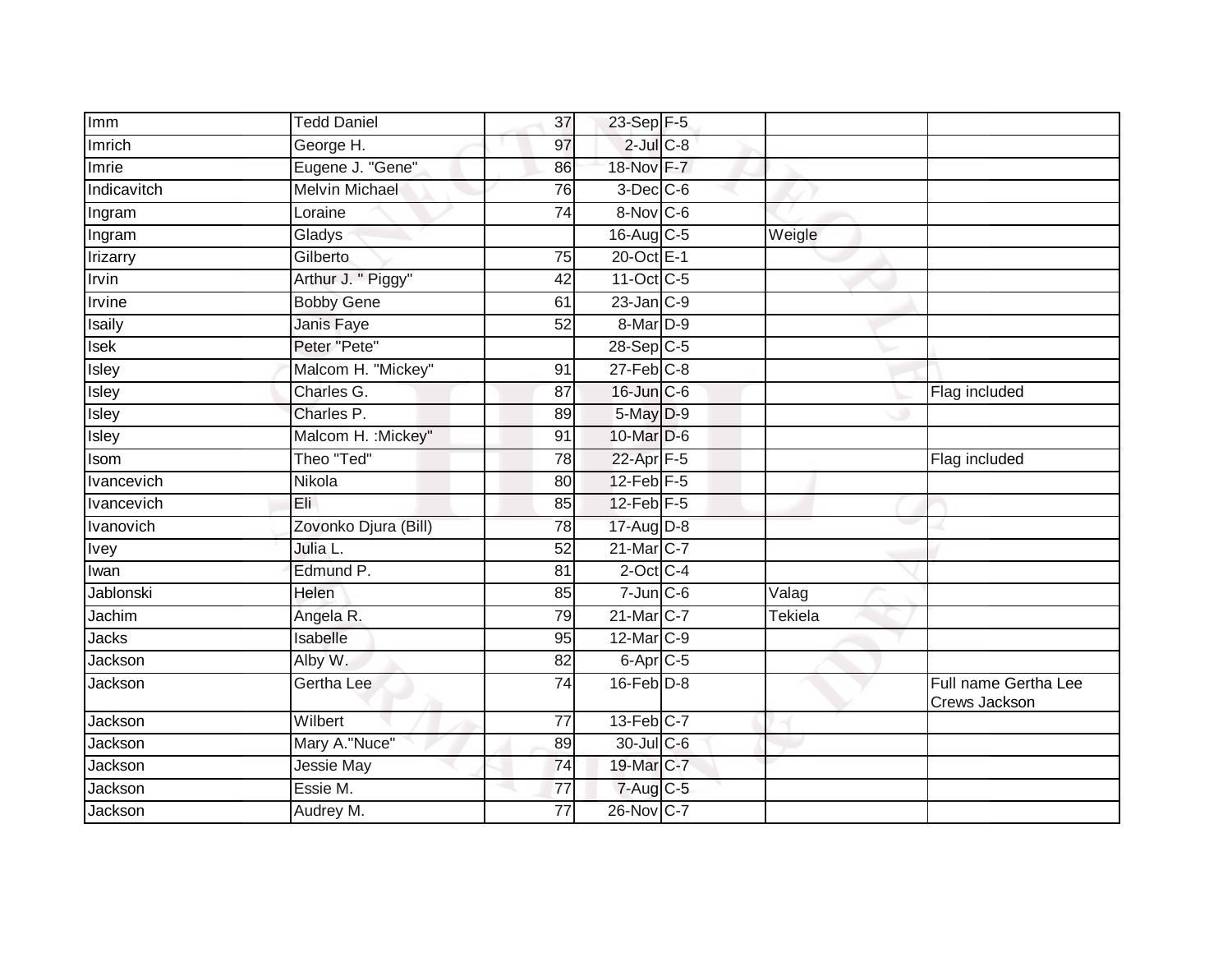| Jackson-Smith     | Theodosia             | 86              | 19-Oct D-7           |           |                           |
|-------------------|-----------------------|-----------------|----------------------|-----------|---------------------------|
| Jacobs            | Margaret E.           | 91              | 3-Oct C-6            | Keilman   |                           |
| Jacobs            | Jessica E.            | 88              | 22-Nov C-5           |           |                           |
| Jacobson          | Robert H. "Jake"      | 81              | $18$ -Apr $C$ -6     |           | Picture included          |
| Jacobson          | Emma <sub>F.</sub>    | $\overline{92}$ | 13-Aug C-8           |           |                           |
| Jaeger            | Frederick W.          | 86              | $19$ -Jan $D-8$      |           |                           |
| Jaenke            | Alice Mae             | 93              | $13$ -Mar $ C-4 $    | Shawcroft |                           |
| Jagadich          | Stephen M.            | 78              | 14-Mar C-7<br>arch14 |           |                           |
| Jager             | Doloris G.            | $\overline{71}$ | 11-Dec C-5           |           |                           |
| Jagier            | Francis G.            | Infant          | $9-Apr$ $C-6$        |           |                           |
| Jahns             | Albin A. Dr.          | 81              | $9$ -Jun $C$ -6      |           | Flag and Picture included |
| Jahnz             | Ewalt V. "Pappy"      | 91              | 6-Mar <sub>C-5</sub> |           |                           |
| Jakab             | Margit J.             | 74              | 10-May C-6           |           |                           |
| Jakelich          | <b>Edith Burge</b>    |                 | 14-Sep D-6           |           |                           |
| Jakovich          | Marko Joseph          | 76              | 28-Nov C-5           |           |                           |
| Jakubas           | Walter                | 85              | $12$ -Jan D-7        |           | Flag included             |
| Jakubas           | Jeanette              | 81              | 28-Oct F-6           |           |                           |
| <b>Jakubowicz</b> | Julia V.              | 75              | $10$ -Dec $C$ -7     | Kaminsky  |                           |
| <b>Jakubowski</b> | Edward J.             | 70              | 29-May C-3           |           | Flag included             |
| Jakubowski        | Mary                  | 77              | 26-Sep C-6           | Konicki   |                           |
| Jakubowski        | Walt "Byszko"         | 75              | $10$ -Dec $ C-7 $    |           | Picture included          |
| Jallo             | Mary                  | 89              | 14-Apr C-5           |           |                           |
| James             | <b>Mildred Arlene</b> | 77              | $24$ -Nov D-6        |           |                           |
| James             | Sharon Kay            | 56              | 15-Jun D-7           | Marsh     |                           |
| James             | Anne F.               | 81              | 19-Oct D-6           | Boich     |                           |
| Jamka             | Walter Sr.            | 68              | 24-Oct C-6           |           |                           |
| Jamrose           | Joseph J.             | 84              | $11$ -Jun $C-8$      |           | Flag included             |
| Jancaric          | Robert J.             | 44              | 19-Jan D-8           |           |                           |
| Janda             | John "Jerry"          | 70              | $1$ -Jan $ C-7 $     |           |                           |
| Jandura           | Marion                | 68              | $11$ -JulC-5         | Elia      |                           |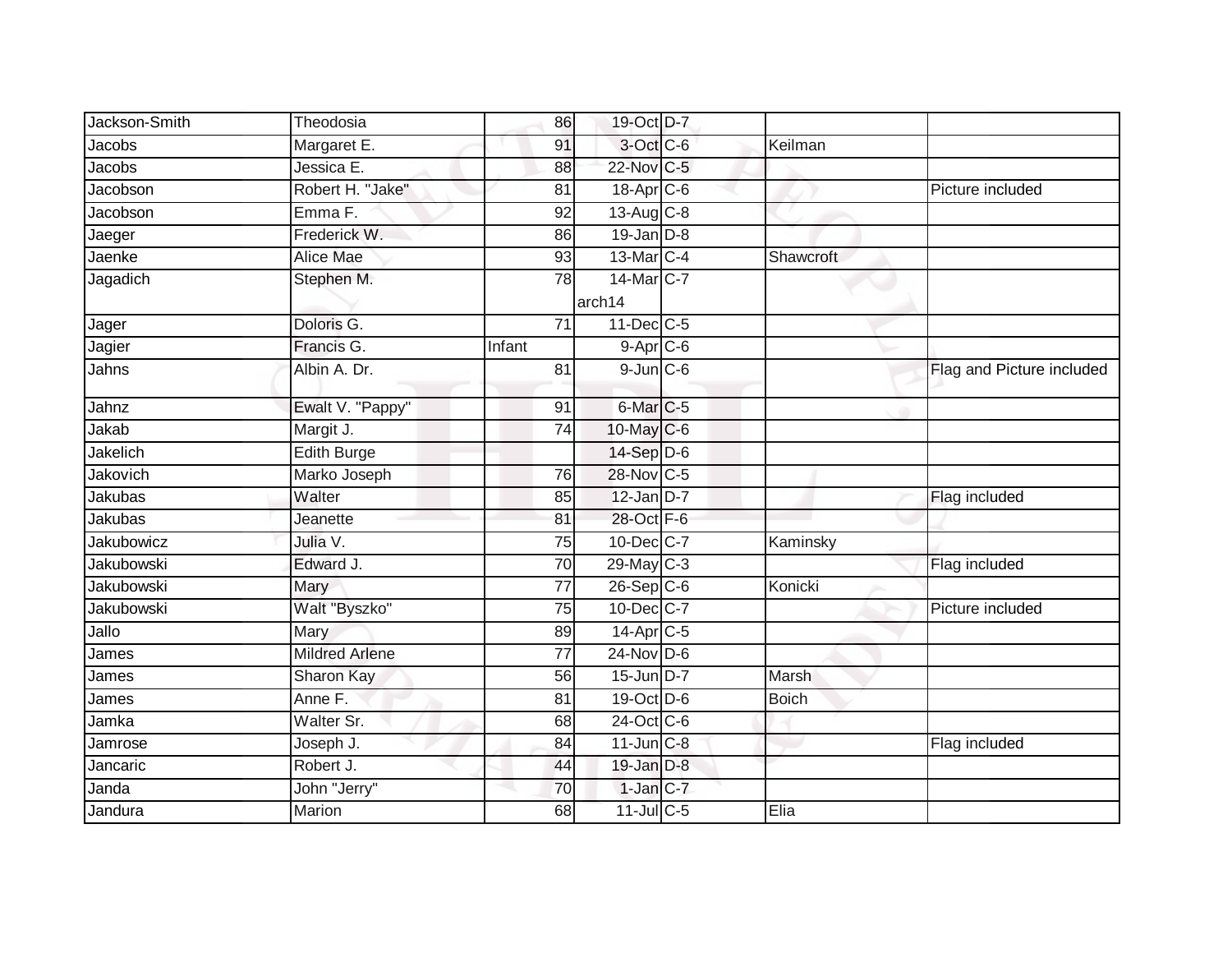| Janik<br>Joseph J.<br>30-Aug C-5<br>89<br>$9$ -Mar $D-5$<br>Janik<br>$\overline{71}$<br>Leonard<br>$17$ -Feb $D-6$<br>Edward<br>Janis<br>83<br>Jankovic<br>$\overline{56}$<br>30-Apr <sub>C-8</sub><br><b>Stana</b><br>Jankowski<br>Rose T.<br>$18$ -Apr $C$ -6<br>Poremba<br>93<br>Jane E. "J.J."<br>27-Mar C-5<br>Jankowski<br>74<br>Emil C. Jr.<br>$4$ -May D-6<br>Jansky<br>80<br>Flag included<br>Christina T.<br>30-Apr <sub>C-8</sub><br>Jansky<br>76<br>Janus (Skoczen)<br>18-Oct C-5<br>$\overline{87}$<br>Jennie<br>Dolores "Dodi"<br>56<br>$12$ -Dec $ C-7 $<br>Japkowski<br>Trojnar<br>Jared<br>Norma E.<br>21-Oct F-6<br>80<br>$13$ -Jul $D-9$<br>Jarmula<br>Edward J.<br>83<br>$1-Jan$ $C-7$<br>Edward<br>83<br>Jaron<br>$9$ -Jan $C-8$<br><b>Diane Ceceil</b><br>Jaros<br>56<br>Kucia<br>23-Nov C-6<br>Helen<br>76<br>Jarosz<br>M. Amarilla (Sister) C.S. F.<br>$5$ -Mar $C$ -5<br>Jarzembowski<br>92<br>N.<br>Mathew (Ret. C.F. D.)<br>3-Feb D-6<br>Jasek<br>Flag included<br>68<br>$12$ -Dec $ C$ -6<br>Jasiak<br>Loretta L.<br>64<br>Jasinski<br>Helen K.<br>$21-Apr$ <sub>C-5</sub><br>80<br>$5 - Jan$ $D-7$<br>Jaskulski<br>Frank R.<br>Flag included<br>65<br>$3-May$ $C-5$<br>Jastrzab<br>81<br>Flag included<br>Stanley J.<br>24-Mar C-5<br>Rick A.<br>Jasura<br>42<br>Fred S.<br>$14$ -Dec $ D-5$<br>Masonic symbol included<br>Jazyk<br>61<br>$12$ -Jun C-4<br><b>Carol Ann</b><br>63<br>Jean<br>$7$ -Jul $C$ -5<br>Jedrysiak<br>Flag included<br>Casey E.<br>77<br>William "Bill"<br>Jeffers<br>$\overline{73}$<br>3-Mar D-7<br>Flag included<br>30-Nov D-6<br>Jefferson<br>George Karl<br>71<br>Coleman "Jeff"<br><b>Jeffries</b><br>15-Sep E-1<br>76<br>Jenczalik<br>Louis $E$ .<br>78<br>16-Sep F-6<br>$29$ -Oct $C-8$<br>Jendreas<br>Leonard<br>66 | Janik | Annie M. | 80 | 28-Sep C-5 | Kaminski |  |
|----------------------------------------------------------------------------------------------------------------------------------------------------------------------------------------------------------------------------------------------------------------------------------------------------------------------------------------------------------------------------------------------------------------------------------------------------------------------------------------------------------------------------------------------------------------------------------------------------------------------------------------------------------------------------------------------------------------------------------------------------------------------------------------------------------------------------------------------------------------------------------------------------------------------------------------------------------------------------------------------------------------------------------------------------------------------------------------------------------------------------------------------------------------------------------------------------------------------------------------------------------------------------------------------------------------------------------------------------------------------------------------------------------------------------------------------------------------------------------------------------------------------------------------------------------------------------------------------------------------------------------------------------------------------------------------------------------------------------------------------------------------------------------|-------|----------|----|------------|----------|--|
|                                                                                                                                                                                                                                                                                                                                                                                                                                                                                                                                                                                                                                                                                                                                                                                                                                                                                                                                                                                                                                                                                                                                                                                                                                                                                                                                                                                                                                                                                                                                                                                                                                                                                                                                                                                  |       |          |    |            |          |  |
|                                                                                                                                                                                                                                                                                                                                                                                                                                                                                                                                                                                                                                                                                                                                                                                                                                                                                                                                                                                                                                                                                                                                                                                                                                                                                                                                                                                                                                                                                                                                                                                                                                                                                                                                                                                  |       |          |    |            |          |  |
|                                                                                                                                                                                                                                                                                                                                                                                                                                                                                                                                                                                                                                                                                                                                                                                                                                                                                                                                                                                                                                                                                                                                                                                                                                                                                                                                                                                                                                                                                                                                                                                                                                                                                                                                                                                  |       |          |    |            |          |  |
|                                                                                                                                                                                                                                                                                                                                                                                                                                                                                                                                                                                                                                                                                                                                                                                                                                                                                                                                                                                                                                                                                                                                                                                                                                                                                                                                                                                                                                                                                                                                                                                                                                                                                                                                                                                  |       |          |    |            |          |  |
|                                                                                                                                                                                                                                                                                                                                                                                                                                                                                                                                                                                                                                                                                                                                                                                                                                                                                                                                                                                                                                                                                                                                                                                                                                                                                                                                                                                                                                                                                                                                                                                                                                                                                                                                                                                  |       |          |    |            |          |  |
|                                                                                                                                                                                                                                                                                                                                                                                                                                                                                                                                                                                                                                                                                                                                                                                                                                                                                                                                                                                                                                                                                                                                                                                                                                                                                                                                                                                                                                                                                                                                                                                                                                                                                                                                                                                  |       |          |    |            |          |  |
|                                                                                                                                                                                                                                                                                                                                                                                                                                                                                                                                                                                                                                                                                                                                                                                                                                                                                                                                                                                                                                                                                                                                                                                                                                                                                                                                                                                                                                                                                                                                                                                                                                                                                                                                                                                  |       |          |    |            |          |  |
|                                                                                                                                                                                                                                                                                                                                                                                                                                                                                                                                                                                                                                                                                                                                                                                                                                                                                                                                                                                                                                                                                                                                                                                                                                                                                                                                                                                                                                                                                                                                                                                                                                                                                                                                                                                  |       |          |    |            |          |  |
|                                                                                                                                                                                                                                                                                                                                                                                                                                                                                                                                                                                                                                                                                                                                                                                                                                                                                                                                                                                                                                                                                                                                                                                                                                                                                                                                                                                                                                                                                                                                                                                                                                                                                                                                                                                  |       |          |    |            |          |  |
|                                                                                                                                                                                                                                                                                                                                                                                                                                                                                                                                                                                                                                                                                                                                                                                                                                                                                                                                                                                                                                                                                                                                                                                                                                                                                                                                                                                                                                                                                                                                                                                                                                                                                                                                                                                  |       |          |    |            |          |  |
|                                                                                                                                                                                                                                                                                                                                                                                                                                                                                                                                                                                                                                                                                                                                                                                                                                                                                                                                                                                                                                                                                                                                                                                                                                                                                                                                                                                                                                                                                                                                                                                                                                                                                                                                                                                  |       |          |    |            |          |  |
|                                                                                                                                                                                                                                                                                                                                                                                                                                                                                                                                                                                                                                                                                                                                                                                                                                                                                                                                                                                                                                                                                                                                                                                                                                                                                                                                                                                                                                                                                                                                                                                                                                                                                                                                                                                  |       |          |    |            |          |  |
|                                                                                                                                                                                                                                                                                                                                                                                                                                                                                                                                                                                                                                                                                                                                                                                                                                                                                                                                                                                                                                                                                                                                                                                                                                                                                                                                                                                                                                                                                                                                                                                                                                                                                                                                                                                  |       |          |    |            |          |  |
|                                                                                                                                                                                                                                                                                                                                                                                                                                                                                                                                                                                                                                                                                                                                                                                                                                                                                                                                                                                                                                                                                                                                                                                                                                                                                                                                                                                                                                                                                                                                                                                                                                                                                                                                                                                  |       |          |    |            |          |  |
|                                                                                                                                                                                                                                                                                                                                                                                                                                                                                                                                                                                                                                                                                                                                                                                                                                                                                                                                                                                                                                                                                                                                                                                                                                                                                                                                                                                                                                                                                                                                                                                                                                                                                                                                                                                  |       |          |    |            |          |  |
|                                                                                                                                                                                                                                                                                                                                                                                                                                                                                                                                                                                                                                                                                                                                                                                                                                                                                                                                                                                                                                                                                                                                                                                                                                                                                                                                                                                                                                                                                                                                                                                                                                                                                                                                                                                  |       |          |    |            |          |  |
|                                                                                                                                                                                                                                                                                                                                                                                                                                                                                                                                                                                                                                                                                                                                                                                                                                                                                                                                                                                                                                                                                                                                                                                                                                                                                                                                                                                                                                                                                                                                                                                                                                                                                                                                                                                  |       |          |    |            |          |  |
|                                                                                                                                                                                                                                                                                                                                                                                                                                                                                                                                                                                                                                                                                                                                                                                                                                                                                                                                                                                                                                                                                                                                                                                                                                                                                                                                                                                                                                                                                                                                                                                                                                                                                                                                                                                  |       |          |    |            |          |  |
|                                                                                                                                                                                                                                                                                                                                                                                                                                                                                                                                                                                                                                                                                                                                                                                                                                                                                                                                                                                                                                                                                                                                                                                                                                                                                                                                                                                                                                                                                                                                                                                                                                                                                                                                                                                  |       |          |    |            |          |  |
|                                                                                                                                                                                                                                                                                                                                                                                                                                                                                                                                                                                                                                                                                                                                                                                                                                                                                                                                                                                                                                                                                                                                                                                                                                                                                                                                                                                                                                                                                                                                                                                                                                                                                                                                                                                  |       |          |    |            |          |  |
|                                                                                                                                                                                                                                                                                                                                                                                                                                                                                                                                                                                                                                                                                                                                                                                                                                                                                                                                                                                                                                                                                                                                                                                                                                                                                                                                                                                                                                                                                                                                                                                                                                                                                                                                                                                  |       |          |    |            |          |  |
|                                                                                                                                                                                                                                                                                                                                                                                                                                                                                                                                                                                                                                                                                                                                                                                                                                                                                                                                                                                                                                                                                                                                                                                                                                                                                                                                                                                                                                                                                                                                                                                                                                                                                                                                                                                  |       |          |    |            |          |  |
|                                                                                                                                                                                                                                                                                                                                                                                                                                                                                                                                                                                                                                                                                                                                                                                                                                                                                                                                                                                                                                                                                                                                                                                                                                                                                                                                                                                                                                                                                                                                                                                                                                                                                                                                                                                  |       |          |    |            |          |  |
|                                                                                                                                                                                                                                                                                                                                                                                                                                                                                                                                                                                                                                                                                                                                                                                                                                                                                                                                                                                                                                                                                                                                                                                                                                                                                                                                                                                                                                                                                                                                                                                                                                                                                                                                                                                  |       |          |    |            |          |  |
|                                                                                                                                                                                                                                                                                                                                                                                                                                                                                                                                                                                                                                                                                                                                                                                                                                                                                                                                                                                                                                                                                                                                                                                                                                                                                                                                                                                                                                                                                                                                                                                                                                                                                                                                                                                  |       |          |    |            |          |  |
|                                                                                                                                                                                                                                                                                                                                                                                                                                                                                                                                                                                                                                                                                                                                                                                                                                                                                                                                                                                                                                                                                                                                                                                                                                                                                                                                                                                                                                                                                                                                                                                                                                                                                                                                                                                  |       |          |    |            |          |  |
|                                                                                                                                                                                                                                                                                                                                                                                                                                                                                                                                                                                                                                                                                                                                                                                                                                                                                                                                                                                                                                                                                                                                                                                                                                                                                                                                                                                                                                                                                                                                                                                                                                                                                                                                                                                  |       |          |    |            |          |  |
|                                                                                                                                                                                                                                                                                                                                                                                                                                                                                                                                                                                                                                                                                                                                                                                                                                                                                                                                                                                                                                                                                                                                                                                                                                                                                                                                                                                                                                                                                                                                                                                                                                                                                                                                                                                  |       |          |    |            |          |  |
|                                                                                                                                                                                                                                                                                                                                                                                                                                                                                                                                                                                                                                                                                                                                                                                                                                                                                                                                                                                                                                                                                                                                                                                                                                                                                                                                                                                                                                                                                                                                                                                                                                                                                                                                                                                  |       |          |    |            |          |  |
|                                                                                                                                                                                                                                                                                                                                                                                                                                                                                                                                                                                                                                                                                                                                                                                                                                                                                                                                                                                                                                                                                                                                                                                                                                                                                                                                                                                                                                                                                                                                                                                                                                                                                                                                                                                  |       |          |    |            |          |  |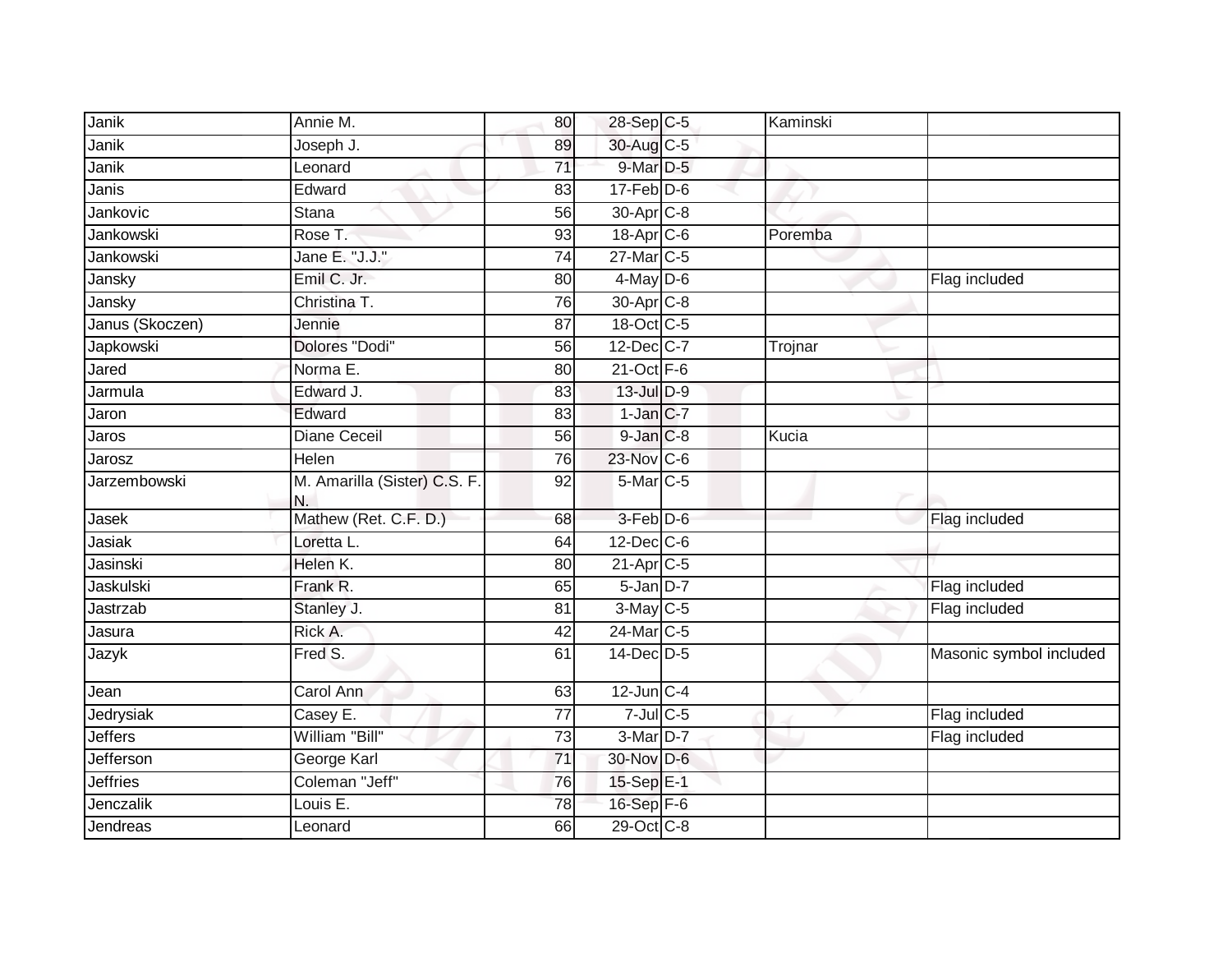| Jenkins  | Percy A. "Schoopie"     | 49              | 30-Jan C-7        |          |                                    |
|----------|-------------------------|-----------------|-------------------|----------|------------------------------------|
| Jenkins  | Albert "Tit"            |                 | $27$ -Jul $D-5$   |          |                                    |
| Jennings | <b>Herbert Theodore</b> | $\overline{71}$ | $23$ -Jan $C-9$   |          |                                    |
| Jensen   | Rowena                  | 73              | $13$ -Feb $C-7$   |          |                                    |
| Jensen   | Agnete S.               | 90              | 11-Oct C-5        |          |                                    |
| Jentsch  | Paul S.                 | 86              | $29$ -Jan F-5     |          |                                    |
| Jentzen  | Ervin E.                | 87              | $7-Sep$ $C-6$     |          |                                    |
| Jerome   | Joan H. "Auntie Joan"   | 61              | $1-Aug$ $C-6$     |          |                                    |
| Jerome   | Edward J. Sr.           | 80              | $3-Feb$ $D-6$     |          | Flag included                      |
| Jessup   | Martha F.               | 92              | 31-Jul C-5        |          |                                    |
| Jewell   | Pauline                 | 89              | $15-Sep$ E-1      |          |                                    |
| Jewett   | Margaret M.             | 79              | $14$ -Jun $C-6$   |          |                                    |
| Jimenez  | Bernice E.              | 56              | $17$ -Feb $D-6$   | Corpus   | Picture included                   |
| Jocobsma | Bertha M.               | 74              | 7-Apr D-8         | Rietveld |                                    |
| Johnican | Michael Francis "Micky" | 47              | $21$ -Feb $ C-5 $ |          |                                    |
| Johnk    | Elmer B.                | 83              | 17-Sep C-8        |          |                                    |
| Johnsen  | Genevieve "Jean"        | $\overline{75}$ | 28-Mar C-5        | Kulesa   |                                    |
| Johnsen  | <b>Edward Andrew</b>    | 80              | $13$ -Jul $D-9$   |          |                                    |
| Johnson  | Fred E. Sr.             |                 | $5$ -Jan $D-7$    |          | Flag included                      |
| Johnson  | James Woodrow           | 53              | $26$ -Jan $D-7$   |          |                                    |
| Johnson  | Margaret                | 68              | $28-Sep$ C-5      |          |                                    |
| Johnson  | Fannie                  | 83              | 18-Nov F-7        |          |                                    |
| Johnson  | Helen B.                | 78              | 8-Jan F-10        |          |                                    |
| Johnson  | Crit A.                 | 76              | $7-Sep C-7$       |          | Flag included                      |
| Johnson  | Julia A.                | $\overline{37}$ | 25-Jun C-7        |          | Full name Julia A.<br>Johnson-Sult |
| Johnson  | Iva E.                  | 82              | 29-Nov C-5        |          |                                    |
| Johnson  | Hannes "Lee"            | 70              | 8-Aug C-5         |          | Flag included                      |
| Johnson  | James                   | 59              | 22-Nov C-5        |          |                                    |
| Johnson  | Charles A. Sr.          | 81              | 31-Jan C-4        |          |                                    |
| Johnson  | Geordia H.              | 77              | 10-Apr C-4        |          |                                    |
| Johnson  | Marian E.               | 74              | 4-Jan C-5         |          |                                    |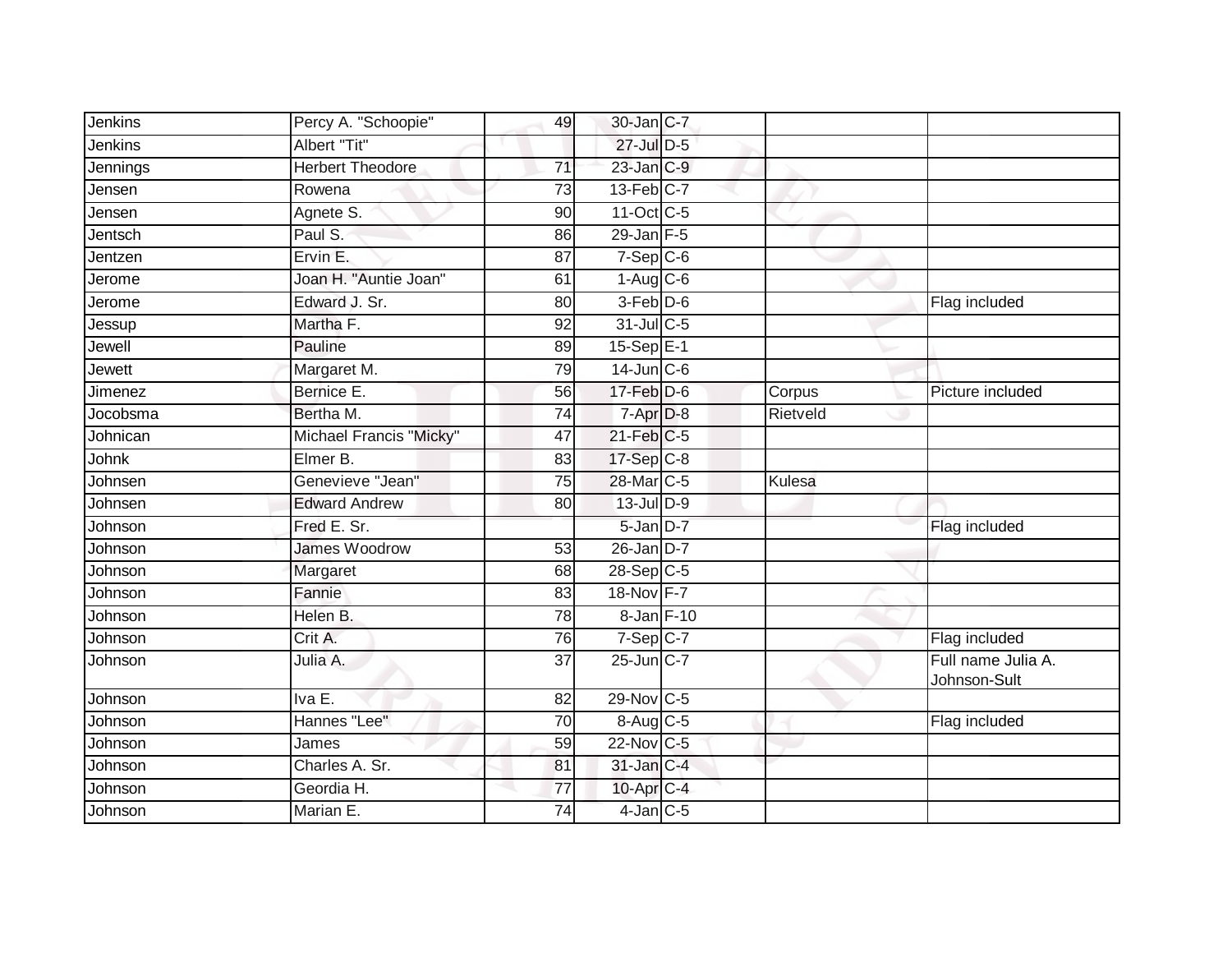| Johnson  | Price Jylian          | 18              | 22-Aug C-5                          |            |                                               |
|----------|-----------------------|-----------------|-------------------------------------|------------|-----------------------------------------------|
| Johnson  | Mary Lou              | 82              | 16-Sep F-6                          |            |                                               |
| Johnson  | Frances S.            | 85              | $9-$ Sep $F-6$                      | Schulatz   |                                               |
| Johnson  | Laura A.              | 80              | 30-Nov D-6                          | Pennington |                                               |
| Johnson  | Mabel F.              | $\overline{94}$ | 23-Oct C-4                          |            |                                               |
| Johnson  | Esther L.             | 96              | 25-Aug D-6                          |            |                                               |
| Johnson  | Shirley M.            | 70              | 6-Mar C-5                           | Rhea       |                                               |
| Johnson  | <b>Warren Floyd</b>   | 63              | 18-Jun C-7                          |            |                                               |
| Johnson  | <b>William Edward</b> | 78              | $22$ -Feb $C-3$                     |            |                                               |
| Johnson  | Edna "Friz"           | 90              | $13$ -Jan $D-6$                     |            |                                               |
| Johnson  | Mary A.               | 86              | $22$ -Jul F-6                       |            |                                               |
| Johnson  | Ruby M.               | 90              | 29-Jul F-5                          |            |                                               |
| Johnson  | Harriet O.            | 85              | $9$ -Jan $C-8$                      | Talbutt    |                                               |
| Johnson  | Judith A. "Judee"     | 73              | 11-Sep C-3                          | Wiley      |                                               |
| Johnson  | Robert Eugene         | 63              | $5-Sep$ <sub><math>C-4</math></sub> |            | Flag included                                 |
| Johnson  | Leola                 | 67              | 5-Oct D-5                           |            |                                               |
| Johnson  | <b>Betty</b>          | 78              | $17 - Feb$ $D-6$                    |            |                                               |
| Johnson  | Charles A. Sr.        | 81              | $1-Feb$ $C-6$                       |            |                                               |
| Johnson  | <b>Terry Lee</b>      | 46              | 9-Dec E-5                           |            |                                               |
| Johnson  | Waunita G.            | 89              | 26-Oct C-6                          |            |                                               |
| Johnson  | <b>Alvin Charles</b>  | 56              | 12-May $C-6$                        |            |                                               |
| Johnson  | Janel Jean "Nell"     | $\overline{24}$ | 28-May C-7                          |            |                                               |
| Johnson  | Einar "EJ"            | 88              | $15$ -Nov C-5                       |            | Flag included                                 |
| Johnson  | Carol Jane            | 76              | $14$ -Jun $C - 6$                   | Rider      |                                               |
| Johnston | Carol                 | $\overline{57}$ | 29-Nov C-5                          |            |                                               |
| Johnston | Betty E.              | 82              | $4$ -Jun $C-9$                      |            | Full name Betty E.<br><b>Johnston Metcalf</b> |
| Johnston | Terrell V.            | $\overline{31}$ | $16$ -Feb $D-8$                     |            |                                               |
| Johnston | Florence A.           | 82              | $15$ -Jan $F-5$                     |            |                                               |
| Johnston | Donald Lee "D.L."     | 70              | 21-Apr C-5                          |            | Flag included                                 |
| Johnston | Audrey K.             | 76              | $21$ -Jul C-5                       | Engel      |                                               |
| Johnston | William J. "Bill"     | 69              | $16$ -Jul $C-8$                     |            |                                               |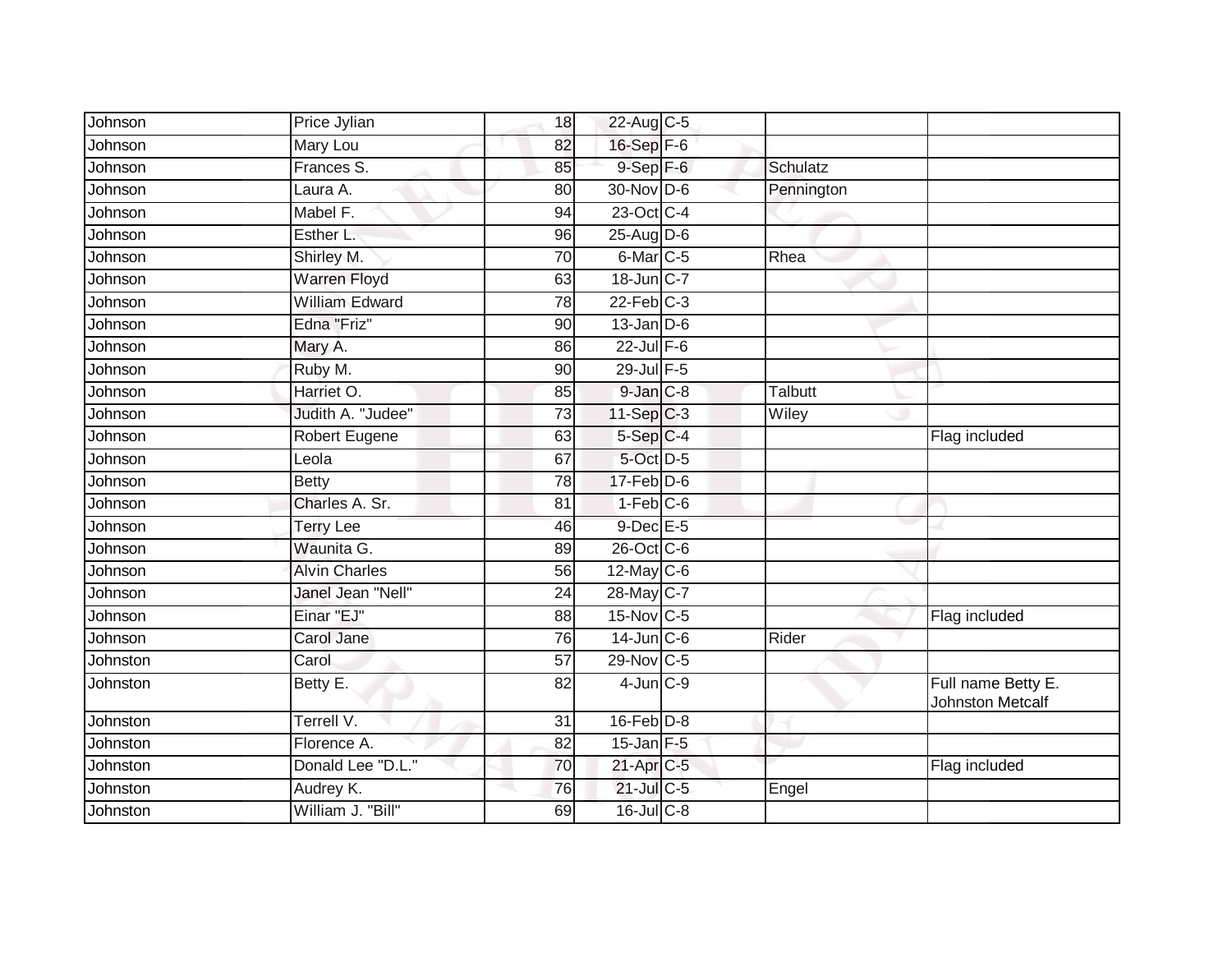| Jokich | Michael P. "Mitch"   | 82              | $21$ -Jan $D-9$       |                      |                                          |
|--------|----------------------|-----------------|-----------------------|----------------------|------------------------------------------|
| Jolley | <b>Mildred Irene</b> | 88              | 11-Nov F-5            |                      | Full name Mildred Irene<br>Donley Jolley |
| Jonas  | Bernice K.           | 99              | 5-Mar C-6             |                      |                                          |
| Jonas  | Frank J.             | 81              | $19-Oct$ D-6          | <b>Flag included</b> |                                          |
| Jones  | Joseph Mitchell      | 48              | $9-Apr$ C-6           |                      |                                          |
| Jones  | Byron D. Sr.         | 75              | $5$ -Jul $C$ -4       |                      | Flag included                            |
| Jones  | James W.             | 47              | $21$ -Jun $C-5$       |                      |                                          |
| Jones  | LaVergne F.          | 71              | $17$ -Jan $C-4$       |                      |                                          |
| Jones  | Beverly Jean "BJ"    | 46              | 19-Aug F-6            | Huizenga             |                                          |
| Jones  | Frances V.           | 88              | $7$ -Oct $F-6$        |                      |                                          |
| Jones  | <b>Mabel Taylor</b>  | 95              | $23$ -Jul C-9         | Moore                |                                          |
| Jones  | Carol " Jonesy"      | 69              | 27-Jul D-6            |                      |                                          |
| Jones  | <b>Anthany Tyray</b> |                 | 22-Aug C-5            |                      |                                          |
| Jones  | Victor H.            | 68              | 13-May F-5            |                      |                                          |
| Jones  | Ann V.               | $\overline{81}$ | 6-Jan D-5             |                      |                                          |
| Jones  | Frank C.             | 75              | $6-Sep$ C-5           |                      |                                          |
| Jones  | Eugene J.            |                 | $3$ -Dec $C$ -6       |                      | Flag included                            |
| Jones  | Geraldine "Jerry"    | 79              | $10$ -Feb $D-6$       |                      |                                          |
| Jones  | Thomas John          | $\overline{77}$ | $2-Sep$ F-7           |                      | Flag included                            |
| Jones  | Katherine G.         | 80              | $27$ -Apr $C$ -6      |                      |                                          |
| Jones  | Marquis T.           | 19              | $23$ -Jan $C-9$       |                      |                                          |
| Jones  | <b>William Lee</b>   | 63              | $27$ -Apr $C$ -6      |                      |                                          |
| Jones  | Samuel D.            | 84              | $16$ -Feb $C-5$       |                      |                                          |
| Jones  | Virginia M.          | 71              | $4-Sep$ C-5           |                      |                                          |
| Joppek | Robert V. "Bob Ryan" | $\overline{71}$ | 28-Oct F-6            |                      |                                          |
| Jordan | <b>William Alan</b>  | 48              | $6-Aug$ $C-8$         |                      |                                          |
| Jordan | <b>Mary Ellen</b>    | 80              | 15-Apr <sub>F-8</sub> |                      |                                          |
| Jordan | Darrell E.           | 88              | 31-Mar E-5            |                      |                                          |
| Jostes | Phyllis A.           | 68              | 27-Sep C-5            | Mixtacki             |                                          |
| Jostes | Marcella             | 85              | $4-Sep$ C-5           | <b>Dzialakiewicz</b> |                                          |
| Jostes | Gladys L.            | 97              | $15-Sep$ E-1          |                      |                                          |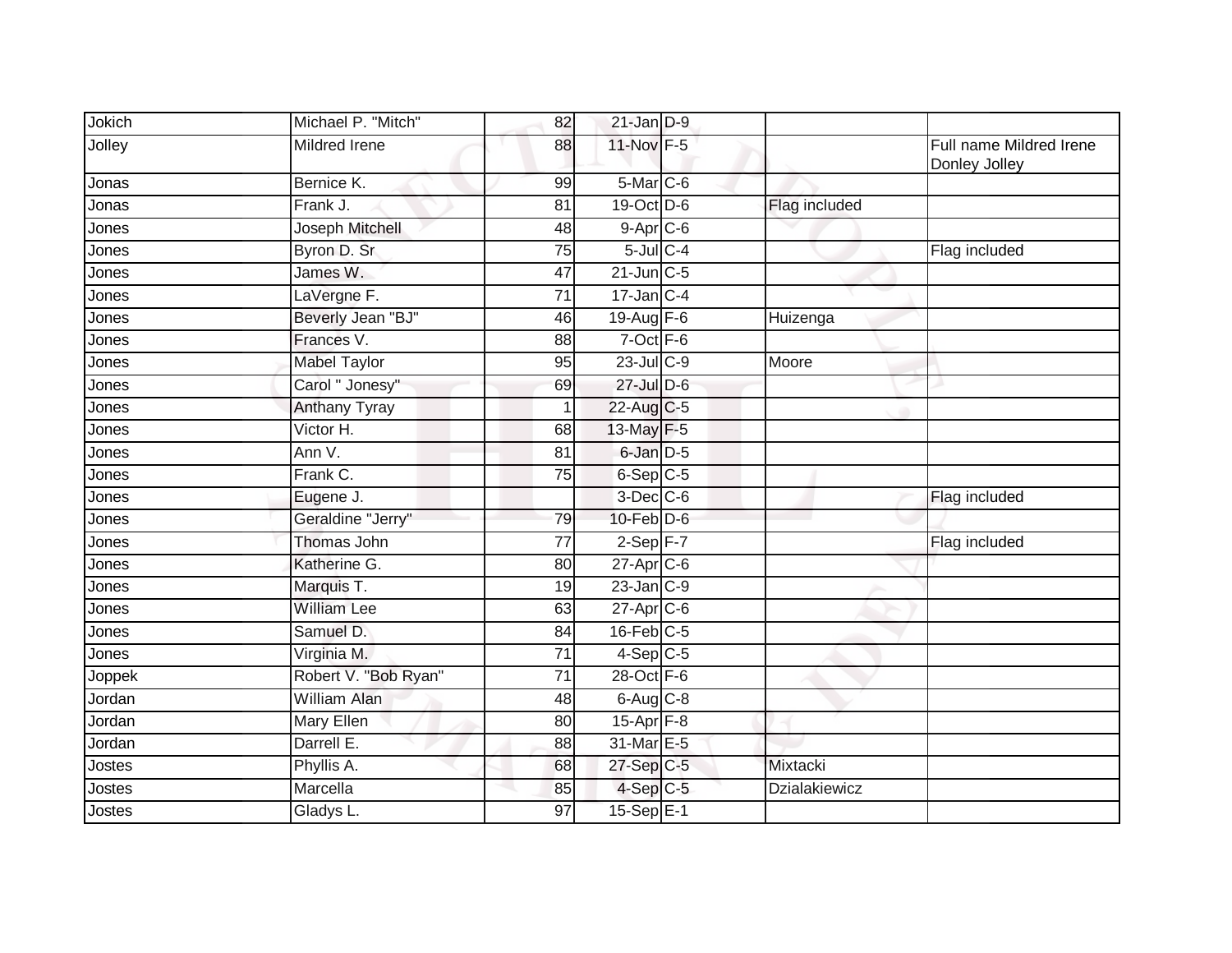| Jouck      | Margarete L.         | 91              | 13-Apr C-6             |               |                                              |
|------------|----------------------|-----------------|------------------------|---------------|----------------------------------------------|
| Jovanovic  | Miroslav             | 88              | 10-Sep C-8             |               |                                              |
| Jovas      | <b>Brian Allen</b>   | $\overline{22}$ | 9-Apr C-7              |               |                                              |
| Joyner     | Clelly E.            | 76              | 30-Mar <sub>C-6</sub>  |               | Flag included                                |
| Jozwiak    | Judith               | 52              | $24$ -Jul C-4          | <b>Stoner</b> |                                              |
| Judd       | Lewis A. "Lew"       | $\overline{79}$ | 11-Oct C-5             |               |                                              |
| Judge      | Ira L. Ph.D          | 61              | $3-May$ $C-5$          |               |                                              |
| Juergens   | Frederick E. "Fritz" | 84              | $12$ -Feb $F-5$        |               | Flag included                                |
| Julovich   | Christopher S.       | 80              | $2-Feb$ $D-8$          |               | Flag included                                |
| Jung       | Lorraine             | 74              | 26-Mar C-9             |               |                                              |
| Jungjohan  | Leah Ruth            | 77              | 12-Apr <sub>C-5</sub>  |               |                                              |
| Jurecky    | Elizabeth            | 97              | $23$ -Apr $C$ -6       |               |                                              |
| Jurich     | Jelena "Helen"       | 76              | $1-Feb$ $C-6$          |               |                                              |
| Juster     | Maurice W.           | 83              | 16-Jan C-8             |               | Flag included                                |
| Juszczak   | Helen                | 92              | 29-Nov C-5             | Ziemak        |                                              |
| Kachmer    | Bertha E.            | 80              | $4-Sep$ $C-5$          | Gernenz       |                                              |
| Kackley    | Gerald               | 85              | 31-Mar E-5             |               | Picture included                             |
| Kaczka     | Ollie D.             | 80              | $2$ -May C-5           |               | Flag included                                |
| Kaczmarski | Marion Joseph "Mac"  | 88              | 25-Nov F-6             |               | Flag included                                |
| Kaczur     | Gregory              | $\overline{78}$ | $6$ -Aug $C$ -8        |               |                                              |
| Kadar      | <b>Janet Ellen</b>   | 45              | $10$ -Feb $D-7$        |               | Full name Janet Ellen<br><b>Kadat Thomas</b> |
| Kadish     | Anna "Big Al"        | 86              | 29-Dec C-7             |               |                                              |
| Kadish     | Alex                 | 88              | 11-Mar F-5             |               |                                              |
| Kaim       | Walter A. Sr.        | 72              | $5$ -Jan $D-7$         |               | Flag included                                |
| Kaiser     | Catherine            | 88              | 7-Nov C-4              |               |                                              |
| Kaiser     | Van Lawrence         | 75              | $4$ -Apr $C$ -6        |               |                                              |
| Kaiser     | Willisford "Bill"    | $\overline{78}$ | $23$ -Nov C-6          |               | Flag included                                |
| Kaldon     | <b>Bronislaw</b>     | 81              | 30-Sep F-7             |               |                                              |
| Kaleta     | George "JR"          | 52              | 16-Aug C-5             |               | Flag and Picture included                    |
| Kalina     | JoAnne               | 64              | 21-Apr <sub>IC-5</sub> |               |                                              |
| Kalinka    | Nell J.              | 81              | $10$ -Mar $D-6$        |               |                                              |
|            |                      |                 |                        |               |                                              |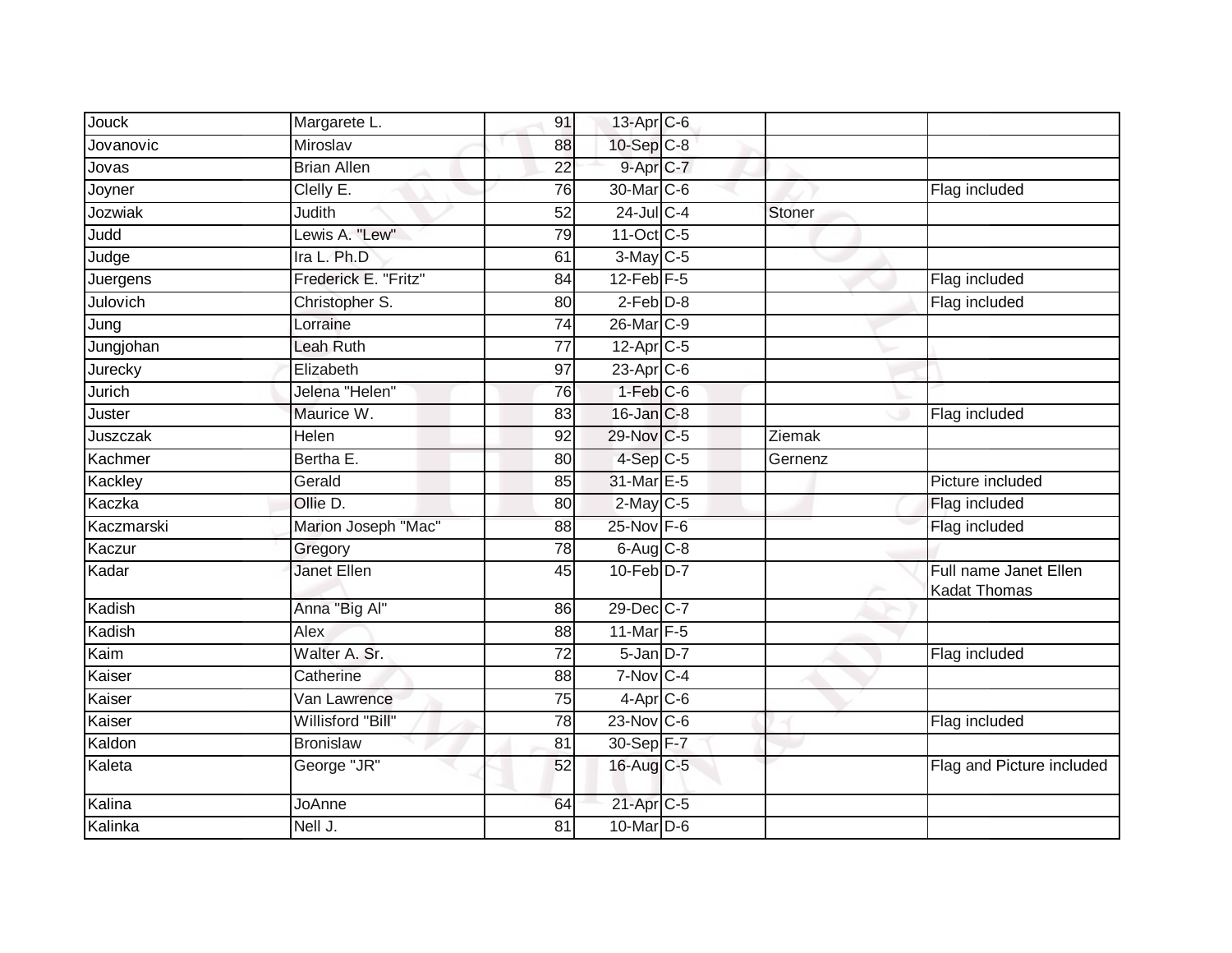| Kalinowski    | Frank E.       | 79              | 21-Jul C-5            |                 |               |
|---------------|----------------|-----------------|-----------------------|-----------------|---------------|
| Kallenbach    | Mabel M.       | 94              | $9$ -Jun $C$ -6       |                 |               |
| Kallok        | Michael        | 92              | 25-Dec C-4            |                 | Flag included |
| Kalousek      | Joseph L.      | 61              | $8-Apr$ F-5           |                 |               |
| Kaluza        | Ann            | 84              | 8-Jul F-7             |                 |               |
| Kalwinski     | Janina         | 77              | 12-Nov C-8            | Kadlucka        |               |
| Kaminchak     | George A. Jr.  | 49              | 14-Oct F-5            |                 |               |
| Kaminsky      | Stella T.      | 98              | 22-Oct C-8            | Maksimik        |               |
| Kammer        | Nora M.        | 90              | $4$ -Dec C-4          |                 |               |
| Kane          | June K.        | 50              | 23-Apr C-6            |                 |               |
| Kanelopoulos  | Wilma a.       | 78              | 15-Nov C-5            | Peters          |               |
| Kangas        | Wilnjo Rudolph | 80              | $2$ -Aug $C$ -6       |                 |               |
| Kania         | Julia F.       | 88              | 3-Feb D-6             |                 |               |
| Kaniewski     | Joseph T.      | 91              | 5-Nov C-7             |                 |               |
| Kanuscak      | Frank A.       | 80              | 8-Jun D-6             |                 | Flag included |
| Kanyur        | Ann M.         | 84              | 15-Oct C-8            |                 |               |
| Kapalka       | Wanda M.       | $\overline{72}$ | $9-Nov$ C-6           | Wozny           |               |
| Kapitan       | Shirley M.     | 64              | $12$ -Jun $C-4$       |                 |               |
| Kaprak        | Raymond T.     | 78              | 18-Dec C-3            |                 |               |
| Kapszukiewicz | <b>Mary</b>    | 89              | 18-Sep C-4            |                 |               |
| Karbach       | Mabel V.       | 83              | $16$ -Feb $C-5$       |                 |               |
| Karch         | Carol Lynn     | 48              | 27-Dec C-5            |                 |               |
| Karczewski    | Mary E         | 76              | $3$ -May C-6          |                 |               |
| Kargas        | Michael T.     | 64              | $5-Nov$ $C-8$         |                 | Flag included |
| Karl          | Ruth E.        | 88              | 23-Mar <sub>C-7</sub> |                 |               |
| Karlowicz     | Eugene         | 85              | $6$ -Jul $C$ -5       |                 |               |
| Karlson       | Torsten        | 86              | $3$ -Apr $C-4$        |                 |               |
| Karner        | Patricia E.    | 59              | $27$ -Dec $ C$ -6     | Prepsky         |               |
| Kary          | Gregory G.     | 74              | 29-Feb C-5            |                 |               |
| Kashak        | Raymond E.     | 70              | 5-Mar C-6             |                 | Flag included |
| Kashak        | Mildred R.     | $\overline{74}$ | $4$ -Jan $C$ -5       |                 |               |
| Kasher        | Anna M.        | 86              | 29-Nov C-6            | <b>Maruscak</b> |               |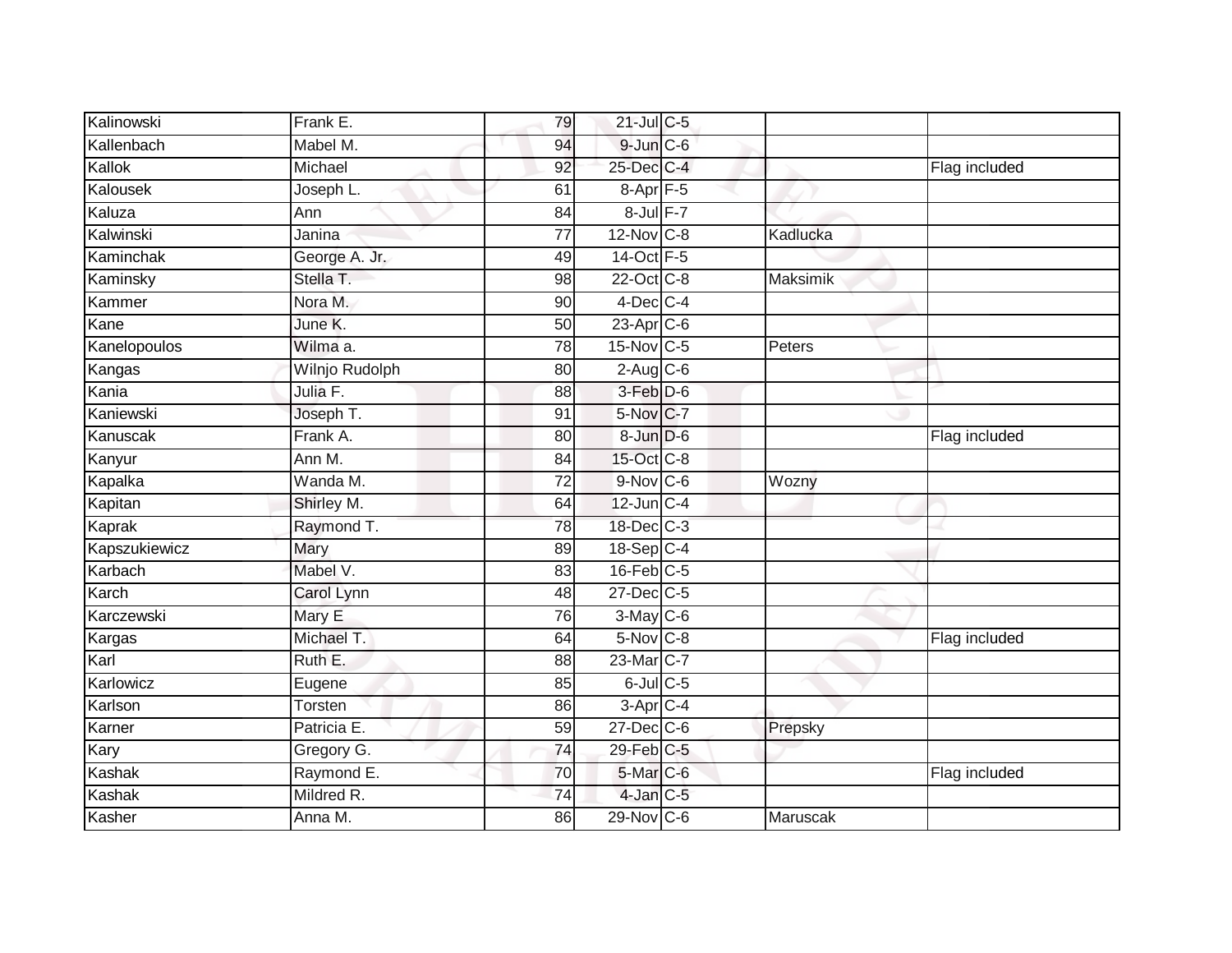| Kasper       | Jerome P.             | 51              | 7-Oct F-6               |             |               |
|--------------|-----------------------|-----------------|-------------------------|-------------|---------------|
| Kasprzak     | Tillie                | 100             | $3-Nov$ E-1             |             |               |
| Kasprzycki   | <b>Mary Ann</b>       | 67              | 11-Jul C-5              |             |               |
| Kasprzycki   | Stanislaw             | $\overline{73}$ | 29-Mar C-5              |             |               |
| Kasprzycki   | Florence              | 75              | $6$ -Dec $C$ -6         | Kalinkowski |               |
| Kasrich      | <b>Mary Frances</b>   | 60              | 30-Oct C-5              |             |               |
| Kasza        | Zelma E.              | 62              | 5-Nov C-8               |             |               |
| Kathcart     | Edward L.             | 49              | 2-Mar D-7               |             |               |
| Katnik       | Loretta Mae "Lori"    | 65              | 30-Apr <sub>C-8</sub>   | Menclewicz  |               |
| Katona       | Jackie                | 65              | 15-Aug C-5              |             |               |
| Katrenics    | <b>Esther Marie</b>   | $\overline{92}$ | $9$ -Dec $E - 5$        |             |               |
| Katsinis     | <b>Dimitrios</b>      | 87              | $20-Sep$ C-5            |             |               |
| Katsoulis    | Katherine             |                 | 26-May C-5              |             |               |
| Kauffman     | Imojene               | 79              | 28-Feb C-4              |             |               |
| Kaufman      | Elmer W.              | $\overline{77}$ | $12$ -Jan $D-8$         |             |               |
| Kaufman      | Thomas W.             | 65              | 8-Dec D-7               |             |               |
| Kaufman      | Alma C.               | 85              | $24$ -Jun $E-6$         |             |               |
| <b>Kavis</b> | James                 | 88              | $5$ -Jun $C-4$          |             | Flag included |
| Kayorie      | Steven G.             | 69              | 26-Mar C-9              |             |               |
| Kazen        | Lisa                  | 29              | 27-Nov C-4              |             |               |
| Kazlauski    | Eva                   | 95              | 18-Dec C-3              | Konicki     |               |
| Kazmierski   | Anna                  | 79              | $1-May$ C-6             | Szajerski   |               |
| Kazwell      | Mary Lou              | 66              | 17-Apr C-4              |             |               |
| Keammerer    | Laura E.              | 83              | 31-Mar E-6              |             |               |
| Kearney      | Robert P.             | 57              | $14$ -Jun $C-6$         |             |               |
| Keating      | Charles Jr.           | 63              | $9$ -Feb $C$ -6         |             |               |
| Keck         | Lenetta A.            | 44              | 10-Aug D-7              |             |               |
| Keefe        | Mary Katheryn         | 79              | $21-Apr$ <sub>C-5</sub> |             |               |
| Keene        | Juanita               | 80              | $1-Feb$ $C-6$           |             |               |
| Keene        | Richard L. Sr.        | 70              | 17-Nov D-6              |             |               |
| Keene        | Marjorie H.           | 92              | $17$ -Dec $C$ -7        |             |               |
| Keeton       | <b>Willie Richard</b> | 67              | 28-Apr E-1              |             |               |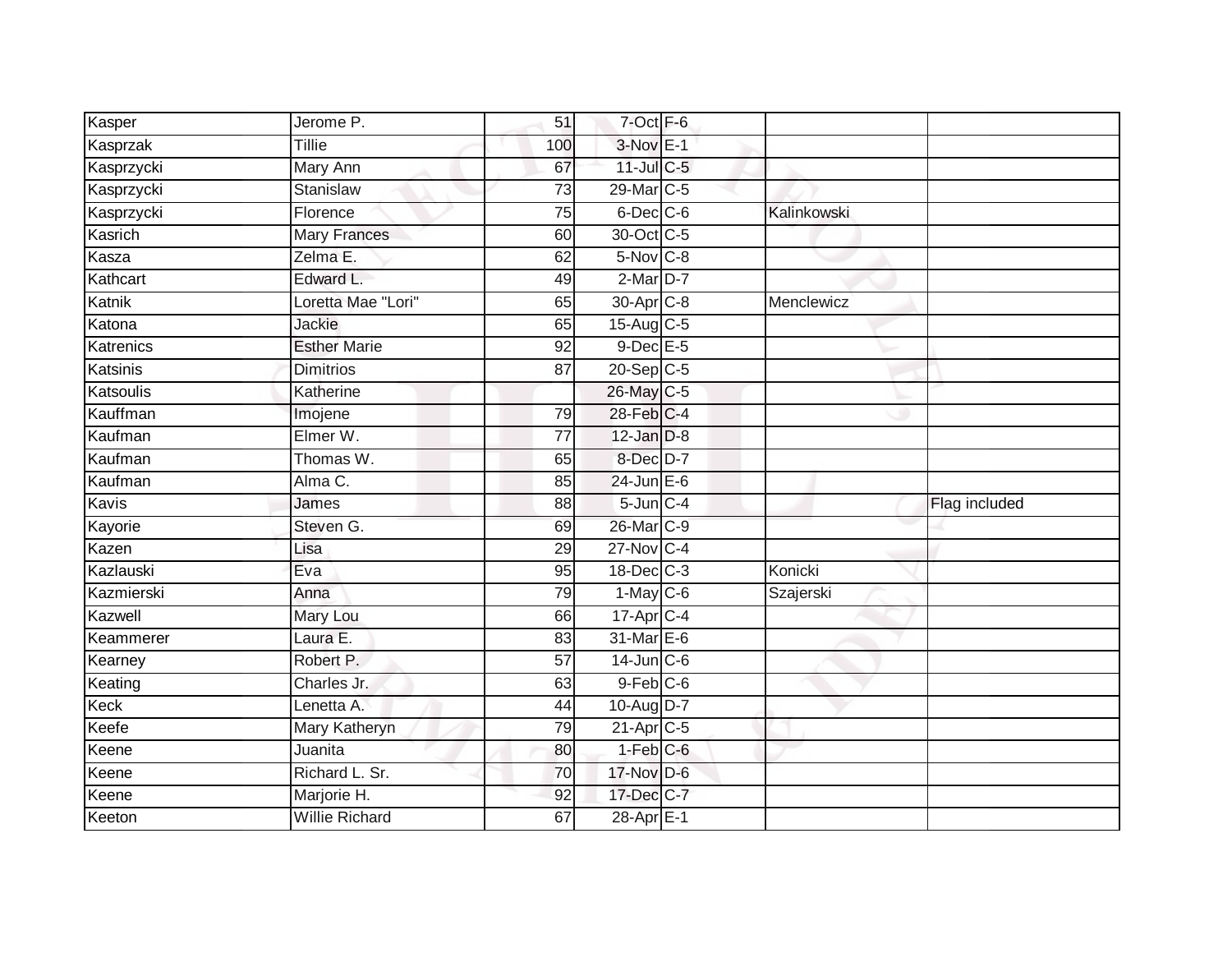| Kehret         | <b>Timothy Mark</b>    | 29              | $21$ -Jul C-5          |                |                                      |
|----------------|------------------------|-----------------|------------------------|----------------|--------------------------------------|
| Keil           | Doris E.               | 76              | 5-Feb <sup>F-5</sup>   |                |                                      |
| Keilman        | <b>Richard "Dick"</b>  | 71              | 12-Mar C-9             |                |                                      |
| Keilman        | Mrytle K.              | 76              | $6$ -Apr $C$ -5        |                |                                      |
| Kelleher       | Shirlee M.             | $\overline{42}$ | $23$ -Jan $C-9$        | <b>Jastram</b> |                                      |
| Kelleher       | Joyce Lea              | 60              | $9-$ Apr $C-7$         | Rumps          |                                      |
| Keller         | Jeremiah Ryan          | Infant          | $1-Oct$ <sub>C-8</sub> |                |                                      |
| Keller         | James S.               | 63              | $7-Feb$ <sub>C-5</sub> |                |                                      |
| Keller         | Herbert T.             | 75              | $12$ -Jan $D-8$        |                | Flag included                        |
| Kelley         | <b>Billy Glen</b>      | 42              | 14-May C-6             |                |                                      |
| Kelley         | Fredrick J. "Kelley"   | 65              | 13-Aug C-8             |                |                                      |
| Kelley         | Glen "Ed"              | 67              | 18-May $D-6$           |                |                                      |
| Kelly          | Betty J.               | 80              | 11-Dec C-5             | Miner          |                                      |
| Kelly          | <b>Esther Ann</b>      | 81              | 17-Sep C-8             |                |                                      |
| Kelly          | Robert N.              | $\overline{77}$ | $19$ -Jan $D-8$        |                | Flag included                        |
| Kelly          | Edward L.              | 56              | $9$ -Mar $D-5$         |                | Flag included                        |
| Kelly          | John F.                | 78              | 31-Oct C-5             |                | Flag included                        |
| Kelly          | Lyle T.                | 72              | $16-Sep$ F-6           |                |                                      |
| Kelly          | Barbara A.             | 51              | $4$ -Jan $C$ -6        |                |                                      |
| Kemmerly       | James "Jim"            | 78              | 3-Oct C-6              |                |                                      |
| Kenda          | Julia I.               | 87              | $15$ -May C-6          |                |                                      |
| Kenis          | Harold                 | 80              | 8-May C-4              |                | Flag included                        |
| Kennedy        | Mary                   | 55              | $17$ -Feb $D-6$        |                | Full name Mary<br>McClintock Kennedy |
| Kennedy        | James Elmer "Papa"     | 74              | 29-Mar C-5             |                |                                      |
| Kennoy         | Jamie Lyn              | $\overline{37}$ | 16-Oct C-5             |                |                                      |
| Kent           | Sidney J.              | 71              | $26-Sep$ C-6           |                |                                      |
| Kepka          | <b>Marilyn Beverly</b> | $\overline{72}$ | $15$ -Dec $D-6$        |                |                                      |
| <b>Kerekes</b> | William                | $\overline{73}$ | 19-Nov C-6             |                | Flag included                        |
| Kernan         | George E.              | 74              | 26-Sep C-6             |                |                                      |
| Kerr           | Barney L.              | 76              | 8-Mar <sub>D-9</sub>   |                |                                      |
| Kerwin         | <b>Frances Anna</b>    | 93              | $21$ -Jan $D-9$        | Novotny        |                                      |
|                |                        |                 |                        |                |                                      |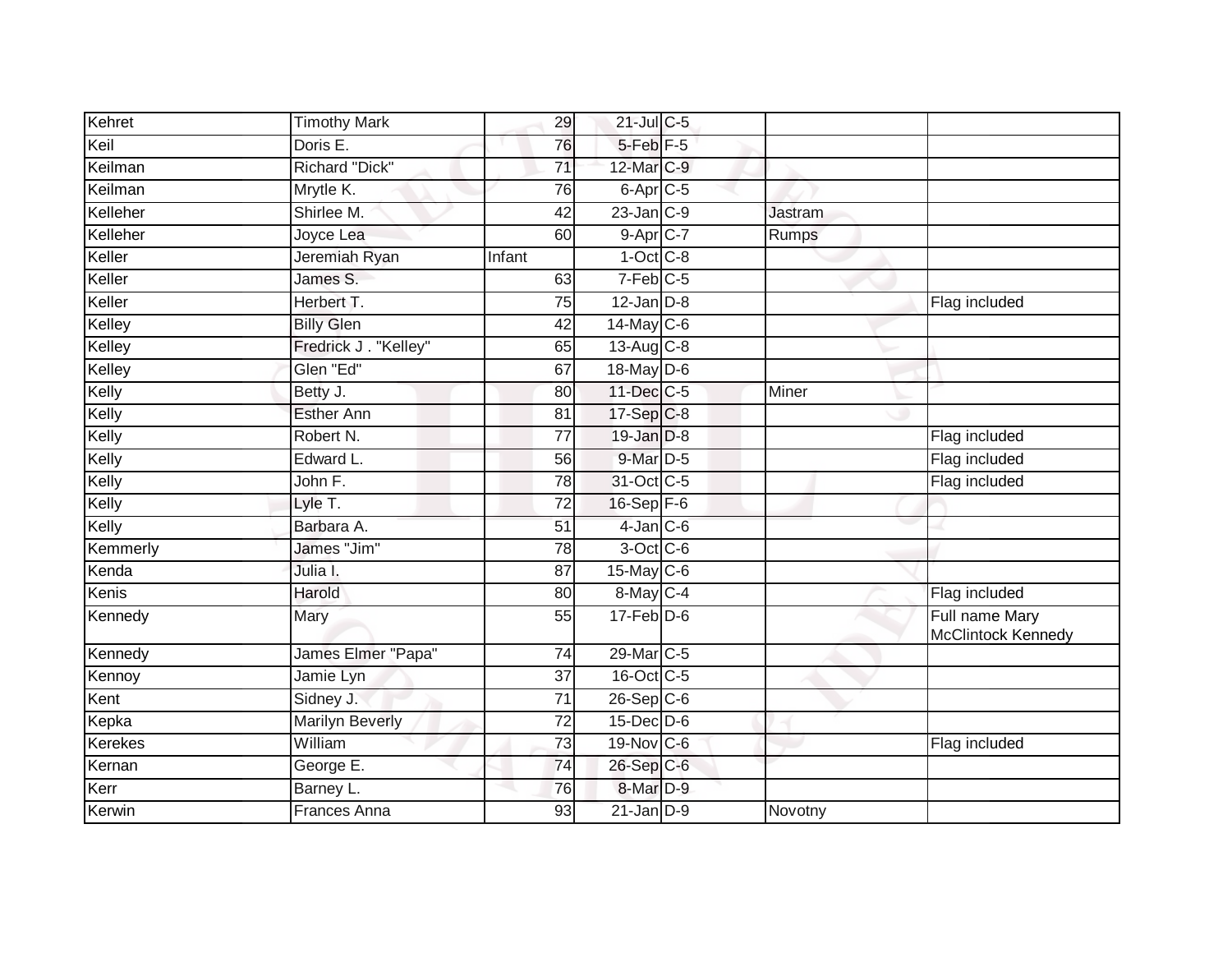| Kesic       | Gospava "Andjelka"   | 87              | 17-Jul C-3      |            |                                       |
|-------------|----------------------|-----------------|-----------------|------------|---------------------------------------|
| Kessler     | Martin H.            | 55              | 30-Sep F-7      |            | Picture included                      |
| Ketchmark   | Catherine "Kate"     | 88              | 17-May C-6      |            |                                       |
| Khoury      | Elias                | 41              | $26$ -May C-6   |            |                                       |
| Kiel        | Ardella R. Elizabeth | 87              | $4-Sep$ C-5     |            |                                       |
| Kieltyka    | Helen                | 83              | $17 -$ Jul C-3  | Hejnar     |                                       |
| Kieltyka    | Walter               | 92              | $10$ -Jan $C-4$ |            |                                       |
| Kiepura     | Sophie H.            | 86              | $9$ -Jul $C$ -8 | Banasiak   | Full name Sophie H.<br>Kiepura Sambor |
| Kiernan     | Brenda M.            | 52              | $27-Sep$ $C-5$  |            |                                       |
| Kiernan     | George E.            | 75              | $29-SepE-1$     |            |                                       |
| Kierzkowski | Harry J.             |                 | 30-Oct C-5      |            | Flag included                         |
| Kierzkowski | Loretta M.           |                 | $4$ -May $D$ -6 | Izydorek   |                                       |
| Kiest       | Dorothy "Marie"      | $\overline{76}$ | 14-Jun C-6      |            |                                       |
| Kikta       | John A.              | 89              | $9$ -May C-6    |            |                                       |
| Kiligen     | Walter               | 88              | 24-Nov D-6      |            |                                       |
| Kilkeary    | Valerie Ann          | 62              | $2$ -Mar $D-7$  |            |                                       |
| Killingbeck | Arleen E.            | 82              | 7-Mar C-6       |            |                                       |
| Kimbrell    | Sharon L.            | 50              | 9-Oct C-5       | Bermingham |                                       |
| Kindt       | Minnie S.            | 90              | $17$ -Feb $D-5$ |            | Full name Minnie S. Kindt<br>Gridle   |
| King        | Ronald W.            | 79              | 12-Oct C-6      |            |                                       |
| King        | John P.              | 50              | $9$ -Oct C-5    |            |                                       |
| King        | Mary                 | 83              | 28-Jul D-7      |            |                                       |
| King        | Fred M.              | 53              | 18-Jun C-7      |            | Flag included                         |
| King        | Cora "Alice"         | 70              | $3$ -Dec $C$ -6 |            |                                       |
| King        | Larry J. Jr          | 40              | 31-May C-5      |            |                                       |
| King        | Antonia "Tiny"       | 108             | $7$ -Dec $E-1$  |            |                                       |
| King        | Hubert C.            |                 | 29-May C-3      |            | Flag included                         |
| Kingston    | Marion               | 75              | $2$ -Jul $C$ -8 | Jusko      |                                       |
| Kinkade     | Debra Renee          | 46              | $7$ -Jan $D-6$  |            |                                       |
| Kinney      | Phyllis A.           | 58              | 28-Aug C-3      |            |                                       |
| Kinney      | Boneva J.            | 65              | $26$ -JulC-6    | Richards   |                                       |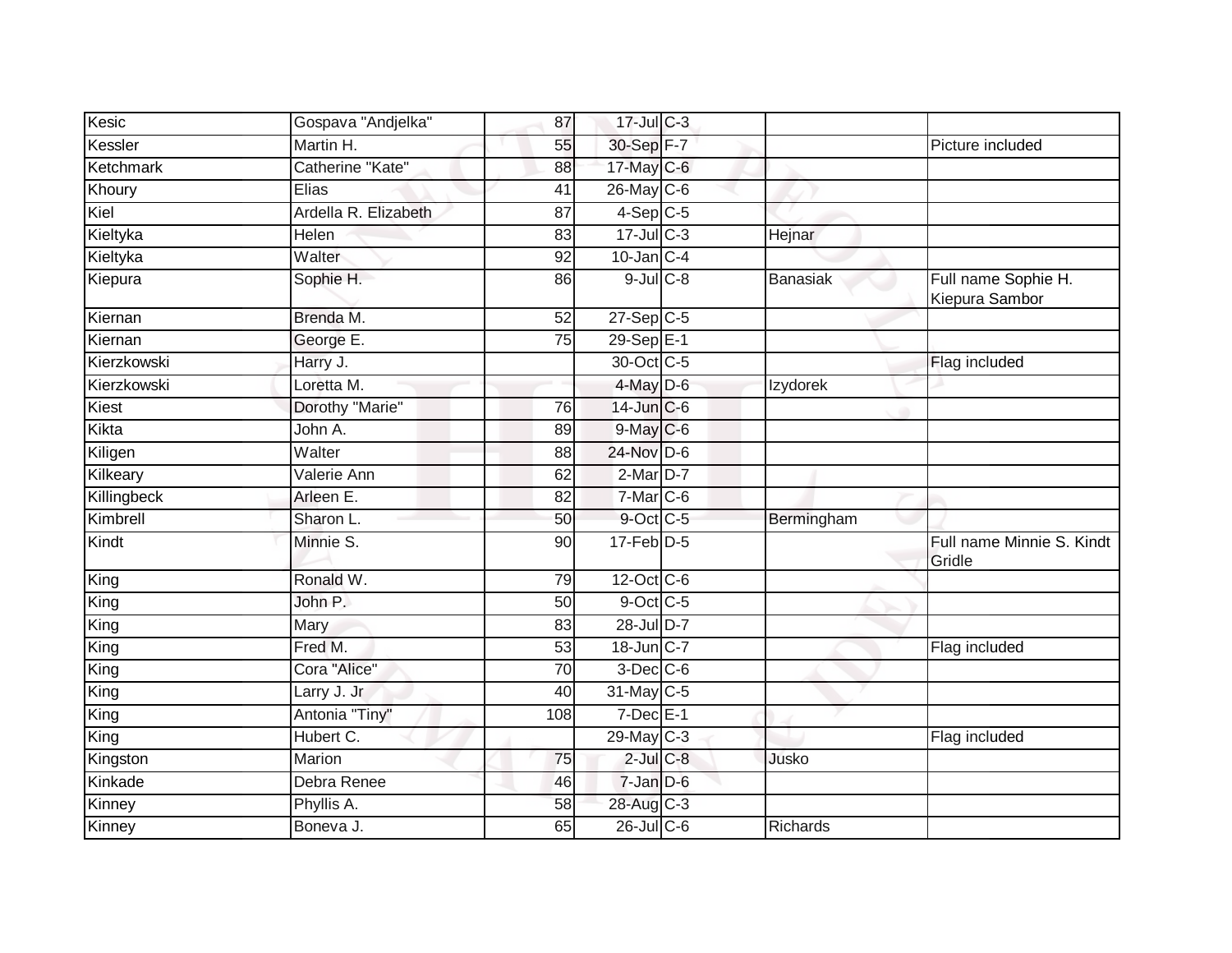| Kiraly         | Christine M.          | 41       | $21-Sep$ D-6         |          |               |
|----------------|-----------------------|----------|----------------------|----------|---------------|
| Kirby          | George L.             | 54       | 16-Jul C-7           |          |               |
| Kirby          | Otis U.               | 76       | $27$ -Jan $D-5$      |          | Flag included |
| Kirkland       | Bryan W.              | 23       | 22-Mar D-8           |          |               |
| <b>Kirkley</b> | Robert E. "Bob"       |          | $9$ -Feb $C$ -6      |          |               |
| Kirkpatrick    | Jon M.                | 38       | $2$ -Jul $C$ -8      |          |               |
| Kirkpatrick    | Alice A.              | 82       | 29-Oct C-9           |          |               |
| Kirn           | Joseph W.             | 86       | $2$ -Jun $C$ -6      |          | Flag included |
| Kirsch         | Charles B.            | 80       | 17-Dec C-7           |          |               |
| Kirschner      | Victoria L.           | 79       | 6-Mar <sub>C-5</sub> |          |               |
| Kisala         | Estelle H.            | 77       | 15-Oct C-8           |          |               |
| <b>Kiss</b>    | Jean M.               | 66       | $4$ -Jun $C-9$       |          |               |
| Kist           | Harry A.              | 45       | 28-Mar C-5           |          |               |
| Kist           | Irene                 |          | 30-Jun D-7           | Kreczmar |               |
| Kisylia        | Dorothy               | 79       | 20-Mar C-4           |          |               |
| Kitchell       | <b>Betty Marie</b>    | 72       | 13-Sep C-5           | Edwards  |               |
| Kizer          | Leslie A.             | 84       | 12-Aug F-5           |          |               |
| Klahn          | Nora L.               | 67       | $1-Feb$ $C-6$        |          |               |
| Klamecki       | Sabina M.             | 84       | 13-Apr C-6           |          |               |
| Klam-Smith     | Mary                  | 76       | $7$ -Dec $E-1$       | Michael  |               |
| Klavas         | Thomas L.             | 69       | $22$ -May C-4        |          |               |
| Kleffman       | <b>Cheyanne Marie</b> | 4 months | $5$ -Oct $D-5$       |          |               |
| Klein          | Charri L.             | 51       | 25-Oct C-5           |          |               |
| Klein          | Ann M.                | 98       | 24-Mar C-6           |          |               |
| Kleinwachter   | Marjorie J.           |          | 6-Jan D-6            |          |               |
| Klemm          | Eileen                | 72       | $10-Sep$ $C-8$       |          |               |
| Klemz          | Althea C.             | 97       | $6$ -Aug $C$ -8      |          |               |
| Klen           | Albert J. "Big Al"    |          | 30-Dec E-5           |          |               |
| Kleppe         | John R.               | 67       | 24-May C-6           |          |               |
| Kletzing       | Wayne                 | 84       | 8-Jan F-11           |          |               |
| Klevickas      | Joseph A.C.           | 69       | 4-Apr C-6            |          |               |
| Klimczak       | Marie S.              | 83       | $27 - Jan$ $D-5$     | Jaworski |               |
|                |                       |          |                      |          |               |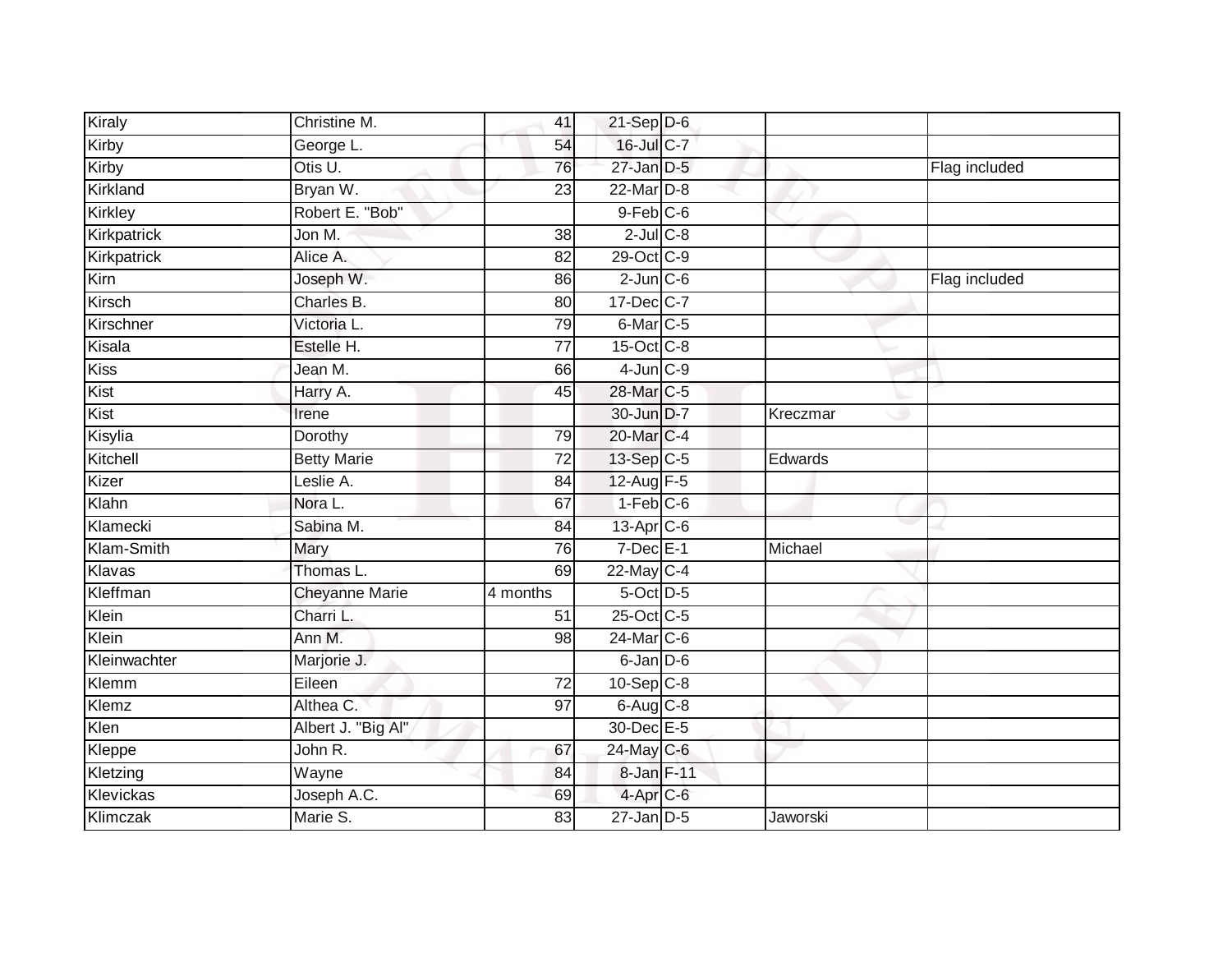| Kline        | Robert J.                 | 78 | 29-Nov C-5       |                   | Flag included                           |
|--------------|---------------------------|----|------------------|-------------------|-----------------------------------------|
| Kline        | Woodrow C. "Woody"        | 81 | 16-Oct C-5       |                   | Flag included                           |
| Klinefelter  | Robert W.                 | 73 | 24-Aug D-6       |                   |                                         |
| Klisiak      | Caroline V.               | 79 | $3-Sep$ $C-6$    |                   |                                         |
| Klopfenstein | <b>Barbara</b>            | 69 | $24$ -Feb $D-8$  |                   |                                         |
| Klosowski    | John R.                   | 92 | $6$ -Oct $E-1$   |                   | Flag included                           |
| <b>Kloss</b> | <b>Grace Emma</b>         | 62 | 28-Nov C-5       | Gebert            |                                         |
| Kluczynski   | Daisy                     |    | 29-Apr F-5       | Derybowski        | Full name Daisy<br>Domicella Kluczynski |
| Kluge        | Mildred                   | 81 | $20 - Sep$ C-5   | Shinovich         |                                         |
| Kluth        | Michael E.                | 46 | $9$ -Dec $E$ -5  |                   |                                         |
| Klyczek      | Louise K.                 | 71 | $17$ -Feb $D-6$  |                   |                                         |
| <b>Kmak</b>  | Alvina                    | 86 | 3-Mar D-7        |                   |                                         |
| Kmetz        | Albert S. "Abe"           | 79 | $22$ -Feb $C-3$  |                   | Flag included                           |
| Kmiec        | Olga                      | 84 | $9$ -Jun $C$ -6  | <b>Burkiewicz</b> |                                         |
| Knaack       | Bryon N.                  | 44 | 26-Jul C-6       |                   |                                         |
| Knafla       | Frank C. "Fritz" "Popeye" | 80 | $7$ -Jan $D$ -6  |                   |                                         |
| Knapp        | Mary Lou                  | 68 | $15$ -Dec $D$ -6 |                   |                                         |
| Knee         | Chester                   | 75 | 14-Jul C-6       |                   |                                         |
| Knieriemen   | Olga Alberta              | 92 | $9$ -Feb $D$ -6  |                   |                                         |
| Knight       | <b>Richard Boyd</b>       | 37 | $5$ -Dec $C$ -6  |                   |                                         |
| Knight       | <b>Hubert Glyn</b>        | 68 | $2-Aug$ C-6      |                   | Flag included                           |
| Knight       | Nadyne C.                 | 80 | 6-Jan D-6        | Reynolds          |                                         |
| Knight       | Patrick D.                | 73 | $13-Aug$ $C-8$   |                   | Flag included                           |
| Knight       | Joseph William            | 88 | $4$ -Jan $C$ -6  |                   |                                         |
| Knight       | Pauline                   | 79 | 25-Jun C-7       | Sieja             |                                         |
| Knighton     | Christopher Jovan         | 24 | 26-Dec C-4       |                   |                                         |
| Knipp        | Gerald T.                 | 48 | 22-May C-4       |                   |                                         |
| Knoblock     | Jille                     | 42 | $21$ -Oct $F-6$  |                   |                                         |
| Knoll        | Marie F.                  | 88 | $2$ -Oct C-4     |                   |                                         |
| Knudsen      | Lewis                     | 84 | $1-Aug$ $C-6$    |                   |                                         |
| Koblack      | Donald D.                 | 64 | $26-Sep$ C-6     |                   |                                         |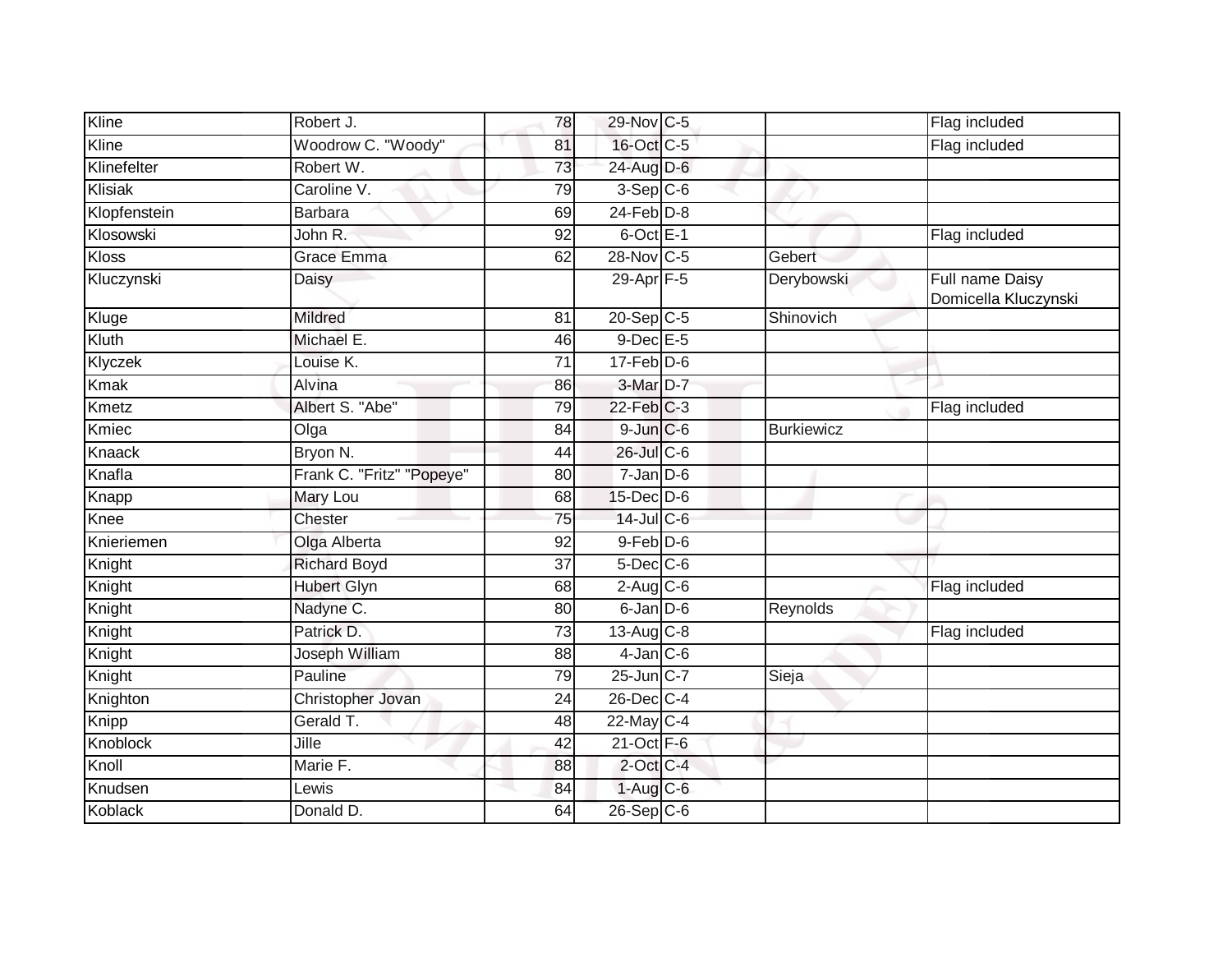| <b>Kobus</b> | Raymond J. Jr.     | 46              | $4$ -Jan $C$ -5       |                |                                                |
|--------------|--------------------|-----------------|-----------------------|----------------|------------------------------------------------|
| Koby         | Alice M.           | 47              | 4-Apr <sub>C-6</sub>  |                |                                                |
| Kobylarczyk  | Lillian            | 87              | $18$ -Jul C-6         | Bertrand       | Full name Lillian Parent<br><b>Kobylarczyk</b> |
| Kocal        | Adam R.            | 81              | 12-Apr C-5            |                | Flag included                                  |
| Koch         | Joan Marie         | 61              | $24$ -May C-6         | Kristovic      |                                                |
| Koch         | Matthew            | 82              | 27-Oct D-8            |                | Flag included                                  |
| Koch         | Florence M.        | 72              | $10$ -Jun $F-8$       | Hartlerode     | Full name Florence M.<br>Koch Donovsky         |
| Koch         | Elizabeth          | 89              | 29-May C-4            |                |                                                |
| Koch         | Daniel S.          |                 | $1$ -Jun $C - 4$      |                | Flag included                                  |
| Kochan       | Ronald L. "Ron"    | 27              | $29$ -Aug C-6         |                |                                                |
| Kochan       | Ronald L.          | 27              | 30-Aug C-5            |                |                                                |
| Koches       | <b>Betty Jean</b>  | 69              | 14-Jun C-6            |                |                                                |
| Kochis       | Stephen G.         | 88              | 29-Feb C-5            |                |                                                |
| Kocoj        | Raymond            | 69              | $18$ -May $D-6$       |                |                                                |
| Kocolowski   | Richard            | 69              | 10-Mar D-6            |                |                                                |
| Koedyker     | Oliver             | 90              | $6$ -Feb $C-8$        |                |                                                |
| Koehler      | Mary Jane          | 75              | 28-Aug C-3            | Rawlings       |                                                |
| Koehler      | Therese M.         | 68              | 8-Apr <sub>F-5</sub>  |                |                                                |
| Koepke       | Luther P. Rev. Dr. | 83              | 5-Aug F-5             |                |                                                |
| Koester      | Maureen            | 51              | 12-Oct C-6            |                |                                                |
| Koharko      | <b>Amelia</b>      | 91              | 30-Apr <sub>C-9</sub> |                |                                                |
| Kohl         | Jean Alice         | $\overline{74}$ | 11-May D-7            |                |                                                |
| Kohl-Avola   | Debra L.           | 46              | $8$ -Jun $D$ -6       |                |                                                |
| Kohler       | Edna Isabel        |                 | $2$ -Jan $C-8$        | Ferguson       |                                                |
| Kohut        | Betty C.           | $\overline{82}$ | 8-Mar <sub>D-9</sub>  |                |                                                |
| Kojich       | John               |                 | $11$ -Jan $C-5$       |                |                                                |
| Kojich       | Nolan P. "Red"     | 85              | $2$ -Jan $C-9$        |                |                                                |
| Kokoszynski  | Ann M.             | 80              | 6-Feb C-8             | <b>Barbich</b> |                                                |
| Kolan        | Daniel S.          | 55              | 20-Dec C-6            |                |                                                |
| Kolanko      | Franklin M.        | 80              | 10-Nov D-5            |                |                                                |
| Kolarczyk    | Sophie             | 81              | 27-Nov C-4            | Uchman         |                                                |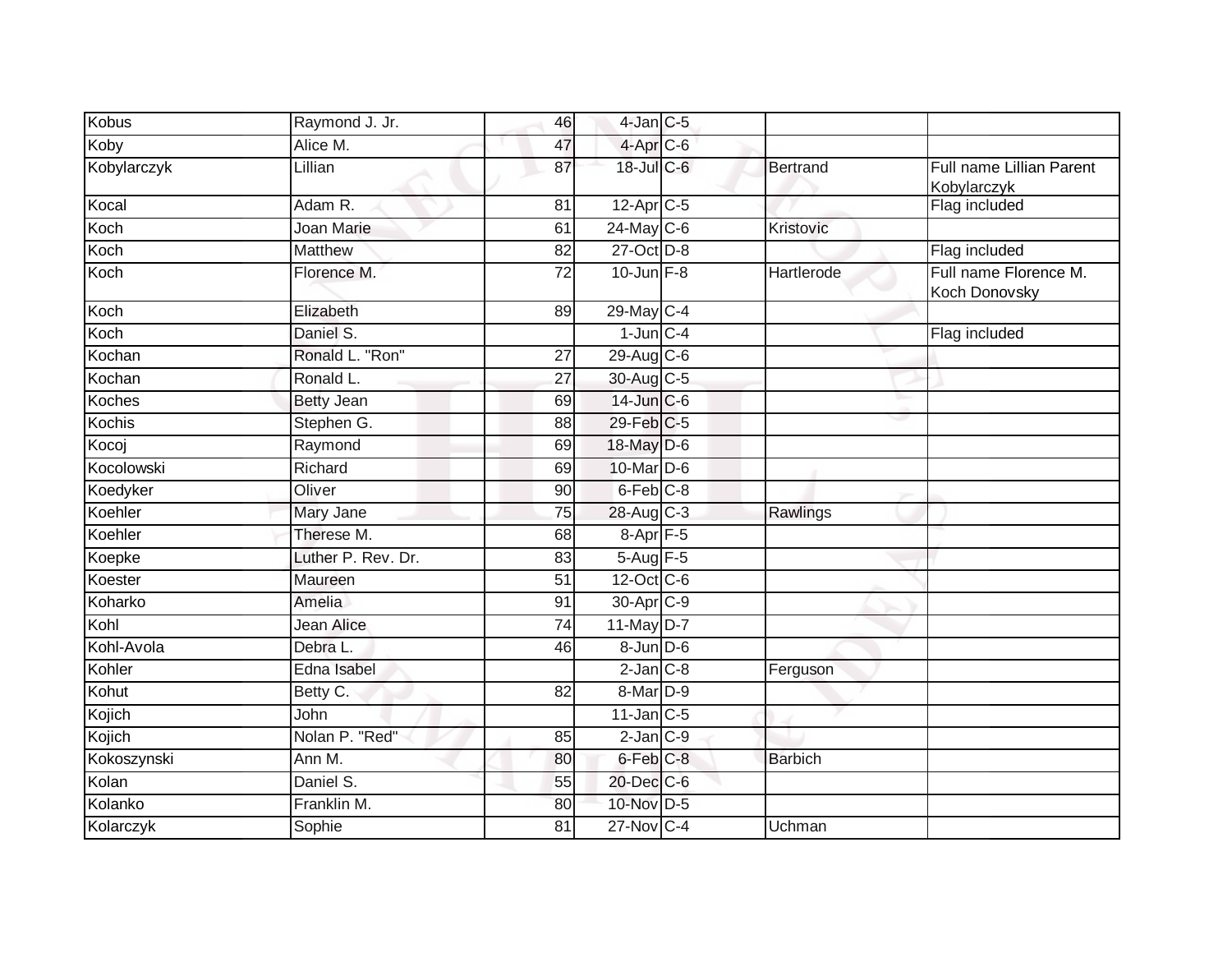| Kolberg     | Mary                                   | 81              | $14$ -Feb $ C-4 $       |                 | Full name Mary Plebanski-<br>Kolberg |
|-------------|----------------------------------------|-----------------|-------------------------|-----------------|--------------------------------------|
| Kolbus      | Josephine                              | 89              | 21-May C-7              | Zygmunt         |                                      |
| Kolbusz     | <b>Edwin Walter</b>                    | $\overline{76}$ | 30-Sep F-7              |                 | Flag included                        |
| Kolbusz     | Rosalie "Rose"                         | 75              | $14$ -Aug C-4           |                 |                                      |
| Koleno      | Gloria                                 | 80              | 11-May D-7              | <b>Dutkovic</b> |                                      |
| Kolodziej   | <b>Helen</b>                           | 70              | $21$ -Jun $C-5$         |                 |                                      |
| Kolodziej   | James W."Pudgy"                        | $\overline{42}$ | 27-Apr C-6              |                 |                                      |
| Kolosci     | Joseph "Joe" Sr.                       | 47              | $12$ -Jun $C-4$         |                 |                                      |
| Komar       | Helen A.                               |                 | $20$ -Feb $C-9$         | Semancik        |                                      |
| Kominiak    | <b>Helen</b>                           | 86              | 8-Jun D-6               | Ovanek          |                                      |
| Komorowski  | Tadeusz                                | 84              | $10$ -Jun $F-9$         |                 |                                      |
| Komp        | Daniel L.                              | 52              | $4$ -Dec $C$ -3         |                 |                                      |
| Kompir      | John                                   | 85              | 23-Apr C-6              |                 |                                      |
| Konar       | Mary A.                                | 93              | $12$ -Dec $ C$ -6       |                 |                                      |
| Kondziela   | Harriet                                | 88              | $1$ -Jan $C-7$          | Glos            |                                      |
| Konecki     | Donna                                  | 55              | 30-Nov D-6              | Zuccolo         |                                      |
| Koniarski   | Emily E.                               | 85              | 24-Aug D-6              |                 |                                      |
| Koniarski   | Henry                                  | $\overline{77}$ | $4$ -Jan $C$ -6         |                 |                                      |
| Konieczka   | Edward W.                              | 58              | $17 - Jun$ $F-6$        |                 |                                      |
| Koning      | Theodore                               | 69              | 17-Mar <sub>D</sub> -11 |                 |                                      |
| Konja       | James E.                               | 91              | $11-Aug$ D-8            |                 | Flag included                        |
| Konja       | <b>Mary Dolores</b>                    | 89              | $8$ -Dec $D-7$          |                 |                                      |
| Konkel      | M.Boniface "Anastasia"<br>C.S.F.N. Sr. | 97              | 17-Dec C-7              |                 |                                      |
| Konkoly     | Gaza                                   | 85              | 22-Oct C-7              |                 |                                      |
| Konnick     | Sophie                                 | $\overline{83}$ | $20$ -Dec $C$ -6        |                 |                                      |
| Kooi        | <b>Betty</b>                           | 55              | 12-Aug F-5              | Vanderbilt      |                                      |
| Koonce      | Joan M.                                | 59              | $17-Sep$ C-8            | Kalbac          |                                      |
| Koontz      | Howard D.                              | 77              | 26-Jul C-6              |                 |                                      |
| Kooy        | Elizabeth                              | 70              | $11$ -Jan $C-5$         |                 |                                      |
| Kopach      | Robert Bert "Uncle Bob"                | 68              | 20-Nov C-3              |                 | Flag included                        |
| Kopaczewski | Irvin S.                               | 74              | $9$ -Feb $D$ -6         |                 | Flag included                        |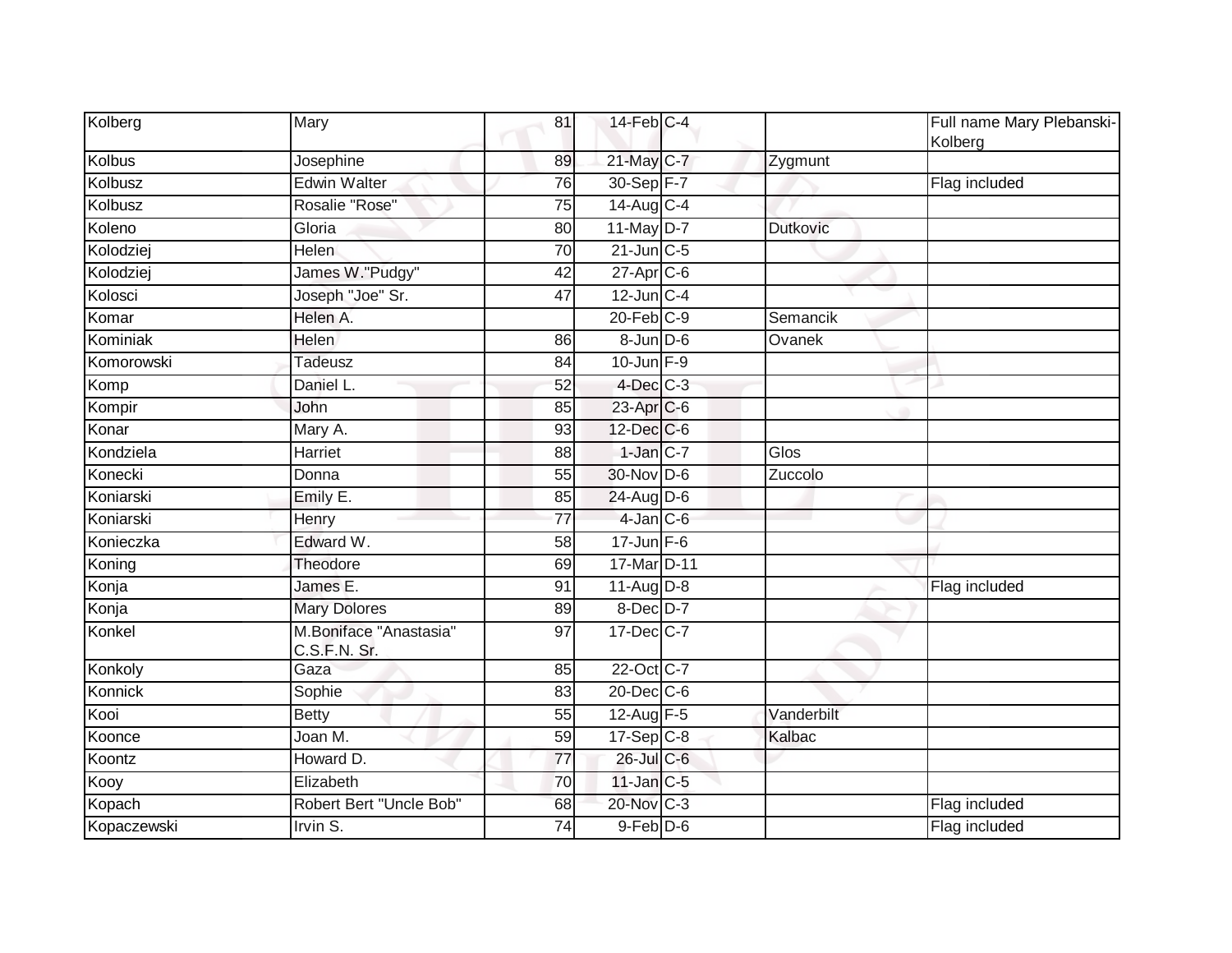| Kopanski       | Robert A. Rev.          | 52              | $1$ -Jul $F-5$        |              |               |
|----------------|-------------------------|-----------------|-----------------------|--------------|---------------|
| Kopanski       | Robert A.               | 52              | 30-Jun D-7            |              |               |
| Kopaz          | Warren                  | 82              | 31-May C-5            |              |               |
| Kopcha         | John                    |                 | $7$ -Jun $C$ -6       |              | Flag included |
| Kora           | Leon                    | $\overline{74}$ | 30-Jun D-7            |              |               |
| Korach         | Beverly D.              | 59              | $7-Sep$ $C-7$         | <b>Miles</b> |               |
| Korach-Daniele | Beverly D.              | $\overline{59}$ | $1-Sep\overline{D-5}$ | <b>Miles</b> |               |
| Korba          | Edward W.               | 74              | $15$ -Jul $F-5$       |              | Flag included |
| Korba          | Walter                  | 81              | $29-SepE-1$           |              |               |
| Korcha         | Wilma I.                | 60              | $7$ -Jun $C$ -6       |              |               |
| Koricanac      | Radmila                 |                 | $21$ -Jul C-5         |              |               |
| Koronkowski    | Irene                   | 86              | 18-May D-6            |              |               |
| Korpas         | Mary                    | 87              | $9-Nov$ $C-6$         | <b>Kiss</b>  |               |
| Korpella       | Raymond J.              | 74              | 14-Nov C-5            |              | Flag included |
| <b>Korwek</b>  | Genevieve H.            | $\overline{71}$ | 18-Nov F-8            | Satanek      |               |
| Kosakowski     | Edmond                  | 78              | 15-Aug C-5            |              | Flag included |
| Kosanovich     | June                    | 74              | 28-Sep C-5            |              |               |
| Koscielniak    | Dorothy H.              | 81              | 20-Oct E-2            | Roger        |               |
| Koscielniak    | Eileen R.               | 75              | $10$ -Jul $C-4$       |              |               |
| Kosey          | Lillian F.              | 80              | 13-Oct E-2            |              |               |
| Kosey          | <b>Stella</b>           | 88              | 16-Nov D-6            |              |               |
| Kosiba         | Georgia                 | 84              | 30-Sep F-7            |              |               |
| Kosiba-Newsom  | <b>Robin Susan</b>      | 57              | 14-Oct F-5            |              |               |
| Kosinski       | Helen D.                | 88              | 10-Apr C-4            | Surovek      |               |
| Kosinski       | <b>Walter "Stretch"</b> | 65              | $21$ -Feb $C-5$       |              |               |
| Kossak         | Helen J.                | 81              | $5$ -Jul $C$ -4       |              |               |
| Kost           | Jeri D.                 | 61              | 25-Aug D-7            |              |               |
| Kostelny       | Mary                    | 83              | 26-Mar C-9            |              |               |
| Kotfas         | Harry F.                | 87              | 26-Dec C-4            |              | Flag included |
| Kotlowski      | Irene                   | 86              | 15-Nov C-5            | Mucha        |               |
| Kotso          | Eloise                  | 80              | 4-Aug E-2             |              |               |
| Kottka         | Bebeanna S.             | $\overline{73}$ | $6$ -Jul $C$ -5       |              |               |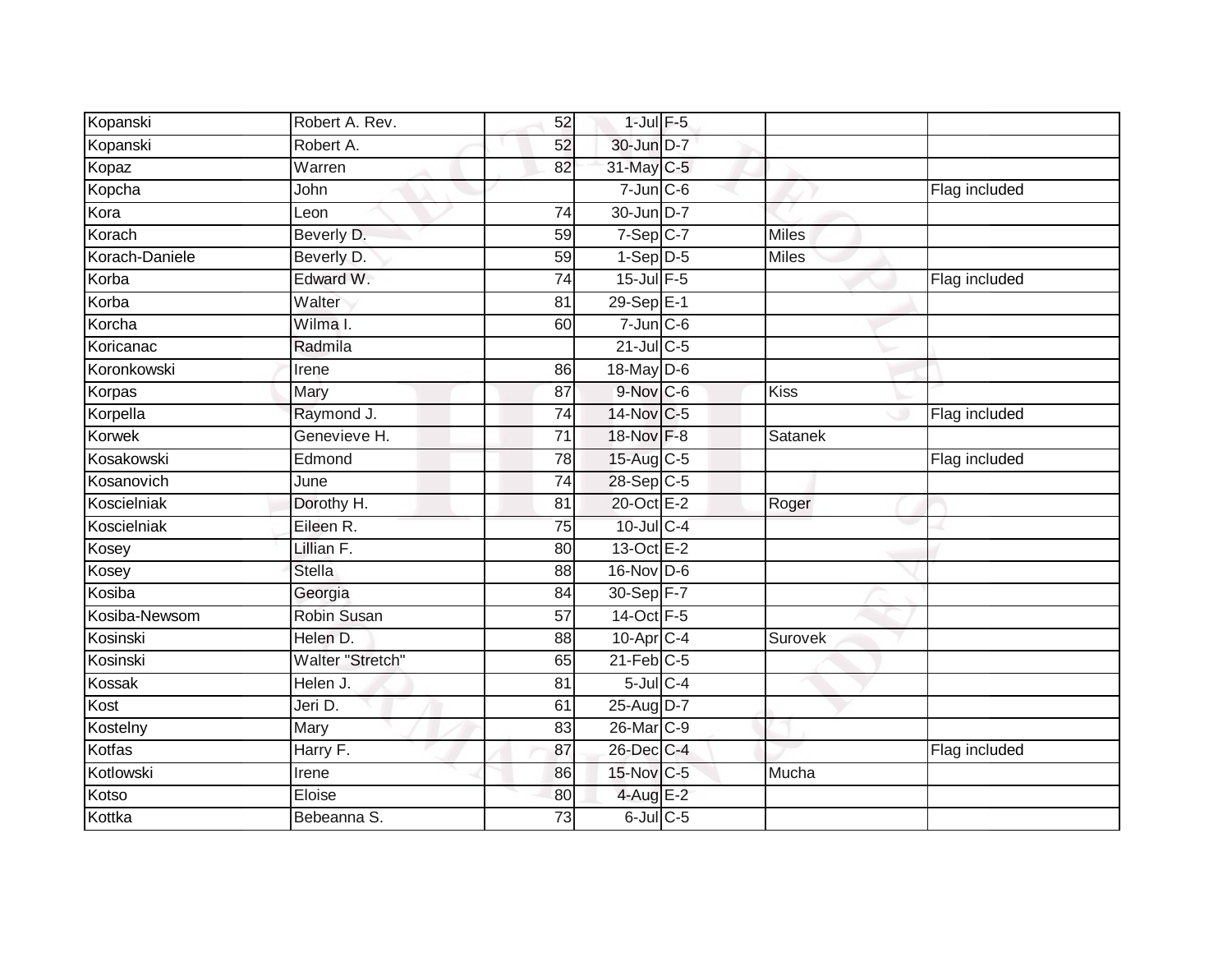| Kotulski       | Veronica               | 85              | 13-Nov C-4            |               |               |
|----------------|------------------------|-----------------|-----------------------|---------------|---------------|
| Kotulski       | Frank W.               | 78              | $13-Sep$ C-5          |               |               |
| Kotzo          | Mildred                | 76              | 30-Jul C-6            | Luketic       |               |
| Koulianos      | <b>Irene Mary</b>      | 62              | $29-Apr$ F-5          |               |               |
| Kovach         | Stephen V.             | 84              | $13-Sep$ C-5          |               |               |
| Kovan          | George                 | 84              | $22$ -Feb $C-3$       |               |               |
| Kovczun        | Elizabeth A.           | 88              | 5-Nov C-8             |               |               |
| Kovecsi        | John M.                | 45              | $19$ -Jan $D-8$       |               |               |
| Kowal          | Chester                |                 | $4$ -Jul $C$ -4       |               |               |
| Kowalczyk      | Henry F.               | 78              | 9-Mar D-6             |               | Flag included |
| Kowalski       | Joseph "Joe"           | 85              | $19-Oct$ D-6          | Flag Included |               |
| Kozak          | Paul G.                | $\overline{84}$ | 17-Dec C-7            |               | Flag included |
| Kozak          | Andrew J."Andy"        | 89              | 30-Sep F-7            |               |               |
| Koziatek       | Edward                 | 88              | 16-Jul C-7            |               |               |
| Koziczynski    | Ralph R.               | 68              | $22-Sep$ D-6          |               |               |
| Kozienski      | Dolores J.             | 67              | 31-Aug D-7            |               |               |
| Kozlowski      | <b>Lillian Helen</b>   | 82              | 10-Oct C-5            | Michalak      |               |
| Kozlowski      | Edna T.                | 82              | $3$ -Jan $C-4$        | Raczkowski    |               |
| Kozlowski      | Helen                  | 82              | 26-Oct C-6            |               |               |
| Kozma          | Mary                   | 96              | $7 - Jan$ $D-6$       |               |               |
| Kozol          | Edward S. "Big Ed"     | 82              | 19-Dec C-5            |               |               |
| Kozubal        | John S.                | 90              | $4$ -Jan $C$ -6       |               |               |
| Krajefska      | Carl Fredrick Sr.      | 67              | $1-Dec$ E-6           |               |               |
| Krajewski      | Henry L.               | 85              | $20 - Dec$ $C-6$      |               | Flag included |
| Krakowiak      | Julian J. "Joe Kay"    | 79              | 12-Apr <sub>C-5</sub> |               | Flag included |
| Kraly          | John F. Jr. "Big John" | 45              | $15$ -Jan $F-5$       |               |               |
| Kramarzewski   | Stanley V.             | 73              | $20$ -Apr $C$ -6      |               |               |
| Kramer         | Cleo V.                | 87              | 17-Aug D-8            |               |               |
| Krantz         | Dorothy                | 87              | $1-Apr$ $F-8$         |               |               |
| Krasne         | Dorothy K.             | 83              | 7-Jan D-6             |               |               |
| Krause         | Leone M.               | 86              | 17-Dec C-7            |               |               |
| <b>Kravets</b> | Stella M.              | 84              | 8-Jul F-7             |               |               |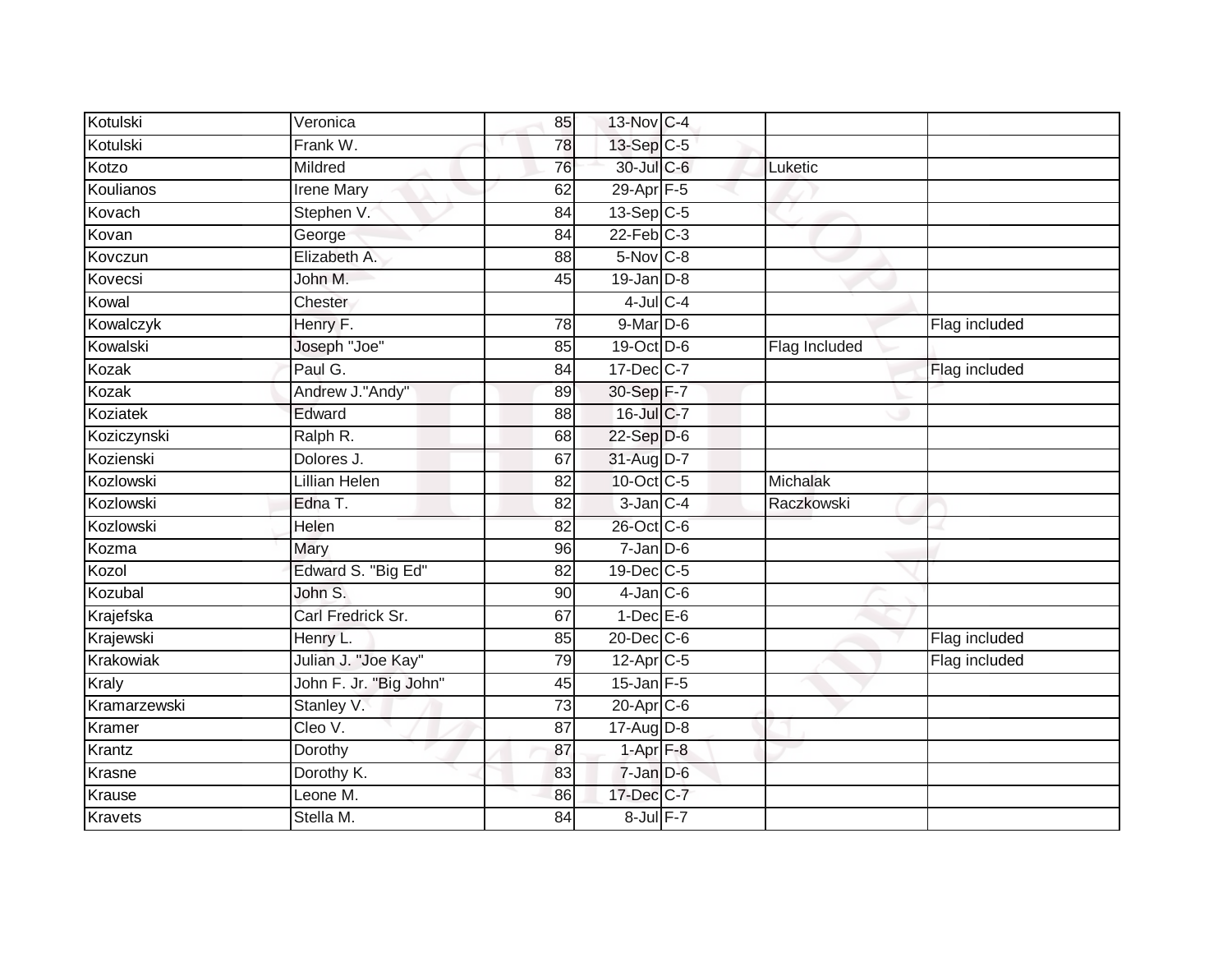| Kreager        | <b>Charles "Red"</b> | 93              | $17$ -Jan C-4    |           |               |
|----------------|----------------------|-----------------|------------------|-----------|---------------|
| <b>Krecik</b>  | Lauren A.            | 3 1/2 Month     | 17-Jul C-3       |           |               |
| Kreft          | Edward A. "Bud"      | 89              | $2$ -Jun $C$ -6  |           |               |
| Krejsa         | John                 | 87              | 24-Apr C-4       |           |               |
| Krempatic      | Helen M.             | 90              | $19-Oct$ D-6     |           |               |
| <b>Kress</b>   | Elizabeth            |                 | 18-Oct C-5       |           |               |
| Kretz          | Frank P.             | 82              | 25-Oct C-5       |           |               |
| Kretz          | Slyvia A.            | $\overline{74}$ | $7$ -Oct $F-6$   | Pike      |               |
| Kretzmann      | Victor F.            | 78              | $6-Aug$ $C-8$    |           |               |
| Krieger        | Lorena <sub>M.</sub> | 78              | 30-Mar C-7       | Reiter    |               |
| Krieger        | Robert F.            | 76              | $20$ -Jul $D-6$  |           |               |
| Krillic        | George P. Jr.        |                 | 19-Jul C-5       |           | Flag included |
| Kristoff       | Sally A.             | 65              | 12-May C-6       |           |               |
| Krivo          | Geraldine "Geri"     | 63              | $7 - Jan$ $D-6$  |           |               |
| Kroenke        | Louise               | 88              | $2$ -Jun $C$ -6  |           |               |
| Krohman        | Rose                 | 90              | $10$ -Jun $F-9$  |           |               |
| Krol           | Michael W. " Mickey" | 63              | 21-May C-7       |           |               |
| Krol           | Steve T.             | 87              | 29-Jun D-5       |           |               |
| Kroll          | Raymond "Ray"        | 75              | 11-Mar F-5       |           |               |
| Krooswyk       | Orville              | 86              | 18-Dec C-4       |           |               |
| Krstevski      | Lenka                | 79              | 9-Apr C-7        |           |               |
| <b>Kruczek</b> | Anne                 | $\overline{78}$ | $13$ -Apr $C$ -6 | Kozlowski |               |
| Krueckeberg    | Irma L.              | 91              | 31-May C-6       |           |               |
| Kruegar        | Pearl A.             | 67              | 16-Mar D-7       |           |               |
| Krueger        | Mary A.              | 58              | $19$ -Jul C-5    | Sullivan  |               |
| Krueger        | Gerald R.            | 67              | $16$ -Jan $C-8$  |           |               |
| Krupa          | Jacqueline Joyce     | $\overline{71}$ | $12$ -May C-6    | Neil      |               |
| Krupa          | Sandra L.            | 42              | $22$ -Feb $C-3$  |           |               |
| Krupinski      | Chester J.           | 75              | 31-Oct C-5       |           | Flag included |
| Kruse          | Cindy Ann            | 40              | 25-Sep C-5       | Jorgensen |               |
| Krusza         | Lawrence J.          | 62              | 13-May F-5       |           | Flag included |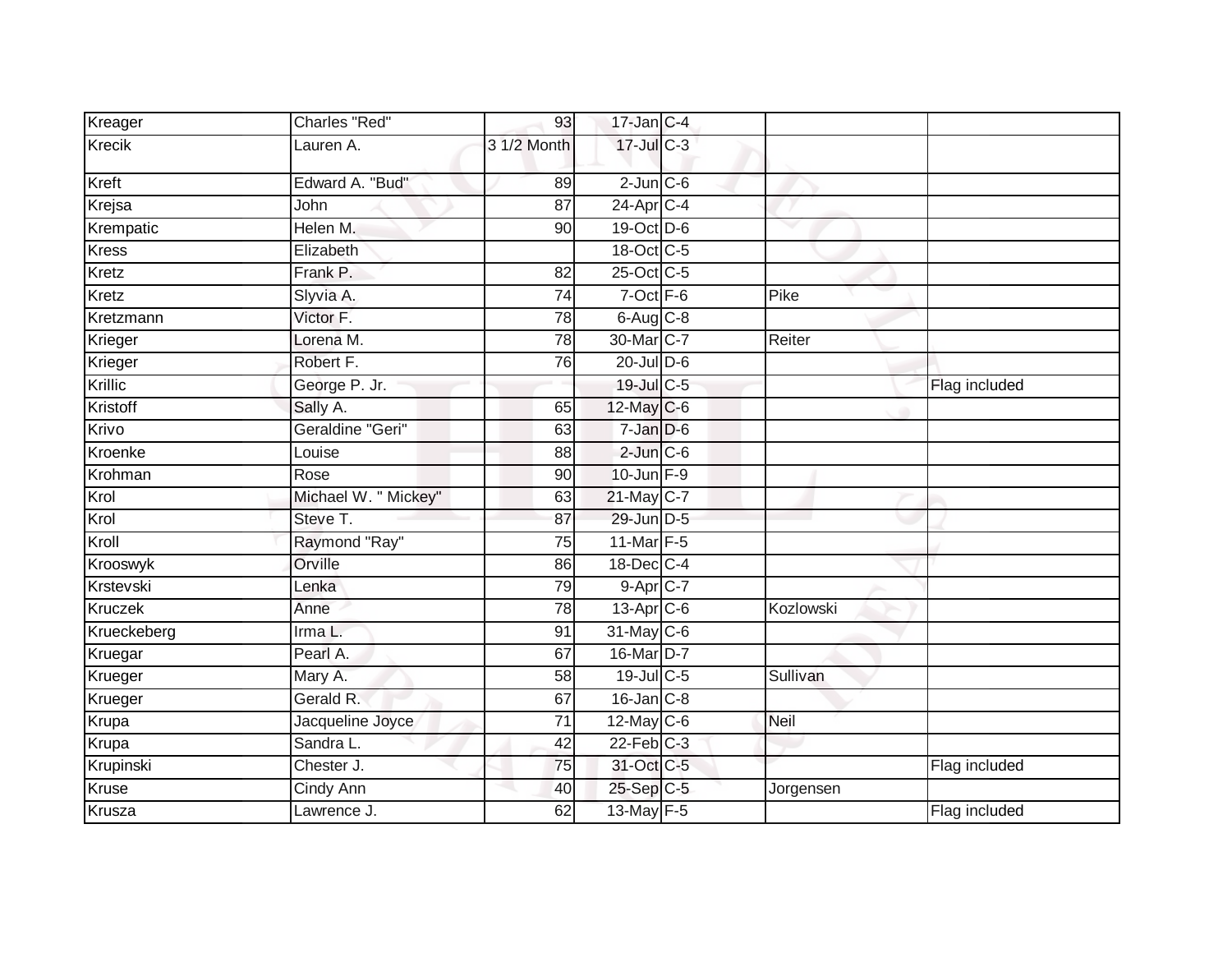| Krygier       | Anne K.               | 91              | 28-Oct F-7                          |           | Full name Anne K.<br>(Krygier) Rueth |
|---------------|-----------------------|-----------------|-------------------------------------|-----------|--------------------------------------|
| Krygowski     | Bernard A.            | 88              | $1-Apr$ $F-8$                       |           |                                      |
| Kubacki       | Florian J.            | 69              | $7 - Aug$ $C - 5$                   |           |                                      |
| Kubacki       | Ruth                  | 80              | $6-Sep$ $C-5$                       | Hogan     |                                      |
| Kubiak        | Josephine             | 81              | $9$ -Jul $C$ -8                     | Zurawski  | Full name Josephine<br>Kurbiak Mokry |
| Kubiak        | Louise                | 86              | $25$ -May C-6                       |           |                                      |
| <b>Kubiak</b> | Marion T.             | 91              | $21$ -Nov $ C-6$                    | Lentowski |                                      |
| Kuc           | Deborah "Debbie"      |                 | 18-Aug D-7                          | Arana     |                                      |
| Kucharski     | Georgia M.            | 54              | $26$ -Jan D-7                       |           |                                      |
| Kucharski     | John                  | 87              | 18-Feb D-7                          |           | Flag included                        |
| Kucsera       | <b>Mary Ann</b>       | 46              | 16-Sep F-6                          |           | Angel included                       |
| Kuehl         | George Louis          | 84              | $20$ -Jul $D-6$                     |           |                                      |
| Kuehl         | Hubert E.             | 82              | 16-Feb D-8                          |           |                                      |
| Kuehn         | Stephanie Kuchar      | 76              | 29-Mar C-5                          |           |                                      |
| Kugar         | George                | 77              | 30-Mar C-7                          |           |                                      |
| Kuhn          | Donna                 | 76              | $16$ -Jan $C-8$                     |           |                                      |
| Kuhn          | Herman <sub>E</sub> . | 84              | 16-Jul C-7                          |           |                                      |
| Kuiken        | Grace                 | 89              | 23-Mar C-7                          | Norman    |                                      |
| Kuiper        | Jannie                | 69              | $2$ -May C-5                        | Randolph  |                                      |
| Kuiper        | Irene A.              | $\overline{73}$ | $7-Feb$ <sub>C-5</sub>              |           |                                      |
| Kuiper        | Robert A.             | 62              | $9-Apr$ $C-7$                       |           |                                      |
| Kujawa        | Joseph W. Jr.         | 87              | $6$ -Jan $D$ -6                     |           | Flag included                        |
| Kujawa        | John J.               | 80              | $13$ -Jan D-6                       |           | Flag included                        |
| Kujawa        | Helen G.              | 89              | $3-Feb$ D-6                         | Rosinski  |                                      |
| Kujawski      | <b>Alice</b>          | 91              | $3$ -Jan $C-4$                      | Andrysiak |                                      |
| Kulavik       | John E.               | 59              | $7 - \overline{Aug}$ <sub>C-5</sub> |           |                                      |
| <b>Kuleck</b> | Earl J.               | 87              | $4$ -Jun $C-9$                      |           |                                      |
| Kulik         | Stanley               | 90              | $11$ -Feb $D-8$                     |           | Picture included                     |
| Kulvec        | Lillian               | 88              | 19-Jul C-5                          |           |                                      |
| Kundrat       | <b>Elizabeth Ann</b>  | 96              | 6-Jan D-6                           | Haraksin  |                                      |
| Kunka         | Rose T.               | 89              | $22$ -Feb $C-3$                     | Grodzicki |                                      |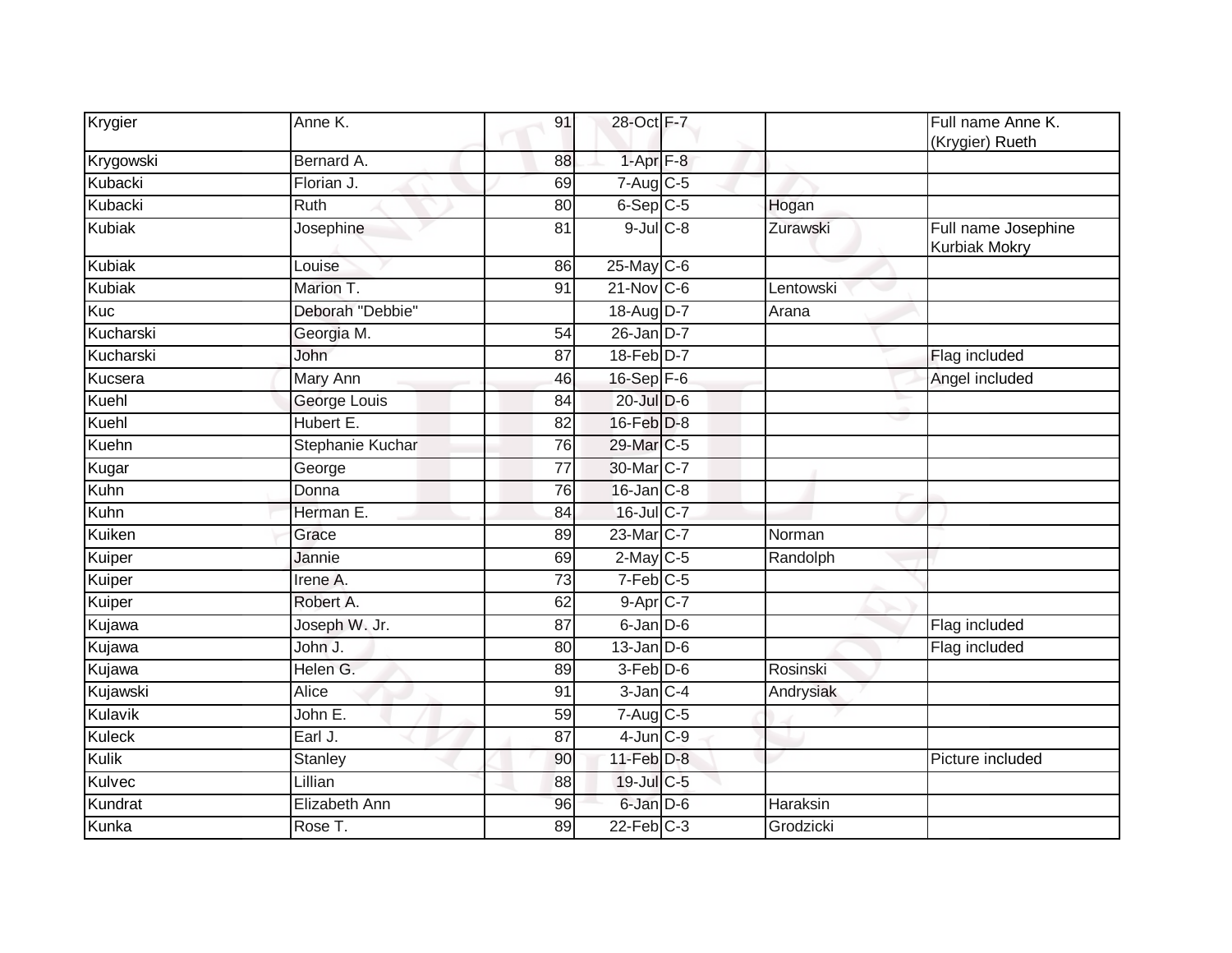| Kuntz          | Vera                       | 80              | $27$ -Jan $D-5$ |                 | Full name Vera Reynolds<br>Kuntz     |
|----------------|----------------------------|-----------------|-----------------|-----------------|--------------------------------------|
| Kupiec         | John A. Jr. "Mela"         | 88              | 17-Dec C-7      |                 |                                      |
| Kuppinger      | Hulda Amanda               | $\overline{91}$ | $6$ -Jul $C$ -5 | Hake            |                                      |
| Kurcz          | Catherine                  | 87              | $29$ -Jan F-5   | <b>Dvorscak</b> |                                      |
| Kurek          | Chester T.                 | 75              | $10-Sep$ $C-8$  |                 |                                      |
| Kurek          | Stephanie                  | 84              | 18-Jun C-8      |                 |                                      |
| Kurley         | Josephine                  | 79              | $1-Oct$ $C-8$   | Stochel         |                                      |
| <b>Kurrack</b> | <b>Stella</b>              | 90              | 13-Nov C-5      |                 | Full name Stella Kurrack<br>McClusky |
| Kurz           | Hanna                      | 96              | $9$ -Feb $C$ -6 | Monn            |                                      |
| Kurzeja        | Eugene F.                  | $\overline{74}$ | $19$ -May $E-1$ |                 |                                      |
| <b>Kuske</b>   | Lorraine K.                | 76              | $14$ -Feb $C-3$ |                 |                                      |
| Kusmierczyk    | Frank J.                   | 79              | 23-Feb D-8      |                 |                                      |
| Kutka          | <b>Harriet</b>             | 86              | 27-Dec C-6      | Perz            |                                      |
| Kutz           | John H.                    | 75              | 27-Jun C-6      |                 | Flag included                        |
| Kutzer         | Raymond M. "Ray"           |                 | $9$ -Jan $C-8$  |                 | Flag included                        |
| Kuzdrowski     | Margaret M. "Marge"        | $\overline{72}$ | $6$ -Oct $E-1$  |                 |                                      |
| Kuzma          | Mary                       | 87              | 23-Mar C-7      |                 |                                      |
| Kuzmich        | <b>Robert James</b>        | $\overline{52}$ | 22-Oct C-8      |                 |                                      |
| Kvachkoff      | Eli                        | 90              | $22$ -Dec $C-6$ |                 |                                      |
| Kwasman        | <b>Irving (Jerry Kaye)</b> | $\overline{75}$ | $10$ -Jun $F-9$ |                 | Flag and Picture included            |
| Kwasniewski    | Charles                    | 84              | 9-Nov C-6       |                 | Flag included                        |
| Kwiatkoski     | Carl C.                    | 81              | $27$ -Jul $D-6$ |                 |                                      |
| Kwiatkowski    | Bernard T.                 | 83              | 28-Nov C-5      |                 |                                      |
| Kwiatkowski    | Wanda K.                   |                 | 15-Dec D-6      | Hanas           |                                      |
| Kwiatowski     | Thomas L.                  | 56              | $1$ -Jul $F-5$  |                 |                                      |
| La Noue        | Shirley M.                 | 7               | 8-Mar D-9       |                 |                                      |
| Labash         | Mary A.                    | 84              | $7-Feb$ $C-5$   |                 |                                      |
| Labash         | Joseph J.                  | 84              | 14-Jul C-6      |                 |                                      |
| LaBere         | Norma                      | 79              | 7-May C-9       |                 |                                      |
| Lach           | Lenora                     | 85              | 8-May C-4       |                 |                                      |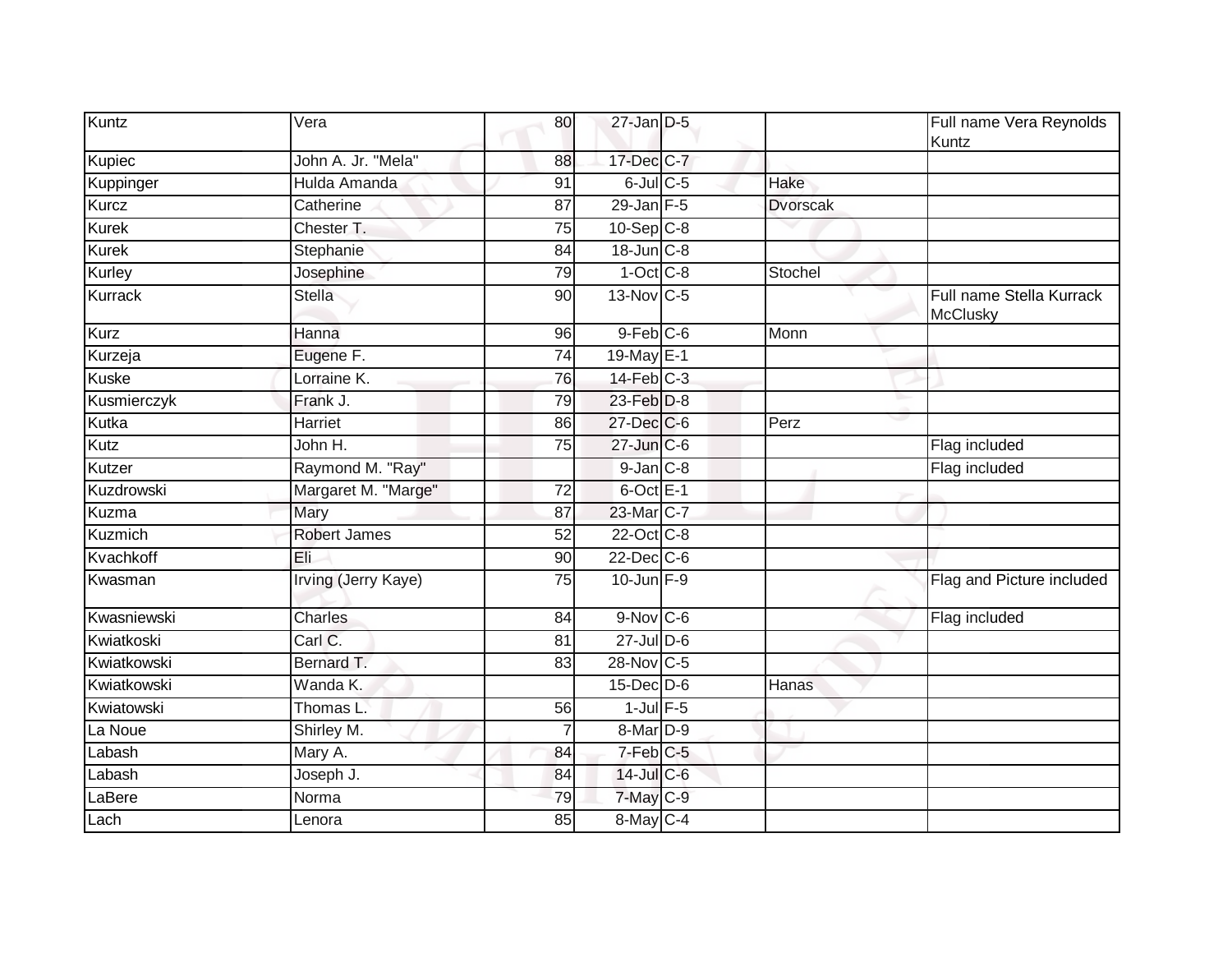| Lachowicz | <b>Harriet Theresa</b> | 99              | $1-May$ C-6      |              |                                   |
|-----------|------------------------|-----------------|------------------|--------------|-----------------------------------|
| Lackey    | Eulice L. "E.L."       | 79              | 27-Aug C-7       |              | Flag included                     |
| Ladd      | Leland "Larry"         | 66              | 13-Feb C-7       |              |                                   |
| adewig    | Diane K.               | 63              | $11-Nov$ F-5     |              |                                   |
| Ladewig   | Eva N.                 | $\overline{87}$ | $21$ -Jan $D-9$  |              |                                   |
| Ladwig    | Clara                  | 85              | 7-May C-9        | Koartge      | Full name Clara Ladwig<br>Pickens |
| Lakota    | Richard R.             | 66              | 30-Nov D-6       |              | Flag included                     |
| Lalich    | Ljubica                | $\overline{78}$ | $2$ -Jul $C$ -8  |              |                                   |
| Lamb      | Violet M.              | 88              | 13-Nov C-4       |              |                                   |
| Lamberson | William E.             | 89              | 18-Nov F-8       |              |                                   |
| Lambert   | L. Lindbergh           |                 | 15-Oct C-8       |              |                                   |
| Lambert   | Fay Romaine            | 76              | 25-May C-6       |              |                                   |
| Lambert   | Robert Raymond Jr.     | 69              | 28-Sep C-5       |              |                                   |
| Lambing   | Alice                  | 69              | 26-Apr C-5       |              |                                   |
| Lammers   | Wilma                  | 81              | 27-Dec C-6       | <b>Dick</b>  |                                   |
| LaMonto   | Lottie V.              | 74              | $2$ -Jun $ C-7 $ | Mokrzycki    |                                   |
| Lamoureux | Donald B.              | 84              | $11$ -Jun $C-8$  |              | Flag included                     |
| Lancaster | Vera M.                | 91              | $1-Aug$ $C-6$    |              |                                   |
| Landers   | Grace                  | 65              | $27$ -Apr $C$ -6 |              |                                   |
| Landgrebe | Bernice A.             | 83              | $24$ -Jul C-4    |              |                                   |
| Lane      | Richard J.             | 89              | $13$ -Jan D-6    |              |                                   |
| Laneve    | Charles Eugene "Gene"  | 64              | $22$ -Feb $C-3$  |              |                                   |
| Laney     | Robert E.              | 65              | $11$ -Jan $C-5$  |              |                                   |
| Lange     | Martin W.              | 91              | $4-Sep$ C-5      |              |                                   |
| Lange     | Fay A.                 | $\overline{73}$ | $24$ -Apr $C-4$  |              |                                   |
| Lange     | <b>Bertha</b>          | 97              | $1-Feb$ $C-6$    |              | Full name Betha Lange<br>Daria    |
| Lange     | Jeannine R.            | 71              | 8-Jun D-6        |              |                                   |
| Langer    | Linda K.               | 60              | $2$ -May $C$ -5  | <b>Blake</b> |                                   |
| Langmeyer | Albert                 | 73              | $15$ -Jan $F-5$  |              | Flag included                     |
| Lannon    | Gerald Martin Sr.      | 74              | $16$ -Feb $D-8$  |              | Flag included                     |
| Lanting   | Helen M. "Dot"         | 85              | 10-Nov D-5       | Madderom     |                                   |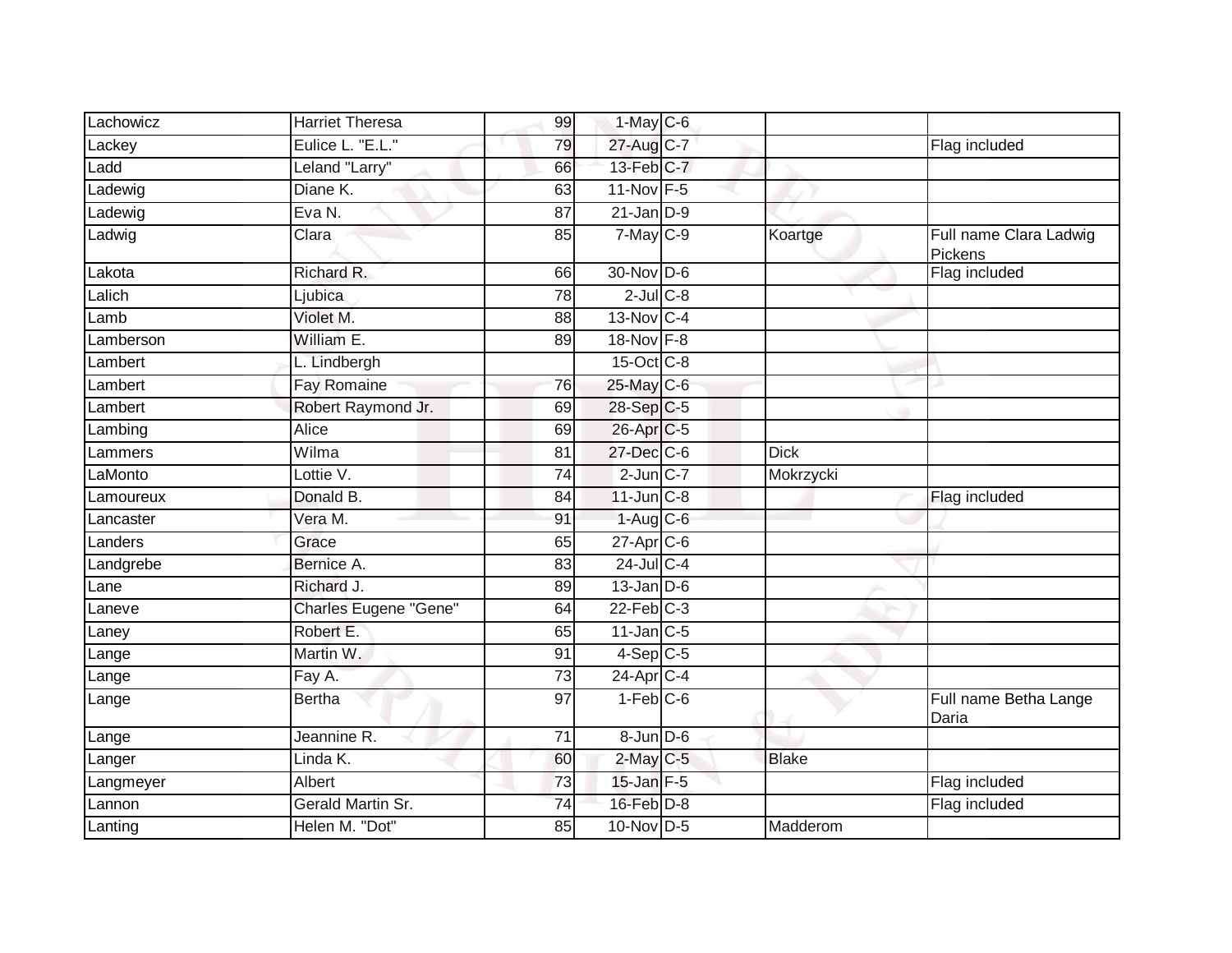| Lapina     | Peter Paul "Pete" Jr. | 70              | $3$ -Jul $C$ -5           |            |                                            |
|------------|-----------------------|-----------------|---------------------------|------------|--------------------------------------------|
| Larimer    | <b>Harry Floyd</b>    | 78              | $17$ -Feb $D-6$           |            |                                            |
| Larmon     | Robert E.             | 43              | 17-Sep C-8                |            |                                            |
| Larsen     | Helene C.             | 91              | $11-Sep$ C-4              |            |                                            |
| Larsen     | Frances E.            | $\overline{83}$ | $17 - Jan$ <sub>C-4</sub> | Wilson     |                                            |
| Lascoe     | Katerine              | 84              | $2$ -Jul $C$ -8           |            |                                            |
| Lasiewicz  | Phyllis Jean          | 72              | $27 - Jan$ $D-5$          |            | Full name Phyllis Jean<br>Peyrot Lasiewicz |
| Lasinski   | <b>Kenneth James</b>  | 28              | 15-Mar D-11               |            | Flag included                              |
| Laska      | Emily R.              | 77              | $9$ -Dec $E - 5$          |            |                                            |
| Laskowski  | Mary                  | 95              | $14$ -Apr $C$ -6          | Fuss       |                                            |
| Lasky      | Walter H.             | 88              | $3$ -Jan $C-4$            |            |                                            |
| Last       | Thelma V.             | $\overline{78}$ | $9-Nov$ C-6               | Stedman    |                                            |
| Latarola   | <b>Hazel Rose</b>     | 79              | $21$ -Jun $C-5$           |            |                                            |
| Laterzo    | Anthony R. "Tony"     | 83              | $22$ -Jan $F-7$           |            |                                            |
| Lathrop    | Raquel Gloria         |                 | 15-Jun D-7                |            |                                            |
| Latia      | Emil Jr.              | 53              | $22-Sep D-6$              |            | Picture included                           |
| Latia      | Victoria              | 82              | 31-Dec C-6                |            |                                            |
| Latiak     | <b>Dorothy Marie</b>  | 90              | 16-Jul C-7                |            |                                            |
| LaTour     | Elanor                | 89              | $2$ -Jun $C-7$            |            |                                            |
| Lau        | Annabelle             | 85              | $3-Nov$ E-1               |            |                                            |
| Lauderdale | <b>Bessie Linda</b>   | 47              | $23$ -Jun $D-5$           | Canterbury |                                            |
| Lauer      | Donald J.             | $\overline{70}$ | 23-Sep $F-5$              |            |                                            |
| Lauerman   | Edythe A.             | 78              | $2$ -Aug $C$ -6           | Linz       |                                            |
| Laughner   | <b>Robert Glenn</b>   | 76              | 17-Oct C-5                |            |                                            |
| Laumeyer   | Frances G.            | 81              | $12$ -Jan $D-8$           |            |                                            |
| Lavendar   | Irene                 | 85              | $7$ -Jun $C$ -6           |            |                                            |
| Lavette    | John F.               | 63              | $4$ -Oct C-6              |            | Flag included                              |
| Law        | Oliver W.             | 92              | $20$ -Jan $D-7$           |            |                                            |
| Lawley     | Raymond "Tony         | 46              | $7$ -Jun $C-7$            |            |                                            |
| _awrence   | Louise                | 67              | $11$ -Feb $D-8$           |            |                                            |
| Lawrence   | Elizabeth             | 67              | $7$ -Dec $E-1$            | Ray        |                                            |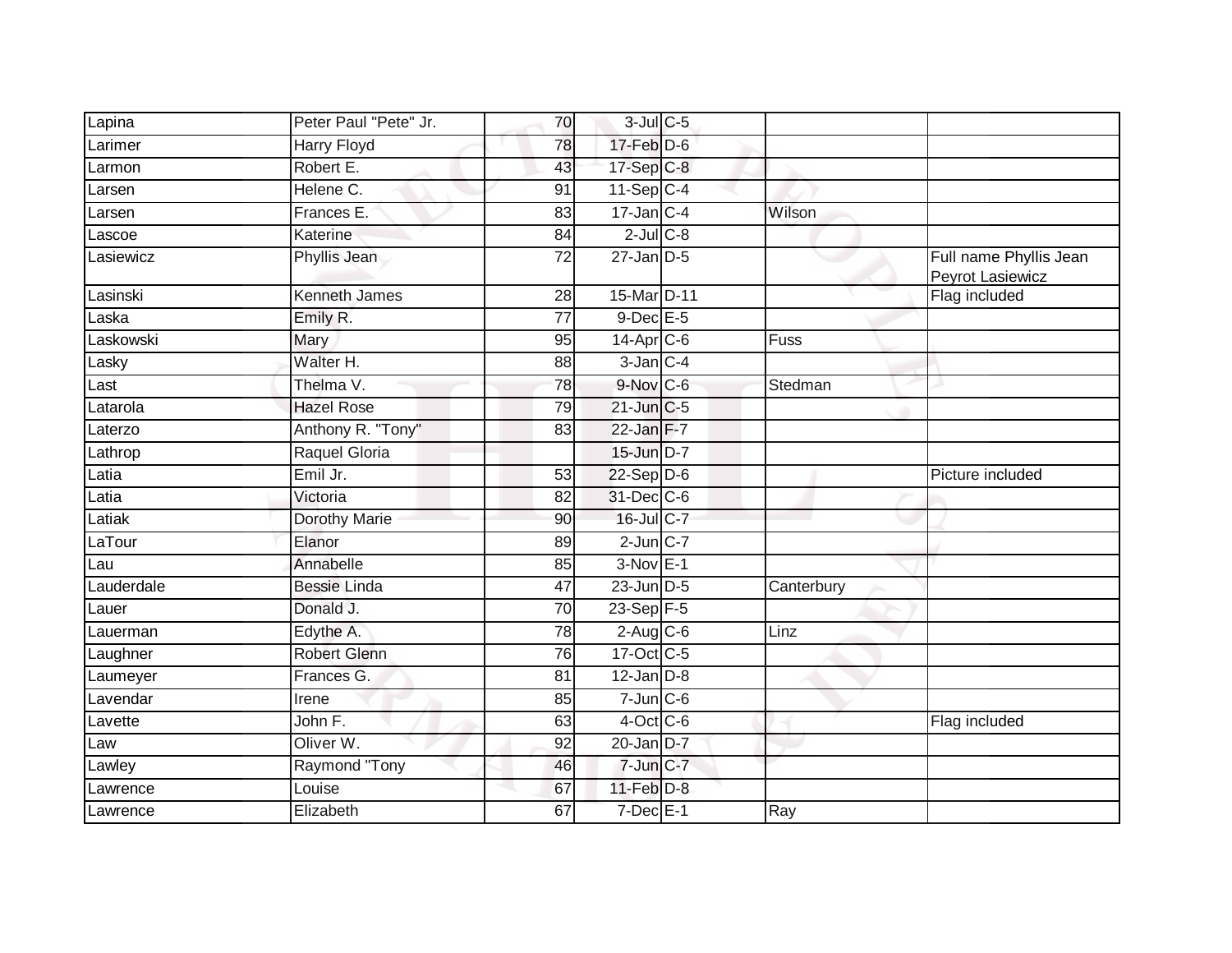| Laws         | John Franklin              | 51              | $9$ -Jul $C$ -8        |              |               |
|--------------|----------------------------|-----------------|------------------------|--------------|---------------|
| _awson       | Naomi E.                   | 60              | 18-Mar F-5             |              |               |
| _awson       | Mary M.                    | 92              | 19-Mar C-7             |              |               |
| Lawton       | Johanna A.                 | 84              | $14$ -Jun $C - 6$      |              |               |
| Layne        | Maggie Margaret<br>"Mammy" | 74              | $1-May$ C-6            |              |               |
| Layne-Fiscus | Reba E.                    | 78              | $24$ -Apr $C-4$        |              |               |
| Lazaris      | Catherine B.               | 81              | 28-Mar C-5             | Strbjak      |               |
| Lazic        | Evelyn                     | 83              | 10-May C-6             |              | Flag included |
| Lazic        | Ilija "Eli"                | 78              | 26-Nov C-7             |              |               |
| azowski      | Stanley W.                 | 89              | $20$ -Jan $D-7$        |              |               |
| azzareschi   | Julius "Tony Nardi"        | 91              | $25$ -Jul C-6          |              |               |
| Lazzari      | Shirley F.                 | 77              | $25$ -Jan $C-5$        | Johnson      |               |
| azzell       | Carl A.                    | 66              | $22$ -Feb $C-3$        |              |               |
| Leach        | Dorothy May                | 78              | $1$ -Jul $F-5$         | <b>Blimm</b> |               |
| Leadinghouse | Jack W.                    | $\overline{72}$ | 19-Oct D-6             |              |               |
| Leal         | Aurelia S.                 | 86              | 13-Dec C-7             |              |               |
| eal          | Demetrio R.                | 75              | 30-Nov D-6             |              |               |
| eary         | Blanche M.                 | 92              | 14-Nov C-5             | Miller       |               |
| LeBaron      | Dorothy Hazel              | 79              | 6-Nov C-5              |              |               |
| Lebryk       | Ted                        | 73              | $21$ -Jul C-5          |              | Flag included |
| Lechuga      | Rosalio                    | 44              | $6-SepC-5$             |              |               |
| Ledderboge   | Clifford H.                | 75              | 31-Jan C-5             |              |               |
| Lee          | Esther S.                  | 93              | 22-Mar D-8             |              |               |
| .eech        | Mary D.                    | 79              | 23-Dec E-7             | Leveque      |               |
| eek          | <b>James Donald</b>        | $\overline{72}$ | $6$ -Dec $C$ -6        |              |               |
| Leep         | Henrietta                  | 88              | $13$ -Apr $C$ -6       |              |               |
| Leep         | <b>James Anthony</b>       | $\overline{58}$ | $7-Feb$ <sub>C-6</sub> |              |               |
| Leep         | Nicholas D.                | 88              | 26-Mar <sub>C-9</sub>  |              |               |
| Lehner       | Anna L.                    |                 | 29-Jun D-5             |              |               |
| _ehner       | Leah Alline                | 74              | $1-Apr$ $F-8$          |              |               |
| Lehnhoff     | Richard A.                 | 103             | 9-Aug C-5              |              |               |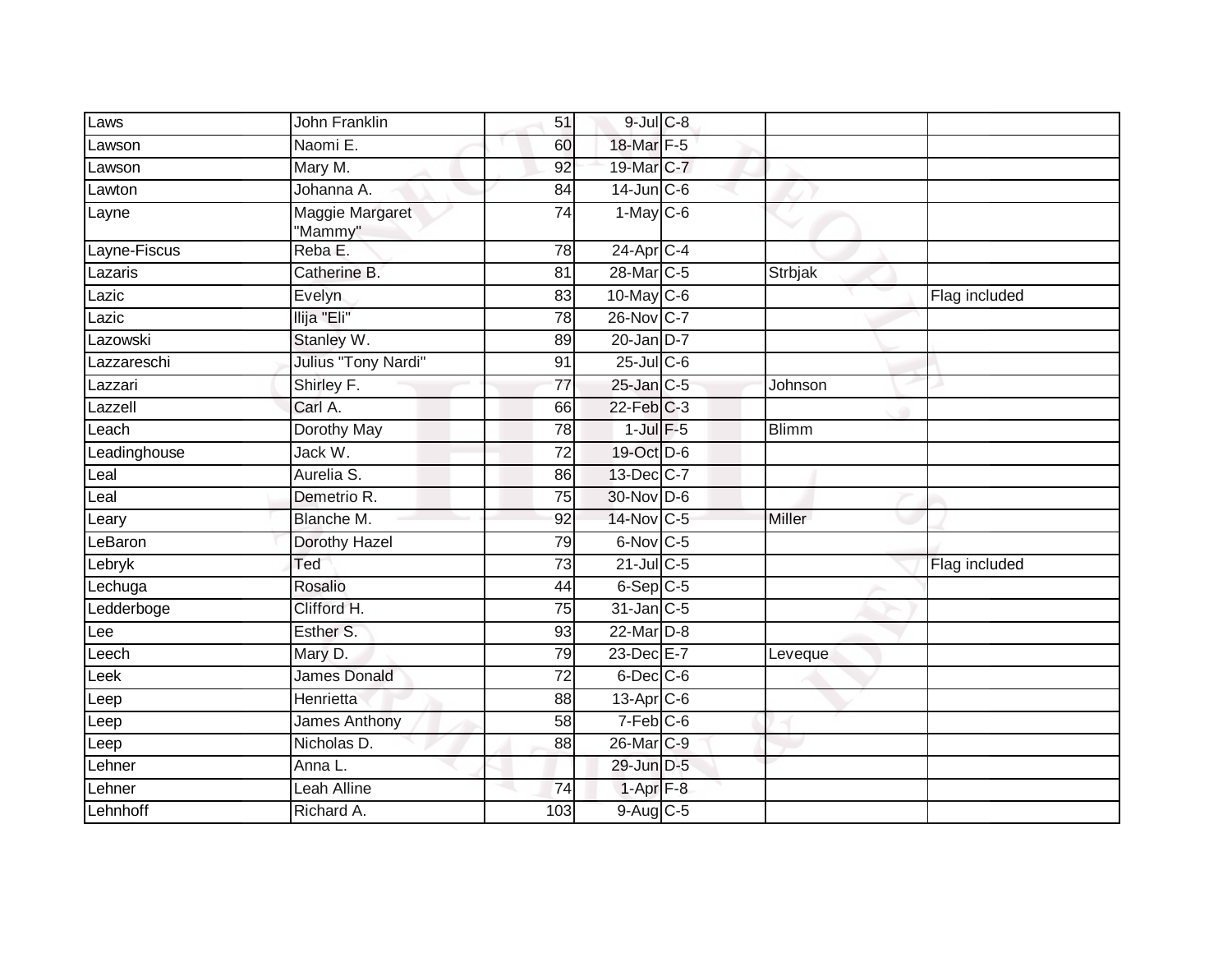| LeJeune           | <b>Ruth Anne</b>        | 57              | $11$ -May $D-7$          | Miller    |                  |
|-------------------|-------------------------|-----------------|--------------------------|-----------|------------------|
| Lenahan           | Patricia J.             | 75              | 17-Jan C-5               |           |                  |
| Lenart            | Gladys E.               | 75              | $17$ -Jan $C-4$          | McFarland |                  |
| enburg            | John L.                 | 76              | $6$ -Nov $C$ -5          |           | Flag included    |
| Lengyel           | Stephen J.              | 86              | $20$ -Apr $C$ -6         |           |                  |
| <b>Lenhart</b>    | Duaine                  | 64              | 19-May E-1               |           |                  |
| _enick            | Robert J.               | $\overline{57}$ | 28-May C-7               |           | Flag included    |
| Lentz             | Julius J.               | 82              | $12$ -Feb $F-6$          |           |                  |
| enz               | Vange A.                | 89              | $8 - \overline{Apr}$ F-5 |           |                  |
| _eonard           | James R. "Dick"         | 66              | $5$ -Jun $C-4$           |           |                  |
| Leonard           | Marshall E.             | 92              | 24-Oct C-6               |           |                  |
| _eonard           | Judy K.                 | 57              | $9$ -Jul $C$ -8          |           |                  |
| esiowski          | <b>Bronislawa</b>       | 96              | 21-Dec C-5               |           |                  |
| Lesniak           | Janice S.               | 57              | 23-Aug C-5               | Vereb     |                  |
| <b>Lesniewski</b> | Henry A. "Hank"         | 45              | 28-Mar C-5               |           |                  |
| <b>Lesniewski</b> | Genevieve "Jeanne"      | 83              | 16-Sep F-6               |           | Picture included |
| Lessig            | <b>Mertie</b>           | 79              | $21$ -Feb $C-5$          |           |                  |
| _essner           | Edmund C.Sr. "Diggetts" | 53              | 22-Mar D-8               |           | Flag included    |
| _essner           | Joseph W.               | 83              | $12$ -Oct $ C-6 $        |           | Flag included    |
| _eszczynski       | Emilie                  | 83              | 6-Nov C-5                | Panfil    |                  |
| Leu               | Eugene C.               | 91              | $2$ -Oct C-4             |           |                  |
| evin_             | Edith                   | 96              | 17-Dec C-7               |           |                  |
| Lewandowski       | Patricia                | 71              | 19-Mar C-7               | Mitchell  |                  |
| Lewandowski       | Stanley F.              | 84              | $7$ -Dec $E-1$           |           |                  |
| Lewellyn          | John P.                 | 45              | $11$ -Jun $C-8$          |           |                  |
| $ewi\overline{s}$ | Emmer "Granny"          | 92              | $9$ -Jan $C-8$           |           |                  |
| _ewis             | <b>Mary Christine</b>   | 76              | 13-Mar C-4               |           |                  |
| ewis-             | Robert C.               | 75              | 30-Dec E-5               |           |                  |
| _ewis             | James B.                | 64              | 21-Oct F-7               |           |                  |
| Lewis             | Ralph W.                | 66              | $11$ -Jul C-5            |           |                  |
| Lewkowski         | Adeline                 | 85              | 11-Dec C-5               |           |                  |
| Lewkowski         | Adeline                 | 85              | $12$ -Dec $C$ -6         |           |                  |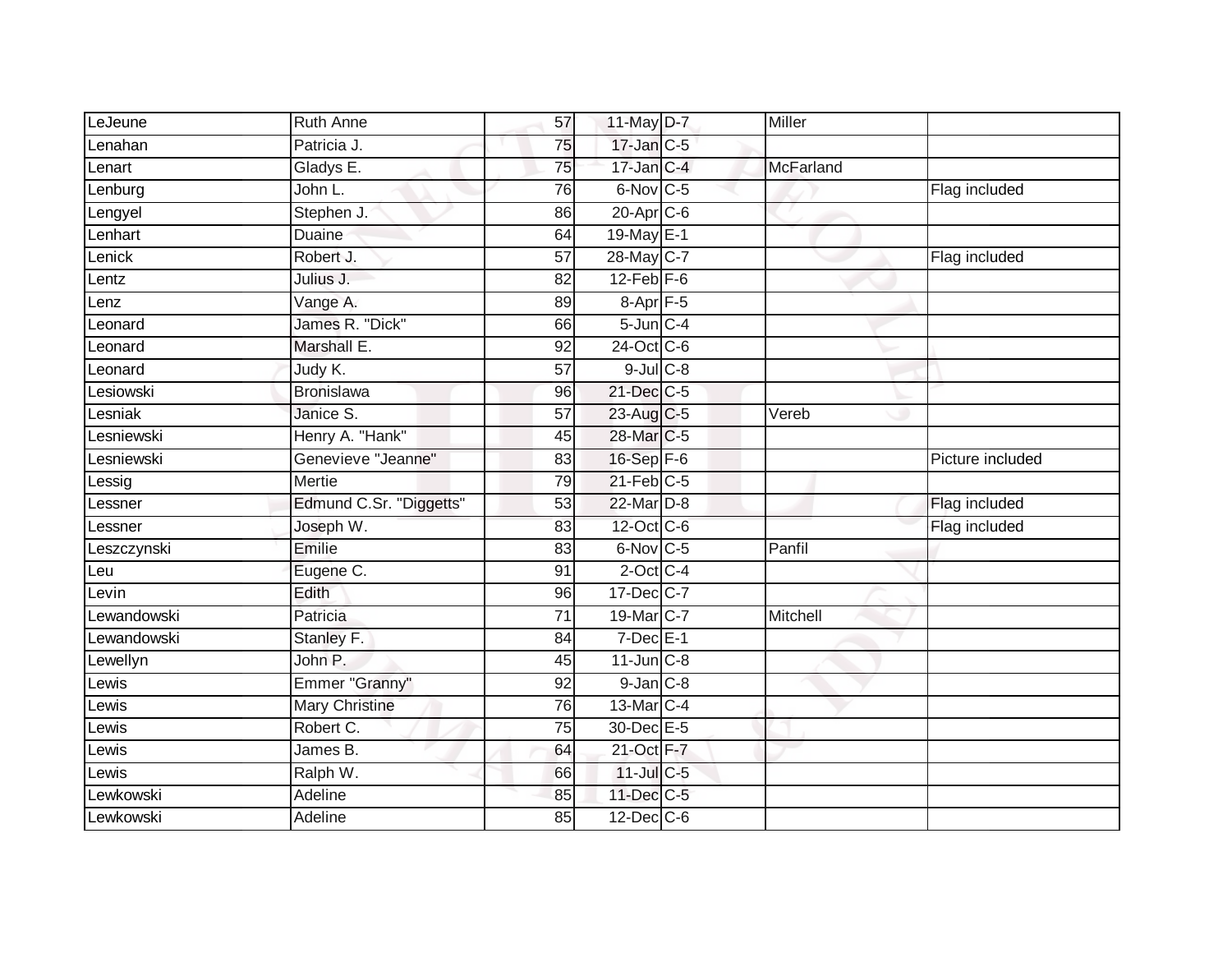| Leyba      | Nancy L.               | 54              | 29-Nov C-6      |                |               |
|------------|------------------------|-----------------|-----------------|----------------|---------------|
| Leyden     | Cathyrn J.             | 71              | 19-Dec C-5      | <b>Stubbs</b>  |               |
| Licheniak  | Sophie                 | 86              | 8-Oct C-7       |                |               |
| Liedke     | Violet                 | 99              | $28$ -Feb $C-4$ |                |               |
| Lierman    | William G.             | $\overline{74}$ | 19-Sep C-6      |                |               |
| Lile       | Jessie M.              | $\overline{77}$ | $23$ -Jan $C-9$ | <b>Riley</b>   |               |
| Lindstrom  | Mary Ann               | 76              | 17-Dec C-7      |                |               |
| Lines      | Robert H. "Bob"        | 62              | $23$ -Feb $D-9$ |                |               |
| Link       | Michaelene E."Michele" | 60              | $2$ -Aug C-6    | <b>Mysliwy</b> |               |
| Linkiewicz | Joseph Thomas          | 78              | 12-Oct C-6      |                |               |
| Linoski    | Jean                   | 88              | $8$ -Jul $F-7$  |                |               |
| Linton     | Maxine V.              | $\overline{82}$ | $26-Sep$ $C-6$  |                |               |
| Linvill    | David Freeman          | 46              | 14-Dec D-5      |                |               |
| Lipka      | Bruno (Jiggs)          | 80              | 12-Oct C-6      |                | Flag included |
| Liptack    | George                 | $\overline{82}$ | $2$ -Nov $D-6$  |                | Flag included |
| Liptack    | Virginia               | $\overline{77}$ | 30-Oct C-5      | Jefferson      |               |
| Lisek      | Henry John             | 81              | 19-Dec C-5      |                | Flag included |
| Liska      | Bess K.                | 93              | 12-Apr C-5      |                |               |
| Liszewski  | Stella M.              | $\overline{74}$ | 30-Jul C-6      | Cochran        |               |
| Litera     | Timothy                | $\overline{54}$ | 21-Jul C-5      |                |               |
| Little     | Verle E.               | 77              | 26-Jun C-5      |                |               |
| LittleJohn | Floyd C.               | $\overline{77}$ | 30-Sep F-7      |                |               |
| Lively     | Edith                  | 98              | $7$ -May $C$ -9 |                |               |
| Lively     | Jesse D.               | 18              | $7-Aug$ $C-5$   |                |               |
| Livingston | David J.               | 24              | $3$ -Jul $C$ -5 |                | Flag included |
| Lobdell    | Melvin O.              | 85              | $19$ -Feb $F-6$ |                | Flag included |
| Lochivski  | Mary L.                | 73              | 11-Mar $F-6$    |                |               |
| Lockwood   | Mary A.                | 80              | $28$ -Feb $C-4$ |                |               |
| Lodewegen  | Helen L.               | 88              | 26-May C-6      |                |               |
| Loehmer    | Kathy S.               | 42              | $10$ -Feb $D-6$ |                |               |
| Lofton     | Johnnie J.             | 52              | 7-Sep C-7       |                |               |
| Logan      | Ruby                   |                 | $9$ -Jul $C$ -8 | <b>Baker</b>   |               |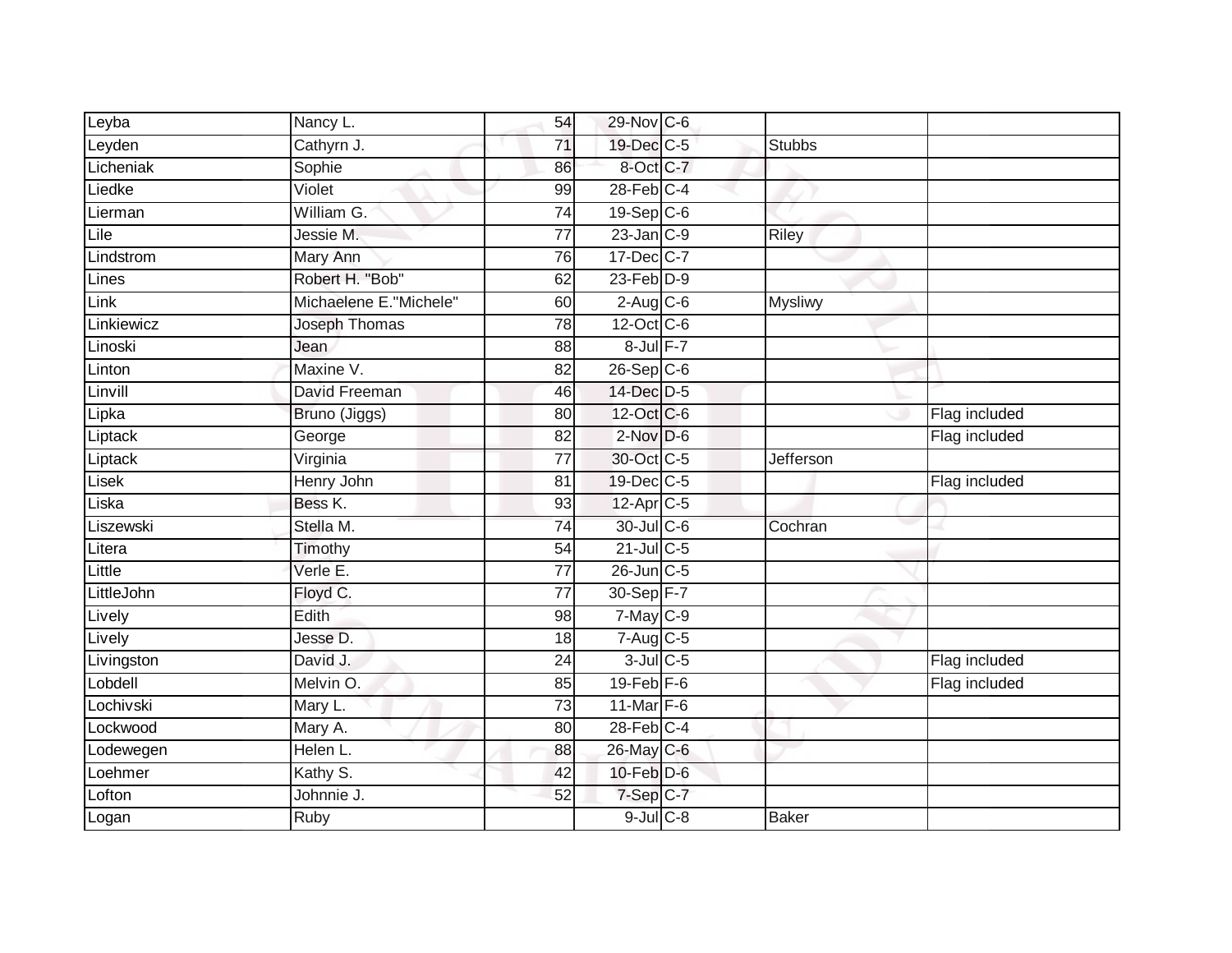| LoGrego    | Daniel            | 75              | 25-Aug D-7             |            |                                  |
|------------|-------------------|-----------------|------------------------|------------|----------------------------------|
| Lohmeyer   | Richard H.        | 69              | $1-Aug$ C-6            |            |                                  |
| Lohmeyer   | Richard H.        | 69              | 31-Jul C-5             |            |                                  |
| Lohse      | Lois E.           | 75              | 26-Apr C-5             |            |                                  |
| Loitz      | George R.         | 61              | $27$ -Feb $C-8$        |            |                                  |
| Lolosci    | Joseph "Joe" Sr.  | 47              | $11$ -Jun $C-8$        |            |                                  |
| Londo      | Pauline           | 79              | $14$ -Jan $D-5$        |            |                                  |
| Long       | Thomas E.         | 56              | 25-Dec C-4             |            |                                  |
| Long       | K.B.Sr. (Rev)     | 84              | $8-Mar$ D-9            |            | Picture included                 |
| Long       | Esther L.         | 92              | $5$ -Feb $F$ -5        |            |                                  |
| Long       | Margaret D.       | 84              | 27-Oct D-8             |            |                                  |
| Long       | Nancy J.          | 64              | 10-Jul C-4             |            |                                  |
| Longstreth | James E. "Jim"    | 77              | 29-Sep E-2             |            |                                  |
| Lookinbee  | Grace             | 71              | 31-Jul C-5             |            |                                  |
| Lopes      | Faith M.          | 54              | 31-May C-5             | Ryan       | Full name Faith M. Lopes<br>Dedo |
| Lopez      | Alfredo III       | 47              | 27-Mar C-4             |            |                                  |
| Lopez      | Robert P.         | 61              | 6-Sep C-5              |            | Flag included                    |
| Lopez      | Trinidad J.       | 85              | $4-Sep$ C-5            |            |                                  |
| Lopez      | Esperanza         | 86              | 15-Oct C-8             |            |                                  |
| Lopez      | Catalina B.       | $\overline{87}$ | $2$ -Feb $D-8$         |            |                                  |
| Lopez      | Rodolfo "Bong"    | 44              | $23$ -Jun $D-5$        |            |                                  |
| Lorcheider | Edward W.         | 90              | $28$ -Jan $D-9$        |            |                                  |
| Lorenz     | Lorraine          | 91              | $7-Nov$ <sub>C-5</sub> | Bouldan    |                                  |
| Lorenzen   | Slyvia C.         | 71              | 20-Oct E-2             | Markiewicz |                                  |
| _orenzi    | Ronald E.         | 61              | 22-Oct C-8             |            |                                  |
| Lostoski   | Willaim A.        | 72              | 14-Mar C-7             |            |                                  |
| Lotspeich  | Emil A.           | 69              | $11$ -Jul C-5          |            |                                  |
| Lottes     | Robert B.         | $\overline{57}$ | $1-Oct$ $C-8$          |            |                                  |
| Lotz       | Laverne F. "Vern" | 88              | 17-Apr C-4             |            |                                  |
| Louden     | James Earl        | 80              | $17$ -Feb $D-7$        |            |                                  |
| Louie      | Florence K.       | 83              | 18-May D-6             |            |                                  |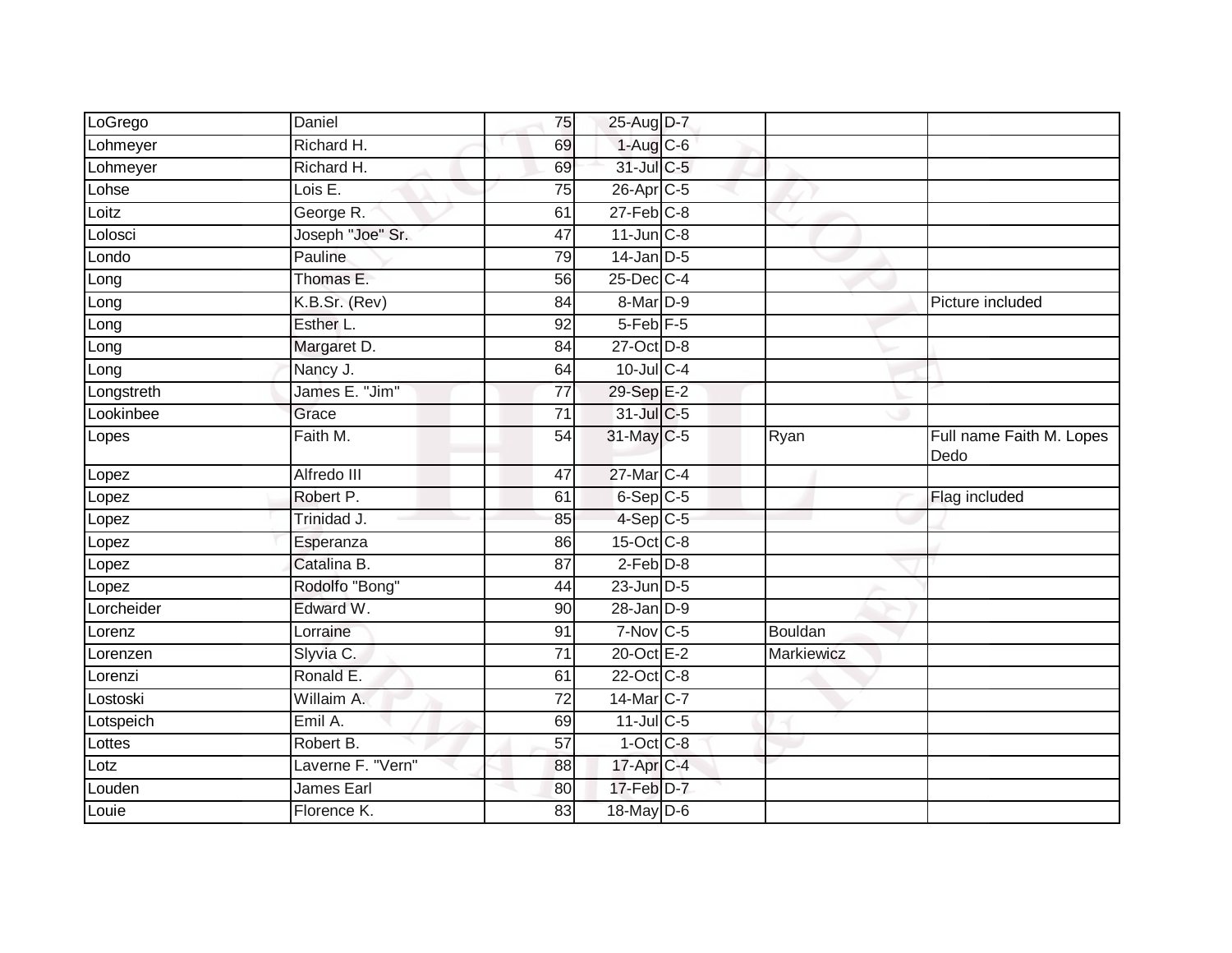| Louie       | John David          | 58              | 25-Sep C-5                      |               |                                            |
|-------------|---------------------|-----------------|---------------------------------|---------------|--------------------------------------------|
| Louis       | James J.            | 83              | 9-Jul C-8                       |               |                                            |
| Loutos      | George W.           | 43              | 12-Nov C-8                      |               |                                            |
| Love        | Marilyn J.          | 46              | 18-Apr <sub>C-6</sub>           | <b>Musser</b> |                                            |
| Love        | Thomas R.           | 50              | 13-Dec C-7                      |               |                                            |
| Loveless    | Charles             | 79              | 22-May C-5                      |               | Flag included                              |
| Loving      | William "Bill"      | 62              | $7$ -Jan $D$ -6                 |               |                                            |
| Lovro       | Karl                | 73              | $4 - \text{Apr}$ <sub>C-6</sub> |               |                                            |
| Lowe        | Lois C.             | 68              | $26$ -Jul $C$ -6                |               |                                            |
| Lower       | Clarence E. "Bud"   | $\overline{77}$ | 9-Oct C-5                       |               |                                            |
| Lower       | George W.           | 86              | $18$ -Jan $C-4$                 |               |                                            |
| Lowry       | Randy D.            | 53              | $5$ -Jun $C-4$                  |               |                                            |
| Lozanovski  | Yordan (Jordan)     | 86              | 24-Sep C-7                      |               |                                            |
| Lozanovski  | Kiril               | 70              | 19-Nov C-7                      |               |                                            |
| Lubotina    | Jason E.            | $\overline{25}$ | $1-Sep$ $D-5$                   |               |                                            |
| Lucas       | Rhiannon Lynn       | 20              | 4-Nov F-5                       |               |                                            |
| Lucas       | Raymond M.          |                 | $26$ -Jul C-6                   |               |                                            |
| Luchene     | Kenneth             | 83              | 12-Nov C-8                      |               |                                            |
| Lucy        | John R.             | 79              | $11$ -Jun $C-8$                 |               | Flag included                              |
| Ludington   | Lawrence D.         | 83              | $23$ -Jan $C-9$                 |               |                                            |
| Ludwig      | Kenneth F.          | 75              | $14$ -Feb $C-3$                 |               |                                            |
| Luebcke     | <b>Irvin Edward</b> | 79              | $9$ -Dec $E$ -6                 |               |                                            |
| Luetkemeyer | Bonnie C.           | 76              | $7 - May$ $C - 9$               |               |                                            |
| Lugar       | Irene V.            | $\overline{77}$ | $1$ -Jun $C$ -5                 |               |                                            |
| Luke        | Vernon M.           | 89              | 9-Nov C-7                       |               |                                            |
| Luke        | Evelyn B.           | 90              | 18-Jul C-7                      |               | Full name Evelyn B. Reich-<br>Luke-Schrock |
| Lukes       | <b>Robert Allen</b> | 23              | 18-Dec C-4                      |               |                                            |
| Lulich      | Rose                |                 | 12-Nov C-8                      |               |                                            |
| Lund        | Richard N.          | 73              | 3-Mar D-7                       |               |                                            |
| Lundin      | Carl H.             | 76              | 5-Aug F-5                       |               | Flag included                              |
| Lunsford    | Brian W.            | 53              | $27$ -Jul $D-6$                 |               |                                            |
|             |                     |                 |                                 |               |                                            |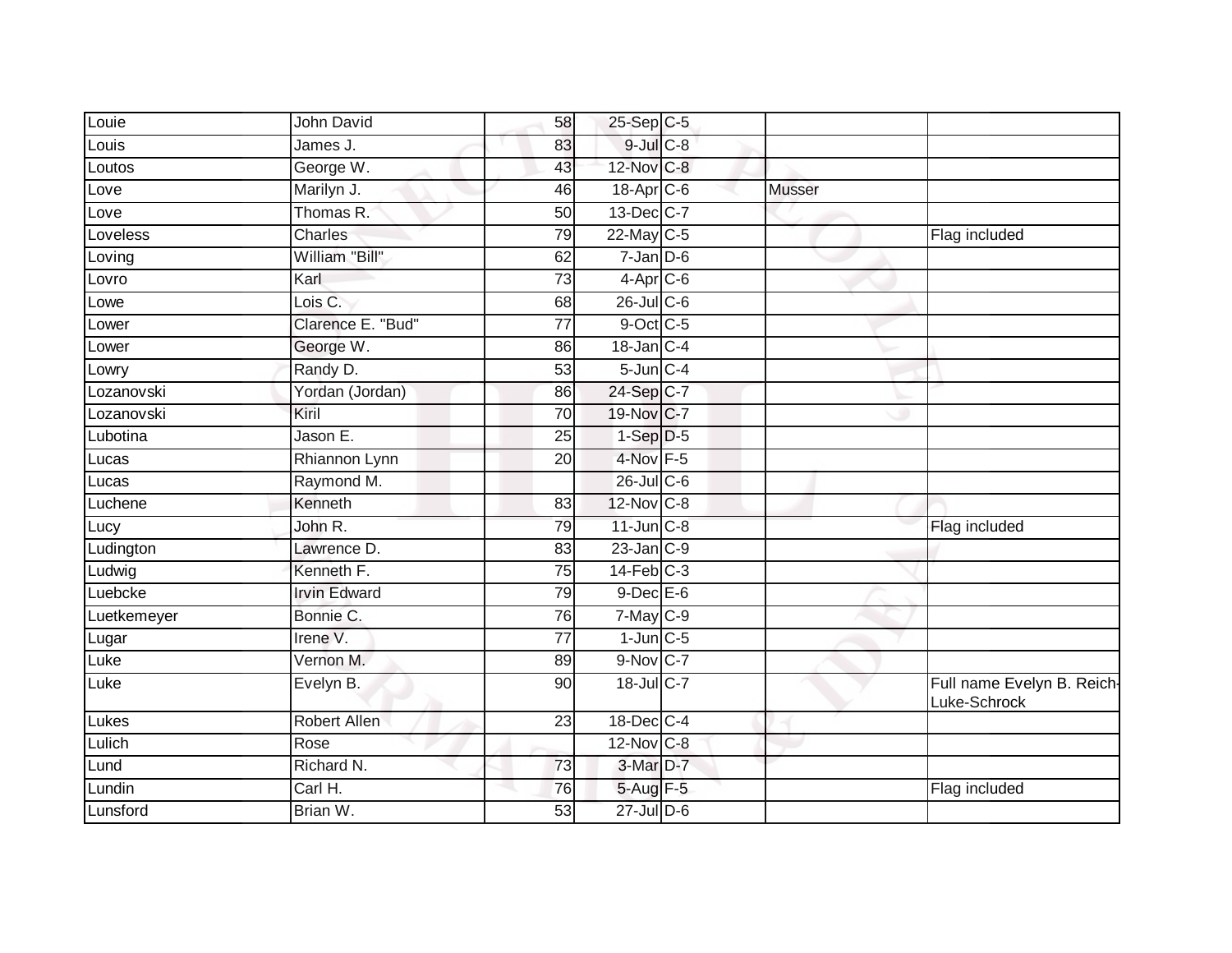| Lurie     | Arnold H.            | 83 | $5$ -Jun $C - 4$      |                | Flag included    |
|-----------|----------------------|----|-----------------------|----------------|------------------|
| Lushbaugh | Michael              | 31 | 30-Aug C-5            |                |                  |
| Lute      | Leonard              | 71 | 1-Jan C-7             |                |                  |
| Luther    | Lorraine S.          | 73 | 30-Sep F-7            |                |                  |
| Lutz      | <b>Irene Kathryn</b> | 91 | $27 -$ Jul $D-6$      |                |                  |
| Lutz      | Gail B.              | 40 | $11-Feb$ D-8          | Bogordos       |                  |
| Luzzi     | Pete                 | 94 | $14$ -Jan D-6         |                |                  |
| Lyda      | Robert G.            | 62 | 28-Aug C-3            |                |                  |
| Lyle      | Beverly              | 60 | $6$ -Dec $C$ -6       | <b>Skinner</b> |                  |
| Lyles     | Gregory W.           | 39 | $17$ -May $C$ -6      |                |                  |
| Lynch     | Hazel W.             | 87 | $15-Apr$ F-8          |                |                  |
| Lynch     | Daniel Joseph        |    | 23-Apr <sub>C-6</sub> |                | Flag included    |
| Lynch     | John B.              | 71 | 8-Mar <sub>D-9</sub>  |                | Picture included |
| Lynch     | Marie                | 80 | $5$ -Mar $C$ -6       | Jensen         |                  |
| Lynch     | Robert Lee Sr.       | 78 | $7$ -Jan $D-6$        |                |                  |
| Lynch     | Joan A.              | 66 | $4$ -May $D-6$        | Thorn          |                  |
| Lynch     | Marcella Lillian     | 76 | 28-Jun C-5            | Cordrey        |                  |
| Lynn      | Lillian L.           | 85 | 20-Nov C-4            |                |                  |
| Lyons     | Frank Patrick "Pat"  | 43 | $4$ -Jul $C-4$        |                |                  |

BANATION & PAT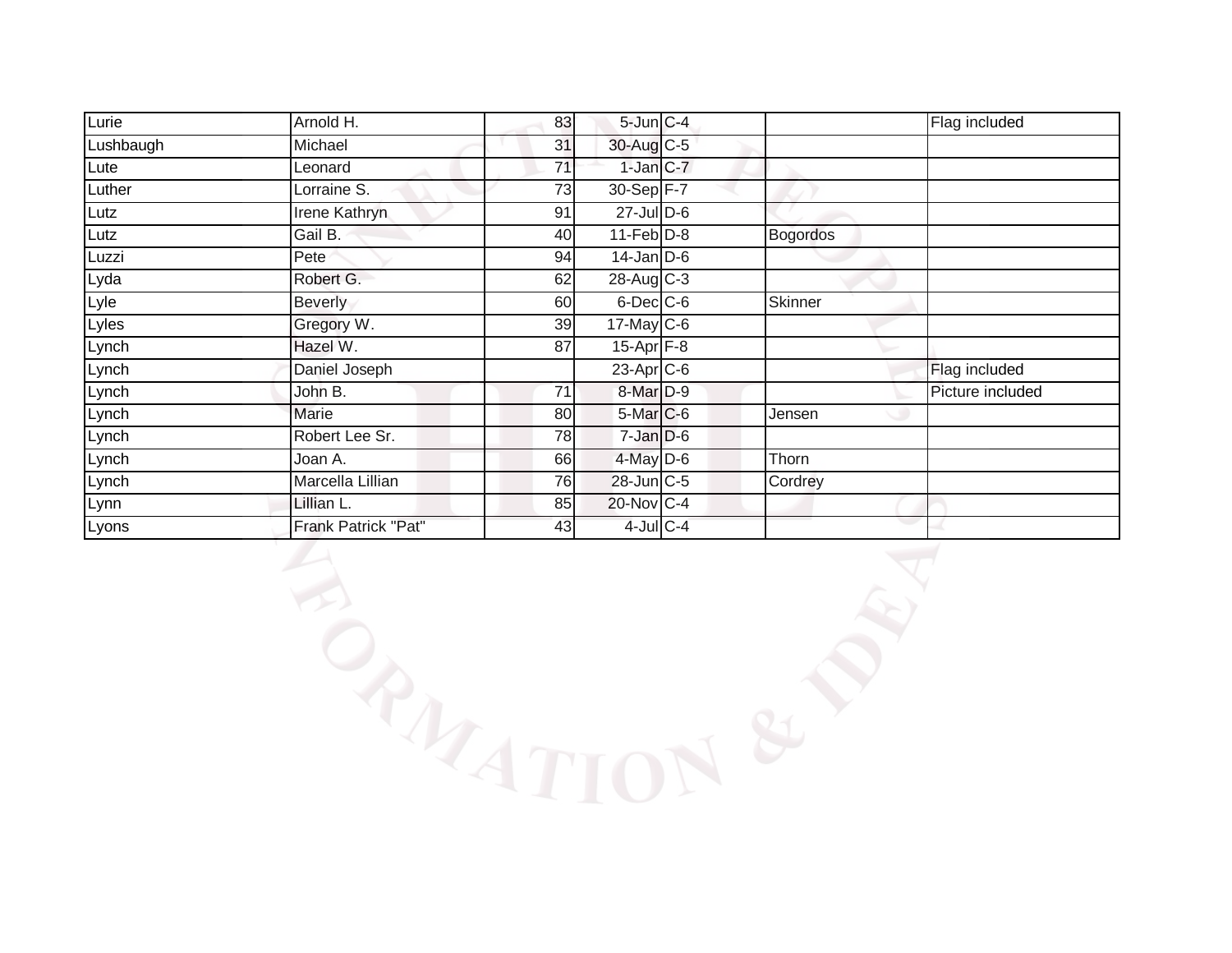| <b>Surname</b>  | <b>Given</b>           | Age             | <b>Date</b>           | Page | <b>Maiden</b> | <b>Note</b>                                 |
|-----------------|------------------------|-----------------|-----------------------|------|---------------|---------------------------------------------|
| Mabry           | Sandra Lee             | 58              | 18-Feb D-8            |      |               |                                             |
| Mabry           | Lillie Mae             | 76              | $2$ -Jan $C-8$        |      | Hamilton      |                                             |
| Macak           | Dorothy                | 74              | $15-SepE-2$           |      | Redar         |                                             |
| Macapagal       | Lourdes M.             | 65              | 8-Oct C-7             |      |               |                                             |
| Macchia         | Mildred "Millie"       | 66              | 19-Jul C-5            |      |               | Full name Mildred Swisher-<br>Moran Macchia |
| Mace            | John A.                | 45              | $12-Aug$ F-5          |      |               |                                             |
| MacEachern      | Duncan B.              | 78              | 19-Apr <sub>C-6</sub> |      |               | Flag included                               |
| Macek           | Walter                 | 90              | $27$ -Feb $C-8$       |      |               |                                             |
| <b>Macielak</b> | Helen E.               | 76              | $19$ -Jan $D-8$       |      |               |                                             |
| <b>Mack</b>     | <b>Edna Frances</b>    | 83              | $30$ -Aug C-5         |      |               |                                             |
| Mackanos        | Paul J.                | 86              | $6$ -Jul $C$ -5       |      |               |                                             |
| <b>Mackanos</b> | <b>Stella</b>          | 88              | 11-Oct C-5            |      |               |                                             |
| Mackenzie       | James Tuach            | 92              | 27-Oct D-8            |      |               | Picture included                            |
| Macknyk         | Barbara J.             | 48              | 30-Jun D-7            |      |               |                                             |
| Macko           | Eleanor A.             | 74              | $13$ -Jun $C$ -6      |      |               |                                             |
| Macko           | Olga C.                | 74              | $25$ -Jan $C$ -5      |      |               |                                             |
| Maclennan       | Virginia               | 86              | 31-Jan C-5            |      |               | Full name Virginia<br>Rossman MacLennan     |
| MacLennan       | Kenneth                | 91              | 12-Aug $F-5$          |      |               |                                             |
| Macleod         | Robert B               | $\overline{76}$ | $21$ -Oct $F-6$       |      |               |                                             |
| Maclin          | <b>Earnest Terrell</b> |                 | 18-Aug D-7            |      |               |                                             |
| Madajczyk       | Charlotte B.           | 83              | 11-Mar F-6            |      |               |                                             |
| Madalon         | Pauline                | 85              | 23-Mar C-7            |      |               |                                             |
| Madarang        | Napoleon Dr.           | 77              | 10-Dec C-7            |      |               |                                             |
| Madderom        | Ines                   | $\overline{71}$ | $24$ -Jun $E-6$       |      |               |                                             |
| Maddock         | John C.                | 86              | 16-May C-6            |      |               | Flag included                               |
| Maddock         | Mary D.                |                 | 20-May F-6            |      | Racich        |                                             |
| Maddox          | Ron                    | 44              | 11-May D-7            |      |               |                                             |
| Madeka          | Maryann                | 78              | 18-Oct C-5            |      |               |                                             |
| Madera          | Hector L.              | 35              | 18-Oct C-5            |      |               |                                             |
| <b>Madras</b>   | Steve J.               | 78              | 29-Aug C-5            |      |               | Flag included                               |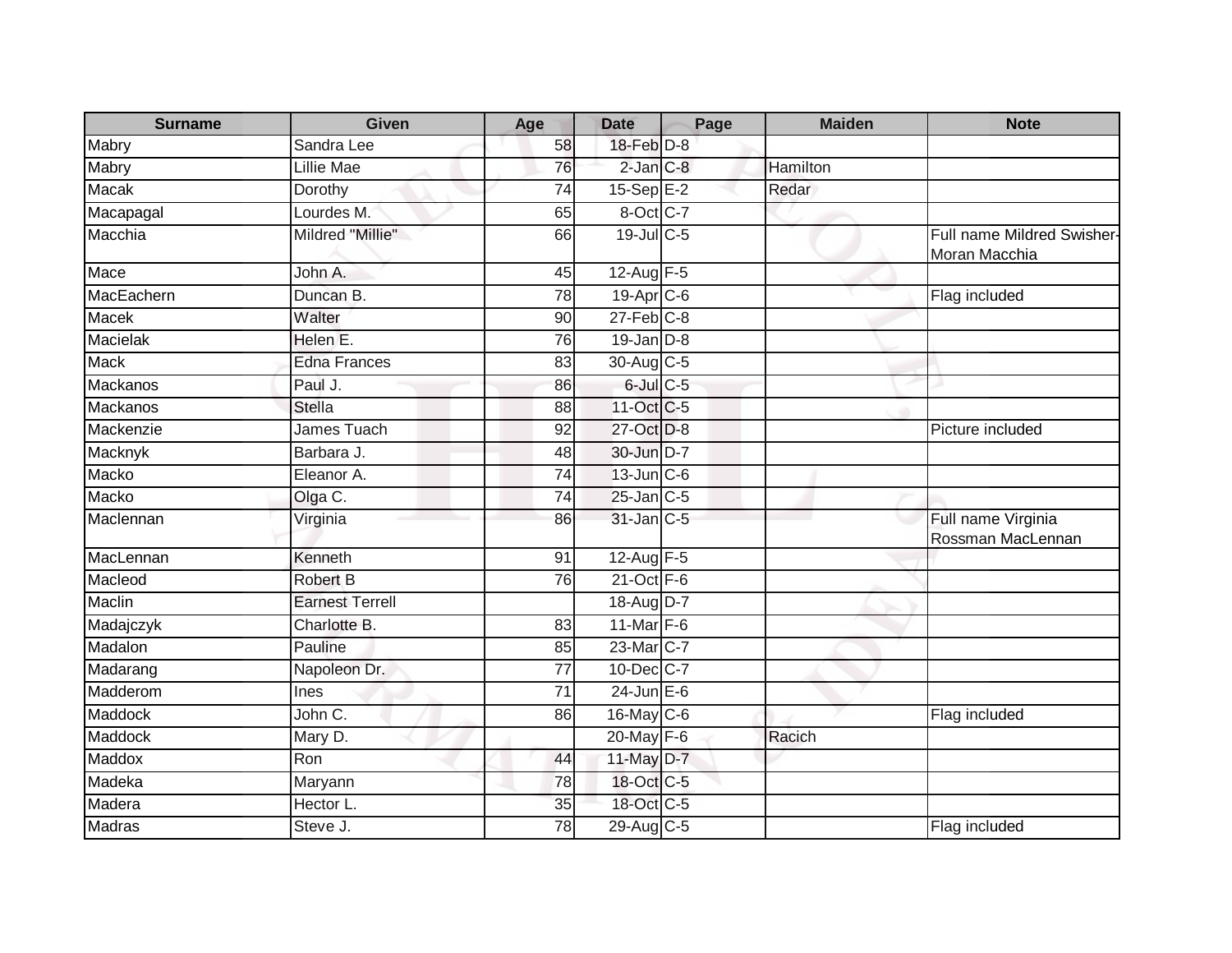| Madry               | Antoinette            | 86              | 28-Nov C-5              |                   |                              |
|---------------------|-----------------------|-----------------|-------------------------|-------------------|------------------------------|
| Madsen              | Gerry                 | 59              | 21-Aug C-3              | Preneta           |                              |
| Magan               | <b>Gilbert Lee</b>    | 82              | 28-Oct F-6              |                   |                              |
| Magdziak            | Gladys N.             | 76              | $19-Sep$ <sub>C-6</sub> | La Buda           |                              |
| Maggi               | Maria O.              | 69              | $17-Sep C-8$            |                   |                              |
| Magistrelli         | Hugo                  | 84              | 20-Oct E-2              |                   | Flag included                |
| Magliocca           | George J. Lt. Colonel | 63              | $27 -$ Jul $D-6$        |                   | Flag included                |
| Maglish             | Dorothy E. "Dolly"    | 72              | $24$ -Nov D-6           |                   |                              |
| Magrames            | Louise C. "Gummy"     | 69              | 20-Sep C-5              |                   |                              |
| <b>Magrames</b>     | Bessie T.             | 102             | 19-Dec C-5              |                   |                              |
| Magura              | <b>Ida Mae</b>        | 60              | 28-Dec C-5              | <b>Dispennett</b> |                              |
| Magyar              | John Michael          | 57              | $3-Aug$ $D-8$           |                   |                              |
| Mahala              | <b>Eleanor Mason</b>  |                 | 14-Dec D-5              |                   |                              |
| Mahan               | Uva "Madeline"        | 85              | 8-Dec D-7               |                   |                              |
| <b>Mahler Crane</b> | Gertrude              |                 | 8-Aug C-5               | Mahler            |                              |
| Mahsman             | Erwin H.              | 87              | $15$ -Jan $F-5$         |                   |                              |
| Main                | Norma Jean            | 75              | 28-Aug C-4              |                   |                              |
| Majewski            | Margaret M.           | 81              | $7-Sep$ C-7             | Slivka            |                              |
| Major               | Lorraine C.           | 78              | $17$ -Jan $ C-4 $       |                   |                              |
| Makatura            | Ronald J.             | 56              | 25-Feb D-7              |                   |                              |
| Makovec             | Joseph F.             | 86              | $6-Sep$ $C-5$           |                   | Flag included                |
| Malczewski          | Flora A.              | 93              | 20-Jun C-7              |                   |                              |
| Malczyk             | John F.               | 60              | 14-Aug C-4              |                   | Flag included                |
| Maldanado           | Maria A.              | 67              | $27 - Jun$ $C-6$        |                   |                              |
| <b>Maleck</b>       | Henry J.              | 79              | 29-Aug C-5              |                   |                              |
| Malenius            | Loretta Kathryn       | 57              | 14-Dec D-5              | Roush             |                              |
| Malerich            | <b>Shirlet Muriel</b> | $\overline{71}$ | $9$ -Mar $D$ -6         | Hahney            |                              |
| Malewicki           | Helen                 | 90              | $24$ -Feb $D-8$         | <b>Dziadon</b>    | Full name Helen<br>Malewicki |
| Malinich            | George                | 74              | 6-Dec C-6               |                   |                              |
| <b>Malis</b>        | Ella Rose             | 88              | 12-Mar C-9              |                   |                              |
| Malkowski           | Ronald C.             | 64              | 5-Jan D-7               |                   |                              |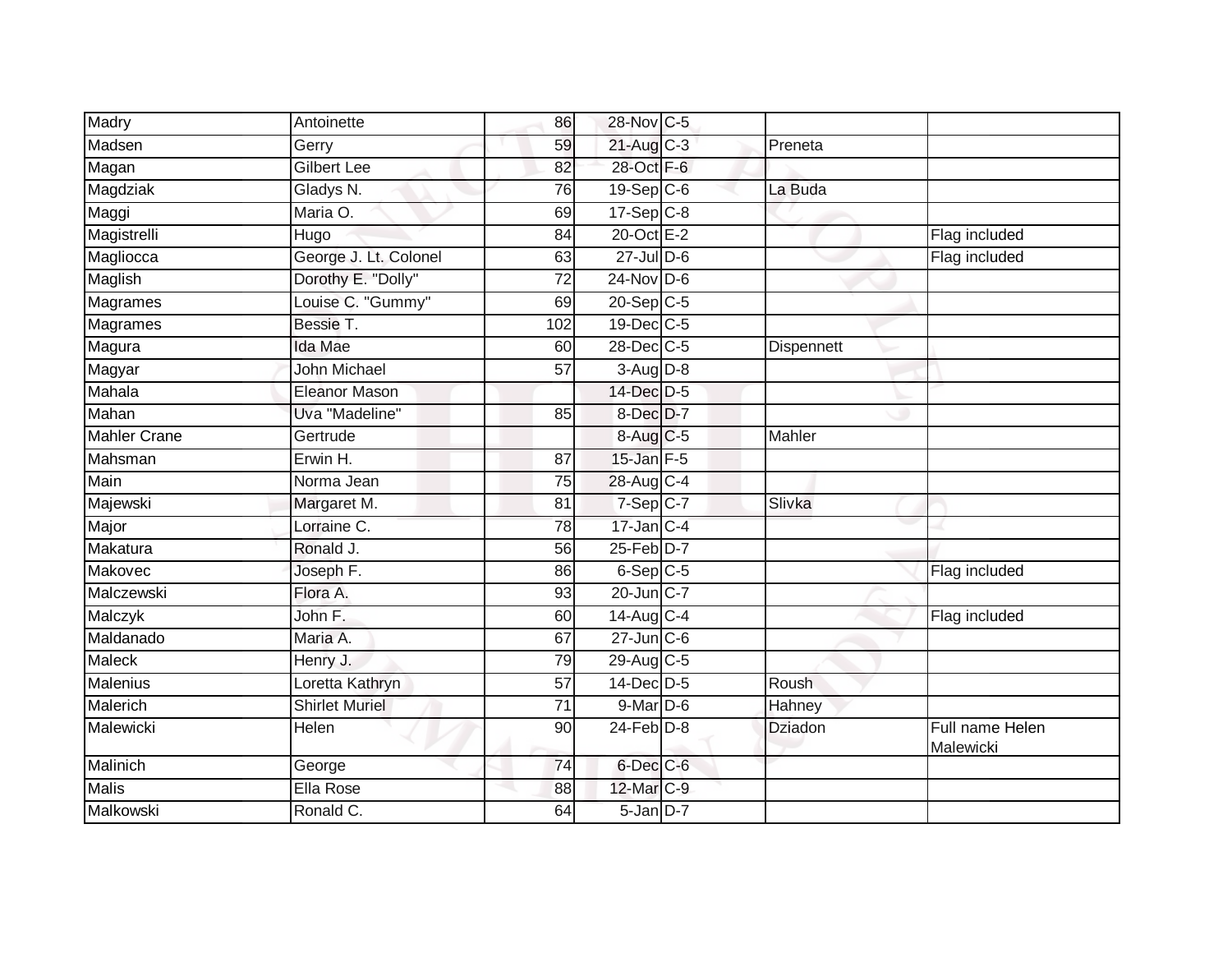| <b>Malloy</b>  | Michael                     | 81              | 26-May C-6             |               | Flag included |
|----------------|-----------------------------|-----------------|------------------------|---------------|---------------|
| Malmquist      | John E.                     | 86              | 30-Jun D-7             |               |               |
| Malmquist      | David A. "Pal-Z"            | 57              | 26-Sep C-6             |               |               |
| Malmquist      | William J.                  | 52              | 13-Oct E-2             |               |               |
| Malone         | <b>Edmund Patrick "Pat"</b> | $\overline{43}$ | $18$ -Jan $ C-4 $      |               |               |
| Malone         | Robert C. "Bob"             | 69              | 24-Aug D-6             |               | Flag included |
| Maloney        | Cahterine                   | 73              | $20$ -Jan $D-7$        | <b>Bancsi</b> |               |
| Maluga         | Steven                      | 74              | 12-Mar C-9             |               |               |
| Mamounas       | Pantelis George "Pete"      | 52              | $16$ -Feb $D-9$        |               |               |
| Mandich        | Dorothy                     | $\overline{77}$ | 30-Jul C-6             |               |               |
| Mandly         | Violet J.                   | 84              | $12$ -Feb $F-6$        |               |               |
| Manes          | Phyliss                     | 83              | 18-Mar F-5             |               |               |
| Mangione       | Ann C.                      | 67              | 23-Sep F-5             |               |               |
| Manning        | <b>Nettie</b>               | 73              | $22$ -Jul $F-6$        |               |               |
| Mannion        | Mildred J.                  | 73              | $7$ -Dec $E-2$         |               |               |
| Mantel         | Robert Addison              | 80              | 6-Feb C-8              |               | Flag included |
| Manter         | <b>Betty Lou</b>            | $\overline{73}$ | $18$ -Jul C-6          |               |               |
| Mantich        | <b>John James</b>           | 83              | 15-Oct C-8             |               | Flag included |
| Manuszak       | John D.                     | 82              | 27-May F-8             |               |               |
| Manzo          | Maria M.                    | 70              | $5-Apr$ <sub>C-5</sub> | Jacinto       |               |
| Maple          | Herschel E.                 | 79              | 11-Aug D-9             |               |               |
| Maravilla      | Anthony Sr.                 |                 | 15-Apr F-8             |               |               |
| Maravilla      | Margarita                   | 103             | $12-Sep C-6$           | Ruiz          |               |
| Marcinkovich   | Sophie                      | 84              | $24$ -Aug D-6          |               |               |
| Marcinkowski   | Dorothy                     | $\overline{71}$ | $15$ -Jan F-5          |               |               |
| Marcinski      | Henry F. 'Hank"             | 51              | $26$ -May $C$ -6       |               |               |
| Marcoff        | Katherine                   | 93              | $1-Aug$ $C-6$          |               |               |
| Marcum         | Velma                       | 53              | 27-Aug C-7             |               |               |
| Marczak        | Genevieve                   |                 | $7 - Jan$ $D-6$        | Mezydlo       |               |
| Marich         | Pne                         | 85              | 23-Jan C-9             |               |               |
| Marijanovich   | Michael                     | 43              | 27-Nov C-4             |               |               |
| <b>Marince</b> | Helen T.                    | 86              | $18$ -Jul C-6          |               |               |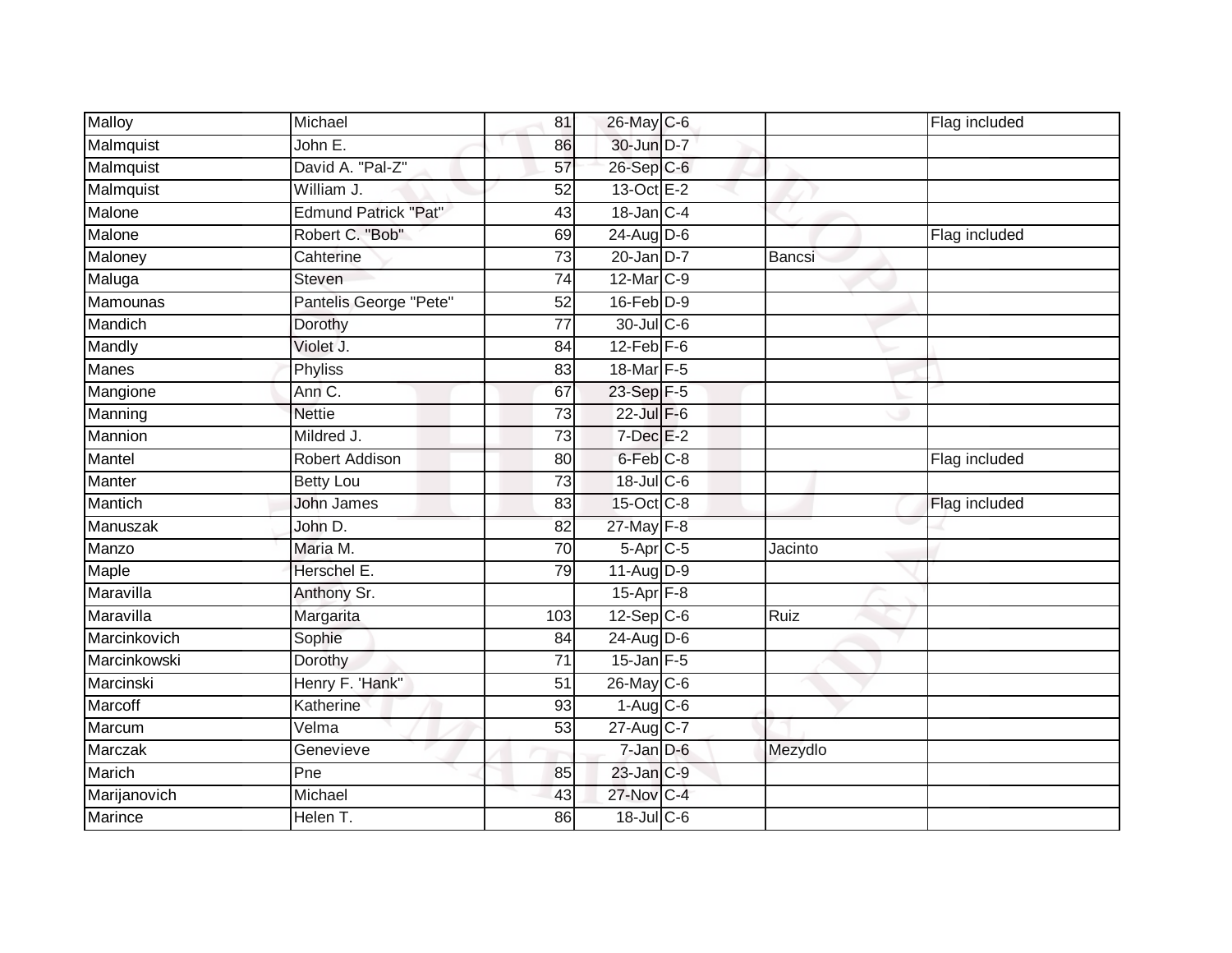| Marinello       | Anoinette J.           |                 | $3$ -Dec $C$ -6                   | Tortolano          |                                      |
|-----------------|------------------------|-----------------|-----------------------------------|--------------------|--------------------------------------|
| Marino          | Victor J. Sr.          | 85              | 12-Jul C-5                        |                    |                                      |
| Marion          | Thomas J. SR.          | 70              | 8-Sep E-1                         |                    |                                      |
| <b>Maris</b>    | Michael J.             | 90              | $13$ -Feb $C-7$                   |                    |                                      |
| Marjai          | Theodore T.            | 66              | 13-Aug C-8                        |                    |                                      |
| <b>Markos</b>   | Patrick George         | 49              | 19-Nov C-7                        |                    |                                      |
| Markovich       | Paula                  | 81              | 21-Mar C-7                        |                    |                                      |
| Markowicz       | Rose                   | 86              | $17$ -Feb $D-7$                   |                    |                                      |
| Markowski       | Sylvia D.              | 70              | $27$ -Jan $\overline{\text{S-6}}$ | Brozda             | Full name Sylvia<br>Markowski Nelson |
| <b>Marks</b>    | Helen W.               |                 | $16$ -Jul C-7                     |                    |                                      |
| Markul          | Mary                   | 84              | $27$ -Jul $D-6$                   |                    |                                      |
| <b>Marlatt</b>  | Gerald B."Chick"       | 79              | 26-Mar C-9                        |                    | Flag included                        |
| Marley          | Dolph H.               | 84              | 19-Apr C-6                        |                    | Flag included                        |
| Marlowe         | Maurice                | 76              | 23-Nov C-6                        |                    |                                      |
| Marnye          | John P.                | 80              | 18-Jul C-6                        |                    |                                      |
| Maroe           | Annabelle              | 96              | $26$ -JulC-6                      |                    |                                      |
| <b>Maroulis</b> | Jerry                  | 36              | $7$ -Jul $C$ -5                   |                    |                                      |
| Marquis         | <b>Charlotte Marie</b> | 98              | $2$ -Feb $D-8$                    |                    |                                      |
| Marrero         | Joanna R.              | 39              | 20-Jun C-7                        | Faye Taylor        |                                      |
| Marrero         | Joanna F.              | 39              | 19-Jun C-6                        | <b>Faye Taylor</b> |                                      |
| <b>Marrs</b>    | Floyd S.               | 93              | 10-May C-6                        |                    |                                      |
| Marshall        | John F.                | 66              | $22$ -Jan F-6                     |                    |                                      |
| Marshall        | Olga M.                | 81              | $24-Sep$ C-7                      |                    |                                      |
| Marshall        | Lydia M.               | 73              | 8-Jul F-7                         |                    |                                      |
| Marshall        | Richard A.             | $\overline{57}$ | $29$ -Jan $F-5$                   |                    |                                      |
| Marski          | John F.                |                 | 16-Oct C-5                        |                    |                                      |
| Marten          | M.A. "Martey"          | 72              | $6$ -May $F-9$                    |                    | Flag included                        |
| <b>Martens</b>  | Ronald P.              | 60              | 30-Oct C-5                        |                    |                                      |
| Martich         | Peter A.Sr             | 86              | 13-Feb C-7                        |                    | Flag included                        |
| <b>Martin</b>   | Keith D.               | 49              | 30-Apr <sub>C-9</sub>             |                    |                                      |
| <b>Martin</b>   | Gladys P.              | 77              | $14$ -Jul C-6                     |                    |                                      |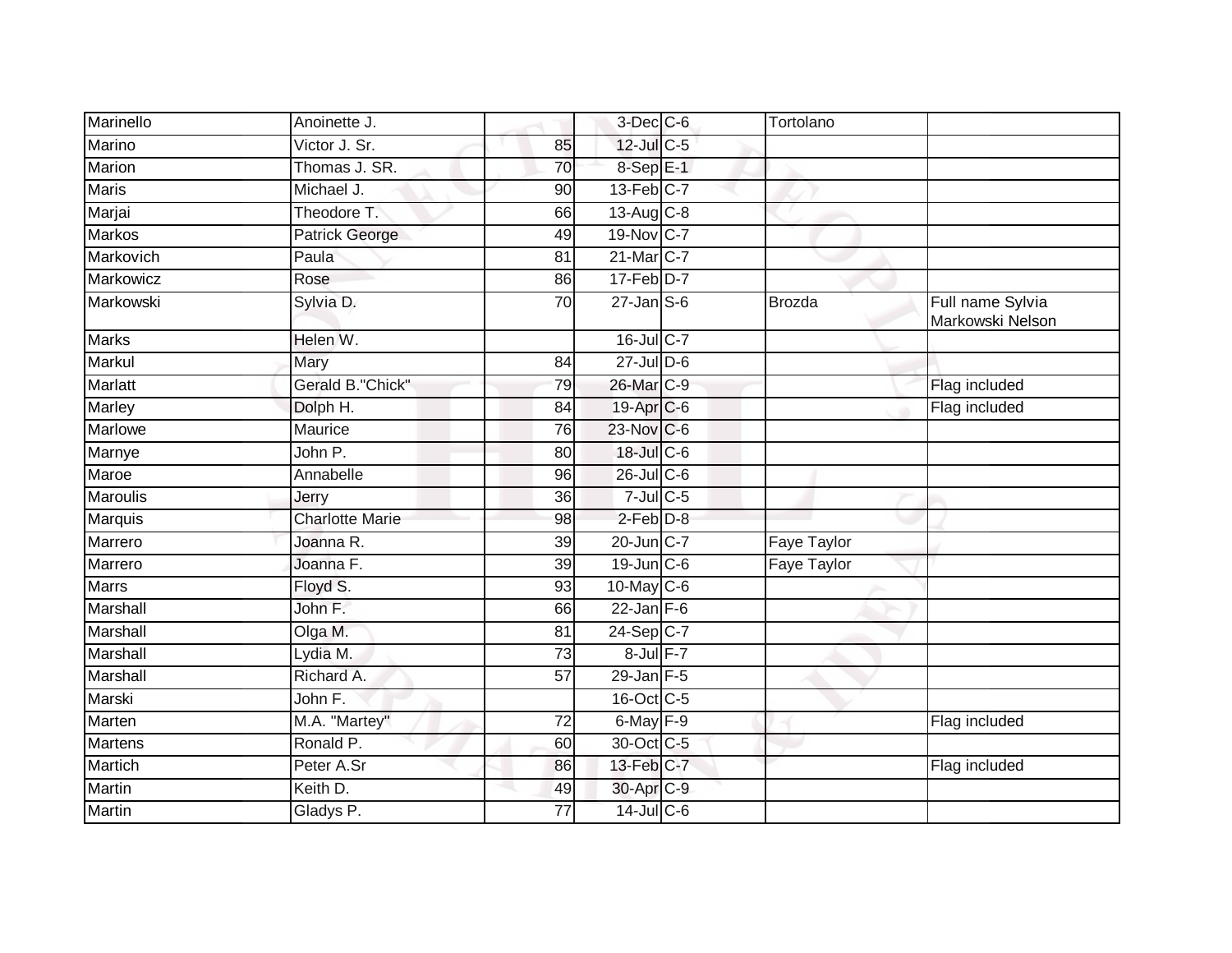| Brenda M.                | 52              |  |                                                                                                                                                                                                                                                                                                                                                                                                                                                                                                        |                           |
|--------------------------|-----------------|--|--------------------------------------------------------------------------------------------------------------------------------------------------------------------------------------------------------------------------------------------------------------------------------------------------------------------------------------------------------------------------------------------------------------------------------------------------------------------------------------------------------|---------------------------|
| <b>Shelley Christine</b> | 46              |  | Anton                                                                                                                                                                                                                                                                                                                                                                                                                                                                                                  |                           |
| Irene L.                 | 85              |  | <b>Ruby</b>                                                                                                                                                                                                                                                                                                                                                                                                                                                                                            |                           |
| John A. Jr.              | $\overline{52}$ |  |                                                                                                                                                                                                                                                                                                                                                                                                                                                                                                        |                           |
| Ben                      | $\overline{75}$ |  |                                                                                                                                                                                                                                                                                                                                                                                                                                                                                                        |                           |
| Lillie Kay               | 83              |  |                                                                                                                                                                                                                                                                                                                                                                                                                                                                                                        |                           |
| Doris J.                 | 70              |  |                                                                                                                                                                                                                                                                                                                                                                                                                                                                                                        |                           |
| Rae Ellen                | 70              |  |                                                                                                                                                                                                                                                                                                                                                                                                                                                                                                        |                           |
| Florence                 | 82              |  |                                                                                                                                                                                                                                                                                                                                                                                                                                                                                                        |                           |
| Carter H.                | 87              |  |                                                                                                                                                                                                                                                                                                                                                                                                                                                                                                        |                           |
| James M.                 | $\overline{77}$ |  |                                                                                                                                                                                                                                                                                                                                                                                                                                                                                                        |                           |
| Darrell L., Sr.          | 43              |  |                                                                                                                                                                                                                                                                                                                                                                                                                                                                                                        |                           |
| Walter V.                | 75              |  |                                                                                                                                                                                                                                                                                                                                                                                                                                                                                                        |                           |
| <b>Todd Steven</b>       | 22              |  |                                                                                                                                                                                                                                                                                                                                                                                                                                                                                                        |                           |
| Deborah A.               | $\overline{35}$ |  | Hernandez                                                                                                                                                                                                                                                                                                                                                                                                                                                                                              |                           |
| Erik K.                  | 19              |  |                                                                                                                                                                                                                                                                                                                                                                                                                                                                                                        |                           |
| Lazaro                   | 82              |  |                                                                                                                                                                                                                                                                                                                                                                                                                                                                                                        |                           |
| Alfonso F. Sr            | 74              |  |                                                                                                                                                                                                                                                                                                                                                                                                                                                                                                        | Picture and Flag included |
| Emilia                   | 76              |  |                                                                                                                                                                                                                                                                                                                                                                                                                                                                                                        |                           |
| <b>Rick Dale</b>         | 21              |  |                                                                                                                                                                                                                                                                                                                                                                                                                                                                                                        | Picture included          |
| Magnolia P.              | 71              |  |                                                                                                                                                                                                                                                                                                                                                                                                                                                                                                        |                           |
| Josephine                | 99              |  | Jaramillo                                                                                                                                                                                                                                                                                                                                                                                                                                                                                              |                           |
| Higinio                  | 84              |  |                                                                                                                                                                                                                                                                                                                                                                                                                                                                                                        |                           |
| Richard N.               | 80              |  |                                                                                                                                                                                                                                                                                                                                                                                                                                                                                                        | Flag included             |
| Thomas L.                | 45              |  |                                                                                                                                                                                                                                                                                                                                                                                                                                                                                                        |                           |
| Ann Gloria Kabella       | 97              |  |                                                                                                                                                                                                                                                                                                                                                                                                                                                                                                        |                           |
| Lillian L.               | 92              |  |                                                                                                                                                                                                                                                                                                                                                                                                                                                                                                        |                           |
| Edward "Juicy"           | $\overline{76}$ |  |                                                                                                                                                                                                                                                                                                                                                                                                                                                                                                        | Flag included             |
| William                  | 75              |  |                                                                                                                                                                                                                                                                                                                                                                                                                                                                                                        |                           |
| Cindy Ann                | 38              |  |                                                                                                                                                                                                                                                                                                                                                                                                                                                                                                        |                           |
| Beulah A.                | 79              |  |                                                                                                                                                                                                                                                                                                                                                                                                                                                                                                        |                           |
|                          |                 |  | 27-Sep C-5<br>8-May C-4<br>15-Nov C-6<br>16-Nov D-6<br>$5$ -Jun $C-4$<br>$12-Apr$ <sub>C-5</sub><br>$2-Apr$ C-7<br>$7 - Apr$ $D-8$<br>28-Mar C-5<br>7-Aug C-5<br>$14$ -Jan D-6<br>$17$ -Jan $C-4$<br>10-Sep C-8<br>20-Jan D-7<br>13-Mar C-5<br>28-Aug C-4<br>19-Jun C-6<br>$6$ -Oct $E-1$<br>19-May E-2<br>$9-Apr$ $C-7$<br>30-Aug C-5<br>14-Mar C-7<br>$5$ -Jan $D-7$<br>29-Sep E-2<br>$4$ -May $D-6$<br>$6-Aug$ $C-8$<br>$2$ -Feb $D-8$<br>$15$ -Dec $D$ -6<br>30-Oct C-5<br>26-Jun C-5<br>3-Jan C-4 |                           |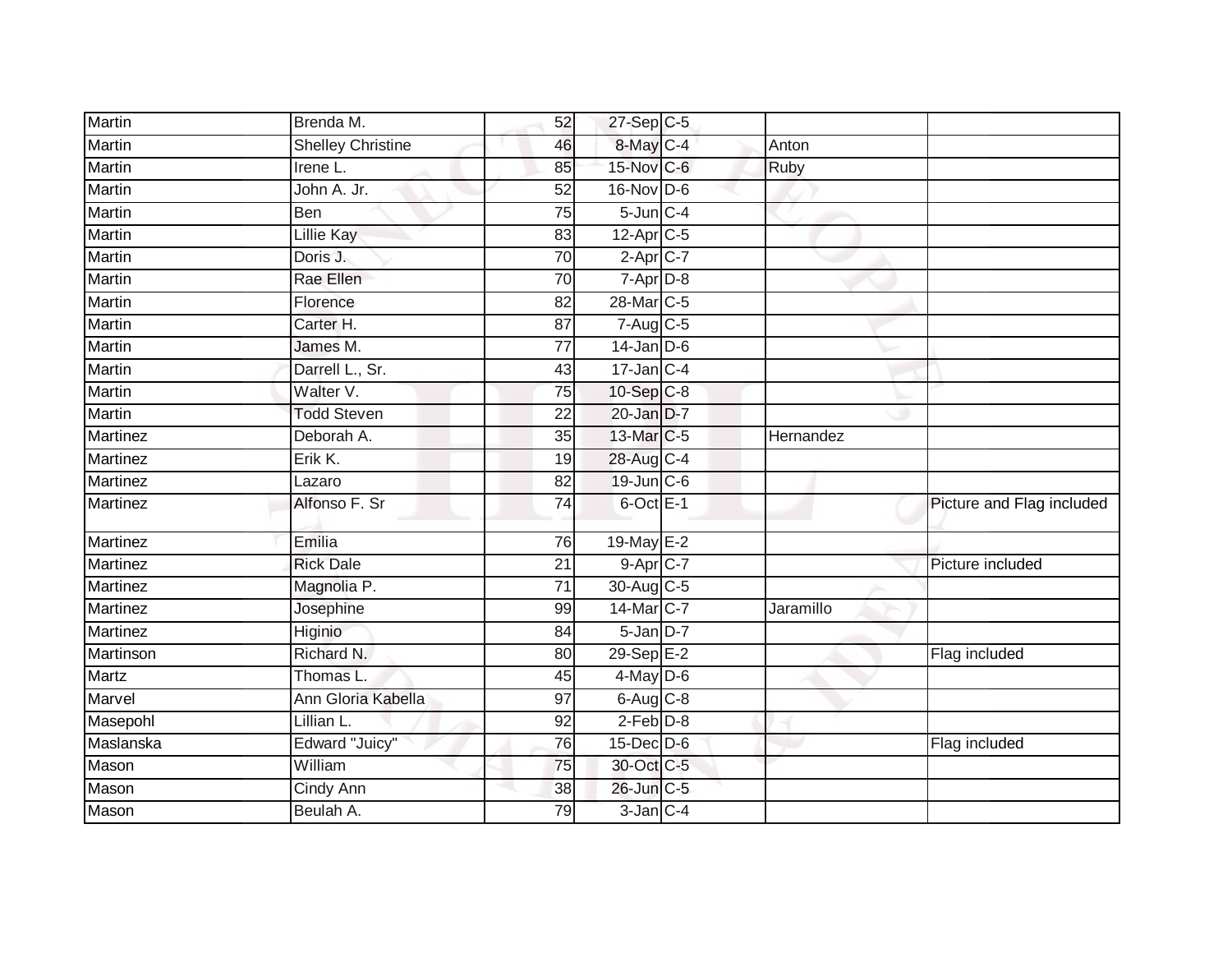| Mason           | Rich "Jabo"         | 65              | 9-Oct C-5              |        | Flag included    |
|-----------------|---------------------|-----------------|------------------------|--------|------------------|
| Mason           | Mary V.             | 79              | 20-Oct E-2             |        |                  |
| Mason           | Maurice E.A.        | 85              | 18-Mar F-6             |        | Picture included |
| Massari         | Doris M.            | 82              | 14-Apr C-6             |        |                  |
| Massey          | Betty L.            | 60              | $11$ -Jun $C-8$        |        |                  |
| Masterson       | Roy Alvin           | 58              | $12$ -Jun $C-5$        |        |                  |
| <b>Matalik</b>  | Andrew J.           | 80              | $6-Sep$ $C-5$          |        | Flag included    |
| Mathews         | Richard "Lefty"     | $\overline{73}$ | $4-Apr$ C-6            |        | Flag included    |
| <b>Mathews</b>  | David E.            | $\overline{72}$ | $4$ -Jan $C$ -6        |        |                  |
| <b>Mathews</b>  | Wilbur C.           | 89              | 6-Dec C-7              |        |                  |
| Mathews         | Malissa             | 82              | $25$ -Mar $F-6$        |        |                  |
| Mathues         | Edna Sue            | $\overline{72}$ | $3$ -Jan $C-4$         |        |                  |
| <b>Matie</b>    | John M.             | 84              | 13-Apr C-6             |        |                  |
| Matkovich       | <b>Steve</b>        | 86              | $3$ -Dec $C$ -6        |        |                  |
| Matlock         | Marie M.            | 76              | 6-Sep C-5              |        |                  |
| Matrasko        | William Jr.         |                 | 28-May C-8             |        |                  |
| Mattern         | Millard "Chuck"     | 84              | 20-Jan D-7             |        |                  |
| <b>Matthews</b> | Nellie "Louise"     | 70              | $24$ -Jun $E-6$        |        |                  |
| <b>Mattia</b>   | Joseph J.           | 76              | 5-Feb <sup>F-6</sup>   |        |                  |
| Mattingly       | <b>Betty Louise</b> | 66              | $9-Aug$ <sub>C-5</sub> | Powell |                  |
| Mattingly       | Jean Lee            | 66              | $15$ -Jul $F-6$        |        |                  |
| Mattull         | Therese A.          | 69              | 5-Mar C-7              |        |                  |
| Matuga          | Irene R.            |                 | 19-Nov C-7             | Smitka |                  |
| Matuga          | Elizabeth "Betty"   | 58              | 13-Mar C-5             |        |                  |
| Matura          | Joseph James        | 67              | $25$ -Dec $C-4$        |        |                  |
| Matury          | Mary A.             | 91              | $7-Mar$ $C-6$          |        |                  |
| Matusiak        | <b>Mike</b>         | 85              | $3$ -Jan $C-4$         |        |                  |
| Matusz          | David V.            | 79              | 30-Nov D-6             |        |                  |
| Mauke           | Arnold G. "Arnie"   | 80              | $4$ -Jan $C$ -6        |        |                  |
| Maul            | Roberta Pearl       | 56              | $27$ -Dec $C$ -6       |        |                  |
| Maurushes       | Edward J.           | 78              | 31-Jan C-5             |        | Flag included    |
| <b>Maxeiner</b> | Patrick John        | 25              | $9$ -Jan $C-8$         |        |                  |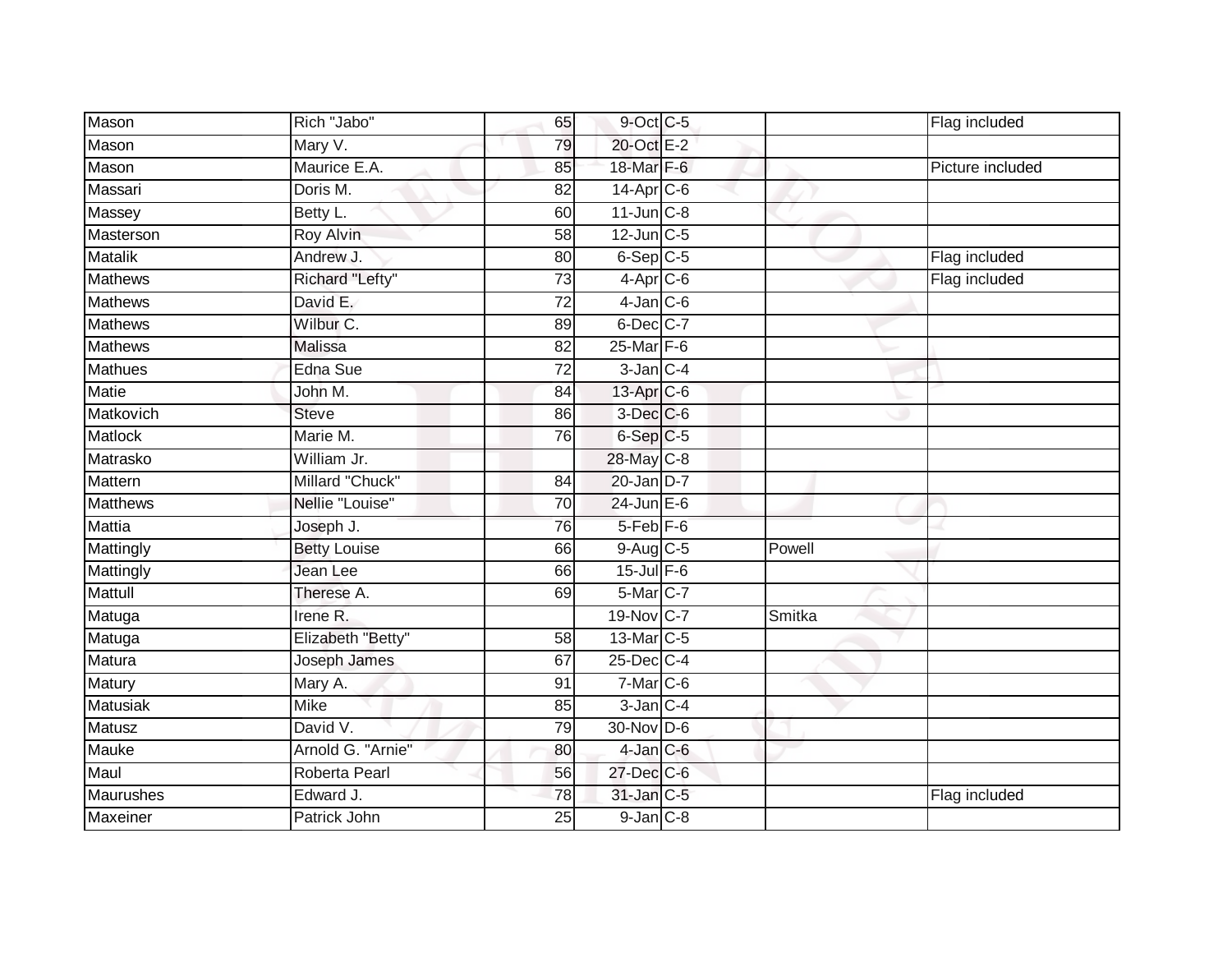| Mayden<br>John G. "Jack"              | 50              | 19-Jul C-5        |         |                                             |
|---------------------------------------|-----------------|-------------------|---------|---------------------------------------------|
| Mayer<br>Frank M. "Fritz"             | 84              | 29-Oct C-9        |         | Flag included                               |
| Mayer<br><b>Bernhard</b>              | $\overline{93}$ | $10$ -Jul $C-4$   |         |                                             |
| Mayer<br>John Jr.                     | 82              | 20-Nov C-4        |         |                                             |
| <b>Mayes</b><br><b>Audrey Earline</b> | $\overline{74}$ | $7-Sep$ C-7       | Collins |                                             |
| Maynard<br>Kenneth R. Sr.             | 79              | $10$ -Feb $D-6$   |         | Flag included                               |
| Mazur<br>Virginia                     | 73              | 26-Oct C-7        |         |                                             |
| Joseph A. "Doodie"<br>Mazurkiewicz    | 85              | 22-Oct C-8        |         |                                             |
| Mazurkiewicz<br>Frank A.              | 86              | $1-Jan$ $C-8$     |         | Flag included                               |
| McAfoose<br>Dennis Lee Jr.            | Infant          | 18-Dec C-4        |         |                                             |
| McAndrew<br>John T. "Mac" Sr.         | 77              | $27$ -Jan $D-5$   |         |                                             |
| <b>McArty</b><br>Mildred M.           | 93              | 19-May E-2        |         |                                             |
| McBrayer<br>James E.                  | 56              | 29-Sep E-2        |         |                                             |
| McBride<br>William J.                 | 87              | 10-Jul C-4        |         |                                             |
| <b>McCabe</b><br>James E.             | 67              | 12-Feb F-6        |         |                                             |
| <b>McCain</b><br>Richard W.           | 84              | 11-Nov F-5        |         |                                             |
| McCann<br>Mary Lou                    | 65              | 26-Feb F-7        |         |                                             |
| <b>McCann</b><br>Thomas M.            | $\overline{72}$ | 9-Mar D-6         |         |                                             |
| McCarter<br>Mary Ann                  | 66              | 29-Mar C-5        |         |                                             |
| <b>McCarter</b><br>Richard            | 45              | 31-Dec C-7        |         |                                             |
| McCarter<br>Lowell H. "Mac"           | 65              | $7$ -Jun $C$ -6   |         |                                             |
| <b>McCarty</b><br><b>Harriett</b>     | 81              | $1$ -Jun $C$ -5   |         |                                             |
| McCarty<br>Jonica "Dolly" (Mrs. Joe)  | 50              | 31-Oct C-6        | Stoeff  |                                             |
| McCarty<br>John B.                    | 77              | 30-Jun D-8        |         | Flag included                               |
| <b>McCay</b><br><b>John Edward</b>    | 95              | $10$ -Apr $C-4$   |         | Flag included                               |
| <b>McCay</b><br>Robert H. Sr.         | 62              | $25$ -May C-6     |         |                                             |
| <b>McClintock</b><br>Mary             | 55              | $17 - Feb$ $D-6$  |         | Full name Mary<br>McClintock Kennedy        |
| McCloskey<br>Kathy Lynn               | 41              | 23-Sep F-5        |         |                                             |
| McClure<br><b>Susan Adams</b>         | 42              | 24-Jan C-5        |         |                                             |
| McClusky<br><b>Stella</b>             | 90              | 13-Nov C-5        |         | Full name Stella Kurrack<br><b>McClusky</b> |
| <b>McColley</b><br>Ralph A.           | 76              | $20$ -Dec $ C$ -6 |         |                                             |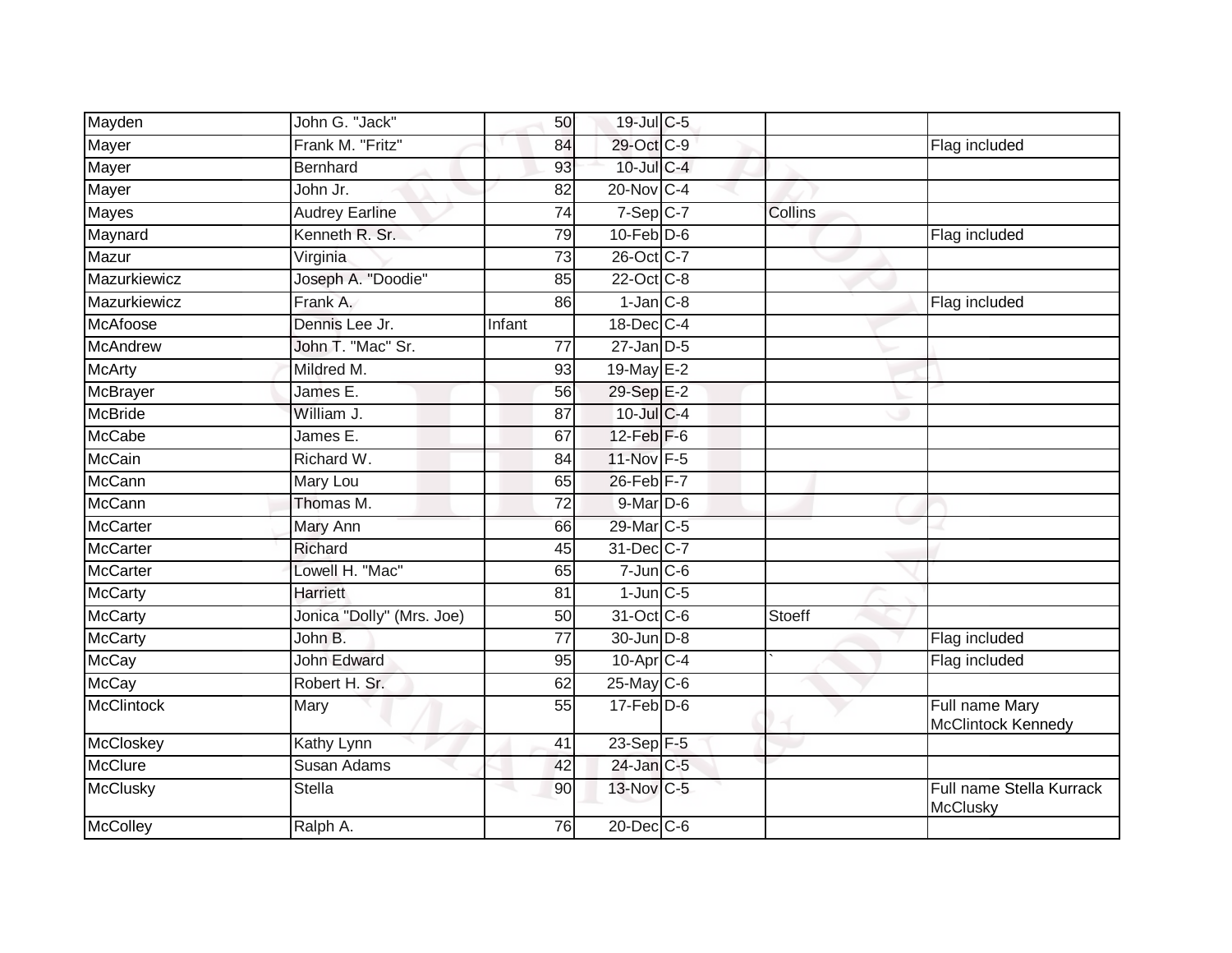| <b>McCorkel</b>  | Flossie M.                   | 91 | $10$ -Jan $C$ -5       |               |                                                            |
|------------------|------------------------------|----|------------------------|---------------|------------------------------------------------------------|
| Mccormic         | Charles                      | 82 | $2$ -Jan $C-9$         |               |                                                            |
| <b>McCormick</b> | <b>Michael Thomas Cormac</b> | 25 | 15-May C-6             |               |                                                            |
| <b>McCory</b>    | Lela                         | 83 | $3$ -Jul $C$ -5        |               |                                                            |
| <b>McCoy</b>     | LuEva                        | 88 | 11-Jul C-6             |               |                                                            |
| <b>McCoy</b>     | Sandra Kay                   | 51 | $23-Sep$ F-5           |               |                                                            |
| McCreary         | Charles J.                   | 83 | $6$ -Nov $ C-5 $       |               | Flag included                                              |
| McCullough       | Norman J.                    | 79 | 14-Mar C-7             |               | Flag included                                              |
| <b>McCullum</b>  | William R.                   | 83 | $7-Feb$ <sub>C-6</sub> |               |                                                            |
| <b>McCurdy</b>   | Katherine L.                 | 82 | $11$ -May $D-7$        |               |                                                            |
| McDaniel         | Mary M.                      | 90 | $5$ -Oct $D$ -5        |               | (Picture included) Full<br>name Mary M. Osborn<br>McDaniel |
| McDaniel         | Louis R. "Louie"             | 60 | $7-Aug$ <sub>C-5</sub> |               |                                                            |
| McDaniel         | Leodas Mack                  | 65 | 5-Mar C-6              |               |                                                            |
| McDonald         | Lester Charles "Mac"         | 72 | 10-Jan C-4             |               |                                                            |
| McDonald         | Lester D.                    | 76 | 15-Mar D-11            |               |                                                            |
| McDonald         | Roland "Pup" "Mac"           | 75 | 28-Mar C-5             |               | Flag included                                              |
| McDonald         | Barbara T.                   | 83 | $9$ -Mar $D$ -6        |               |                                                            |
| McDonald         | Claudette J.                 | 69 | 31-May C-6             | Pilat         |                                                            |
| McDonald         | James T.                     | 65 | $15$ -Apr $F-8$        |               |                                                            |
| McDonnell        | John J. "Harrington"         | 76 | $10$ -Feb $D-6$        |               |                                                            |
| McDonough        | Catherine                    | 56 | 10-Oct C-5             | Frain         |                                                            |
| <b>McFall</b>    | Mary Etta                    | 58 | 6-Mar <sub>C-5</sub>   |               |                                                            |
| <b>McFarland</b> | James R.                     | 49 | $10$ -Feb $D-6$        |               |                                                            |
| <b>McGan</b>     | Joanne Ella                  | 66 | $14$ -Feb $C-3$        |               |                                                            |
| McGee            | Corine                       | 76 | $5 - Jan$ $D-7$        |               |                                                            |
| <b>McGinnity</b> | Rev. Ambrose T.              | 82 | 1-Mar D-11             |               |                                                            |
| McGowan          | Yvonne I.                    | 75 | $14$ -May C-6          |               | Full name Yvonne I.<br>McGowan Vlarich                     |
| McGowan          | Thora                        | 83 | $9$ -Jul $C$ -9        | <b>Busby</b>  | Full name Thora<br>McGowan-Walls                           |
| McGregor         | Eva A.                       | 77 | 30-Oct C-5             | <b>Drapac</b> |                                                            |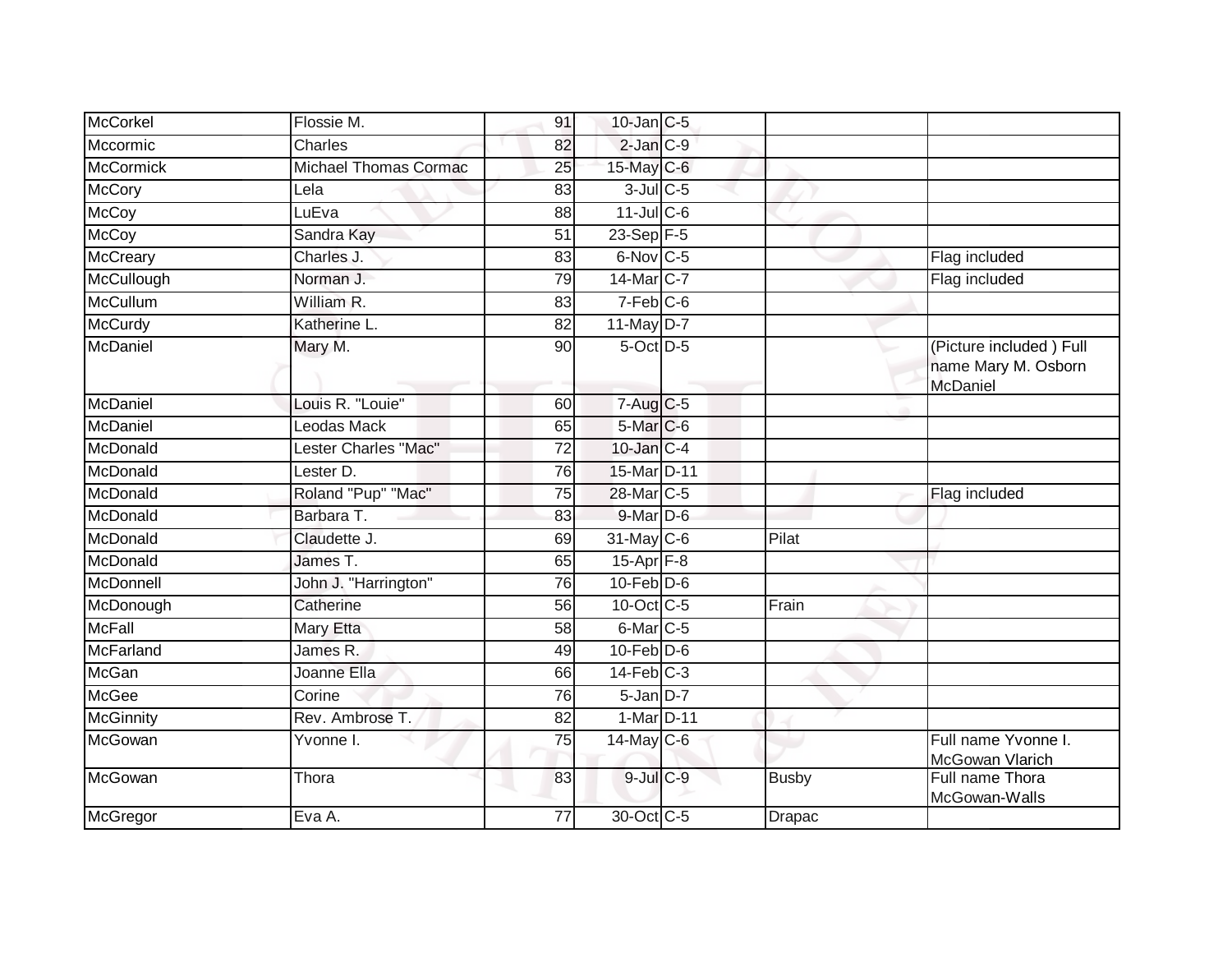| McGuire          | Ann M.                | 95              | 12-May C-6                |            |                                                     |
|------------------|-----------------------|-----------------|---------------------------|------------|-----------------------------------------------------|
| McHugh           | Alfred J. Sr.         | $\overline{71}$ | 3-Dec C-6                 |            |                                                     |
| McInerney        | Patrick J.            | 72              | $7$ -Dec $E-2$            |            | Flag included                                       |
| McIntosh         | Elaine L.             | 63              | $14$ -Dec $D$ -6          |            |                                                     |
| McIntosh         | Doras Rose            | 79              | 11-Oct C-5                | Wells      |                                                     |
| McIntyre         | Frank J.              | 93              | 23-Apr <sub>C-6</sub>     |            |                                                     |
| <b>McKay</b>     | Robert E.             | 64              | 3-Mar D-7                 |            | Flag included                                       |
| <b>McKee</b>     | <b>Wesley Stewart</b> | 91              | $2$ -Jan $C-9$            |            |                                                     |
| McKeethen        | Albert T.             | 75              | $12$ -Jan $D-8$           |            |                                                     |
| <b>McKeny</b>    | Julia M.              | 78              | $28-Sep$ C-5              | Hughes     |                                                     |
| McKenzie         | Fay                   | 58              | $17 - Feb$ $D-7$          |            |                                                     |
| McKeown          | <b>Patrick Dennis</b> | 63              | $27$ -Dec $C$ -6          |            |                                                     |
| <b>McKern</b>    | James A.              | 85              | 28-Mar C-5                |            | Picture included                                    |
| <b>McKernin</b>  | Nolan E.              |                 | 25-Mar F-7                |            |                                                     |
| <b>McKinley</b>  | Vernon                | 81              | 14-Dec D-5                |            | Flag included                                       |
| <b>McKinney</b>  | William S. Jr.        | 51              | 16-Feb D-9                |            |                                                     |
| <b>McLarty</b>   | Katherine M.          | 80              | 22-Dec C-7                | Nejak      |                                                     |
| McLaughlin       | Lynn J. "Bud"         | 63              | 23-Jan C-9                |            |                                                     |
| McLaughlin       | Kathleen T.           | 90              | $5-Nov$ C-8               | Finnerty   |                                                     |
| McLaurin         | Lucille               | 79              | $9$ -Feb $C$ -6           |            |                                                     |
| McLean           | Todd R.               | 42              | $14$ -Nov $ C-5 $         |            |                                                     |
| McLean           | Gail E.               | 46              | $17 - Aug$ $D-8$          | McCullough |                                                     |
| McLellan         | Isabel D.             | 78              | $29 - \overline{Apr}$ F-5 |            |                                                     |
| McLeod           | Vera S.               | 98              | $5-May$ D-10              |            |                                                     |
| <b>McMahn</b>    | Kenneth Raymond "Ray" | 73              | $1$ -Dec $E$ -6           |            | Flag included                                       |
| McMahon          | Margery               | 67              | 6-Apr <sub>C-6</sub>      | Sullivan   | <b>Full Name Margery</b><br><b>McMahon Williams</b> |
| <b>McNair</b>    | Howard Sr.            | 78              | 16-Nov D-6                |            |                                                     |
| <b>McNair</b>    | Juanita F.            | 52              | $20$ -Jan $D-7$           |            |                                                     |
| <b>McNeill</b>   | Holly J.              |                 | 21-Mar C-7                |            |                                                     |
| <b>McNichols</b> | Roberta M.            | 56              | $21$ -Jun $C-5$           |            |                                                     |
| McNiece          | James Kenneth         | 81              | 21-Dec C-5                |            | Flag included                                       |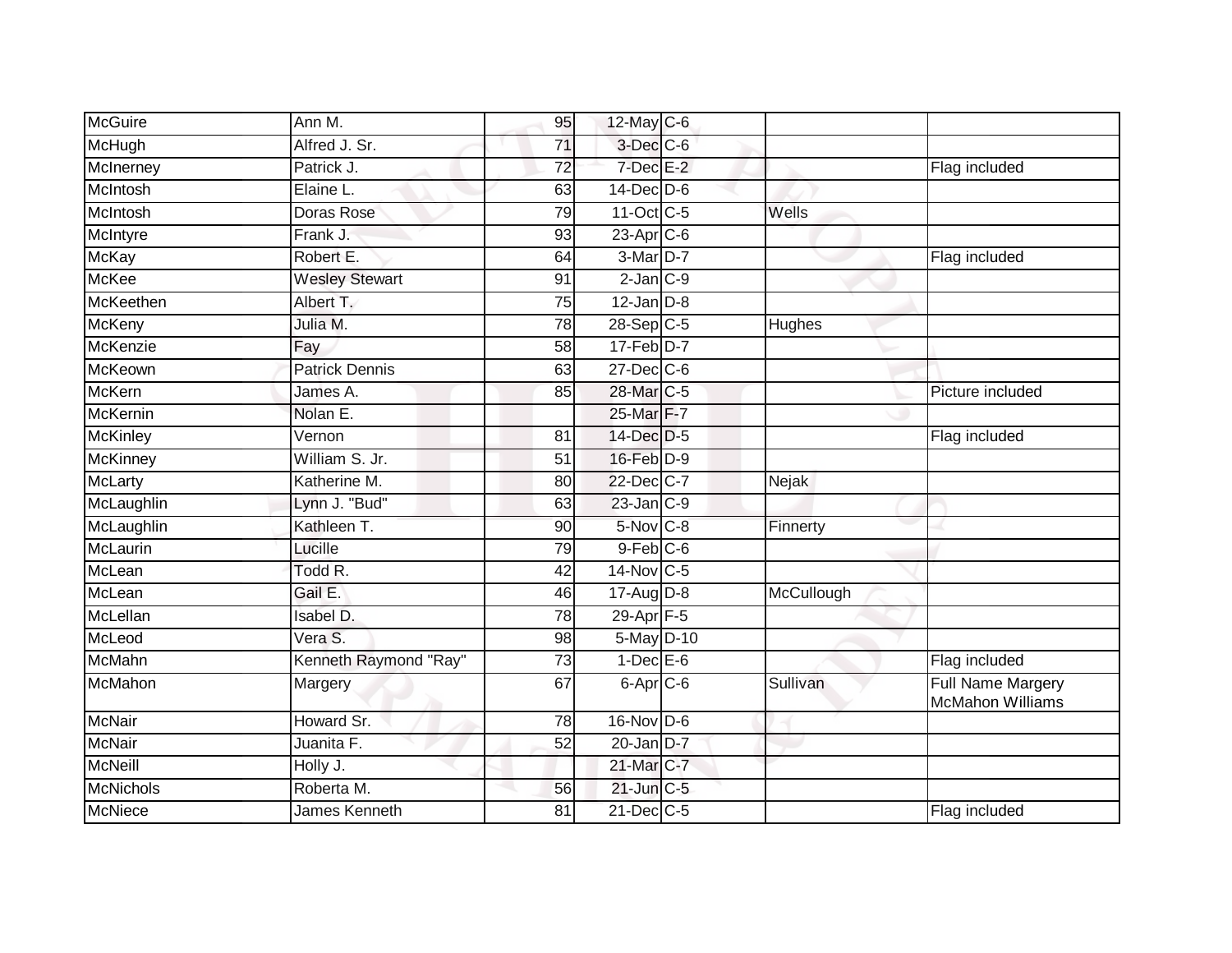| McNinch          | <b>Herbert Alton</b>            | 66 | $14$ -Jan D-6          |              |               |
|------------------|---------------------------------|----|------------------------|--------------|---------------|
| McPhearson       | Cleatus "Mac"                   | 52 | 8-Dec D-8              |              |               |
| McQueary         | Lois Anne                       | 62 | 4-Oct C-6              |              |               |
| <b>McRae</b>     | Ruby                            | 80 | 10-Oct C-5             |              |               |
| <b>McRoberts</b> | Elaine J.                       | 68 | $13$ -Feb $C-7$        |              |               |
| <b>McRoberts</b> | Mac                             | 69 | $3$ -Oct C-6           |              | Flag included |
| <b>McShane</b>   | Mae E. Burke                    |    | $28$ -Jan $D-9$        |              |               |
| McSparron        | <b>Bonnie</b>                   | 83 | $21$ -Aug C-3          |              |               |
| <b>McVicker</b>  | Eleanor V.                      | 88 | $12$ -Jan $D-8$        |              |               |
| Meade            | <b>Edward Neil</b>              | 79 | 3-Feb D-6              |              |               |
| <b>Meadows</b>   | Gary D.                         | 44 | 3-Oct C-6              |              |               |
| <b>Meadows</b>   | Mararet "Peg"                   | 90 | $2$ -Jan $C-9$         | Westphall    |               |
| <b>Mears</b>     | Vicki S.                        | 48 | 4-Apr <sub>IC-6</sub>  |              |               |
| Mebert           | Jule A.                         | 68 | 13-Mar C-5             |              |               |
| Mecchia          | August "Augie" "Hoy Hoy"<br>Jr. | 69 | 15-Apr <sub>F-8</sub>  |              |               |
| Mecklenburg      | Wayne J.                        | 86 | $4-Sep$ C-6            |              |               |
| Meder            | Jacquelyn K.                    | 66 | 24-May C-7             | Kirkpatrick  |               |
| Medley           | <b>Robert Allen</b>             | 35 | 14-Oct F-5             |              |               |
| Medvecz          | Helen V.                        | 83 | $30$ -Jan $ C-7 $      |              |               |
| Medwetz          | Joseph                          | 85 | $9$ -Feb $D$ -6        |              |               |
| Meece            | Jennifer F.                     | 22 | $18$ -Jun $C-8$        |              |               |
| <b>Meeks</b>     | Marjorie Alma                   | 81 | 26-Mar <sub>IC-9</sub> |              |               |
| <b>Mees</b>      | Gertrude E. "Trude"             |    | $19$ -Jan $D-9$        | Ament        |               |
| Mehan            | Shawn                           | 29 | $9$ -Feb $D$ -6        |              |               |
| <b>Mehok</b>     | Ann Veronica                    |    | $12-Sep C-6$           | <b>DuPey</b> |               |
| Meier            | Catherine "Katie"               | 74 | $20$ -Feb $C-9$        | Carras       |               |
| <b>Meier</b>     | Loretta A.                      | 66 | 20-Sep C-5             | Kowalik      |               |
| Meinert          | Margaret L.                     | 70 | $14$ -Feb $C-3$        |              |               |
| Meintanis        | Spiros                          | 70 | 11-Aug D-8             |              |               |
| Meister          | Helen J.                        | 93 | 15-Jun D-7             |              |               |
| Melchor          | Julia                           | 87 | 31-Dec C-7             |              |               |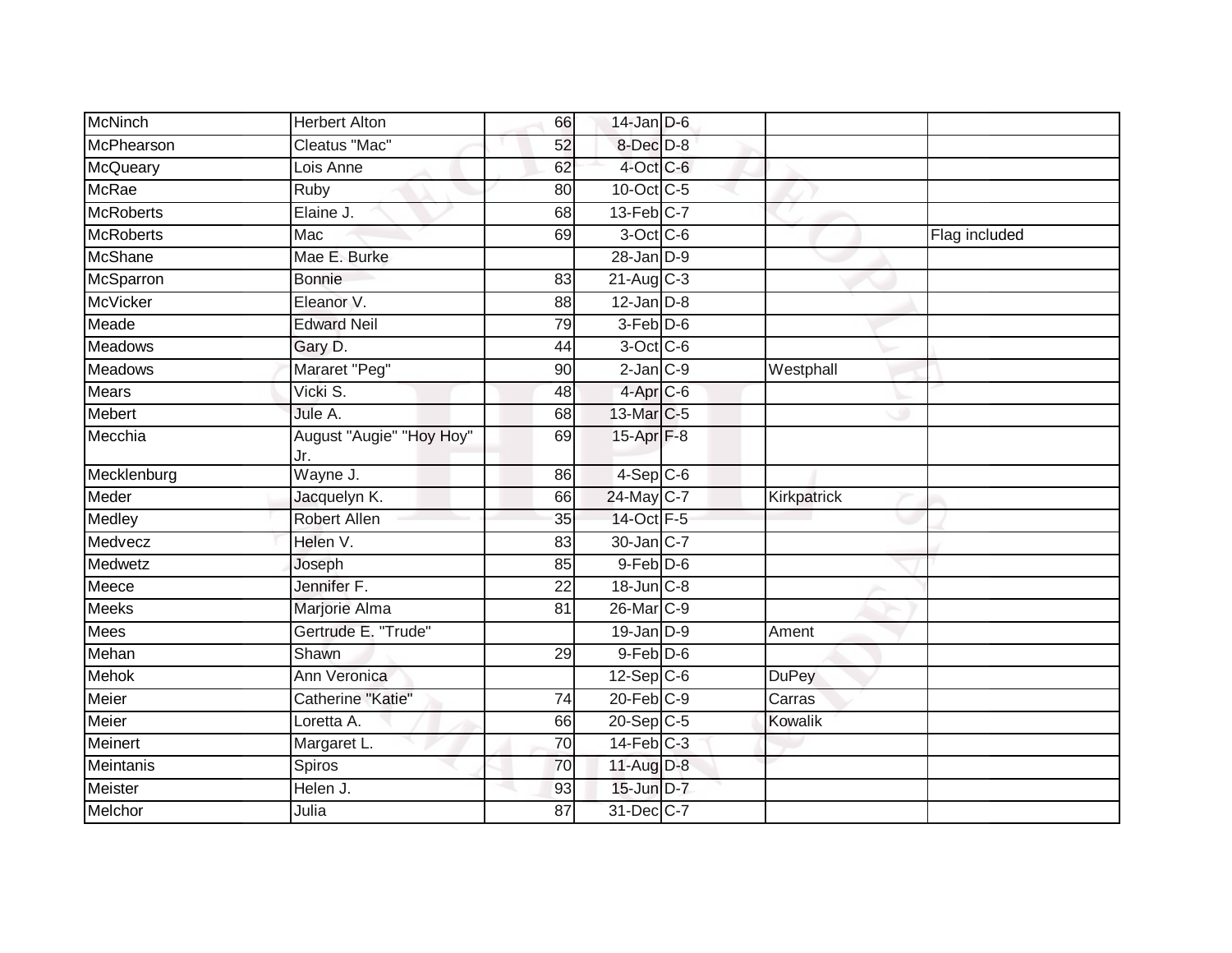| Melendez    | Sandy                | 41              | $7$ -May $C$ -9  | Nemeth    |                                               |
|-------------|----------------------|-----------------|------------------|-----------|-----------------------------------------------|
| Melton      | Richard L.           | 50              | 8-Dec D-8        |           |                                               |
| Melyon      | Anne                 | 83              | 23-Apr C-7       | Tempco    |                                               |
| Mendelak    | Zigmund B.           | 76              | $20$ -Dec $C$ -6 |           | Flag included                                 |
| Mendez      | Rose                 | 49              | 5-Aug F-5        | Hernandez |                                               |
| Mendez      | Eduardo              | 81              | $3$ -Dec $C$ -6  |           |                                               |
| Mendyk      | <b>Edward Andrew</b> | 84              | $1-Apr$ F-9      |           |                                               |
| Meneghetti  | Marilyn              | 67              | $22$ -Jul F-6    | Nolan     |                                               |
| Meny        | John R.              |                 | $11-Sep C-4$     |           | Flag included                                 |
| Mercer      | Jill L.              | 57              | 14-Aug C-4       | Rausch    |                                               |
| Mercer      | Robert F.            | $\overline{75}$ | 3-Oct C-6        |           | Flag included                                 |
| Merlo       | Elvira               | 91              | $7-Feb$ C-6      |           |                                               |
| Mermelstein | <b>Irving Iser</b>   | 78              | 25-Jun C-7       |           |                                               |
| Merrill     | Monita Rose "Pat"    | 75              | 13-Oct E-2       | Thompson  |                                               |
| Mesa        | Frank                | 79              | $4$ -Jun $C-9$   |           | Picture included                              |
| Meschede    | Allison M.           | 5               | 17-Dec C-7       |           |                                               |
| Messmaker   | Gertrude             | 93              | 29-May C-4       |           |                                               |
| Metcalf     | Betty E.             | 82              | $4$ -Jun $C-9$   |           | Full name Betty E.<br><b>Johnston Metcalf</b> |
| Metzler     | Harry P.             | 78              | $31$ -JulC-6     |           |                                               |
| Mey         | Phillip Allan        | 56              | 31-Mar E-6       |           |                                               |
| Meyer       | Esther               | 96              | 15-Mar D-11      |           |                                               |
| Meyer       | Edward               | 87              | 19-May $E_2$     |           | Picture included                              |
| Meyer       | David L.             | 57              | $11$ -Jan C-5    |           |                                               |
| Meyer       | Marie G.             | 85              | $6-Sep C-6$      |           |                                               |
| Meyer       | <b>Margie Lee</b>    |                 | $31$ -Jul C-6    | Hayes     |                                               |
| Meyer       | Edwin H.             | 85              | $12$ -Dec $C$ -6 |           |                                               |
| Meyerchick  | Frances "Briggs"     |                 | $4$ -Dec $C$ -4  |           |                                               |
| Meyers      | Robert J.            | 66              | 26-May C-6       |           | Flag included                                 |
| Mezei       | Albert               | 75              | 14-Nov C-5       |           | Flag included                                 |
| Micenko     | Andrew M.            | 77              | 8-Nov C-6        |           | Flag included                                 |
| Micenko     | Andrew J.            | 77              | 10-Nov D-5       |           | Flag included                                 |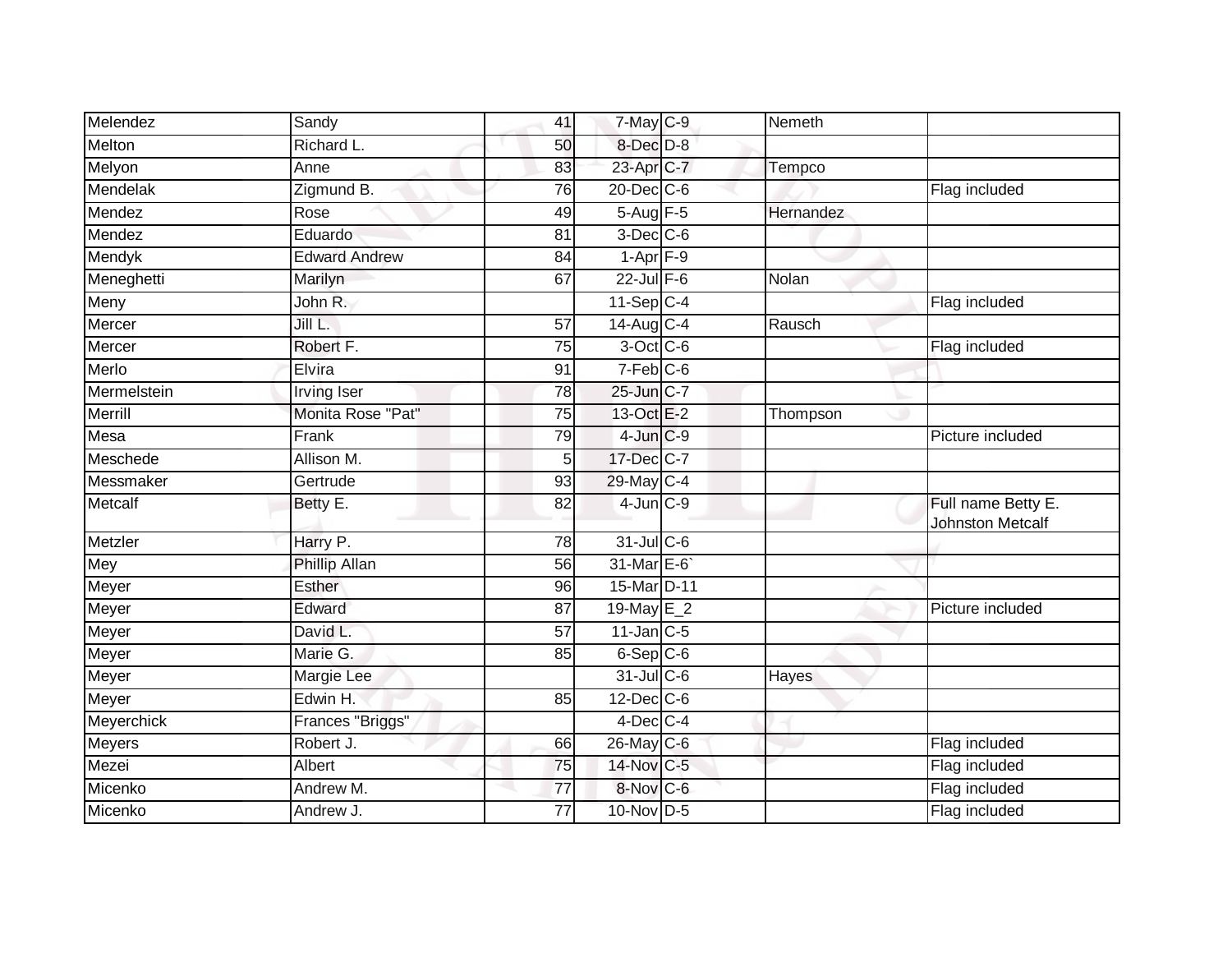| Michael         | Marie H.           | 90              | 28-Nov C-5        |       | Miller  |               |
|-----------------|--------------------|-----------------|-------------------|-------|---------|---------------|
| Michaels        | Annebelle          | $\overline{77}$ | 20-Jul D-6        |       | Liebe   |               |
| <b>Michaels</b> | Richard F.         | 65              | 24-Oct C-6        |       |         |               |
| Michaelson      | Jeanette R.        | 92              | $3-Apr$ C-4       |       |         |               |
| Michakski       | Eugene "Hyge"      | 84              | 12-Mar C-9        |       |         |               |
| Michalewicz     | Leona              | 81              | $12$ -Dec $C$ -6  |       | Simala  |               |
| Michko          | Goerge John Sr.    | 76              | $27-Sep$ $C-5$    |       |         |               |
| Micon           | Melbourne          | 85              | $6$ -Jul $C$ -5   |       |         |               |
| Micu            | John               | 83              | $4$ -May D-6      |       |         |               |
| Middleton       | Robert F.          | $\overline{77}$ | $13$ -Apr $C$ -6  |       |         | Flag included |
| Middleton       | <b>Brigitte</b>    | 59              | 21-Mar C-7        |       |         |               |
| Miedema         | Charles            | 93              | $9$ -Jul $C$ -8   |       |         |               |
| Mietzner        | Virginia           | 76              | 15-May C-6        |       |         |               |
| Mihajlovic      | Sofija             | 76              | $7-Sep C-7$       |       |         |               |
| Mihal           | Elizabeth R.       | 73              | 28-Nov C-5        |       |         |               |
| Mihalo          | George             | 82              | 11-Nov F-5        |       |         |               |
| <b>Mihaluk</b>  | <b>Emily Ann</b>   | 84              | $6-Sep$ $C-6$     |       | Supran  |               |
| Mika            | Paul P. Jr.        | 56              | $9$ -Jun $C-7$    |       |         |               |
| Mika            | Monica T.          | 62              | 31-Jan C-5        |       | Slamka  |               |
| Mikalouski      | Anne J.            | 80              | 10-Aug D-8        |       |         |               |
| Mikhel          | Julia              | 84              | 20-Apr C-7        |       |         |               |
| Mikovich        | Mary               | 86              | $24$ -Jul C-4     |       | Charney |               |
| Miksich         | John G. "Itty"     | 84              | $7$ -Mar $C$ -7   |       |         |               |
| Mikulaj         | Catherine "Kay"    | 81              | $24 - Sep$ C-8    |       | Kobe    |               |
| <b>Mikulich</b> | Mary M. "Aunt Mae" | 83              | $13-Apr$ C-6      |       |         |               |
| Mikulski        | Mary C.            | 86              | $24$ -Feb $D-8$   |       | Wojtena |               |
| Milan           | Richard A.         | 69              | $26$ -Feb $F-7$   |       |         |               |
| Milausnic       | Eli J.             |                 | 91 Novmeber<br>23 | $C-6$ |         |               |
| Milbrandt       | Alma               | 87              | 7-Feb C-6         |       |         |               |
| <b>Miles</b>    | Fred E.            |                 | 30-Aug C-5        |       |         | Flag included |
| Milkowski       | Josephine V.       | 86              | $7$ -May C-9      |       |         |               |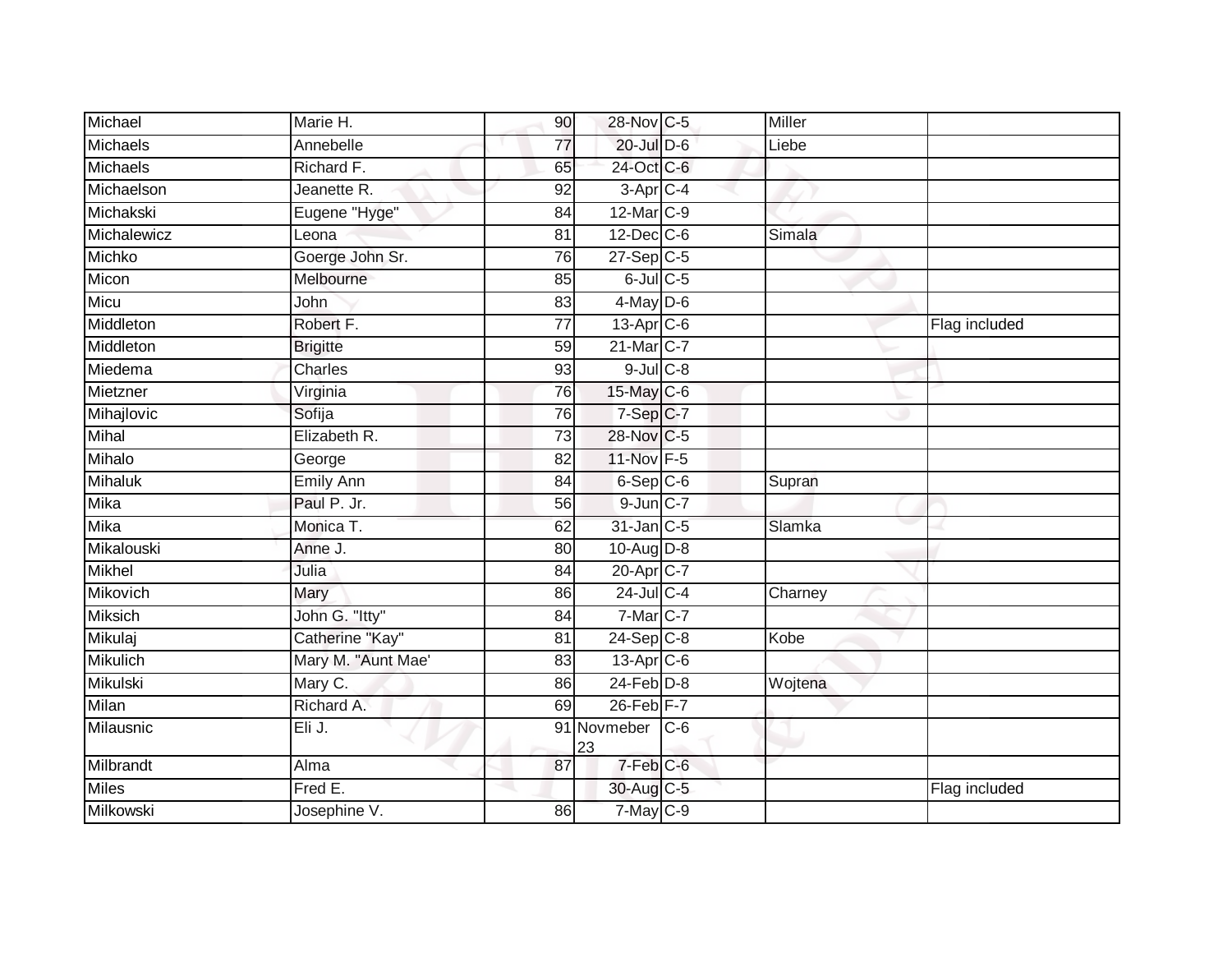| Miller         | Pauline D.         | 76              | 20-Sep C-5              |          |               |
|----------------|--------------------|-----------------|-------------------------|----------|---------------|
| Miller         | Carl H. Sr.        | 73              | $3$ -Jul $C$ -5         |          |               |
| <b>Miller</b>  | Ruby W. "Sank"     | 85              | 11-Jul C-6              |          |               |
| Miller         | Ruth C.            | 76              | 16-Jul C-7              |          |               |
| <b>Miller</b>  | John S.            | 79              | $19$ -Jan $D-9$         |          | Flag included |
| Miller         | Helen              | $\overline{77}$ | 24-Oct C-6              | Rukavina |               |
| Miller         | Ernest R.          | 86              | 30-Jun D-9              |          |               |
| Miller         | Dolores M.         | 62              | 6-Apr C-6               |          |               |
| Miller         | Francis W.         | 78              | $14$ -May C-6           |          |               |
| Miller         | William R. "Bill"  |                 | $9$ -Jun $C-7$          |          |               |
| Miller         | Leonard            | 57              | 25-Mar F-7              |          |               |
| Miller         | Robert G.          | 79              | 22-Mar D-8              |          |               |
| Miller         | John B.            | 86              | 14-Dec D-5              |          |               |
| Miller         | Peter (Fr. SCJ)    | 83              | 6-Oct E-1               |          |               |
| <b>Miller</b>  | William R. "Bill"  | 83              | 31-May C-6              |          |               |
| Miller         | Alyce Anna         | 87              | 31-May C-6              |          |               |
| <b>Miller</b>  | Alden              | 83              | 10-Mar D-7              |          | Flag included |
| <b>Miller</b>  | Carie              | 51              | 23-Nov C-6              |          |               |
| Miller         | <b>Delores May</b> | 65              | 18-May $D-6$            |          |               |
| Miller         | William L. "Sarge" | 81              | $22-Sep$ D-6            |          | Flag included |
| <b>Miller</b>  | Ruby L.            | 87              | $21-Aug$ <sub>C-3</sub> | Thread   |               |
| Miller         | Harry F.           | 88              | $23$ -Jan $C-9$         |          |               |
| Miller         | Johanna "Jenny"    | 85              | $12-Sep$ C-6            |          |               |
| Miller         | Dennis J.          | 44              | 11-Dec C-5              |          |               |
| <b>Miller</b>  | Rosie B.           |                 | $31$ -AugD-7            |          |               |
| Miller         |                    |                 |                         |          |               |
| <b>Millies</b> | Leonard H.         | 92              | $14$ -Jan D-6           |          |               |
| Milligan       | Robert "Bob"       |                 | $11-Feb D-8$            |          | Flag included |
| Milligan       | Peter C. Van       | 80              | 10-Oct C-6              |          | Flag included |
| Milligan       | Gladys             | 88              | 6-Jul C-5               |          |               |
| <b>Mills</b>   | Rose Jean          | 68              | 14-Jan D-6              |          |               |
| <b>Mills</b>   | Marian C.          | 86              | $15-Apr$ F-8            |          |               |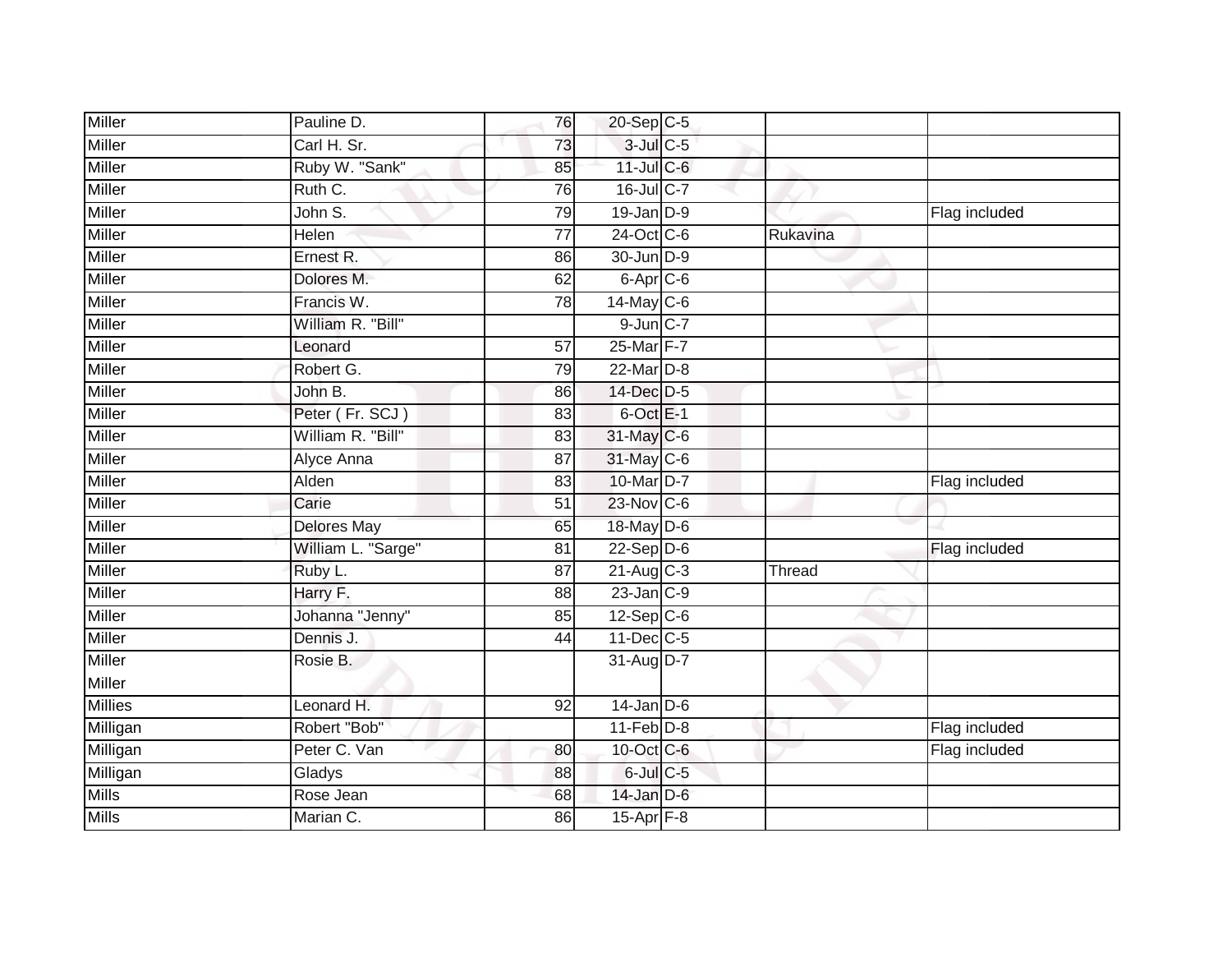| <b>Mills</b>           | Bernice A.                       | 86 | 24-Oct C-6             |              |                                            |
|------------------------|----------------------------------|----|------------------------|--------------|--------------------------------------------|
| Milne                  | Lillian G.                       | 79 | 20-Mar C-4             | LaCouture    |                                            |
| Miloszewski            | <b>Phyllis</b>                   |    | 3-Jan C-3              | <b>Hayes</b> | Full name Phyllis<br>Miloszewski Hejnowski |
| Milutinovich           | Gordana (Maravich)<br>(Schnider) | 84 | 23-Jan C-10            |              |                                            |
| Miniuk                 | John J.                          | 85 | $11$ -May $D-8$        |              |                                            |
| Minniefield            | Wilbert                          | 39 | $26$ -Jul C-6          |              |                                            |
| Minninger              | Alice M.                         | 84 | $20$ -Jan $D-9$        | v.           |                                            |
| Minton                 | <b>William Ross</b>              | 81 | $14-Apr$ $C-6$         |              |                                            |
| Miranda                | Paul S.                          | 29 | $24$ -Aug D-6          |              |                                            |
| Misecko                | John                             | 77 | $14$ -Jan D-6          |              | Flag included                              |
| Misevich               | Ruth C.                          | 85 | $2$ -Jan $C-9$         | McNally      |                                            |
| Misewicz               | Ernest D. Sr. "Fancy"            | 73 | 7-Sep C-7              |              |                                            |
| <b>Mishler</b>         | Major Daniel E.                  | 77 | $3$ -Jan $C$ -5        |              | Flag included                              |
| Misiewicz              | Caroline                         | 86 | $1$ -Jan $C-8$         | Kolodziej    |                                            |
| Mislan-Smurdon Parrish | Norma                            | 61 | 16-Aug C-5             |              |                                            |
| Misner                 | Mary "Maxine"                    | 81 | 18-Mar F-5             | Newnum       |                                            |
| Misroch                | Sidney                           | 77 | $4$ -Jul $C-4$         |              | Flag included                              |
| Mitchell               | William "Bill"                   | 63 | $11$ -Jan $C$ -6       |              |                                            |
| Mitchell               | <b>Mabel Elizabeth</b>           | 96 | $1$ -Jan $C-8$         |              |                                            |
| Mitchell               | Gail A.                          | 61 | $1-Feb$ <sub>C-7</sub> |              |                                            |
| Mitchell               | John E. Sr.                      | 67 | $30$ -Aug C-5          |              |                                            |
| Mitchell               | Barbara Jean "Bobbie"            |    | 25-Oct C-6             |              |                                            |
| Mitchell               | Bethel M.                        | 89 | 27-Dec C-6             |              |                                            |
| Mitchell               | Ethel M.                         | 89 | 26-Dec C-4             |              |                                            |
| Mitchell               | Warren Gilbert "Junior"          | 79 | 14-Dec D-5             |              | Flag included                              |
| Mitsch                 | Bernice C.                       | 84 | 23-Dec E-7             | Nagel        |                                            |
| Mize                   | William                          | 61 | $2-Apr$ C-7            |              | Flag included                              |
| Mizera                 | Sophie                           | 77 | 23-Nov C-6             |              |                                            |
| Mizerak                | Elizabeth                        | 87 | 21-Aug C-4             |              |                                            |
| Mlynarczyk             | Bernice T.                       | 85 | 31-Aug D-7             |              |                                            |
| Mobley                 | Russell "Snookie"                | 51 | $11-Feb$ D-8           |              |                                            |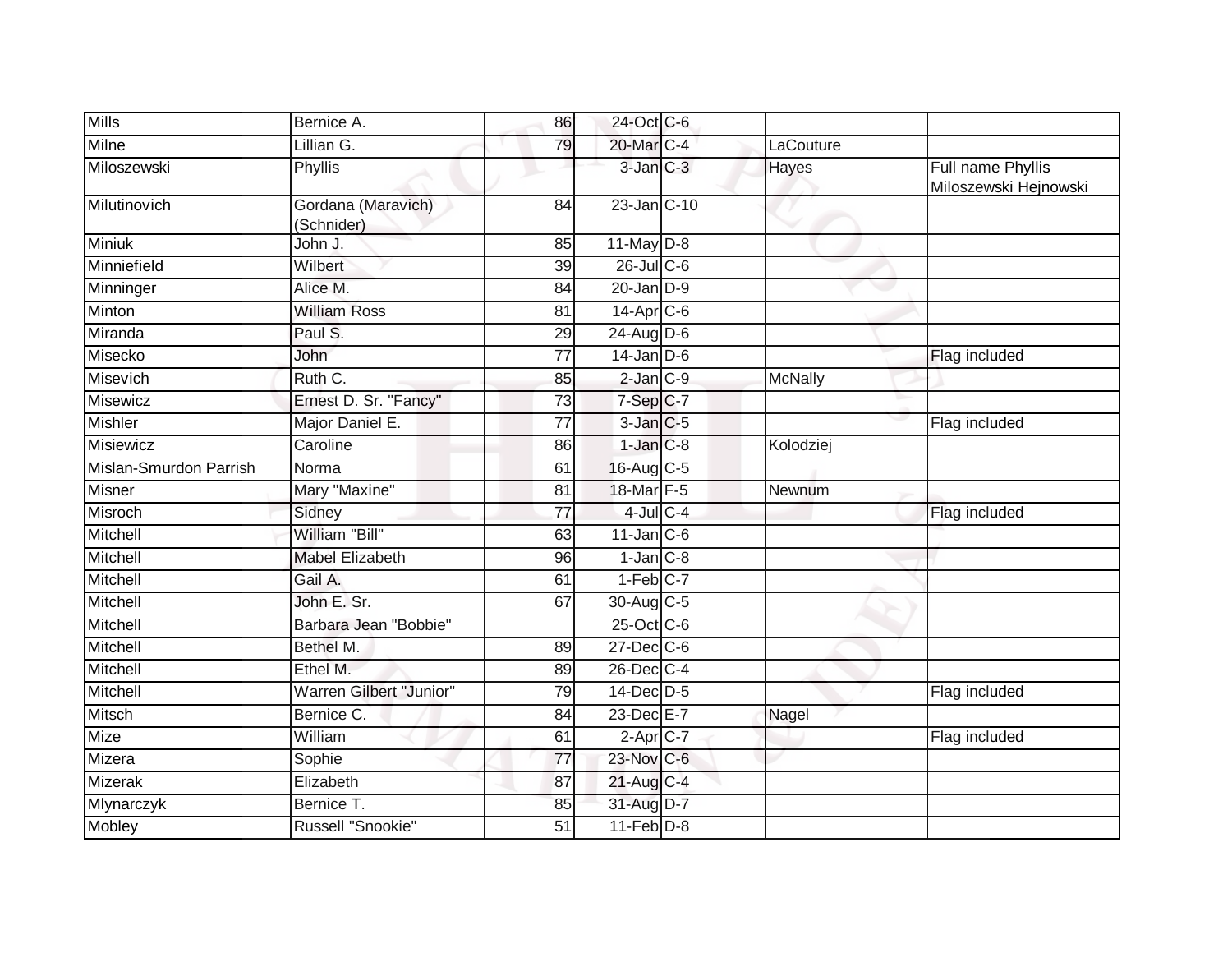| Mockaitis      | Frank J. "Moe" Jr.         | 61              | $10$ -Feb $D-6$              |              |                                             |
|----------------|----------------------------|-----------------|------------------------------|--------------|---------------------------------------------|
| Mockler        | <b>Amos Edward</b>         | 103             | 26-Apr C-5                   |              |                                             |
| Modolo         | <b>Bruna</b>               | 90              | $11-Feb$ D-9                 |              |                                             |
| Moeller        | Raymond J.                 | 77              | $6-Sep C-6$                  |              | Flag included                               |
| Moeller        | Albert B."Butch"           | $\overline{81}$ | $18$ -Jul C-6                |              | Flag included                               |
| Moeller        | Mildred                    | 88              | $6 - \overline{Apr}$ $C - 6$ | Smith        |                                             |
| Moery          | Rudolph C.                 | 99              | 24-Dec C-7                   |              |                                             |
| Moes           | Margaret                   | 86              | $26$ -Feb $F-7$              |              |                                             |
| Moiser         | Martin Joseph              | 37              | $3-Mar$ D-7                  |              |                                             |
| Mokry          | Josephine                  | 81              | $9$ -Jul $C$ -8              | Zurawski     | Full name Josephine<br><b>Kurbiak Mokry</b> |
| Mola           | Angela M.                  | 67              | 21-Mar <sub>C-7</sub>        |              |                                             |
| Mola           | Julie S.                   |                 | $11$ -Jul C-6                | Sidor        | л                                           |
| Molinaro       | Helen                      | 63              | 28-Oct F-6                   |              |                                             |
| <b>Mollick</b> | William S.                 | 58              | 10-May C-6                   |              |                                             |
| Molnar         | Julia                      | 86              | 12-Jun C-5                   | Mosko        |                                             |
| Molnar         | Hope E.                    |                 | 22-Mar D-8                   | <b>Burns</b> |                                             |
| Molson         | Judith Kay                 |                 | $6$ -May $F-9$               |              |                                             |
| Mondabaugh     | Veronica M.                | 89              | $18$ -Feb $D-8$              |              |                                             |
| Mondrowski     | John J.                    | 90              | $20$ -Jan $D-9$              |              |                                             |
| Monestere      | <b>Christopher Raymond</b> | 13              | 18-Mar F-6                   |              |                                             |
| Moniak         | <b>Andrew Frank</b>        | 82              | $12$ -Jun $C-5$              |              | Flag included                               |
| Monken         | Elanore E.                 | 81              | $11-Apr$ $C-7$               | Gabrielson   |                                             |
| Monko          | Matthew L.                 | $\overline{58}$ | $20$ -Jan $D-9$              |              |                                             |
| Monroe         | Marlin A.                  | 56              | 8-Dec D-7                    |              |                                             |
| Monroe         | Ruth E.                    | 70              | 18-Oct C-5                   |              |                                             |
| Montalvo       | Rafael S.                  | 72              | 10-Oct C-5                   |              | Flag included                               |
| Montalvo       | Armida (Amadita)           | 79              | $7-Nov$ C-5                  |              |                                             |
| Montella       | Laurine L.                 | 54              | 14-Dec D-5                   | Gumas        |                                             |
| Montemayor     | David John Henry Jr.       | 23              | 21-May C-7                   |              |                                             |
| Montemayor     | Isabel                     | 74              | 18-Jan C-4                   |              |                                             |
| Montgomery     | Hurtisteen "Stene"         | 52              | $13$ -Jan $D-6$              |              |                                             |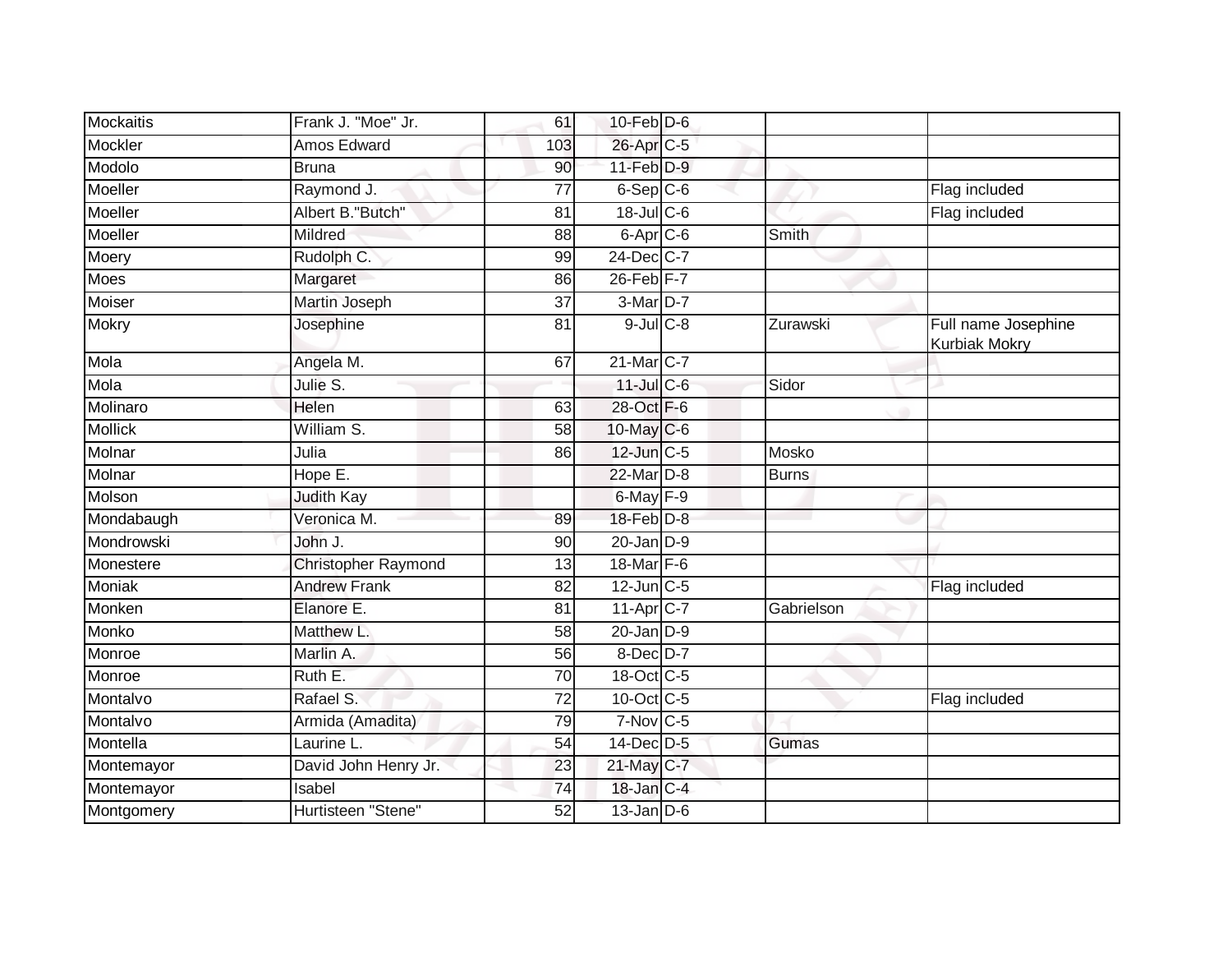| Montgomery              | Paul Douglas                 | 37              | $5$ -Dec $C$ -6      |           |                                              |
|-------------------------|------------------------------|-----------------|----------------------|-----------|----------------------------------------------|
| Montgomery              | Roy Jr.                      |                 | 27-Jun C-6           |           |                                              |
| Montoro                 | Theodore                     | 74              | 27-Sep C-5           |           |                                              |
| Montreuil               | Authur John                  | 65              | 22-Mar D-8           |           |                                              |
| Montrosse               | Frank                        | 86              | $1-Nov$ $C-6$        |           | Flag included                                |
| Moolenarr               | <b>Theodore "Bud"</b>        | $\overline{79}$ | $15$ -Jul $F-6$      |           |                                              |
| Moore                   | <b>Tommy Lee</b>             | 60              | $1$ -Jan $C-8$       |           |                                              |
| Moore                   | Helen W.                     | 94              | 28-Oct F-6           |           |                                              |
| Moore                   | Merlyn Elvas "Buck"          | 78              | $2$ -Dec $E - 5$     |           | Flag and Abraham Lincoln<br>4th Degree noted |
| Moore                   | Henry                        | 63              | $23$ -Jan $C-9$      |           |                                              |
| Moore                   | Robert "Bobby" M.            | 53              | $13$ -Jan $ D-6 $    |           |                                              |
| Moore                   | Donald W.                    | 83              | $5$ -Jul $C$ -4      |           |                                              |
| Moore                   | <b>Charles Edward</b>        | 59              | 17-May C-6           |           |                                              |
| Moore                   | Maureen Hazel                | 75              | 5-Jan D-7            |           |                                              |
| Moore                   | Harley                       | 88              | 16-Sep F-6           |           |                                              |
| Moore                   | Lucian "Lou" Ray             | 78              | $16$ -Jan $C-8$      |           | Flag included                                |
| Moore                   | Earl R.                      | 92              | $17-Feb$ D-7         |           |                                              |
| Moore                   | Wahneeta M.                  | 84              | 27-Dec C-6           |           |                                              |
| Moore                   | Sarah (Marlene)              | 80              | $12$ -Mar $C-9$      |           |                                              |
| Moore                   | Leroy                        | 75              | $7-Feb$ C-6          |           |                                              |
| Moore                   | Josephine M.                 | 79              | $21$ -Dec $C$ -6     |           |                                              |
| Moore                   | <b>Richard Thomas "Duck"</b> | 57              | $10-Aug D-8$         |           |                                              |
| <b>Morales</b>          | Adelaide                     |                 | $22$ -Aug C-5        | Rodriguez |                                              |
| Mordi                   | Richard G.                   | 53              | 7-Aug C-5            |           |                                              |
| <b>Mordus</b>           | Ann C.                       | 91              | $7-Nov$ C-5          | Zvonar    |                                              |
| <b>Morehead Bardley</b> | <b>Etta Mae</b>              |                 | $26-Sep$ C-5         |           |                                              |
| Morehouse               | George D. "Denny"            | 51              | 5-Feb <sup>F-6</sup> |           |                                              |
| Moreland                | John A.                      | 62              | 20-Dec C-6           |           | Flag included                                |
| Moreno                  | Robert "BoBo" Sr.            | 70              | 12-Sep C-6           |           | Flag included                                |
| Moreno                  | Eli                          | 80              | 28-Oct F-6           |           | Flag included                                |
| Morford                 | Larry L.                     | 58              | 15-Apr F-8           |           |                                              |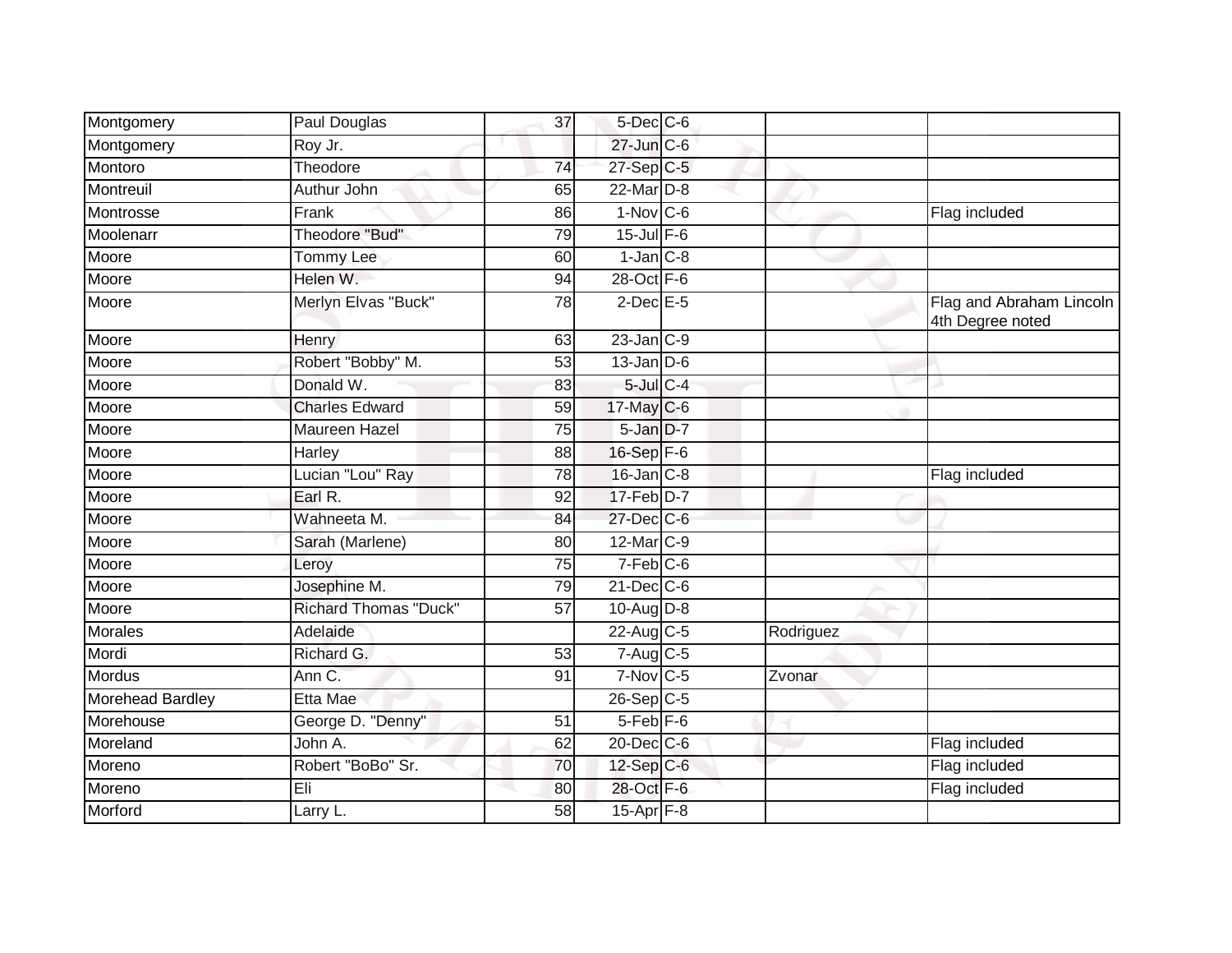| Morgan          | <b>Doris</b>            | 75              | 19-Mar C-7             |               |                     |
|-----------------|-------------------------|-----------------|------------------------|---------------|---------------------|
| Morgan          | <b>Buford</b>           | 72              | 17-Aug D-8             |               |                     |
| Morgan          | Jacqueline Irene        | 54              | 16-Nov D-6             |               |                     |
| Morgan          | <b>William Earl</b>     | 91              | 24-May C-6             |               |                     |
| Morgan          | Ingeborg                | $\overline{72}$ | $3-Apr$ <sub>C-4</sub> |               |                     |
| Morgan          | Mary Ruth               | 71              | 29-May C-4             |               |                     |
| Morgan          | Harry J.                |                 | $1$ -Jun $C$ -5        |               | Flag included       |
| Morgan          | Joan                    | 69              | $22$ -Mar $D-8$        |               |                     |
| Morgan          | Gladys LaVera           | 93              | $29$ -Jan $F-5$        |               |                     |
| Morgan          | Bertha M.               | 90              | $9$ -May C-6           | Warren        |                     |
| Morgan          | Mildred F. "Mickey"     | 78              | $9$ -Jan $C-8$         |               |                     |
| Mori            | Shizuko A.              | 91              | 6-Jan D-6              |               |                     |
| Moriarty        | Shirley J.              | 67              | 3-Mar <sub>D-8</sub>   |               |                     |
| Moricz          | <b>Rose Michel</b>      |                 | 14-Nov C-5             | Sagan         |                     |
| Morillon        | Paul                    | 81              | 21-Jun C-5             |               | Peace sign included |
| Morris          | Launa Elizabeth         | 96              | 25-Mar F-7             |               |                     |
| <b>Morris</b>   | Lyda D.                 | 89              | 16-Mar D-7             | Macleod       |                     |
| Morris          | Pauline "Polly"         | 82              | $14$ -Feb $C-3$        | Sebahar       |                     |
| Morris          | Judy M.                 | 55              | 16-Aug C-5             | Hoster        |                     |
| <b>Morris</b>   | Kenneth Myer            | 82              | 19-Aug F-6             |               | Flag included       |
| Morrison        | <b>Benjamin Russell</b> | 13              | 18-Sep C-4             |               |                     |
| Morrone         | Patricia M.             | 64              | 19-Nov C-7             |               |                     |
| <b>Mortimer</b> | John                    | 85              | $16 - Sep$ $F-6$       |               |                     |
| Morton          | Inez                    | 88              | $5$ -Jul $C$ -5        |               |                     |
| Morton          | Bertha L. "Bookie"      | 87              | 31-Dec C-7             | <b>Scultz</b> |                     |
| Morud           | Edward E.               | 58              | 19-Mar C-7             |               |                     |
| Morud           | Edward                  | 58              | 30-Apr <sub>C-9</sub>  |               |                     |
| Mosele          | Mary                    | 80              | 19-Mar C-7             |               |                     |
| Moseley         | Harold C."Moe"          | 69              | 29-Sep E-2             |               |                     |
| Moser           | Roxana E.               | 76              | $2$ -Oct C-5           |               |                     |
| Moser           | Constance Jaye          | 44              | 8-Jan F-11             |               |                     |
| Moserrate       | Luciano "Papin"         | $\overline{56}$ | $11$ -Jun $C-8$        |               |                     |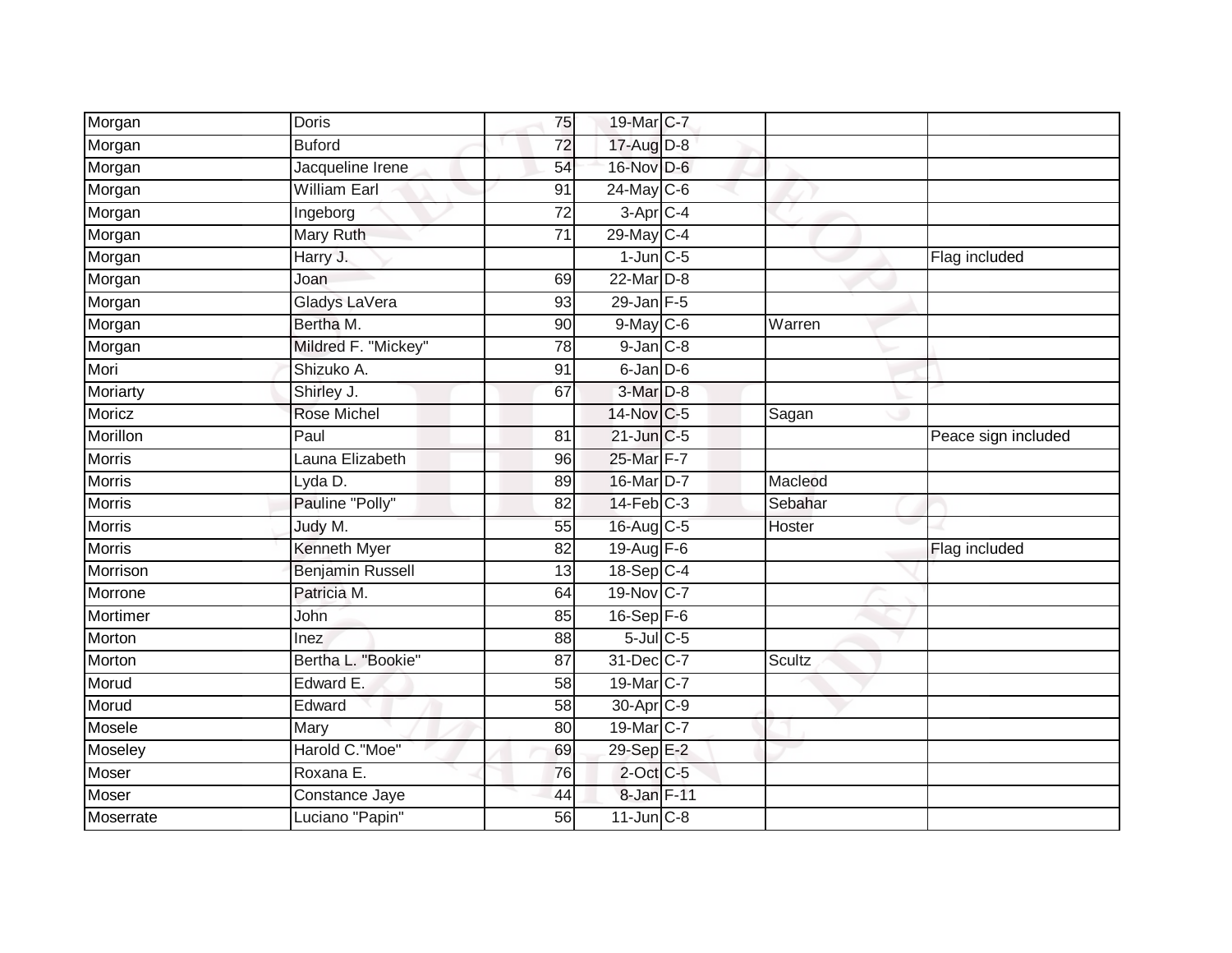| Mosher           | Kristina E.               | 14              | $12$ -Sep $ C$ -6      |         |                                    |
|------------------|---------------------------|-----------------|------------------------|---------|------------------------------------|
| Mosser           | Paula Suzanne             | 43              | 11-Aug D-9             |         |                                    |
| Motel            | Irene A.                  | 73              | $24-Sep$ C-8           | Kopca   |                                    |
| Motkowsju        | Lawrence K. (Larry)       | 29              | 20-Nov C-4             |         |                                    |
| <b>Mounts</b>    | <b>Delmar Richard</b>     | 81              | 25-Jun C-7             |         | Flag included                      |
| Movre            | Mary Barbara              | 79              | 11-Apr C-7             |         |                                    |
| Moynahan         | Jeanette A. "Jan"         | 70              | $7-Nov$ C-6            |         | Flag included                      |
| <b>Mrak</b>      | Helen J.                  | 82              | $11-Aug$ D-9           |         |                                    |
| Mrjenovich       | Amelia                    |                 | $8-SepE-1$             |         |                                    |
| Mrochkowski      | Mary                      | 88              | $14$ -Jun $C-6$        |         |                                    |
| <b>Mrock</b>     | Robert E.                 | 68              | 30-Jul C-6             |         | Flag included                      |
| <b>Mrzik</b>     | Johann (Hans)             | 75              | 20-Nov C-4             |         |                                    |
| Mucha            | Andrew                    | 75              | $7-Aug$ <sub>C-5</sub> |         | Flag included                      |
| Muffoletto       | Joseph A.                 | $\overline{78}$ | 16-Jun C-7             | w       | Flag and K of C Emblem<br>included |
| Muir             | <b>Beatrice Catherine</b> | 85              | 19-Nov C-7             |         |                                    |
| Muir             | Dwight C.                 | 91              | $1-Feb$ C-7            |         |                                    |
| Mularski         | John T.                   | 88              | 30-Nov D-6             |         |                                    |
| Mulhern          | Thomas B.                 | 52              | 30-Jan C-7             |         |                                    |
| Mulhern          | Edward J.                 | 83              | $16$ -JulC-7           |         |                                    |
| Mulholland       | Lawrence E. "Larry"       | 91              | $12$ -Jan $D-9$        |         |                                    |
| Mulholland       | Margaret R.               |                 | 29-Mar C-5             | Resetar |                                    |
| Mull             | Lucille                   | 71              | $21-Apr$ $C-6$         |         |                                    |
| Mulligan         | James M.                  | 46              | $1-Dec$ E-6            |         |                                    |
| <b>Mullin</b>    | William B.                | 92              | $2$ -Mar $D-7$         |         |                                    |
| <b>Mulvihill</b> | Ralph                     | $\overline{71}$ | 30-Apr <sub>C-9</sub>  |         |                                    |
| Mulzon           | <b>Mollie Elizabeth</b>   | 6 months        | 8-Nov C-6              |         |                                    |
| Muniz-Flores     | Eva                       |                 | 8-Aug C-5              | Muniz   |                                    |
| Munroe           | Alexander                 | 82              | 23-Oct C-4             |         |                                    |
| <b>Muradas</b>   | Placido "Pete"            | 85              | 21-Oct F-6             |         | Flag included                      |
| Muratori         | James J.                  |                 | 10-Dec C-8             |         | Flag included                      |
| Murawski         | Theodore W.               | 79              | $23$ -Jul C-9          |         | Flag included                      |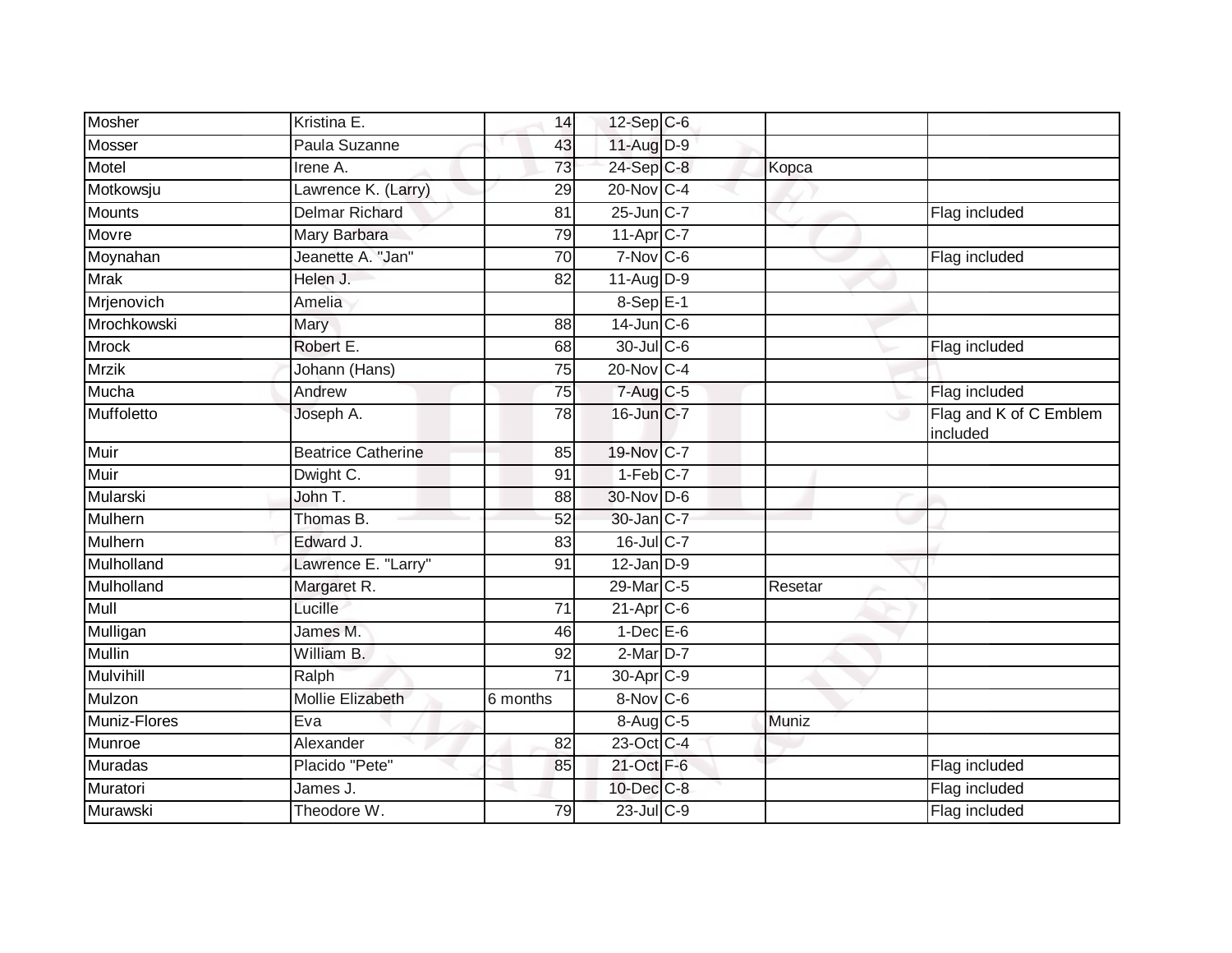| Murchek          | <b>Edward "Eddie"</b>  | 36              | 28-Sep C-6             |               |               |
|------------------|------------------------|-----------------|------------------------|---------------|---------------|
| <b>Murchek</b>   | Katie                  | 77              | $4-Sep$ C-5            |               |               |
| <b>Murphy</b>    | Joseph F. M.D.         |                 | $8$ -May $C$ -4        |               | Flag included |
| Murphy           | Robert                 | 82              | 28-Mar <sub>IC-5</sub> |               |               |
| Murray           | <b>Michael Patrick</b> | 49              | 28-Dec C-5             |               |               |
| Murray           | Kate                   | 90              | $5$ -Jan $D-8$         | Sanderson     |               |
| Murray           | Dale C.                | 81              | 30-Mar <sub>IC-7</sub> |               |               |
| Murzyn           | Walter A. "Streaky"    | 75              | $5-Apr$ $C-5$          |               |               |
| Murzyn           | Monica A.              | 81              | $24$ -Feb $D-8$        |               |               |
| Murzyn           | Ethel PI "Flip"        | 81              | 27-Dec C-6             | Gatackich     |               |
| Murzyn           | Harry L.               | 70              | 29-Nov C-6             |               |               |
| Musgrove         | Darrel Lee             | 66              | $21$ -Nov $C-6$        |               |               |
| <b>Mussatt</b>   | Reno                   | 89              | 26-Jan D-7             |               |               |
| Musselman        | Mary Martha            | 95              | 23-Sep F-5             |               |               |
| <b>Musser</b>    | Kathleen               | 87              | 19-Jan D-9             |               |               |
| Muvich           | John W.                | 86              | 14-Feb C-4             |               |               |
| Myer             | Charles W.             | 68              | 28-Nov C-6             |               |               |
| <b>Myers</b>     | Bette L.               | 74              | 14-May C-7             |               |               |
| <b>Myers</b>     | <b>Catherine Mae</b>   | 81              | 28-Mar C-6             |               |               |
| <b>Myers</b>     | Margaret A.            | 84              | $3-Mar$ D-7            |               |               |
| Mysker           | Richard M.             | 79              | $7-Nov$ C-5            |               |               |
| <b>Mysliwiec</b> | Theodore "Murphy"      | 83              | $2$ -Dec $E$ -5        |               | Flag included |
| Mytych           | <b>Bernice</b>         | 80              | 30-Mar C-6             | <b>Bobak</b>  |               |
| Naccarato        | Ralph                  | $\overline{72}$ | 12-Mar C-9             |               |               |
| Nacovski         | <b>Kire</b>            | 69              | $19-Apr$ $C-6$         |               |               |
| Nadasdy          | Catherine M.           | 85              | $5$ -Jan $D-8$         |               |               |
| Nadon            | Pau                    | 74              | $2$ -Jul $C$ -9        |               |               |
| Nagdeman         | Robert A.              | 43              | 26-Nov C-7             |               |               |
| Nahod            | Alberta Elizabeth      | 74              | $22$ -Jun $D-6$        |               |               |
| Nance            | Kathryn A.             | 83              | 10-Apr C-4             | <b>Brusel</b> |               |
| Naranjo          | Pablo Jr.              | 47              | 25-Mar F-7             |               |               |
| Nardella         | Judith Ann             | $\overline{58}$ | $3$ -Dec $C$ -6        |               |               |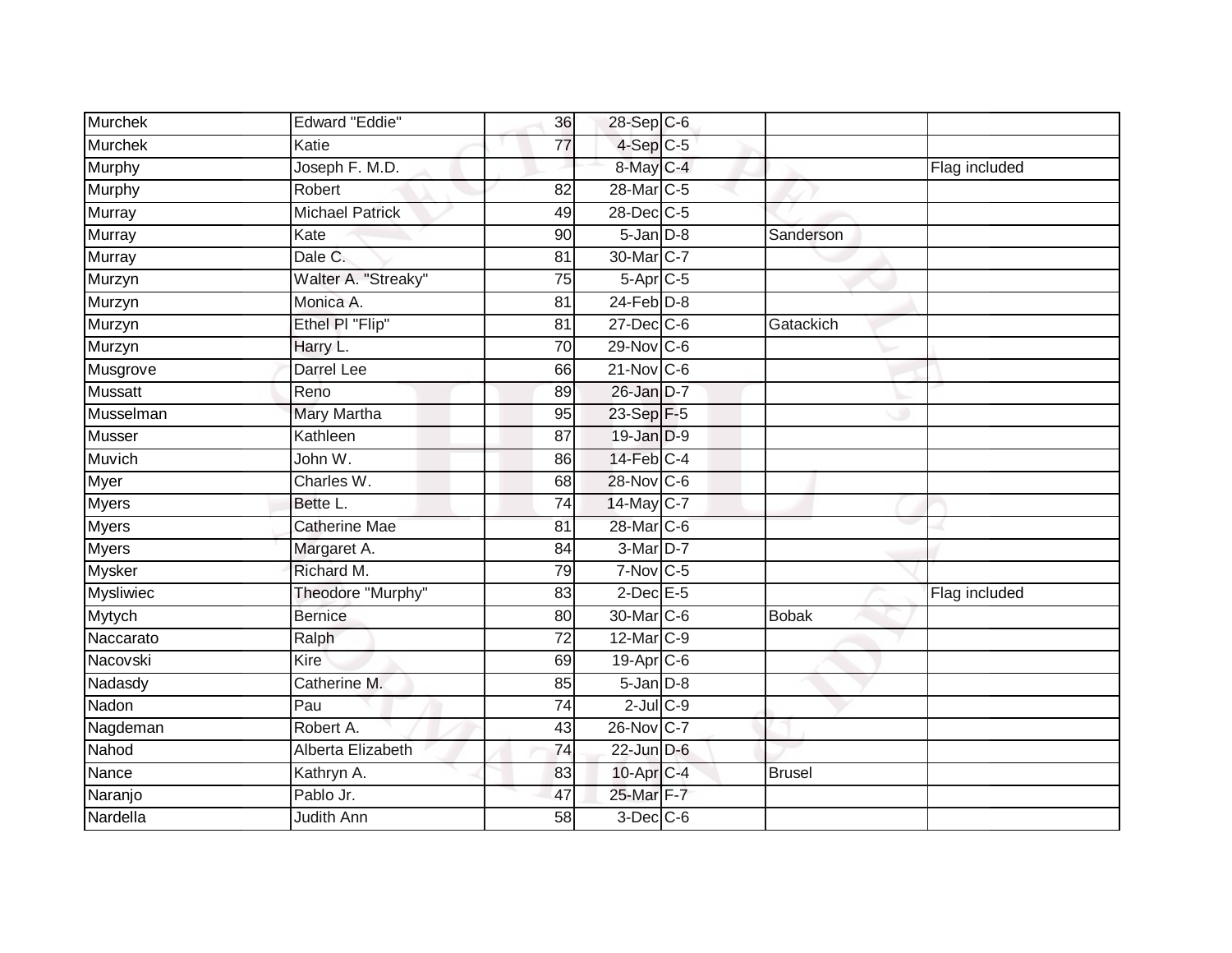| Nardone        | Joseph                 | 83              | 8-Oct C-7              |               |                                          |
|----------------|------------------------|-----------------|------------------------|---------------|------------------------------------------|
| <b>Nash</b>    | Rose                   | 75              | 6-Jan D-6              |               |                                          |
| Nastyn         | Violet H.              | $\overline{77}$ | $26$ -Jan $D-8$        | <b>Hennes</b> |                                          |
| Nasziewicz     | Arlene B.              | 57              | $25$ -Apr $C$ -6       |               |                                          |
| <b>Natale</b>  | Joseph V. Sr.          | 69              | $7$ -Jun $C$ -6        |               |                                          |
| Natale         | Infant Stephanie A.    |                 | 22-Nov C-5             |               |                                          |
| Natzke         | Roberta E.             | 64              | 17-Dec C-8             | Schwieman     |                                          |
| Nau            | Donald N. "Mike"       | 81              | $2-Apr$ C-7            |               |                                          |
| Naugle         | Manson D. "Butch"      | 61              | $22$ -Feb $C-3$        |               |                                          |
| Navardauskas   | Carrie G.              | 82              | $21$ -Dec $C$ -6       | <b>Irving</b> |                                          |
| Navejas        | Gabriel                | 82              | 26-Oct C-7             |               |                                          |
| Nawrocki       | Loretta E.             | 90              | $13-Sep$ C-5           |               |                                          |
| <b>Nazimek</b> | Helen N.               | 77              | 22-Mar D-8             | Kolat         |                                          |
| Necastro       | Joseph F.              | 91              | $13$ -Jul $D-9$        |               |                                          |
| Necco          | Roberta "Bobbie"       | 84              | 9-Aug C-5              |               |                                          |
| Nedza          | Anthony "Tony"         | 82              | 13-Nov C-5             |               |                                          |
| <b>Neely</b>   | <b>Gerald John</b>     | 68              | 30-Nov E-1             |               | Flag included                            |
| <b>Neff</b>    | Mary                   | 76              | $15$ -Aug C-5          | McCambridge   |                                          |
| Nehring        | Thomas E.              | 72              | $2$ -Dec $E$ -5        |               |                                          |
| <b>Neill</b>   | <b>Lloyd Alexander</b> | 76              | $27$ -Apr $C$ -6       |               |                                          |
| Nelissen       | Bjorg S.               | $\overline{76}$ | 20-Nov C-4             |               |                                          |
| Nelken         | Christian E.           | 34              | 5-Oct D-5              |               |                                          |
| Nell           | George W.              | 87              | $3$ -Jan $C$ -5        |               |                                          |
| Nelson         | Gary L.                | 63              | $1$ -Jan $C-8$         |               |                                          |
| Nelson         | Donald E.              | 79              | 30-Sep F-8             |               |                                          |
| Nelson         | Leila R.               |                 | 9-May C-6              |               | Full name Leila R. Cooke<br>Nelson       |
| Nelson         | Gary A.Sr.             | $\overline{48}$ | $4-Sep$ C-5            |               |                                          |
| Nelson         | Violet M.              | 90              | $6$ -Jun $C$ -6        | Erickson      |                                          |
| Nelson         | Sylvia D.              | 70              | $27$ -Jan $D-6$        | <b>Brozda</b> | Fulll name Sylvia D.<br>Markowski Nelson |
| Nelson         | Ann                    | 82              | $1-Feb$ <sub>C-7</sub> | Kowalisyn     |                                          |
| Nelson         | Paul R.                | 64              | $16$ -Nov D-6          |               |                                          |
|                |                        |                 |                        |               |                                          |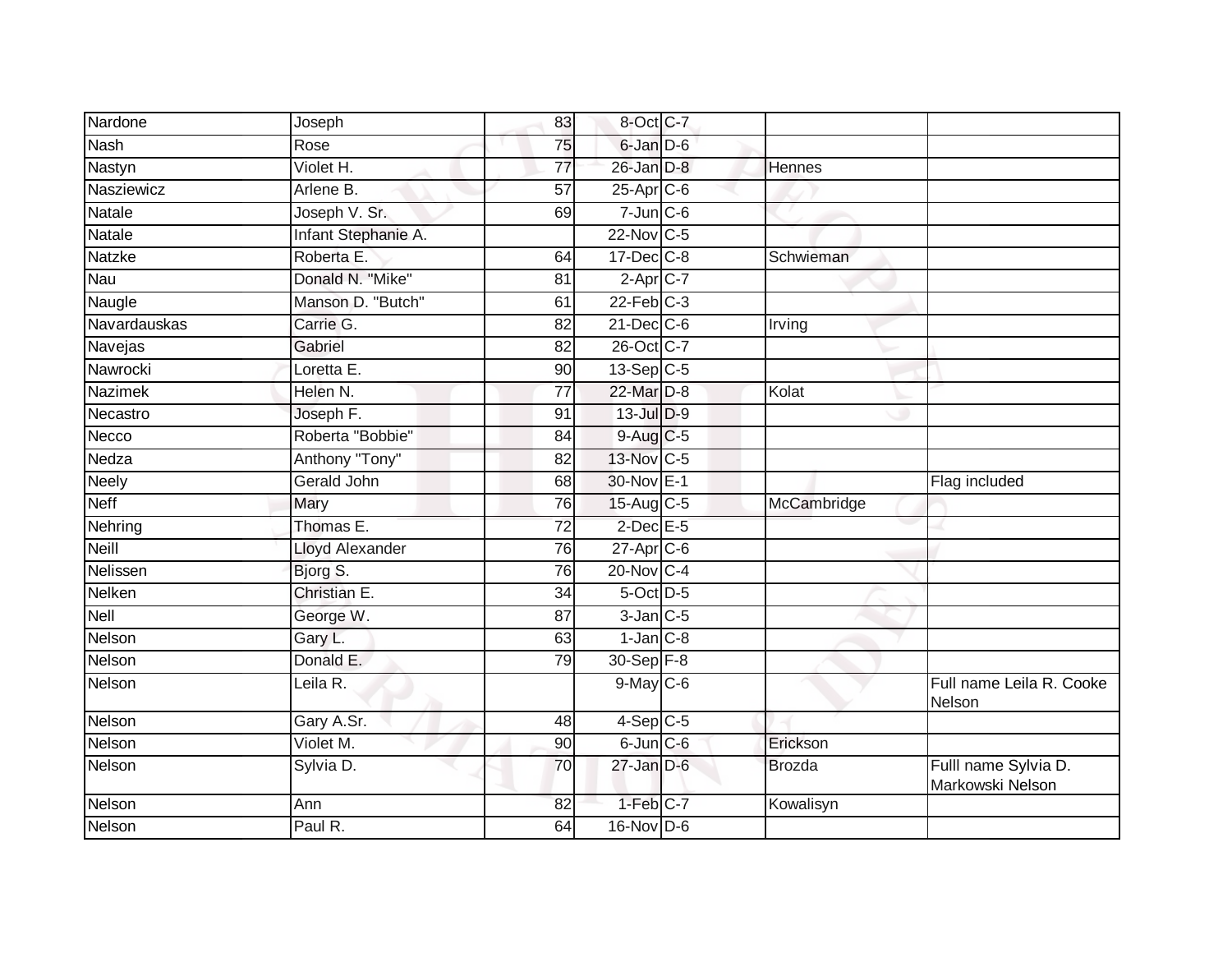| Albert R.              | 84              |  |                                                                                                                                                                                                                                                                                                                                                                                                                                                                                               |                                         |
|------------------------|-----------------|--|-----------------------------------------------------------------------------------------------------------------------------------------------------------------------------------------------------------------------------------------------------------------------------------------------------------------------------------------------------------------------------------------------------------------------------------------------------------------------------------------------|-----------------------------------------|
| Ann "Pinky"            |                 |  |                                                                                                                                                                                                                                                                                                                                                                                                                                                                                               |                                         |
| Sophia                 | 80              |  |                                                                                                                                                                                                                                                                                                                                                                                                                                                                                               |                                         |
| Freida A.              | 84              |  |                                                                                                                                                                                                                                                                                                                                                                                                                                                                                               |                                         |
| <b>Elizabeth Marie</b> | $\overline{50}$ |  |                                                                                                                                                                                                                                                                                                                                                                                                                                                                                               |                                         |
| John J.                | 61              |  |                                                                                                                                                                                                                                                                                                                                                                                                                                                                                               |                                         |
| Esther E.              | 85              |  |                                                                                                                                                                                                                                                                                                                                                                                                                                                                                               |                                         |
| Minnie M.              | 90              |  |                                                                                                                                                                                                                                                                                                                                                                                                                                                                                               |                                         |
| Daniel                 | 52              |  |                                                                                                                                                                                                                                                                                                                                                                                                                                                                                               |                                         |
| Dorothy                | 82              |  |                                                                                                                                                                                                                                                                                                                                                                                                                                                                                               |                                         |
| <b>Edward "Ernie"</b>  | 92              |  |                                                                                                                                                                                                                                                                                                                                                                                                                                                                                               |                                         |
| Susie                  | 88              |  |                                                                                                                                                                                                                                                                                                                                                                                                                                                                                               |                                         |
| Irene L.               | 86              |  |                                                                                                                                                                                                                                                                                                                                                                                                                                                                                               |                                         |
| Daniel G.              | 51              |  |                                                                                                                                                                                                                                                                                                                                                                                                                                                                                               |                                         |
| Dan Ray                | 39              |  |                                                                                                                                                                                                                                                                                                                                                                                                                                                                                               |                                         |
| Mark A.                | 47              |  |                                                                                                                                                                                                                                                                                                                                                                                                                                                                                               |                                         |
| Vincent D.             | $\overline{57}$ |  |                                                                                                                                                                                                                                                                                                                                                                                                                                                                                               |                                         |
| Robin Susan            | 57              |  | Kosiba                                                                                                                                                                                                                                                                                                                                                                                                                                                                                        | Full name Robin-Susan<br>Kosiba-Newsome |
| Bill Jr.               | 36              |  |                                                                                                                                                                                                                                                                                                                                                                                                                                                                                               |                                         |
| Russell R.             | 75              |  |                                                                                                                                                                                                                                                                                                                                                                                                                                                                                               |                                         |
| LaVerne                | 97              |  |                                                                                                                                                                                                                                                                                                                                                                                                                                                                                               |                                         |
| Robert A. "Bobby"      | 54              |  |                                                                                                                                                                                                                                                                                                                                                                                                                                                                                               | Flag included                           |
| Donna J.               | 73              |  |                                                                                                                                                                                                                                                                                                                                                                                                                                                                                               |                                         |
| John W.                | 80              |  |                                                                                                                                                                                                                                                                                                                                                                                                                                                                                               |                                         |
| Roy R.                 | 79              |  |                                                                                                                                                                                                                                                                                                                                                                                                                                                                                               |                                         |
| Mary Jane              | 70              |  |                                                                                                                                                                                                                                                                                                                                                                                                                                                                                               |                                         |
| Nicholas Sr.           | $\overline{91}$ |  |                                                                                                                                                                                                                                                                                                                                                                                                                                                                                               |                                         |
| Mattew H.              | 24              |  |                                                                                                                                                                                                                                                                                                                                                                                                                                                                                               |                                         |
| Julius E. "George"     | 70              |  |                                                                                                                                                                                                                                                                                                                                                                                                                                                                                               | Flag included                           |
| Jon F. Dr.             | 60              |  |                                                                                                                                                                                                                                                                                                                                                                                                                                                                                               | Flag included                           |
| M. Elaine              | 63              |  |                                                                                                                                                                                                                                                                                                                                                                                                                                                                                               |                                         |
|                        |                 |  | 4-Dec C-4<br>5-Mar C-7<br>16-Apr C-8<br>28-Jun C-5<br>$27 - Dec$ C-6<br>$16$ -Jan $C-8$<br>6-Feb C-9<br>19-Apr C-6<br>$10-Sep$ C-8<br>$11$ -Jul C-6<br>$2-MarD-7$<br>$31$ -Jan $ C-5 $<br>23-Sep F-5<br>25-Dec C-4<br>12-Dec C-7<br>$1$ -Oct $C$ -8<br>10-Dec C-8<br>14-Oct F-5<br>$1$ -Jul $F-6$<br>$22$ -Aug $C-5$<br>11-Nov F-5<br>$16-Nov$ D-6<br>$3-Nov$ E-1<br>$2$ -Jun $C-7$<br>29-Mar C-5<br>$3-Sep$ $C-6$<br>27-Mar C-5<br>10-May C-7<br>24-Jul C-4<br>12-Jun C-5<br>$4$ -Jul $C$ -4 |                                         |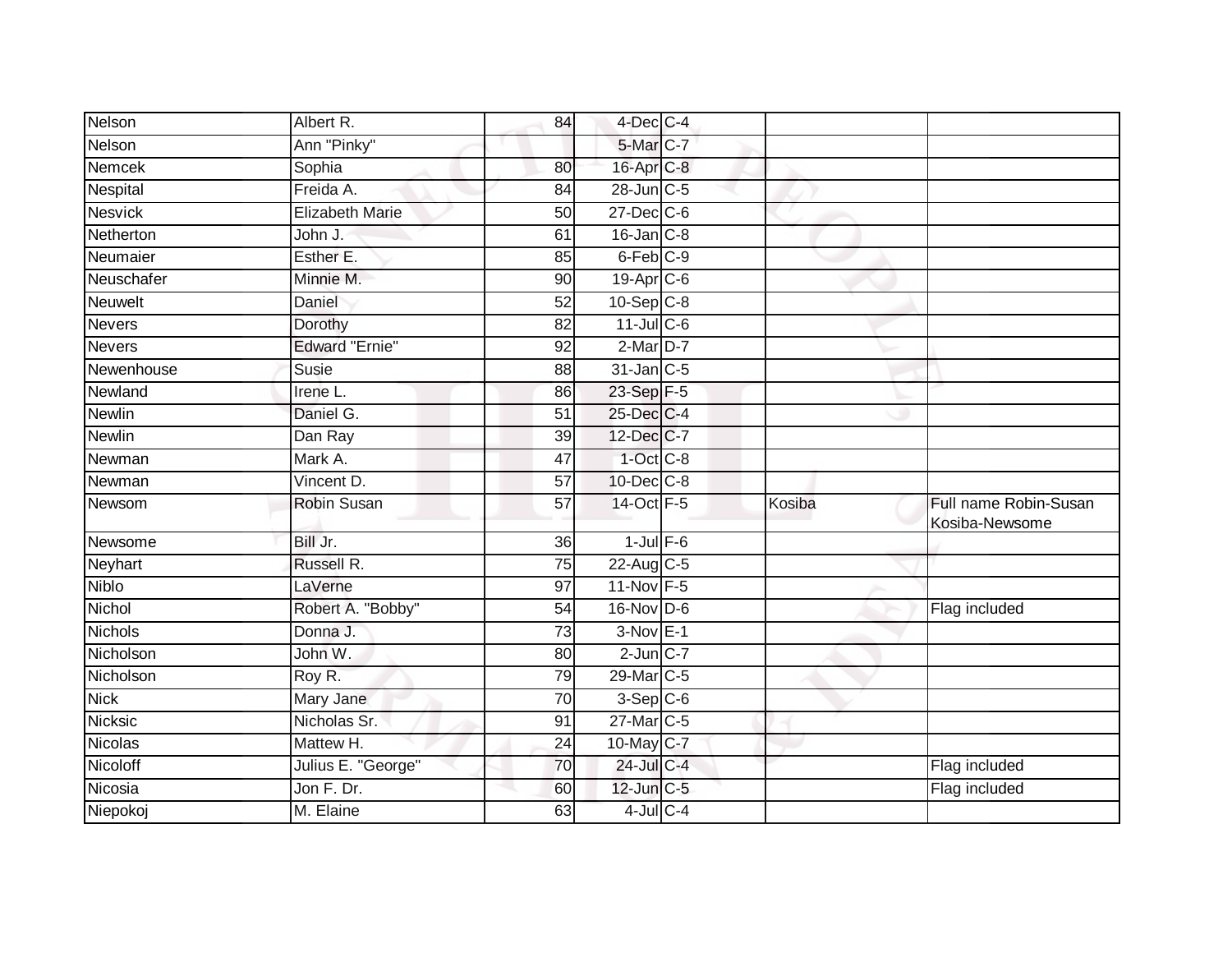| Nierengarten   | Bernard C.            | 87 | 19-Apr C-7       |                 | Flag included |
|----------------|-----------------------|----|------------------|-----------------|---------------|
| Niezgoda       | Stanley J.            | 71 | $1$ -Oct C-8     |                 |               |
| Nightingale    | Michelle K.           | 38 | 4-Feb D-8        |                 |               |
| Niloff         | Russell A.            | 35 | $7$ -Jul $C$ -5  |                 |               |
| Ninkovic       | Rajko                 | 84 | $26-Sep$ $C-6$   |                 |               |
| <b>Nisle</b>   | Frank                 | 81 | $9$ -Feb $C$ -6  |                 | Flag included |
| <b>Noak</b>    | Diane E.              | 54 | $7-Apr$ D-8      |                 |               |
| <b>Noble</b>   | John                  | 93 | $2$ -May C-5     |                 |               |
| <b>Noble</b>   | <b>Bruce</b>          | 17 | $21-Sep$ D-6     |                 |               |
| Noel           | Richard A.            | 70 | $4$ -Dec C-4     |                 |               |
| Nokovich       | Randoph D.            | 85 | 31-Dec C-7       |                 |               |
| Nolan          | Michael E.            | 47 | $17$ -Nov D-6    |                 |               |
| Nolan          | Bernice E.            | 89 | $5$ -Jun $C-4$   |                 |               |
| Nolan          | Jean A.               | 68 | $25$ -Jul $C$ -6 | <b>Butlin</b>   |               |
| Nolan          | <b>Howard Francis</b> | 60 | 16-Jul C-7       |                 | Flag included |
| Noojin         | Gary L.               | 22 | $12-Sep$ C-6     |                 |               |
| Nordgren       | <b>Harry August</b>   |    | 12-Dec C-7       |                 |               |
| Nordyke        | Noreen                | 82 | $27$ -Feb $C-8$  |                 |               |
| Norman         | Fannie Evelyn         | 80 | $17$ -Dec $C$ -8 |                 |               |
| Norman         | <b>Margaret Faye</b>  | 76 | $7-Sep C-7$      |                 |               |
| Normant        | Valerie C.            |    | $17$ -Nov D-6    | <b>Miknis</b>   |               |
| <b>Norris</b>  | Robert E., Sr.        | 64 | $19$ -Jan $D-9$  |                 |               |
| Norris (Slick) | Gladys Louella        | 88 | 26-Nov C-7       |                 |               |
| Norrman        | <b>Esther Lina</b>    | 92 | $7$ -Jun $C$ -6  | Gravlun         |               |
| <b>North</b>   | <b>Michael Paul</b>   | 31 | 12-Mar C-9       |                 |               |
| Noteboom       | Lyle John             | 79 | $8-$ Sep $E-1$   |                 |               |
| Noteboom       | Bonnie J.             | 60 | $15$ -Dec $D-6$  |                 |               |
| Novak          | Louis C. Jr.          | 70 | $6$ -Oct $E-1$   |                 | Flag included |
| <b>Novak</b>   | Dolores D.            | 69 | 16-Dec E-6       | Mika            |               |
| Novakowski     | <b>Nick</b>           | 79 | $2-Sep$ F-7      |                 | Flag included |
| Novalich       | Susan                 | 83 | $17$ -Jun $F-6$  | <b>Boberski</b> |               |
| Novonty        | Paul J. Sr.           | 82 | 28-Oct F-6       |                 |               |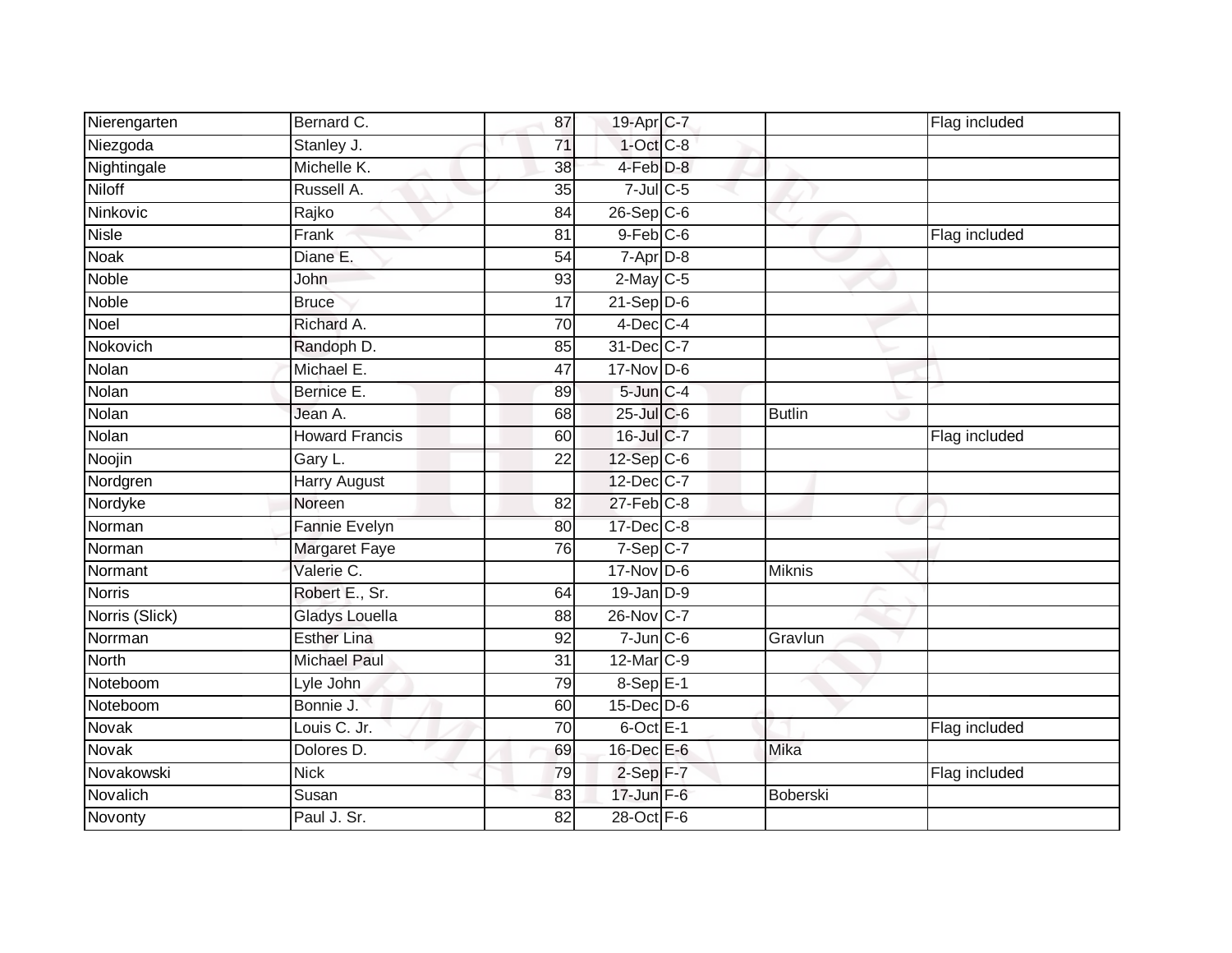| Novosel       | Steve G.             | 94              | 30-Mar C-7             |               |                           |
|---------------|----------------------|-----------------|------------------------|---------------|---------------------------|
| Novotney      | Lorraine D.          | 72              | $6$ -Jun $C-7$         |               |                           |
| Novotny       | Charles H. "Chuck"   | 81              | 4-May D-6              |               |                           |
| Nowaczyk      | Richard              | 62              | 19-Aug F-7             |               | Flag included             |
| Nowaczyk      | Chester              | $\overline{82}$ | $12$ -Feb $F-6$        |               | Flag included             |
| <b>Nowak</b>  | Rose                 | 88              | $5$ -Dec $C$ -6        | Milanec       |                           |
| Nowak         | Genevieve            |                 | $13$ -Apr $C$ -7       | Gavelek       |                           |
| Nowak         | John A. Jr.          | 70              | $21$ -Dec $C$ -6       |               |                           |
| <b>Nowak</b>  | Theresa M.           | 83              | 22-Nov C-5             | Przybla       |                           |
| Nowakowski    | Edna G.              | 80              | $12$ -Aug $F-6$        | Wiarte        |                           |
| Nowakowski    | Steve                | 87              | 3-Apr C-4              |               |                           |
| Nowicki       | <b>Bessie</b>        | 76              | 28-Jun C-5             | <b>Burney</b> |                           |
| Noyes         | Ilsemarie            | 79              | 3-Apr <sub>C-4</sub>   |               |                           |
| Nozar         | Martin Edmund Jr.    | 70              | $3$ -Dec $C$ -6        |               |                           |
| <b>Nuccio</b> | Bessie F.            | 85              | 12-Sep C-6             | Vicarise      |                           |
| Nugent        | James T.             | 60              | $11$ -May $D-8$        |               | Flag included             |
| Null          | Gladys R.            | 80              | $21$ -Jan $D-9$        |               |                           |
| <b>Nunez</b>  | Howard A.            | 68              | 1-Mar D-11             |               | Flag included             |
| <b>Nunez</b>  | Guadalupe            | 90              | 24-Jul C-4             |               |                           |
| <b>Nuss</b>   | Betty P. "Dick"      | 65              | 25-Aug D-7             |               |                           |
| <b>Nutter</b> | Sharon               | 53              | $24$ -Nov D-6          |               |                           |
| <b>Nuzzo</b>  | Angelina             | 89              | $4-Apr$ <sub>C-6</sub> | Ippolito      |                           |
| <b>Nytko</b>  | Zella "Z"            | 68              | 19-May E-2             | Bonaguro      |                           |
| O"Dell        | Douglas J. "Digger"  | 79              | $14$ -Aug C-4          |               |                           |
| O"Dell        | Jennifer A.          | 28              | 11-Aug D-9             |               |                           |
| Oakes         | Stuart W.            | 77              | $6$ -Dec $C$ -7        |               |                           |
| <b>Oakley</b> | Shirley A.           | $\overline{70}$ | 16-Oct C-5             |               |                           |
| Obacz         | Carol J.             | 61              | $2-Nov$ D-6            | <b>Miley</b>  |                           |
| Obermiller    | William J. Honorable | 77              | 17-Aug D-8             |               | Flag and Picture included |
| <b>Obirek</b> | Victoria Smolen      | 88              | 20-Dec C-7             |               |                           |
| O'Boyle       | James                | 72              | $22$ -Jan F-7          |               |                           |
|               |                      |                 |                        |               |                           |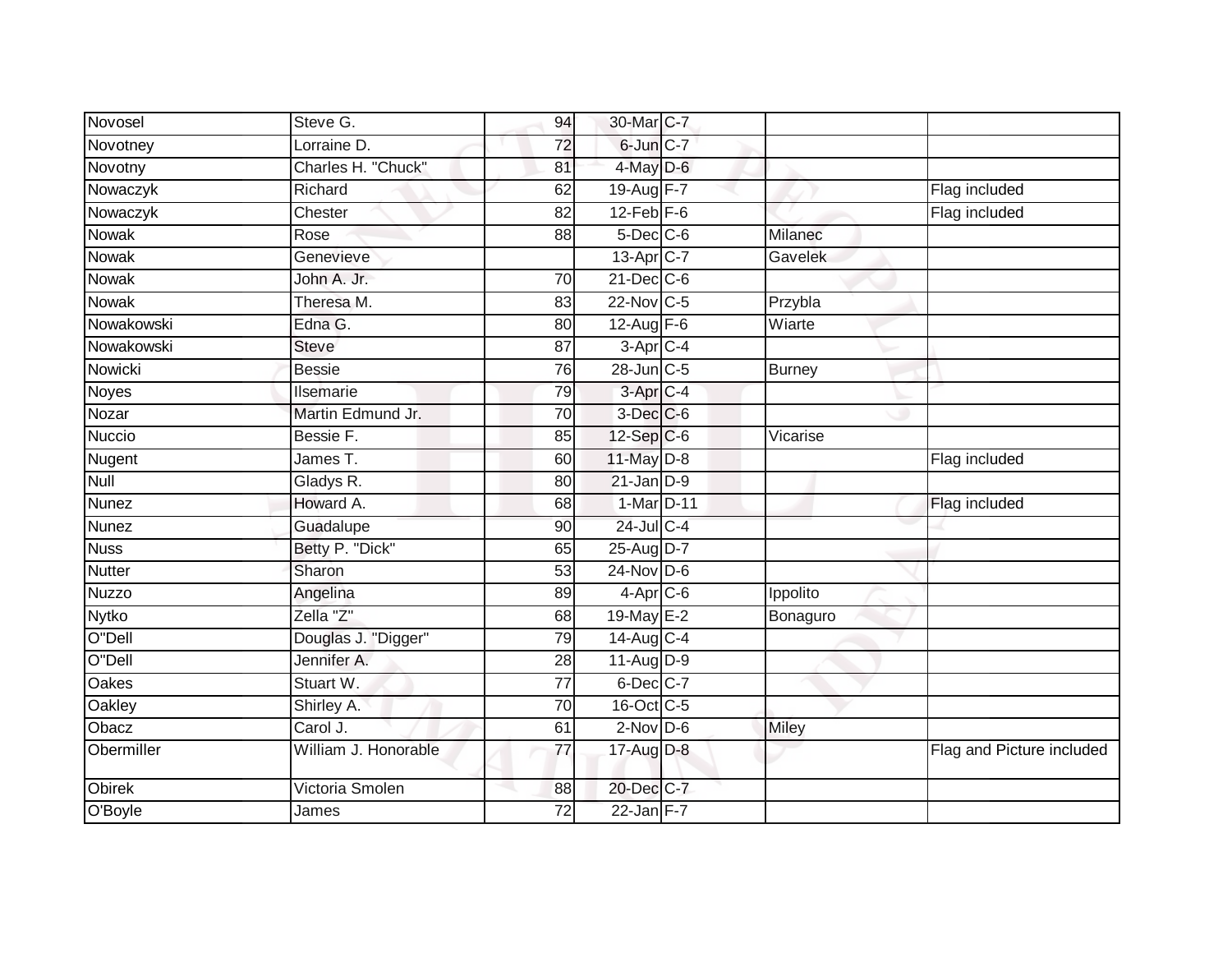| O'Boyle    | James Charles        | 76              | 25-Jan C-5             |        |                           |
|------------|----------------------|-----------------|------------------------|--------|---------------------------|
| O'Boyle    | Thomas J.            | 83              | 26-Jul C-7             |        |                           |
| O'Bral     | Theodore L.          | 80              | 13-Jun C-6             |        | Flag included             |
| Obremski   | Chester J.           | 82              | 29-Apr $F-6$           |        |                           |
| O'Brien    | <b>William Berry</b> | $\overline{71}$ | $22$ -Aug C-6          |        | Picture included          |
| O'Brien    | Paul E.              | 82              | $22$ -Aug C-6          |        | Flag included             |
| O'Brien    | Francis X. "Frank"   | 66              | $1-Feb$ <sub>C-7</sub> |        | Flag included             |
| O'Brien    | Joseph W.            | 77              | $28 - Jan$ $D-9$       |        | Flag and Picture included |
| O'Brien    | Jeanette M.          |                 | $2-Feb$ $D-8$          |        |                           |
| O'Brien    | Elmer L.             | 72              | $14$ -Aug $C-4$        |        |                           |
| O'Conner   | Evelyn I.            | 79              | $1-Aug$ $C-6$          | Ahrens |                           |
| O'Connoe   | Mark J.              | 50              | 24-Mar C-6             |        |                           |
| O'Connor   | Alice M.             | 79              | 3-Jan C-5              |        |                           |
| O'Connor   | Thelma               | 60              | 26-Jun C-5             |        |                           |
| O'Connor   | Evelyn I.            | 79              | 31-Jul C-6             | Ahrens |                           |
| O'Connor   | James E.             | 72              | $1-Nov$ C-6            |        | Flag included             |
| O'Connor   | Helen J.             | 80              | $13$ -Jan $D-7$        |        |                           |
| O'Connor   | William J.           |                 | 23-May C-6             |        |                           |
| O'Dell     | Douglas J. "Digger"  | 79              | $16$ -Aug C-5          |        |                           |
| O'Donnell  | James C.             | 65              | 25-Aug D-6             |        |                           |
| O'Donnell  | Brian P.             | 44              | 8-Nov C-6              |        |                           |
| O'Donnell  | <b>Bernard</b>       | 86              | 18-Oct C-5             |        |                           |
| O'Donnell  | Jo Ann "O.D."        | 60              | 30-Nov E-1             |        |                           |
| O'Drobinak | Louis                | 85              | 19-Nov C-7             |        |                           |
| Oelling    | Howard               | 78              | $9$ -Feb $C$ -6        |        |                           |
| Oezer      | Jeanette             | 80              | 24-Apr <sub>IC-4</sub> |        |                           |
| Offredo    | Ernest J. Sr.        | 82              | $19$ -Jul C-6          |        |                           |
| Ogan       | Veronica F.          | 83              | 23-Apr C-7             |        |                           |
| Ogden      | Kenneth W.           | 73              | 14-Aug C-4             |        | Flag included             |
| Ogle       | Denzil Cecil         | 73              | 28-Mar C-6             |        | Flag included             |
| Ogle       | Elanor S.            | 96              | 14-Mar C-7             |        |                           |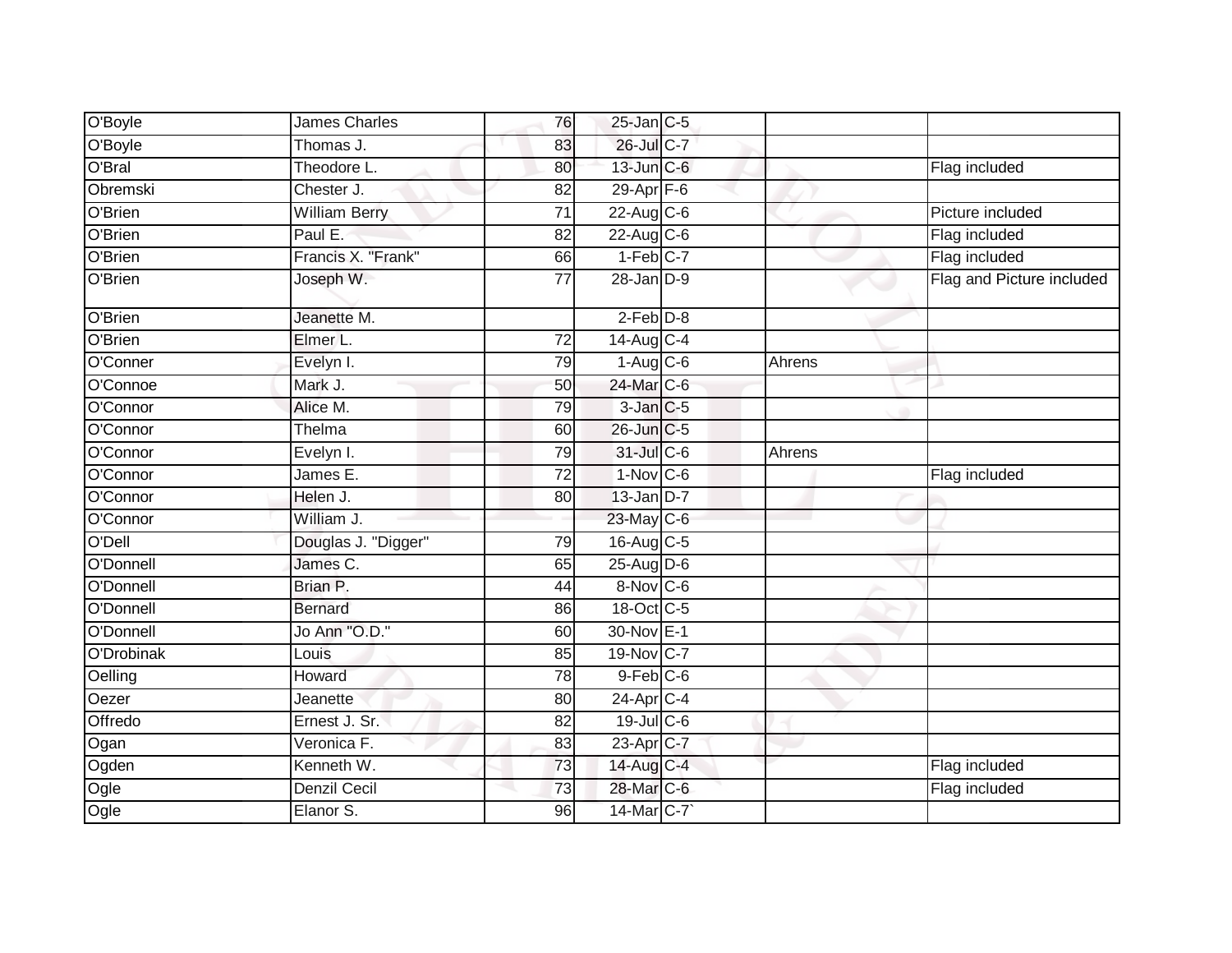| Oglesby    | Ruth E.                 | 75              | 18-Jun C-8             |         |                  |
|------------|-------------------------|-----------------|------------------------|---------|------------------|
| Oglesby    | Travis L.               | 82              | 28-Apr E-1             |         |                  |
| O'Hare     | Arthur J.               | 70              | 26-Nov C-7             |         | Flag included    |
| O'Hearn    | Edna M.                 |                 | $21-Sep D-7$           |         |                  |
| Ojeda      | Michael A.              | 43              | $27$ -Jun $C$ -6       |         |                  |
| Okray      | Anthony A. " Tony"      | 83              | 14-May C-7             |         |                  |
| Olchawa    | Stanley "Uncle Staggs"  | 86              | 6-Oct E-1              |         |                  |
| Oldham     | Dorothy Mae             | 68              | $4$ -Dec $C$ -4        |         |                  |
| Oleck      | Leona                   | 87              | 7-Oct F-7              | Lech    |                  |
| Oleck      | Joseph E.               | 91              | 20-Nov C-4             |         |                  |
| Oliver     | Bettey Jo               | 58              | $7-Sep$ C-7            |         |                  |
| Oliver     | Violet Jeanette "Honey" | 84              | 30-Nov E-1             |         | Picture included |
| Oliver     | Raymond R.              | 68              | 22-Nov C-5             |         |                  |
| Olivotto   | Donald M.               | 53              | $1$ -Jul $F-6$         |         | Flag included    |
| O'Loughlin | Peter                   | 88              | 31-Aug D-7             |         |                  |
| Olsen      | <b>Ruth Mary</b>        | 88              | 17-Nov D-6             |         |                  |
| Olson      | G. Lorraine             | $\overline{70}$ | 26-Oct C-7             |         |                  |
| Olson      | Howard G. Sr.           | 78              | $4$ -Aug $E-2$         |         |                  |
| Olson      | Ray                     | 78              | $25$ -Jan $C$ -5       |         | Flag included    |
| Olszewski  | Theodore F. "Ted"       | 84              | 30-Aug C-5             |         | Flag included    |
| Olszewski  | Edward J. Sr. "Big Ed"  | 85              | $1-Feb$ <sub>C-7</sub> |         |                  |
| Olthoff    | Willard F.              | 79              | $3-Mar$ D-7            |         |                  |
| Oltz       | <b>Donald Leslie</b>    | 82              | $22$ -Aug C-5          |         | Flag included    |
| Oman       | <b>Bryan David</b>      | 33              | $26$ -Feb $F-8$        |         |                  |
| Oman       | <b>Tessie Faye</b>      | 77              | $15$ -Aug C-5          |         |                  |
| Ondo       | Rose J.                 | 90              | $6$ -Jul $C$ -5        | Horvath |                  |
| O'Neil     | Janet A.                | 87              | 29-May C-4             | Quinn   |                  |
| Onesko     | Marianne A.             | 48              | $23$ -Nov C-6          | Sznerch |                  |
| Ontiveros  | Maria Lucila            | 49              | $23$ -Jan $ C-10 $     |         |                  |
| Opasik     | Walter                  | 89              | 30-Aug C-5             |         |                  |
| Opinker    | Anne                    | 83              | 15-Mar D-11            |         |                  |
| Opolski    | Joseph J. Jr.           | $\overline{35}$ | 11-Apr C-7             |         |                  |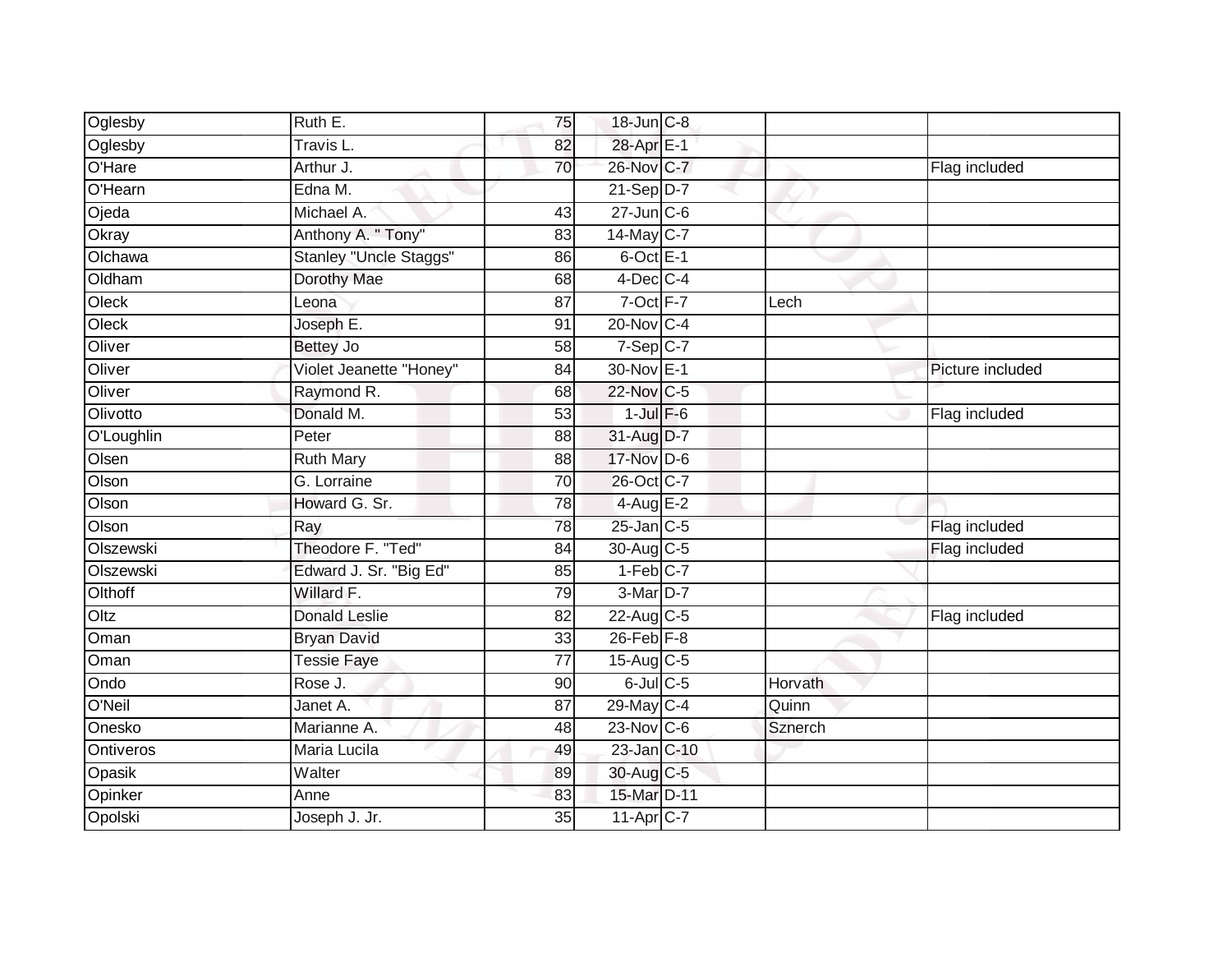| Oppenhuis | Anna                      | 96        | $7 - Jan$ $D-6$ |               |                                                            |
|-----------|---------------------------|-----------|-----------------|---------------|------------------------------------------------------------|
| Oppenhuis | Richard                   | 89        | 26-Nov C-7      |               |                                                            |
| Opperman  | Charles                   | 71        | 17-Feb D-7      |               |                                                            |
| Opyt      | Andrew "Babe"             | 74        | 11-Apr C-7      | Flag included |                                                            |
| Orange    | <b>James Edward</b>       | 75        | 26-Jul C-6      |               |                                                            |
| Orban     | Ethel A.                  | 78        | $30$ -Aug C-5   |               |                                                            |
| Orban     | Jeffrey                   | 37        | $21$ -Jul C-5   |               |                                                            |
| Orcutt    | Henry W.                  | 74        | 29-Aug $C-5$    |               | Flag included                                              |
| Orlovic   | Mile                      | 44        | 18-Oct C-5      |               |                                                            |
| Orsag     | Alexander A.              | 83        | 19-Jan D-9      |               |                                                            |
| Ortega    | Emilia O.                 | 95        | $22$ -Jul $F-6$ |               | Flag and Picture included                                  |
| Ortiz     | Joey A.                   | 35        | 31-Aug D-7      |               |                                                            |
| Ortiz     | Alexia Jean               | 21 months | $2-Sep$ F-7     |               |                                                            |
| Ortiz     | Epifanio                  | 75        | 9-Jan C-9       |               |                                                            |
| Ortiz     | Augustine J. "Tino" "Doc" | 67        | 14-Mar C-7      |               |                                                            |
| Ortosky   | Mary M.                   | 81        | $25$ -Jun $C-7$ |               |                                                            |
| Osborn    | Mary M.                   | 90        | 5-Oct D-5       |               | (Picture included) Full<br>name Mary M. Osborn<br>McDaniel |
| Osburn    | Gertrude D,               | 83        | 20-Mar C-4      |               |                                                            |
| Osby      | John B. "Jack"            | 69        | $7-Sep$ $C-8$   |               |                                                            |
| Osiel     | Michael E.                | 62        | 29-May C-4      |               |                                                            |
| Osojnicki | Matt                      | 86        | $3$ -Jan $C$ -5 |               |                                                            |
| Osorio    | Rene D. "Kenny"           | 59        | 21-Mar C-8      |               |                                                            |
| Oster     | Antoinette                | 82        | 16-Oct C-5      | Smagacz       | Full name Antoinette<br>Oster Hand                         |
| Osterhout | Wendell A.                | 61        | $20$ -Jan $D-9$ |               |                                                            |
| Osterman  | Gerald Sr. F.             | 66        | 22-Mar D-8      |               |                                                            |
| Ostling   | Allan H. Jr.              | 63        | $2$ -May $C$ -6 |               |                                                            |
| Ostrom    | Richard L.                | 91        | 31-Aug D-7      |               |                                                            |
| Oswald    | John H.                   | 74        | 13-Aug C-9      |               | Flag included                                              |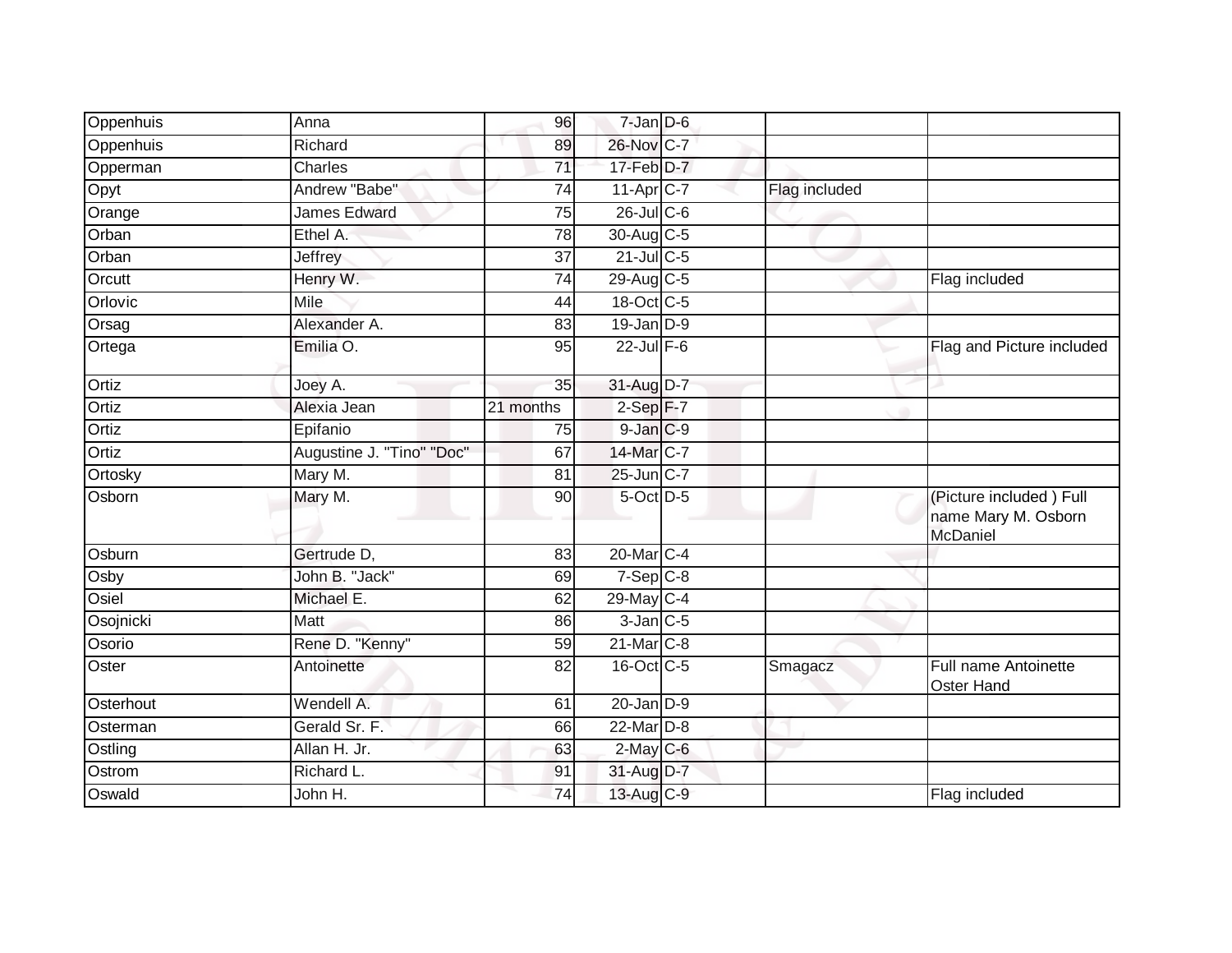| Overton   | Tula Mae                         | 80 | $7$ -Jan $D$ -6       |             | Full name Tula Mae Black<br>Overton |
|-----------|----------------------------------|----|-----------------------|-------------|-------------------------------------|
| Owczarzak | Patty Jo                         | 45 | 18-Dec C-4            |             |                                     |
| Owen      | John W.                          | 61 | $13$ -Jan D-7         |             |                                     |
| Owen      | Ray D.                           | 85 | $1-May$ C-7           |             |                                     |
| Owen      | Frances M.                       | 90 | $21$ -Feb $C-5$       |             |                                     |
| Owens     | Shirley M.                       | 72 | 13-Mar <sub>C-5</sub> |             |                                     |
| Owens     | James Lee Jr.                    | 90 | $4-Feb$ $D-9$         |             |                                     |
| Owens     | Kathyrn M.                       |    | $25$ -Apr $C$ -6      |             |                                     |
| Paarlberg | Adalyn                           | 82 | $13$ -Feb $C-7$       | Kerr        |                                     |
| Pacholski | Genevieve B.                     | 80 | $15-Sep$ E-2          | Dombrowski  |                                     |
| Paczolt   | <b>Betty</b>                     | 73 | $10$ -Feb $D-6$       |             |                                     |
| Padilla   | Michael                          | 18 | 30-Sep F-7            |             |                                     |
| Padilla   | Sylvia                           | 60 | $22$ -Jul $F-6$       |             |                                     |
| Padillow  | Danniene Adrienne"Sister<br>Bea" |    | 26-Nov C-7            | Davidson    |                                     |
| Pado      | John E.                          | 75 | $7 -$ Jul $C - 6$     |             |                                     |
| Paganelli | Ann M.                           | 78 | 27-Dec C-6            |             |                                     |
| Paganelli | Delores I.                       | 78 | 30-Jan C-7            | Kenzie      |                                     |
| Pahl      | Clarence                         | 85 | $14$ -Apr $C$ -6      |             |                                     |
| Paige     | Rose                             | 82 | 18-May D-6            | Peyovich    |                                     |
| Paige     | Ralph K.                         | 86 | 22-Dec C-7            | Peyovich    |                                     |
| Pajak     | Sylvia                           | 77 | $3$ -Jan $C$ -5       |             |                                     |
| Palasik   | Carol                            | 59 | 13-Dec C-7            | Tomaszewski |                                     |
| Palichuk  | <b>Betty Jean</b>                |    | $20$ -Jul $D-6$       | Hammar      |                                     |
| Palicke   | LaVerne D.                       | 74 | $16$ -Jan $C-8$       | Kujawa      |                                     |
| Paliga    | Anthony                          | 85 | 25-Apr C-6            |             |                                     |
| Palinca   | Ernest J.                        | 77 | 18-Apr C-6            |             | Flag included                       |
| Palis     | Ann M.                           | 83 | $12$ -Jun $C-5$       | Racich      |                                     |
| Palko     | Alfred J.                        | 71 | 10-Jun F-9            |             |                                     |
| Pallo     | Rose                             | 76 | 5-Jan D-8             | Matison     |                                     |
| Palmer    | <b>Betty Lou</b>                 | 75 | 13-Feb C-7            |             |                                     |
| Palmer    | Virginia C.                      | 87 | 20-Nov C-4            |             |                                     |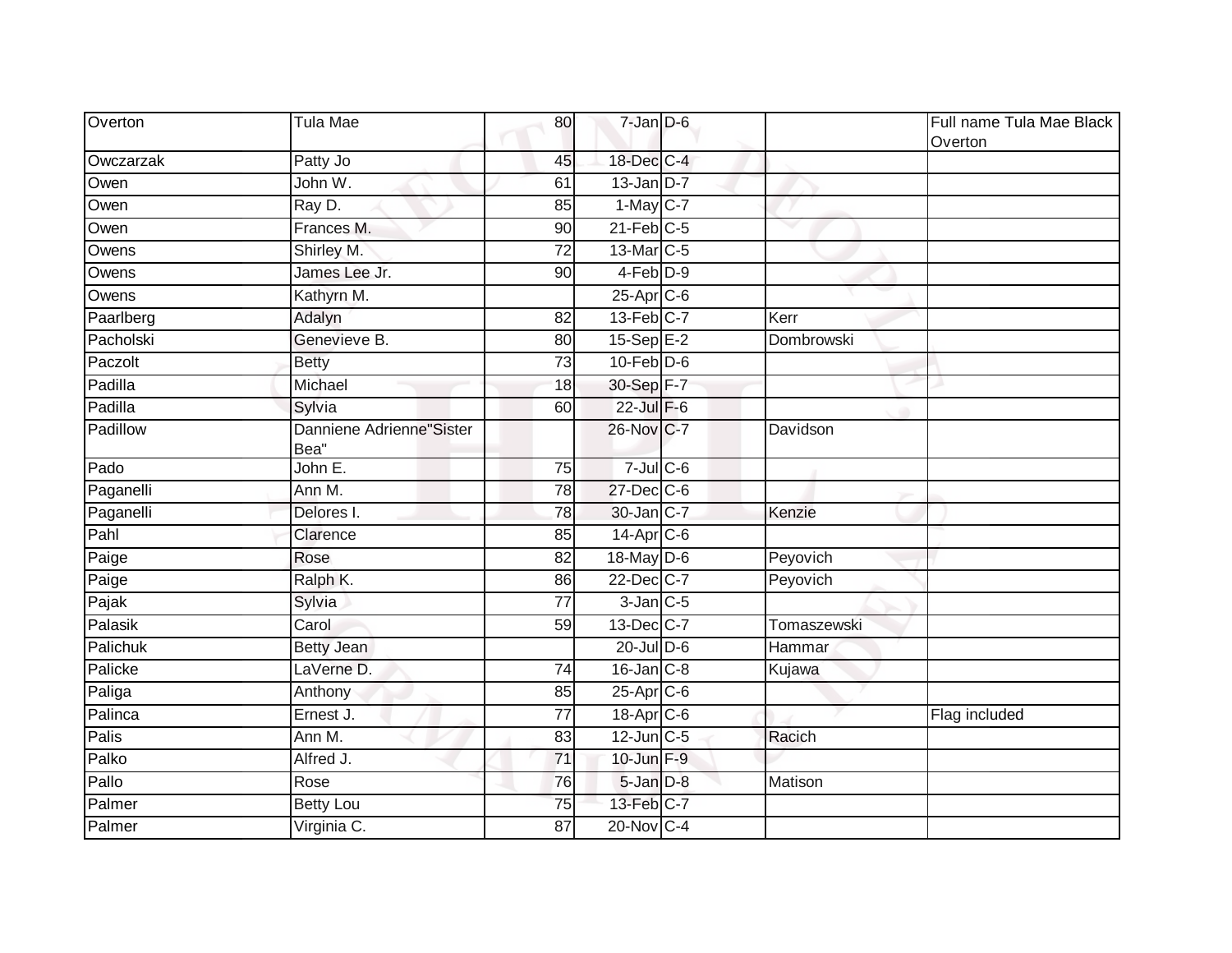| Palmer          | Lewis E.              | 85              | 6-Sep C-6              |            |                                         |
|-----------------|-----------------------|-----------------|------------------------|------------|-----------------------------------------|
| Palmer          | Minnie Lee Durr       | 67              | 13-Jun C-6             |            |                                         |
| Palomar         | <b>Mary Portillio</b> | 97              | 14-Oct F-5             |            |                                         |
| Palombo         | Mary K.               | 88              | $12$ -Feb $F-6$        | Arvia      |                                         |
| Panchak         | Madge                 | 79              | $19$ -Jan $D-9$        |            |                                         |
| Pandak          | John                  | 88              | 20-Dec C-7             |            |                                         |
| Pandak          | Helen B.              | $C-7$           | 21-May C-7             | Kocal      | Full name Helen B. Kocal<br>Pandak      |
| Pankau          | Theresa B.            | 95              | $24$ -Feb $D-8$        |            |                                         |
| Panos           | Sophia                | 88              | 30-Jan C-7             | Demopoulos |                                         |
| Panozzo         | Helen J.              | 78              | 30-Nov E-1             | Wronski    |                                         |
| Papach          | Lillian D.            | 78              | 24-Dec C-7             |            |                                         |
| Papageorge      | John F. "Pappy"       | 68              | 28-Aug C-4             |            |                                         |
| Papanikolaou    | George                | 65              | $31$ -Jul C-6          |            |                                         |
| Papas           | Mary R.               | 89              | $22$ -Feb $C-3$        |            |                                         |
| Papineau        | Lawrence J. "Larry"   | 66              | 29-Oct C-9             |            |                                         |
| Paraskevopoulos | Mary                  | 93              | 14-Aug C-4             |            |                                         |
| Pardinek        | Charles W.            | $\overline{74}$ | 24-May C-7             |            | Flag included                           |
| Parent          | Lillian               | 87              | 18-Jul C-6             | Bertrand   | Full name Lillian Parent<br>Kobylarczyk |
| Parker          | Isabel                | 88              | 18-Sep C-4             |            |                                         |
| Parker          | Dale R.               | 38              | $15-Sep$ E-2           |            |                                         |
| Parker          | Herman A.             | $\overline{71}$ | 30-Nov E-1             |            |                                         |
| Parker          | Elizabeth A.          | 72              | $3-Aug$ $D-8$          | Cullnan    |                                         |
| Parker          | Harold R. "Hap"       | 86              | 24-May C-7             |            |                                         |
| Parker          | Kathleen              | 54              | 18-Dec C-4             |            |                                         |
| Parkerson       | Eileen                | 47              | $2-Aug$ <sub>C-7</sub> |            |                                         |
| Parkes          | <b>Betty Jeanne</b>   | 71              | $13$ -Jan D-7          |            |                                         |
| Parks           | Elmer M.              | $\overline{75}$ | $11$ -Jun $C-8$        |            | Flag included                           |
| Parks           | Lindsey Colleen       | 15              | 26-Nov C-7             |            |                                         |
| Parks           | Deborah C.            | 42              | 26-Nov C-7             |            |                                         |
| Parot           | <b>Betty Lou</b>      | 76              | 3-Jan C-5              | Mc Clure   |                                         |
| Parris          | Harold A.             | 84              | $3$ -Jan $C$ -5        |            |                                         |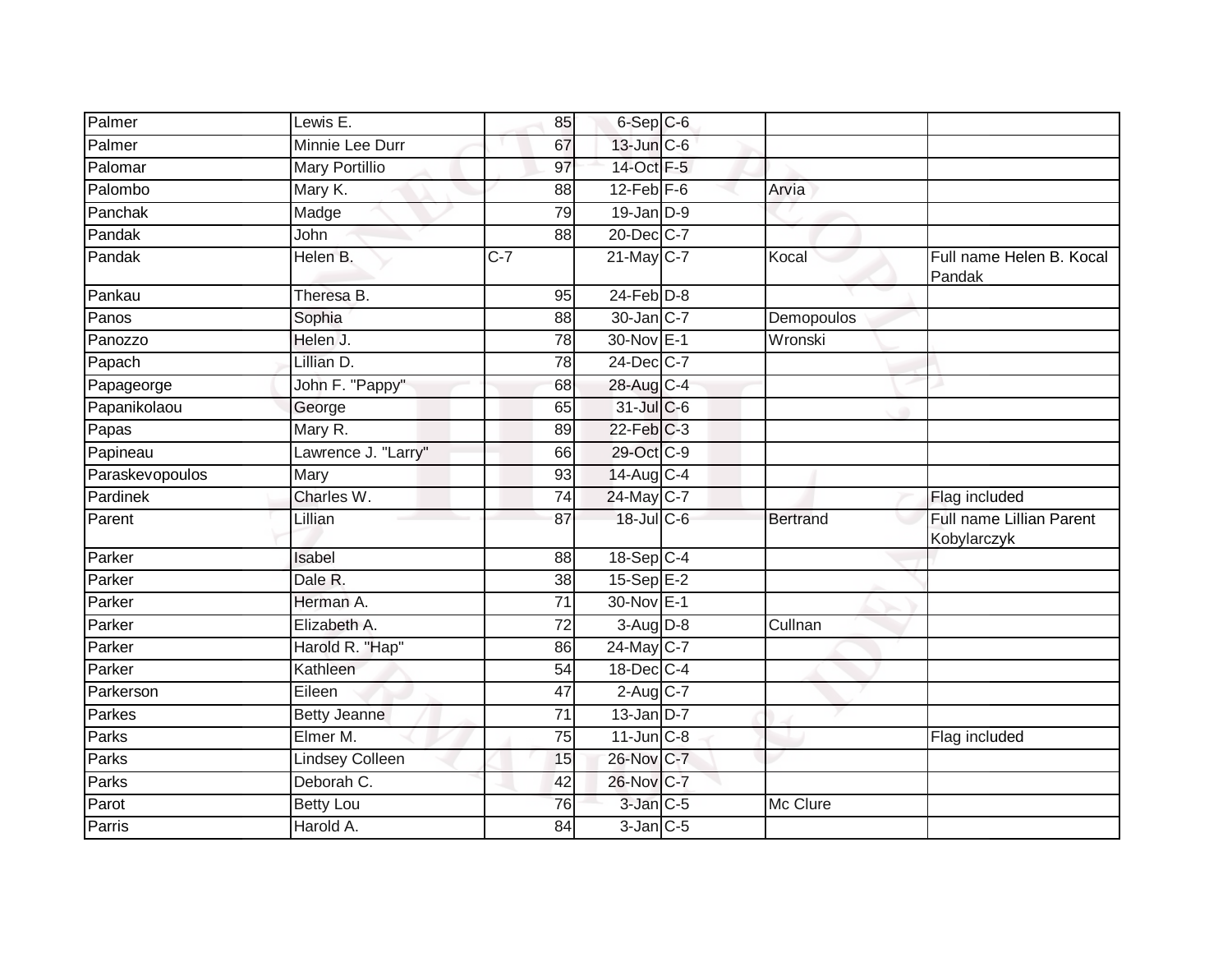| Parris         | Oather Eldon                          | 77              | $27$ -Jan D-6         |               |               |
|----------------|---------------------------------------|-----------------|-----------------------|---------------|---------------|
| Parrish        | Norma J. (Mislan-<br>Smurdon)         | 61              | 16-Aug C-5            |               |               |
| Parrish        | Phillip J.                            | 56              | 22-Dec C-7            |               |               |
| Parrish        | Jean Ann                              | 78              | 25-Jun C-7            |               |               |
| Parrish        | $\overline{\text{Willa} \text{ Mae}}$ | $\overline{72}$ | $10-Sep$ C-8          |               |               |
| Parsley        | Shirley a.                            | 54              | 14-Nov C-5            | Hansen        |               |
| Partain        | William L.                            | 72              | 26-Apr <sub>C-5</sub> |               | Flag included |
| Partyka        | John P.                               | 81              | $28$ -Feb $C-4$       |               | Flag included |
| Pasieka        | Marian                                | 78              | $24$ -Apr $C-4$       |               |               |
| Paskash        | Leo                                   | 79              | $9$ -Dec $E$ -6       |               |               |
| Pass           | Clarence A. "Spud"                    | 77              | $9$ -Jun $C-7$        |               |               |
| Passaloukos    | Katherine                             |                 | 23-Mar C-7            |               |               |
| Pastor         | Dorothy M.                            | 75              | 18-Aug D-7            |               |               |
| Pastrick       | Mary                                  |                 | 26-Jun C-5            | Oleska        |               |
| Patai          | Julia A.                              | $\overline{83}$ | 3-Oct C-7             |               |               |
| Patchett       | Aline                                 | 83              | $9$ -Dec $E$ -6       | <b>Brown</b>  |               |
| Patenaude      | Bernice T.                            | 93              | 14-Oct F-5            |               |               |
| Patitsas       | Dianne L.                             | 50              | 10-Jun F-9            | Fijut         |               |
| Patlyek        | Frank A.                              | 63              | 29-Aug C-5            |               | Flag included |
| Patrick        | Robert Q.                             | 80              | $16$ -Dec $E$ -6      |               |               |
| <b>Patrick</b> | John A.                               | 90              | 10-May C-7            |               | Flag included |
| Patterson      | John L. "Jack"                        |                 | $31$ -May C-6         |               | Flag included |
| Patterson      | <b>Betty Mae</b>                      | $\overline{73}$ | $2$ -Dec $E$ -5       |               |               |
| Patterson      | Alvin "Pat"                           | 83              | $14$ -Feb $C-4$       |               |               |
| Patterson      | Dominick "Nick"                       | $\overline{30}$ | 23-Nov C-6            |               |               |
| Patteson       | Warren N. "Pat"                       | 86              | $5 - Jan$ $D-8$       |               | Flag included |
| Patton         | Viola W.                              | 82              | 23-Apr C-7            |               |               |
| Patz           | Marie C.                              | 84              | 3-Feb D-6             |               |               |
| Paul           | <b>Flo Sinclair</b>                   | 79              | 25-Aug D-7            | Broomhead     |               |
| Paul           | Charles J."Chip" Sr.                  | 87              | 15-Aug C-6            |               | Flag included |
| Pauley         | Marguerite                            | 88              | $11$ -Jun $C-9$       | <b>Hinton</b> |               |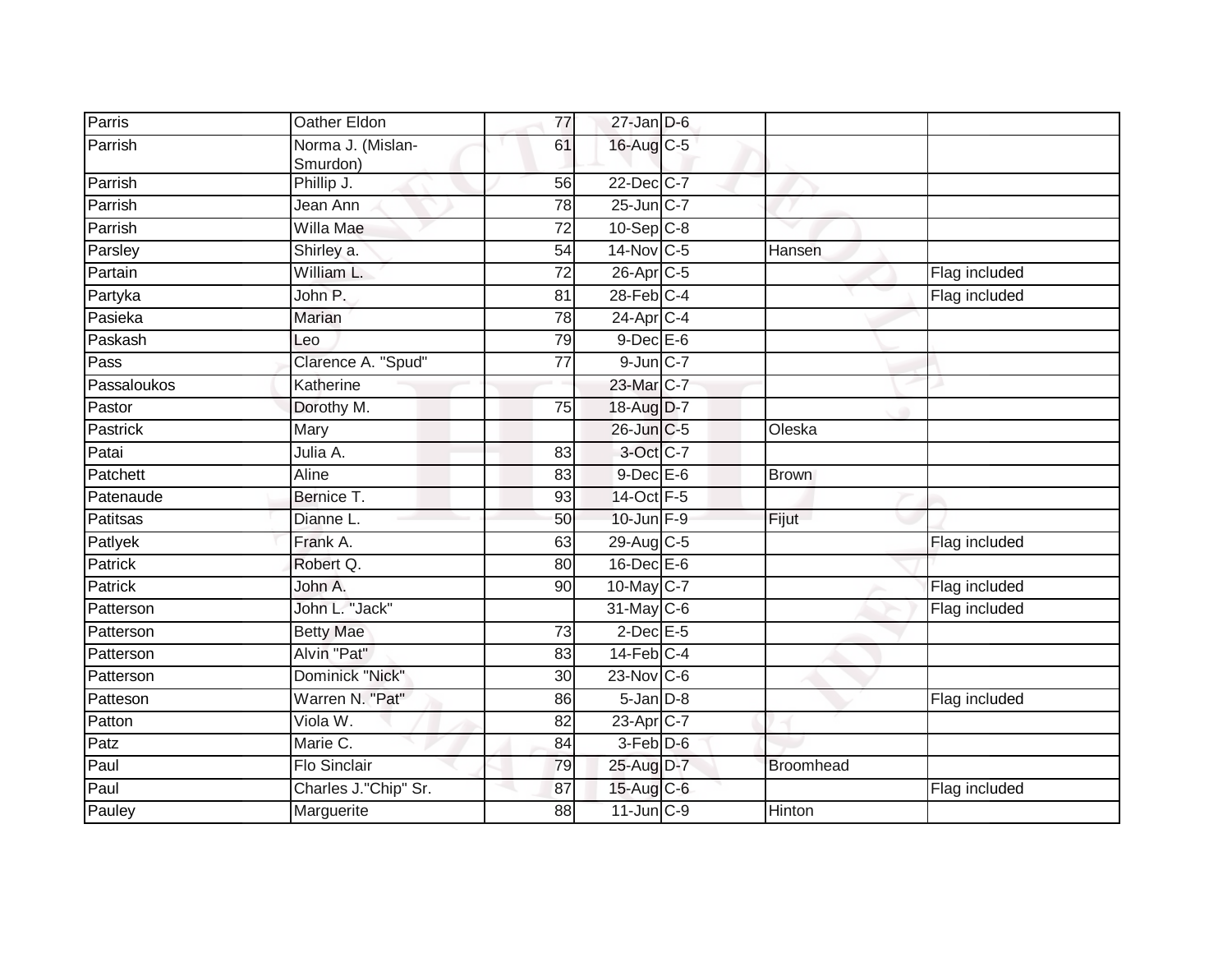| Paulsen      | Amy L.               | 88              | 11-Aug D-9              |            |               |
|--------------|----------------------|-----------------|-------------------------|------------|---------------|
| Pavel        | Anna                 | 83              | 23-May C-6              |            |               |
| Pavel        | Doris J.             | 45              | 24-Apr C-5              |            |               |
| Pavelka      | George Allan         | 45              | 25-Jul C-6              |            |               |
| Pavloff      | <b>Theresa Ann</b>   | 68              | $24$ -Jun E-6           | Kutch      |               |
| Pavloff      | Daniel Peter Sr.     | 72              | 24-Oct C-7              |            |               |
| Pawloski     | Michael R.           | $\overline{55}$ | $20$ -Jan $D-9$         |            | Flag included |
| Pawlus       | <b>Mary Margaret</b> | 74              | $21-Sep$ D-7            | Davis      |               |
| Pawlus       | <b>Helen</b>         | 85              | $24$ -Jan C-5           | Piotrowski |               |
| Paxson       | Joyce W.             | 75              | $22$ -Jul $F-6$         | Simpson    |               |
| Paxson       | John C.              | 72              | 12-Dec C-7              |            |               |
| Paxton       | Raymond O.           | 91              | $11-Sep$ C-4            |            |               |
| Payne        | Kenneth H.           | 75              | 3-Aug D-9               |            |               |
| Payne        | Thomas H.            | 57              | 22-May C-5              |            |               |
| Payne        | Joseph C.            | 67              | 9-Apr <sub>IC-7</sub>   |            | Flag included |
| Pazanin      | Daniel L.            | 53              | 30-Mar C-7              |            | Flag included |
| Pearce       | Ellen Ione           | 79              | 20-Nov C-4              | Raabel     |               |
| Pearson      | Harriet A.           | 66              | $5-Nov$ $C-8$           |            |               |
| Pearson      | Les L.               | 56              | 28-Dec C-5              |            |               |
| Pearson      | Arvid G.             | 89              | 19-Mar C-7              |            |               |
| Pearson      | Margaret             | 92              | $5$ -Oct $D$ -6         | Van Soest  |               |
| Pearson-Gray | Mary Alice Louise    | 74              | $28 - Sep$ C-5          |            |               |
| Peciulis     | Helen                | 84              | $13-Oct$ <sub>E-2</sub> |            |               |
| Peck         | Anna M.              | 88              | $20 - Sep$ C-6          |            |               |
| Peck         | Wayne A.             | 68              | $24-Sep$ C-8            |            |               |
| Pedraza      | Crystal              | 13              | 10-Mar D-7              |            |               |
| Pefley       | Mary "Lou"           |                 | 24-Apr C-5              | Drozd      |               |
| Pekovich     | Jelena "Helen"       | 64              | $25$ -Jan $C$ -6        |            |               |
| Pelc         | John W.              | 80              | 17-Oct C-5              |            |               |
| Pelhank      | Maisie M.            | 90              | 19-Sep C-6              |            |               |
| Pellom       | W.Ralph              | 61              | 11-Oct C-5              |            |               |
| Pels         | Ala Marie            | 64              | 23-Jul C-10             |            |               |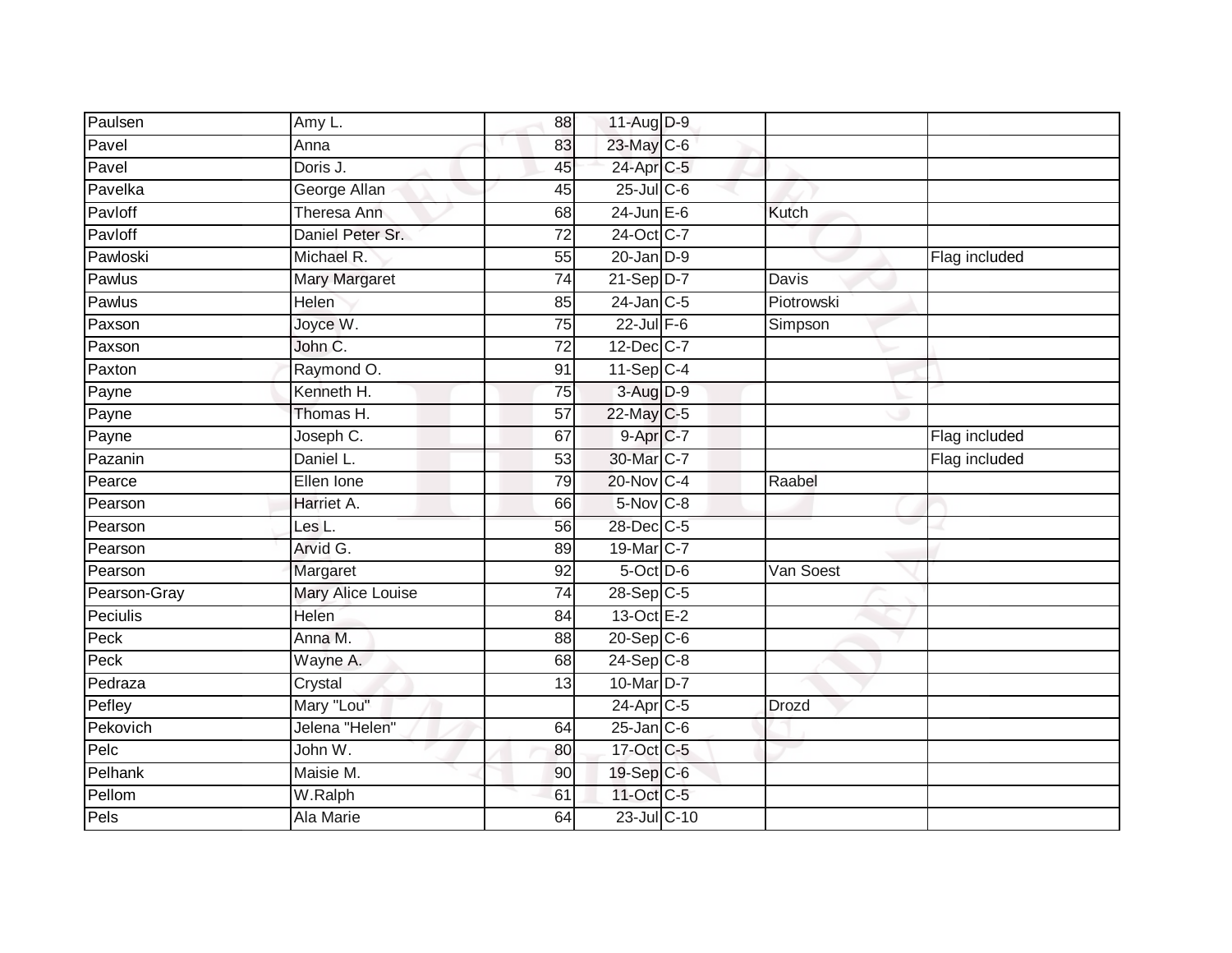| Pena         | Evangeline "Banjo"     | 65              | 31-May C-6           | $\overline{V}$ arela |                          |
|--------------|------------------------|-----------------|----------------------|----------------------|--------------------------|
| Pena         | Rafael                 | 77              | $11$ -Jun $C-9$      |                      |                          |
| Pena         | Rodolfo Salinas        | $\overline{77}$ | 10-Dec C-8           |                      |                          |
| Pena         | Pablo "Paul"           | 92              | $13$ -Dec $C$ -7     |                      |                          |
| Pendleton    | Thomas R.              | 75              | $21$ -Feb $C-5$      |                      |                          |
| Penix        | Daniel F.              | 29              | $21$ -Nov $C-6$      |                      |                          |
| Penkala      | Mary T.                | 86              | 30-May C-4           |                      |                          |
| Penn         | Mary R.                |                 | $24$ -Feb $D-8$      |                      |                          |
| Pera         | Gladys M.              | 87              | $7$ -Oct $F-7$       |                      |                          |
| Peracki      | Bernice T.             | 83              | $27 - Jan$ $D-6$     | Przytula             |                          |
| Perez        | Eric "Little E."       | 17              | 20-Jun C-7           |                      |                          |
| Perez        | Samuel "Sam" Jr.       | 41              | $7$ -May $C$ -9      |                      | Flag included            |
| Perez        | <b>Bernadine</b>       | 55              | $7$ -Jun $C$ -6      |                      |                          |
| Perez        | JoeEllyn               | 77              | $2$ -Jun $C$ -6      |                      |                          |
| Perez        | Ingrid                 | 48              | 22-Jul F-7           | Pabon                |                          |
| Perez        | Eva                    | 95              | $25$ -Feb $D-6$      |                      | Full name Eva Perez Cruz |
| Perkins      | <b>Shirley Mae</b>     | 53              | 29-Dec C-9           |                      |                          |
| Perrin       | Andrew D.              | 4               | 27-Aug C-7           |                      |                          |
| Perry        | <b>Stella</b>          | 89              | $26$ -Jan $D-8$      |                      |                          |
| Perryman     | Clifford F.            | 60              | 4-Oct C-7            |                      | Flag included            |
| Perschbacher | Selma A. "Sally"       | 64              | 21-Nov C-7           |                      |                          |
| Persic       | Frank                  | 94              | $24$ -Aug $D-6$      |                      |                          |
| Persun       | Dorothy T.             | 95              | 30-Apr C-9           |                      |                          |
| Perz         | Evelyn                 | 79              | $25$ -Jul C-6        |                      |                          |
| Perz         | John G. "Jake"         | 68              | 8-Apr <sup>F-5</sup> |                      | Flag included            |
| Peters       | Edna E.                | 88              | $2$ -Dec $E$ -5      | Kleist               |                          |
| Peters       | Ruby V.                | 83              | $17$ -Jan $C$ -5     |                      |                          |
| Peters       | Edna L.                | 98              | $25$ -Feb $D-7$      | Christenson          |                          |
| Peters       | Karen L.               | 41              | 11-Oct C-5           | Wall                 |                          |
| Peters       | Marjorie Ellen "Marge" | 73              | 6-Jan D-6            |                      |                          |
| Petersen     | David A.               | 57              | 8-Oct C-7            |                      | Flag included            |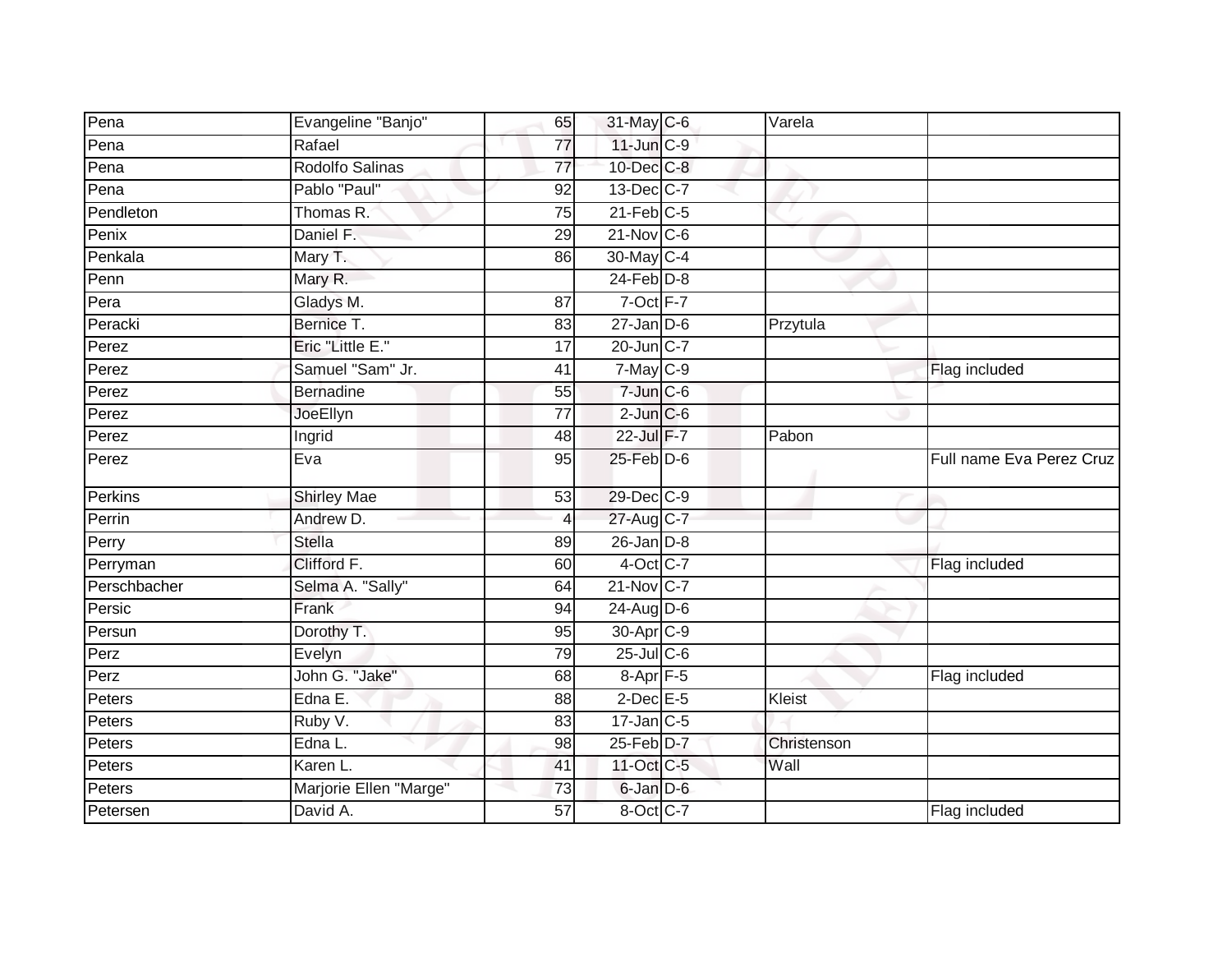| Petersen  | Muriel G.                 | 88              | 25-Aug D-7             | Conner  |                                             |
|-----------|---------------------------|-----------------|------------------------|---------|---------------------------------------------|
| Petersen  | Lillian                   | 86              | 22-Sep D-6             |         |                                             |
| Peterson  | Kenneth M. Sr.            | 55              | 3-Jun F-11             |         |                                             |
| Peterson  | Selby Vernon              | 81              | $15$ -Aug C-6          |         |                                             |
| Peterson  | Dorothy I.                | 90              | $3$ -Jul $C$ -5        |         |                                             |
| Peterson  | Dorothy M.                | 79              | $1-Feb$ <sub>C-7</sub> | Helm    |                                             |
| Peterson  | <b>Mildred Alice</b>      | 96              | $18$ -JulC-7           |         |                                             |
| Peterson  | Laberta "Lois"            | 72              | $29$ -Feb $C-5$        | Forner  |                                             |
| Peterson  | Robert T.                 | 77              | 3-May C-6              |         | Picture included                            |
| Peterson  | <b>Lillian</b>            | 17              | $21-Sep$ D-6           |         |                                             |
| Peterson  | Evelyn J.                 | 73              | $20$ -Jan $D-9$        |         |                                             |
| Peterson  | Arthur L. "Pete"          | 50              | 23-Sep F-5             |         |                                             |
| Peterson  | Roy C.                    | 86              | 8-Jul F-7              |         |                                             |
| Peterson  | Peter <sub>N.</sub>       | 41              | $13$ -Jul $D-9$        |         | Flag included                               |
| Petrak    | Florence E.               | $\overline{87}$ | 25-Nov F-7             |         |                                             |
| Petrick   | Pauline                   |                 | $9$ -Feb $D-7$         |         | Full name Pauline (Synos)<br>Petrick        |
| Petriskey | Mary M.                   | 79              | 25-Oct C-5             |         | Fulll name Mary M.<br>(Petriskey) Drljevich |
| Petroff   | Constantine               | 81              | 30-Sep F-8             |         |                                             |
| Petroski  | Richard                   | 89              | $17$ -Aug $D-9$        |         |                                             |
| Petrucka  | <b>Mildred "Teta"</b>     | $\overline{92}$ | $1$ -Jul $F-6$         | Kralik  |                                             |
| Pettit    | Mary I.                   | 76              | 13-Jun C-7             |         |                                             |
| Petty     | Sylvia M.                 | 78              | $16$ -Feb $C-5$        |         |                                             |
| Petzinger | Louise M.                 | 75              | $1-Feb$ <sub>C-7</sub> | Tolento |                                             |
| Peyrot    | Phyllis Jean              | 72              | $27$ -Jan $D-5$        |         | Full name Phyllis Jean<br>Peyrot Lasiewciz  |
| Pfeiffer  | Lottie                    | 65              | $13$ -Jun $C-7$        | Kuchta  |                                             |
| Pfiester  | Flossie J.                | 90              | $10$ -May C-6          |         |                                             |
| Pfister   | Francis J. "Bud" "Sleepy" | 72              | 23-Jan C-10            |         |                                             |
| Pheanis   | Elizabeth Irene           | 69              | 20-Nov C-4             |         |                                             |
| Phillips  | Desma Marie               | 75              | 6-Feb C-9              |         |                                             |
| Phillips  | Raleigh                   | 76              | $17$ -Apr $C-4$        |         | Flag included                               |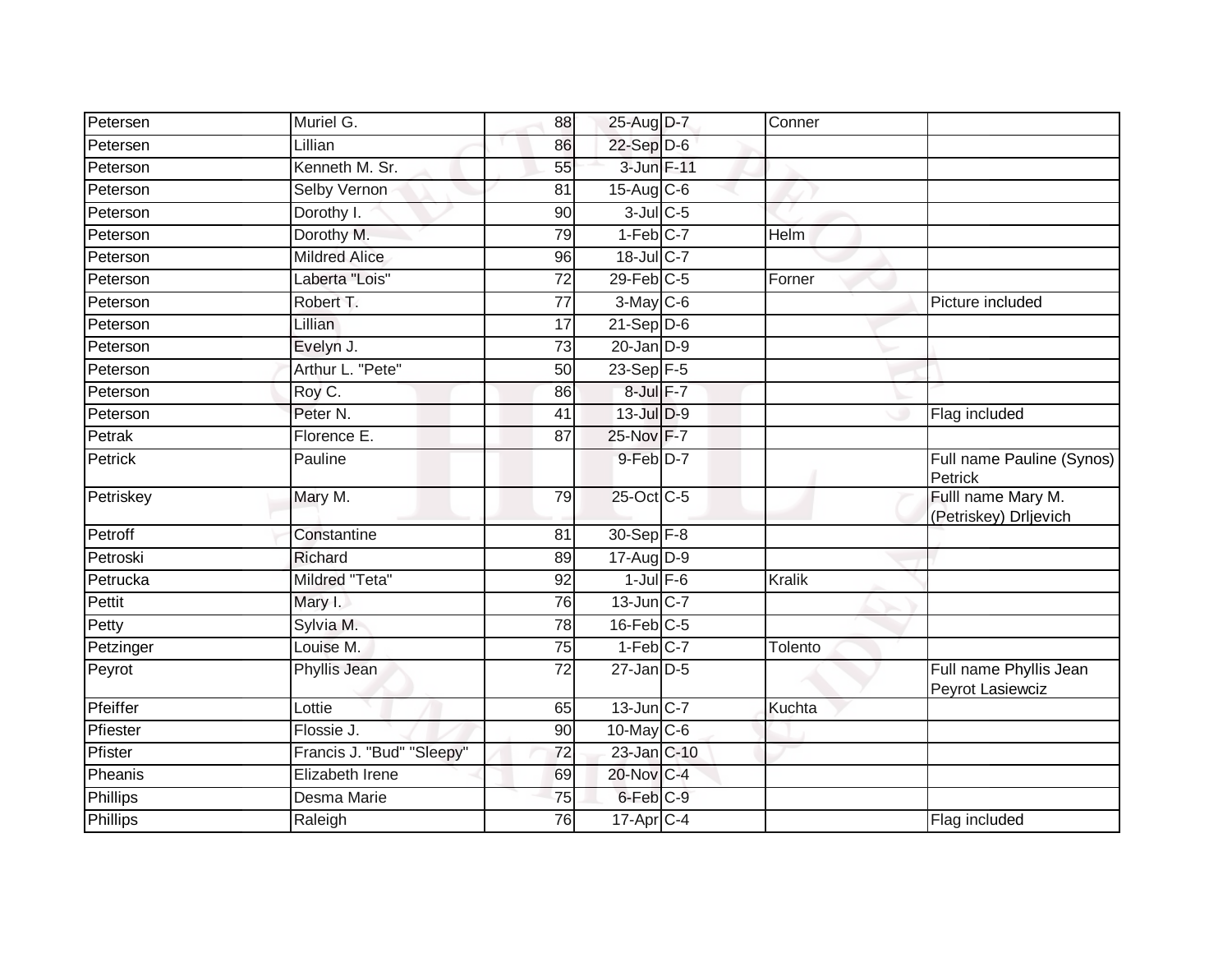| Pearl C.               | 93              |  |                                                                                                                                                                                                                                                                                                                                                                                                                                                                                                  |                                         |
|------------------------|-----------------|--|--------------------------------------------------------------------------------------------------------------------------------------------------------------------------------------------------------------------------------------------------------------------------------------------------------------------------------------------------------------------------------------------------------------------------------------------------------------------------------------------------|-----------------------------------------|
| Mildred W.             | 88              |  |                                                                                                                                                                                                                                                                                                                                                                                                                                                                                                  |                                         |
| Ella Mae "Granny"      | 73              |  |                                                                                                                                                                                                                                                                                                                                                                                                                                                                                                  |                                         |
| Milton A.              | 90              |  |                                                                                                                                                                                                                                                                                                                                                                                                                                                                                                  |                                         |
| Harry D. Sr.           | $\overline{71}$ |  |                                                                                                                                                                                                                                                                                                                                                                                                                                                                                                  |                                         |
| Anne K.                |                 |  | Crocilla                                                                                                                                                                                                                                                                                                                                                                                                                                                                                         |                                         |
| William                | 73              |  |                                                                                                                                                                                                                                                                                                                                                                                                                                                                                                  |                                         |
| <b>Marvin Keith</b>    | $\overline{73}$ |  |                                                                                                                                                                                                                                                                                                                                                                                                                                                                                                  |                                         |
| Jessie                 | 85              |  |                                                                                                                                                                                                                                                                                                                                                                                                                                                                                                  | Full name Jessie S.<br>(Piasky) Greener |
| <b>Lillian Barbara</b> | 79              |  |                                                                                                                                                                                                                                                                                                                                                                                                                                                                                                  |                                         |
| Angelica Rose"Angel"   | 38              |  | <b>Roberts</b>                                                                                                                                                                                                                                                                                                                                                                                                                                                                                   |                                         |
| Ott L.                 | 85              |  |                                                                                                                                                                                                                                                                                                                                                                                                                                                                                                  | Flag included                           |
| Lawrence J.            | 92              |  |                                                                                                                                                                                                                                                                                                                                                                                                                                                                                                  | K of C emblem included                  |
| Louise E.              | $\overline{77}$ |  | Karpinski                                                                                                                                                                                                                                                                                                                                                                                                                                                                                        |                                         |
| Clara                  | 85              |  | Koartge                                                                                                                                                                                                                                                                                                                                                                                                                                                                                          | Full name Clara Ladwig<br>Pickens       |
| John $\overline{A}$ .  | $\overline{72}$ |  |                                                                                                                                                                                                                                                                                                                                                                                                                                                                                                  | Flag included                           |
| Michael E.             |                 |  |                                                                                                                                                                                                                                                                                                                                                                                                                                                                                                  |                                         |
| Lawrence "Larry"       | 79              |  |                                                                                                                                                                                                                                                                                                                                                                                                                                                                                                  |                                         |
| Leo W.                 | 97              |  |                                                                                                                                                                                                                                                                                                                                                                                                                                                                                                  |                                         |
| Ronnie L.              | 49              |  |                                                                                                                                                                                                                                                                                                                                                                                                                                                                                                  | Flag included                           |
| Norman T.              | 65              |  |                                                                                                                                                                                                                                                                                                                                                                                                                                                                                                  | Flag included                           |
| Cora                   | 76              |  | Zyla                                                                                                                                                                                                                                                                                                                                                                                                                                                                                             |                                         |
| James J.               | 82              |  |                                                                                                                                                                                                                                                                                                                                                                                                                                                                                                  |                                         |
| Mary                   | 72              |  |                                                                                                                                                                                                                                                                                                                                                                                                                                                                                                  |                                         |
| Eleanore               | $\overline{77}$ |  |                                                                                                                                                                                                                                                                                                                                                                                                                                                                                                  |                                         |
| Caroline T.            | 84              |  | Pietruszka                                                                                                                                                                                                                                                                                                                                                                                                                                                                                       |                                         |
| Catherine              | 93              |  | Salvenski                                                                                                                                                                                                                                                                                                                                                                                                                                                                                        |                                         |
| Stanley, Jr.           | 61              |  |                                                                                                                                                                                                                                                                                                                                                                                                                                                                                                  | Picture included                        |
| Rayburn M.             | 75              |  |                                                                                                                                                                                                                                                                                                                                                                                                                                                                                                  | Flag included                           |
| <b>Peter Allen</b>     |                 |  |                                                                                                                                                                                                                                                                                                                                                                                                                                                                                                  | Picture included                        |
| Carol J.               | 62              |  |                                                                                                                                                                                                                                                                                                                                                                                                                                                                                                  |                                         |
|                        |                 |  | $3-Sep$ $C-6$<br>$6$ -Jul $C$ -5<br>19-Jun C-6<br>$6-Sep C-6$<br>$6$ -Feb $C-9$<br>20-Aug C-9<br>$20$ -Jul $D-6$<br>14-Nov C-5<br>$29-SepE-1$<br>22-Oct C-8<br>23-Aug C-5<br>10-Jun F-9<br>$3$ -Jul $C$ -5<br>8-May C-4<br>$7$ -May $C$ -9<br>18-Jan C-4<br>26-Nov C-7<br>25-Dec C-4<br>$9$ -Feb $C$ -6<br>$11$ -Jun $C-9$<br>$10$ -May C-7<br>17-Nov D-7<br>$18-SepC-4$<br>15-Nov C-6<br>$6$ -Jan $D$ -6<br>13-May $F-6$<br>24-Nov D-7<br>23-Jan C-10<br>30-Jan C-7<br>19-Aug F-7<br>30-Jan C-7 |                                         |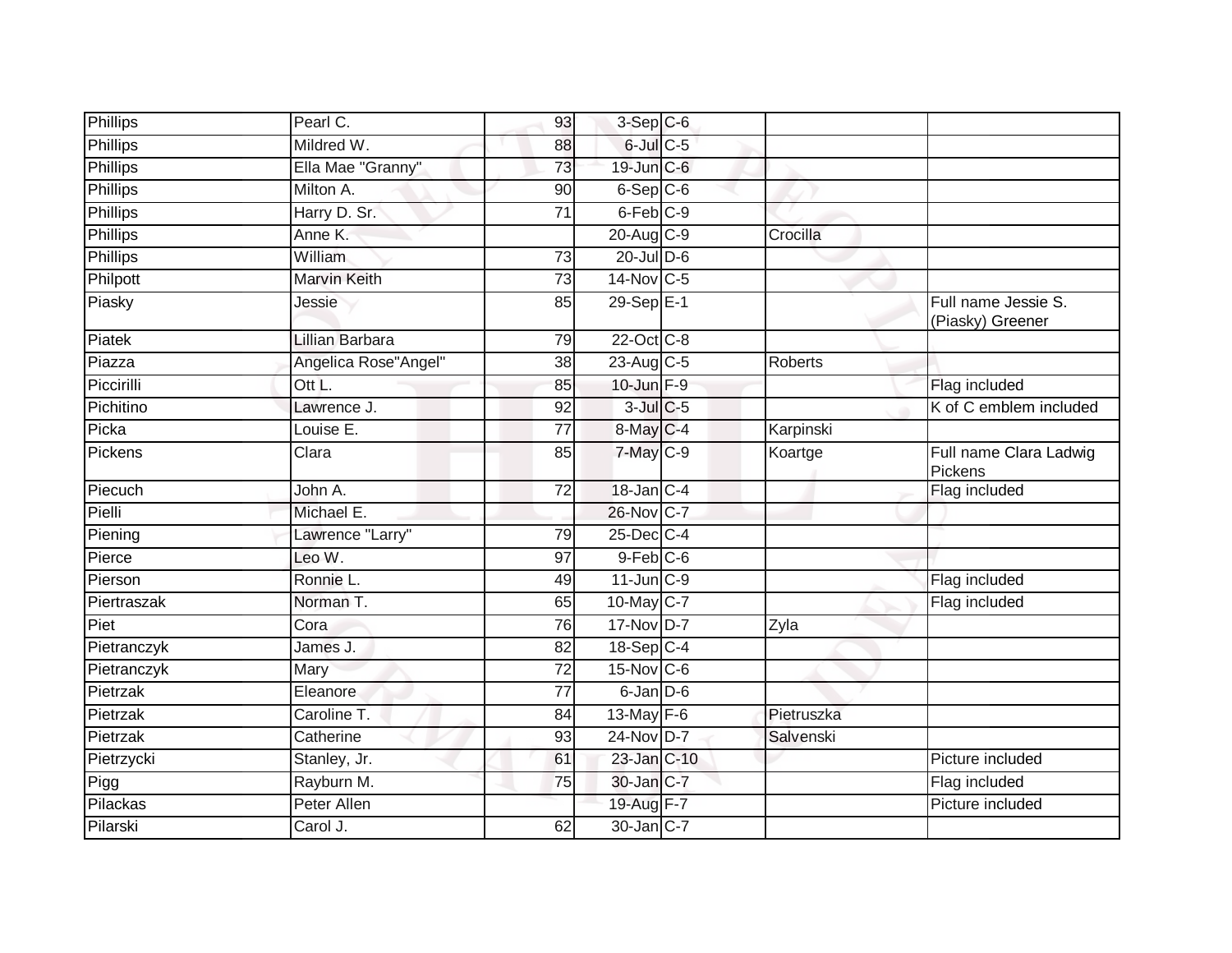| Pilzer     | John E.                |                 | 7-May C-9         |             |                                               |
|------------|------------------------|-----------------|-------------------|-------------|-----------------------------------------------|
| Pimentil   | Antonio                | 73              | 26-May C-6        |             |                                               |
| Pine       | Minerva Mae            | 75              | 9-Jul C-8         | Bartram     |                                               |
| Piniak     | Charlotte              | 86              | 12-Aug $F-6$      |             |                                               |
| Pinkerton  | Sanford "Pat"          | $\overline{72}$ | $4$ -Jan $C$ -6   |             |                                               |
| Pinkerton  | Richard M.             | 56              | 31-May C-6        |             |                                               |
| Pinkerton  | Thomas L.              | 60              | 28-Mar C-6        |             |                                               |
| Pinkins    | P.D.                   | 89              | 16-Nov D-6        |             |                                               |
| Pinkus     | Ronald                 | 56              | $11$ -Jan $C-5$   |             |                                               |
| Pinnick    | Raymond                | 69              | 10-Oct C-5        |             |                                               |
| Pino       | Manuel "Manny"         | 67              | $6 - Apr$ $C - 6$ |             |                                               |
| Pinski     | <b>Richard Michael</b> | 56              | $22 - Sep$ $D-6$  |             |                                               |
| Pinski     | <b>Joseph Stanley</b>  |                 | 18-May D-6        |             |                                               |
| Pintar     | Anne B.                | 78              | $2$ -Jan $C-9$    |             |                                               |
| Pintar     | Edward J.              | $\overline{56}$ | 9-Aug C-6         |             |                                               |
| Pintar     | Mary K.                | 85              | 23-May C-6        |             |                                               |
| Pio        | <b>Shirley Ruth</b>    |                 | 13-Jun C-7        | <b>Hoos</b> |                                               |
| Pirowski   | Lettie L. 'Brownie"    | 69              | 24-Dec C-7        |             | Lettie L. (Pirowski) Stone /<br>Flag included |
| Pirowski   | Steve C.               | 67              | $1-May$ C-7       |             | Flag included                                 |
| Pishkur    | Alice M.               | $\overline{70}$ | 18-May D-6        |             |                                               |
| Piske      | Darrell L.             | 51              | 25-Oct C-6        |             |                                               |
| Pisowicz   | Lucy M.                | 75              | 23-Sep F-5        | Malone      |                                               |
| Pitchford  | Gloria R.              | 74              | $25$ -Feb $D-8$   | Filipiak    |                                               |
| Pitt       | Jay P.                 | 27              | 25-Jul C-7        |             |                                               |
| Pittman    | Carl E.                | 78              | 29-Sep E-2        |             | Flag included                                 |
| Pivovarnik | Mary A.                | 79              | $1-May$ C-7       | Terme       |                                               |
| Piwkiewicz | Anne                   | 75              | 16-Oct C-5        |             |                                               |
| Pizano     | Balentina J.           | 72              | $31$ -Jul C-6     |             |                                               |
| Plain      | <b>John Francis</b>    |                 | $2$ -Feb $D-8$    |             |                                               |
| Plance     | Joan                   | 62              | 27-Apr C-6        |             |                                               |
| Planert    | Arthur C. Jr.          | 72              | 23-Dec E-7        |             |                                               |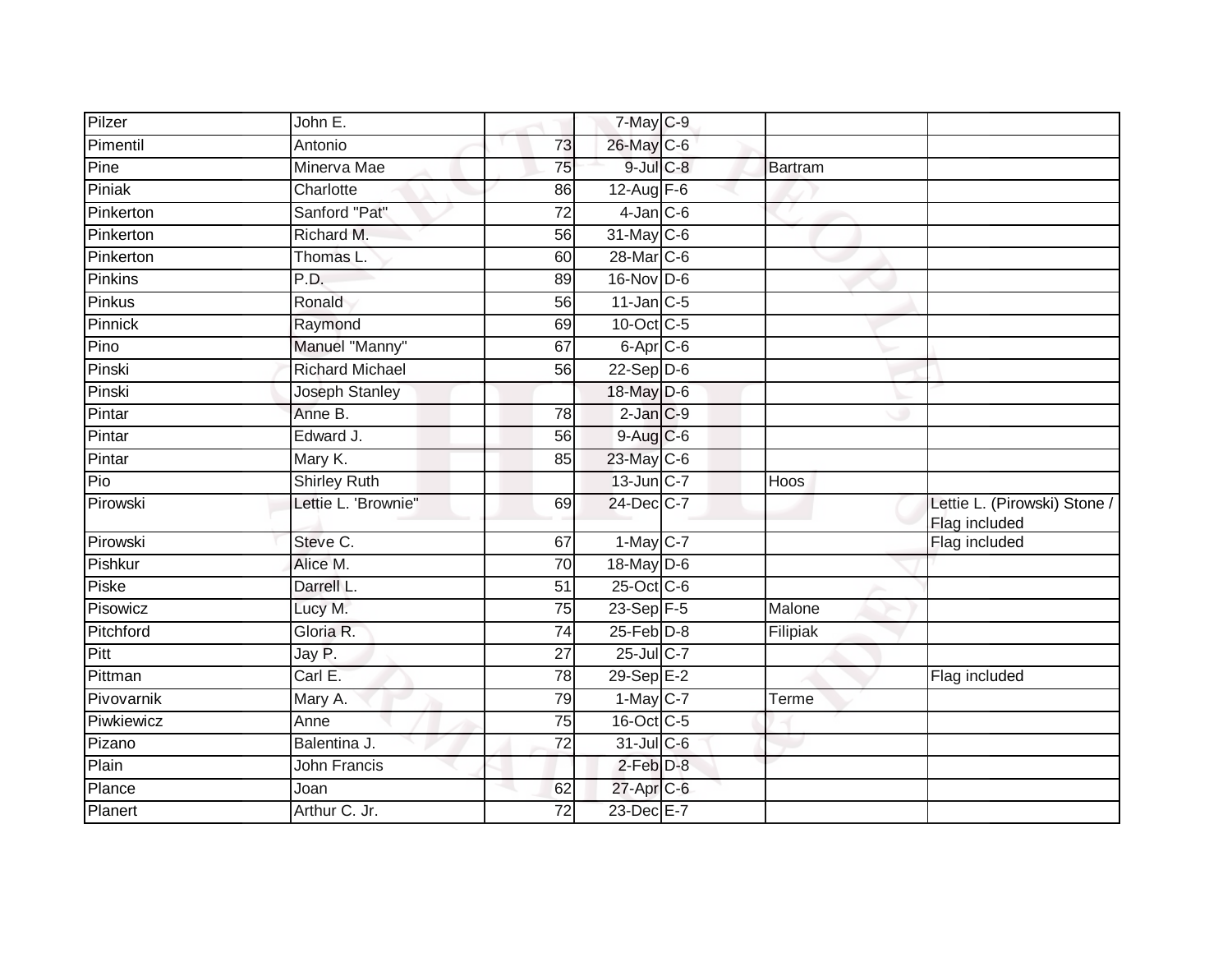| Plantinga  | William               | 91              | 12-Dec C-7       |             |                                      |
|------------|-----------------------|-----------------|------------------|-------------|--------------------------------------|
| Platt      | Ronald D.             | 69              | 28-Nov C-6       |             | Flag included                        |
| Plebanski  | Alice                 | 76              | 24-Sep C-8       | Augustyniak |                                      |
| Plebanski  | Mary                  | 81              | $14$ -Feb $C-4$  | Mokrzycki   | Full name Mary Plebanski-<br>Kolberg |
| Pleckatis  | Edward                | 86              | $4-Apr$ C-7      |             |                                      |
| Plesha     | Florence A.           | 68              | 27-Apr C-7       | Kotfer      |                                      |
| Plesniak   | Charlotte M.          | 69              | $2$ -Dec $E$ -5  | Kolanowski  |                                      |
| Plessas    | Angeline K.           | $\overline{78}$ | 24-Nov D-7       |             |                                      |
| Ploesser   | John L.               | 45              | 22-Oct C-8       |             |                                      |
| Plohg      | Elmer H.              | 83              | 25-Nov F-7       |             |                                      |
| Plugge     | Ralph S.              | 80              | $10$ -Dec $C$ -8 |             | Flag included                        |
| Plummer    | Amelia                | 79              | $7 - Apr$ $D-8$  | Hansen      |                                      |
| Plump      | <b>Otis Antione</b>   | 40              | 29-Feb C-5       |             |                                      |
| Plunkett   | William H.            | 77              | 11-Jan C-6       |             |                                      |
| Pluta      | Joseph Jr.            | 59              | 12-Aug F-6       |             | Flag included                        |
| Poby       | Dale W.               | 55              | 26-Jan D-7       |             |                                      |
| Pociask    | Pauline S.            | 84              | 30-Jun D-8       |             |                                      |
| Podell     | <b>Mary Catherine</b> | 78              | 1-Aug C-7        |             |                                      |
| Podkul     | Genevieve H.          | 84              | $23 - Sep$ F-5   | Cichocki    |                                      |
| Podolski   | Louis Jr.             | 66              | 10-Oct C-5       |             |                                      |
| Poe        | <b>Michael Leon</b>   | 40              | $3-May$ C-6      |             |                                      |
| Poe        | Jamie Sue             | 76              | $17-Feb$ D-7     |             |                                      |
| Poegel     | Alan L. "Al"          | 56              | $29-SepE-2$      |             |                                      |
| Poi        | Bernice L.            | 78              | 10-Dec C-8       | Kandalec    |                                      |
| Poindexter | Henry Lee Sr.         | 67              | $2$ -Jul $C$ -8  |             |                                      |
| Pokrifcak  | Steve "Stich"         | 83              | 26-Apr C-6       |             |                                      |
| Pokrifcak  | John                  | 89              | 3-Aug D-9        |             |                                      |
| Polen      | Robert E.             | 76              | 6-Dec C-7        |             | Picture included                     |
| Poleski    | <b>Helen</b>          |                 | 10-May C-7       | Kujawa      |                                      |
| Polgar     | Edward C.             | 40              | $6$ -Jan $D$ -6  |             |                                      |
| Policchio  | Louis                 | 86              | 9-Feb C-6        |             |                                      |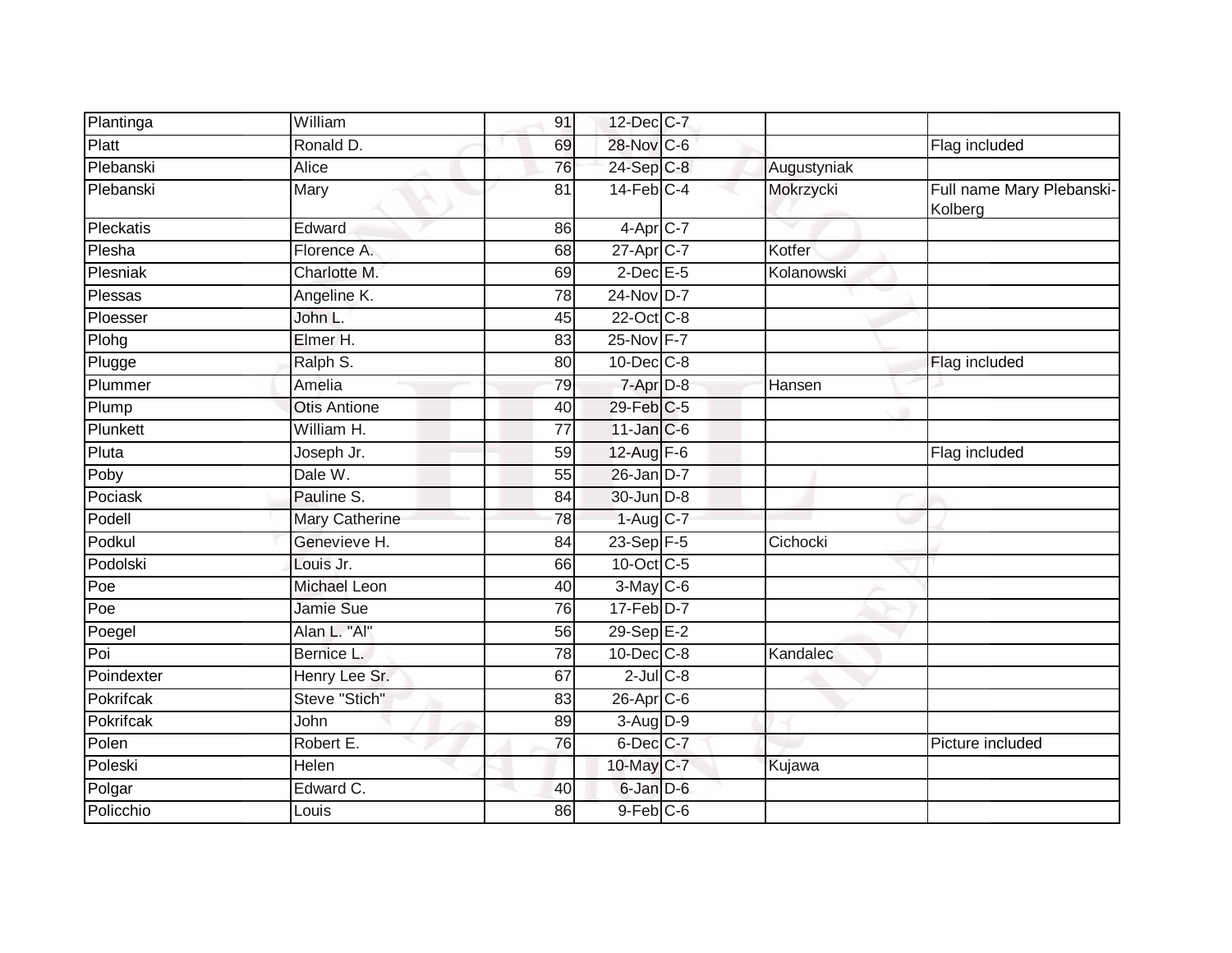| Polimac    | Catherine T.          | 89              | 18-Jun C-8      |           |                                          |
|------------|-----------------------|-----------------|-----------------|-----------|------------------------------------------|
| Polisson   | James C.              | 46              | 12-May C-7      |           |                                          |
| Polka      | Frances C.            | 74              | 11-Sep C-4      |           |                                          |
| Pollard    | Albert Jr.            | 46              | $5$ -Jun $C-4$  |           |                                          |
| Pollock    | James R.              | $\overline{54}$ | $2$ -Dec $E$ -5 |           | Flag included                            |
| Pollock    | Marie W.              | 86              | 23-Dec E-7      |           |                                          |
| Polomchak  | Julia G.              | 85              | 27-Apr C-7      |           |                                          |
| Polonczyk  | Cecelia               | 92              | $11-Feb$ D-9    | Prusiecki |                                          |
| Polovitch  | <b>Steve</b>          | 84              | $9$ -Dec $E$ -6 |           |                                          |
| Polson     | Marlene J.            | 67              | 16-Mar D-7      |           |                                          |
| Pomplin    | Lenore M. "Lee"       | 59              | $5$ -Dec $C$ -6 | Bots      |                                          |
| Ponziano   | Cynthia A.            | 39              | $5-May$ D-10    |           | Full name Cynthia A.<br>Ponziano Spiewak |
| Pool       | Bennie L.             | $\overline{73}$ | 13-Sep C-6      |           | Flag included                            |
| Poor       | Joseph F.             | 77              | $6$ -Aug $C$ -8 |           |                                          |
| Poore      | Margaret              | 91              | 16-May C-6      |           |                                          |
| Poore      | Helen Mae             | 74              | $26$ -Jun $C-5$ |           |                                          |
| Popka      | <b>Helen Veronica</b> | 87              | 26-May C-6      | Sobieski  |                                          |
| Poplawski  | Lottie                | 83              | 4-Oct C-7       | Taborski  |                                          |
| Popovich   | Eli                   | 91              | $3-Feb D-6$     |           |                                          |
| Popovich   | Mary                  |                 | $28$ -Jan $D-9$ | Leka      |                                          |
| Popplewell | Wayne T.              | 72              | 8-Jul F-7       |           |                                          |
| Portelli   | <b>Vincent Gerard</b> | Infant          | $10$ -JulC-3    |           |                                          |
| Porter     | Rosa Lee              | 84              | $4$ -Dec $C$ -4 |           |                                          |
| Porter     | Raymond M.            | 41              | 1-Mar D-11      |           |                                          |
| Porter     | Sarah Cy              | 84              | 31-Dec C-7      |           |                                          |
| Porter`    | Frances L.            | 72              | 7-May C-10      |           |                                          |
| Posner     | Richard E. "Duke"     | 65              | 14-May C-7      |           |                                          |
| Post       | Lillian (Frances)     | 82              | $16$ -Aug C-6   |           |                                          |
| Postema    | Jean                  | 68              | 27-Dec C-6      |           |                                          |
| Postma     | Harry                 | 82              | 13-Feb C-7      |           |                                          |
| Potapowicz | Paul                  | 83              | 15-Mar D-12     |           |                                          |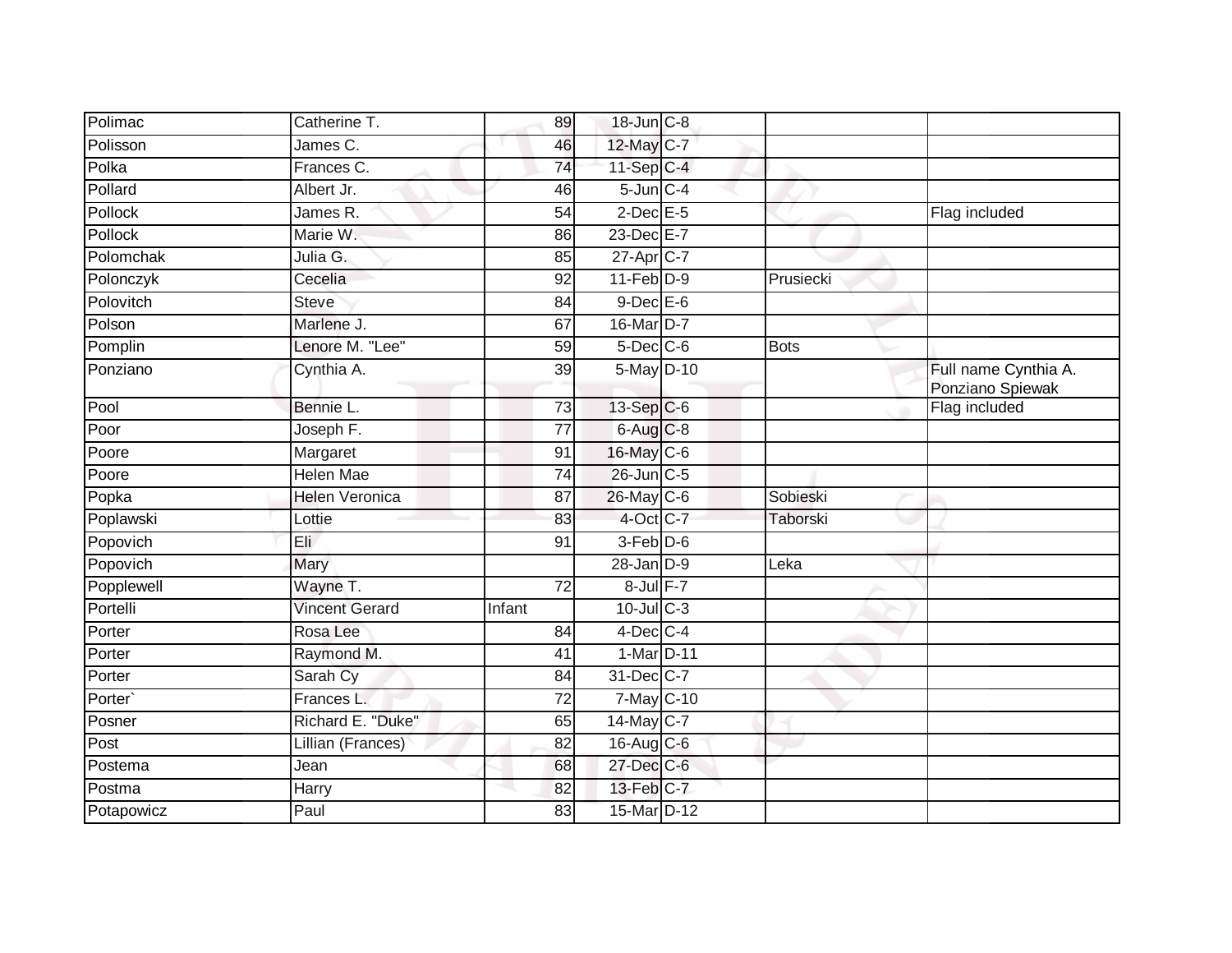| 24-Oct C-7<br>Potis<br>Anna<br>87<br>$2$ -Jun $C-7$<br>Potis<br>John Jr.<br>Flag included<br>85<br>$27$ -Feb $C-9$<br>Potter<br>69<br><b>Betty Lou</b><br>3-Feb D-6<br>Full name Violet E.<br>$\overline{\text{Violet}}$ E.<br>$\overline{82}$<br>Pottinger<br><b>Pottinger Strom</b><br>Violet E.<br>30-Jan C-7<br>Pottinger<br>82<br>Strom<br>Potts<br>Robert W.<br>$5-Apr$ $C-6$<br>Flag included<br>64<br>Flag included<br>Powell<br>Robert J.<br>11-Nov F-5<br>73<br>6-Sep C-6<br>Powell<br>Thomas H.<br>86<br>Powell<br>$13$ -Jul $D-9$<br>Tom Sr.<br>72<br>Powell<br>Margaret A.<br>19-Dec C-6<br>66<br><b>Willie Mae</b><br>16-May C-7<br>Powers<br>81<br>Powers<br>76<br>3-Sep C-6<br>Andy<br>Garnett L.<br>$5$ -Dec $C$ -6<br>Poynter<br>79<br>20-Nov C-4<br>Pranske<br>Leonard R.<br>78<br>Praschak<br>17-Apr C-4<br>76<br>Marie<br>Pratt<br>$4-Sep$ C-5<br>79<br>Flag included<br>Lester<br>$2$ -Nov $D-7$<br>Elvira<br>Preissig<br>25-Aug D-7<br>Pressler<br><b>Thomas Roger</b><br>61<br>Irene S.<br>$17 -$ Jul C-4<br>Pressnell<br>Matusik<br>70<br>$2$ -Jul $C$ -9<br>Willard M.<br>Presson<br>Preston<br>Donald W.<br>18-Dec C-4<br>84<br>John Earl "Jack"<br>16-Sep F-6<br>Preuss<br>81<br>Flag included<br>Price<br>Everett Gordon Sr.<br>10-Oct C-5<br>83<br>Price<br>20-Jun C-7<br>Henry L.<br>87<br>13-Mar C-5<br>Price<br>Kathryn<br>74<br>Price<br>22-Mar D-8<br>Rose H.<br>86<br>Price<br>Rita T.<br>25-Dec C-4<br>83<br>Price<br>Adren<br>11-Nov F-5<br>49<br>Price<br>Robert "Bob"<br>$9$ -Mar $D$ -6<br>28<br>Prieboy<br>Dolores J.<br>$15$ -Dec $D$ -6<br>Della Rocco<br>64 | Potchen | Joseph M.Jr. | 86 | 26-Feb F-8 |  |  |
|----------------------------------------------------------------------------------------------------------------------------------------------------------------------------------------------------------------------------------------------------------------------------------------------------------------------------------------------------------------------------------------------------------------------------------------------------------------------------------------------------------------------------------------------------------------------------------------------------------------------------------------------------------------------------------------------------------------------------------------------------------------------------------------------------------------------------------------------------------------------------------------------------------------------------------------------------------------------------------------------------------------------------------------------------------------------------------------------------------------------------------------------------------------------------------------------------------------------------------------------------------------------------------------------------------------------------------------------------------------------------------------------------------------------------------------------------------------------------------------------------------------------------------------------------------------------------------------------------------|---------|--------------|----|------------|--|--|
|                                                                                                                                                                                                                                                                                                                                                                                                                                                                                                                                                                                                                                                                                                                                                                                                                                                                                                                                                                                                                                                                                                                                                                                                                                                                                                                                                                                                                                                                                                                                                                                                          |         |              |    |            |  |  |
|                                                                                                                                                                                                                                                                                                                                                                                                                                                                                                                                                                                                                                                                                                                                                                                                                                                                                                                                                                                                                                                                                                                                                                                                                                                                                                                                                                                                                                                                                                                                                                                                          |         |              |    |            |  |  |
|                                                                                                                                                                                                                                                                                                                                                                                                                                                                                                                                                                                                                                                                                                                                                                                                                                                                                                                                                                                                                                                                                                                                                                                                                                                                                                                                                                                                                                                                                                                                                                                                          |         |              |    |            |  |  |
|                                                                                                                                                                                                                                                                                                                                                                                                                                                                                                                                                                                                                                                                                                                                                                                                                                                                                                                                                                                                                                                                                                                                                                                                                                                                                                                                                                                                                                                                                                                                                                                                          |         |              |    |            |  |  |
|                                                                                                                                                                                                                                                                                                                                                                                                                                                                                                                                                                                                                                                                                                                                                                                                                                                                                                                                                                                                                                                                                                                                                                                                                                                                                                                                                                                                                                                                                                                                                                                                          |         |              |    |            |  |  |
|                                                                                                                                                                                                                                                                                                                                                                                                                                                                                                                                                                                                                                                                                                                                                                                                                                                                                                                                                                                                                                                                                                                                                                                                                                                                                                                                                                                                                                                                                                                                                                                                          |         |              |    |            |  |  |
|                                                                                                                                                                                                                                                                                                                                                                                                                                                                                                                                                                                                                                                                                                                                                                                                                                                                                                                                                                                                                                                                                                                                                                                                                                                                                                                                                                                                                                                                                                                                                                                                          |         |              |    |            |  |  |
|                                                                                                                                                                                                                                                                                                                                                                                                                                                                                                                                                                                                                                                                                                                                                                                                                                                                                                                                                                                                                                                                                                                                                                                                                                                                                                                                                                                                                                                                                                                                                                                                          |         |              |    |            |  |  |
|                                                                                                                                                                                                                                                                                                                                                                                                                                                                                                                                                                                                                                                                                                                                                                                                                                                                                                                                                                                                                                                                                                                                                                                                                                                                                                                                                                                                                                                                                                                                                                                                          |         |              |    |            |  |  |
|                                                                                                                                                                                                                                                                                                                                                                                                                                                                                                                                                                                                                                                                                                                                                                                                                                                                                                                                                                                                                                                                                                                                                                                                                                                                                                                                                                                                                                                                                                                                                                                                          |         |              |    |            |  |  |
|                                                                                                                                                                                                                                                                                                                                                                                                                                                                                                                                                                                                                                                                                                                                                                                                                                                                                                                                                                                                                                                                                                                                                                                                                                                                                                                                                                                                                                                                                                                                                                                                          |         |              |    |            |  |  |
|                                                                                                                                                                                                                                                                                                                                                                                                                                                                                                                                                                                                                                                                                                                                                                                                                                                                                                                                                                                                                                                                                                                                                                                                                                                                                                                                                                                                                                                                                                                                                                                                          |         |              |    |            |  |  |
|                                                                                                                                                                                                                                                                                                                                                                                                                                                                                                                                                                                                                                                                                                                                                                                                                                                                                                                                                                                                                                                                                                                                                                                                                                                                                                                                                                                                                                                                                                                                                                                                          |         |              |    |            |  |  |
|                                                                                                                                                                                                                                                                                                                                                                                                                                                                                                                                                                                                                                                                                                                                                                                                                                                                                                                                                                                                                                                                                                                                                                                                                                                                                                                                                                                                                                                                                                                                                                                                          |         |              |    |            |  |  |
|                                                                                                                                                                                                                                                                                                                                                                                                                                                                                                                                                                                                                                                                                                                                                                                                                                                                                                                                                                                                                                                                                                                                                                                                                                                                                                                                                                                                                                                                                                                                                                                                          |         |              |    |            |  |  |
|                                                                                                                                                                                                                                                                                                                                                                                                                                                                                                                                                                                                                                                                                                                                                                                                                                                                                                                                                                                                                                                                                                                                                                                                                                                                                                                                                                                                                                                                                                                                                                                                          |         |              |    |            |  |  |
|                                                                                                                                                                                                                                                                                                                                                                                                                                                                                                                                                                                                                                                                                                                                                                                                                                                                                                                                                                                                                                                                                                                                                                                                                                                                                                                                                                                                                                                                                                                                                                                                          |         |              |    |            |  |  |
|                                                                                                                                                                                                                                                                                                                                                                                                                                                                                                                                                                                                                                                                                                                                                                                                                                                                                                                                                                                                                                                                                                                                                                                                                                                                                                                                                                                                                                                                                                                                                                                                          |         |              |    |            |  |  |
|                                                                                                                                                                                                                                                                                                                                                                                                                                                                                                                                                                                                                                                                                                                                                                                                                                                                                                                                                                                                                                                                                                                                                                                                                                                                                                                                                                                                                                                                                                                                                                                                          |         |              |    |            |  |  |
|                                                                                                                                                                                                                                                                                                                                                                                                                                                                                                                                                                                                                                                                                                                                                                                                                                                                                                                                                                                                                                                                                                                                                                                                                                                                                                                                                                                                                                                                                                                                                                                                          |         |              |    |            |  |  |
|                                                                                                                                                                                                                                                                                                                                                                                                                                                                                                                                                                                                                                                                                                                                                                                                                                                                                                                                                                                                                                                                                                                                                                                                                                                                                                                                                                                                                                                                                                                                                                                                          |         |              |    |            |  |  |
|                                                                                                                                                                                                                                                                                                                                                                                                                                                                                                                                                                                                                                                                                                                                                                                                                                                                                                                                                                                                                                                                                                                                                                                                                                                                                                                                                                                                                                                                                                                                                                                                          |         |              |    |            |  |  |
|                                                                                                                                                                                                                                                                                                                                                                                                                                                                                                                                                                                                                                                                                                                                                                                                                                                                                                                                                                                                                                                                                                                                                                                                                                                                                                                                                                                                                                                                                                                                                                                                          |         |              |    |            |  |  |
|                                                                                                                                                                                                                                                                                                                                                                                                                                                                                                                                                                                                                                                                                                                                                                                                                                                                                                                                                                                                                                                                                                                                                                                                                                                                                                                                                                                                                                                                                                                                                                                                          |         |              |    |            |  |  |
|                                                                                                                                                                                                                                                                                                                                                                                                                                                                                                                                                                                                                                                                                                                                                                                                                                                                                                                                                                                                                                                                                                                                                                                                                                                                                                                                                                                                                                                                                                                                                                                                          |         |              |    |            |  |  |
|                                                                                                                                                                                                                                                                                                                                                                                                                                                                                                                                                                                                                                                                                                                                                                                                                                                                                                                                                                                                                                                                                                                                                                                                                                                                                                                                                                                                                                                                                                                                                                                                          |         |              |    |            |  |  |
|                                                                                                                                                                                                                                                                                                                                                                                                                                                                                                                                                                                                                                                                                                                                                                                                                                                                                                                                                                                                                                                                                                                                                                                                                                                                                                                                                                                                                                                                                                                                                                                                          |         |              |    |            |  |  |
|                                                                                                                                                                                                                                                                                                                                                                                                                                                                                                                                                                                                                                                                                                                                                                                                                                                                                                                                                                                                                                                                                                                                                                                                                                                                                                                                                                                                                                                                                                                                                                                                          |         |              |    |            |  |  |
|                                                                                                                                                                                                                                                                                                                                                                                                                                                                                                                                                                                                                                                                                                                                                                                                                                                                                                                                                                                                                                                                                                                                                                                                                                                                                                                                                                                                                                                                                                                                                                                                          |         |              |    |            |  |  |
|                                                                                                                                                                                                                                                                                                                                                                                                                                                                                                                                                                                                                                                                                                                                                                                                                                                                                                                                                                                                                                                                                                                                                                                                                                                                                                                                                                                                                                                                                                                                                                                                          |         |              |    |            |  |  |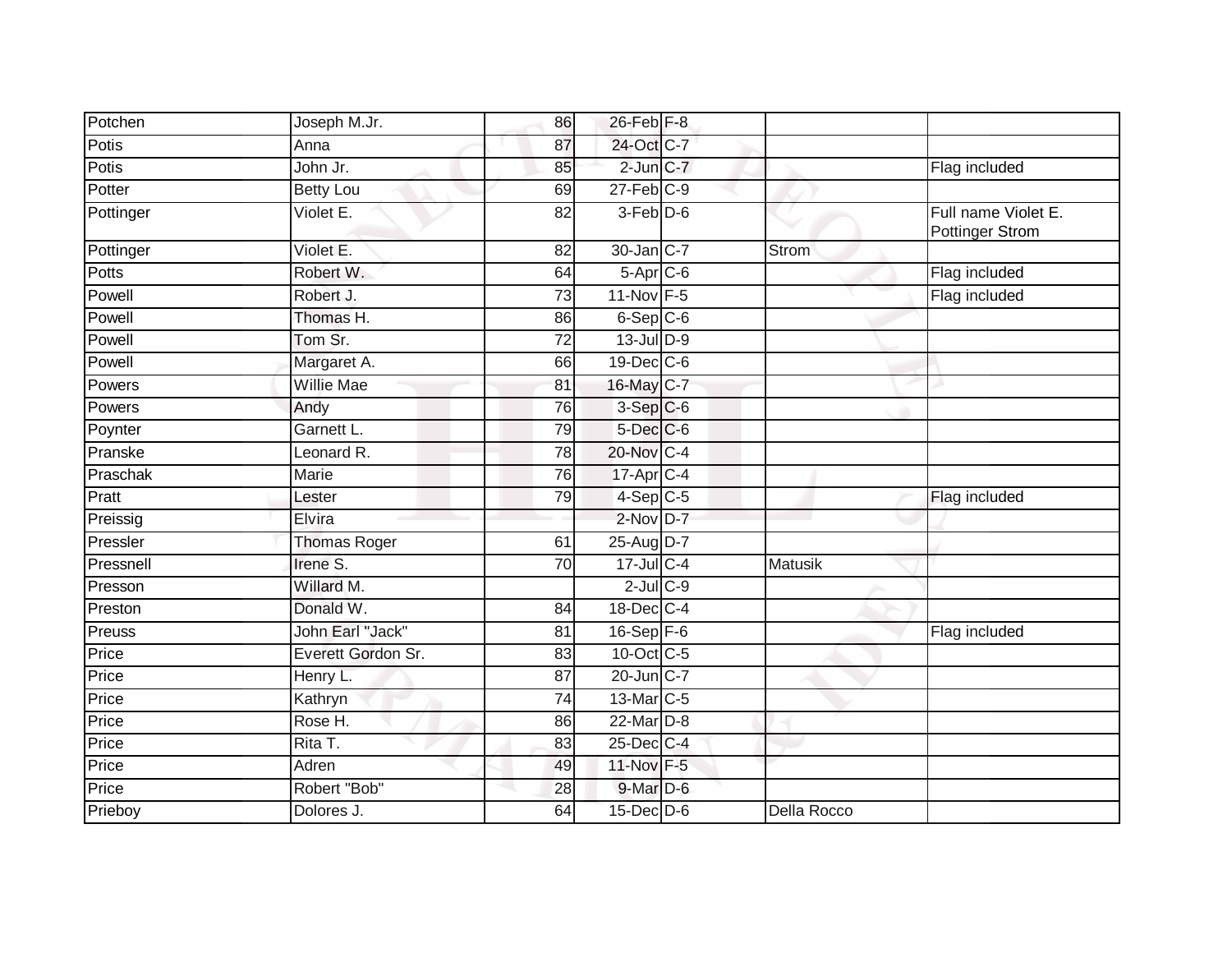| Primich        | Mary A.          | 83              | 5-Aug F-6             | Joss        |                                                    |
|----------------|------------------|-----------------|-----------------------|-------------|----------------------------------------------------|
| Primich        | Margaret H.      | 85              | $6$ -Jul $C$ -5       |             |                                                    |
| Printke        | Carol M.         | $\overline{71}$ | 3-Apr <sub>IC-4</sub> |             |                                                    |
| Pritchard      | Eletha P.        | 90              | $15$ -Jan $F-6$       |             |                                                    |
| Pritchett      | Harry P.         | 85              | 18-Apr C-7            |             |                                                    |
| Prochno        | Ruth A.          | 69              | 14-Oct F-5            |             |                                                    |
| Prochnow       | Darlene          | 61              | 24-Aug D-6            | Rodak       |                                                    |
| Procko         | Dorothy          | $\overline{72}$ | $19$ -Feb $F-6$       |             |                                                    |
| Procko         | Julia            | 79              | $24-Sep$ C-8          |             |                                                    |
| Proctor        | Josephine        | 85              | 13-Mar C-5            |             |                                                    |
| Proffitt       | Parker           | $\overline{70}$ | 23-Jan C-10           |             |                                                    |
| Proffitt       | Dona Glee        | 63              | $23$ -Jan $ C-10$     |             |                                                    |
| Prohosky       | Genevieve "Jean" | 76              | 13-Jun C-7            |             | <b>Fulll name Genevieve</b><br>Snellgrove Prohosky |
| Prokopeak      | Mary             | $\overline{77}$ | $24$ -Jul C-4         | Pastrnak    |                                                    |
| Prokurat       | Jadvyga          | 83              | 20-Oct E-2            |             |                                                    |
| Pruitt         | Robert L.        | 40              | $1$ -Oct $C-9$        |             |                                                    |
| Prusiecki      | Lottie           | 76              | 22-Oct C-8            |             |                                                    |
| Prusis         | Gene             | 90              | 23-Oct C-4            |             | Full name Gene Bacys<br>Prusis                     |
| Przbyl         | Matt             | 83              | $2$ -Apr $C$ -7       |             | Flag included                                      |
| Przekwas       | Ann F.           | $\overline{80}$ | $2$ -Jul $C$ -9       | Kaminski    |                                                    |
| Przespolewski  | Ted W.           | 53              | $24$ -Jan $ C-5 $     |             |                                                    |
| Przespolewski  | Harvey A.        | $\overline{53}$ | $31$ -Jul C-6         |             | Flag included                                      |
| Przygocki      | Jozef M.         | 51              | $1$ -Jun $C$ -5       |             |                                                    |
| Psenak         | Mary             | 83              | $1-Dec$ $E-6$         | Laci Bajger | Picture included                                   |
| Psikula        | Frances          | 80              | $14$ -Jan D-6         | Gross       |                                                    |
| Puchalski      | Sally            |                 | $21-AprC-6$           |             |                                                    |
| Pudlow         | Mary R.          |                 | 29-Apr F-6            |             |                                                    |
| Puent          | Shirley M.       | 86              | 16-Apr C-9            |             |                                                    |
| Pufahl         | Joan A.          | 42              | 22-May C-5            | Darragh     |                                                    |
| <b>Pullins</b> | Lucille F.       | $\overline{74}$ | 14-Aug C-4            |             |                                                    |
| Pullins        | Terry R.         | 44              | 25-Jun C-7            |             |                                                    |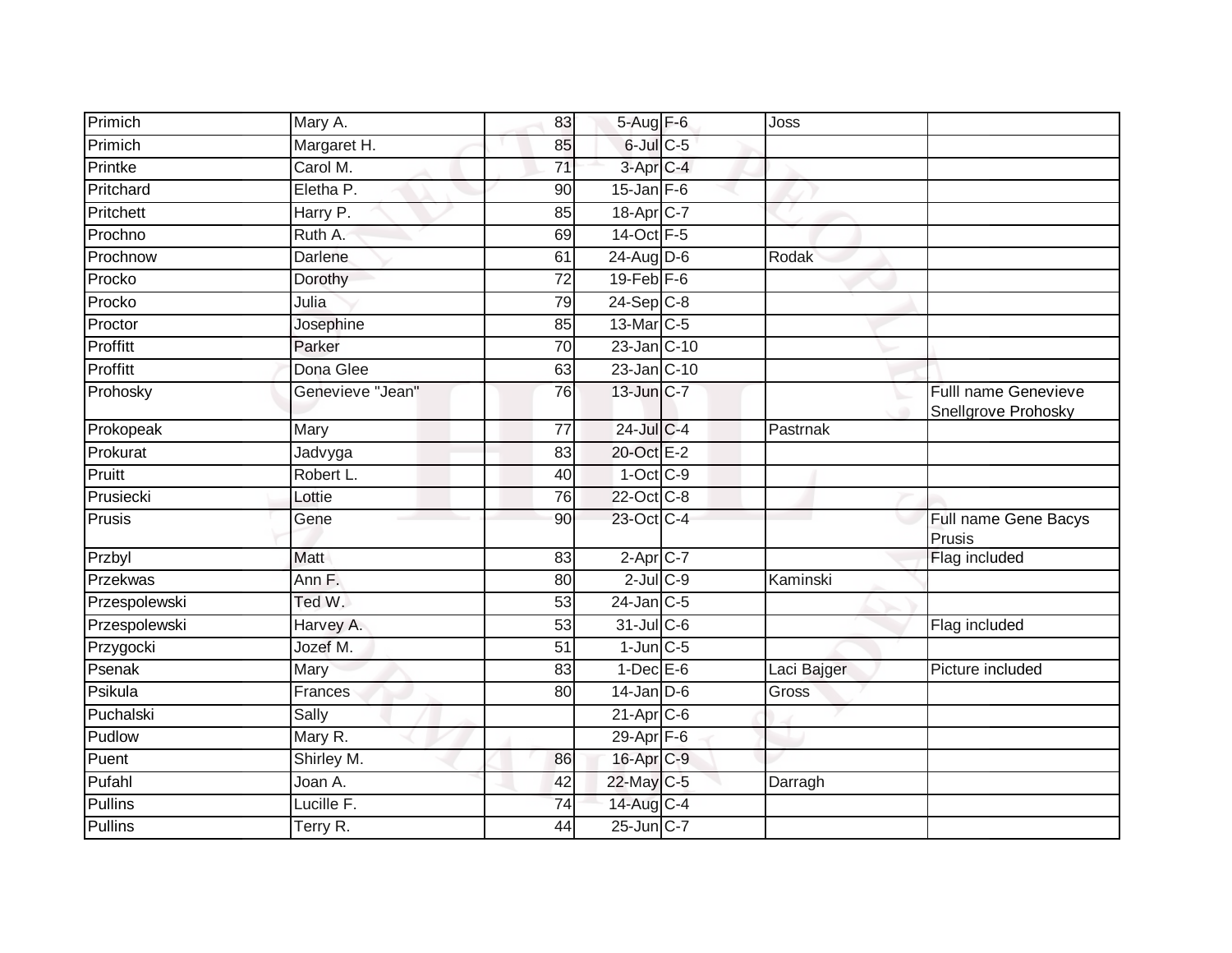| Punter         | Luanna R.               | 77              | 19-Dec C-6             |           |               |
|----------------|-------------------------|-----------------|------------------------|-----------|---------------|
| Puplava        | Charles A.              | 73              | $1$ -May $C-7$         |           | Flag included |
| Puralewski     | Jerome A.               | 71              | 16-Aug C-5             |           | Flag included |
| Purbaugh       | Fredrick Wayne          | 81              | $8-Apr$ F-5            |           | Fag included  |
| Purcell        | Mary C.                 | $\overline{87}$ | 13-Mar C-5             | Calderone |               |
| Purcell        | John "Bob" Sr.          | 67              | $7-Feb$ <sub>C-6</sub> |           |               |
| Purcell        | William D.              | $\overline{72}$ | $12$ -Jun $C-5$        |           |               |
| Purevich       | Walter                  | 87              | $6$ -May $F-9$         |           |               |
| Purevich       | <b>Helen M</b>          | 79              | 29-Apr F-6             | Antonovic |               |
| Pusateri       | Louise D.               | 77              | 22-Mar D-9             | Galloy    |               |
| Pusateri       | Barbara A.              | 64              | 27-Nov C-4             | Garwood   |               |
| Putzi          | Mary (Puci)             | 95              | $5-Aug$ F-6            |           |               |
| Pyritz         | Debra Marie             | 14              | $22-Sep$ D-6           |           |               |
| Quaife         | Carolyn Y.              | 60              | $5 - Jan$ $D-8$        |           |               |
| Quaranta       | Innocente               | 88              | $4-Sep$ $C-5$          |           |               |
| Quigg          | Mary Lou                | 73              | 18-Dec C-4             | McCullum  |               |
| Quinteros      | Rosario                 | $\overline{80}$ | 22-Jul F-7             |           |               |
| Quiroga        | Carmen L.Velez          | 39              | 15-Mar D-12            |           |               |
| Quiroz         | Antonio                 | 82              | $27$ -Jan $D-6$        |           |               |
| Quiroz         | Rodolfo R.              | 74              | 19-Jul C-6             |           |               |
| Quisenberry    | Dell                    | 86              | 11-Apr C-7             | Carter    |               |
| Raab           | Richard Bard Sr.        | 52              | $7$ -Jun $C$ -7        |           | Flag included |
| Rabatin        | <b>Jeffrey Nicholas</b> | 46              | $11-Feb$ D-8           |           |               |
| Raclaw         | <b>Stanley</b>          | 90              | 17-Oct C-5             |           |               |
| Raczkowski     | Eugene V.               | 72              | 26-Oct C-7             |           | Flag included |
| Radakovich     | Bernice "Bea" "Boja"    | 87              | $9-Nov$ <sub>C-7</sub> | Delich    |               |
| Rader          | Lorene E.               | 78              | 18-May D-6             |           |               |
| Rader          | Alfred William "Al"     | 88              | $4$ -Oct C-7           |           |               |
| Raderstorf     | Rita R.                 | 67              | $2$ -Jun $C-7$         |           |               |
| Radigan-Scholz | Cherly Lynn             | 52              | $1-Dec$ E-7            |           |               |
| Radloff        | Wayne C.                | 69              | 3-Aug D-9              |           |               |
| Radmila        | Koricanac               |                 | 20-Jul D-5             |           |               |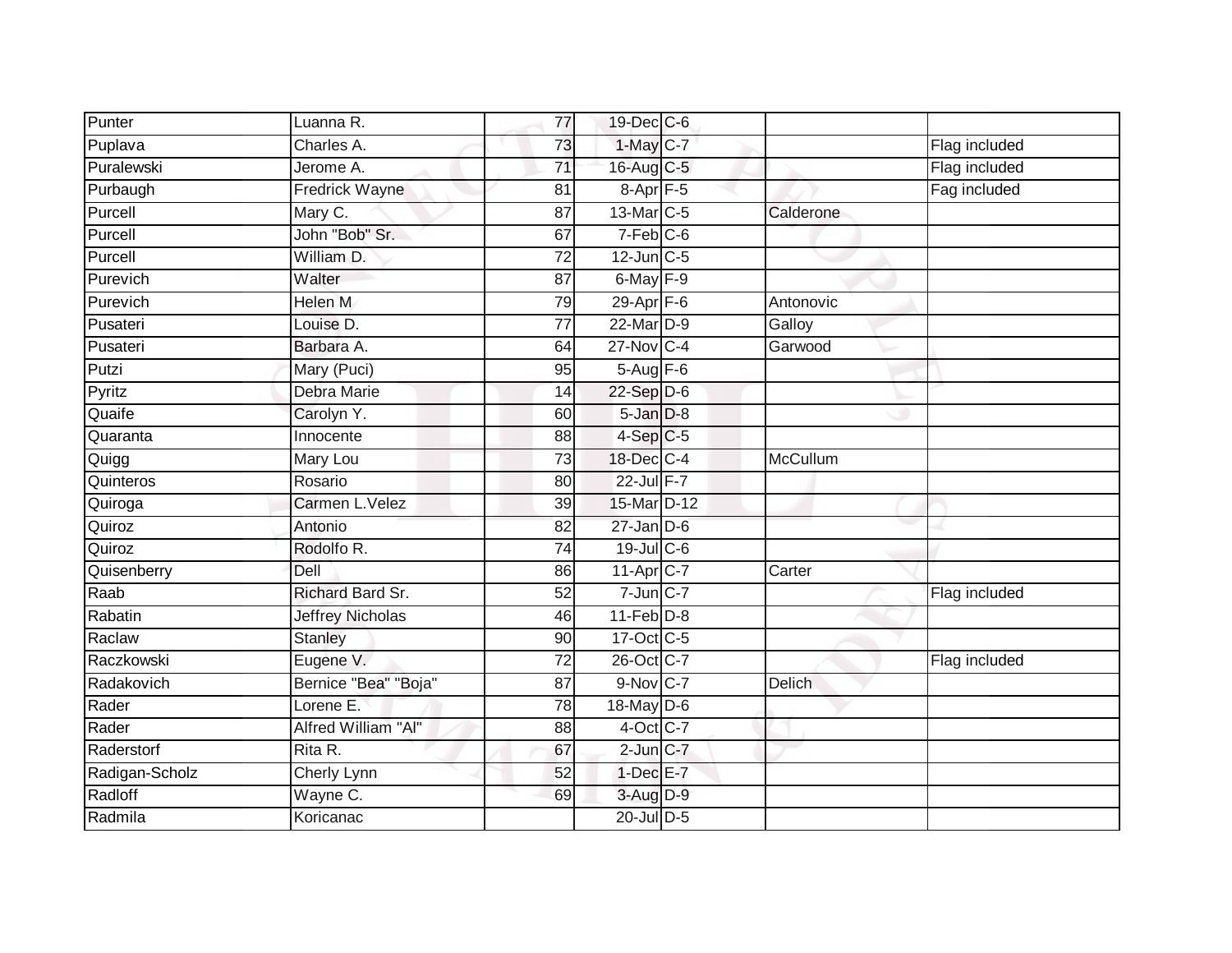| Radolak     | Phyllis J.                       | 85              | $1-Dec$ E-7            |                  |                  |
|-------------|----------------------------------|-----------------|------------------------|------------------|------------------|
| Radolak     | Dennis                           | 52              | 18-May D-5             |                  | Flag included    |
| Radovich    | Vukosav "Victor"                 | 63              | 15-Dec D-6             |                  |                  |
| Radulovic   | Ranko B. "Frenchy"               | 76              | $16$ -Apr $C-8$        |                  |                  |
| Radum       | <b>Esther</b>                    | 79              | $12$ -Jan $D-9$        |                  |                  |
| Radziwiecki | Casimir                          | 69              | $7-Nov$ <sub>C-5</sub> |                  |                  |
| Radzoweclo  | Caso, or                         | 69              | $7-Nov$ C-5            |                  |                  |
| Rafalski    | Marianna                         | 62              | $10$ -Apr $C-4$        |                  |                  |
| Rainey      | Ralph Loyd                       | 82              | $11$ -May $D-8$        |                  |                  |
| Rainford    | Delmar J.                        | 65              | 14-May C-7             |                  |                  |
| Rajnoch     | Robert V. "Bob"                  | 88              | $3$ -Jul $C$ -6        |                  |                  |
| Rakes       | James A. I                       | 66              | $9$ -Jul $C$ -8        |                  | Flag included    |
| Raketic     | Vaso J.                          |                 | 20-Jun C-7             |                  |                  |
| Rakich      | <b>Steve</b>                     |                 | $7$ -Mar $C$ -7        |                  | Flag included    |
| Ramos       | Francisca                        | 86              | 12-Jul C-5             |                  |                  |
| Ramsey      | <b>John Thomas</b>               | 3               | 27-Dec C-6             |                  |                  |
| Ramstrom    | LaVerne S.                       | 79              | 30-Mar C-7             | <b>Dicke</b>     |                  |
| Randazzo    | Elizabeth Ann                    | 70              | 29-May C-4             |                  |                  |
| Ranich      | Sally (Saveta)                   | 84              | 31-May C-6             | Ralich           |                  |
| Rasala      | Leona B.                         | $\overline{75}$ | 12-Nov C-9             | Kozlowski        |                  |
| Raschke     | <b>Infant Nicholas Alexander</b> | Infant          | $28$ -Apr $E-2$        |                  |                  |
| Rasmussen   | Julian H.                        | $\overline{85}$ | 18-May D-6             |                  | Picture included |
| Rastovski   | Peter                            | 88              | $17$ -May C-6          |                  |                  |
| Ratajack    | Elaine                           | 63              | $2$ -Aug C-7           | <b>Blotnicki</b> |                  |
| Ratcliffe   | Clarice                          | 73              | 31-Dec C-7             |                  |                  |
| Ratke       | Stephanie                        |                 | 12-Mar C-9             | Magon            |                  |
| Ratley      | Richard L. "Rat"                 | 50              | $1-Feb$ <sub>C-7</sub> |                  |                  |
| Ratter      | Helen                            | 88              | $23$ -Apr $C$ -7       | Falkowski        |                  |
| Rattray     | Lorraine M.                      | 80              | 8-Mar D-10             |                  |                  |
| Raue        | <b>Walter Frank Karl</b>         | 7f5             | 16-Apr C-9             |                  |                  |
| Ray         | Mary L.                          |                 | 14-Oct F-6             |                  |                  |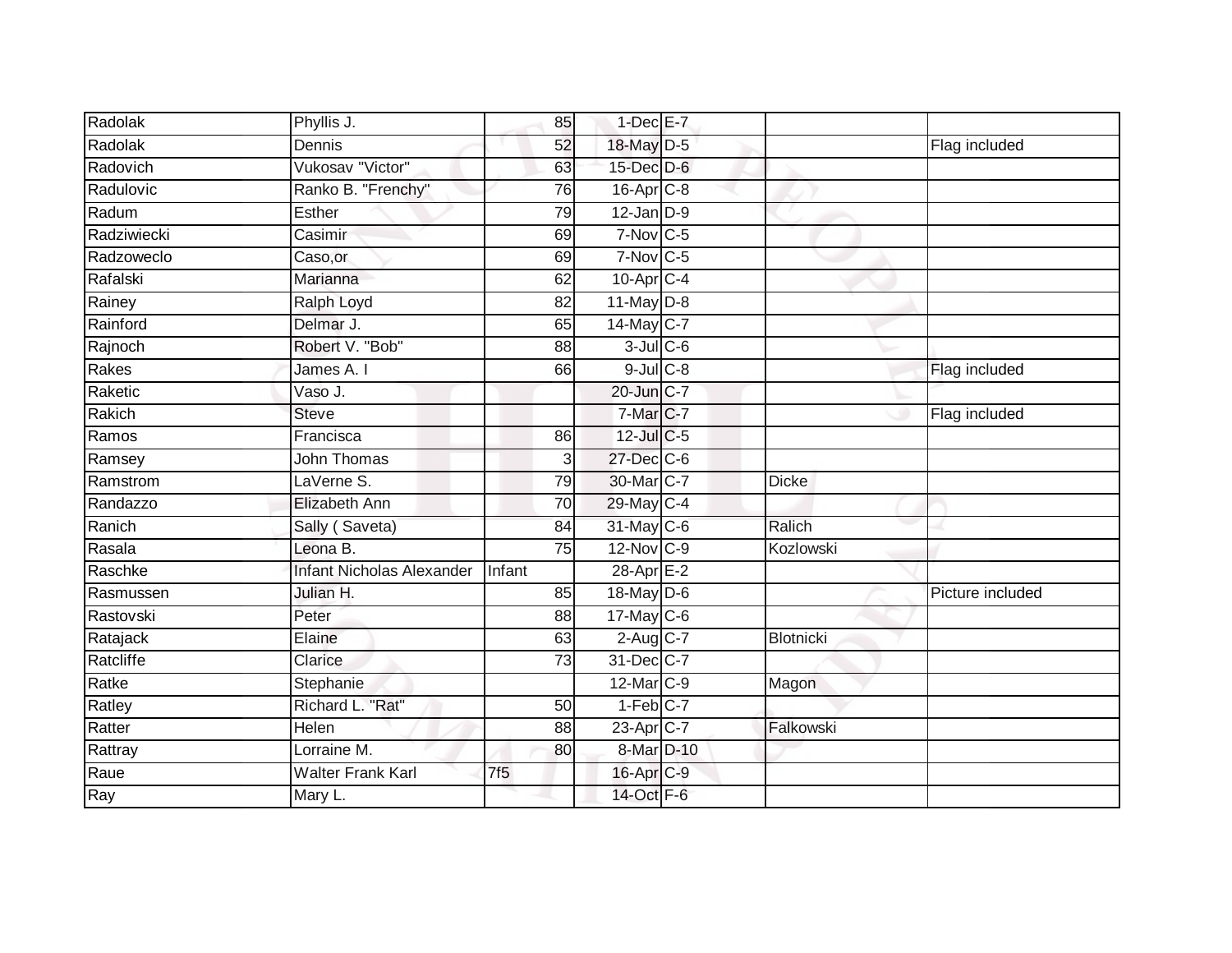| Ray                | Martha                       | 70              | 25-Apr C-7             |       | Full name Martha Ray<br>Vincent |
|--------------------|------------------------------|-----------------|------------------------|-------|---------------------------------|
| Ray                | <b>Robert Maurice</b>        | 85              | 20-Dec C-7             |       | Flag included                   |
| Raymond            | <b>Christopher Monestere</b> | 13              | 18-Mar F-6             |       |                                 |
| Rayner             | Geraldine                    | 64              | $2-Aug$ <sub>C-7</sub> |       |                                 |
| Razo               | Juan Montesino               |                 | 14-Nov C-6             |       |                                 |
| Razo               | Manuel Sr.                   | 74              | 12-Nov C-9             |       |                                 |
| Read               | Jacquelyn S.                 | 49              | 31-May C-6             |       |                                 |
| Reader             | <b>Iva Dell</b>              | 89              | $11-Sep$ C-4           |       |                                 |
| Rebus              | Paul M. Sr.                  | 82              | $28$ -Feb $C-5$        |       | Flag included                   |
| Recio              | Caesar C. Jr.                | 21              | 28-Oct F-7             |       |                                 |
| Reczek             | Lottie T.                    | 80              | $10$ -Apr $C-4$        |       |                                 |
| Reder              | Marie E.                     | 82              | 20-Jul D-6             |       |                                 |
| Redigonda          | Robert J.                    | 65              | 12-Apr C-6             |       |                                 |
| Reding             | Mary Sue                     | 64              | 29-Apr F-6             |       |                                 |
| Redmon             | Gilbert                      | 49              | 13-Jan D-7             |       |                                 |
| Reed               | Keith A. Sr.                 | 73              | 26-Nov C-7             |       |                                 |
| Reed               | Maree M.                     | 81              | 29-Jun D-6             | Meyer |                                 |
| Reed               | Viola M.                     | 71              | $25$ -Jan $C$ -6       |       |                                 |
| Reed               | <b>Eddie Sue</b>             | 57              | $3-Sep C-6$            |       |                                 |
| Reed               | Robert W.                    | $\overline{70}$ | $26$ -Jan $D-8$        |       | Flag included                   |
| Reed               | Keith A. Sr.                 | 72              | $21$ -Dec $C$ -6       |       |                                 |
| Reed               | Lucille V.                   | 81              | 23-Oct C-4             |       |                                 |
| Reed               | Russell C.                   | 82              | 23-Aug C-5             |       | Flag included                   |
| Reed               | Jennie C.                    | 99              | 21-Apr C-6             |       |                                 |
| Reed               | William W. "W9RWN" Jr.       | $\overline{70}$ | $12$ -Feb $F-6$        |       |                                 |
| Reese              | Leo H. (Sr. (Rev. Dr.)       |                 | $26$ -Feb $F-8$        |       |                                 |
| Regan              | Genevieve                    | 85              | $3-Sep$ $C-6$          |       |                                 |
| Reges              | Bonnie Jean                  | 59              | 28-Feb C-5             |       |                                 |
| Regnerus           | <b>Joel Scott</b>            | 26              | 18-Apr C-7             |       |                                 |
| Rehder             | Fred H.                      | 100             | 11-Jun C-9             |       |                                 |
| Reich-Luke-Schrock | Evelyn B.                    | 90              | $17 -$ Jul C-4         |       |                                 |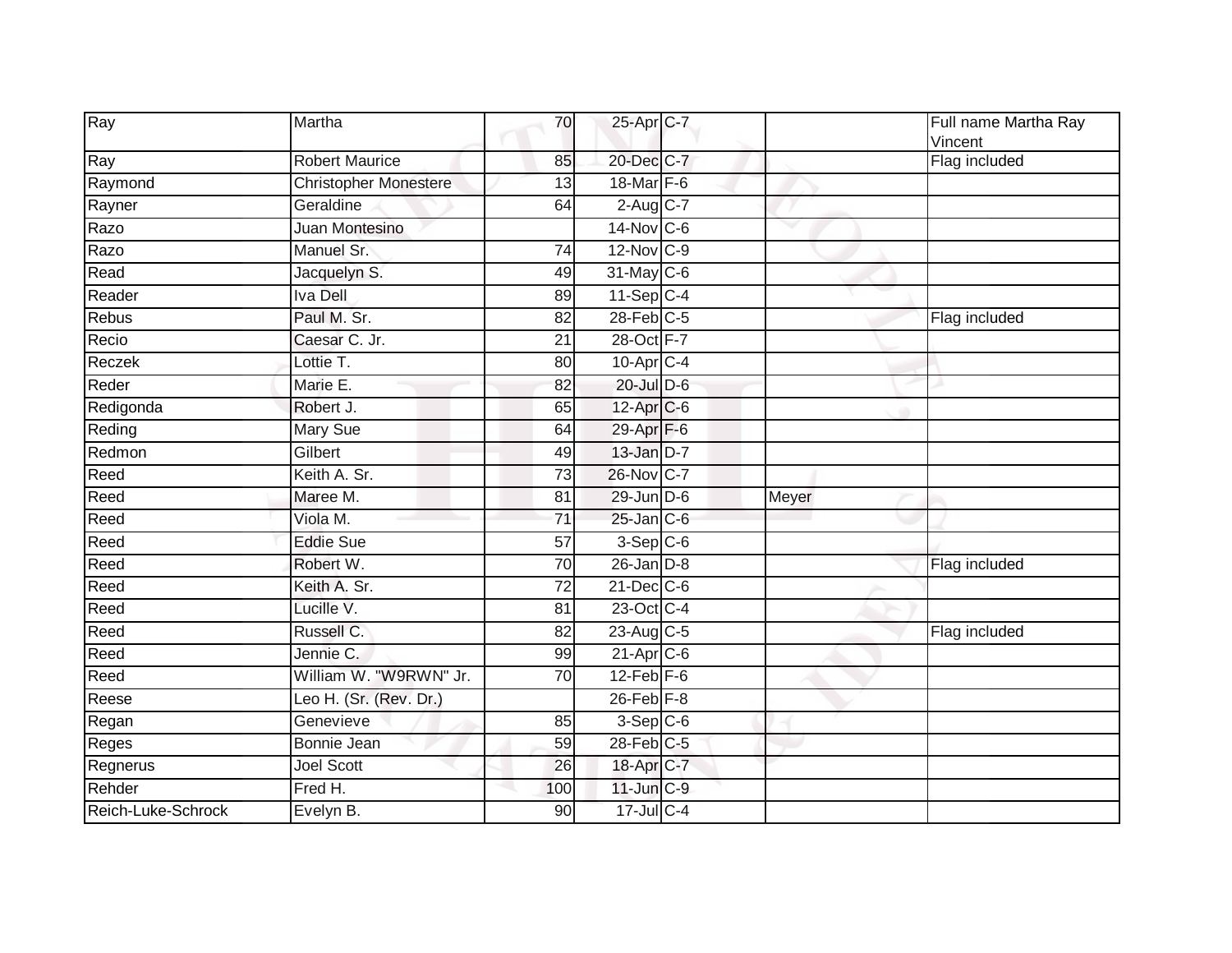| Reid           | Christopher T.        | 21              | 27-Aug C-7       |                 |               |
|----------------|-----------------------|-----------------|------------------|-----------------|---------------|
| Reif           | <b>Charles Philip</b> | $\overline{78}$ | 10-Oct C-5       |                 |               |
| Reiger         | Lawrence P.           | 80              | 31-May C-6       |                 |               |
| Reimann        | Rosemary C.           |                 | $12$ -Apr $C$ -6 |                 |               |
| Reinhardt      | Warren A.             | $\overline{53}$ | $17-Sep$ $C-9$   |                 |               |
| Reinsma        | Alice                 | 51              | $4$ -Jul $C$ -5  | <b>Helfrich</b> |               |
| Reisinger      | Dorothy A.            | 78              | $4$ -Jan $C$ -6  |                 |               |
| Reitz          | <b>Rory Harold</b>    | 47              | $23$ -Jun $D-6$  |                 | Flag included |
| Reitz          | Marie Ann             | 82              | $12$ -Dec $C-7$  | Schwarz         |               |
| Relinski       | Selma M.              |                 | $12$ -Jan $D-9$  | Warzynski       |               |
| Relinski       | Geraldine A.          | 69              | 19-Apr C-7       | Krynicki        |               |
| Remkus         | Patricia V.           | 98              | $14$ -Apr $C$ -6 |                 |               |
| Renaldo        | Anthony W.            | 60              | 14-Jul C-7       |                 |               |
| Renas          | William E. Sr.        | 84              | 29-May C-4       |                 | Flag included |
| Rench          | Richard S.            | 56              | $27$ -Jan $D-6$  |                 |               |
| Rendel         | Doloris H.            | 76              | 26-Sep C-6       |                 |               |
| Renn           | Anna L.               | 89              | $4$ -May $D-6$   |                 |               |
| Renner         | S.Frank               | 65              | $7-Feb$ C-6      |                 |               |
| Reno           | <b>Doris Nell</b>     | 68              | $5-Feb$ $F-6$    | Hogland         |               |
| Renwanz        | Robert G.             | 46              | 28-Dec C-5       |                 | Flag included |
| Renzo          | Evelyn                | 76              | 9-Feb D-7        |                 |               |
| Repasky        | Dorothy C. "Dottie"   | $\overline{78}$ | $29$ -Feb $C$ -6 | Meissner        |               |
| Repay          | Edward G.             | 66              | $7$ -Dec $E-2$   |                 |               |
| Requarth       | Opal M.               | 97              | 13-Nov C-5       | Campbell        |               |
| Rescan         | Katherine "Katy"      | 83              | 30-May C-4       | Plesa           |               |
| Resler         | Delores A. "Dee"      |                 | 26-Jun C-5       |                 |               |
| Retegan        | Theodore              | $\overline{77}$ | $2$ -Jun $C-7$   |                 | Flag included |
| <b>Rewerts</b> | Elizabeth B.          | 84              | $14$ -Feb $C-4$  |                 |               |
| Reyes          | Jennie                | 74              | $4$ -Jan $C$ -5  | Martinez        |               |
| Reynolds       | Thomas A.             | 64              | 17-Jan C-5       |                 | Flag included |
| Reynolds       | Ruby J.               | 81              | $27$ -Jan $D-6$  |                 |               |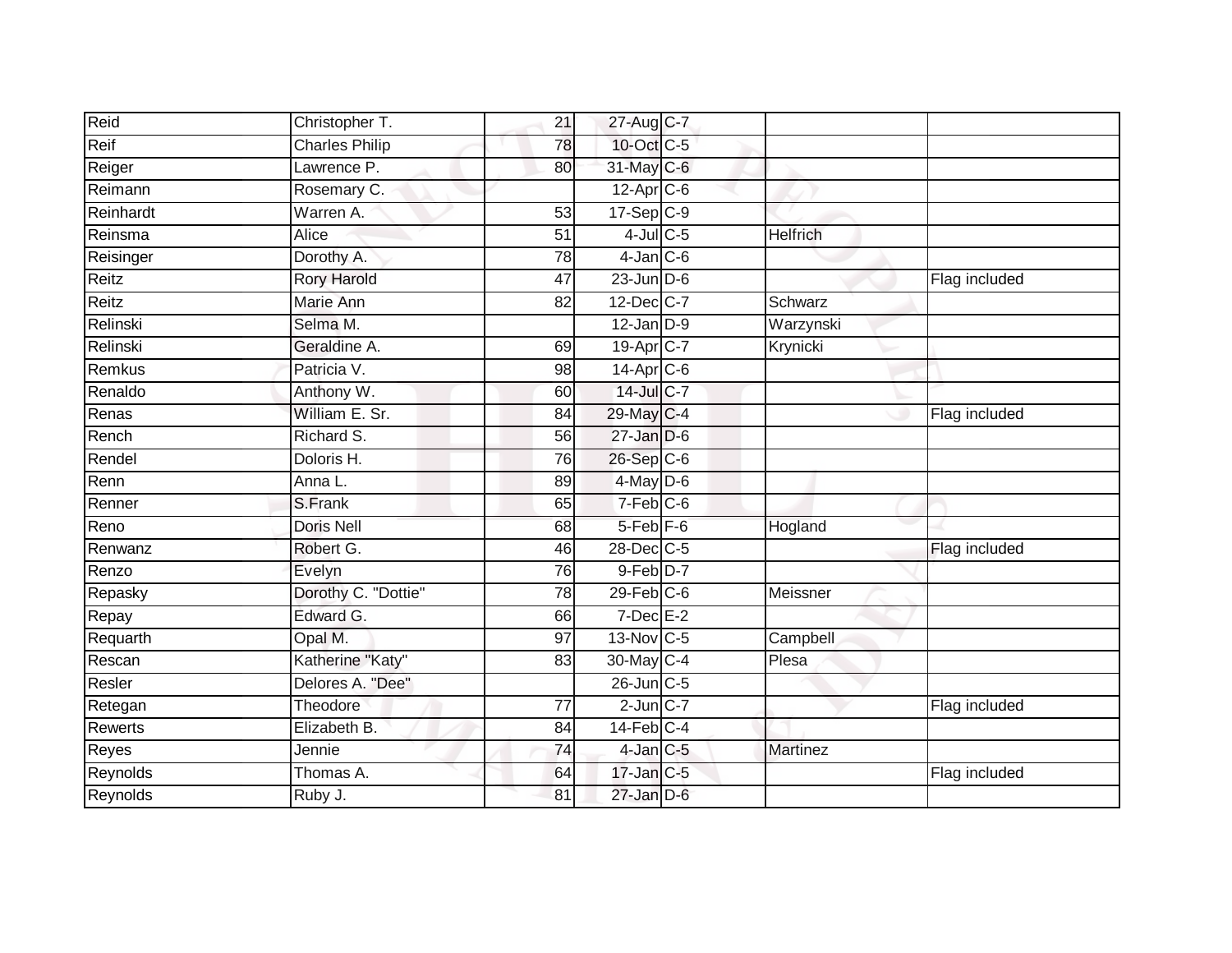| Reynolds        | Vera                                   | 80     | $27$ -Jan $D-5$  |            | Full name Vera Reynolds<br>Kuntz |
|-----------------|----------------------------------------|--------|------------------|------------|----------------------------------|
| Reynolds        | Dorothy M.                             | 76     | $21$ -Jan $D-9$  | Wagner     |                                  |
| Reynolds        | William B.                             | 75     | $28-Nov$ C-6     |            |                                  |
| Reynolds        | Doug                                   | 31     | 20-Nov C-4       |            |                                  |
| Rheinheimer     | Ann F.                                 |        | $15$ -Aug C-6    |            |                                  |
| Rhodes          | <b>Dixie</b>                           | 54     | 16-Jul C-7       |            |                                  |
| Rhody           | Millard J."Moe"                        | 58     | $11$ -Dec $C$ -6 |            |                                  |
| <b>Rias</b>     | Willie R. "Big Daddy<br>Roger"         | 68     | $9-Aug$ $C-6$    |            |                                  |
| Ribar           | Leonard "Ribs"                         | 72     | $4$ -Jul $C$ -5  |            |                                  |
| <b>Ribik</b>    | George                                 | 76     | $23-Nov$ C-6     |            | Flag included                    |
| <b>Ribik</b>    | <b>Stella</b>                          | 72     | 31-Oct C-6       |            |                                  |
| Ricciardi       | Kathryn A.                             | 71     | 5-Oct D-7        |            |                                  |
| <b>Rich</b>     | <b>Edith Deborah</b>                   | 93     | 28-Dec C-6       | McDonald   |                                  |
| <b>Richards</b> | Robert D.                              | 72     | $4$ -Aug E-2     |            | Flag included                    |
| Richardson      | James Edward Sr.                       | 64     | $2-Feb$ D-8      |            |                                  |
| Richardson      | Hannah Josephine                       | Infant | 23-Aug C-5       |            |                                  |
| Richardson      | <b>Hugh Herbert</b>                    |        | 3-Oct C-7        |            |                                  |
| Richardson      | Mary C.                                | 60     | $21$ -Oct $F-6$  |            |                                  |
| Richey          | Robert R. Sr.                          | 69     | $4$ -Jul $C$ -5  |            |                                  |
| Richman         | Samuel                                 | 69     | 26-May C-6       |            |                                  |
| Richtemeyer     | <b>Richard Lee</b>                     | 64     | 12-Nov C-9       |            | Flag included                    |
| Richwalski      | Clarice J.                             | 74     | $6$ -Oct $E-2$   | Raczkowski |                                  |
| Ridder          | Howard G. Sr.                          | 64     | 4-Dec C-4        |            |                                  |
| Ridgell         | Arnold Jr. Rev. "Preacher<br>or J.R."  | 35     | $1-Sep$ D-6      |            |                                  |
| Ridgell         | Arnold "Preacher" or J.R."<br>Rev. Jr. | 35     | 31-Aug D-7       |            |                                  |
| Ridgway         | Max B.                                 | 79     | $22$ -Feb $C-3$  |            |                                  |
| Ridgway         | Mildred M.                             | 84     | 28-Aug C-4       | Hanson     |                                  |
| <b>Rielly</b>   | <b>Phoebe Grace</b>                    | 35     | 9-Jan C-9        |            |                                  |
| Rife            | Lilyan B. "Betty"                      | 82     | 25-Jun C-7       |            |                                  |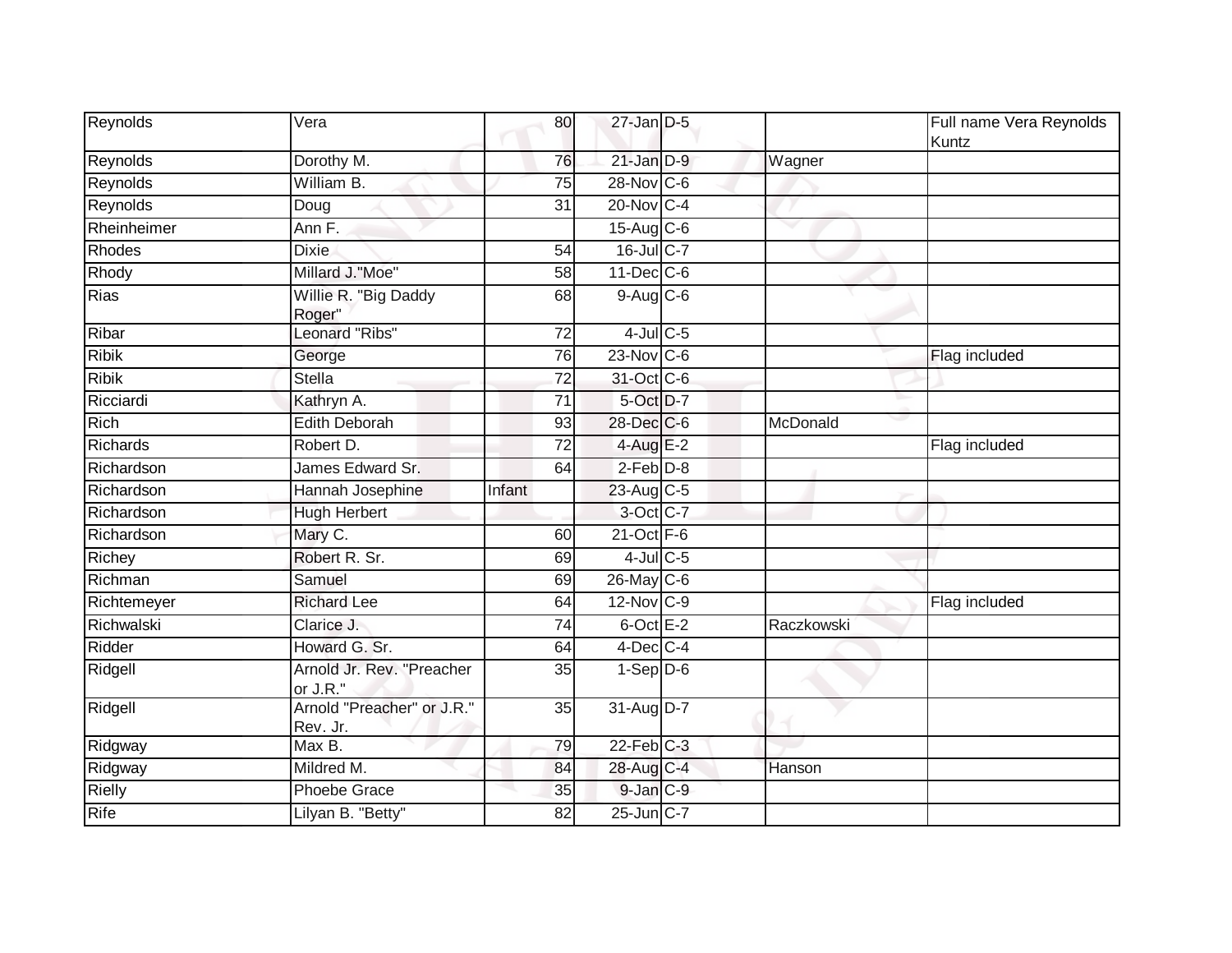| Rigden         | Jean C.               | 86                             | 19-Oct D-6              |                |                                                   |
|----------------|-----------------------|--------------------------------|-------------------------|----------------|---------------------------------------------------|
| Rigg           | Charlotte Emma        | 89                             | 20-Jul D-6              |                |                                                   |
| <b>Rigg</b>    | Darlene L.            | 78                             | 28-Apr E-2              |                |                                                   |
| Rigich         | Nick R.               | 85                             | $3$ -Jan $C$ -5         |                |                                                   |
| <b>Riley</b>   | David "Meat Man Red"  | 56                             | $7-Sep$ $C-8$           |                |                                                   |
| <b>Riley</b>   | Barry F.              | 49                             | 7-May C-10              |                | Flag included                                     |
| Rimsky         | Ronald D.             | 45                             | $11$ -Jan C-6           |                |                                                   |
| Rinchak        | Linda Sherman         | 49                             | 14-Mar C-7              |                |                                                   |
| Ring           | Carlton J. "Carl"     |                                | $9$ -Jul $C$ -8         |                |                                                   |
| Rinker         | <b>Fredrick David</b> | 53                             | 21-Sep D-7              |                |                                                   |
| Rinkovsky      | Richard               | 61                             | $27$ -Jul D-6           |                | Flag included                                     |
| Rippe          | June P.               | 79                             | $7$ -Jul $C$ -6         |                |                                                   |
| Risberg        | Isabelle              | 84                             | $10$ -Jan $C-4$         |                |                                                   |
| Risher         | Kimberly A. "Kim"     | 35                             | 29-Aug C-5              | Kochan         |                                                   |
| Risner         | Emma J.               | 85                             | 15-Dec D-6              |                |                                                   |
| Ristovic       | <b>Tracy Jarvis</b>   | 38                             | $13$ -May $F-6$         |                | Full name Tracy Jarvis<br><b>Stanton Ristovic</b> |
| Ritchie        | Henry R.              | 93                             | 25-Apr C-7              |                |                                                   |
| Ritter         | Ruth L.               | 85                             | 14-Nov C-6              |                |                                                   |
| <b>Ritz</b>    | Margaret L.           | 86                             | $1$ -Jan $C-8$          |                |                                                   |
| Rivera         | Juan C.               | 84                             | $18-Sep C-4$            |                |                                                   |
| Rizzardo       | Bernice "Bertha"      | 79                             | $7-Nov$ C-5             | <b>Kusek</b>   |                                                   |
| Roach          | Margaret H.           | 93                             | $15$ -Dec $D$ -6        | Minninger      |                                                   |
| Roach          | Gladys A.             | 77                             | $8-Aug$ $C-6$           | <b>Summers</b> |                                                   |
| Roaden         | Geraldine "Gerry"     | 51                             | 14-Jun C-7              |                |                                                   |
| Roades         | Dean A.               | 49                             | 18-Apr C-7              |                | Flag included                                     |
| Roark          | John R.               | 56                             | $19-Sep$ <sub>C-6</sub> |                | Flag included                                     |
| Roberson       | Eula                  | 92                             | $22$ -Jun $D-6$         |                |                                                   |
| <b>Roberts</b> | Julia                 | One year<br>and four<br>months | $2-Feb$ $D-9$           |                |                                                   |
| <b>Roberts</b> | Jack L.               | 57                             | 13-Jul D-10             |                |                                                   |
| Roberts        | Charles F.            | 61                             | $23-Sep$ F-5            |                |                                                   |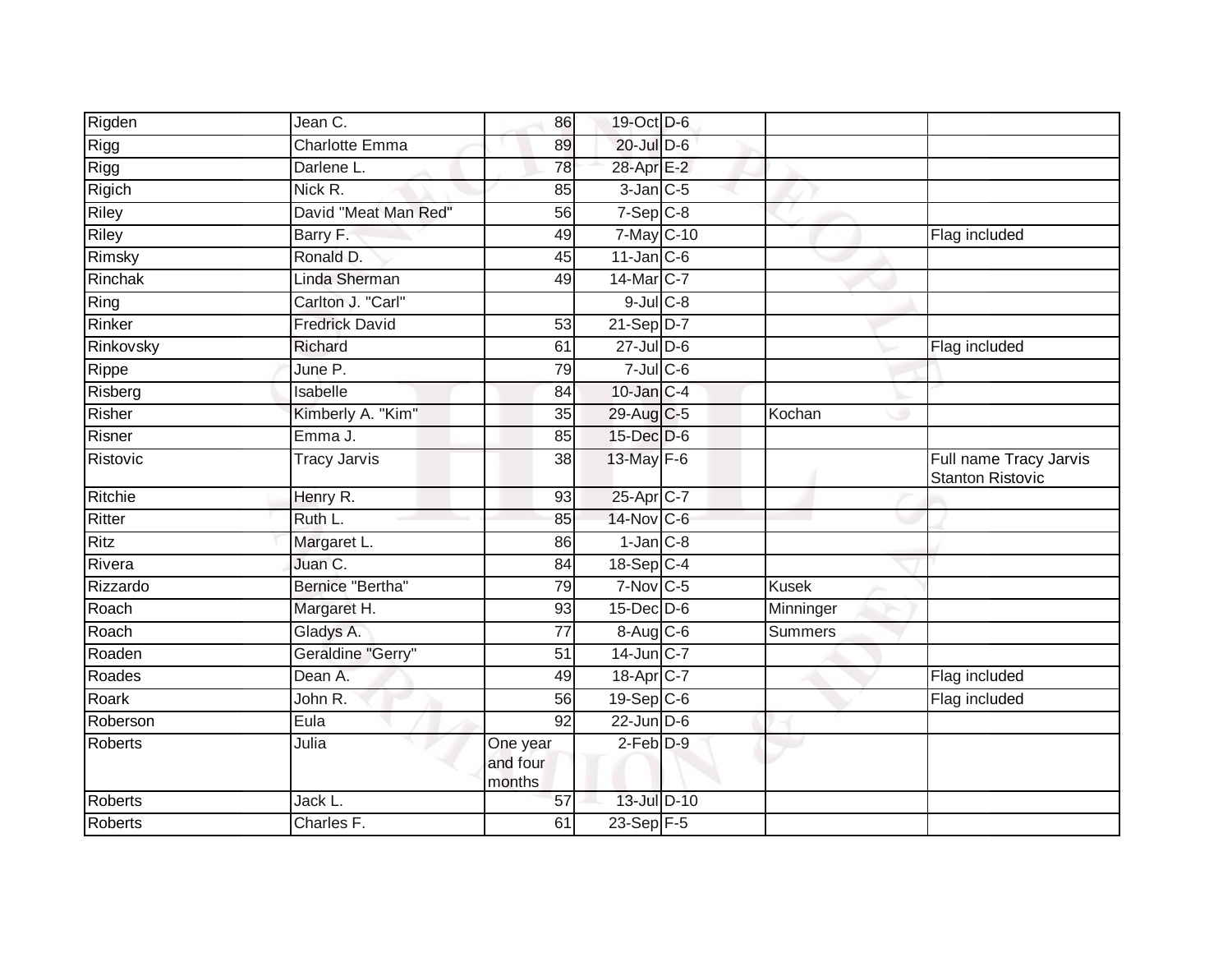| <b>Roberts</b> | Barbara J.            | 78              | 9-Aug C-6       | Rogina    |                                                   |
|----------------|-----------------------|-----------------|-----------------|-----------|---------------------------------------------------|
| Roberts        | Hazel M.              | 100             | 8-Oct C-7       |           |                                                   |
| <b>Roberts</b> | Mary E.               | 83              | 17-Sep C-9      |           |                                                   |
| Roberts        | Thomas William        | 54              | $9$ -Aug $C$ -6 |           |                                                   |
| <b>Roberts</b> | John                  |                 | 30-May C-4      |           |                                                   |
| Roberts        | Antoinette H. "Toni"  | 81              | $3$ -Jan $C$ -5 |           |                                                   |
| Roberts        | <b>Margaret Pearl</b> | 79              | $3$ -Jan $C-4$  |           |                                                   |
| <b>Roberts</b> | Hazel M.              |                 |                 |           |                                                   |
| Robertson      | Betty L.              | 72              | $9-Apr$ C-7     | De Barr   |                                                   |
| Robertson      | Edward L. "Robbie"    | $\overline{72}$ | 5-May D-10      |           |                                                   |
| Robertson      | <b>Robert Calvin</b>  | 74              | $9$ -Jan $C-9$  |           |                                                   |
| Robinson       | Patricia C.           | 80              | 15-Nov C-6      |           |                                                   |
| Robinson       | <b>Helen Verne</b>    | 84              | 17-Dec C-8      |           | <b>Helen Verne Smith</b><br>(Robinson) (Sturonas) |
| Robinson       | Harriet               |                 | 9-Feb D-7       | Hill      |                                                   |
| Robinson       | Marlene S.            |                 | 19-Apr C-7      | Joblonski |                                                   |
| Robinson       | Charles W.            | 87              | $2$ -Nov $D-7$  |           |                                                   |
| Robinson       | Edmund D. Jr.         | 60              | $22$ -May C-5   |           | Flag included                                     |
| Robinson       | Albert W.             | 85              | 16-May C-7      |           |                                                   |
| <b>Robles</b>  | Jose L., Jr.          | 36              | $21$ -Jan $D-9$ |           |                                                   |
| <b>Robuck</b>  | Mitchel A. Jr.        | 51              | 20-Mar C-4      |           |                                                   |
| Rocek          | Leona                 | 97              | $5$ -Jun $C-4$  | Mitchell  |                                                   |
| Rock           | Anthony J.            | 28              | 10-Mar D-7      |           |                                                   |
| Rock           | John D. Jr.           | 70              | $15$ -Aug C-6   |           |                                                   |
| Rodgers        | Joseph W.             | 84              | $28$ -Feb $C-5$ |           |                                                   |
| Rodopoulos     | Theodore              | 65              | 21-Nov C-7      |           |                                                   |
| Rodriguez      | Salvador Sr.          | 78              | 25-Nov F-7      |           | Flag included                                     |
| Rodriguez      | Maria Esperanza       | 88              | 26-Nov C-8      |           |                                                   |
| Rodriguez      | Jorge                 | 19              | 17-May C-7      |           |                                                   |
| Rodriguez      | Michael P.            | 38              | 22-Apr F-6      |           |                                                   |
| Rodriguez      | David P.              | 50              | 18-Aug D-7      |           | Flag included                                     |
| Rodriguez      | Gloria                | 46              | $6$ -Mar $C$ -5 |           |                                                   |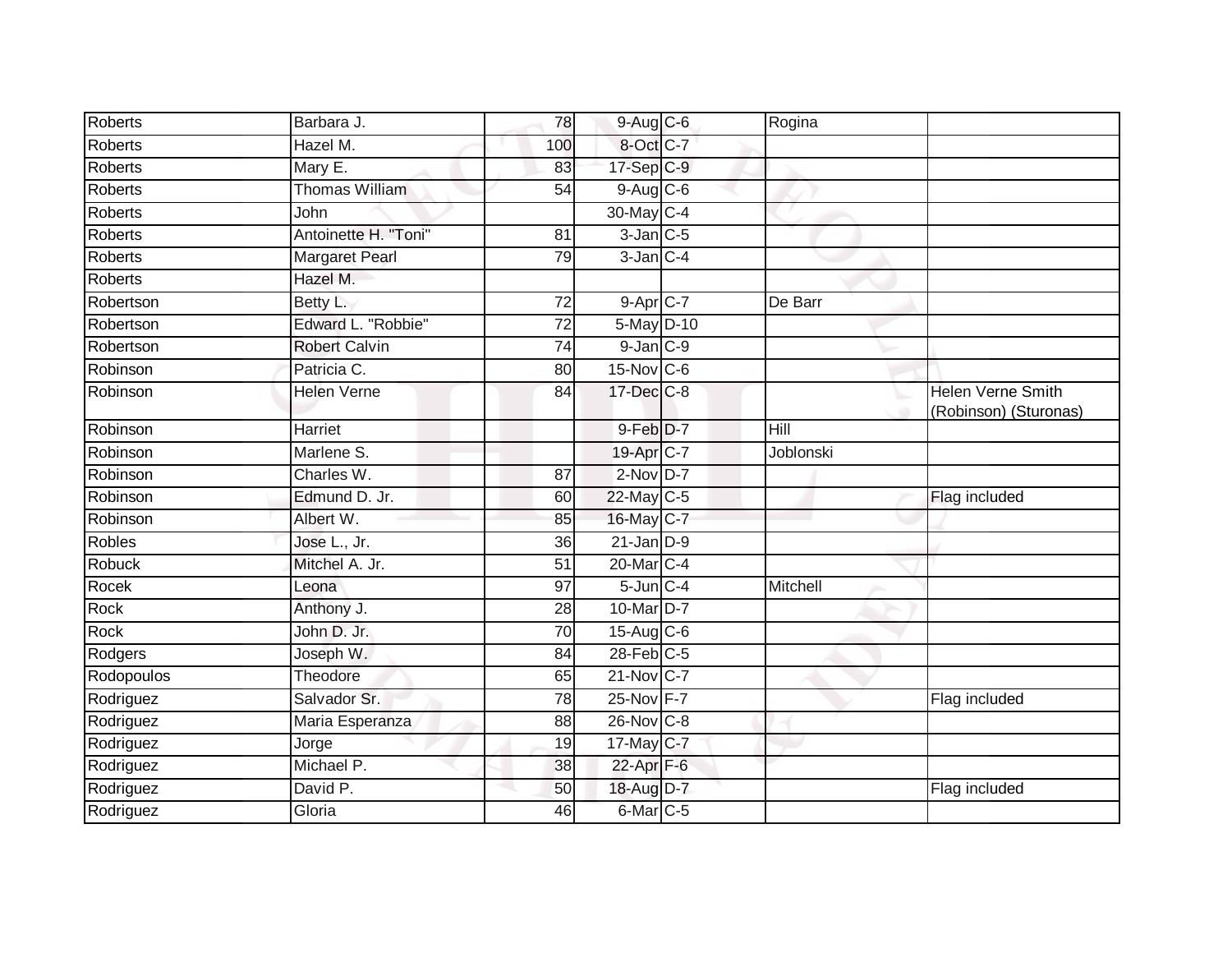| Rodriguez         | Micaela C.             | 66              | 24-Mar C-6       | Covarrubias |                  |
|-------------------|------------------------|-----------------|------------------|-------------|------------------|
| Rodriguez         | Placido                | 81              | $1$ -Jan $C-8$   |             | Picture included |
| Roe               | Christopher H.         | 50              | $21$ -Feb $C$ -6 |             |                  |
| Roethler          | LaVerne H.             | 77              | $4$ -Nov $F-5$   |             |                  |
| Roethler          | David Lee              | 43              | $22$ -Aug C-6    |             |                  |
| Rogers            | EveyIn V.              | $\overline{72}$ | $11-Aug$ D-9     |             |                  |
| Rogers            | William W. "Boomer"    | 82              | 12-Jul C-5       |             |                  |
| Rogers            | John (Jack) Rev.       | 66              | $22-Sep D-7$     |             | Picture included |
| Rogers-Luttringer | Betty E.               | 74              | 6-Jan D-7        |             |                  |
| Rogina            | Helen Jean             | 78              | $19$ -Jan $D-9$  | Hmurovic    |                  |
| Rogowski          | Margaret (Margie)      |                 | $20$ -Jan D-9    |             |                  |
| Rogowski          | <b>Maria</b>           | 64              | $10$ -Apr $C-4$  | Mika        |                  |
| Rohe              | Ardale "Dale"          | 78              | $16$ -Jul $C8$   |             |                  |
| Roher             | Helen                  | 91              | 28-Jan D-10      |             |                  |
| Rohrberg          | Donald A.              | 66              | 28-Nov C-6       |             |                  |
| Rohrman           | Elanor "Tuts"          | 83              | 31-Oct C-6       |             |                  |
| Rohrmann          | Rosemary Locasto       | 83              | 9-Apr C-7        | Piazza      |                  |
| Rojahn            | Mae Alice              | 98              | 12-Oct C-7       |             |                  |
| Roman             | Genevieve J.           | $\overline{71}$ | $20$ -Jul $D-6$  | Pawlowski   |                  |
| Romanowski        | Charles John "Chas"    | $\overline{51}$ | $3$ -Jul $C$ -6  |             |                  |
| Romischer         | Rudy                   | $\overline{72}$ | $19$ -Jan $D-9$  |             |                  |
| Rondelli          | Dante J.               | 75              | 13-Apr C-7       |             | Flag included    |
| Root              | <b>Vivian Michelle</b> | 66              | 13-Nov C-5       |             |                  |
| Root              | <b>John Samuel</b>     | 29              | $5$ -Jan $D-8$   |             |                  |
| Rooy              | Henry "Hank" Sr.       | 69              | $23$ -Feb $D-9$  |             |                  |
| Ropa              | Robert J.              | 68              | 1-Mar D-11       |             |                  |
| Rosales           | Rose                   | 73              | 18-May D-6       | Stoynoff    |                  |
| Rosaschi          | Angelo Joseph Sr.      | 72              | 28-Jan D-10      |             | Flag included    |
| Rosbolt           | <b>Helen Lorraine</b>  | 60              | $16$ -Jan $C-8$  |             |                  |
| Rose              | Donna R.               | 77              | 5-Jan D-8        |             |                  |
| Rose              | Elizabeth              | 99              | 21-Nov C-7       |             |                  |
| Rose              | Dorothy A.             | 59              | 16-Oct C-5       |             |                  |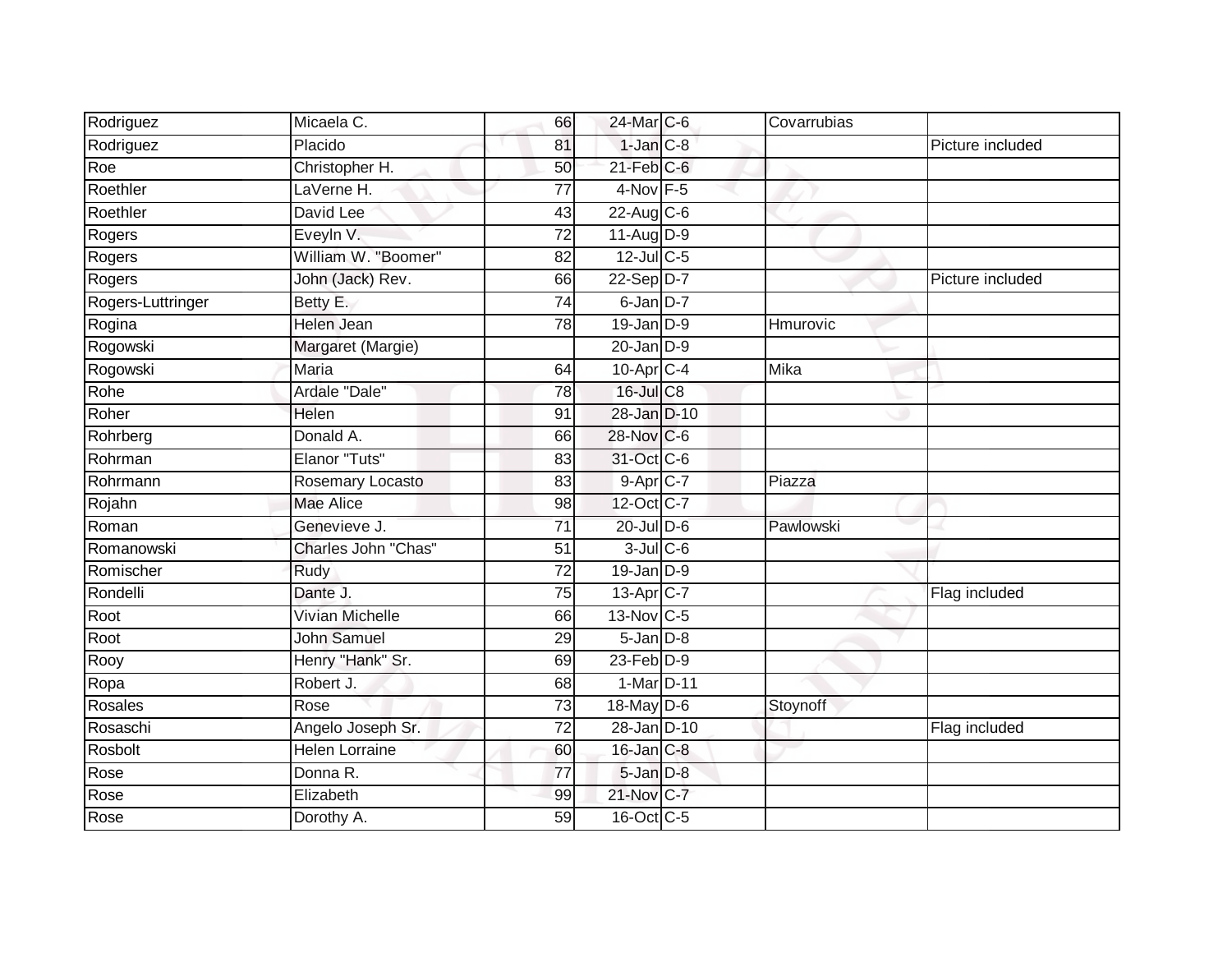| Rose        | Michael A.             | 34              | 18-Apr C-7       |                |                                              |
|-------------|------------------------|-----------------|------------------|----------------|----------------------------------------------|
| Rose        | James L. "Jimmy"       | 17              | $2$ -Jun $C-7$   |                |                                              |
| Rose        | <b>Thelma Marie</b>    | 87              | 14-May C-7       |                |                                              |
| Rose        | Daniel Patrick         | 51              | 10-Aug $D-8$     |                |                                              |
| Rose        | <b>Etta Murl</b>       | 76              | $12$ -Jan $D-9$  | <b>Staples</b> |                                              |
| Rose        | Margaret               | $\overline{77}$ | 19-Dec C-6       |                |                                              |
| Roseen      | Richard E.             | 88              | $20-Sep$ C-6     |                |                                              |
| Rosellini   | Frank L.               | 82              | $5$ -Jul $C$ -5  |                | Flag included                                |
| Rosenbauer  | Mary Ann               | 79              | $23-Sep$ F-6     |                |                                              |
| Rosenbaum   | Donald H. Sr.          | 71              | $6$ -Oct $E-2$   |                |                                              |
| Rosenbaum   | <b>Milly Margot</b>    | 96              | $2-Feb$ $D-9$    |                |                                              |
| Rosenbaum   | Edna M.                | 88              | 6-Feb C-9        |                |                                              |
| Rosenberger | Emily G.               | 79              | 27-Apr C-7       |                |                                              |
| Roser       | Mary Souder            | 93              | $2-Feb$ $D-9$    |                |                                              |
| Roskowski   | Marion F.              | 89              | $7$ -Jul $C$ -6  |                |                                              |
| Ross        | Frank S.               | 91              | $9$ -Dec E-6     |                |                                              |
| Ross        | Louis G., Sr.          | 81              | $19$ -Jan $D-9$  |                |                                              |
| Ross        | <b>Harrell Phyllis</b> | 60              | $11$ -Jun $C-9$  |                |                                              |
| Ross        | Yvonne                 | 62              | $23$ -Feb $D-9$  | Novak          |                                              |
| Ross        | <b>Charles Kenneth</b> | 71              | $9$ -Dec $E$ -6  |                | Flag included                                |
| Ross        | Edward J.              |                 | $19$ -Jan $D-9$  |                |                                              |
| Ross        | Dino D. Jr.            | 19              | $16$ -Feb $D-9$  |                |                                              |
| Ross        | John L.                | 88              | 5-Oct D-7        |                |                                              |
| Rossman     | Virginia               | 86              | 31-Jan C-5       |                | Full name Virginia<br>Rossman MacLennan      |
| Roth        | Francis L.             | 81              | 1-Mar D-11       |                |                                              |
| Roth        | William M.             | 67              | $15$ -Apr $F-8$  |                |                                              |
| Rottier     | <b>Effie</b>           | 63              | 28-Dec C-5       |                |                                              |
| Rotz        | John E.                | 51              | 18-May D-6       |                | Flag included                                |
| Rouseff     | James                  | 65              | 5-Aug F-5        |                |                                              |
| Rovick      | Sylvia B.              | -1              | $16$ -Jul $C$ -8 |                | Full name Sylvia B.<br><b>Winters Rovick</b> |
| Rowe        | Evelyn D.              | 71              | $23$ -Aug C-6    | Hoskins        |                                              |
|             |                        |                 |                  |                |                                              |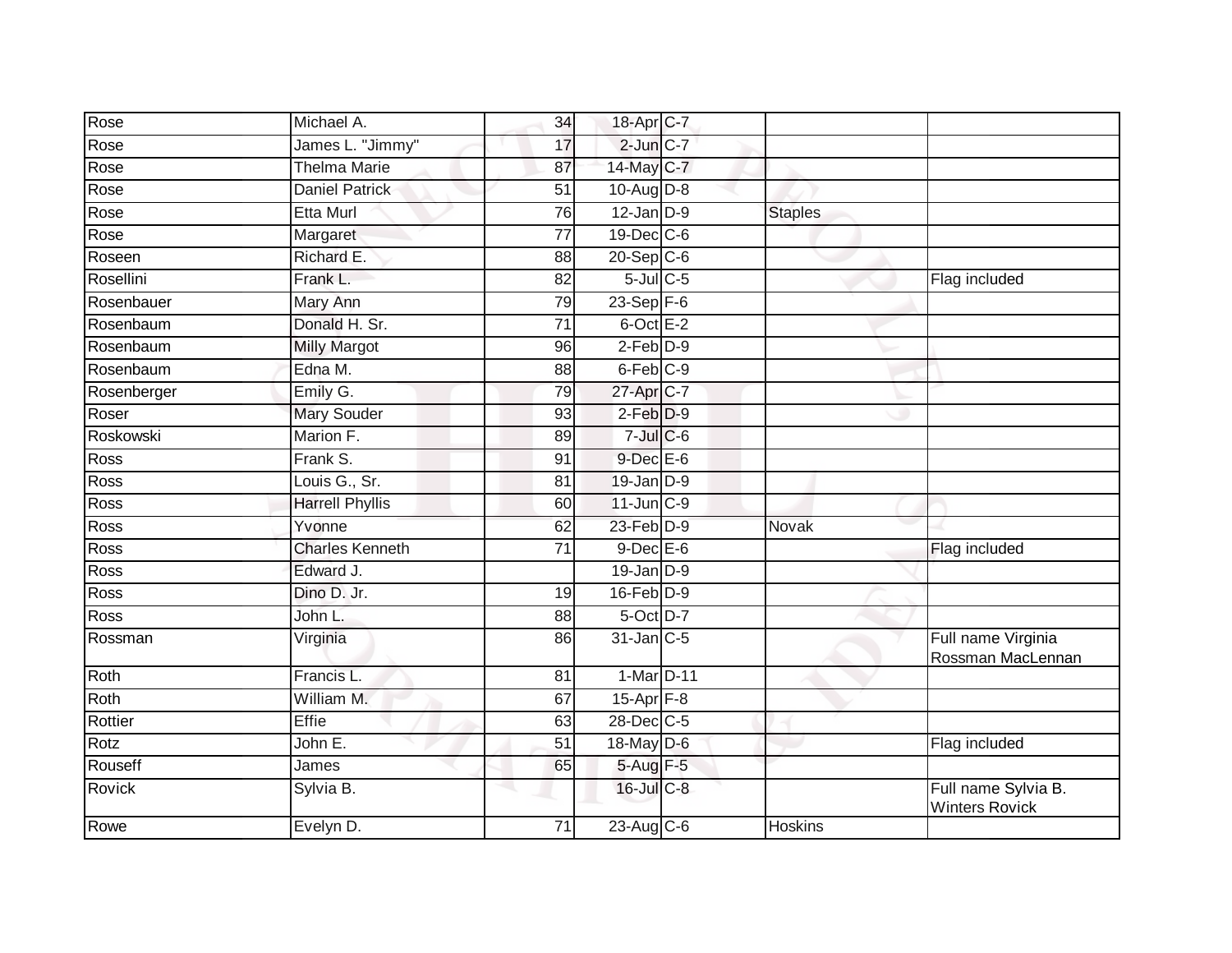| Rowe            | Edward T.             | 82              | 17-Feb D-7        |               |                                          |
|-----------------|-----------------------|-----------------|-------------------|---------------|------------------------------------------|
| Roy             | Harold Anthony "Tony" | 41              | 25-Feb D-8        |               |                                          |
| Rozenich        | Zsuzsanna             | 64              | 25-Oct C-6        | Furstalh      |                                          |
| Rozow           | George                | 89              | $9$ -May C-7      |               |                                          |
| Rubalcaba       | John (Saint)          | $\overline{52}$ | $9$ -Mar $D$ -6   |               |                                          |
| <b>Rubarts</b>  | Robert W.             | 89              | 6-Apr C-6         |               |                                          |
| Rucinski        | Pete                  | 91              | 22-Jun D-7        |               |                                          |
| Rudd            | Edward W.             |                 | $27$ -Feb $C-9$   |               |                                          |
| Rudman          | George                | 69              | 26-Jun C-6        |               | Flag included                            |
| Rueth (Krygier) | Anne K.               | 91              | 28-Oct F-7        |               |                                          |
| Ruf             | August J., Jr.        | 54              | $13$ -Jan $D-7$   |               |                                          |
| <b>Ruffalo</b>  | Antonia               | 90              | $6$ -Feb $C-9$    |               |                                          |
| Ruhland         | Edward J.             | 76              | $4$ -Nov $F - 5$  |               | Flag included                            |
| Ruiz            | Gilbert "Berto"       | 38              | 23-Nov C-6        |               |                                          |
| Ruiz            | Betty M.              | $\overline{75}$ | 28-Jul D-8        | LaCroix       |                                          |
| Rumas           | Theresa K.            | 67              | $2$ -Oct C-5      |               |                                          |
| Rumbaugh        | <b>William Keith</b>  | 81              | 4-May D-6         |               |                                          |
| Rumbut          | Karl Gayle            |                 | $9-Apr$ $C-7$     |               |                                          |
| Rumery          | Richard H.            | 58              | 14-Dec D-6        |               | Flag included                            |
| Rumsey          | Sandra L.             | 57              | $21-Aug$ C-4      |               |                                          |
| Runyan          | William R.            | 72              | $19$ -JulC-6      |               | Flag included                            |
| Rush            | Elsie E.              | $\overline{72}$ | $6$ -Dec $C$ -7   |               |                                          |
| Rush            | Mary A.               | 90              | $28$ -Feb $C-5$   |               | Full name Mary A.<br><b>Handley Rush</b> |
| Rusinski        | John                  | 73              | 26-Dec C-4        |               |                                          |
| Rusnak          | Dan                   | $\overline{78}$ | $18$ -Jun $C-8$   |               | Flag included                            |
| Russell         | <b>Daniel Edward</b>  | 70              | $11$ -Jun $C-9$   |               |                                          |
| Russell         | <b>B.</b> Yvonne      | 64              | 27-Aug C-8        |               |                                          |
| Rust            | Brian J.              | 35              | $30$ -Jan $ C-7 $ |               |                                          |
| Rutkiewicz      | Sophie                | 86              | 19-Dec C-6        | <b>Szarek</b> |                                          |
| Rutledge        | Betty J.              | 69              | 20-Jan D-9        |               |                                          |
| Rutt            | Carl G.               | 71              | 28-Oct F-7        |               |                                          |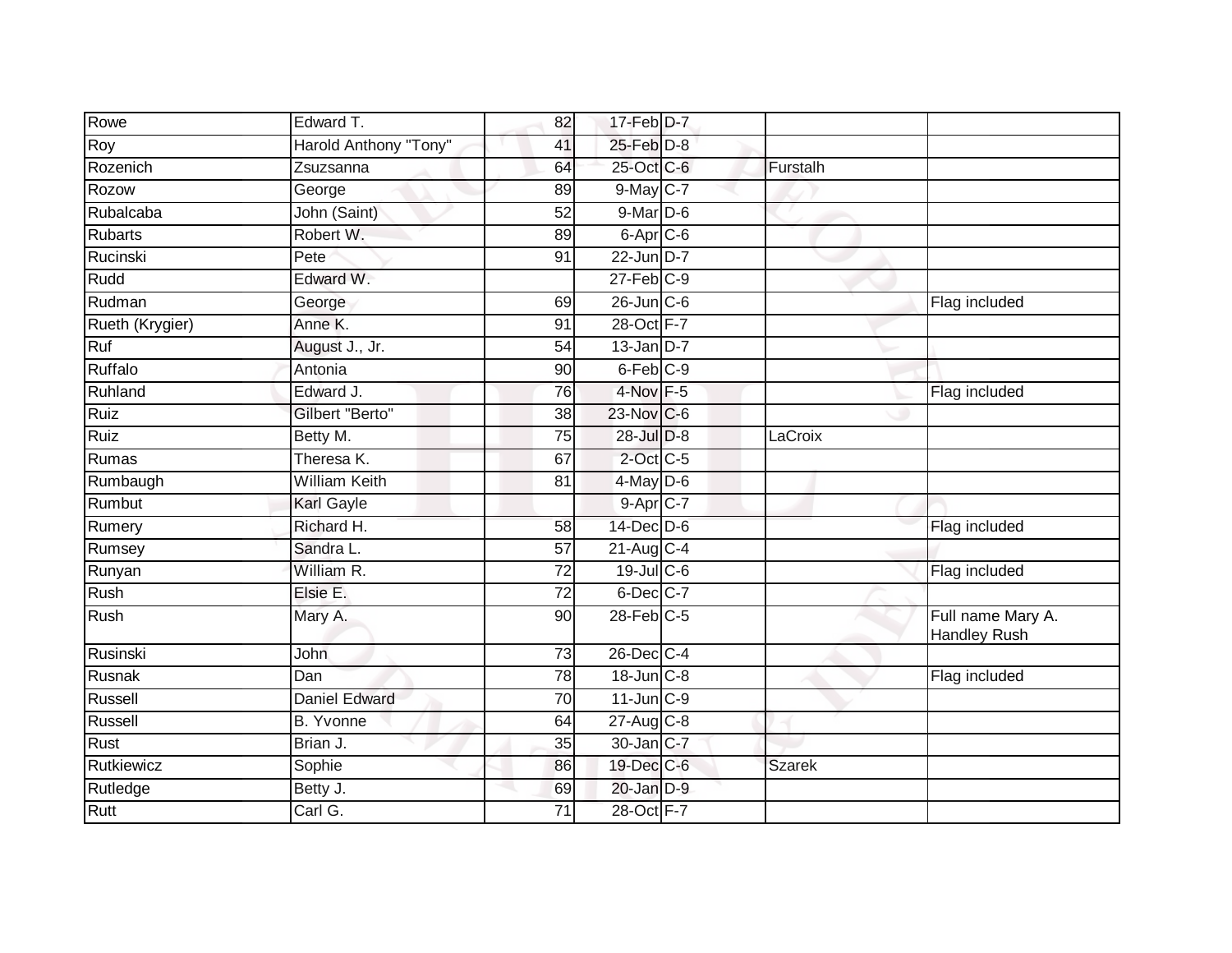| Ruttledge    | Mildred M.              | 85              | 30-Jan C-8             |                |                  |
|--------------|-------------------------|-----------------|------------------------|----------------|------------------|
| Ruzbasan     | Anna                    | 90              | 27-Aug C-8             |                |                  |
| Ryan         | James E.                | 58              | 8-Jul F-7              |                | Flag included    |
| Ryan         | Mamie I.                | 81              | $15$ -Dec $D-6$        | Wright         |                  |
| Ryan         | Sarah E.                | 84              | 7-Apr D-9              |                |                  |
| Ryan         | Edward J.               | 20              | $9$ -Feb $C$ -6        |                |                  |
| Rybarczyk    | Alice M.                | 80              | $22$ -Jun $D-6$        | Orchowski      |                  |
| Rybarski     | Chester C.              | 67              | $26$ -Jun $C$ -6       |                | Flag included    |
| Ryckman      | Melvin "Rick" and "Mel" | 72              | 19-Nov C-7             |                |                  |
| Rydbeck      | Eleanor L. "Ellie"      | 79              | 13-Nov C-5             | Johnson        |                  |
| Rygas        | Stanley A.              | 83              | $6$ -Jan $D-7$         |                | Picture included |
| Rymarowicz   | Joseph J. "Rymer"       | 70              | $27 - Dec$ C-6         |                |                  |
| Rzepka       | Helen H.                | 81              | 22-Feb C-4             | <b>Burczyk</b> |                  |
| Rzeszut      | Edward R. Sr.           | $\overline{77}$ | $21-Sep D-7$           |                |                  |
| Sabastian    | Pauline Ann             | 79              | 13-Jan D-7             |                |                  |
| Sabau        | Gabriel "Gabby"         | 85              | $24$ -Feb $D-8$        |                | Flag included    |
| Saberniak    | Kenneth J.              | $\overline{37}$ | 12-Nov C-9             |                |                  |
| Sable        | <b>Tabitha Renee</b>    | 14              | 14-Jun C-7             |                |                  |
| Sabo         | Albert E.               | 82              | 14-Oct F-6             |                | Flag included    |
| Sabo         | Robert D. "Smiles"      | 63              | 24-Mar C-6             |                | Flag included    |
| Sacco        | Wilma H.                | 89              | 5-May D-10             |                |                  |
| Sacco        | Genevieve T.            | 86              | $6-Sep$ $C-6$          | Maranto        |                  |
| Sackett      | Richard I.              | 82              | 13-Mar C-5             |                |                  |
| Sadelack     | Edward Jr.              | 59              | $9-Feb$ D-7            |                |                  |
| Sakely       | Marie                   | 77              | $7$ -Jun $C$ -7        |                |                  |
| Saklaczynski | Victoria "Vicki"        | $\overline{72}$ | $10$ -Jan $C-5$        |                |                  |
| Sakowicz     | Sylvia A.               | 85              | $3-$ Sep $C-6$         |                |                  |
| <b>Saks</b>  | Bernice H.              | 89              | 16-Aug C-6             |                |                  |
| Salapski     | Sharry Lynn             | 37              | $2$ -Dec $E$ -6        | Macchia        |                  |
| Salapski     | Sharry Lynn             | 37              | 29-Nov C-6             | Macchia        |                  |
| Salazaar     | <b>Sydney Rose</b>      |                 | $8-Aug$ <sub>C-5</sub> |                |                  |
| Salazar      | Yvonne G.               | 25              | $9-Jan$ $C-9$          | <b>Salinas</b> |                  |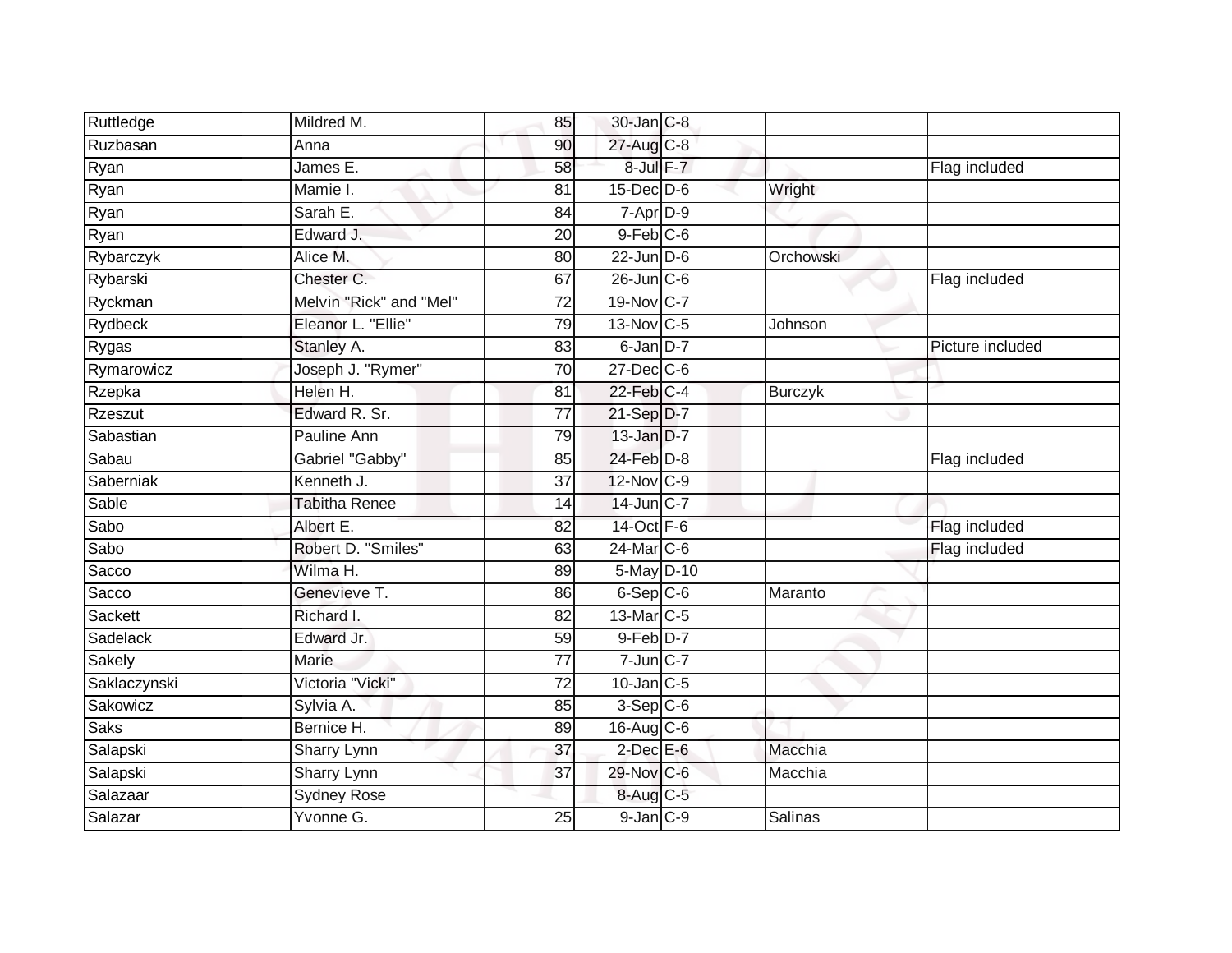| Salisbury      | Marguerite "Marge"   | 82              | 19-Apr C-7              |                 |                                                    |
|----------------|----------------------|-----------------|-------------------------|-----------------|----------------------------------------------------|
| Sallas         | Lawrence R.          | 41              | $27-Sep$ C-6            |                 |                                                    |
| <b>Salyers</b> | <b>Homer Burton</b>  | 83              | 7-Feb <sup>C-6</sup>    |                 |                                                    |
| <b>Salyers</b> | <b>Beulah Peters</b> | 84              | $23 - Sep$ F-6          |                 |                                                    |
| Samanas        | Robert M.            | $\overline{52}$ | $2$ -Nov D-7            |                 |                                                    |
| Samardzija     | Marko                |                 | 13-Nov C-5              |                 |                                                    |
| Sambor         | Robert               | 57              | 8-Oct C-8               |                 |                                                    |
| Sambor         | Sophie H.            | 86              | $9$ -Jul $C$ -8         | <b>Banasiak</b> | Full name Sophie H.<br>Kiepura Sambor              |
| Sampias        | Ernest E.            | 82              | 26-Jul C-7              |                 | Flag included                                      |
| Sampson        | Ann                  | 82              | $28-Sep$ C-6            |                 |                                                    |
| Samson         | Donnell "Don"        | 74              | 31-May C-7              |                 | Flag included                                      |
| Samuels        | Danny                | 46              | 20-Mar C-4              |                 |                                                    |
| Sanasac        | Mary E.              | $\overline{87}$ | 10-Sep C-8              |                 |                                                    |
| Sanchez        | Ramon "Moncho"       | 69              | $12$ -Aug F-6           |                 |                                                    |
| Sanders        | Alton Jr.            | 67              | 30-Nov E-1              |                 | Flag included                                      |
| Sanders        | Mary Lou             | 53              | $10$ -Jan $ C-5 $       |                 |                                                    |
| Sanders        | Pauline              | 85              | $27-Sep$ <sub>C-6</sub> |                 |                                                    |
| Sanders        | Carl P.              | 94              | 21-Nov C-7              |                 |                                                    |
| Sanders        | Darrell E.           | 50              | $22$ -Feb $C-4$         |                 | Flag included                                      |
| Sanders        | Wm. Floyd            | 80              | $25-Sep C-6$            |                 | Flag included                                      |
| Sanders        | Richard D.           | 37              | 22-Sep D-7              |                 |                                                    |
| Sanders        | <b>Susie Anner</b>   | 96              | $2$ -Mar $D-8$          |                 |                                                    |
| Sandlin        | Kathleen M.          | 59              | 26-Jul C-7              | <b>Bujna</b>    |                                                    |
| Sandman        | Anna Mae             |                 | $16-Sep$ $F-7$          | Magee           |                                                    |
| Sandoval       | Conception           | 87              | 26-Mar C-10             |                 |                                                    |
| Sandrick       | Gertrude Vivian      | 82              | $3-Sep C-6$             | <b>Brown</b>    | Full name Gertrude Vivian<br><b>Brown Sandrick</b> |
| Sangster       | James                | 97              | $15$ -May C-6           |                 |                                                    |
| Santacaterina  | Alan Joseph          | 43              | $1$ -Jul $F-6$          |                 |                                                    |
| Santana        | Margarita            | 76              | 7-May C-10              | Frias           |                                                    |
| Santelik       | Peter                | 87              | $1$ -Jun $C - 5$        |                 |                                                    |
| Santelli       | Dennis M. Sr.        | 50              | $2$ -Jul $C$ -9         |                 |                                                    |
|                |                      |                 |                         |                 |                                                    |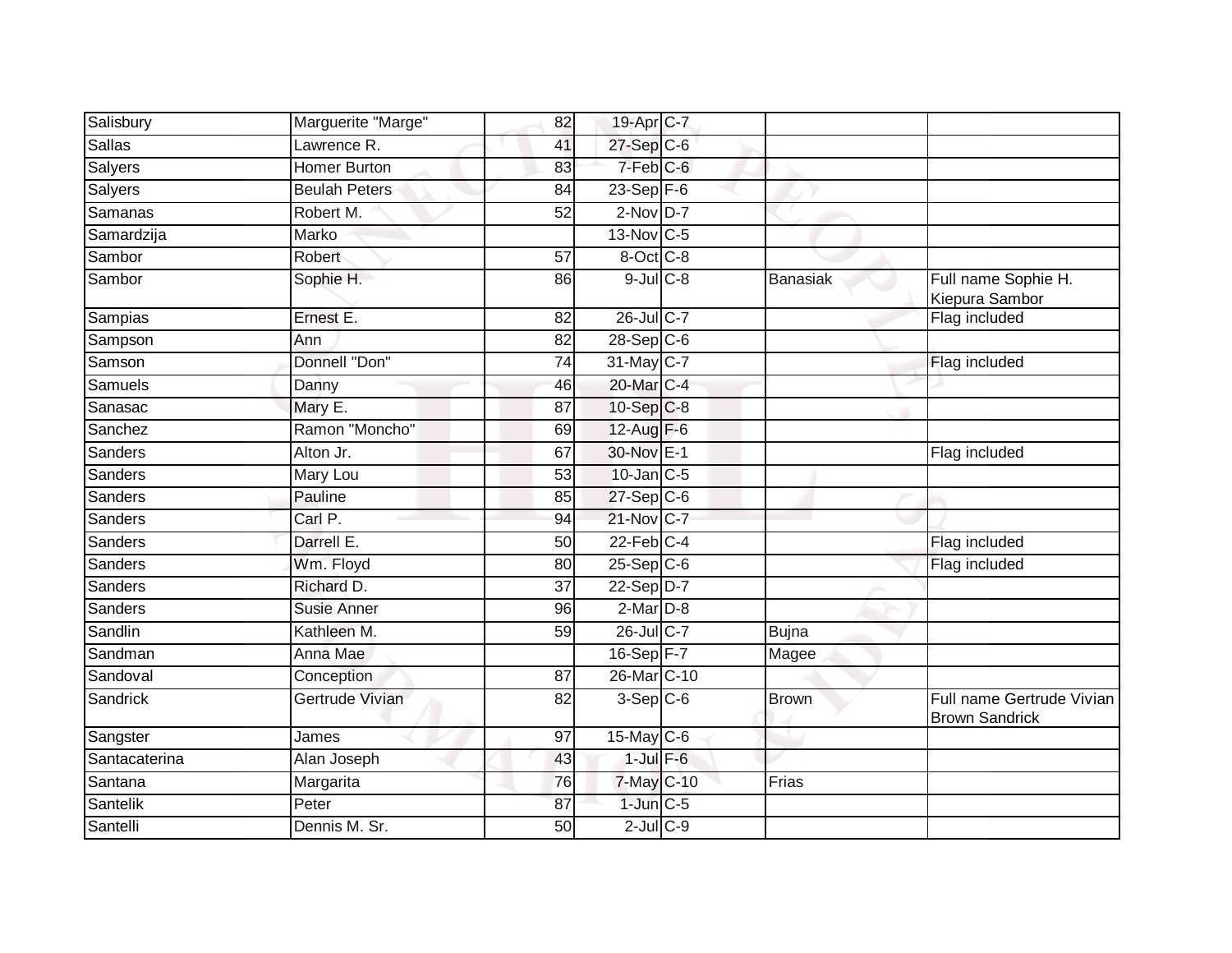| Santelli        | Dennis E. "Dino" Jr.    | 23              | $2$ -Jul $C$ -9       |                |                                           |
|-----------------|-------------------------|-----------------|-----------------------|----------------|-------------------------------------------|
| Santer          | Constance V.            | 79              | 27-Dec C-7            |                | Full name Constance V.(<br>Santer) Wognum |
| Santerior       | Carole E.               | 63              | 8-Nov C-7             | <b>Stockus</b> |                                           |
| Santiago        | Cresencia Vela "Tencha" | 76              | $5$ -Jul $C$ -5       |                |                                           |
| Santiago        | Obdulia                 | 85              | 13-Nov C-5            |                |                                           |
| Santiful        | James L. "Mr. Jimmy"    | 78              | $11$ -Nov $F-6$       |                |                                           |
| Santino         | Vito                    | 70              | $3$ -Jan $C$ -5       |                | Flag included                             |
| Santo           | John "Jack"             | 82              | 31-May C-7            |                |                                           |
| Santos          | Felix, Sr.              | 72              | $16$ -Jan $C-8$       |                | Flag included                             |
| Santucci        | Faustino                | 92              | $10$ -Jan $C-5$       |                |                                           |
| Sapita          | Anna                    |                 | 11-Mar $F-6$          |                |                                           |
| Sapyta          | <b>Stanley</b>          | 75              | 9-Mar D-7             |                | Flag and Picture included                 |
| Sarantos        | Bill "William"          |                 | 25-Apr C-7            |                |                                           |
| Sarengach       | Nicholas W. Jr.         | 37              | $8 -$ Apr $F - 5$     |                |                                           |
| Sarnecki        | Josephine               | 79              | 23-May C-6            | Powers         |                                           |
| Sarnowski       | Theodore W.             | 76              | $14$ -Feb $ C-4$      |                | Flag included                             |
| Sass            | Florence                |                 | 9-Mar D-6             |                |                                           |
| Saturday        | Ann Irene               | 82              | $6$ -Jul $C$ -5       |                |                                           |
| Saunders        | Irene <sub>V.</sub>     | 75              | $22$ -Jan F-7         |                |                                           |
| Savage          | Monica D.               | 85              | 8-Nov C-7             |                |                                           |
| <b>Savickas</b> | <b>Walter</b>           | 74              | $14$ -Feb $C-3$       |                | Flag included                             |
| Sawaska         | <b>Kyle Patrick</b>     | 2               | $22$ -May C-5         |                |                                           |
| Sawyer          | Joan E.                 | 68              | 30-Apr <sub>C-9</sub> |                |                                           |
| Sawyer          | Beatrice M.             | 69              | 26-Dec C-4            | Filar          |                                           |
| Sawyer          | Dorothy                 | 76              | 19-Nov C-7            |                | Full name Dorothy Straker<br>Sawyer       |
| Sawyer          | Raymond J.              | 79              | 21-May C-8            |                | Flag included                             |
| Saxe            | Jerry R.                | 48              | 4-Mar F-7             |                | Flag included                             |
| Saxton          | Rosemary M.             | 80              | $22$ -Jan $F-7$       |                |                                           |
| Saylors         | Mark                    | 38              | 12-Mar C-9            |                |                                           |
| Sazon           | Pauline                 | $\overline{83}$ | $15$ -Jan $F-6$       |                |                                           |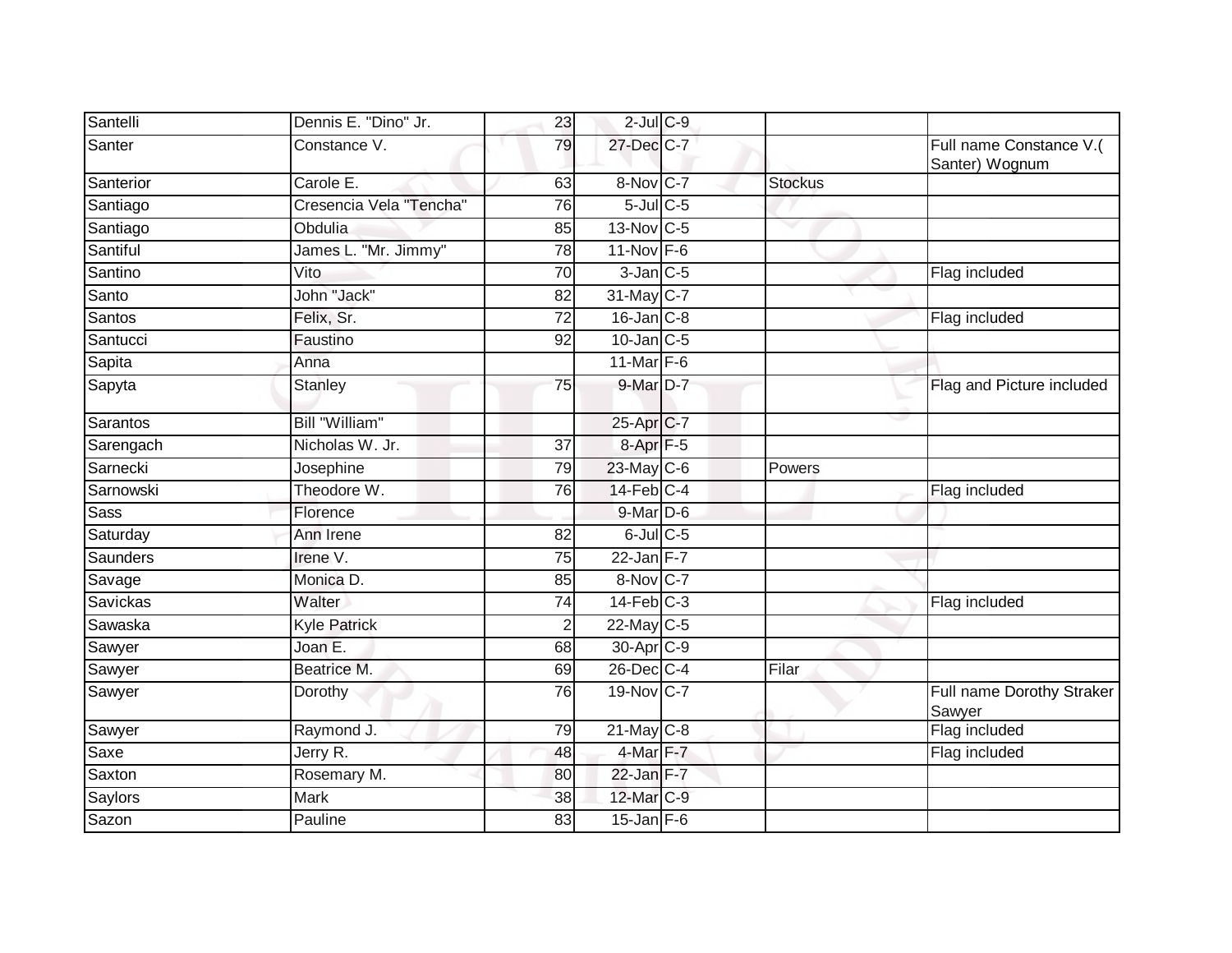| Scartozzi     | Mildred M.              | 80              | $9$ -Dec $E$ -6        |               |                           |
|---------------|-------------------------|-----------------|------------------------|---------------|---------------------------|
| Scatena       | Harry J.                | 85              | 20-Jun C-7             |               |                           |
| Scensney      | Helen A.                | 75              | 20-Aug C-9             | Maksin        |                           |
| Scepkowski    | Frank                   | 79              | $16$ -Nov D-6          |               | Flag included             |
| Scesney       | Frank J.                | 76              | $29$ -Feb $C-6$        |               | Flag included             |
| Schabel       | Marie J.                | 84              | $1-Feb$ <sub>C-7</sub> |               |                           |
| Schackmuth    | Marian P.               | 74              | 19-May E-2             | Hanusin       |                           |
| Schaefer      | Scott A.                | 28              | 18-Dec C-4             |               |                           |
| Schaefer      | John J.                 | 83              | $12$ -Apr $C$ -6       |               | Flag included             |
| Schaefer      | Martin H.               | $\overline{79}$ | 28-Oct F-7             |               | Flag and Picture included |
| Schafer       | Lilian E.               | 80              | $18$ -Feb $ D-8 $      |               |                           |
| Schall        | Larry                   | 56              | 22-Dec C-7             |               |                           |
| Scharbach     | William L. "Sparky" Sr. | 79              | 7-Oct F-7              |               |                           |
| Scheeringa    | Marvin Jr. "Clancy"     | 61              | 3-Jun F-11             |               |                           |
| Scheeringa    | LaVerne                 | 78              | 18-Jun C-8             | DeYoung       |                           |
| Scheffel      | Jack L.                 | 78              | 29-Oct C-9             |               | Flag included             |
| Scheidler     | Susan                   | 73              | 11-Aug D-9             | <b>Betley</b> |                           |
| Scheilenbauer | Karl                    | 70              | 26-Oct C-7             |               |                           |
| Schell        | Veronica C.             | 97              | $18-Oct$ $C-5$         |               |                           |
| Scheller      | Hildegard J.            |                 | $3-NovE-2$             |               |                           |
| Schenker      | Bernice W.              | 79              | 10-Oct C-5             |               |                           |
| Scherer       | Wilbert J.              |                 | $12$ -Nov $ C-9 $      |               | Flag included             |
| Scherer       | Albert                  | 89              | $2-Apr$ $C-8$          |               |                           |
| Scherette     | Eugene A.               | 69              | 30-Apr C-9             |               | Flag included             |
| Scheub        | Kurt H.                 | 85              | 26-Mar C-10            |               |                           |
| Schiestel     | Joseph T.               |                 | $15$ -Dec $D$ -6       |               |                           |
| Schiestel     | Joseph T. "Skeets"      |                 | $17$ -Jan $C$ -5       |               |                           |
| Schiestel     | Winona F.               | 78              | 22-Oct C-8             |               |                           |
| Schiestel     | Winona F.               |                 | 15-Dec D-6             |               |                           |
| Schilling     | James J.                | 59              | 10-Mar D-7             |               |                           |
| Schlarp       | Margaret M.             | 71              | 20-Dec C-7             |               |                           |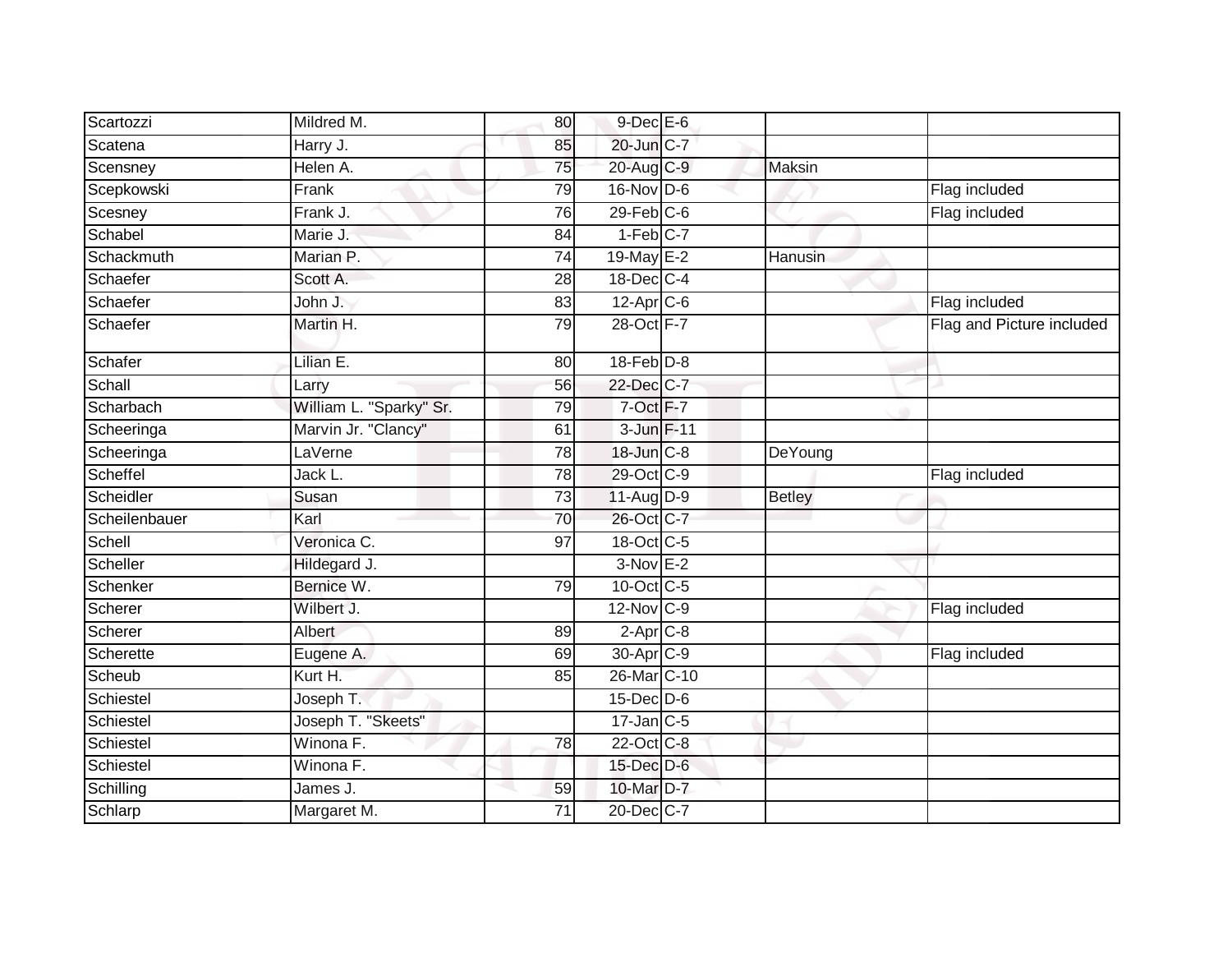| Schlosberg    | Alexander            | 76              | 25-Jun C-7             |                | Flag included |
|---------------|----------------------|-----------------|------------------------|----------------|---------------|
| Schmal        | Stella L.            | 87              | 20-Apr C-7             | <b>Bak</b>     |               |
| Schmal        | <b>Robert Gordon</b> | 49              | 3-Dec C-6              |                |               |
| Schmal        | Constance            |                 | $9$ -Jul $C$ -9        | <b>Herbert</b> |               |
| Schmal        | Walter J. Jr.        | 59              | 19-Sep C-7             |                |               |
| Schmal Wagner | Kathleen A. "Katie"  | 40              | 19-Sep C-7             |                |               |
| Schmetzer     | Mary L.              | 80              | 31-Mar E-6             |                |               |
| Schmidt       | Ernest E.            | 87              | 1-Mar D-11             |                |               |
| Schmidt       | William C. "Bill"    | 80              | 27-Jun C-7             |                |               |
| Schmidt       | Vera M.              | 73              | $11$ -Jun $C-9$        | Moore          |               |
| Schmidt       | Gaylord D.           | 89              | $9$ -Oct C-6           |                |               |
| Schmidt       | Marion "Big G"       | 86              | $1$ -Jul $F-6$         |                |               |
| Schmidt       | Clara E.             | 88              | $3-Apr$ <sub>C-5</sub> |                |               |
| Schmidt       | Bernice P.           | 93              | 13-Jan D-7             |                |               |
| Schmidt       | <b>Richard Paul</b>  | $\overline{73}$ | 9-Feb C-7              |                | Flag included |
| Schmidt       | <b>Earl Arthur</b>   | $\overline{75}$ | $6$ -Aug $C$ -8        |                |               |
| Schmidt       | Helen A.             | 79              | 10-May C-7             |                |               |
| Schmidt       | Ernest               |                 | 28-Feb C-5             |                |               |
| Schmidt       | Raymond H.           | 84              | 15-Mar D-12            |                | Flag included |
| Schmueser     | Robert E.            | $\overline{74}$ | 7-Oct F-7              |                |               |
| Schneider     | Ronada S. "Ronnie"   | 54              | 29-May C-4             |                |               |
| Schneller     | Anthony J., Sr.      | $\overline{81}$ | 18-Jan C-4             |                | Flag included |
| Schnepp       | Emma                 | 94              | $26$ -Jun $C-4$        |                |               |
| Schoefeld     | John F.              | 60              | 13-Apr C-7             |                |               |
| Scholl        | Mary L.              | 80              | $11-Nov$ F-6           | Rietveld       |               |
| Scholz        | Cherly Lynn          | 52              | $1-Dec$ E-7            | Radigan        |               |
| Schonert      | Agnes M.             | 89              | $5$ -Jun $C-4$         |                |               |
| Schoon        | LaVern M.            | 86              | 18-Feb D-8             |                |               |
| Schoon        | Owen H.              | 85              | 24-Apr C-5             |                |               |
| Schouten      | Helen M.             | 87              | 22-Jul F-7             |                |               |
| Schramm       | Kenneth Eugene       | 69              | $16$ -Aug C-6          |                |               |
| Schramm       | Frances B.           | 87              | $6$ -Oct $E-2$         | <b>Kretz</b>   |               |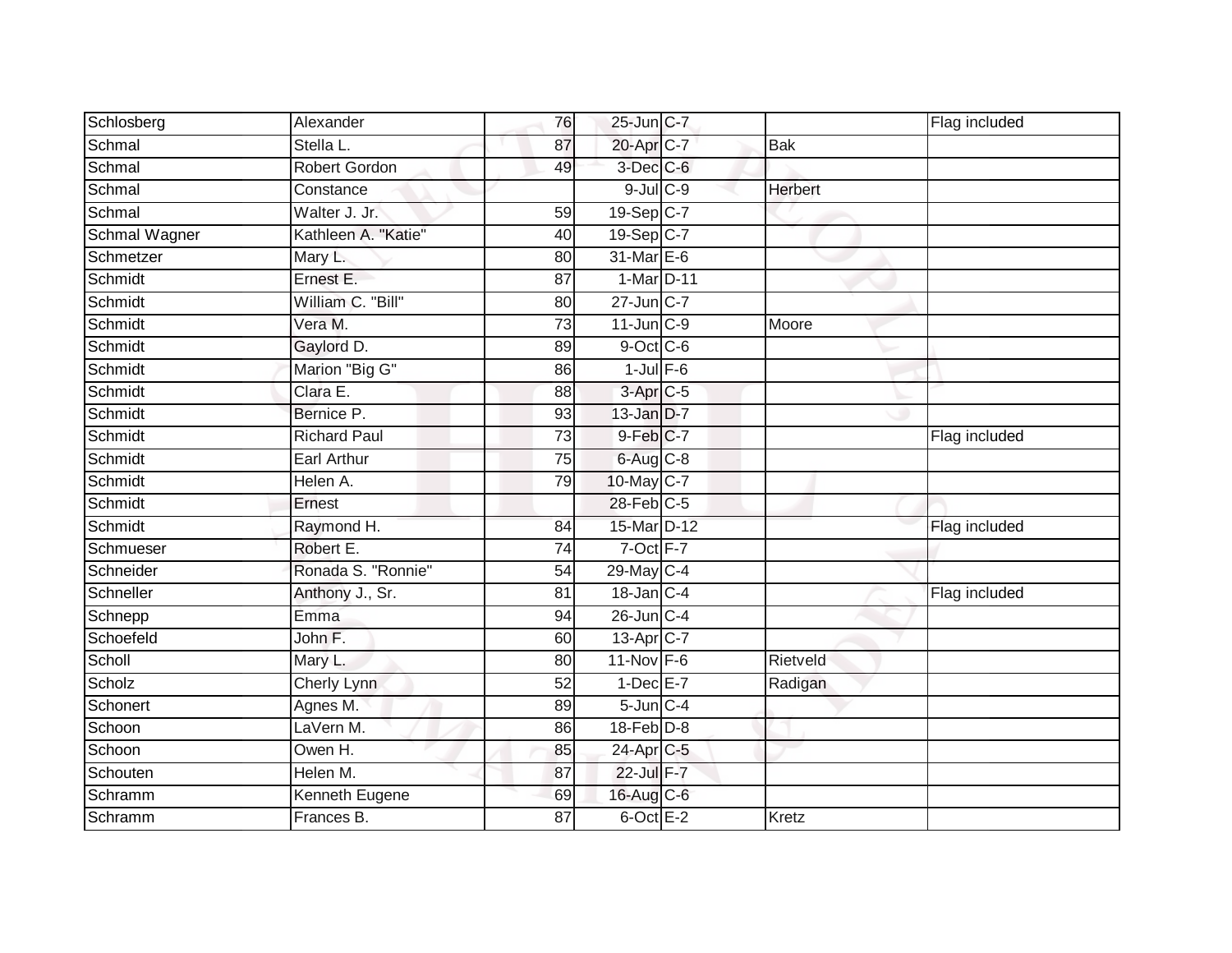| Schreiber      | Erna                   | 99              | 18-May D-7             |               |                                               |
|----------------|------------------------|-----------------|------------------------|---------------|-----------------------------------------------|
| Schreier       | Mary Ann               | 78              | 10-Sep C-8             | Wojdyla       |                                               |
| <b>Schrock</b> | Evelyn B.              | 90              | 18-Jul C-7             |               | Full name Evelyn B. Reich-<br>Luke-Schrock    |
| Schroeter      | John A.                | 51              | 26-May C-6             |               |                                               |
| Schu           | William C.             | 89              | 30-Oct C-5             |               |                                               |
| Schudy         | <b>Florence Louise</b> | $\overline{74}$ | $22$ -Nov C-6          |               |                                               |
| Schuller       | Anna L.                | 65              | $17 -$ Jul C-4         |               |                                               |
| Schultz        | Leona F.               | 80              | 10-Apr <sub>C-5</sub>  |               |                                               |
| Schultz        | Michael A.             | 48              | $29-Sep$ $E-2$         |               |                                               |
| Schultz        | Roy W.                 | 62              | $27$ -Feb $C-9$        |               |                                               |
| Schultz        | Louis Clifford         | $\overline{76}$ | 23-Oct C-4             |               | Flag included                                 |
| Schultz        | Eugene V.              | 70              | $24$ -Jan $C-5$        |               |                                               |
| Schulze        | Clara                  | $\overline{73}$ | 27-Aug C-8             |               |                                               |
| Schumann       | Helen M.               | 87              | $2$ -Feb $D-9$         | Helfen        |                                               |
| Schuster       | <b>Viola Marie</b>     | 93              | 24-Jul C-4             | Scherer       |                                               |
| Schuster       | Debra L. "Debbie"      | 46              | $5$ -Jun $C-4$         |               |                                               |
| Schutz         | Hubert H.              | 90              | 29-Sep E-2             |               |                                               |
| Schuzer        | Rudolph W. Sr.         | 71              | $15$ -Jun $D-8$        |               | Flag included                                 |
| Schwab         | <b>Fredrick Earl</b>   | 84              | 26-Nov C-8             |               |                                               |
| Schwaller      | Candace L. "Candy"     | 53              | 22-Dec C-5             | <b>Harris</b> |                                               |
| Schwan         | Martha Lee             | 76              | 19-Nov C-7             | Reinhardt     |                                               |
| Schwartz       | Alan                   |                 | $27$ -Aug C-8          |               | Star of David included                        |
| Schwartz       | Ella M.                | 92              | $1-Feb$ <sub>C-7</sub> |               |                                               |
| Schwartz       | Rose Lee               | 84              | $7-May$ $C-10$         |               |                                               |
| Schweingruber  | Clara                  | $\overline{97}$ | 18-Jul C-7             |               |                                               |
| Schweisthal    | Richard E.             | 71              | 20-Nov C-4             |               | Flag included and K of C<br>Symbol included   |
| Schweisthal    | Richard E.             | 71              | 19-Nov C-7             |               | Abraham Lincoln 4th<br>Degree symbol included |
| Schwerin       | Kenneth F.             | 52              | $7$ -Jul $C$ -6        |               |                                               |
| Schwertfeger   | Jean B.                | 54              | $2$ -Jan $C-9$         |               |                                               |
| Schwinkendorf  | Howard R.              | $\overline{91}$ | $7$ -Jul $C$ -6        |               | Picture included                              |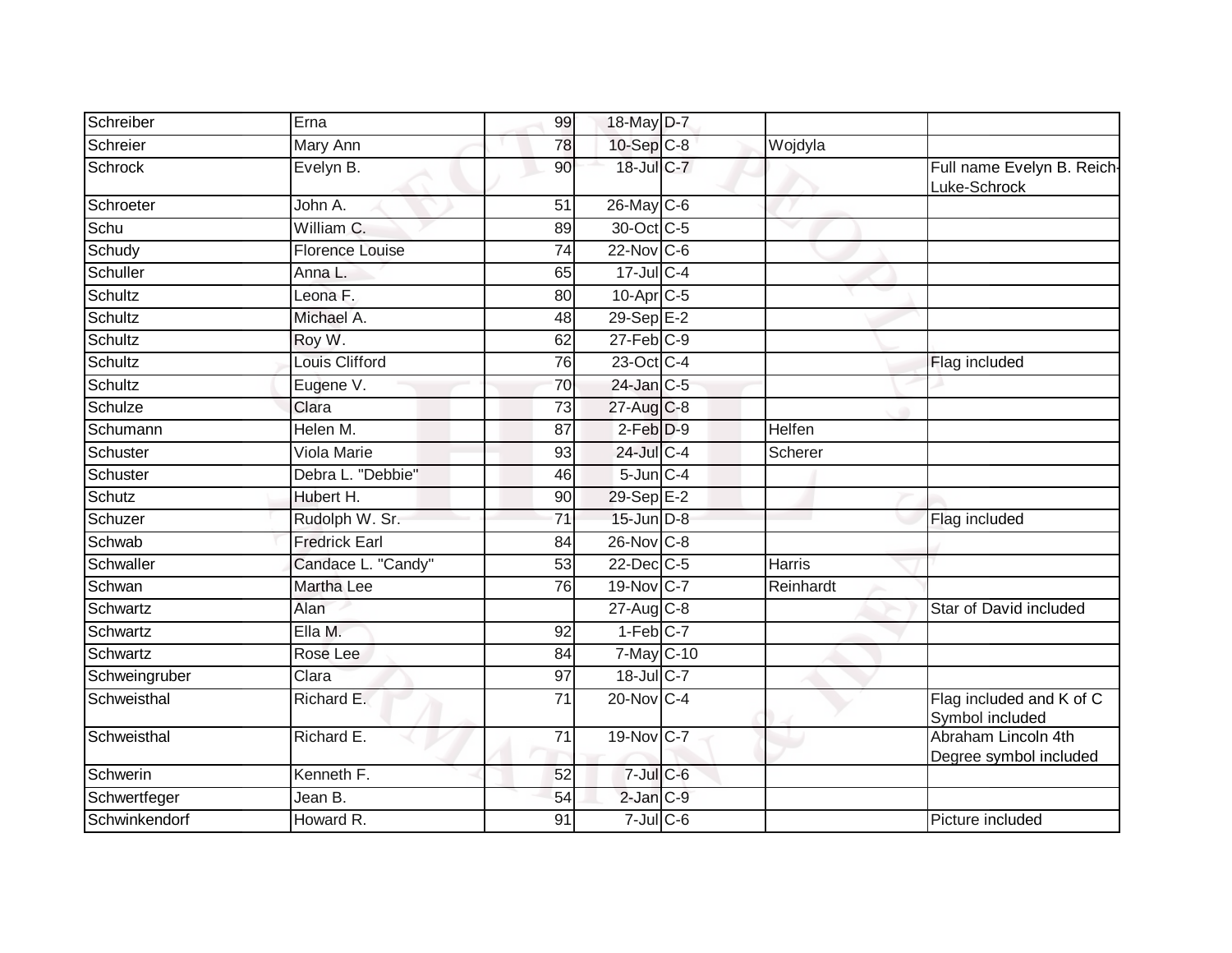| Scieska      | Lois                 | 75              | $13$ -Feb $ C-8 $     |               |                                           |
|--------------|----------------------|-----------------|-----------------------|---------------|-------------------------------------------|
| Scofield     | Katherine L.         | 50              | $1-Sep$ $D-6$         | Ryder         |                                           |
| Scott        | Roberta M.           | 81              | $2$ -Jun $C-7$        | McEwen        |                                           |
| Scott        | <b>Helbert David</b> | 40              | $9$ -Jun $C-7$        |               |                                           |
| Scott        | Eva                  | 61              | $17 -$ Jul C-4        | Dunbar        |                                           |
| Scott        | Anthony              | 33              | 3-Mar D-8             |               |                                           |
| Scott        | Reede I.             | 80              | $2-Sep$ F-7           |               |                                           |
| Scott        | Pearline             | 85              | 8-Apr <sub>F-6</sub>  |               |                                           |
| Scott        | John Paul            | 78              | 27-Mar C-5            |               | Flag included                             |
| Scott        | Robert C.            | $\overline{34}$ | 11-Oct C-5            |               |                                           |
| Scott        | Robert K. Sr.        | 67              | $15$ -Jun $D-8$       |               |                                           |
| Scott        | Tommie Lee           | 71              | 31-Aug D-8            |               |                                           |
| Scott        | Dorothy A.           | 48              | 29-Jul F-5            | Kurzinski     |                                           |
| Scott        | Marie H.             | 95              | $4$ -Jul C-5          |               |                                           |
| Scott        | <b>Guy Charles</b>   | 40              | 23-May C-7            |               |                                           |
| Scuderi      | Nelson J.            | 74              | 28-Jul D-8            |               | Flag included                             |
| Seamon       | Dorothy              | 81              | 22-Dec C-7            | Trivanovich   |                                           |
| Sears        | Barbara A.           | 62              | 31-Jul C-6            | Fritz         |                                           |
| Seaton       | Zoa Edith            | 72              | $21$ -Dec $C$ -6      |               |                                           |
| <b>Sebek</b> | Kathleen T.          | 68              | 28-Oct F-7            | Lynch         |                                           |
| Sebella      | <b>John</b>          | 88              | 20-Jun C-7            |               |                                           |
| Sederberg    | <b>Bessie Lavon</b>  |                 | 19-Oct D-7            | Hineline      |                                           |
| Seepers      | Louis G.             | 86              | 23-Apr <sub>C-7</sub> |               |                                           |
| Sefton       | Muriel               | 91              | $28$ -Feb $C-4$       |               |                                           |
| Segan        | Hanna                | 70              | $2$ -Jun $C-7$        |               |                                           |
| Segarra      | Joseph Anthony "Tony | 59              | 15-Aug C-6            |               | Full name Joseph Anthony<br>Colon Segarra |
| Seger        | Harry G.             | 68              | $15-SepE-2$           |               |                                           |
| Segert       | Clara                | 85              | 14-Mar C-7            |               |                                           |
| Segovia      | Florence D.          | 95              | $27$ -Jan $D-6$       | <b>DuBois</b> |                                           |
| Seiber       | W.C. "Dub"           | 48              | $26$ -Jan $D-8$       |               |                                           |
| Sein         | Manuel Jr.           | 53              | 12-Nov C-9            |               |                                           |
|              |                      |                 |                       |               |                                           |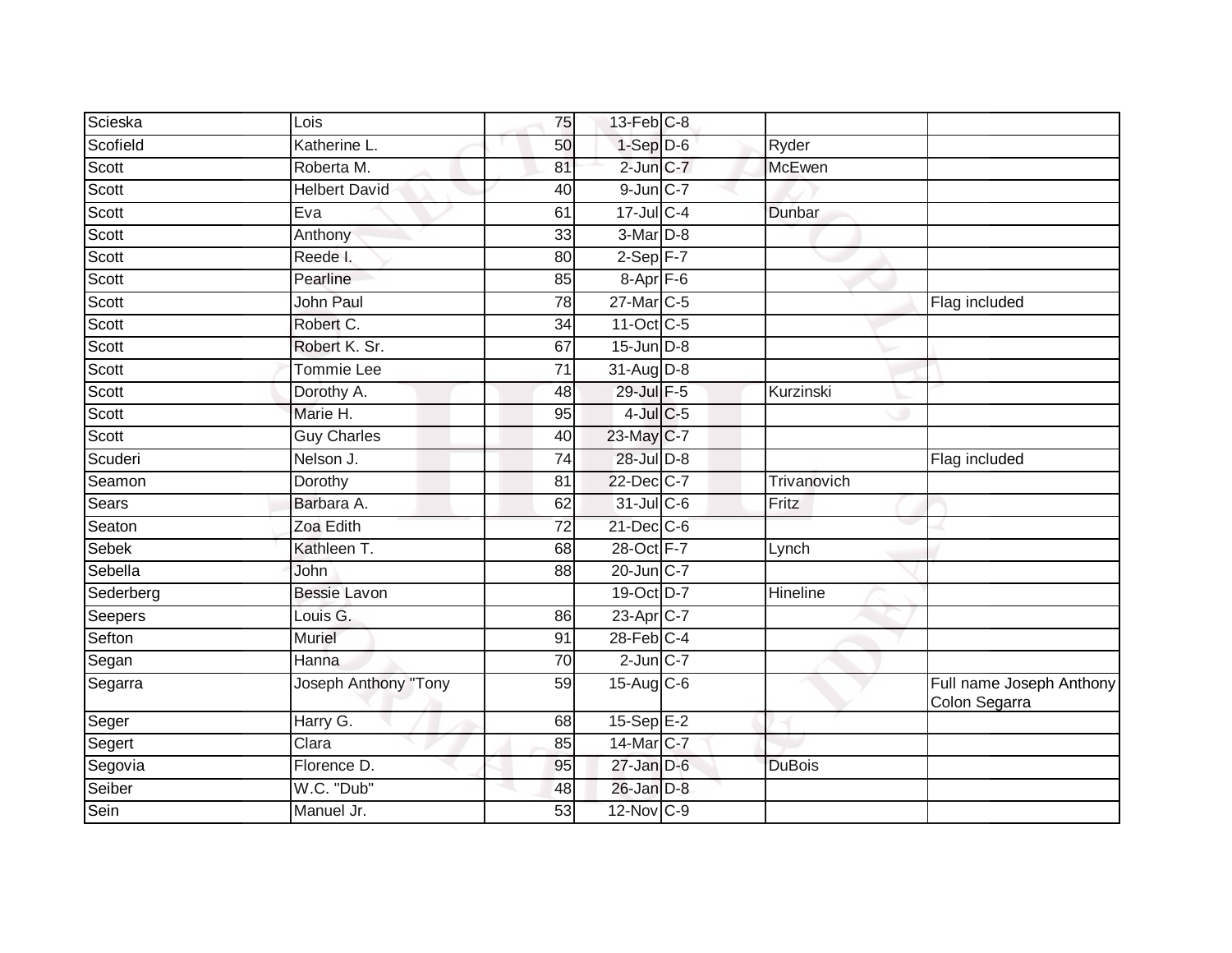| Seinicki     | Blanche B.        | 75              | $21$ -Jan $D-9$                   | Majewski     |                                       |
|--------------|-------------------|-----------------|-----------------------------------|--------------|---------------------------------------|
| Seitzinger   | Charles R.        | 76              | 10-Aug D-8                        |              |                                       |
| <b>Seles</b> | Lena L.           | 60              | 23-Apr C-7                        | Greer        |                                       |
| Sell         | Emily A.          | 75              | $19$ -Feb $F-6$                   |              |                                       |
| Sellhorn     | Evelyn D.         | $\overline{82}$ | 5-Sep C-4                         |              |                                       |
| Sellman      | Lulu L.           | 93              | $7-Feb$ C-5                       |              | Full name Lulu L. Sellman<br>Hekter   |
| Seman        | Elizabeth         | 76              | 12-Nov C-9                        |              |                                       |
| Semancik     | Jeanette "Jan"    | 66              | $1 - Apr$ $F-9$                   |              |                                       |
| Semancik     | Lillian           | 95              | $10$ -Jan $\overline{\text{C-5}}$ | Duray        |                                       |
| Semel        | Barbara Ann       | 64              | $7-Nov$ C-5                       | Frickson     |                                       |
| Sendo        | James A.          | 79              | 13-Apr C-7                        |              | Flag included                         |
| Sepanski     | Mary Ann          | 76              | $2$ -Apr $C-8$                    |              |                                       |
| Serafin      | Robert J. "Bob"   | 49              | 29-Oct C-10                       |              |                                       |
| Seregely     | Helen             | 99              | $2$ -May C-6                      | Bodie-liona  |                                       |
| Sergent      | Vernon D.         | 66              | $9-Sep$ F-6                       |              |                                       |
| Serocinski   | Henry             | 78              | $6$ -Oct $E-2$                    |              |                                       |
| Seroczynski  | Kay               | 83              | $16$ -Feb $C$ -6                  |              | Full name Kay<br>Seroczynski Williams |
| Sertic       | Anna F.           | 96              | 30-Jul C-6                        |              |                                       |
| Sertich      | Anna C.           | 89              | $7$ -Oct $F-7$                    | Segina       |                                       |
| Sertich      | Mary C.           | 68              | $10$ -Nov D-6                     | Alyea        |                                       |
| Setlak       | Vera              | 77              | $27 - Dec$ $C-6$                  | Jakubowski   |                                       |
| Setta        | Valleda           | $\overline{77}$ | $5 - Jan$ $D-8$                   | <b>Bucci</b> |                                       |
| Setty        | Ruth B.           | 87              | 18-Apr <sub>C-7</sub>             |              | Full name Ruth B. Adams<br>Setty      |
| Seymour      | Ruth L.           | 75              | 30-May C-4                        | Baker        | Full name Ruth L. Fortner<br>Seymour  |
| Seymour      | Ruth L. (Fortner) | 75              | $9$ -Jun $C-7$                    | <b>Baker</b> |                                       |
| Shackelton   | Robert O.         | $\overline{77}$ | $7$ -Jun $C$ -7                   |              | Flag included                         |
| Shafer       | Kathryn Grace     | 90              | 15-Oct C-8                        |              |                                       |
| Shaffer      | Shirley J.        | 69              | 14-Feb C-4                        |              |                                       |
| Shandick     | Timothy R.        | 43              | $14$ -Aug C-4                     |              |                                       |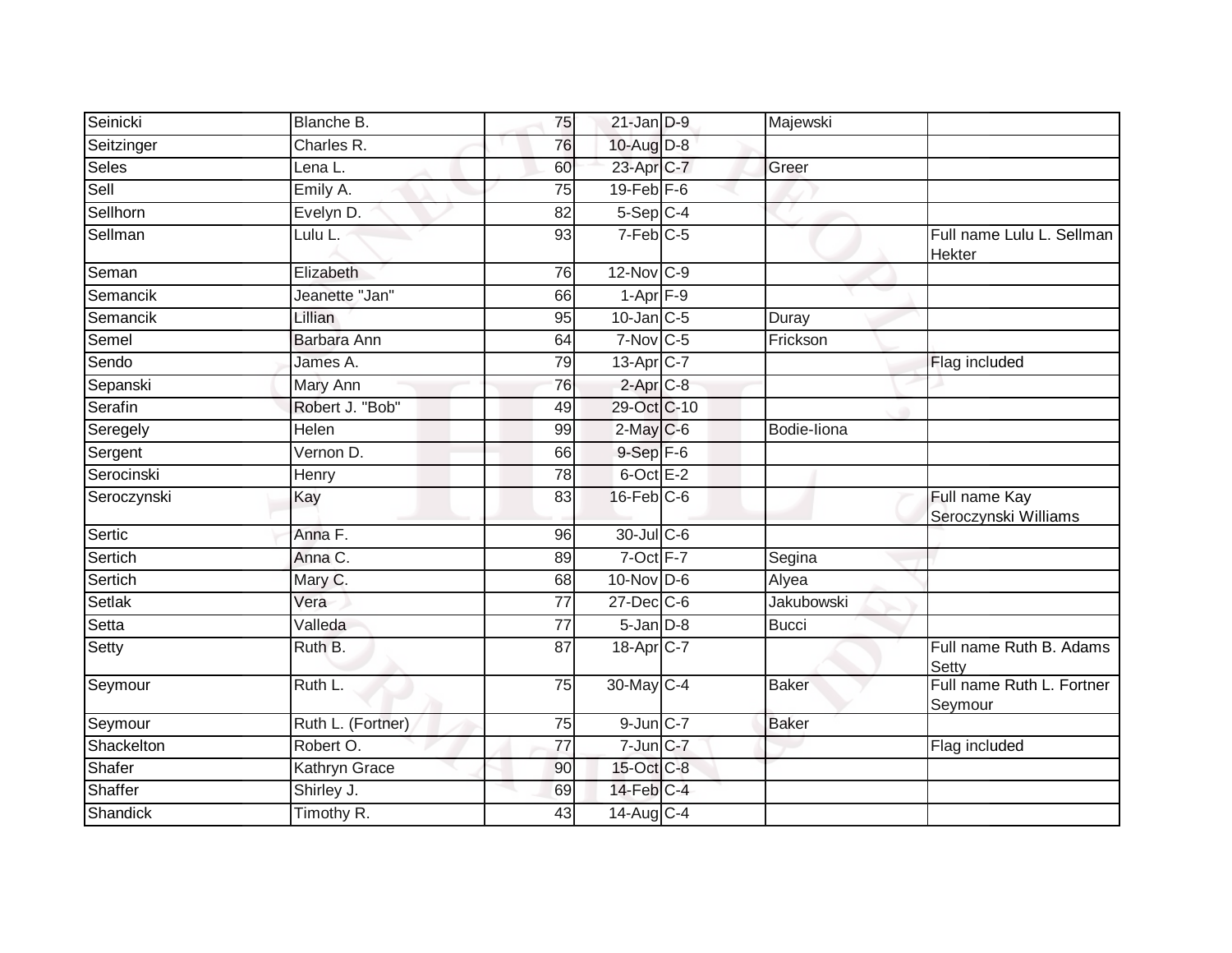| Shanley         | Constance M.       | 74              | $21-Sep D-7$                          |         |               |
|-----------------|--------------------|-----------------|---------------------------------------|---------|---------------|
| Shanley         | John F. Sr.        | 78              | 27-Sep C-6                            |         | Flag included |
| Sharp           | Rose M.            | 86              | 18-Aug D-7                            | Taylor  |               |
| Sharp           | Margaret L.        | 89              | 29-Jun D-6                            |         |               |
| Sharpe          | Barbara M. "Betty" | $\overline{83}$ | $3-Apr$ <sub>C-5</sub>                | Czarnik |               |
| Shaw            | Samuel O. "Bob"    | 80              | $21-AprC-6$                           |         |               |
| Shaw            | Howard T. "Tee"    | 76              | $2-Feb$ $D-9$                         |         |               |
| Shawver         | Angel              | Infant          | 20-Apr C-7                            |         |               |
| Shay            | Magdelene M.       | 89              | $17$ -Apr $C-4$                       |         |               |
| Shebish         | Jacob D.           | 4 months        | 9-Feb C-7                             |         |               |
| Sheehan         | Ann                | 88              | $22$ -Jun $D-6$                       | Porento |               |
| Sheely          | Eugene "Gene" F.   | 74              | $1-Apr$ $F-9$                         |         | Flag included |
| Sheffer         | Richard. "Dick"    | 64              | 20-Aug C-9                            |         |               |
| Sheffield       | Haywood            | 57              | 28-Apr E-2                            |         |               |
| Sheptock        | John R. "Jack"     | $\overline{56}$ | 14-Dec D-5                            |         |               |
| Sheridan        | Meriam E.          | 71              | $1-Sep$ $D-6$                         |         |               |
| Sherwood        | Henry              | 90              | $22$ -Feb $C-4$                       |         |               |
| <b>Shields</b>  | Larry              | 83              | $24$ -Jul C-4                         |         |               |
| Shields         | Alice              | 63              | 24-Oct C-7                            |         |               |
| Shimko          | Edward             | 90              | 12-Mar C-9                            |         |               |
| Shimko          | Helen M.           |                 | $24-Sep$ C-8                          | Lucas   |               |
| Shimko          | Edward             | 90              | $25$ -Jan $C$ -6                      |         |               |
| Shipley         | Glenn M.           |                 | $10$ -Jun $F-9$                       |         |               |
| Shireman        | Marie A.           | 86              | $17$ -Jan $C-5$                       |         |               |
| Shirvin         | Arthur S.          | 79              | $13$ -Jan D-7                         |         | Flag included |
| <b>Shock</b>    | Howard D.          | 89              | $19$ -Jul C-6                         |         |               |
| Shoemaker       | William C. "Shoes" | $\overline{72}$ | $1 - \text{Apr}$ $\boxed{\text{F-9}}$ |         | Flag included |
| Shofroth        | Robert C. Sr.      | 84              | 20-Oct E-2                            |         | Flag included |
| Short           | Kimberly R.        | 36              | $17-Sep$ C-9                          |         |               |
| Shott           | Regina E.          | 81              | 6-Jun C-7                             |         |               |
| <b>Shreves</b>  | James B. Sr.       | $\overline{75}$ | $7-Nov$ C-5                           |         |               |
| <b>Shukitis</b> | William            | 86              | $5$ -Jul $C$ -5                       |         |               |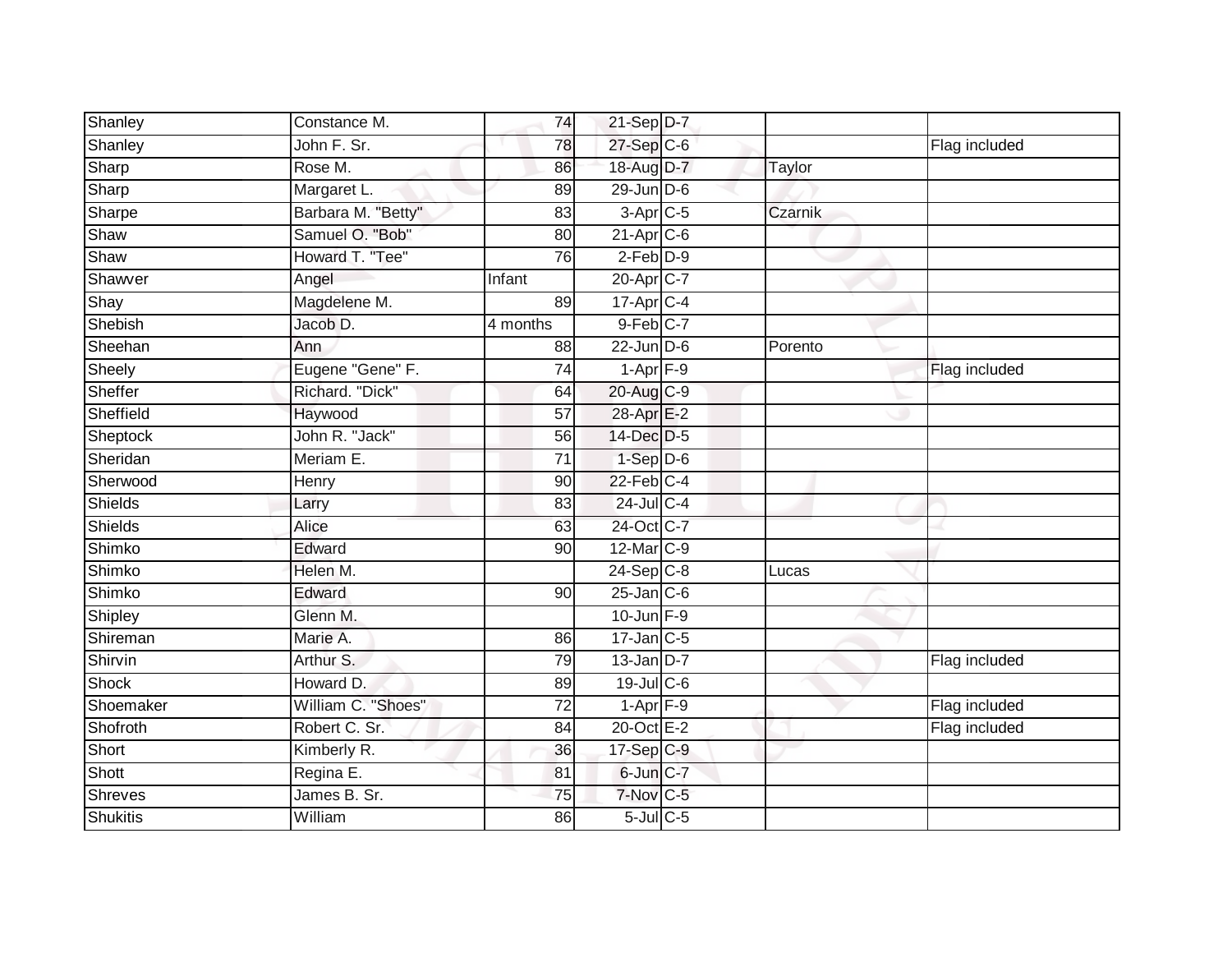| Shultman       | Robert E.          | 35              | 19-Oct D-7             |          |                                            |
|----------------|--------------------|-----------------|------------------------|----------|--------------------------------------------|
| Shultz         | Clarence           | 61              | $16$ -Feb $C$ -6       |          |                                            |
| Shumaker       | David A.           | 46              | 13-Dec C-8             |          |                                            |
| Shupe          | Mary Katherine R.  | 79              | $24$ -AugD-6           |          |                                            |
| Shurr          | F. Isobel          | 94              | $4-Sep$ C-6            |          |                                            |
| Shy            | <b>Dolores</b>     | 86              | $14$ -May C-7          | Scherer  |                                            |
| Siadak         | John C.            | 85              | 31-Jan C-5             |          | Flag included                              |
| Siatta         | Rose E.            | 90              | 19-Oct D-7             | Sacco    |                                            |
| Sibincic       | Mary "Gram"        | 91              | 19-Nov C-7             | Ferda    |                                            |
| Sichak         | Edward T.          |                 | 17-May C-7             |          | Flag included                              |
| Sickles        | <b>Bertha</b>      | 78              | $27$ -Jul $D-6$        | Brawn    |                                            |
| Sides          | Derrick A.         | 79              | $11$ -Jul C-6          |          | Flag included                              |
| Sidiropoulos   | Sofia              | 78              | 20-Aug C-9             |          |                                            |
| Siedentopf     | <b>Henry Frank</b> | 94              | 3-Oct C-7              |          |                                            |
| Siegel         | Evelyn C.          | 90              | 14-Sep D-7             |          |                                            |
| Siegel         | Charlotte Irene    | 79              | $17 -$ Jul C-4         |          |                                            |
| Siemion        | Antonio "Toni"     | 86              | 9-Aug C-6              |          |                                            |
| <b>Sievers</b> | Anita              | 90              | $1-Feb$ <sub>C-7</sub> |          | <b>Full name Anita Sievers</b><br>Worstell |
| Sifel          | Christine V.       | 82              | $8$ -May C-5           |          |                                            |
| Sigler         | Leona L.           | 75              | 8-Oct C-8              |          |                                            |
| Sigmundi       | lla M.             | 84              | 13-Oct E-2             |          |                                            |
| Signorelli     | John               | $\overline{77}$ | $14$ -Aug $C-4$        |          |                                            |
| Sikma          | William            | 81              | $14-Oct$ F-6           |          | Flag inluded                               |
| Sikora         | Verona "Auntie"    | 91              | $1$ -Oct $C$ -9        |          |                                            |
| Sikora         | Joseph             | 81              | 18-Mar F-6             |          | Flag included                              |
| Sila           | Mara               | 76              | $4$ -May $D$ -6        | Kirincic |                                            |
| Sills          | Coeman E.          | 70              | $2-Feb$ $D-9$          |          | Flag included                              |
| Silva          | Raul "Curly"       | 37              | $12$ -Apr $C$ -6       |          | Picture included                           |
| Silver         | Agatha C.          | 96              | $2$ -Dec $E$ -6        |          |                                            |
| Simale         | Eugene "Gene-O"    | 81              | 26-Sep C-7             |          |                                            |
| <b>Simes</b>   | Anne               | 73              | $3-Nov$ E-2            |          |                                            |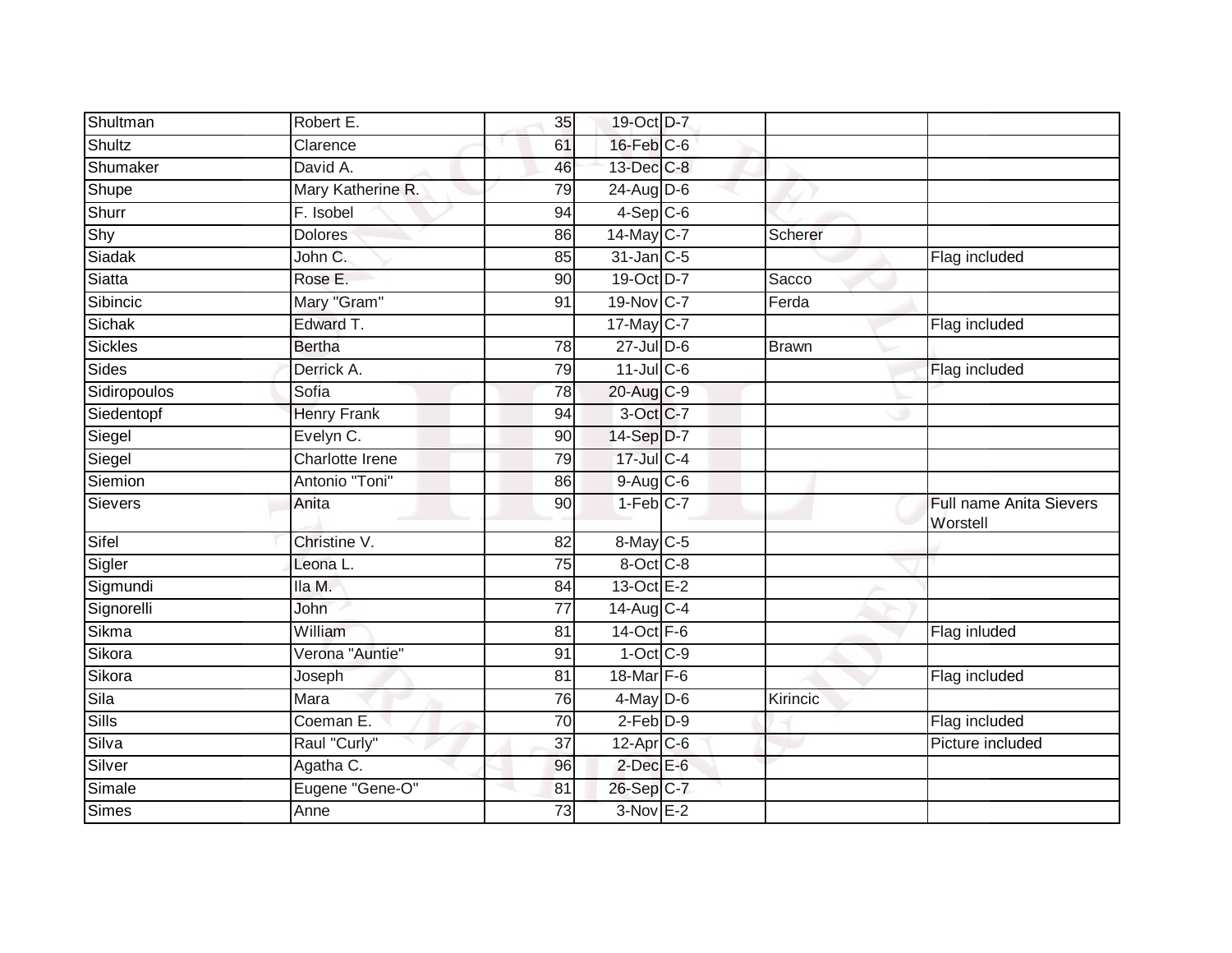| Simicin           | George               | 87              | $20$ -Jul $D-6$          |            |                  |
|-------------------|----------------------|-----------------|--------------------------|------------|------------------|
| Siminski          | Edith M.             | 72              | 19-Dec C-6               |            |                  |
| Simmers           | Kathyrn C.           | 89              | 17-Oct C-5               |            |                  |
| Simmons           | Marjorie L. "Margie" | 64              | 5-May D-10               |            |                  |
| Simmons           | Jon R. "Ricky"       | $\overline{44}$ | 21-Oct D-7               |            |                  |
| <b>Simms</b>      | <b>Judith Gail</b>   | 50              | $5 -$ Apr $C - 6$        | Anderson   |                  |
| Simon             | Charles PhD.         |                 | 27-Dec C-6               |            | Flag included    |
| Simon             | Harriet P.           | 93              | $3$ -Jan $C$ -5          |            |                  |
| Simon             | Clara (Editz)        | 82              | $7-Nov$ C-5              |            |                  |
| <b>Simones</b>    | <b>Myron Eugene</b>  | 64              | $26-Sep C-6$             |            |                  |
| Simonovski        | Jovan "Ivan"         | 60              | $31$ -Jul C-6            |            |                  |
| Simpson           | Elizabeth            | 93              | 5-May D-10               |            |                  |
| <b>Sims</b>       | <b>Bruce Allen</b>   | 48              | $2$ -Jan $ C-7 $         |            |                  |
| <b>Sims</b>       | Lucius Jr.           | 48              | 25-Jul C-7               |            |                  |
| Sims              | Thomas "Duke"        | 63              | $5$ -Apr $C$ -6          |            |                  |
| <b>Sims</b>       | Herbert A.           | 82              | 18-Jan C-4               |            | Flag included    |
| Simunic           | Lois M.              | 78              | 7-Mar <sub>IC-7</sub>    |            |                  |
| Simunjak          | Louis "Benny"        | 78              | $2$ -Feb $D-9$           |            |                  |
| Sinaj             | Aldona M.            | 75              | 17-May C-7               | Kalminski  |                  |
| Sincan            | Olga                 | 76              | $18$ -Jan $ C-4 $        |            |                  |
| Sinder            | Frank                | 91              | 22-Oct C-8               |            |                  |
| Sindicich         | <b>Nick</b>          | 76              | $9 - Apr$ <sub>C-7</sub> | "Magaratz" |                  |
| Singer            | Johanna              | 83              | $9-Aug$ $C-6$            | VanDrunen  |                  |
| Singleton         | <b>Hazel Daniels</b> | 83              | $15$ -Oct $C$ -8         |            | Picture included |
| <b>Sinks</b>      | Perry G.             | 84              | $7$ -Jul $C$ -6          |            |                  |
| Sissel            | William J. Sr.       | 77              | 1-Mar D-11               |            |                  |
| Sitarz            | Joseph E. Sr.        | 80              | $2$ -Oct C-5             |            |                  |
| Sivertson-Gornick | Anna                 | 87              | $21$ -Oct $F-6$          | Chamnick   |                  |
| Siwinski          | Stanley A. Sr.       | 79              | 24-Oct C-7               |            | Flag included    |
| Sizemore          | Leonard W.           | 80              | 19-Nov C-7               |            |                  |
| Sizemore          | Anna L.              | 79              | 19-Mar C-8               |            |                  |
| <b>Skaggs</b>     | Lafe                 | $\overline{97}$ | 31-May C-7               |            |                  |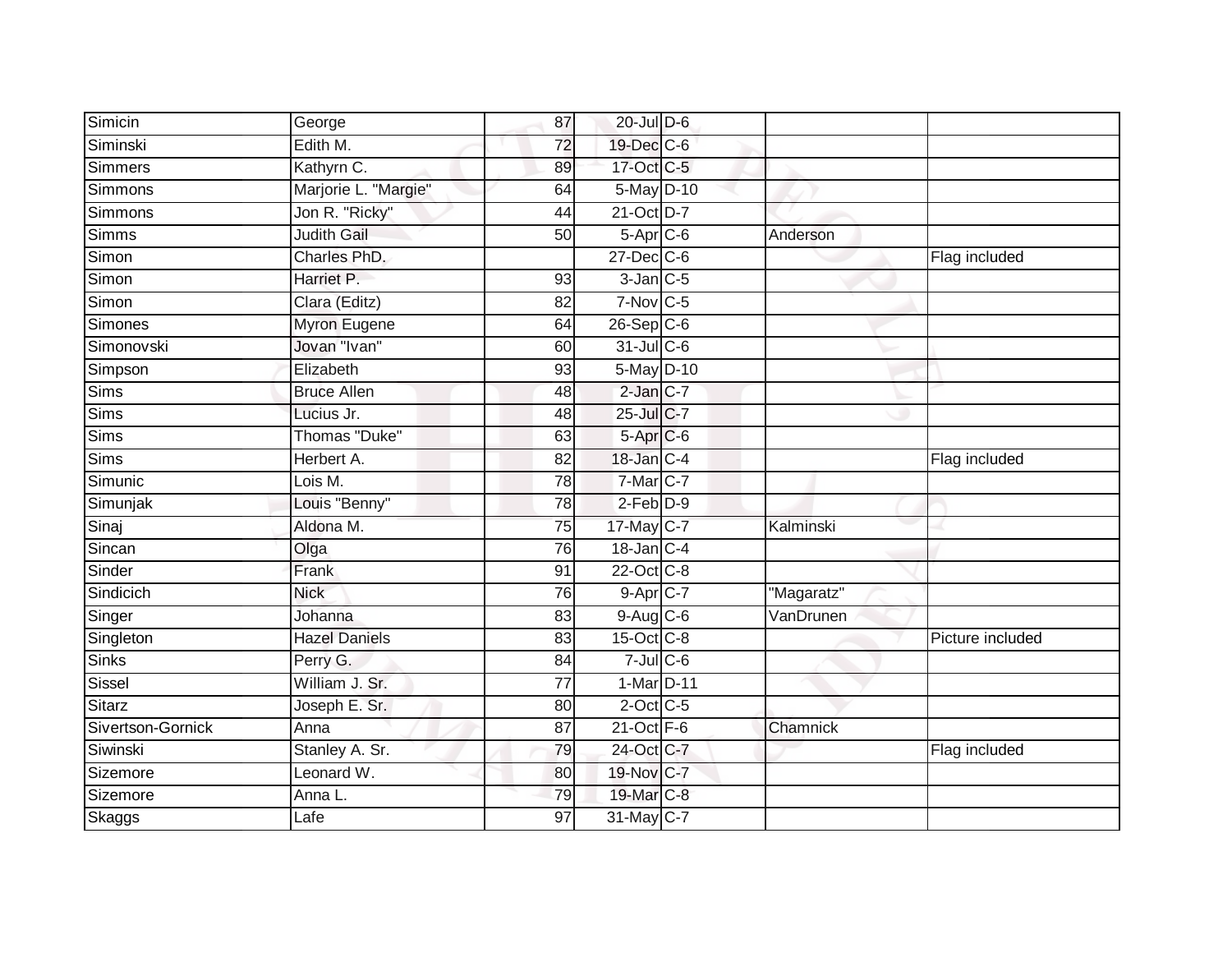| Skaggs               | John H."Jack"       | 72              | 28-May C-8             |          |                                            |
|----------------------|---------------------|-----------------|------------------------|----------|--------------------------------------------|
| <b>Skarbek</b>       | Barney J.           | 83              | 5-Feb <sup>F-6</sup>   |          |                                            |
| Skawinski            | Mary "Maime"        | 85              | 15-Mar D-12            | Wislocki |                                            |
| Skiba                | Joseph              | 84              | 3-Feb D-6              |          |                                            |
| Skiba                | Lawrence J. "Larry" | $\overline{56}$ | 21-Oct F-7             |          |                                            |
| Skinner              | Robert G.           | 68              | $29$ -Aug C-6          |          |                                            |
| <b>Skirp</b>         | Edith M.            | 88              | $16$ -Feb $C$ -6       |          |                                            |
| Skirpan              | Donna I.            | 74              | 25-Aug D-7             | Caldwell |                                            |
| Skoczen              | Jennie              | 87              | 18-Oct C-5             |          | Full name Jennie<br>(Skoczen) Janus        |
| Skorupa              | Joseph J.           | 71              | 11-Mar F-6             |          |                                            |
| Skratsky             | Sam Sr.             | $\overline{72}$ | $1-Feb$ <sub>C-7</sub> |          |                                            |
| Skratsky             | Michael             | 78              | 24-Oct C-7             |          | Flag included                              |
| <b>Skrzypek</b>      | Walter J.           | $\overline{75}$ | 26-Jan D-8             |          | Flag included                              |
| Skubisz              | Dennis              | 53              | 18-Jun C-8             |          |                                            |
| Skudra               | Algirdas            | 66              | 19-Oct D-7             |          | Flag included                              |
| <b>Skura</b>         | Stanley A. Sr.      | 77              | 18-Nov F-8             |          |                                            |
| Skurka               | Charles A.          | 98              | $21$ -Jun $C-6$        |          |                                            |
| <b>Skurka</b>        | Andrew S.           | 81              | 6-Jun C-7              |          | Flag included                              |
| Skvara               | Mary E.             |                 | $15-Aug$ $C-6$         | Egnatz   |                                            |
| Slager               | Virginia B.         | 72              | $2$ -Dec $E$ -6        | Demski   |                                            |
| Slampyak             | Andy                | 84              | 17-Nov D-7             |          |                                            |
| Slater               | Cornelius J.        | 80              | $4-Nov$ F-6            |          |                                            |
| Slawinski (Sosinski) | Sophie              | 82              | $15$ -Dec $D-6$        | Grzyb    |                                            |
| Slease               | William             | 75              | 17-Mar D-12            |          | Flag included                              |
| Sletten              | Anne N.             | 78              | $26-Sep C-5$           |          |                                            |
| <b>Slick</b>         | Gladys Louella      | 88              | 26-Nov C-7             |          | Full name Gladys Louella<br>(Slick) Norris |
| Slivka               | John Sr.            | $\overline{73}$ | $17 -$ Jul C-4         |          |                                            |
| Slomkowski           | Janina "Jennie"     | 98              | 14-Jul C-7             |          |                                            |
| Slont                | Thomas O.           | 20              | $4$ -Jul $C$ -5        |          |                                            |
| Slont                | Alvin C. Sr.        | 70              | 23-May C-7             |          |                                            |
| Slovinec             | Joseph G. Sr.       | 75              | $26$ -Oct $C$ -6       |          | Flag included                              |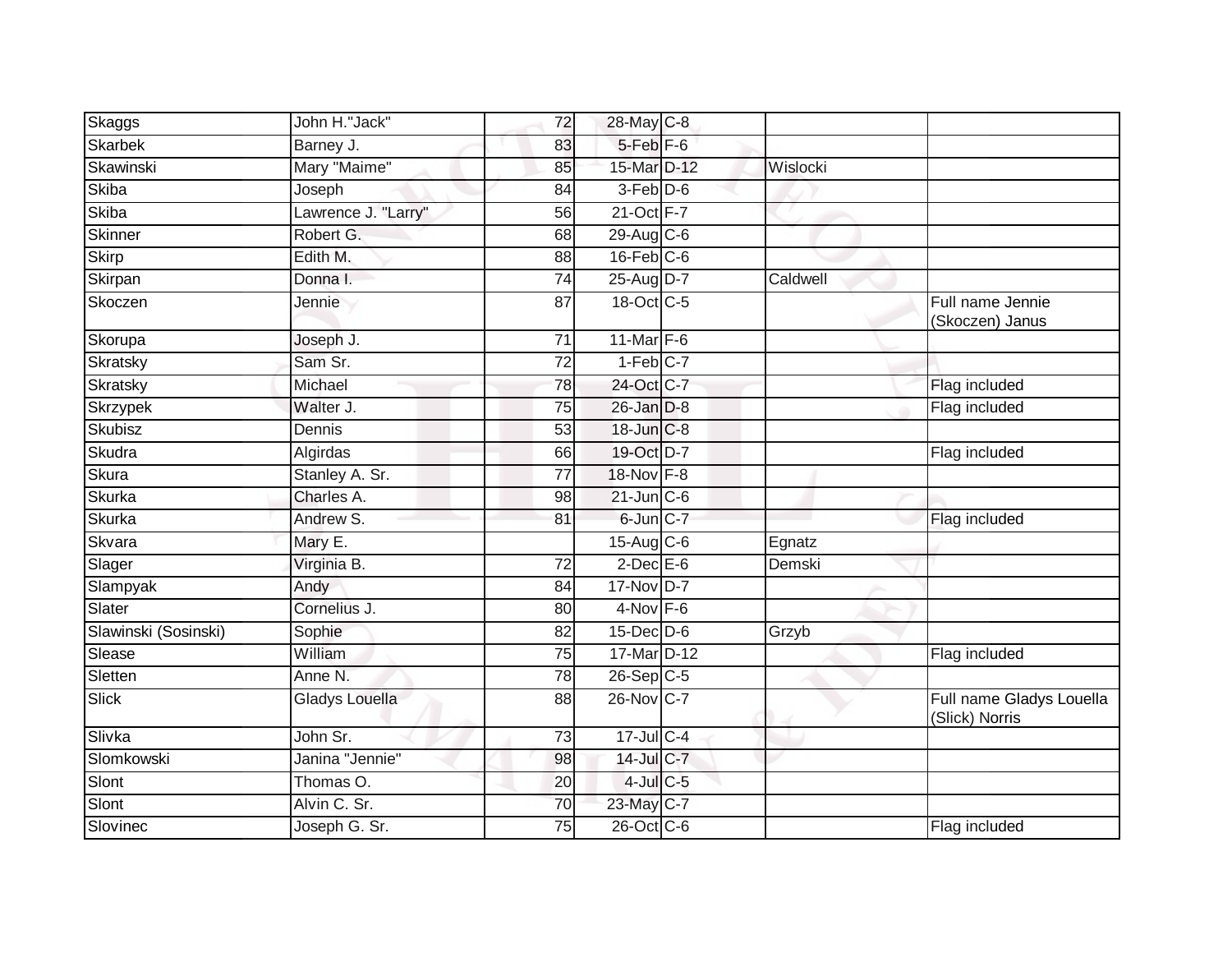| Slupski      | Helen V.                 | 78              | $4$ -Dec $ C-4 $  |            |                         |
|--------------|--------------------------|-----------------|-------------------|------------|-------------------------|
| Sluzewski    | Cecelia H.               | 87              | $2$ -Dec $E$ -6   |            |                         |
| Small        | Edwin R. "The Cat Man"   | 78              | 7-Jan D-7         |            |                         |
| Small        | George                   | 80              | $6$ -Jul $C$ -6   |            |                         |
| Smar         | Thomas J.                | 43              | $22$ -Feb $C-4$   |            |                         |
| Smar         | Alexander "Alex"         | $\overline{77}$ | $14$ -Feb $C-4$   |            |                         |
| Smelko       | Timothy J.               | 44              | $4$ -Oct C-7      |            |                         |
| Smider       | Irene                    | 87              | 29-Jun D-5        |            |                         |
| Smiejek      | Frances A.               | 59              | 13-May $F-6$      |            |                         |
| Smierciak    | Helen L.                 |                 | $14-Sep$ D-7      | Ziolkowski |                         |
| Smit         | Henry C. "Sonny" Smitty" | $\overline{71}$ | 27-Jul D-7        |            | Flag included           |
| Smith        | Esther M.                | 83              | 22-Oct C-8        |            |                         |
| Smith        | Thelma Jean              | $\overline{73}$ | 19-Nov C-7        |            |                         |
| Smith        | John A.                  | 55              | 7-May C-10        |            |                         |
| Smith        | Robert L.                | 72              | 20-Aug C-9        |            |                         |
| Smith        | Julia A.                 | 75              | $5$ -Jan $D-7$    |            |                         |
| Smith        | <b>Ruth Hazel</b>        | 91              | $3$ -Jan $C$ -5   |            |                         |
| Smith        | Harold A. "Red"          | 80              | $1-Aug$ C-7       |            | Flag included           |
| <b>Smith</b> | Carol A.                 | 47              | $6$ -May $F-9$    |            |                         |
| Smith        | George M.                | $\overline{74}$ | $1-Oct$ $C-9$     |            | Flag included           |
| Smith        | Cecil B. "Smitty"        | 65              | 26-Sep C-7        |            | Flag & Picture included |
| Smith        | Harrell H.               | 85              | $25$ -Dec $ C-4 $ |            |                         |
| Smith        | Louise Emma              | 90              | 26-Sep C-7        |            |                         |
| Smith        | Harriet B.               | 85              | $15$ -Jun $D-8$   | Lesniewski |                         |
| Smith        | Arthur J.                | $\overline{52}$ | $14$ -Aug C-4     |            |                         |
| Smith        | Millicent R.             | 73              | $4$ -Oct C-7      | Radakovich |                         |
| Smith        | Noble Wright             | 85              | $15$ -Nov $ C-6 $ |            |                         |
| Smith        | James E. "Smitty"        | 55              | $4$ -Jan $C$ -7   |            |                         |
| Smith        | Andrew                   | 74              | 11-Aug D-9        |            |                         |
| Smith        | Carl E.                  | 88              | 4-Mar F-7         |            |                         |
| Smith        | Lawrence A.              | 81              | $14$ -Jul C-7     |            |                         |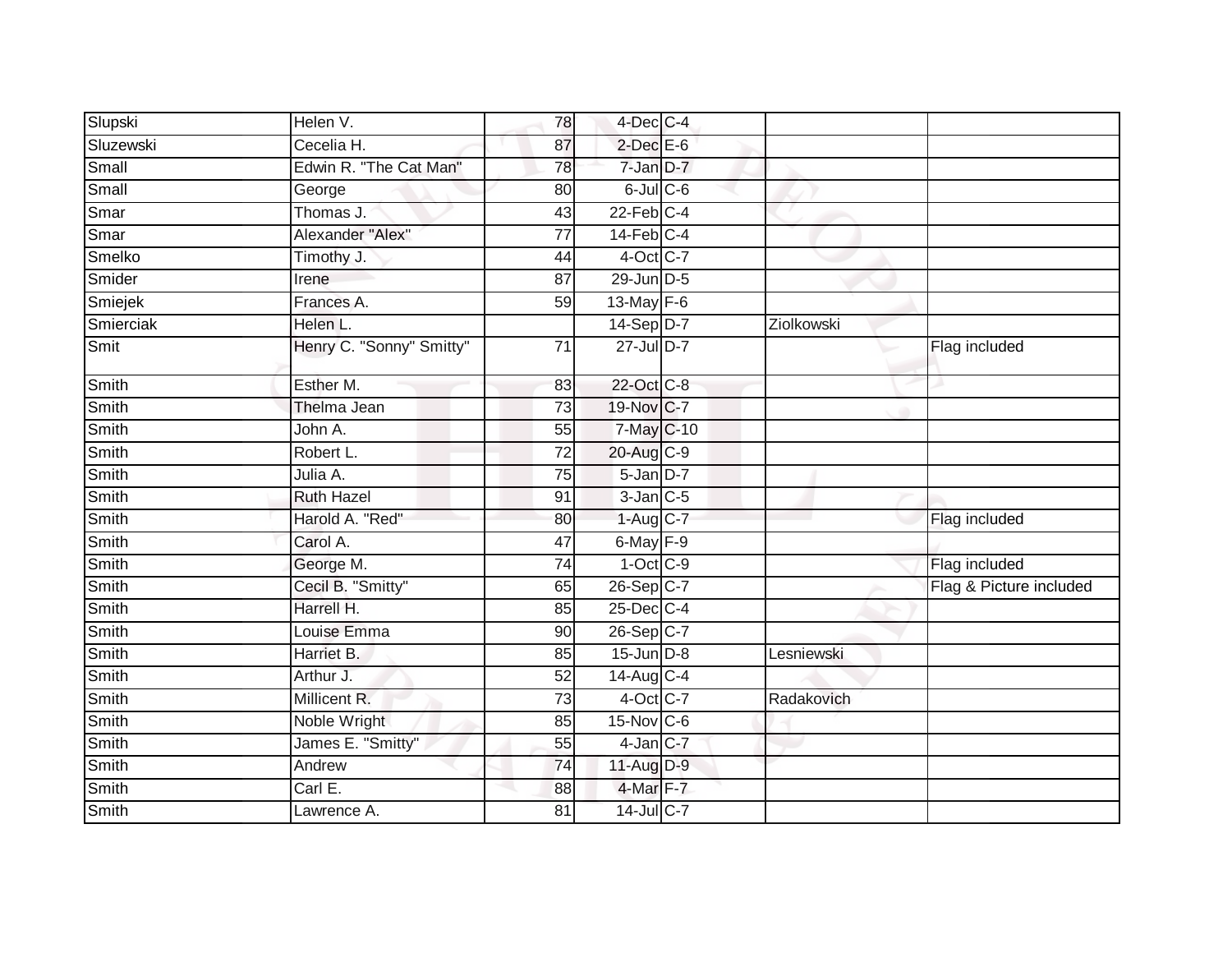| Smith        | <b>Richard William</b> | 86              | 19-Mar C-8       |          |                                                      |
|--------------|------------------------|-----------------|------------------|----------|------------------------------------------------------|
| Smith        | Charles R. Jr "Frog"   | 68              | 24-May C-7       |          |                                                      |
| <b>Smith</b> | Terrence Eugene Jr.    | Infant          | 25-Oct C-6       |          |                                                      |
| Smith        | Charles Jr.            | 83              | 7-Jan D-7        |          |                                                      |
| <b>Smith</b> | Harriet June           | 88              | $4$ -Aug E-2     |          |                                                      |
| Smith        | Mary A.                | 87              | $27 - Dec$ C-6   | Vajdulak |                                                      |
| Smith        | <b>Ruby Marie</b>      | 76              | 29-Oct C-10      |          |                                                      |
| Smith        | <b>Helen Verne</b>     | 84              | $17 - Dec$ $C-8$ |          | <b>Helen Verne Smith</b><br>(Robinson) (Sturonas)    |
| Smith        | Guy A. "Smitty"        | 78              | 10-Oct C-6       |          |                                                      |
| Smith        | Lena Inez              | 91              | 12-Dec C-7       |          |                                                      |
| Smith        | Ruby P.                | 81              | 30-Aug C-5       |          |                                                      |
| Smith        | Jon P.                 | 43              | 6-Jan D-7        |          |                                                      |
| Smith        | Jacob N.               | $\overline{21}$ | $4$ -May $D$ -6  |          |                                                      |
| Smith        | William A. Sr          | 84              | $22$ -May C-5    |          |                                                      |
| Smith        | James Rudolph "Rudy"   | 64              | 20-Jan D-9       |          |                                                      |
| Smith        | Roberta                | 76              | 28-Nov C-6       |          |                                                      |
| Smith        | Karol L.               | 28              | 19-Jan D-9       |          |                                                      |
| Smith        | Katie Elizabeth        | 93              | 5-Sep C-4        |          |                                                      |
| Smith        | Louis L.               | 54              | 29-Dec C-9       |          |                                                      |
| Smith        | Raymond G. "Rick"      | 55              | $9-Aug$ $C-6$    |          | Picture included                                     |
| Smith        | Richard                | 66              | $7$ -Dec $E-2$   |          |                                                      |
| Smith        | Kenneth E.             | 75              | $5-Apr$ $C-6$    |          | Flag included                                        |
| Smith        | Robert W.              | 63              | 29-Mar C-6       |          | Flag included                                        |
| Smith        | Robert L. "Smitty"     | 72              | $16$ -JulC-8     |          |                                                      |
| Smith        | Mary                   | 76              | $7$ -Dec $E-1$   | Michael  | Full name Mary Klam-<br>Smith                        |
| Smith        | William Nowland (Bill) | 55              | $10$ -Nov $D-6$  |          |                                                      |
| Smith        | Andrew Sr.             | 74              | 13-Apr C-7       |          |                                                      |
| Smith        | Virginia K.            | 86              | 4-Dec C-4        | Aigner   |                                                      |
| <b>Smits</b> | Menno                  | 84              | $3$ -Dec $C$ -6  |          |                                                      |
| Smolek       | Elizabeth              | 74              | 6-Apr C-5        | Hogan    | <b>Full Name Elizabeth</b><br><b>Smolek Benedict</b> |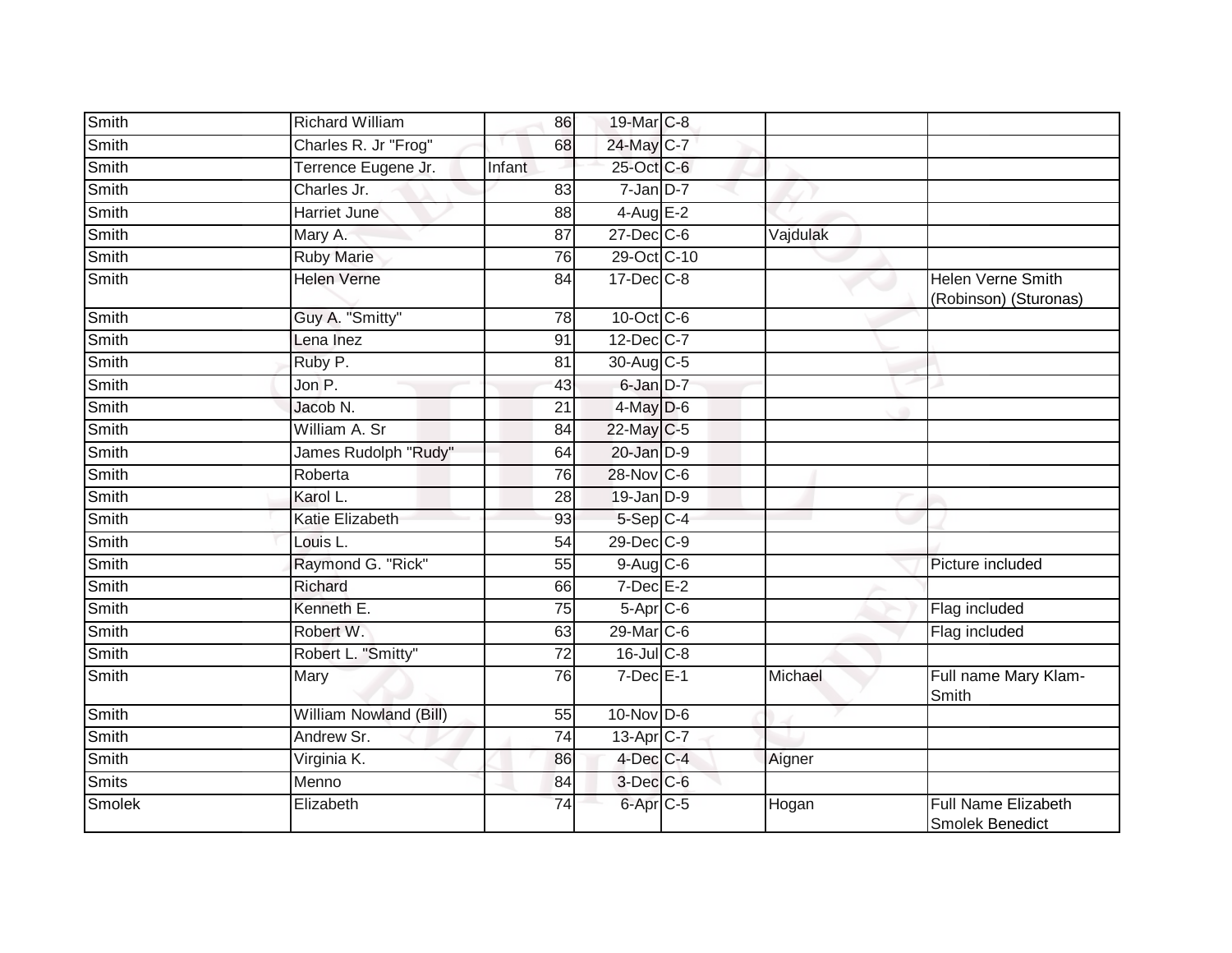| Delrae A.                |                 |    |                                                                                                                                                                                                                                                                                                                                                                                                                                                                                |                                                   |
|--------------------------|-----------------|----|--------------------------------------------------------------------------------------------------------------------------------------------------------------------------------------------------------------------------------------------------------------------------------------------------------------------------------------------------------------------------------------------------------------------------------------------------------------------------------|---------------------------------------------------|
| Leonard "Sam"            | 72              |    |                                                                                                                                                                                                                                                                                                                                                                                                                                                                                |                                                   |
| Kathleen                 | 39              |    | Hanlon                                                                                                                                                                                                                                                                                                                                                                                                                                                                         |                                                   |
| Mildred                  | 85              |    |                                                                                                                                                                                                                                                                                                                                                                                                                                                                                |                                                   |
| Mildred                  | 85              |    |                                                                                                                                                                                                                                                                                                                                                                                                                                                                                |                                                   |
| Theresa A.               | 92              |    | Lenczycki                                                                                                                                                                                                                                                                                                                                                                                                                                                                      |                                                   |
| Dorothy                  | 81              |    |                                                                                                                                                                                                                                                                                                                                                                                                                                                                                | Full name Dorothy<br>Cameron Smutzer              |
| Genevieve "Jean"         | 76              |    |                                                                                                                                                                                                                                                                                                                                                                                                                                                                                | <b>Full name Genevieve</b><br>Snellgrove Prohosky |
| Josephine M.             | 90              |    |                                                                                                                                                                                                                                                                                                                                                                                                                                                                                |                                                   |
| Geraldine A.             | 51              |    |                                                                                                                                                                                                                                                                                                                                                                                                                                                                                |                                                   |
| Lester A.                | 92              |    |                                                                                                                                                                                                                                                                                                                                                                                                                                                                                |                                                   |
| Loretta                  | 90              |    |                                                                                                                                                                                                                                                                                                                                                                                                                                                                                |                                                   |
| <b>Barbara Elizabeth</b> | 78              |    | Leonard                                                                                                                                                                                                                                                                                                                                                                                                                                                                        |                                                   |
| Claire I.                | 78              |    |                                                                                                                                                                                                                                                                                                                                                                                                                                                                                |                                                   |
| Dale W. "Snowman"        | $\overline{72}$ |    |                                                                                                                                                                                                                                                                                                                                                                                                                                                                                | Flag included                                     |
| Donald                   | 54              |    |                                                                                                                                                                                                                                                                                                                                                                                                                                                                                |                                                   |
| Phillip C.               | 69              |    |                                                                                                                                                                                                                                                                                                                                                                                                                                                                                |                                                   |
| Shirl A.                 | $\overline{72}$ |    |                                                                                                                                                                                                                                                                                                                                                                                                                                                                                |                                                   |
| Sophie M.                | 84              |    |                                                                                                                                                                                                                                                                                                                                                                                                                                                                                |                                                   |
| Harry H.                 | 73              |    |                                                                                                                                                                                                                                                                                                                                                                                                                                                                                | Flag included                                     |
| William T.               | 86              |    |                                                                                                                                                                                                                                                                                                                                                                                                                                                                                |                                                   |
| <b>Helen Toby</b>        | 78              |    | Giada                                                                                                                                                                                                                                                                                                                                                                                                                                                                          |                                                   |
| Ethel                    | 83              |    | Veg                                                                                                                                                                                                                                                                                                                                                                                                                                                                            |                                                   |
| <b>Stanley</b>           | 79              |    |                                                                                                                                                                                                                                                                                                                                                                                                                                                                                |                                                   |
| Josephine C.             |                 |    | Zelasko                                                                                                                                                                                                                                                                                                                                                                                                                                                                        |                                                   |
| Charles J. "Chuck"       | 85              |    |                                                                                                                                                                                                                                                                                                                                                                                                                                                                                |                                                   |
| Eva (Milakovich)         | 95              |    |                                                                                                                                                                                                                                                                                                                                                                                                                                                                                |                                                   |
| Felix                    | 79              |    |                                                                                                                                                                                                                                                                                                                                                                                                                                                                                |                                                   |
| Michael                  | 80              |    |                                                                                                                                                                                                                                                                                                                                                                                                                                                                                | Flag included                                     |
| Joseph E.                | 64              |    |                                                                                                                                                                                                                                                                                                                                                                                                                                                                                |                                                   |
| Bryan Michael Dr.        | 44              |    |                                                                                                                                                                                                                                                                                                                                                                                                                                                                                |                                                   |
|                          |                 | 50 | 21-Oct F-7<br>29-Oct C-10<br>24-Sep C-9<br>31-Aug D-7<br>$1-Sep$ $D-6$<br>19-May E-2<br>28-Mar C-6<br>13-Jun C-7<br>$22$ -Feb $C-4$<br>29-Oct C-10<br>27-Dec C-7<br>18-Oct C-5<br>$9$ -Mar $D$ -6<br>15-Oct C-8<br>6-Sep C-6<br>23-Sep F-6<br>$25-Sep$ C-6<br>20-Oct E-2<br>3-Jun F-11<br>$22$ -Feb $C-4$<br>16-Mar D-7<br>29-May C-4<br>$3-Apr$ $C-5$<br>22-Mar D-9<br>7-Mar C-7<br>9-Feb C-7<br>$22$ -Jan F-7<br>$3$ -Dec $C$ -6<br>2-Mar D-8<br>17-Sep C-9<br>$21$ -Aug C-4 | Sonntag                                           |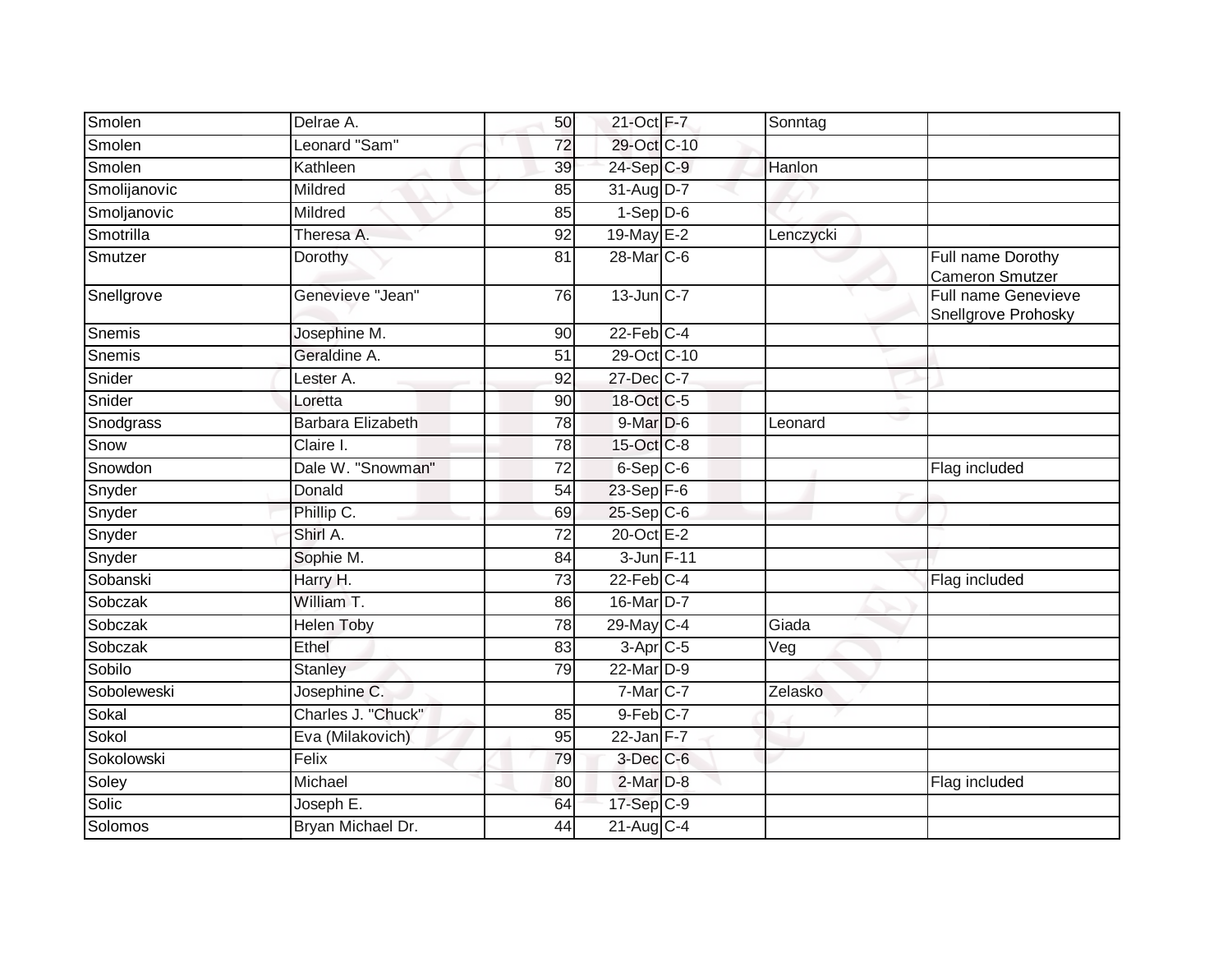| Soltwedel | Margaret              | 87              | 4-Feb <sup>D-9</sup>   | Theil           |                                           |
|-----------|-----------------------|-----------------|------------------------|-----------------|-------------------------------------------|
| Somers    | <b>April Gail</b>     | 61              | $7$ -Jun $C-7$         |                 |                                           |
| Somers    | Elizabeth "Scottie"   | 53              | 26-Jan D-8             |                 |                                           |
| Somerton  | Joan E.               | 65              | 30-Aug $C-6$           |                 |                                           |
| Sommers   | Anna A.               | $\overline{92}$ | 11-Mar $F-6$           |                 |                                           |
| Sommers   | <b>Terrance "Ted"</b> | 59              | 18-Jul C-7             |                 |                                           |
| Somodi    | <b>Ronald Paul</b>    | 62              | $13-Sep C-6$           |                 |                                           |
| Sons      | Winetta               | 79              | $18$ -Feb $D-8$        |                 |                                           |
| Sons      | Michael F.            | 82              | $4-Nov$ F-6            |                 |                                           |
| Sons      | Wanda Josephine       | $\overline{77}$ | $6$ -Jan $D$ -6        |                 |                                           |
| Sons      | Myrtle A.             | 80              | $21$ -Jul C-6          |                 |                                           |
| Sons      | Vera                  | 87              | $8-Nov$ <sub>C-7</sub> |                 |                                           |
| Sopkowski | Jean B.               | 87              | 22-May C-5             |                 |                                           |
| Sopsic    | Dorothy               |                 | 6-Jan D-7              |                 |                                           |
| Sorbello  | Roy Joseph            | 83              | $7-Nov$ <sub>C-5</sub> |                 |                                           |
| Sorenson  | Frances               | 81              | 5-Mar C-7              |                 |                                           |
| Sorenson  | Ralph                 | 82              | 26-Mar C-10            |                 |                                           |
| Sosinski  | Sophie                | 82              | $15$ -Dec $D$ -6       | Grzyb           | Full name Sophie Sosinski<br>Slawnikowski |
| Sotak     | Daisy                 |                 | 13-Oct E-2             | Oklobjia        |                                           |
| Soto      | Jose A.               | 63              | $20$ -Jul $D-6$        |                 | Flag included                             |
| Soto      | Ricardo M.            | 80              | $3-Feb$ $D-6$          |                 |                                           |
| Sowa      | Helen                 | 87              | 25-Apr C-6             | Kolodziej       | Full name Helen Handel<br>Sowa            |
| Spanier   | Cleo I.               | $\overline{74}$ | 19-Apr <sub>IC-7</sub> |                 |                                           |
| Spann     | Emma B.               | 85              | 20-Apr C-7             | Hardaway        |                                           |
| Sparber   | <b>Beatrice</b>       | 80              | 13-Jul D-10            |                 |                                           |
| Spargo    | Jack T.               | 51              | $29$ -Feb $C$ -6       |                 |                                           |
| Spearoff  | Theodore              | 74              | $8-Apr$ $F-6$          |                 | Flag included                             |
| Spencer   | <b>Barry Paul</b>     |                 | $7-Sep$ $C-8$          |                 | Flag included                             |
| Spencer   | Jack F.               | 76              | $2$ -Jan $C-9$         |                 |                                           |
| Spencer   | Vivian M.             |                 | 14-Feb C-4             | <b>Berquist</b> |                                           |
| Sperka    | Walter J.             | 78              | $13$ -Jun $ C-7 $      |                 | Flag included                             |
|           |                       |                 |                        |                 |                                           |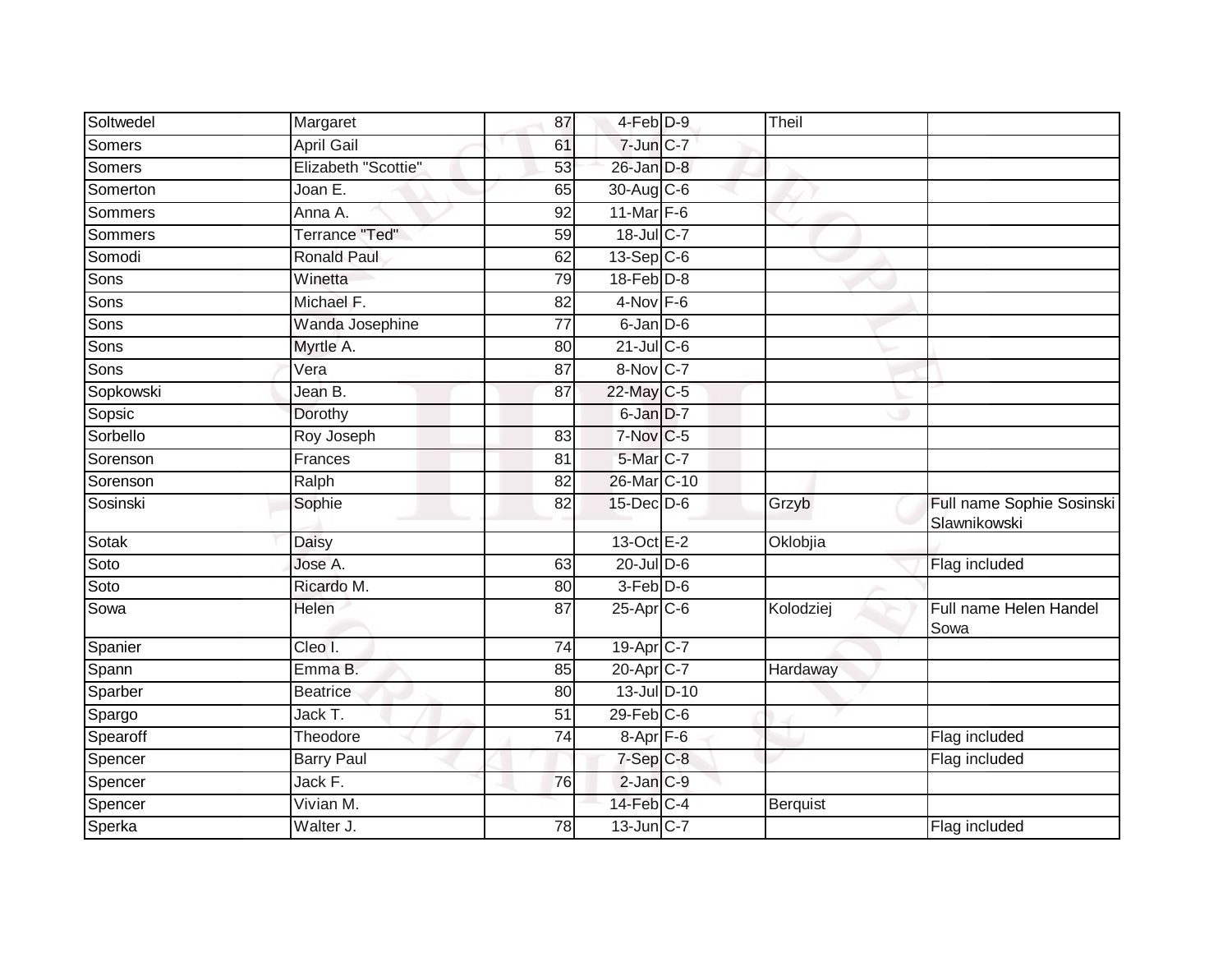| Speroff       | Theodore                    | 74              | 9-Apr C-7             |              | Flag included                            |
|---------------|-----------------------------|-----------------|-----------------------|--------------|------------------------------------------|
| Sperry        | Joseph A.                   | 19              | 27-Apr C-7            |              |                                          |
| Sperry        | David L.                    | 62              | 26-Mar C-10           |              |                                          |
| Spetz         | Anna Elizabeth              | 90              | 18-Oct C-5            |              |                                          |
| Spiccia       | Josephine                   | 95              | $18-Aug$ $D-8$        | Algozine     |                                          |
| Spicer        | Infant Janna Krischen       | 12 Days         | 13-Jul D-10           |              |                                          |
| Spiewak       | Cynthia A.                  | 39              | 5-May D-10            |              | Full name Cynthia A.<br>Ponziano Spiewak |
| Spikes        | Christene                   | 85              | $28$ -Jul $D-8$       |              |                                          |
| Spikings      | Walter D.                   | 56              | 7-Apr D-9             |              |                                          |
| Spletzer      | <b>Richard Reinhold</b>     | 75              | $8 - Apr$ $F-6$       |              |                                          |
| Spoerner      | <b>Florence Frances</b>     | 100             | $23$ -Feb $D-9$       |              |                                          |
| Spomar        | Mary R.                     | 18              | 17-Aug D-9            |              |                                          |
| Spongberg     | Harry W.                    | 74              | 16-Apr C-9            |              |                                          |
| Sposito       | Anthony L.                  | 74              | 26-Jul C-7            |              |                                          |
| Sposito       | Anthony L.                  | $\overline{74}$ | 26-Jul C-7            |              |                                          |
| Spotti        | Sarah M.                    | 17              | 26-Jul C-7            |              |                                          |
| Spottiswood   | John "Jack"                 | 66              | $21$ -Nov $ C-7 $     |              | Flag included                            |
| Sprovtsoff    | Winona D.                   | 70              | 11-Feb D-9            |              |                                          |
| Spurlock      | Robert Jr.                  | 78              | 13-Mar <sub>C-5</sub> |              |                                          |
| Sroka         | <b>Albert Michael</b>       | 48              | $15-Sep$ $E-2$        |              |                                          |
| Sroka         | Mary                        | 90              | $15-SepE-2$           | Skalka       |                                          |
| St. Clair     | William H.                  | 82              | 16-Oct C-5            |              | Flag included                            |
| St. John      | Frank "Woody"               | 48              | $27 - Jan$ $D-6$      |              |                                          |
| Stablein      | Timothy J.                  | 43              | $12-Sep$ C-6          |              |                                          |
| Stachelski    | Florence H.                 | 76              | $7$ -Jul $C$ -6       | <b>Malic</b> |                                          |
| Staehlin      | Richard R.                  | 49              | $4$ -Aug $E-2$        |              | Flag included                            |
| Stafanski     | Walter J.                   | $\overline{83}$ | $7-May$ $C-9$         |              | Flag included                            |
| <b>Stager</b> | <b>Biruta</b>               | 85              | $7-AprD-9$            |              |                                          |
| Stahl         | Frank                       | 92              | 31-Jul C-6            |              |                                          |
| Stainko       | $\overline{\text{Lois}}$ A. | 67              | 29-Mar C-6            |              | Full name Lois A. Bearup<br>Stainko      |
| Stalbaum      | <b>Terry Lee</b>            | 52              | $2$ -Aug C-7          |              |                                          |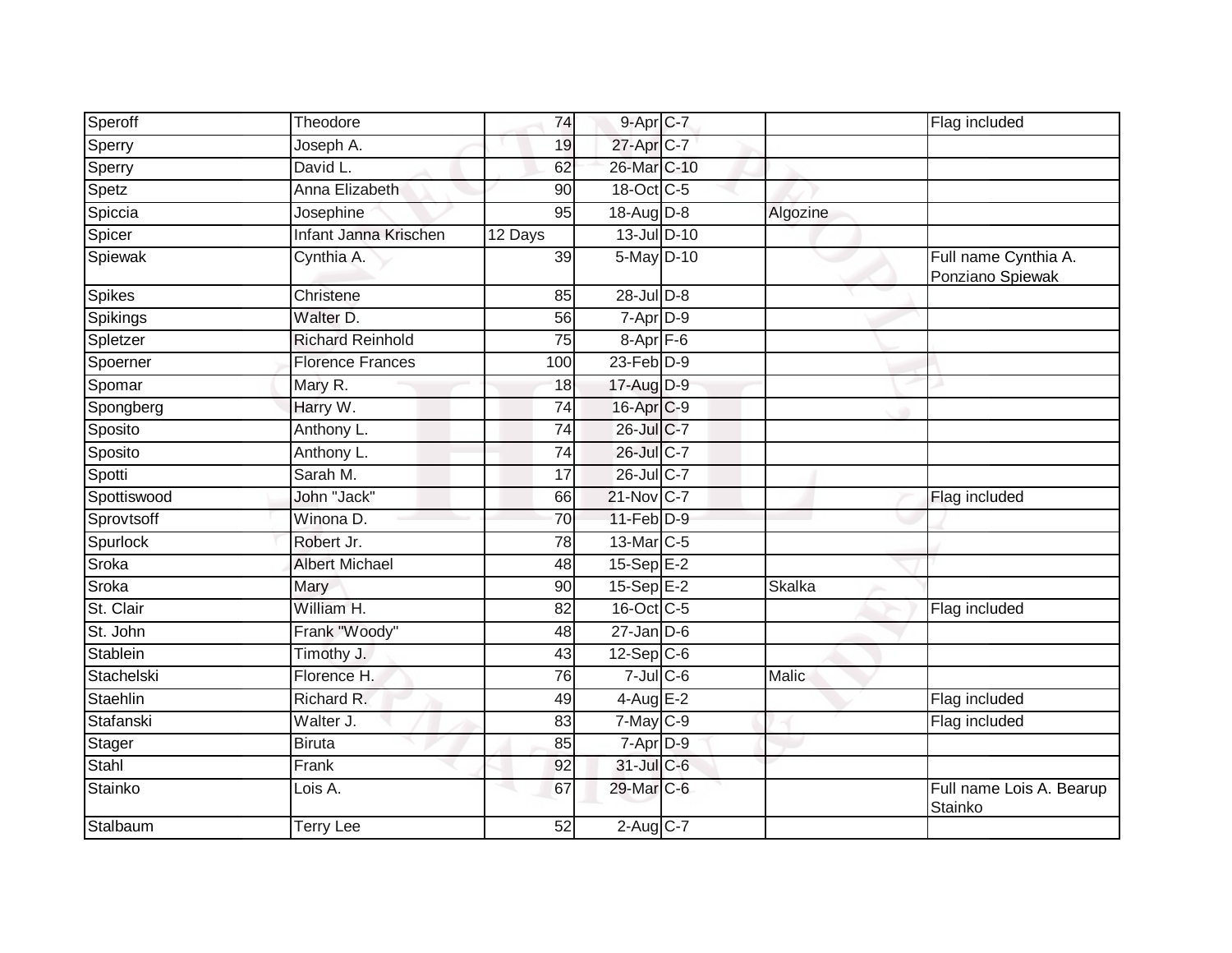| Stalbaum       | Carlene W.            | 57              | 5-May D-10             |                 |                                                   |
|----------------|-----------------------|-----------------|------------------------|-----------------|---------------------------------------------------|
| Stalony        | John                  | 78              | 13-Jul D-10            |                 | Flag included                                     |
| Stamper        | George Sr.            | 78              | $2$ -Feb $D-9$         |                 |                                                   |
| <b>Stanek</b>  | Hazel                 |                 | 26-Oct C-7             |                 |                                                   |
| Stanford       | Esther L.             | 76              | $26$ -Nov $ C-8 $      |                 |                                                   |
| Stanger        | Walter C.             |                 | $23$ -Feb $D-9$        |                 | Flag included                                     |
| <b>Stanim</b>  | <b>Doris</b>          | 66              | 30-Dec E-5             |                 |                                                   |
| Stanish        | Angeline              | 88              | $21$ -Dec $C$ -6       | <b>Dybel</b>    |                                                   |
| Stanislawski   | George                | 65              | $4-Apr$ <sub>C-7</sub> |                 |                                                   |
| Staniszeski    | John C. "Chief"       | 84              | 21-Oct F-7             |                 |                                                   |
| Staniszeski    | Margaret L. "Mrs. S." | 79              | 19-Jul C-6             | <b>Bruder</b>   |                                                   |
| Stanjevich     | Dusan                 | 76              | 18-May D-7             |                 |                                                   |
| Stankiewicz    | Alexander P. "Doc"    | 89              | 30-Aug C-6             |                 |                                                   |
| Stanley        | Wilson Sr.            | 86              | 28-Jun C-6             |                 |                                                   |
| <b>Stanley</b> | Rosemary              | $\overline{78}$ | $9$ -Jul $C$ -9        | Waters          |                                                   |
| Stanton        | <b>Tracy Jarvis</b>   | 38              | 13-May F-6             |                 | Full name Tracy Jarvis<br><b>Stanton Ristovic</b> |
| Stanton        | Opal V.               | 92              | $6$ -Jun $C-7$         | <b>McCoskey</b> |                                                   |
| Stapelton      | Harry T. "Harry Cat"  | 50              | 25-Apr <sub>C-7</sub>  |                 |                                                   |
| Stapinski      | Catherine             | 87              | $26$ -Jul C-7          | Sohacki         |                                                   |
| Starastu       | Anna S.               | $\overline{87}$ | $17$ -Feb $D-7$        |                 |                                                   |
| Stark          | William Alfred "Bill" |                 | 24-Dec C-7             |                 | Picture included                                  |
| <b>Starkey</b> | Lucille B.            | 80              | 10-May C-7             |                 | Full name Lucille B.<br><b>Wright Starkey</b>     |
| Starzynski     | Mary Ann              | 88              | $21-Aug$ C-4           |                 |                                                   |
| Stavitzke      | William E.            | 87              | 12-Aug $F-6$           |                 |                                                   |
| Stecy          | Mary                  |                 | 25-Jun C-7             |                 |                                                   |
| Steel          | Harry Roger           | 58              | 13-Oct E-2             |                 |                                                   |
| <b>Steele</b>  | Marion M.             | 65              | $11$ -May $D-8$        | Harth           |                                                   |
| Steele         | Benjamin Gordon       | 9 Days          | 13-Oct E-2             |                 |                                                   |
| Steele         | Marian H.             | 68              | 10-Jun F-9             |                 |                                                   |
| Steele         | Barbara J. "B.J."     | 54              | $21$ -Feb $ C$ -6      | Necco           |                                                   |
| Steen          | Mary                  | 44              | $19$ -Dec $ C$ -6      | Rodich          |                                                   |
|                |                       |                 |                        |                 |                                                   |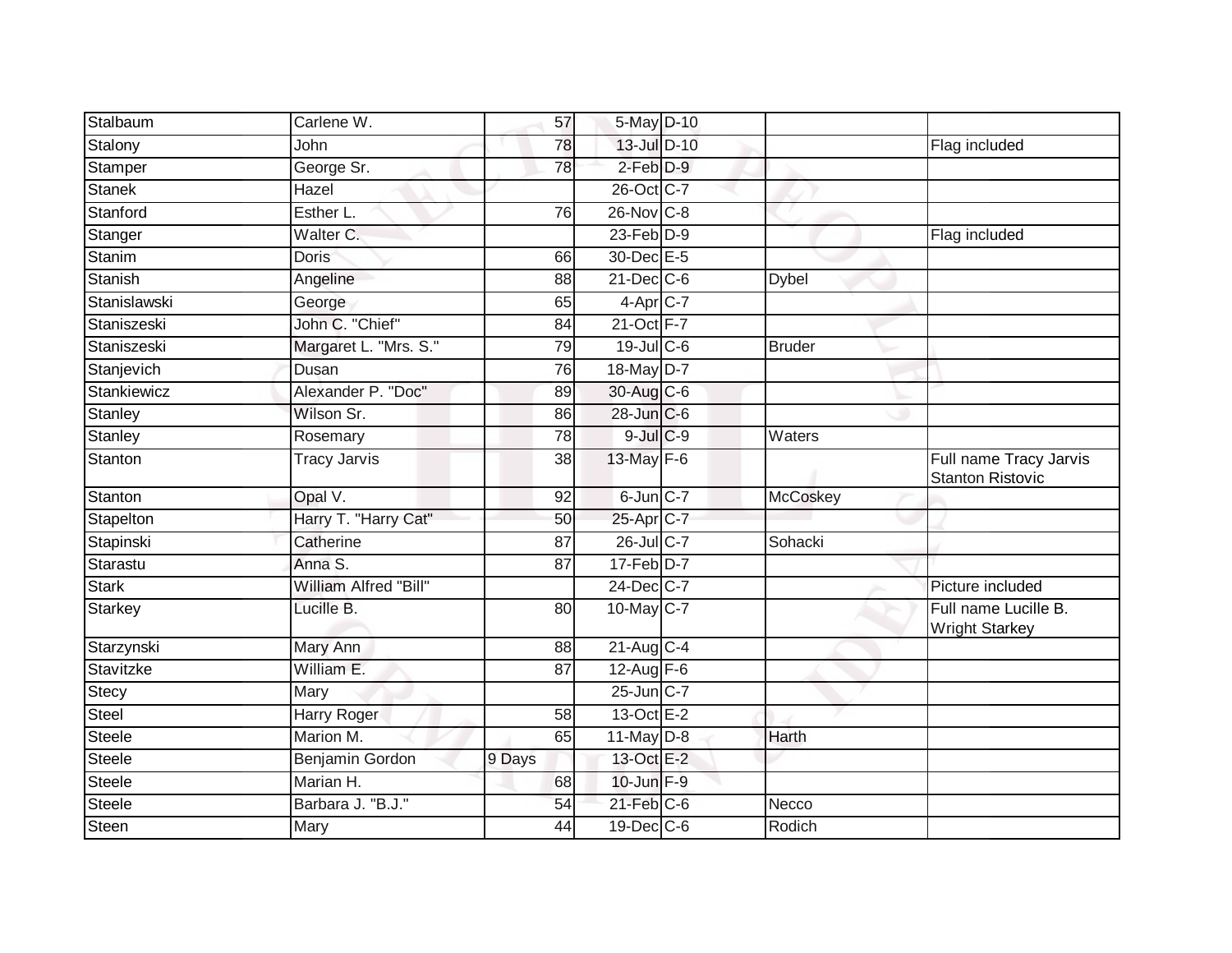| Steenson        | John                    | 87              | $10$ -Jan $ C-5 $ |               |               |
|-----------------|-------------------------|-----------------|-------------------|---------------|---------------|
| Steffan         | William A.              | 82              | 11-Oct C-5        |               |               |
| Steffan         | Kelly J.                | 38              | 30-Jul C-6        |               |               |
| <b>Steffens</b> | Leroy Bernard           | 91              | $5-Aug$ F-6       |               |               |
| <b>Steffus</b>  | Andrew                  | $\overline{83}$ | $31$ -Jul C-6     |               |               |
| Stegall         | Marla W.                | 60              | $2-Sep$ F-7       |               |               |
| Steiner         | John R.                 | $\overline{74}$ | $21$ -Jan $D-9$   |               |               |
| Steiner         | Anne J.                 | 78              | $2$ -Oct C-5      | Miklavvcic    |               |
| Steinhilber     | Mary G.                 | $\overline{77}$ | 30-Jan C-8        | Dado          |               |
| Steinhubel      | Bernadine K. "Bee"      | 72              | 23-Apr C-7        |               |               |
| Steininger      | August "Augie"          | 92              | 27-Dec C-7        |               |               |
| Stengel         | Harry "Lefty"           |                 | $12$ -Apr $C$ -6  |               |               |
| Stepansky       | Georgann M. Dr. (Rocks) | 63              | $11$ -Dec $C$ -5  |               |               |
| Stephen         | Jamie Anne              | 18              | 14-May C-7        |               |               |
| Stephenson      | Joe L.                  | 67              | $9-Sep$ $F-6$     |               |               |
| Stephenson      | Margaret                | 86              | 29-Aug C-6        | Lamski        |               |
| Steuer          | Ila D.                  | $\overline{74}$ | $17-Sep C-9$      |               |               |
| Stevenhagen     | <b>Harriet Alice</b>    | 93              | 13-Jul D-10       |               |               |
| <b>Stevens</b>  | Carl E                  | 49              | 25-Mar F-7        |               |               |
| <b>Stevens</b>  | Warren N.               | 77              | 31-Dec C-7        |               |               |
| <b>Stevens</b>  | Ezra Jr.                | 90              | 31-Oct C-6        |               |               |
| <b>Stevens</b>  | Dina                    | 79              | $7$ -Apr $D-9$    |               |               |
| Stevenson       | Clark J. Jr.            | 51              | 31-Dec C-7        |               | Flag included |
| Stevenson       | Mary Louise             | 59              | 24-Nov D-7        | <b>McNeil</b> |               |
| Stevenson       | John P. "Jack"          | 77              | 29-Jun D-6        |               | Flag included |
| Stevenson       | Donald R.               | 55              | 20-Dec C-7        |               | Flag included |
| Stewart         | Lorraine M.             | $\overline{71}$ | $26$ -Jun $C$ -6  |               |               |
| <b>Stewart</b>  | Edna                    | 93              | 11-Oct C-5        |               |               |
| Stewart         | Cecilia                 | 82              | $21$ -Dec $C$ -6  |               |               |
| <b>Stewart</b>  | Josephine               | 58              | 10-Aug D-8        |               |               |
| <b>Stewart</b>  | Malcolm D. III          | 69              | $6$ -Jul $C$ -6   |               |               |
| Stewart         | Genevieve D. "Gen"      | 94              | 4-Oct C-7         |               |               |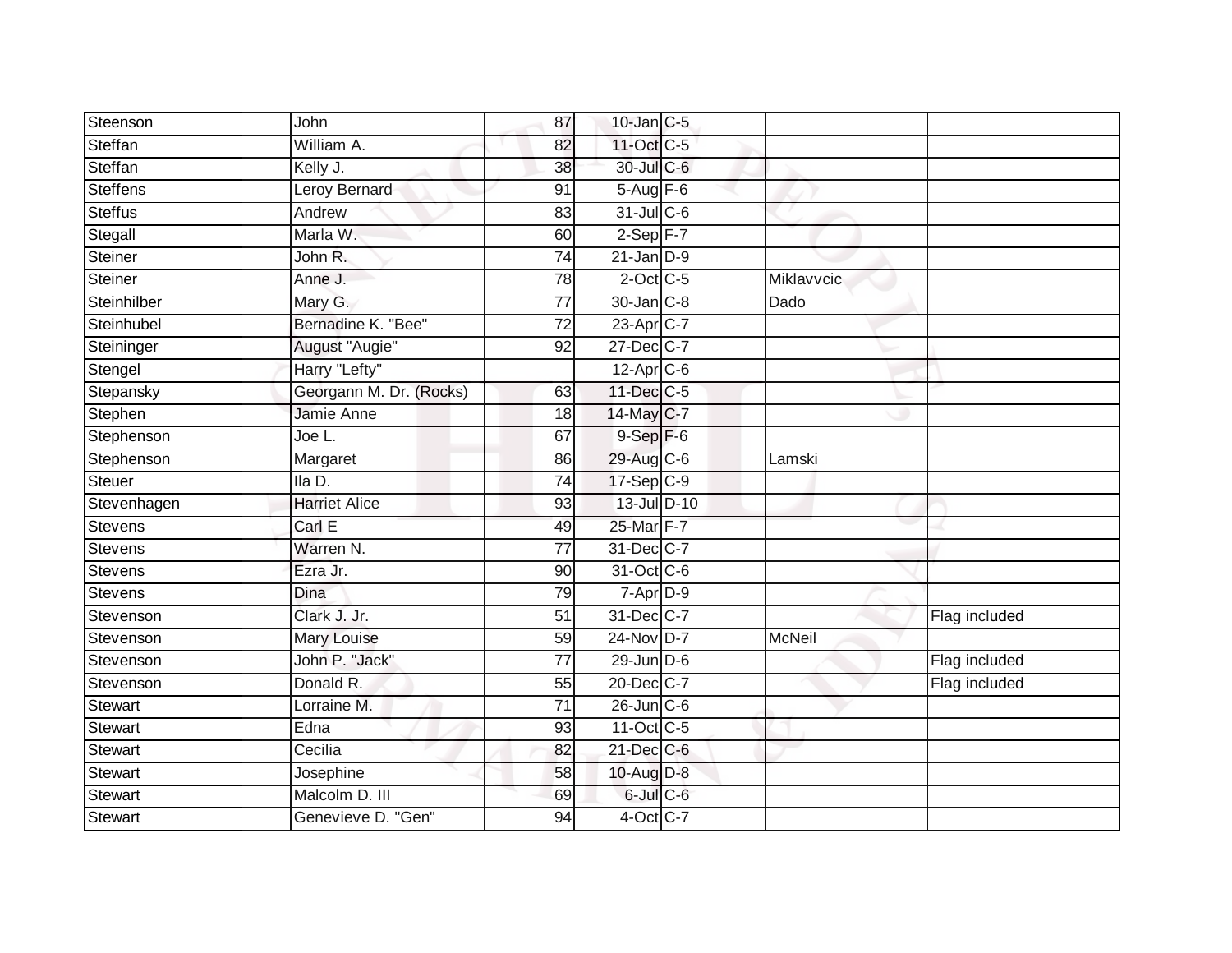| Stewart          | Phillip C.                 | 92              | 5-Jan D-8              |          |                                             |
|------------------|----------------------------|-----------------|------------------------|----------|---------------------------------------------|
| Stickley         | Rosemary                   | 68              | 18-Jan C-4             |          |                                             |
| Stiener          | Irene A.                   | 82              | 23-Oct C-4             | Koeppen  | Full name Irene A. Stiener<br>Haehnel       |
| Stiglitz         | <b>Nat</b>                 | 96              | $6$ -Jan $D-7$         |          |                                             |
| Stillabower      | Loye Keith                 | 61              | 20-Dec C-7             | v        | Picture included                            |
| <b>Stimack</b>   | Peter Wiliam               | 83              | 13-Nov C-5             |          |                                             |
| Stober           | Anna                       | $\overline{97}$ | 31-Oct C-6             | Soczyk   |                                             |
| Stochel          | Walter H.                  | $\overline{71}$ | $23-Sep$ F-6           |          | Flag included                               |
| Stodola          | Andrew J.                  | 82              | 29-Nov C-6             |          | Flag included                               |
| Stoeff-McCarty   | Johnica "Dolly" (Mrs. Joe) | 50              | $1-Nov$ C-7            |          | Full name Johnica Stoeff-<br><b>McCarty</b> |
| Stoehr           | Lauretta M.                | 83              | 8-Jun D-7              |          |                                             |
| Stojikic         | Robert A.                  | 63              | $2$ -Jul $C$ -9        |          |                                             |
| <b>Stokes</b>    | Jan D.                     | 43              | 9-Mar D-7              |          |                                             |
| Stolarz          | Roberta J. "Bobbie"        | 68              | 13-May F-6             | Kaminsky |                                             |
| Stomp            | Helen M.                   | 84              | 22-Nov C-6             |          |                                             |
| Stomp            | Mary                       | 99              | $13$ -Feb $C-8$        |          | Full name Mary Weigly<br><b>Stomp</b>       |
| Stone            | <b>Anna Morine</b>         | 77              | $4-Sep$ $C-6$          |          |                                             |
| Stone            | Letha                      |                 | 18-Sep C-4             |          |                                             |
| Stone            | Wiley W.                   | 100             | 27-Dec C-7             |          |                                             |
| Stone            | Sam L.                     | 57              | $21$ -Dec $C-6$        |          |                                             |
| Stone (Pirowski) | Lettie L. "Brownie"        | 69              | 24-Dec C-7             |          | Flag included                               |
| Stooksbury       | Timothy C.                 | 49              | $4$ -Jul $C$ -5        |          | Flag included                               |
| <b>Stoops</b>    | Mark A.                    | $\overline{38}$ | 4-Nov F-5              |          |                                             |
| Stordeur         | <b>Billie</b>              | 74              | $5 - Jan$ $D-8$        |          |                                             |
| <b>Storey</b>    | Tara Renee                 | 23              | 26-Dec C-5             |          |                                             |
| Storz            | Wilbur "Bill"              | 87              | 5-Dec C-7              |          |                                             |
| Stott            | Ethel L.                   | 92              | 20-Jun C-7             |          |                                             |
| <b>Stout</b>     | Lillian M.                 | 65              | 23-Mar C-7             |          |                                             |
| Stout            | <b>Buster "Bus"</b>        | 70              | 20-Oct E-2             |          |                                             |
| <b>Stout</b>     | Vernon E.                  | 73              | $1-Feb$ <sub>C-7</sub> |          |                                             |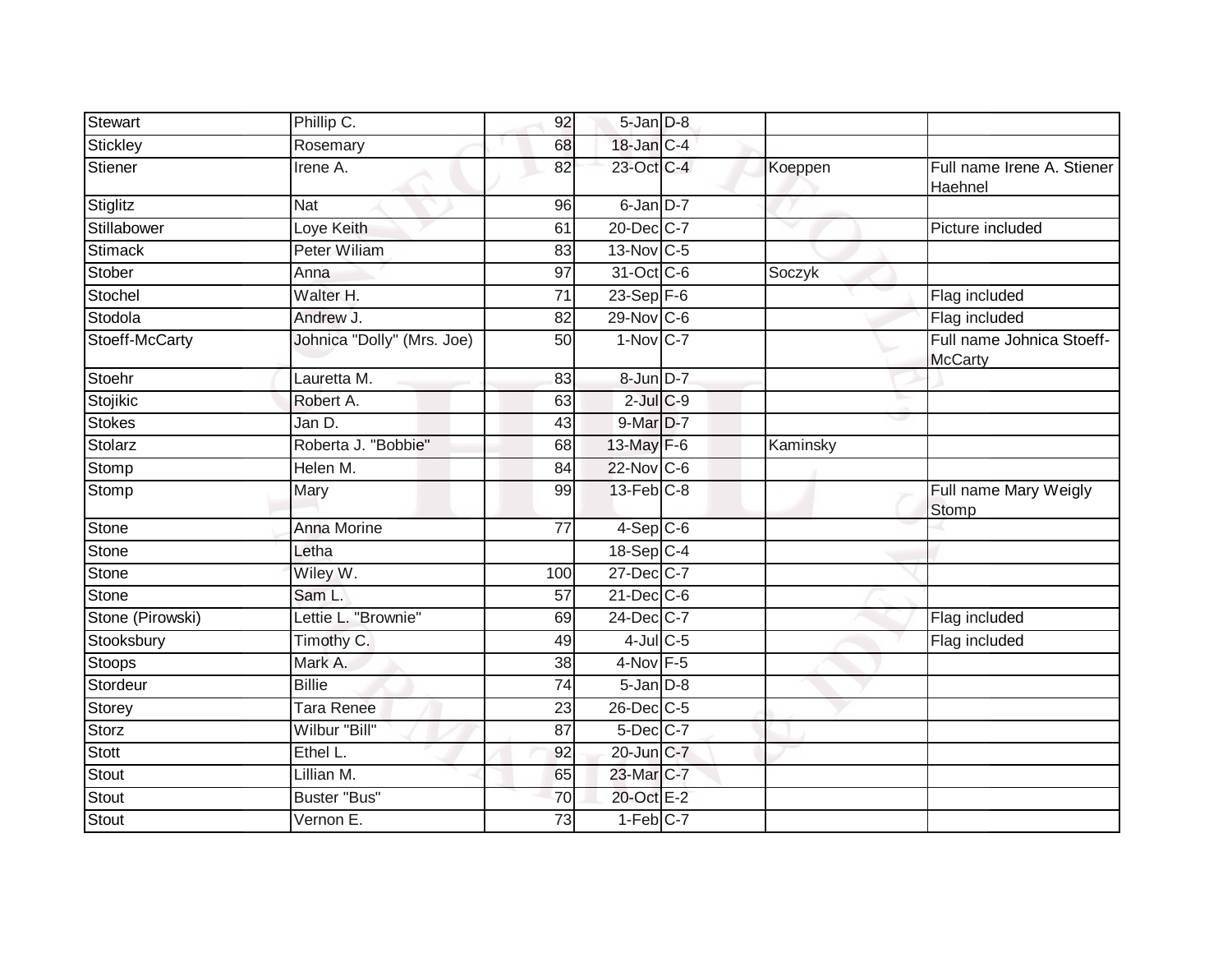| Stout              | Marvin L.                          | 69              | 23-Oct C-5      |            |                                        |
|--------------------|------------------------------------|-----------------|-----------------|------------|----------------------------------------|
| <b>Stowers</b>     | <b>Beatrice Elizabeth</b>          | 84              | $4$ -Jul $C$ -5 |            |                                        |
| <b>Stowers</b>     | Harriet M.                         | 78              | $7-Feb$ $C-6$   |            |                                        |
| <b>Stracker</b>    | Dorothy                            | 76              | 19-Nov C-7      |            | Full name Dorothy Straker<br>Sawyer    |
| Straight           | Bliss B.                           | 79              | $2$ -Feb $D-9$  | $\sim$     |                                        |
| <b>Strain</b>      | Donna                              | 71              | 27-Oct D-9      |            |                                        |
| <b>Stralo</b>      | Frances M. "Fanny"                 | 79              | 25-Oct C-6      |            |                                        |
| <b>Stranc</b>      | Casimir J.                         | 90              | 23-Apr C-7      |            |                                        |
| Strand             | Henry S.                           | 53              | 23-Apr C-7      |            |                                        |
| Strayer            | Edward E.                          | 76              | 19-Aug F-7      |            |                                        |
| Strbjak            | Ann Jerome (Caroline)<br>Sister SP | 82              | $12$ -Feb $F-6$ |            |                                        |
| <b>Street</b>      | William T.                         | 61              | 12-Sep C-6      |            |                                        |
| <b>Streeter</b>    | Davd M.                            | 31              | $15$ -Jan $F-6$ |            |                                        |
| <b>Streich</b>     | <b>Catherine Ellen</b>             | 85              | 16-Oct C-6      | Goldasic   |                                        |
| <b>Stribiak</b>    | Christy A. Dr. PhD                 | 37              | 28-May C-8      |            |                                        |
| Strickhorn         | Dorsleen Anna                      | 64              | $31$ -Jan $C-5$ |            |                                        |
| Strickland         | Emma JoAnn                         | 67              | $2$ -Feb $D-9$  |            |                                        |
| Stricklandt        | Velma                              |                 | $25$ -Jun $C-7$ | Carrizales | Picture included                       |
| <b>Strilich</b>    | <b>Nick</b>                        | 83              | $14$ -Jul C-7   |            |                                        |
| <b>Stripens</b>    | Francis "Tony"                     | 51              | 8-Jun D-7       |            |                                        |
| Stroberg           | Helen                              | 90              | $24$ -Feb $D-8$ | Dziadon    | Full name Helen<br>Malewicki           |
| <b>Strom</b>       | Violet E.                          | 82              | $3-Feb$ $D-6$   |            | Full name Violet E. Strom<br>Pottinger |
| Stroud             | Morris G.                          | 67              | $5-Apr$ $C-6$   |            |                                        |
| <b>Strudas</b>     | Stanley                            | 83              | $15$ -Jan F-6   |            |                                        |
| <b>Struve</b>      | Louis W.                           | 78              | 6-Jan D-7       |            | Flag included                          |
| <b>Struzik</b>     | Joseph "Babe"                      | 78              | $10$ -Feb $D-7$ |            | Flag included                          |
| Strych             | Eugene C. "Cutie"                  | 78              | 22-Oct C-9      |            | Flag included                          |
| Strzelecki         | Adam R. Jr.                        | $\overline{21}$ | 23-Mar C-7      |            |                                        |
| <b>Strzelinski</b> | Walter F.                          | 81              | 19-May E-2      |            | Flag included                          |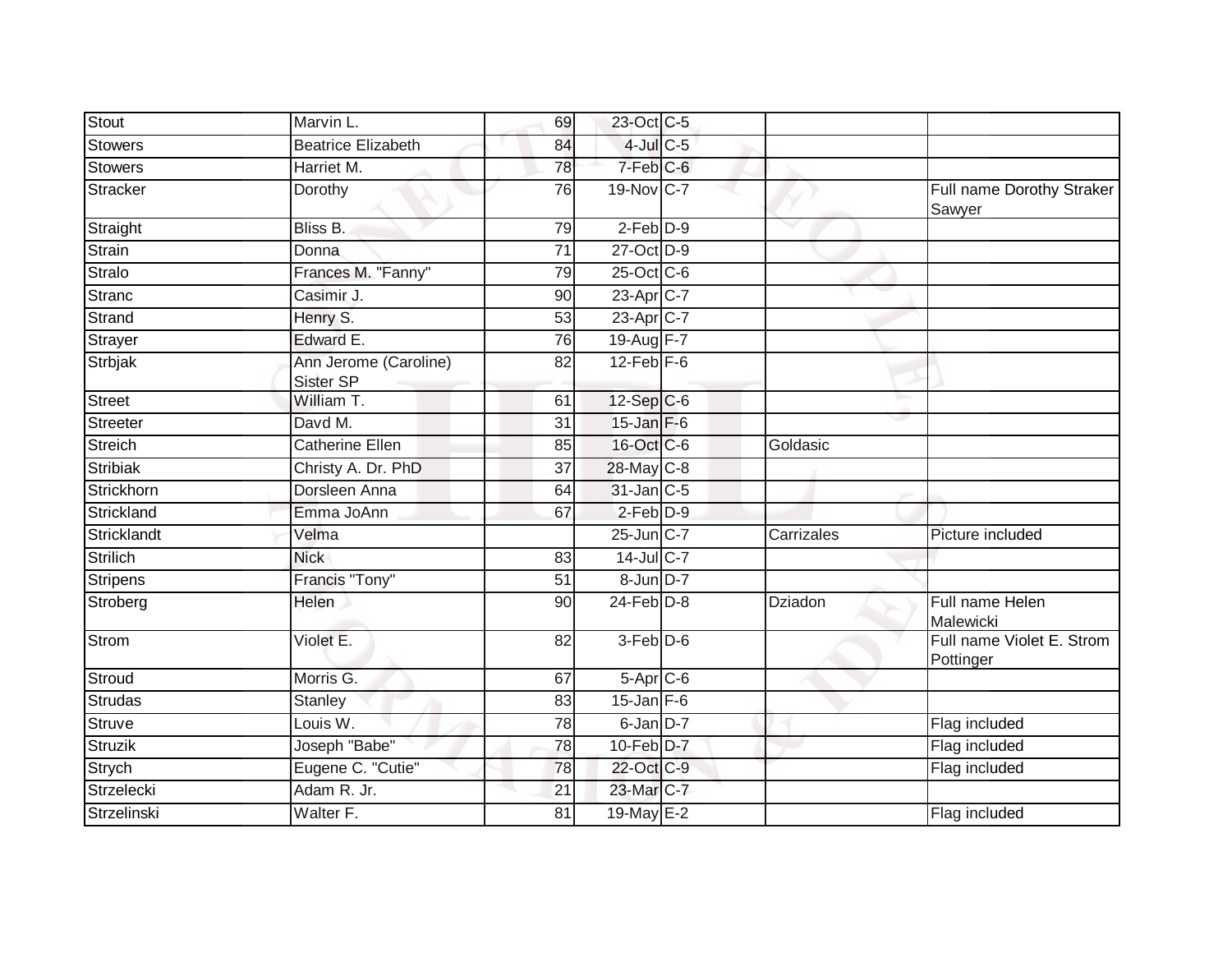| Strzempka         | John A.            | 85              | $11$ -Dec $C$ -6        |                |                                                   |
|-------------------|--------------------|-----------------|-------------------------|----------------|---------------------------------------------------|
| Stuart            | Robert E.          | 76              | 27-Aug C-8              |                |                                                   |
| <b>Stubbs</b>     | Jeryl              | 69              | 29-Mar C-6              | Asher          |                                                   |
| Stuck             | Marshall F.        | 86              | $19$ -Jul C-6           |                |                                                   |
| <b>Stuck</b>      | Ray E.             | $\overline{53}$ | $21-Apr$ <sub>C-6</sub> |                |                                                   |
| Studer            | Elizabeth Koby     | 87              | $3$ -Jan $C$ -5         | <b>Boncela</b> |                                                   |
| Studley           | Pauline M.         | 42              | 27-Mar C-5              |                |                                                   |
| Stuhlmacher       | Margaret           | 90              | $16$ -Dec $E$ -6        | Gerlach        |                                                   |
| Stumpe            | Frank M.           | 89              | $9$ -Oct C-6            |                |                                                   |
| Stupar            | <b>Helen</b>       | 81              | $6$ -Jan $D-7$          |                |                                                   |
| Stupeck-Holtgreen | Matthew M.         | 20              | 26-May C-5              |                |                                                   |
| Sturonas          | <b>Helen Verne</b> | 84              | $17 - Dec$ $C-8$        |                | <b>Helen Verne Smith</b><br>(Robinson) (Sturonas) |
| Sturve            | Louis W.           | 78              | $5 - Jan$ $D-8$         |                |                                                   |
| Styburski         | <b>Helen Eve</b>   | 85              | 6-Aug C-9               |                |                                                   |
| Styka             | <b>JoNell</b>      | 62              | 10-Nov D-6              |                |                                                   |
| Sualbaum          | <b>Terry Lee</b>   | $\overline{52}$ | $2$ -Aug C-7            |                |                                                   |
| Suchla            | Sister Annuncia    | 89              | $7-Nov$ C-5             |                |                                                   |
| Suda              | John Jr.           | 74              | 31-May C-7              |                | Flag included                                     |
| Sudac             | Raymond L.         | $\overline{71}$ | $4$ -Jul $C$ -6         |                | Flag included                                     |
| Sudicky           | John               | 76              | $14-Sep$ D-7            |                | Flag included                                     |
| Sudlak            | Joseph M.          | 86              | 25-Nov F-7              |                |                                                   |
| Sufak             | Frances M.         | 79              | $17$ -Aug $D-9$         | <b>Boilek</b>  |                                                   |
| <b>Sufak</b>      | George P.          | 82              | $28-Sep C-6$            |                |                                                   |
| Sulkowski         | Bernice J.         | 78              | $23$ -Aug C-6           | Olsen          |                                                   |
| Sullenger         | Susan L.           | 40              | 27-Dec C-7              | Venekamp       |                                                   |
| Sullivan          | Mildred M.         | 78              | 27-Dec C-7              |                |                                                   |
| Sullivan          | Reed S.            | 80              | $1-Oct$ $C-9$           |                | Flag included                                     |
| Sullivan          | Katherine M.       | 84              | $1$ -Jul $F-6$          |                |                                                   |
| Sult              | Julia A.           | 37              | 25-Jun C-7              |                | Full name Julia A.<br>Johnson-Sult                |
| Sum               | John J.            | 85              | 18-Jan C-3              |                | Flag included                                     |
| Summer            | <b>Stella</b>      | 91              | 17-Apr C-4              |                |                                                   |
|                   |                    |                 |                         |                |                                                   |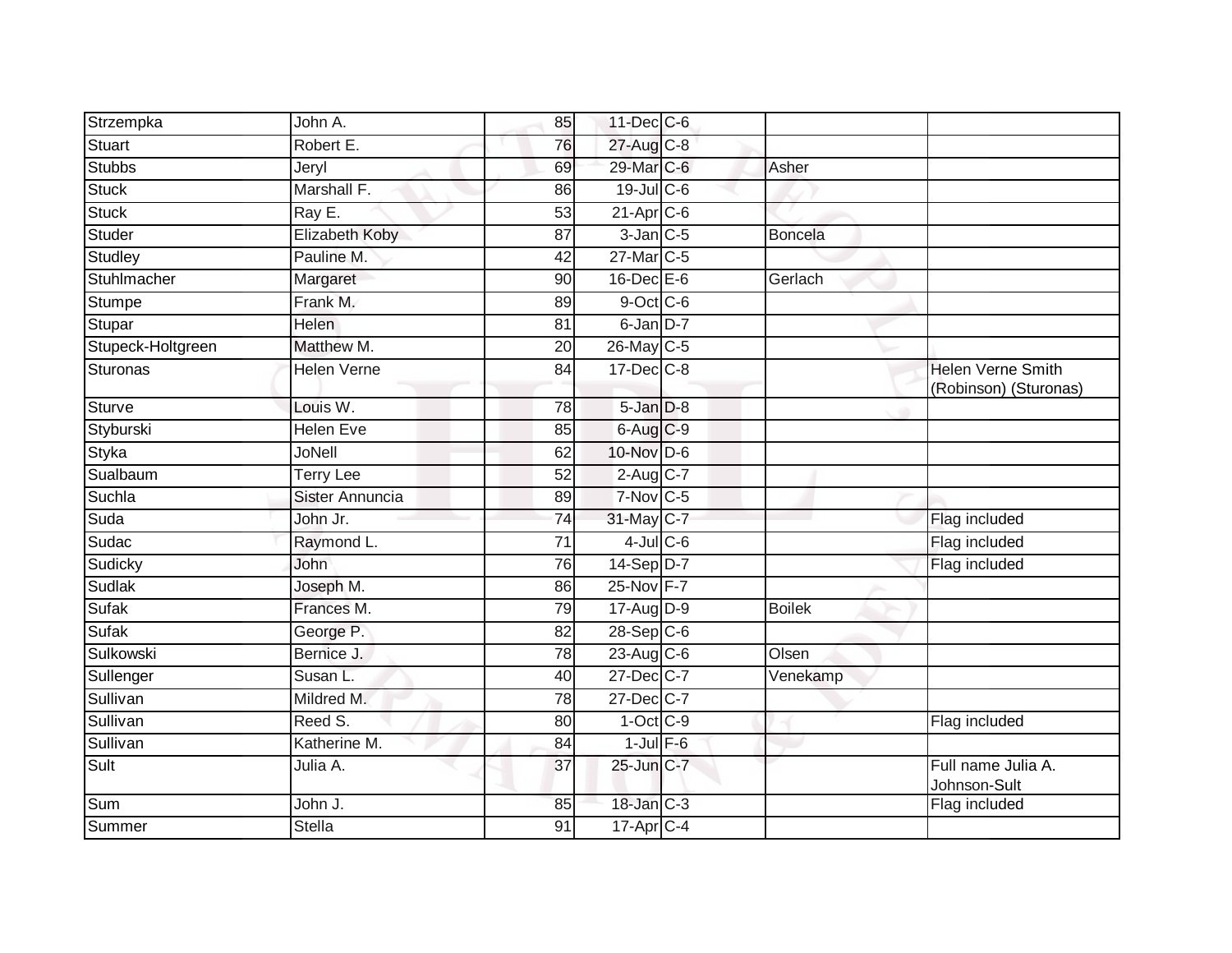| Summerhill     | Carl                            | 69              | 19-Feb F-6            |          |                                      |
|----------------|---------------------------------|-----------------|-----------------------|----------|--------------------------------------|
| <b>Summers</b> | Terrance "Ted"                  | 59              | 19-Jul C-6            |          |                                      |
| <b>Summers</b> | Howard B.                       | 70              | 7-Jun C-7             |          |                                      |
| Summerville    | Patricia                        | 62              | 30-Apr <sub>C-9</sub> | Thompson |                                      |
| Sumpter        | Aileen R.                       | 76              | $17 - Dec$ $C-8$      |          |                                      |
| Sunn           | Ralph F. CSC Rev.               | 68              | 6-Oct F-5             |          |                                      |
| Super          | Hellene                         | 75              | 26-Apr C-6            |          |                                      |
| Suroviak       | George R. "Yogi"                | 56              | $6$ -Jun $C$ -7       |          |                                      |
| Surprise       | Kenneth                         | 64              | 5-Aug F-6             |          |                                      |
| Sutherland     | Albert T.                       | 72              | 14-Mar C-7            |          |                                      |
| Sutkowski      | <b>Helen</b>                    | 89              | 28-May C-8            |          |                                      |
| Sutter         | <b>Willard L.Sr</b>             | 83              | 31-May C-7            |          |                                      |
| Sutton         | Fannie Barbara                  | 91              | 23-Feb D-9            |          |                                      |
| Sutton         | Harry A. Jr.                    | 91              | 18-Oct C-5            |          |                                      |
| Sutton         | <b>Marilyn Rae</b>              | 45              | 5-Mar C-7             |          |                                      |
| Svabik         | Simon P. 'Si"                   | 82              | 24-Aug D-7            |          |                                      |
| Swallow        | Delos E. "Zeb" "The<br>Admiral" | $\overline{82}$ | 28-Mar C-6            |          |                                      |
| Swan           | Marion L.                       | 80              | 29-Nov C-6            | Waldman  |                                      |
| Swanson        | <b>Ila</b>                      | 73              | $28$ -May C-8         |          |                                      |
| Swanson        | Henry A.                        | 89              | $23-Sep$ F-6          |          | Flag included                        |
| Swanson        | Annette L.                      | 55              | 27-Oct D-9            |          |                                      |
| Swardson       | Arthur L.                       | 71              | 12-Nov C-9            |          |                                      |
| Swart          | Leonard                         | 91              | $16$ -Jul C-8         |          |                                      |
| Swartz         | <b>Alberta Ruth</b>             | 63              | 9-May C-7             |          | Flag included                        |
| <b>Swatts</b>  | Aloysius "Al"                   | 74              | 3-Oct C-7             |          | Flag included                        |
| Sweet          | Earl G. Sr.                     | $\overline{73}$ | 22-May C-5            |          |                                      |
| Sweet          | Constance K. "Connie"           | $\overline{78}$ | 19-Apr C-7            |          |                                      |
| Sweitzer       | Anna                            | 83              | 16-Feb C-6            |          | Full name Anna<br>Hasprunar Sweitzer |
| Swenson        | Grace K.                        | 90              | 16-Jan C-9            | Killa    |                                      |
| Swenson        | Grace K.                        | 90              | $11-Feb$ D-9          | Killa    |                                      |
| Swenson        | Lillian F.                      | 80              | $8$ -May C-5          |          |                                      |
|                |                                 |                 |                       |          |                                      |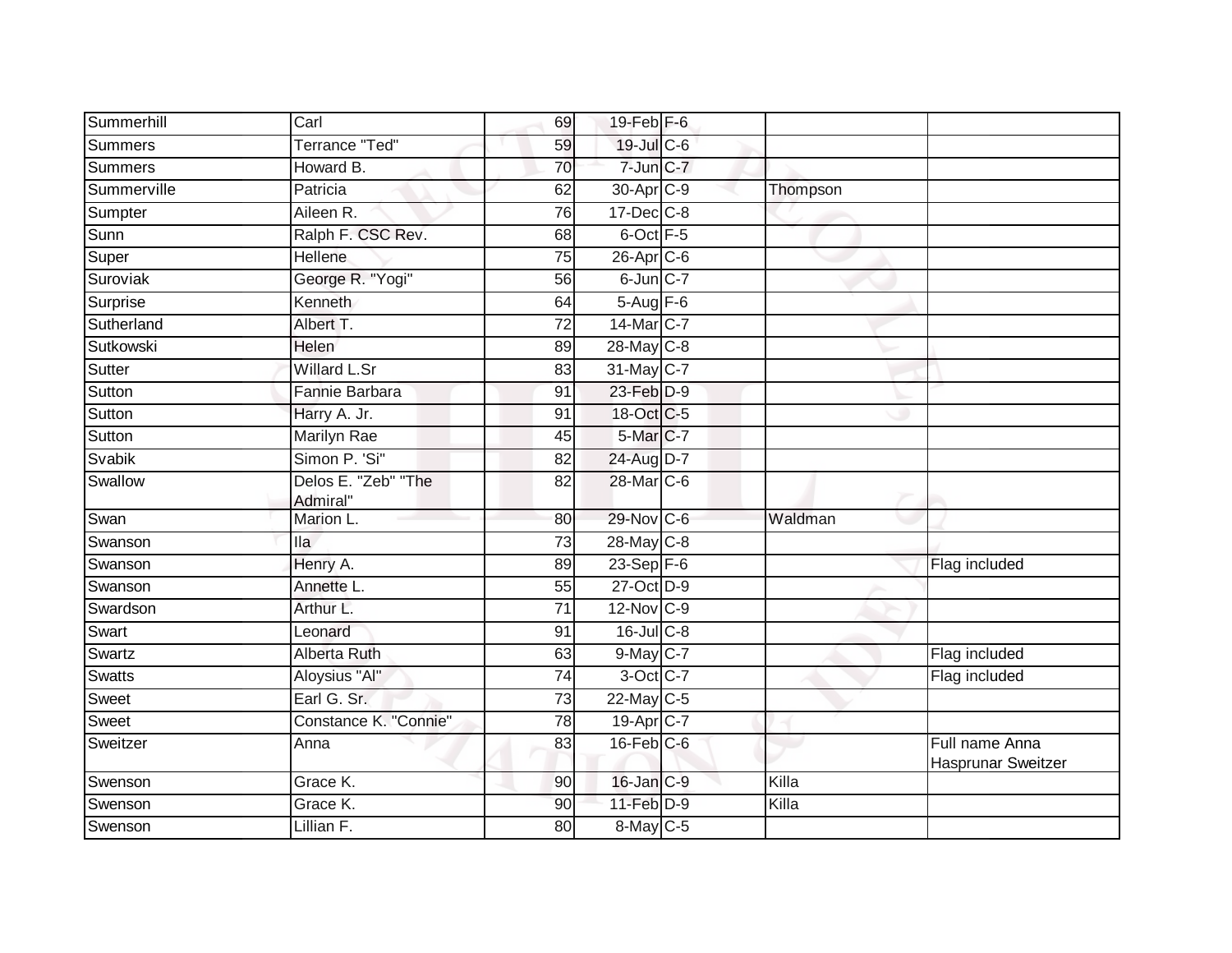| Swerdon           | Dorothy Marie           | 57              | $1$ -Jun $C$ -5        |             |                                             |
|-------------------|-------------------------|-----------------|------------------------|-------------|---------------------------------------------|
| <b>Swets</b>      | Gertrude                | 88              | 31-May C-7             | Witvoet     |                                             |
| Swiatkowski       | Cecelia L.              | $\overline{78}$ | 16-May C-7             | Magdziarz   |                                             |
| Swidkiewicz       | Andrej "Andy"           | 76              | $19$ -Jan $D-9$        |             |                                             |
| Swift             | Betty J.                |                 | $10$ -Feb $D-7$        |             | Picture included                            |
| Swinford          | Cynthia J.              | 60              | 18-Oct C-5             | <b>Ross</b> |                                             |
| Swing             | Dora Ellen              | 79              | 23-Jul C-10            |             |                                             |
| Swiontek          | <b>Wanda Marie</b>      | 84              | $9-Nov$ C-7            | Miloszewski |                                             |
| Swisher-Moran     | <b>Mildred "Millie"</b> | 66              | 19-Jul C-5             |             | Full name Milderd Swisher-<br>Moran Macchia |
| Sykora            | Gracie Juanita          | 86              | 14-Oct F-6             |             |                                             |
| Syler             | Dorothy                 |                 | $13$ -Jun $C-7$        | Grow        |                                             |
| Sylwestrowicz     | Hilda Mae               | 56              | 28-Aug C-4             | Goode       |                                             |
| Sylwestrowicz     | Hilda "Cookie:          | $\overline{56}$ | 29-Aug C-6             |             | Picture included                            |
| Synder            | Sophie M.               | 84              | $2$ -Jun $C-7$         |             |                                             |
| Synder            | Donald                  | 54              | 23-Sep F-6             |             |                                             |
| Synos             | Pauline                 | 85              | $9-Feb$ D-7            |             | Full name Pauline Synos<br>Petrick          |
| Sypniewski-Byczko | Diana E.                | 55              | 27-Dec C-5             | Orth        |                                             |
| Szafranski        | Mary I.                 | 80              | $22$ -Apr $F-6$        |             |                                             |
| Szalmasagi        | Katherine               | 82              | $17 - Aug$ $D-9$       | Chappo      |                                             |
| Szany             | Steven M. Jr.           | $\overline{22}$ | 27-Aug C-8             |             |                                             |
| Szany             | Linda J.                | 55              | 26-Apr <sub>C-5</sub>  |             |                                             |
| Szanyi            | Victor J. Sr.           | 79              | 19-Aug F-7             |             | Flag included                               |
| Szanyi            | David Wayne "Wayne-O"   | 46              | $9-$ Sep $F-6$         |             |                                             |
| Szary             | Jeanette                | 78              | 22-Mar <sub>D-9</sub>  |             |                                             |
| Szaryj            | Tekla                   | 86              | 26-Sep C-7             |             |                                             |
| Szmoniak          | Edward J.               | 72              | $9-$ Sep $F-6$         |             | Flag included                               |
| <b>Szotak</b>     | Julius A.               | 84              | $2-Aug$ <sub>C-7</sub> |             |                                             |
| <b>Szotek</b>     | Mary                    | 75              | 20-Mar C-4             |             |                                             |
| Szpejnowski       | Alice M.                | 77              | 20-Sep C-6             | Jazwierski  |                                             |
| Szumski           | Ann V.                  | 86              | 14-Oct F-6             | Pacocha     |                                             |
| Szura             | <b>Emily Rose</b>       | 81              | $21$ -Jan $D-9$        |             |                                             |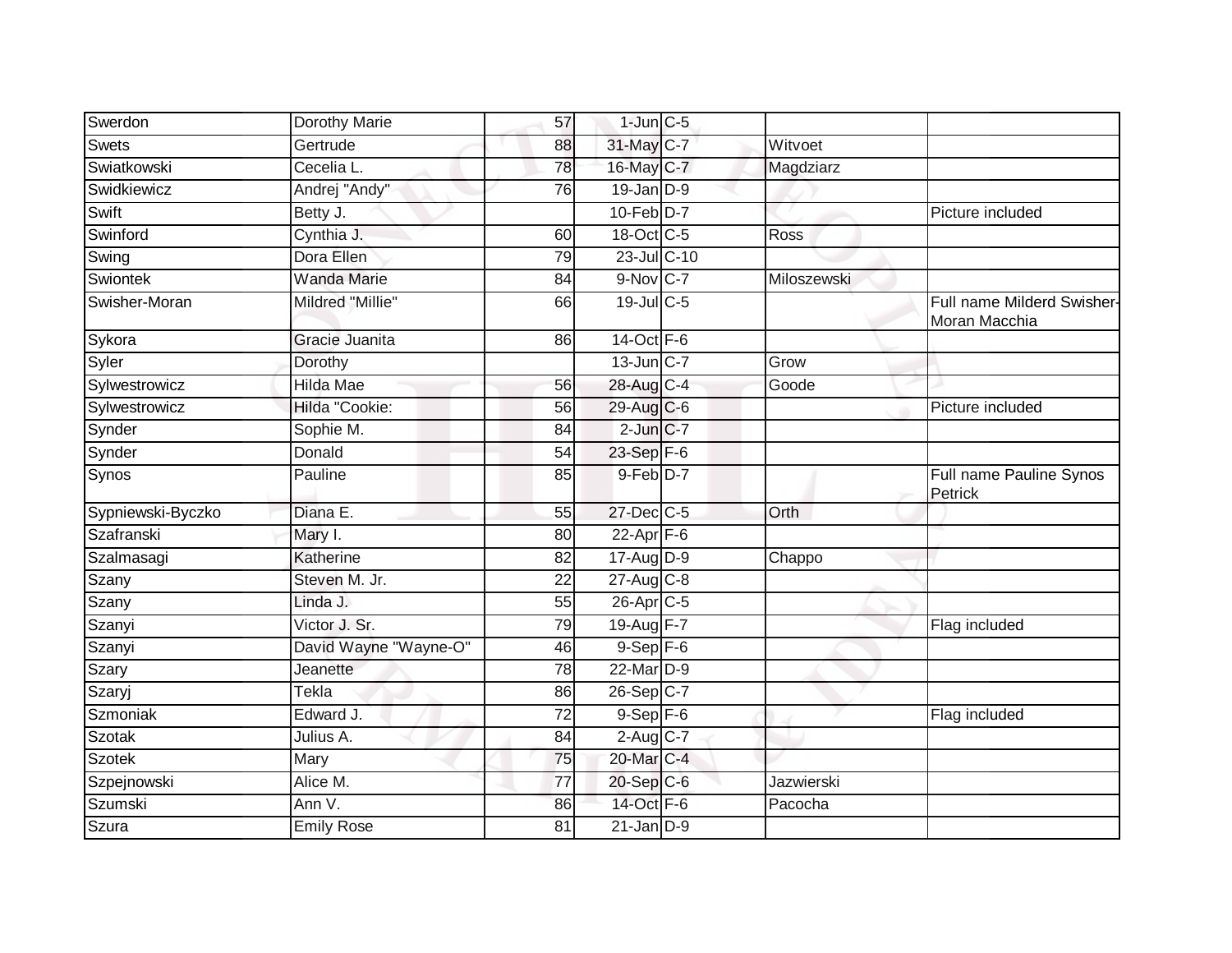| Mildred C.                   | 84              |  | Bicking                                                                                                                                                                                                                                                                                                                                                                                                                                                                                                        |                                      |
|------------------------------|-----------------|--|----------------------------------------------------------------------------------------------------------------------------------------------------------------------------------------------------------------------------------------------------------------------------------------------------------------------------------------------------------------------------------------------------------------------------------------------------------------------------------------------------------------|--------------------------------------|
| Stephanie P.                 | 84              |  |                                                                                                                                                                                                                                                                                                                                                                                                                                                                                                                |                                      |
| Alphonse A.                  | 79              |  |                                                                                                                                                                                                                                                                                                                                                                                                                                                                                                                |                                      |
| Edward J.                    | 72              |  |                                                                                                                                                                                                                                                                                                                                                                                                                                                                                                                | Flag included                        |
| John "Jack"                  | 56              |  |                                                                                                                                                                                                                                                                                                                                                                                                                                                                                                                |                                      |
| Virginia                     | $\overline{77}$ |  |                                                                                                                                                                                                                                                                                                                                                                                                                                                                                                                |                                      |
| Florence                     | 79              |  |                                                                                                                                                                                                                                                                                                                                                                                                                                                                                                                |                                      |
| Theodore                     | 77              |  |                                                                                                                                                                                                                                                                                                                                                                                                                                                                                                                | Flag included                        |
| Jacquelyn F.                 | 63              |  |                                                                                                                                                                                                                                                                                                                                                                                                                                                                                                                |                                      |
| Marilyn J.                   | 67              |  |                                                                                                                                                                                                                                                                                                                                                                                                                                                                                                                |                                      |
| Rosemary                     | $\overline{73}$ |  | Wayo                                                                                                                                                                                                                                                                                                                                                                                                                                                                                                           |                                      |
| Linda                        | 44              |  |                                                                                                                                                                                                                                                                                                                                                                                                                                                                                                                |                                      |
| Louie                        | 46              |  |                                                                                                                                                                                                                                                                                                                                                                                                                                                                                                                |                                      |
| <b>Johnny Maurice "Mann"</b> | 23              |  |                                                                                                                                                                                                                                                                                                                                                                                                                                                                                                                |                                      |
| Rose V.                      | $\overline{75}$ |  |                                                                                                                                                                                                                                                                                                                                                                                                                                                                                                                |                                      |
| Paul R.                      | 82              |  |                                                                                                                                                                                                                                                                                                                                                                                                                                                                                                                | Flag included                        |
| Alma R.                      | 82              |  |                                                                                                                                                                                                                                                                                                                                                                                                                                                                                                                |                                      |
| Ophelia                      | 75              |  | Spencer                                                                                                                                                                                                                                                                                                                                                                                                                                                                                                        |                                      |
| Kathleen                     | 55              |  | <b>Bucher</b>                                                                                                                                                                                                                                                                                                                                                                                                                                                                                                  |                                      |
| Robert D.                    | 72              |  |                                                                                                                                                                                                                                                                                                                                                                                                                                                                                                                | Flag included                        |
| Martha                       | 74              |  |                                                                                                                                                                                                                                                                                                                                                                                                                                                                                                                |                                      |
| Owins H. Rev.                | 65              |  |                                                                                                                                                                                                                                                                                                                                                                                                                                                                                                                |                                      |
| <b>Helen</b>                 | 59              |  |                                                                                                                                                                                                                                                                                                                                                                                                                                                                                                                |                                      |
| Margaret Ann                 | 73              |  | Mounts                                                                                                                                                                                                                                                                                                                                                                                                                                                                                                         |                                      |
| <b>Phyliss Marie</b>         | 80              |  |                                                                                                                                                                                                                                                                                                                                                                                                                                                                                                                |                                      |
| Milford W. "Doc"             | 96              |  |                                                                                                                                                                                                                                                                                                                                                                                                                                                                                                                |                                      |
| Artis                        | $\overline{75}$ |  |                                                                                                                                                                                                                                                                                                                                                                                                                                                                                                                |                                      |
| Homer E.                     | 74              |  |                                                                                                                                                                                                                                                                                                                                                                                                                                                                                                                |                                      |
| Marilyn A.                   | 51              |  |                                                                                                                                                                                                                                                                                                                                                                                                                                                                                                                |                                      |
| Mary J.                      | 36              |  |                                                                                                                                                                                                                                                                                                                                                                                                                                                                                                                | Full name Mary J. Babilla-<br>Taylor |
| Bernice A.                   | 87              |  |                                                                                                                                                                                                                                                                                                                                                                                                                                                                                                                |                                      |
|                              | Sr.             |  | 19-Oct D-7<br>8-Mar D-10<br>15-Oct C-8<br>$10 - Sep$ $C-9$<br>$4$ -Jun $C-9$<br>$16$ -Aug $C$ -6<br>$10$ -Nov D-5<br>$12$ -Apr $C$ -6<br>19-Apr C-7<br>$7-Feb$ $C-6$<br>$14$ -Feb $C-5$<br>$31$ -May C-6<br>23-Aug C-6<br>20-Nov C-5<br>16-Jul C-8<br>8-Jan F-11<br>18-Oct C-6<br>13-Oct E-2<br>7-Mar C-7<br>$30$ -Jan $C_7$<br>$7$ -Dec $E-2$<br>24-Aug D-7<br>$26$ -Apr $C$ -6<br>$5$ -Jun $C-4$<br>$15$ -Jun $D-8$<br>$14-Oct$ F-6<br>$13$ -Feb $C-8$<br>5-Jan D-8<br>6-Jan D-7<br>29-Oct C-10<br>6-Jun C-7 |                                      |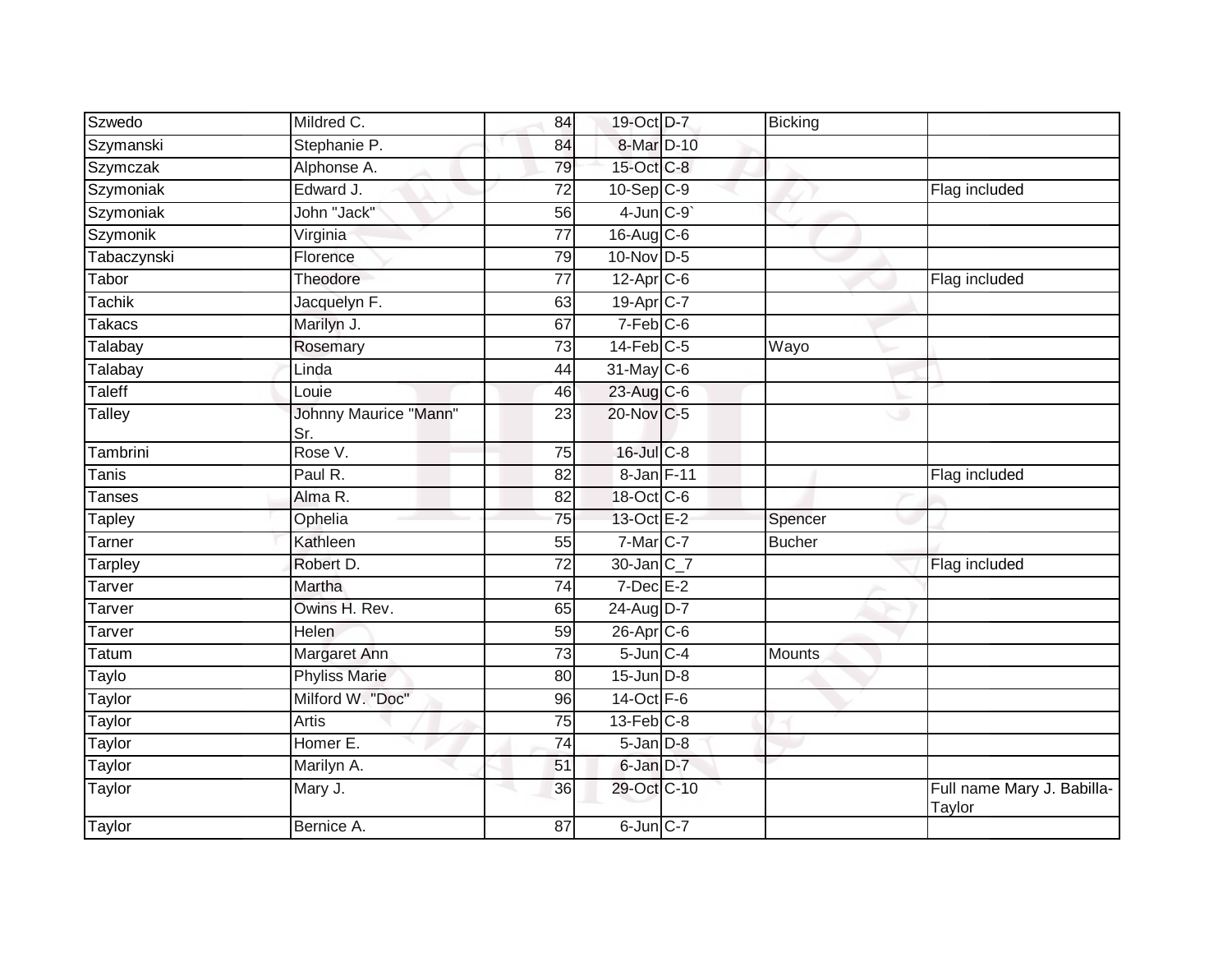| Taylor            | Clyde E.                    | 82              | 27-Mar C-5                         |         |               |
|-------------------|-----------------------------|-----------------|------------------------------------|---------|---------------|
| <b>Taylor</b>     | <b>Victor Lowell</b>        | 83              | $12$ -Sep $C-6$                    |         |               |
| Taylor            | Theresa V.                  | 75              | $1$ -Jan $C-8$                     |         |               |
| Taylor            | Susan R.                    | 57              | 6-Jan D-7                          |         |               |
| <b>Taylor</b>     | Ann Feczko                  | $\overline{91}$ | 13-Nov C-5                         |         |               |
| Taylor            | Franklin R. "Freddie"       | 68              | $1-Nov$ C-6                        |         |               |
| Taylor            | Elsie                       | 87              | 24-Jan C-5                         |         |               |
| Taylor            | Donna Lou                   | 59              | $26$ -Jun $C$ -6                   |         |               |
| Taylor            | Sharon A.                   | $\overline{51}$ | 18-Jan C-5                         |         |               |
| Teel              | Lillian V.                  | 81              | $2-Mar$ D-8                        |         |               |
| Tenklely          | Andrew J.                   | 78              | 24-Dec C-7                         |         |               |
| Tenorio           | Linda A.                    | 71              | $1-Aug$ $C-7$                      |         |               |
| Terrazas          | Ralph J.                    | 63              | 10-Oct C-6                         |         |               |
| Terrell           | Robert                      | 60              | 29-Nov C-6                         |         |               |
| Terrnaova         | Joseph August               | 85              | 3-Sep C-7                          |         |               |
| Tessman           | George Sr.                  | 79              | 5-Dec C-7                          |         |               |
|                   |                             |                 |                                    |         |               |
| Tessman           | <b>Isaiah Alexzander</b>    | Infant          | $9$ -Oct C-6                       |         |               |
| Tewell            | James J.                    | 61              | $15$ -Nov $ C-6 $                  |         |               |
| Textor            | <b>Delores</b>              | 73              | 8-Mar D-10                         | Kenzie  |               |
| Thames            | Helen A. "Babe"             | $\overline{72}$ | $6$ -Jul $C$ -6                    | Trucksa |               |
| Thatcher          | Ruth                        | 83              | $9-Aug$ $C-6$                      |         |               |
| Theodore          | John A. (Jack)              | $\overline{70}$ | $3-Feb$ D-7                        |         | Flag included |
| Theodore          | Nancy Carole                | 65              | $5-Feb$ $F-6$                      |         |               |
| Theodoros         | Kula                        | 100             | $17 - Sep$ $C-9$                   |         |               |
| Theodorou         | Dia                         | 43              | $13-Sep C-6$                       |         |               |
| Thiede            | William P.                  | 45              | 31-Oct C-6                         |         |               |
| Thiel             | Mary A.                     | 83              | $22$ -Jan F-7                      |         |               |
| Thiel             | Marguerite L.               | $\overline{77}$ | 13-Apr <sub>C-7</sub>              |         |               |
| Thiel             | Edwin G.                    | 84              | 19-Nov C-8                         |         |               |
| Thiel             | Herbert A.                  | 80              | 5-Feb <sup>F-6</sup>               |         |               |
| Thilmont<br>Thoma | Melisa J.<br>Jeanne Weidner | 25              | $1$ -Jul $F-6$<br>$17 - Dec$ $C-8$ |         |               |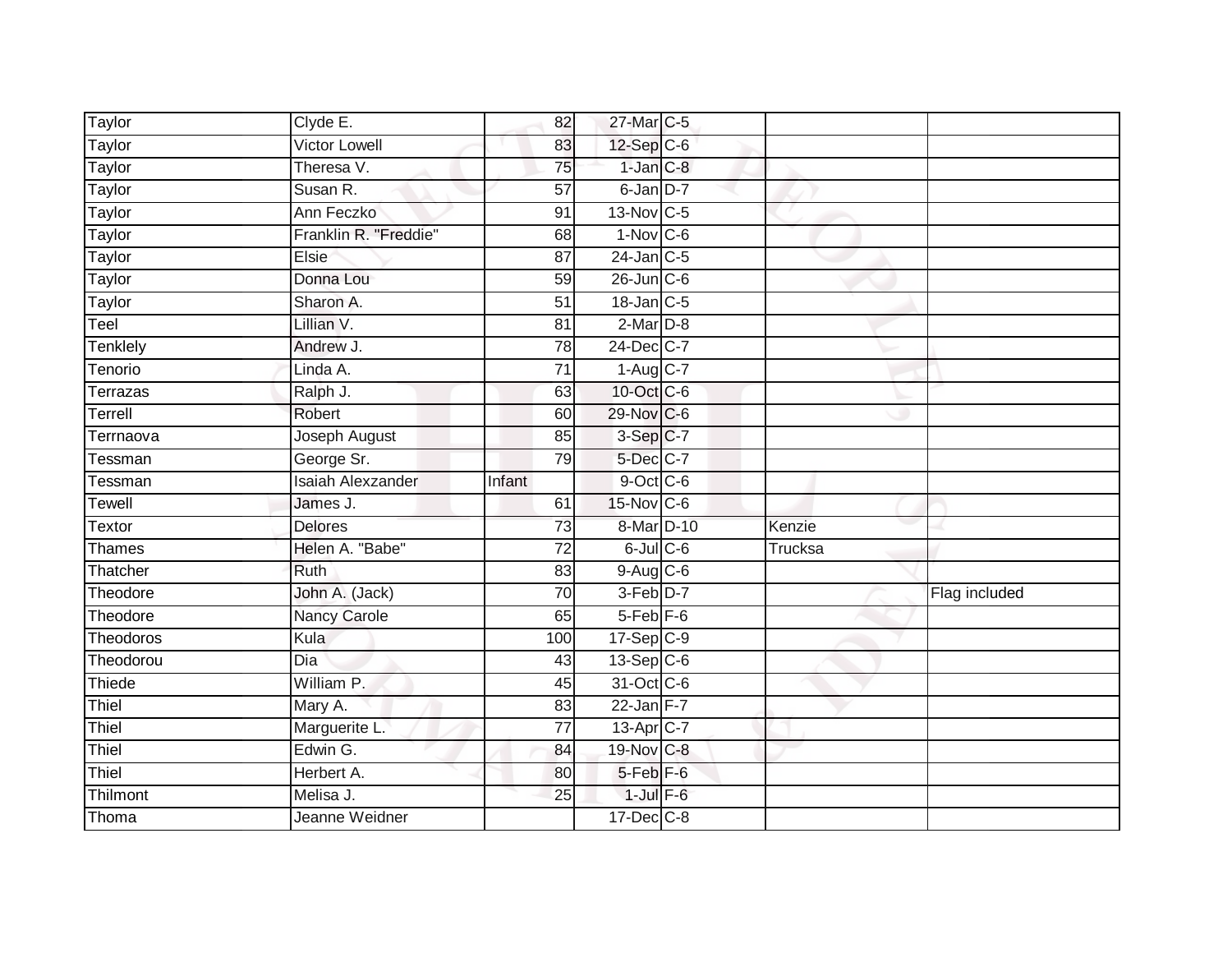| Thomas      | Simon H. Sr            | 93              | 18-Oct C-6             |                |                                              |
|-------------|------------------------|-----------------|------------------------|----------------|----------------------------------------------|
| Thomas      | Ann A.                 | 75              | 21-May C-8             | <b>Kristek</b> |                                              |
| Thomas      | James Alan             | 26              | 25-Nov F-7             |                |                                              |
| Thomas      | Jack E.                | 68              | 25-Mar F-7             |                |                                              |
| Thomas      | Daniel D. M.D.         | 80              | $2-Apr$ <sub>C-8</sub> |                |                                              |
| Thomas      | Charles <sub>E.</sub>  | 76              | 14-Jun C-7             |                |                                              |
| Thomas      | John "Jay W."          | 79              | $2$ -Nov D-6           |                |                                              |
| Thomas      | Agnes                  | 84              | 27-Jun C-7             |                |                                              |
| Thomas      | Jeanette               | 69              | 18-Dec C-4             |                |                                              |
| Thomas      | Ann                    | 84              | $25$ -Aug D-6          | Hryn           |                                              |
| Thomas      | Alma A.                | 79              | 8-Oct C-8              |                |                                              |
| Thomas      | Carol Jean             | 70              | 3-Aug D-9              |                |                                              |
| Thomas      | <b>Janet Ellen</b>     | 45              | 10-Feb D-7             |                | Full name Janet Ellen<br><b>Kadar Thomas</b> |
| Thomas      | Charles E. "Chuck"     | 82              | 28-Jan D-10            |                | Flag included                                |
| Thomas      | Carla D.               | $\overline{50}$ | 27-Aug C-8             | Espinosa       |                                              |
| Thomas      | <b>Mark Albert</b>     | 44              | $18$ -Jan $ C-5 $      |                |                                              |
| Thompson    | Perry J. Jr.           | 79              | $13$ -Aug C-9          |                |                                              |
| Thompson    | Madeline M.            | 76              | $16$ -Jan $C-9$        |                |                                              |
| Thompson    | Ronald E.              | 41              | $21$ -Jul C-6          |                |                                              |
| Thompson    | <b>Zachary Michael</b> | Infant          | $21$ -Jun $C-6$        |                |                                              |
| Thompson    | Marjorie Mae           | 79              | $2-AprC-8$             | Kenworthy      |                                              |
| Thompson    | Ateista A.             | 89              | $6$ -Jan $D-7$         | Piccirilli     |                                              |
| Thompson    | James <sub>E.</sub>    | 67              | 11-Mar F-6             |                |                                              |
| Thompson    | <b>Nora</b>            | 74              | $10$ -Jun $F-9$        |                |                                              |
| Thompson    | Thomas H.              | $\overline{71}$ | 20-Dec C-7             |                |                                              |
| Thompson    | Reatha M.              | 46              | 20-Mar <sub>C-4</sub>  |                |                                              |
| Thomsen     | Charles F. Jr.         | 84              | 31-May C-7             |                |                                              |
| Thorley     | James E.               | 80              | 18-May D-7             |                | Flag included                                |
| Thornsberry | William E.             | $\overline{71}$ | $1-Aug$ <sub>C-7</sub> |                |                                              |
| Thrall      | Harold E.              | 6f <sub>5</sub> | 16-Apr <sub>C-9</sub>  |                |                                              |
| Thwing      | Rita                   | 86              | 20-Nov C-5             | Sullivan       |                                              |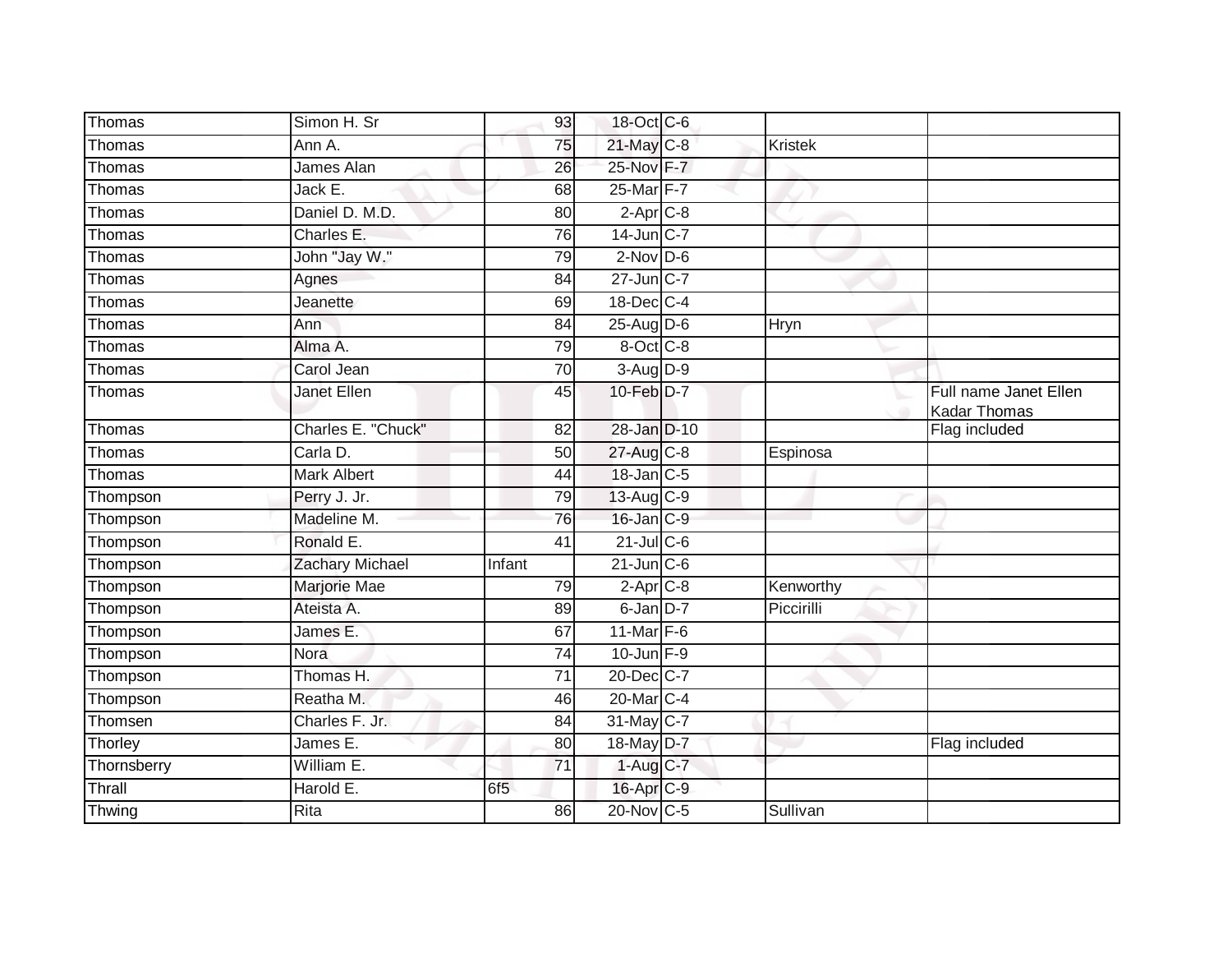| Tice                    | Harold            | 68              | 17-Mar D-12             |                |
|-------------------------|-------------------|-----------------|-------------------------|----------------|
| Tierney                 | Georgia E.        | 101             | 18-Dec C-5              |                |
| Tinsley                 | James E.          | 69              | 15-Aug C-6              |                |
| Tinyo                   | Ruth M.           | 74              | $27 - Jan$ $D-6$        |                |
| <b>Tipold</b>           | Norma M.          | $\overline{88}$ | 6-Nov C-5               | <b>Swails</b>  |
| Tison                   | Margaret          | 89              | 25-Oct C-6              |                |
| Titak                   | Helen             | 62              | $6$ -Jul $C$ -6         | <b>Sheets</b>  |
| Tobar                   | Vera V.           | 77              | 28-Jul D-8              |                |
| Tobecksen               | Alan L.           | 53              | $23-Sep$ $F-6$          |                |
| <b>Tobias</b>           | <b>Steven R</b>   | 84              | $10-Feb$ D-7            |                |
| Tobin                   | Patricia M.       | 67              | 17-May C-7              |                |
| Tobolski                | Marion "Toby"     | 82              | $9$ -Jan $C-9$          |                |
| Todd                    | Martha J.         | 81              | 24-Apr <sub>IC-5</sub>  |                |
| Todorovski              | Pavle "Paul"      | 71              | 8-Apr <sub>F-6</sub>    |                |
| Tokarz                  | Frank J.          | 76              | 16-Apr C-9              |                |
| Tokarz                  | Sally Deane       | 63              | 19-Jul C-6              |                |
| Tokarz                  | Josephine M.      | $\overline{77}$ | 8-Mar D-10              | Wozniak        |
| <b>Tokarz</b>           | Mildred A.        | $\overline{57}$ | 13-Dec C-8              |                |
| Tolbert                 | Sarah             | $\overline{72}$ | $7$ -Apr $C-9$          |                |
| <b>Tolliver Burklow</b> | Mary E.           | 83              | $26-Sep C-6$            |                |
| Tomasevich              | <b>Mary Anne</b>  | 66              | $2$ -Jan $C-9$          |                |
| Tomaszewski             | Dorothy           | $\overline{82}$ | $24$ -May C-6           | Czerwinski     |
| Tomczak                 | Victoria Marie    | 41/2            | 22-Oct C-9              |                |
| Tomczak                 | Stanley J.        | 75              | $17-Sep$ C-9            |                |
| Tomecko                 | Joseph A.         | 49              | $3$ -Dec $C$ -6         |                |
| Tomich                  | Marija            |                 | $27$ -Jul D-7           |                |
| Tomlinson               | Jeanette          | 85              | $9$ -Jun $C-7$          |                |
| Tomsic                  | John              | 77              | $10-Sep$ <sub>C-9</sub> |                |
| Tomsic                  | $E$ thel A.       | 79              | $10-Sep$ C-9            |                |
| Ton                     | Harold L. "Steve" | 73              | 21-Dec C-6              |                |
| Toncheff                | Doris Jean        | 82              | $2$ -May $C$ -6         | <b>McShane</b> |
| Tonkovich               | George John Jr.   | 43              | $3$ -Jul $C$ -6         |                |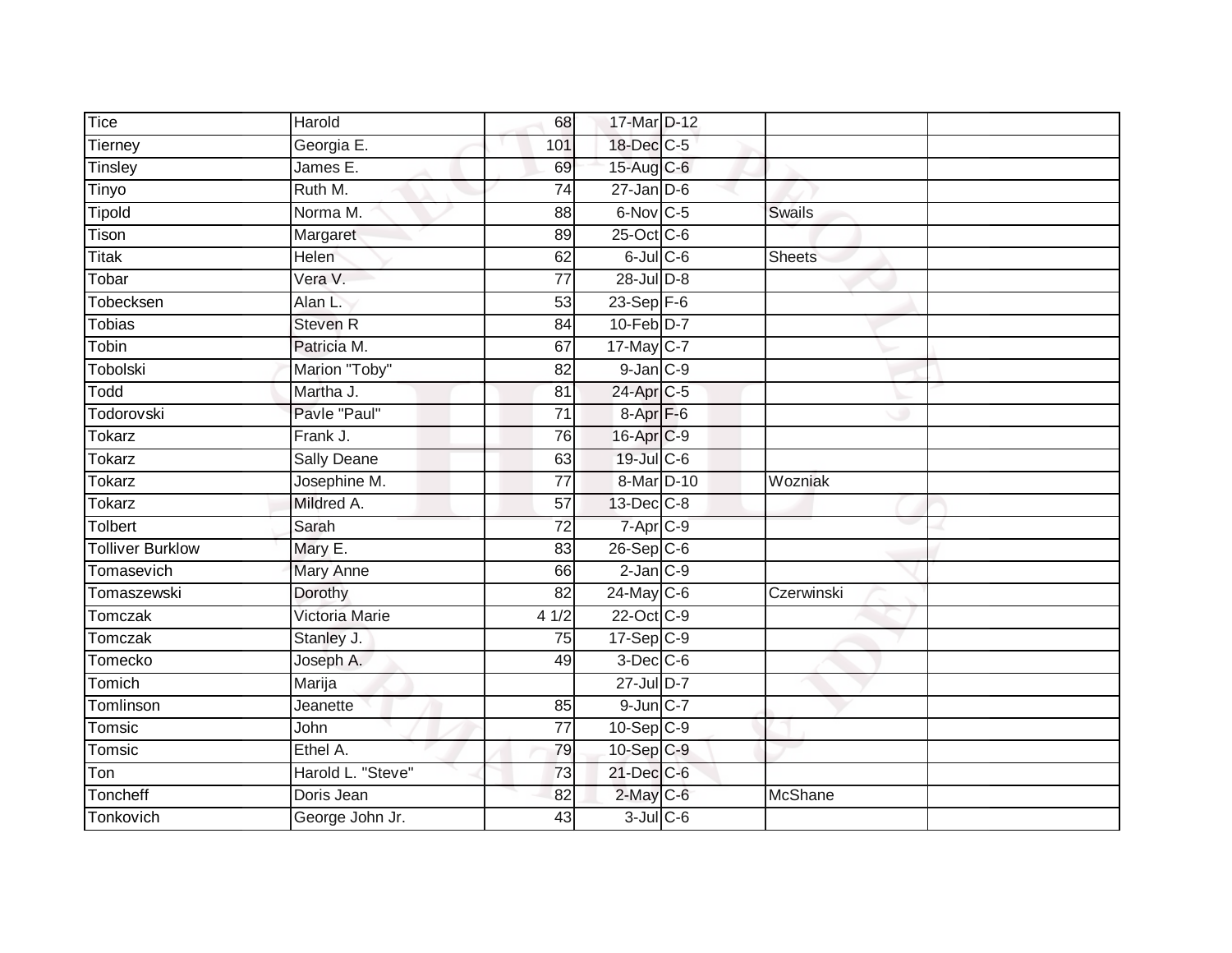| Toomire        | Brian K.               | 23              | 16-Oct C-6            |               |                                                           |
|----------------|------------------------|-----------------|-----------------------|---------------|-----------------------------------------------------------|
| Topp           | Cory J.                | 17              | 17-Apr C-4            |               |                                                           |
| Toren          | <b>Elsie Helen</b>     | 87              | 14-Sep D-7            | Wooters       |                                                           |
| Toren          | Jo Ellyn               | 55              | 13-Jun C-7            |               |                                                           |
| Torgerson      | Nellie L.              | 89              | $17 - Jun$ F-6        |               |                                                           |
| Tornabene      | Frank P.               | 64              | $17$ -Jan C-5         |               |                                                           |
| Torpey         | William J.             | 78              | 23-Apr C-7            |               | Flag included                                             |
| Torres         | Elpidio R.             | 83              | 9-May C-7             | Hroma         |                                                           |
| <b>Torres</b>  | Anita                  | 73              | $25$ -Jun $C-8$       |               |                                                           |
| Torres         | Victor T. Sr.          | 74              | 31-May C-7            |               | Flag included                                             |
| Torres         | Felipe P.              | 81              | 24-May C-7            |               |                                                           |
| <b>Torres</b>  | Joaquin O.             | 68              | 17-Aug D-9            |               |                                                           |
| Torres         | Maria Evajelina        | Infant          | 29-Aug C-6            |               | Fulll name INFANT Maria<br>Evajelina Torres               |
| Tortolano      | <b>Theresa</b>         | $\overline{71}$ | $8-Aug$ $C-6$         |               |                                                           |
| Torzewski      | <b>Daniel Francis</b>  | 67              | 30-Nov E-1            |               | Flag included                                             |
| Totten         | Joan Joyce             | 72              | 19-Mar C-8            |               |                                                           |
| Touketto       | Catherine Lynn         | 40              | 18-Jan C-5            |               |                                                           |
| Tournis        | Asimina                | $\overline{74}$ | $21-SepD-7$           |               |                                                           |
| Tovsen         | Nolan P. "Red"         | 85              | $2$ -Jan $ C-9 $      |               |                                                           |
| Towarnicki     | Nicholas A.            | $\overline{72}$ | 26-Jul C-7            |               | Flag and Abraham Lincoln<br>4th Degree symbol<br>included |
| Towner         | Robert G.              | 56              | $15$ -Jul $F-6$       |               |                                                           |
| Towns          | William L., Jr.        | 36              | $20$ -Jan $D-9$       |               |                                                           |
| Townsend       | Andrew C. "Andy"       | 43              | 18-Apr <sub>C-7</sub> |               |                                                           |
| Tracht         | Melvin T.              | 80              | 28-May C-8            |               |                                                           |
| Tracy          | Edith M.               | 82              | $2-Sep$ F-7           | <b>Huber</b>  |                                                           |
| <b>Traffas</b> | M. Silveria Sister OSF | 84              | 16-Oct C-6            |               |                                                           |
| Tragesser      | <b>Betty</b>           | 61              | 25-Jul C-7            | Romack        |                                                           |
| Traicoff       | Anthony B.             | 19              | $7-Sep$ $C-8$         |               |                                                           |
| Traicoff       | Mary Ellen             | 65              | 3-Dec <sub>C-6</sub>  | <b>Braden</b> |                                                           |
| Trainor        | Ethelyn G.             | 84              | 26-Jul C-7            |               |                                                           |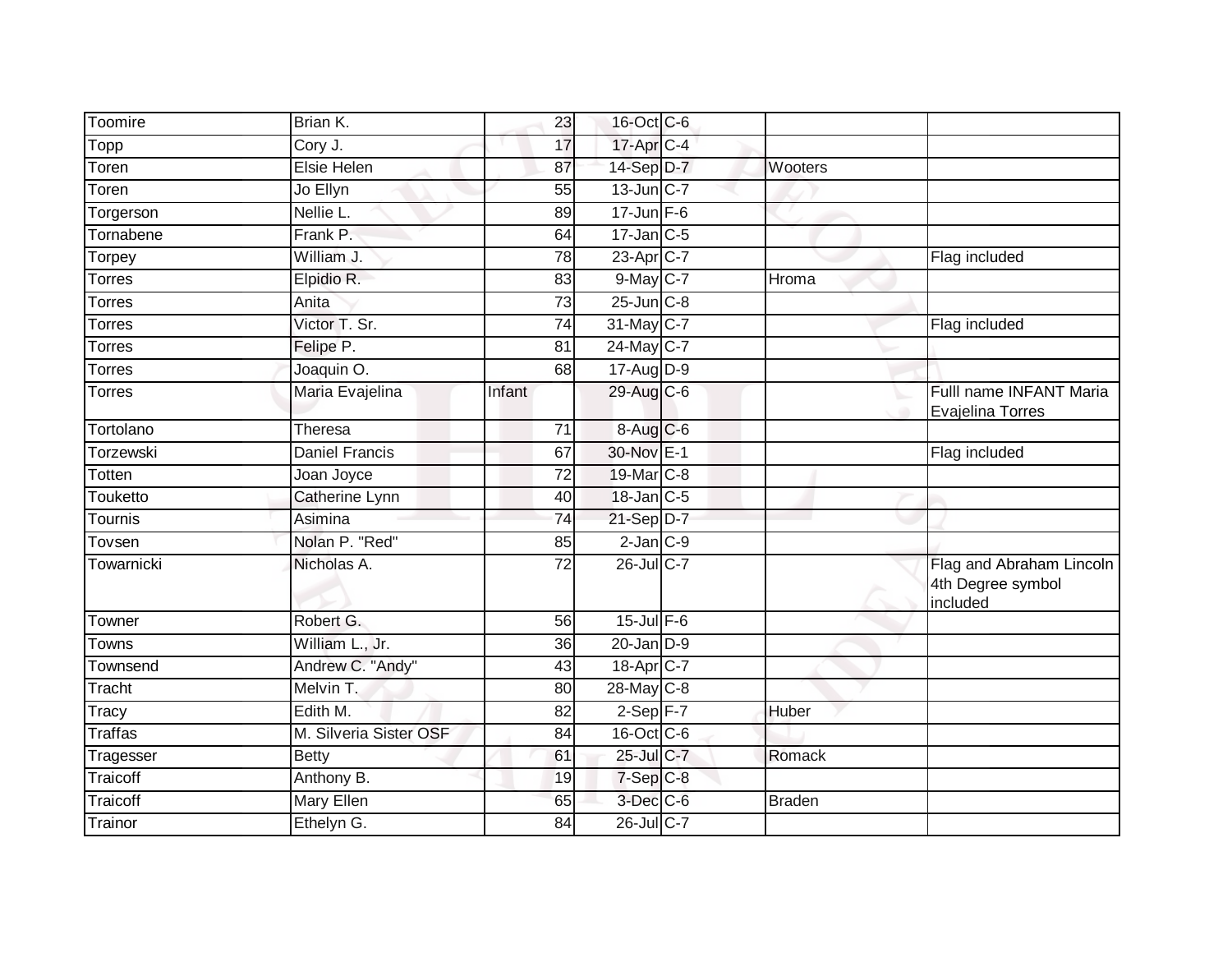| Trammel       | <b>Willard Fay</b>                       | 77              | $3-Mar$ D-8            |                      |               |
|---------------|------------------------------------------|-----------------|------------------------|----------------------|---------------|
| Trapp         | Colonel Richard D.                       | 80              | 16-Dec E-6             |                      |               |
| <b>Travis</b> | Alvin E.                                 | ; 5; 5          | 16-Apr C-9             |                      | Flag included |
| <b>Travis</b> | Robert Edward "Ed"                       | 74              | $15$ -Aug C-6          |                      |               |
| <b>Travis</b> | Bettye Jean                              | 63              | 13-Aug C-9             | <b>Hurt Williams</b> |               |
| Trcinski      | Jane F.                                  | 58              | $4$ -Mar $F-7$         | Wronka               |               |
| Treadway      | <b>Betty Jean</b>                        | 69              | $15$ -Jan F-6          |                      |               |
| Trent         | <b>Betty</b>                             | 71              | 19-Mar C-8             |                      |               |
| Trevino       | Wendy                                    | 35              | 24-Sep C-9             | Stevenson            |               |
| Triantos      | <b>Christine</b>                         |                 | $24$ -Apr $C-5$        |                      |               |
| Tribbett      | Constance M.                             | 53              | $4$ -May D-6           |                      |               |
| Tribble       | Wanda E.                                 | 73              | 15-Mar <sub>D-12</sub> |                      |               |
| Trimble       | Shirley A.                               | 64              | 30-Aug C-6             |                      |               |
| Trimble       | Vernice                                  | 92              | 28-Oct F-7             |                      |               |
| Trinidad      | Manuel P.                                | 78              | 29-May C-4             |                      | Flag included |
| <b>Trinks</b> | Richard M.                               | 65              | $11$ -May $D-8$        |                      |               |
| <b>Tripp</b>  | Paul C. Dr.                              | 66              | 19-Nov C-7             |                      |               |
| Trocha        | Stella S.                                | 70              | 27-Jul D-7             | Staniszewski         |               |
| Tronoff       | Kostantina                               | 69              | 5-Mar C-7              |                      |               |
| <b>Trook</b>  | Oliver G.                                | $\overline{71}$ | 24-Jul C-4             |                      |               |
| Tropsic       | Theodora "Teddy"                         | 83              | $1-Dec$ E-7            | Murzyn               |               |
| Troup         | <b>Charles Ross</b>                      | $\overline{51}$ | $6$ -May $F-9$         |                      | Flag included |
| Trowbridge    | Ralph T.                                 | 64              | $11$ -JulC-6           |                      |               |
| Troxel        | Mary H.                                  | 79              | $17$ -Jan $C$ -5       |                      |               |
| Trtan         | John                                     | 89              | $1-Sep$ D-6            |                      |               |
| Truitt        | Helen K.                                 | 94              | $10$ -Jan $ C-5 $      |                      |               |
| Trulley       | Paul F.                                  | $\overline{84}$ | $23$ -Jun $D-6$        |                      |               |
| Truttling     | Emmett                                   | 83              | 22-Jun D-7             |                      |               |
| Truttling     | William "Bill"                           |                 | 26-Oct C-7             |                      |               |
| Trzcinski     | Zygmund, Sigmund, Papa,<br>Sam Trzcinski | 87              | 9-Nov C-7              |                      |               |
| Trzepacz      | Joseph S. "Joe"                          | 76              | 23-May C-7             |                      |               |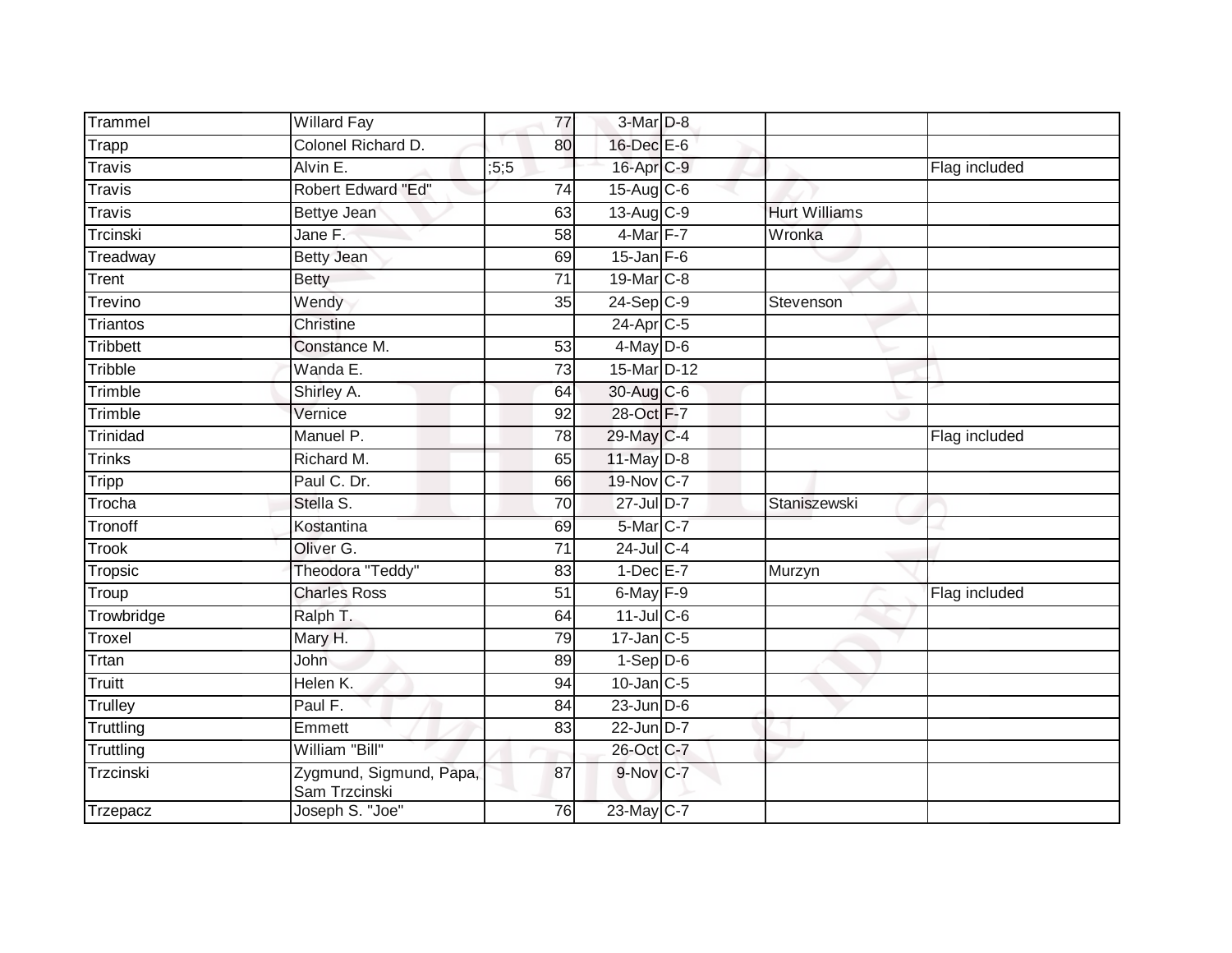| Trzupek        | Barbara K.           | 86              | 24-May C-7        | Rapacz    |               |
|----------------|----------------------|-----------------|-------------------|-----------|---------------|
| <b>Tsagris</b> | Xanthi               | 48              | $24$ -Jan $C-5$   |           |               |
| Tucker         | William B. "Red"     | $\overline{71}$ | 30-Nov E-1        |           |               |
| Tucker         | Ernie                | 79              | 31-Mar E-6        |           |               |
| Tucker         | Ann D.               | 85              | 6-Oct F-6         |           |               |
| Tuckey         | Irene L.             | $\overline{77}$ | $22$ -Feb $C-4$   | Swinehart |               |
| Tukaj          | Mitchell             | 87              | $21$ -Feb $C-6$   |           |               |
| Tuleja         | Daniel S.            | 69              | $27$ -Nov $ C-4 $ |           |               |
| Tully          | Harold N.            | 85              | 23-Jan C-10       |           |               |
| Tully          | Madeline J.          | 89              | 23-Jan C-10       |           |               |
| Turchany       | John M. "Turk"       | 79              | 21-Aug C-4        |           |               |
| Turek          | Charles J.           | 85              | $14$ -Jun $C-7$   |           | Flag included |
| <b>Turek</b>   | Robin Louise         | 36              | $13-Sep$ C-6      |           |               |
| Turich         | John P. "Jack"       | 79              | 13-Oct E-2        |           | Flag included |
| Turley         | Thelma L.            | 82              | 8-Mar D-10        |           |               |
| Turner         | Michael              | 41              | 12-Dec C-7        |           |               |
| Turner         | Wellington A.        | 82              | 13-Sep C-6        |           |               |
| Turner         | Rosie L.             |                 | $31$ -Aug D-8     |           |               |
| Turner         | <b>Lloyd Raymond</b> | $\overline{77}$ | 24-May C-7        |           |               |
| Turner         | George D. "Bulldog"  | 61              | $29-Apr$ F-6      |           |               |
| Turnpaugh      | Wuanita G.           | 71              | 31-Dec C-7        |           |               |
| Turpin         | William "Bill"       | 50              | $23$ -Jun $D-6$   |           |               |
| Tuscan         | LaVerne M.           | 74              | $21$ -May C-8     |           |               |
| Tuthill        | <b>Sharon Kay</b>    | 57              | 27-Dec C-7        |           |               |
| Tuzikowski     | Julia D.             | 85              | 9-May C-7         |           |               |
| Twiddy         | Joan                 | 67              | 8-Nov C-7         | Goodman   |               |
| <b>Tylek</b>   | John F."T.V. John"   | $\overline{87}$ | $21$ -Feb $C$ -6  |           |               |
| Tyler          | <b>Robert Lee</b>    | 85              | 6-Jan D-7         |           |               |
| <b>Tylka</b>   | Lottie T.            | $\overline{74}$ | 10-Mar D-7        |           |               |
| Tyrka          | Thaddeus A.          | 80              | 9-Oct C-6         |           |               |
| Ubanczyk       | Richard Joseph, Sr.  |                 | $19$ -Jan $D-9$   |           |               |
| <b>Udchitz</b> | William D. Jr        | 43              | 12-May C-7        |           |               |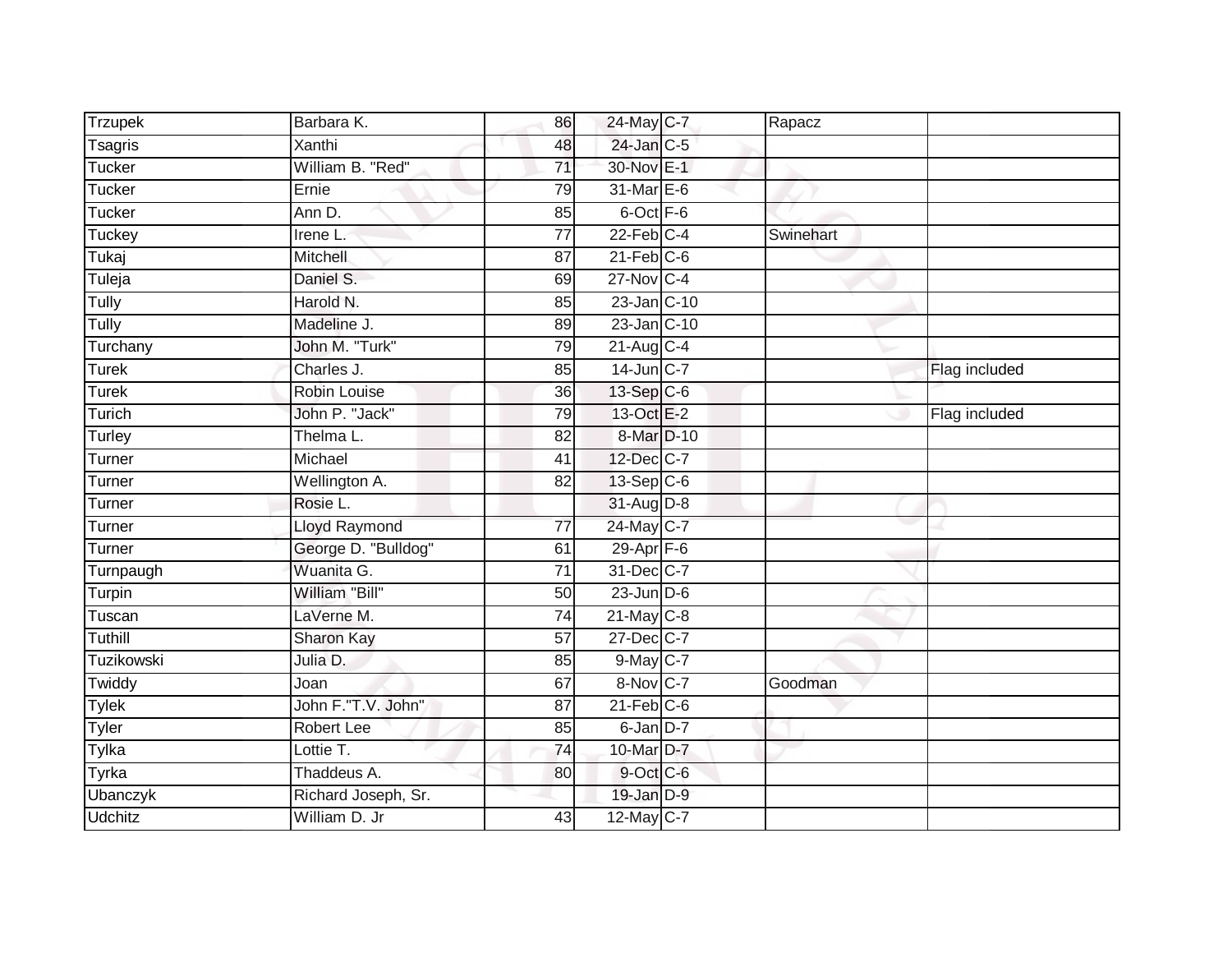| Uher             | Josephine              | 96              | 21-Nov C-7        |                |               |
|------------------|------------------------|-----------------|-------------------|----------------|---------------|
| Uhls             | <b>Betty Louise</b>    | 77              | $7-Feb$ $C-6$     |                |               |
| Uhrin            | Duke (Dusan) J.        | 83              | 19-May E-3        |                | Flag included |
| Uhrin            | <b>Bessie</b>          | 81              | $5$ -Dec $C$ -7   |                |               |
| Uhrin            | Duke (Dusan)           | 83              | 20-May F-6        |                |               |
| Uittenbogaard    | Frances                | 89              | $8 - Apr$ $F - 6$ | Heenstra       |               |
| Ullrich          | Carl H.                | 66              | 22-Aug C-6        |                |               |
| <b>Ullstam</b>   | <b>Beverly Vera</b>    | 82              | 18-Mar F-6        | Stirling       |               |
| <b>Ullstam</b>   | Robert                 | 85              | 20-Apr C-7        |                | Flag included |
| Ulman            | John J. Sr.            | 80              | 31-May C-7        |                | Flag included |
| <b>Umfleet</b>   | James O. "Chunky"      | 74              | 30-Sep F-8        |                |               |
| Underwood        | Elizabeth J.           | $\overline{93}$ | 16-Mar D-8        |                |               |
| Unland           | Kathyryn F.            | 84              | $6$ -Aug $C-9$    |                |               |
| Untch            | Katherine              | 90              | 26-Aug F6         |                |               |
| Uram             | Austin "Gus"           | $\overline{73}$ | 21-Oct F-7        |                |               |
| Urban            | Chester F.             | 79              | $4$ -May $D-6$    |                | Flag included |
| Urbi             | Gloria B. "Mommy"      | $\overline{72}$ | 7-Jun C-7         |                |               |
| Uremovich        | George                 | 49              | 22-May C-5        |                |               |
| <b>Uremovich</b> | George Emil "Poncho"   | 48              | 23-May C-7        |                |               |
| Uriadko          | Mychajlo "Mike"        | 76              | 1-Mar D-12        |                |               |
| <b>Utermark</b>  | Fredrick A.            | $\overline{72}$ | 12-Oct C-7        |                | Flag included |
| Uylaki           | Sophia S. (Judy)       |                 | 20-Apr C-7        | Louis          |               |
| Valade           | Evelyn Jean            | 53              | $6$ -Dec $C$ -7   | <b>Dziepak</b> |               |
| Valdez           | <b>Brunilda</b>        | 47              | 20-Oct E-2        |                |               |
| Valdez           | Daniel "Mouse"         |                 | 3-Sep C-7         |                | Flag included |
| Valdivia         | Ronald D. "Ron"        | 44              | $2-MarD-8$        |                |               |
| Valentine        | Edward L.              | $\overline{81}$ | $19$ -Jun $C$ -6  |                | Flag included |
| Valentine        | <b>Joan Stanczak</b>   | 63              | 26-Mar C-10       |                |               |
| Valentino        | James R.               | $\overline{77}$ | $3$ -Jan $C$ -5   |                |               |
| Vallo            | Chris A. Jr.           | 68              | $21$ -May C-8     |                |               |
| Vamos            | <b>Helen Elizabeth</b> | 85              | 24-Mar C-6        |                |               |
| Van Baren        | Violet L               | 95              | 30-Jul C-7        |                |               |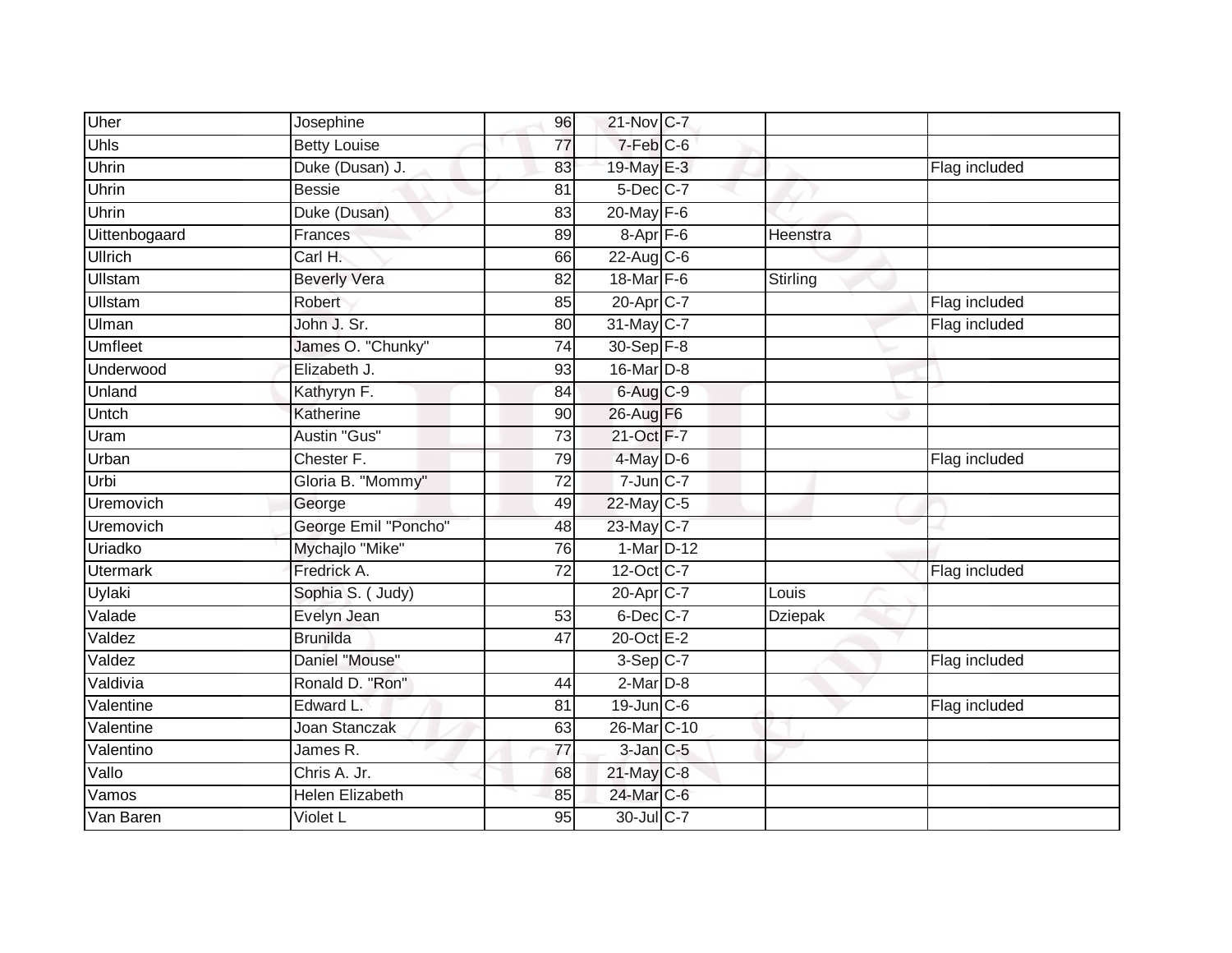| Van Cauwenbergh | Tom (Emile)                | 69              | 28-May C-8            |          | Flag included                                      |
|-----------------|----------------------------|-----------------|-----------------------|----------|----------------------------------------------------|
| Van Der Aa      | Annie                      | 89              | 21-Mar C-8            | DeYoung  |                                                    |
| Van Duyn        | Jack                       | 70              | $1-Sep$ D-6           |          | Flag included                                      |
| Van Eck         | Jacob                      | 71              | $18$ -Aug $D-8$       |          |                                                    |
| Van Gorp        | Lavina Brock               | $\overline{70}$ | 26-Mar C-10           |          |                                                    |
| Van Ham         | Henry G.                   | 49              | $2$ -May C-6          |          |                                                    |
| Van Haren       | <b>Stella</b>              | 88              | 24-Dec C-7            | Zemeckis |                                                    |
| Van Huren       | Bernard M. "Bob"           | 75              | $29$ -Feb $C$ -6      |          | Flag included                                      |
| Van Nada        | Alice Langworthy           | 82              | $21$ -Aug $C-4$       |          |                                                    |
| Van Nevel       | Albert H. Msgr.            | 84              | 25-Dec C-4            |          | K of C Symbol and<br>Abraham Lincoln 4th<br>Degree |
| Van Senus       | Jennie                     | 92              | 3-Jun F-11            |          |                                                    |
| Van Sessen      | Albert J.                  | 82              | 27-Jul D-7            |          | Flag included                                      |
| Van Strien      | Richard Edward Dr.         | 80              | 24-Nov D-7            |          |                                                    |
| Vance           | Anne                       |                 | 29-Oct C-10           |          |                                                    |
| Vance           | Stella M.                  | 80              | $7$ -Jun $C-7$        | Casey    |                                                    |
| Vander Heyden   | Leonarda C.                | 90              | $29$ -Feb $C$ -6      |          |                                                    |
| VanDeraa        | Colby                      | 91              | 25-May C-7            | Holleman |                                                    |
| Vanderby        | Ray                        | 85              | 30-Aug C-6            |          |                                                    |
| Vanderlee       | <b>Infant Amanda Marie</b> |                 | 19-Dec C-6            |          |                                                    |
| VanderMeyden    | Donald J.                  | 65              | $3-Feb$ D-7           |          |                                                    |
| Vanderschoot    | James                      | 59              | 10-Oct C-6            |          |                                                    |
| VanderWoude     | Herman "Woody"             | 80              | $14$ -Nov $ C-6$      |          |                                                    |
| Vandiver        | Lynnette A.                | $\overline{33}$ | $7$ -Jun $C-7$        |          |                                                    |
| Vanek           | Cyril M. "Cy"              | 74              | $25-Sep$ C-6          |          | Flag included                                      |
| Vanes           | Walter F. "Bud"            | 79              | 23-Jul C-10           |          |                                                    |
| Vangilder       | Roma M.                    | 64              | 9-Feb D-7             |          |                                                    |
| VanHam          | Henry G.                   | 49              | $3-May$ C-6           |          |                                                    |
| VanSlyke        | Richard                    | 53              | 5-Nov C-8             |          |                                                    |
| Vantrease       | Alberta V.                 | 91              | 5-Oct D-7             | House    |                                                    |
| VanVuren        | James W.                   | 65              | 23-Mar <sub>C-8</sub> |          | Flag included                                      |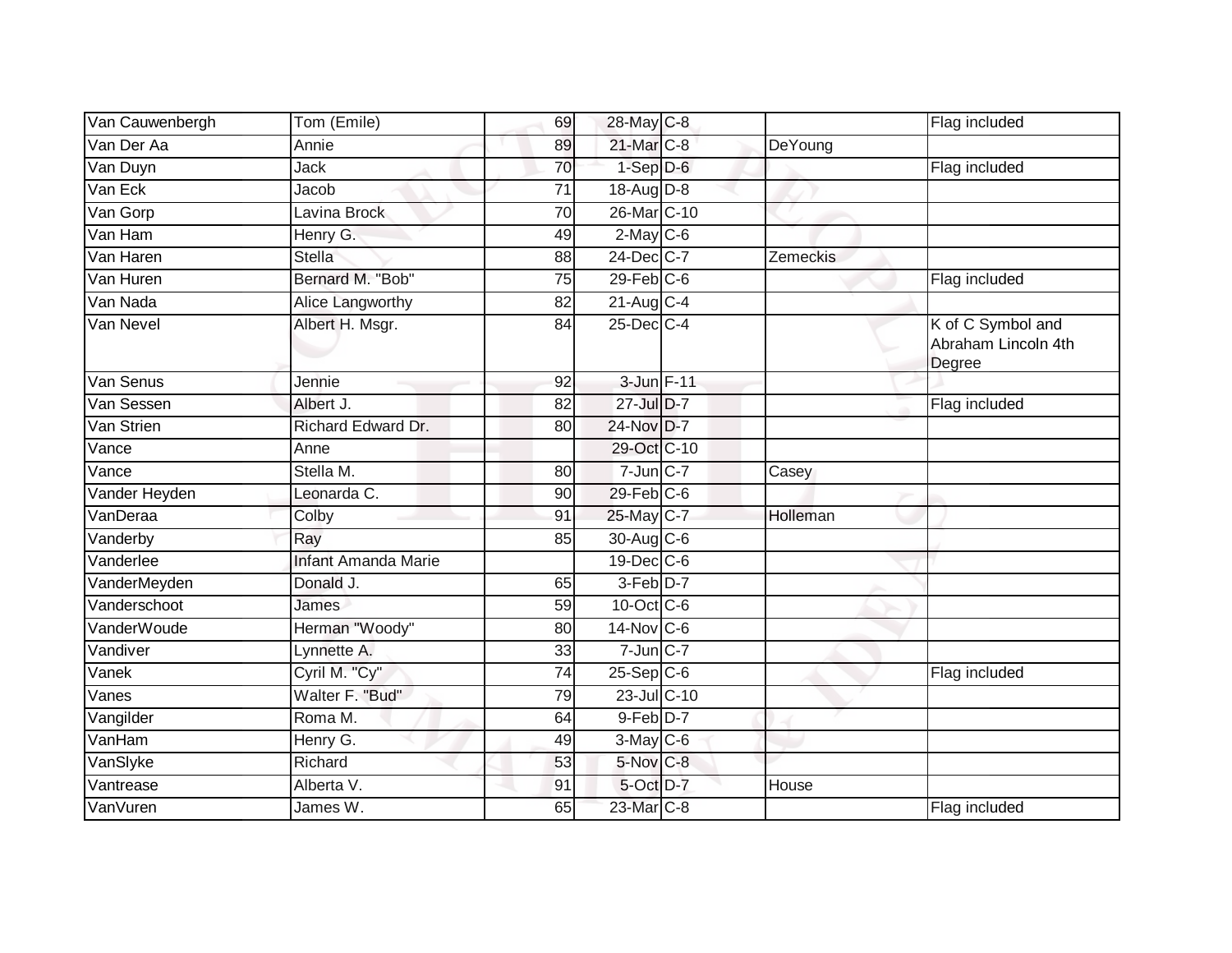| VanWey       | Juanita E.                      | 86              | $4$ -Aug E-2           |              |                                                    |
|--------------|---------------------------------|-----------------|------------------------|--------------|----------------------------------------------------|
| Varga (Bond) | Helen Virginia "Jinny"          | 78              | 29-Dec C-9             |              |                                                    |
| Vargo        | Joseph F.                       | 79              | 26-Jan D-8             |              | Flag included                                      |
| Varkalis     | Sharron                         | 63              | 29-Oct C-10            | Winn         |                                                    |
| Varlan       | Carrie L. "Sunshine"            | 22              | $5 - Jan$ $D-8$        |              |                                                    |
| Varney       | William J.                      | 82              | $15$ -Jan F-6          |              |                                                    |
| Varro        | Sophie                          | 89              | 10-Apr <sub>C-5</sub>  | Mayjar       |                                                    |
| Vas          | Isis Charm                      | 6 months        | $4-Nov$ F-6            |              |                                                    |
| Vaseck       | Mildred M.                      | 93              | 10-Jul C-4             |              |                                                    |
| Vasic        | Dragica Z.                      | $\overline{95}$ | $15$ -Jun $D-8$        |              |                                                    |
| Vasilak      | Jon Randall "Randy"             | 52              | $3-AprC-5$             |              | Falg included                                      |
| Vasile       | James P.                        | 86              | $17 - May \boxed{C-7}$ |              |                                                    |
| Vasquez      | Margaret Mary Fisher<br>'Peggy" | 47              | 5-Aug F-6              | Fisher       |                                                    |
| Vasquez      | Gregoria "Gloria"               | 83              | 30-Jul C-7             | <b>Salas</b> |                                                    |
| Vasquez      | Antonio M. Jr.                  | 61              | 28-Nov C-6             |              | Flag included                                      |
| Vassallo     | Olga                            | 76              | $2$ -Oct C-5           |              |                                                    |
| Vater        | Mae C.                          | 87              | 28-Sep C-6             | Clarke       | Picture included                                   |
| Vater        | George R.                       | 91              | 8-Dec D-8              |              |                                                    |
| Vater        | Herman B.                       | 91              | 22-Mar <sub>D-9</sub>  |              |                                                    |
| Vaughn       | Delma E.                        | 80              | 6-Apr <sub>C-6</sub>   |              |                                                    |
| Vaughn       | <b>Mary Francis</b>             | 68              | $2$ -Jun $C-7$         |              |                                                    |
| Vaughn       | Freida                          | 79              | 24-Oct C-7             |              |                                                    |
| Vaughn       | Annetta C.                      | 90              | 8-Oct C-7              |              | Fulll name Annetta C.<br>Hillard (Vaughn) (Willis) |
| Vavrecan     | <b>Helen Dorothy</b>            | 78              | $9-Nov$ C-7            |              |                                                    |
| Vazquez      | Leonor                          | 78              | 26-Sep C-7             |              |                                                    |
| Veenstra     | Alice                           | 86              | $2$ -Oct C-5           |              |                                                    |
| Velasquez    | Lorenzo A. Jr.                  | 64              | 18-Apr <sub>C-7</sub>  |              |                                                    |
| Velazquez    | <b>Christine Serrano</b>        | 46              | 20-Aug C-10            |              |                                                    |
| Veld         | Joanne                          | 66              | 28-May C-8             |              |                                                    |
| Veld         | Gerald                          | 78              | 3-Jun F-11             |              |                                                    |
| Venekamp     | Marjorie                        | 84              | $26$ -May C-6          |              |                                                    |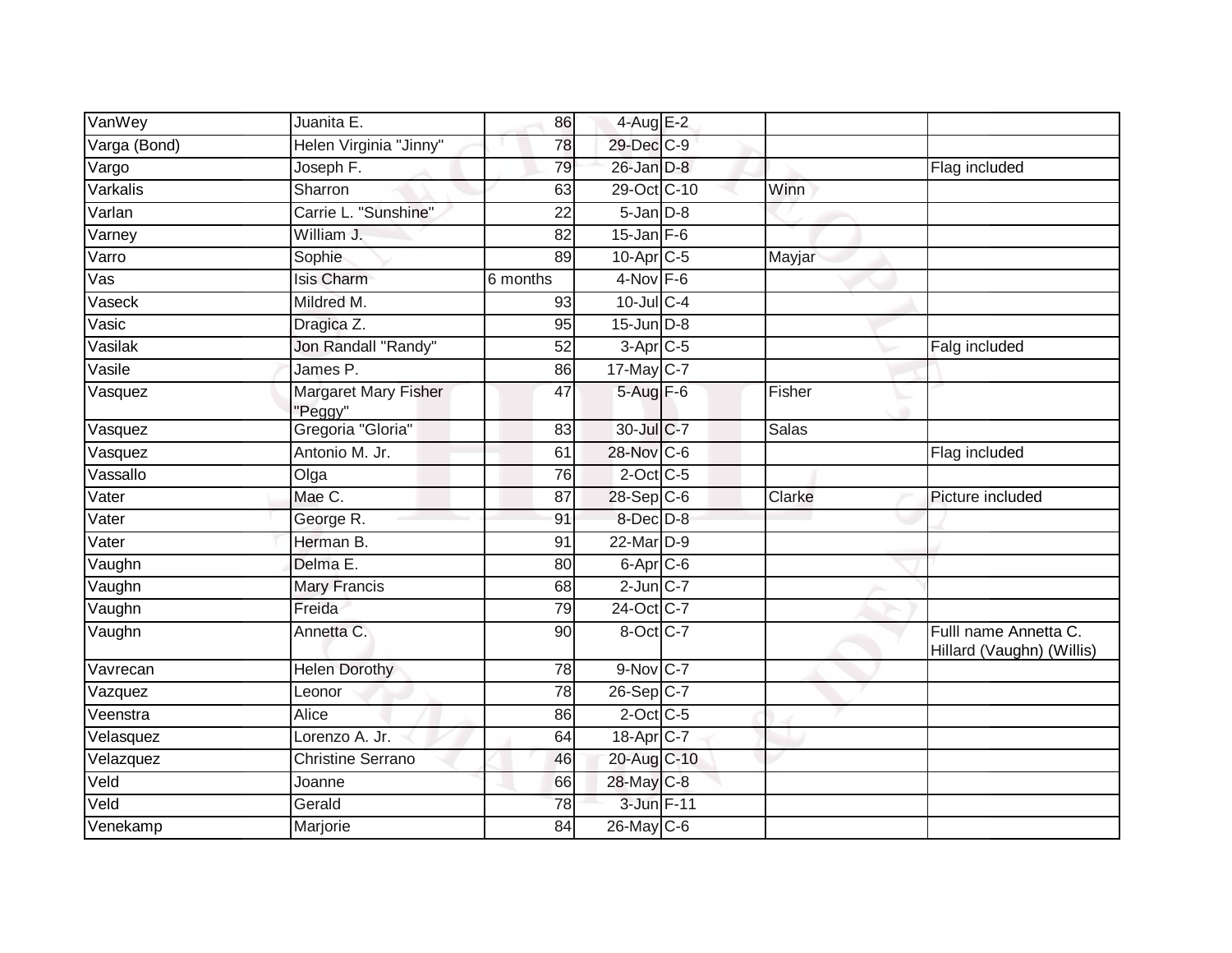| Vensel      | Joan F.                | 47              | $21$ -Jun $C - 6$    | Lentowich    |                                        |
|-------------|------------------------|-----------------|----------------------|--------------|----------------------------------------|
| Ventimiglia | Kathleen Ann           | 55              | 28-Dec C-6           | Reilly       |                                        |
| Verbich     | Louis J.               | 75              | $11$ -Jan $C$ -6     |              |                                        |
| Vereb       | John J. Jr.            | $\overline{87}$ | $12$ -Feb $F-6$      |              |                                        |
| Verhagen    | Judith                 | 85              | $1-May$ C-7          | Wiersma      |                                        |
| Verkler     | Ruth E.                | 91              | $20$ -Jul $D-6$      |              |                                        |
| Verplancken | Victoria A.            | 40              | 6-Mar <sub>C-5</sub> | Negrelli     | Picture included                       |
| Verplank    | Loah Lucille           | 88              | 12-Mar C-9           |              |                                        |
| Verrill     | Frances                | 68              | $3$ -Jan $C$ -5      | Wydrznski    |                                        |
| Verrill     | Ralph Joseph           | 65              | 11-Apr C-7           |              |                                        |
| Vessen      | Anna Van               | 89              | $3$ -Jan $C$ -5      |              |                                        |
| Vetroczky   | <b>Alice Elizabeth</b> | 95              | $13$ -Jun $C-7$      | <b>Mihok</b> |                                        |
| Vetter      | Hildegard              | 92              | 16-Feb D-9           | Helmkamp     |                                        |
| Vezmar      | Josephine              |                 | $3-Apr$ C-5          |              |                                        |
| Vicari      | Dominic "Don"          | 91              | 25-Jun C-8           |              |                                        |
| Vichuras    | Anastasia "Nancy"      | 82              | 1-Feb C-7            |              |                                        |
| Vician      | Ann                    | 93              | 28-Aug C-4           |              |                                        |
| Vician      | Martin D.              | 82              | 29-Aug C-6           |              |                                        |
| Vickers     | Burga H.               | 82              | 12-Mar C-9           |              |                                        |
| Vickery     | Calvin                 | 65              | $17$ -Jan $C$ -5     |              |                                        |
| Vickroy     | Walter W.              | 79              | $16$ -May C-7        |              |                                        |
| Vicksinich  | Mary F. "Mamie"        | $\overline{80}$ | 19-Nov C-8           |              |                                        |
| Victor      | John D. "Jack"         | 87              | $5-$ Sep $C-5$       |              |                                        |
| Victor      | Joseph Michael         | 79              | 22-Dec C-7           |              |                                        |
| Vierk       | Edward "Jim"           | 73              | 5-Mar C-7            |              | Flag included                          |
| Vietzke     | Alice M.               | 92              | $29-Nov$ C-6         |              |                                        |
| Villa       | Anthony A. "Tony"      | $\overline{58}$ | 24-Mar C-6           |              |                                        |
| Villani     | Mildred L.             | 64              | $11$ -Jul C-6        |              | Full name Mildred L<br>Alexiou Villani |
| Villanueva  | Juanita                | 49              | 16-Apr C-9           |              |                                        |
| Villarreal  | Alice (Alejandra)      |                 | 28-Jul D-8           | Cortez       | Picture included                       |
| Villarreal  | Jesse                  | 37              | $17$ -Jan $C$ -5     |              |                                        |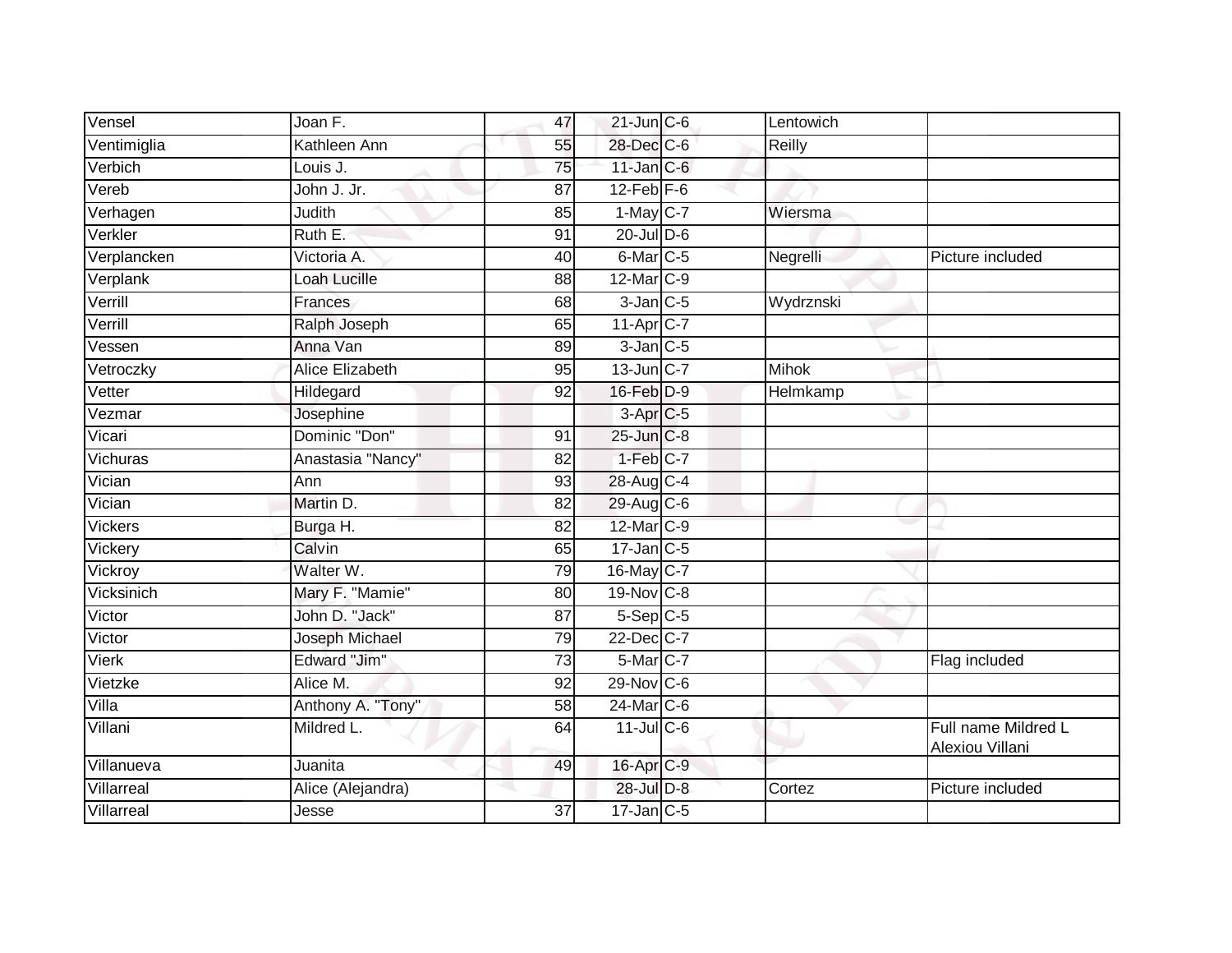| Villegas    | Manuel Angel Ramirez  | 58              | $15$ -Jan F-6           |           |                                        |
|-------------|-----------------------|-----------------|-------------------------|-----------|----------------------------------------|
| Vincent     | J. Nell               | 71              | 31-Aug D-8              |           |                                        |
| Vincent     | <b>Martha</b>         | 70              | 25-Apr C-7              |           | Full name Martha Ray<br>Vincent        |
| Vines       | Slyvia M.             | 58              | $1$ -Jul $F-6$          |           |                                        |
| Vinzani     | Daisy                 | 91              | $10-Aug$ $D-8$          |           |                                        |
| Viou        | Margaret              | 85              | 18-May D-7              | Fanchally |                                        |
| Vlarich     | Yvonne I.             | $\overline{75}$ | $14$ -May C-6           |           | Full name Yvonne I.<br>McGowan Vlarich |
| Vlasic      | Geneva                | 95              | 19-Nov C-8              | Tanner    |                                        |
| Vogel       | Adolf F.              | 94              | 8-Jun D-7               |           |                                        |
| Vogel       | Francis C."Frank"     | 84              | 13-Oct E-2              |           | Picture included                       |
| Vogt        | Carl A.               | 67              | 24-Jul C-4              |           |                                        |
| Voight      | <b>Frances Evelyn</b> |                 | 25-Dec C-4              | Poole     |                                        |
| Voight      | Madlyn "Matty" H.     | 88              | 13-Sep C-6              | Yonke     |                                        |
| Voiles      | Susan L.              | 46              | 10-Feb D-7              | Gray      |                                        |
| Volkee      | Fredric E.            | 87              | $1-Sep$ D-6             |           |                                        |
| Volz        | Herbert E.            | 77              | 16-May C-7              |           | Flag included                          |
| Vonasch     | Lucille F.            | 85              | 22-May C-5              |           |                                        |
| Vonderhere  | Howard                | 83              | $4$ -Jan $C-7$          |           |                                        |
| Voss        | Mary W.               | 74              | 25-May C-7              |           |                                        |
| Voyt        | Max C.                | 89              | $29$ -Aug C-6           |           | Flag and K of C Symbol<br>noted        |
| Vrabel      | Michael W.            | 55              | $13-Apr$ <sub>C-7</sub> |           |                                        |
| Vrabel      | Joseph Frank          | 88              | 7-Nov C-5               |           | Flag included                          |
| Vranesevich | Robert J.             | $\overline{52}$ | 4-Mar F-7               |           | Flag included                          |
| Vroom       | <b>John</b>           | $\overline{77}$ | $7$ -Dec $E-2$          |           |                                        |
| Vucic       | Anthony J. "Tony"     | 85              | $1-Oct$ $C-9$           |           | Flag included                          |
| Vujovich    | Robert                | $\overline{78}$ | 28-Aug C-4              |           |                                        |
| Vukin       | Vilko                 | 69              | 3-Feb D-7               |           |                                        |
| Vukin       | Norma L.              | 78              | 21-May C-8              |           |                                        |
| Wachnin     | Anne                  | 74              | 7-Jun C-7               | Ziza      |                                        |
| Wachowski   | Elnora                | $\overline{84}$ | $6$ -Jul $C$ -6         |           |                                        |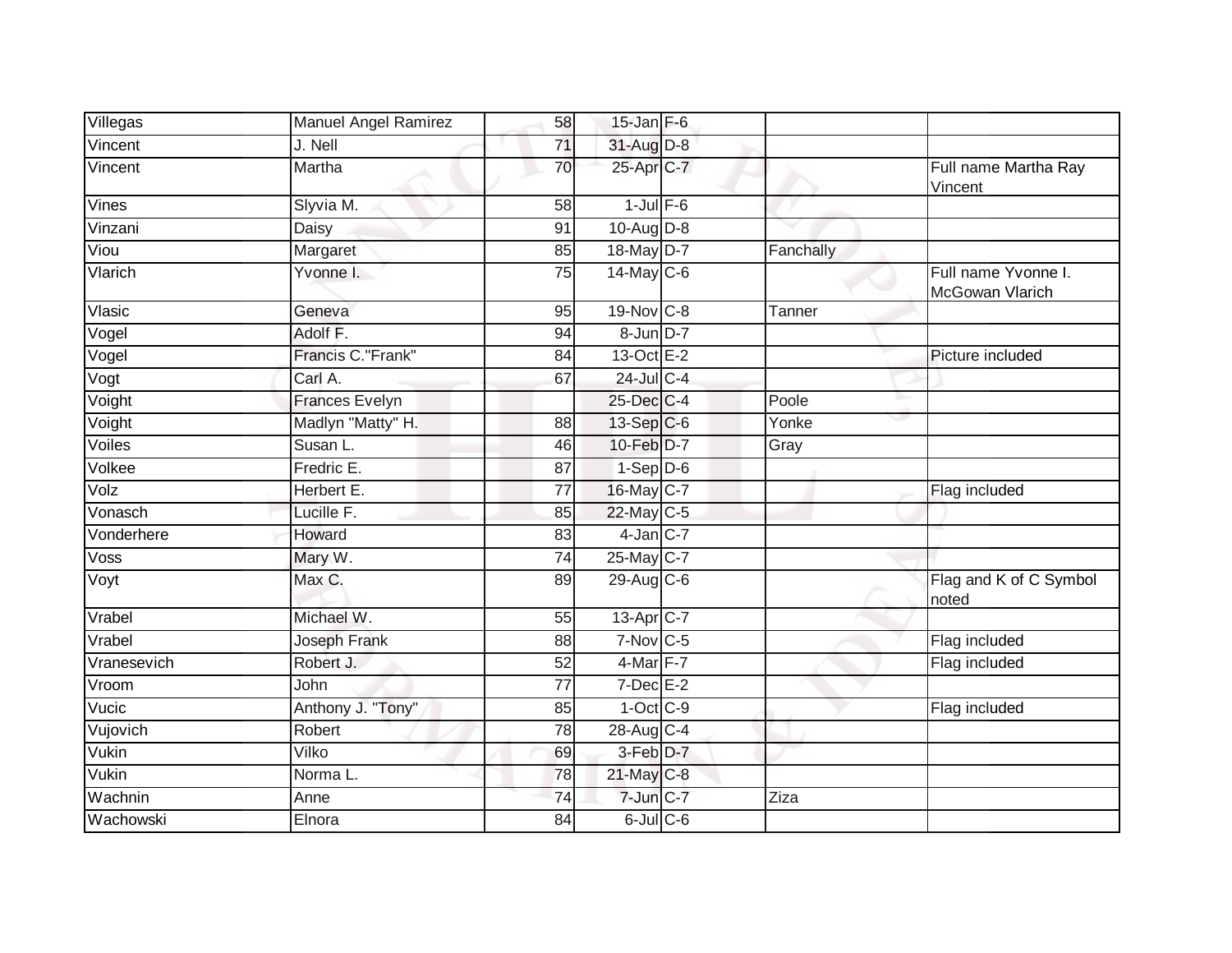| Wade       | Vernon "Fuzzy" Ret. CFD | 76              | $2$ -Jul $C$ -9      |         | Flag included |
|------------|-------------------------|-----------------|----------------------|---------|---------------|
| Wade       | Jerry Leon              | 62              | 31-Jan C-5           |         |               |
| Waggoner   | Ralph                   | 66              | 12-Apr C-6           |         |               |
| Wagila     | Teddy                   | 75              | $3-May$ $C-6$        |         |               |
| Wagner     | Lee J.                  | $\overline{77}$ | 30-Aug C-6           |         | Flag included |
| Wagner     | Kathleen A. "Katie"     | 40              | 19-Sep C-7           | Schmal  |               |
| Wagner     | Maureen H.              | 64              | 16-Mar D-8           |         |               |
| Wagner     | Don A.                  | 79              | $6$ -Oct $E-2$       |         | Flag included |
| Wagner     | Helen L.                | 92              | 23-Jan C-10          | Leslie  |               |
| Wagner     | Charles O. "Ki"         | 68              | $12$ -Jan $D-9$      |         |               |
| Wagonblast | Carl F.                 | 74              | 23-Sep $F-6$         |         | Flag included |
| Wahley     | Ann J.                  | $\overline{74}$ | 3-Dec C-6            |         |               |
| Wahner     | Helen                   | 89              | 25-Feb D-8           | Zrowka  |               |
| Wajda      | Patricia I.             | 63              | $1-OctC-9$           | Enright |               |
| Wajda      | Richard M.              | 63              | 25-Oct C-6           |         |               |
| Wajvoda    | Nancy                   | 54              | 11-Oct C-5           |         |               |
| Wajvode    | Albert J.               | 86              | $22-Apr$ F-6         |         |               |
| Wakefield  | Richard A.              | 20              | 6-Sep <sub>C-6</sub> |         |               |
| Walczak    | Angeline H. "Busia"     | 75              | $24-Sep$ C-9         | Wilga   |               |
| Walczak    | LaNea K.                | 69              | 17-Nov D-7           | Orenick |               |
| Walden     | Olga                    | 91              | $20$ -Jan $D-9$      | Kwasny  |               |
| Waldier    | William "Bill"          | $\overline{77}$ | $21$ -May C-8        |         |               |
| Waldweiler | Henrietta               | 98              | 19-May E-3           |         |               |
| Walker     | Marilyn F.              | $\overline{77}$ | $28 - Jan$ $D-9$     | Machal  |               |
| Walker     | Elton "Moony"           | $\overline{58}$ | 22-Mar D-9           |         |               |
| Walker     | Guy Jr.                 | 69              | $24$ -Jul C-4        |         |               |
| Walker     | Wilma J.                | 52              | $26$ -Jun $C$ -6     | Johnson |               |
| Walker     | Violet                  |                 | $2$ -Mar $D-8$       |         |               |
| Walker     | Ray                     | 90              | 5-Jan D-8            |         |               |
| Walker     | Thelma I.               | 88              | 20-Aug C-10          |         |               |
| Walko      | <b>Claire Marie</b>     | 63              | 23-May C-7           |         |               |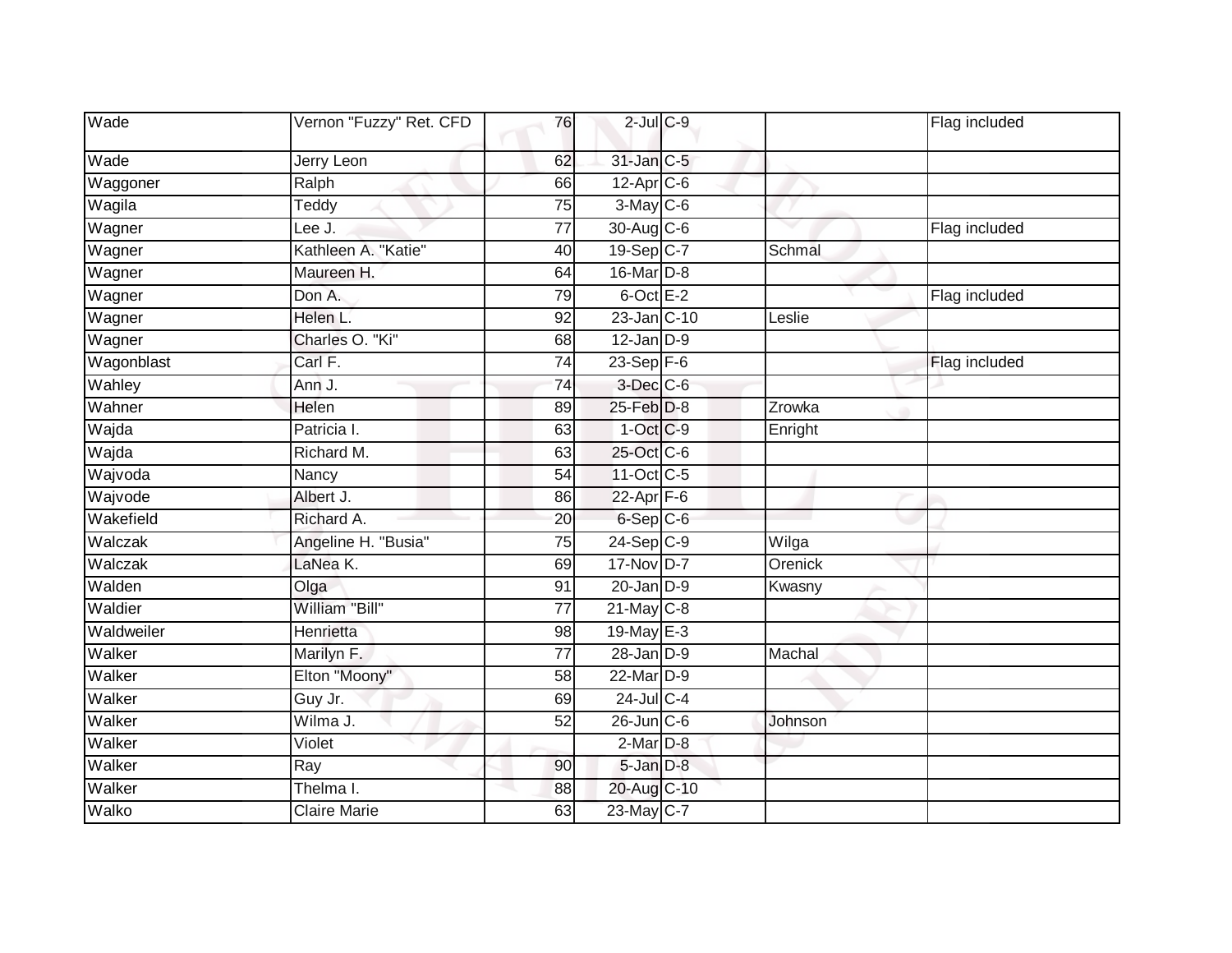| Walkowiak    | Joseph S.                       | 83              | 5-Dec C-7          |              |                                  |
|--------------|---------------------------------|-----------------|--------------------|--------------|----------------------------------|
| Walkowiak    | Steven M."Stevie"               | 41              | 15-Sep E-2         |              |                                  |
| Wall         | <b>Carl Harding</b>             | 79              | $27$ -Apr $C$ -7   |              |                                  |
| Wallace      | Marion V.                       | 93              | $7-Sep$ $C-8$      |              |                                  |
| Wallace      | LeRoy E. "Bucky"                | $\overline{55}$ | $10$ -Jan $C-5$    |              |                                  |
| Wallace      | Ed                              | 65              | 12-Oct C-7         |              |                                  |
| Wallace      | Franklin Henry "Uncle<br>Buddy" | 62              | $2$ -May C-6       |              |                                  |
| <b>Walls</b> | Thora                           | 83              | $9$ -Jul $C$ -9    | <b>Busby</b> | Full name Thora<br>McGowan-Walls |
| Walls        | <b>Delbert</b>                  | $\overline{77}$ | $2$ -Oct C-5       |              |                                  |
| Walls        | Juanita                         | 90              | $13-Sep C-6$       |              |                                  |
| Walsh        | Lori Ann                        | 34              | 29-Mar C-6         | Reichelt     |                                  |
| Walsh        | Margaret Louise "Peggy"         | 82              | 30-Nov E-1         | Snow         |                                  |
| Walsh        | Ronald J.                       | 66              | 10-Jan C-5         |              |                                  |
| Walsh        | Mae R.                          | 86              | 10-Jul C-4         |              |                                  |
| Walstra      | Thomas Sr.                      | $\overline{78}$ | 24-Oct C-7         |              |                                  |
| Walters      | Loretta A.                      | 66              | $1$ -Jul $F-6$     | Rzasa        |                                  |
| Walters      | Ethel M.                        | 84              | 12-Aug F-6         |              |                                  |
| Walton       | Joseph                          | 76              | 12-Oct C-7         |              |                                  |
| Waltz        | Mary Kay                        | 85              | $2$ -Dec $E$ -6    | Ventura      |                                  |
| Walworth     | Cheryl A.                       | 49              | $17 - Jun$ $F - 7$ |              |                                  |
| Wanat        | James T.                        | 46              | 6-Feb C-9          |              |                                  |
| Wandrowski   | Norman "Whitey"                 | 78              | 7-Mar C-7          |              | Flag included                    |
| Wang         | <b>Catherine "Kitty"</b>        | 74              | $7$ -Jun $C$ -7    | Zivich       |                                  |
| Ward         | Altus "Marie"                   | 76              | 8-May C-5          |              |                                  |
| Ward         | Michael A.                      | 48              | $28-Sep C-6$       |              |                                  |
| Ward         | Ellen Turner                    | 79              | 20-Aug C-10        |              |                                  |
| Ward         | Joseph $\overline{F}$ .         | 69              | $14$ -May C-7      |              |                                  |
| Ward         | Michael E.                      | 40              | 19-Oct D-7         |              |                                  |
| Wardell      | Margaret E.                     | 71              | 6-Aug C-9          |              |                                  |
| Wardrop      | John David                      | 62              | 6-Oct E-2          |              |                                  |
| Warfield     | Helen                           | 64              | $5$ -Jul $C$ -5    |              |                                  |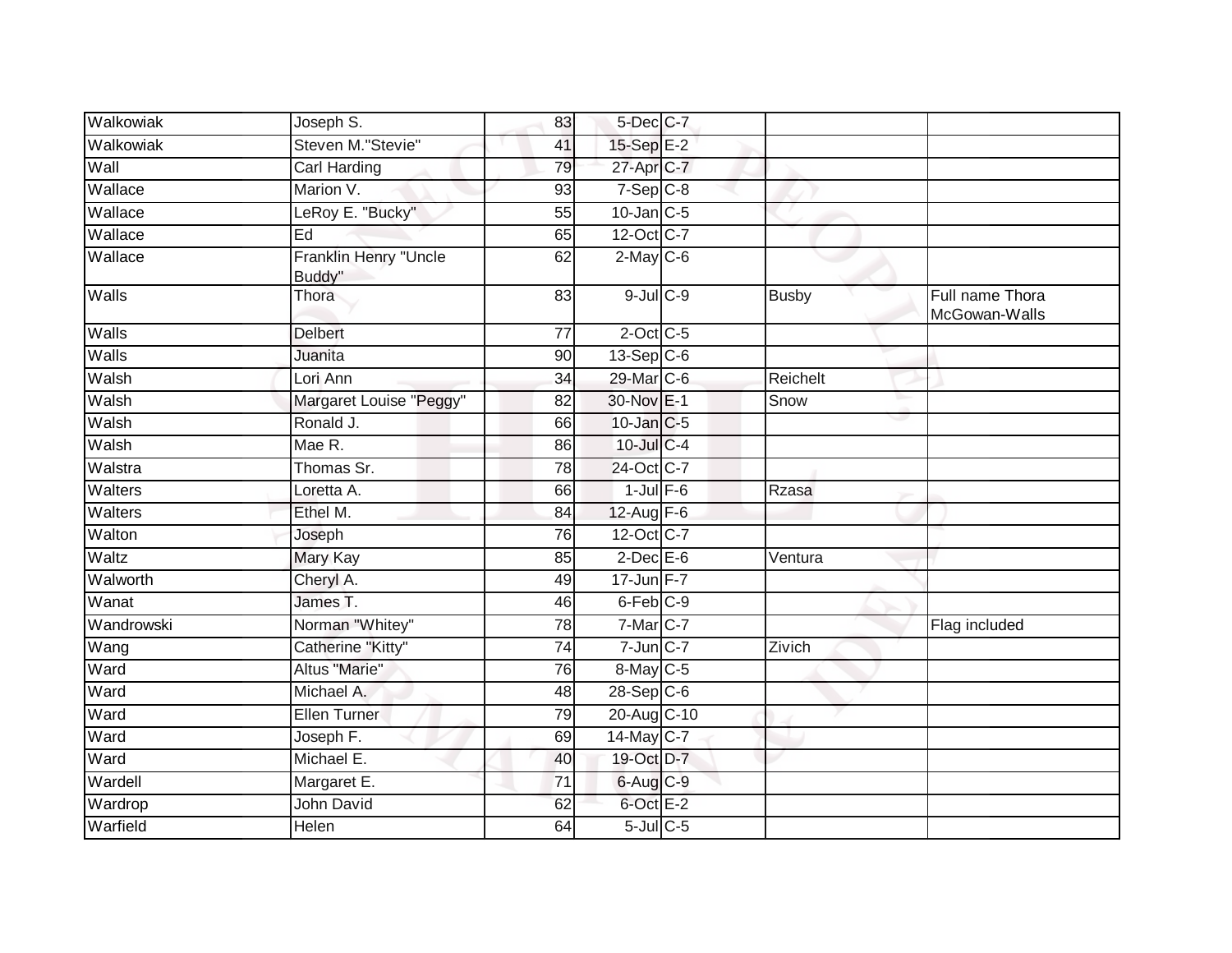| Wargo          | Harold S. "Hal"                    | 80              | 7-Jan D-7              |               |                  |
|----------------|------------------------------------|-----------------|------------------------|---------------|------------------|
| Warmelink      | Ruth E.                            | 92              | 31-Jan C-6             |               |                  |
| Warner         | Rita Jean                          | 65              | 28-Dec C-6             |               |                  |
| Warren         | Forest Glen                        | 86              | $9$ -Jan $C-9$         |               |                  |
| Warren         | H. Katherine                       | 83              | 25-Apr <sub>C-7</sub>  |               |                  |
| Warren         | Albertena                          | 92              | $11$ -Jul C-6          |               |                  |
| Warren         | Allen J.                           | 70              | 8-Apr <sub>F-6</sub>   |               |                  |
| Warren         | Michael Anthony "Polo" Jr.         | 19              | $1-Feb$ <sub>C-7</sub> |               |                  |
| Warth          | Frank G.                           | 89              | 4-Mar F-7              |               |                  |
| Wartsbaugh     | Marie C.                           | 77              | $26$ -Jul C-7          |               |                  |
| Warzak         | Leo D.                             | 48              | 4-Oct C-7              |               |                  |
| Washek         | Conrad J.                          | 64              | 20-Apr C-6             |               |                  |
| Washington     | Inez O. "Topsy"                    | $\overline{76}$ | $14$ -Feb $C-5$        |               |                  |
| Wasiak         | Mary                               | $\overline{71}$ | 16-Apr C-9             | Shehigian     |                  |
| Wasserman      | Agnes M.                           | 79              | 3-Feb D-7              | <b>Hacker</b> |                  |
| Waterman       | Elizabeth M.                       | 75              | $6-Aug$ $C-9$          | Doctor        |                  |
| Waters         | John P.                            | 70              | 4-Aug E-2              |               |                  |
| <b>Watkins</b> | Charles Robert "Bob" "The<br>Bull" | 87              | $29$ -Feb $C$ -6       |               | Picture included |
| <b>Watkins</b> | Patricia                           | 56              | 14-Aug C-4             |               |                  |
| Watson         | Betty M.                           | $\overline{72}$ | $23-Sep$ F-6           |               |                  |
| Watson         | Christine                          | 71              | $22$ -Apr $F-5$        |               |                  |
| Watson         | Aldean                             | $\overline{70}$ | $29$ -Jun $D-6$        |               |                  |
| Watson         | <b>Cornell "Cornbread"</b>         | 39              | 19-Oct D-7             |               |                  |
| Watson         | Joan                               | 65              | $2$ -May C-6           |               |                  |
| Watt           | <b>Arthur Loy</b>                  |                 | 30-Jan C-7             |               |                  |
| Watts          | Florence M.                        | 79              | 30-Mar C-7             | Riccomini     |                  |
| <b>Watts</b>   | Harry Thorne                       | 76              | $13$ -May $F-6$        |               |                  |
| Watts          | John T.                            | 40              | 30-Aug C-6             |               |                  |
| Waugaman       | Alice E.                           | 83              | 11-Oct C-5             |               |                  |
| Waugaman       | Evelyn M.                          | 53              | 27-Oct D-9             |               |                  |
| Waugaman       | Walter                             | 81              | $11-Apr$ $C-7$         |               |                  |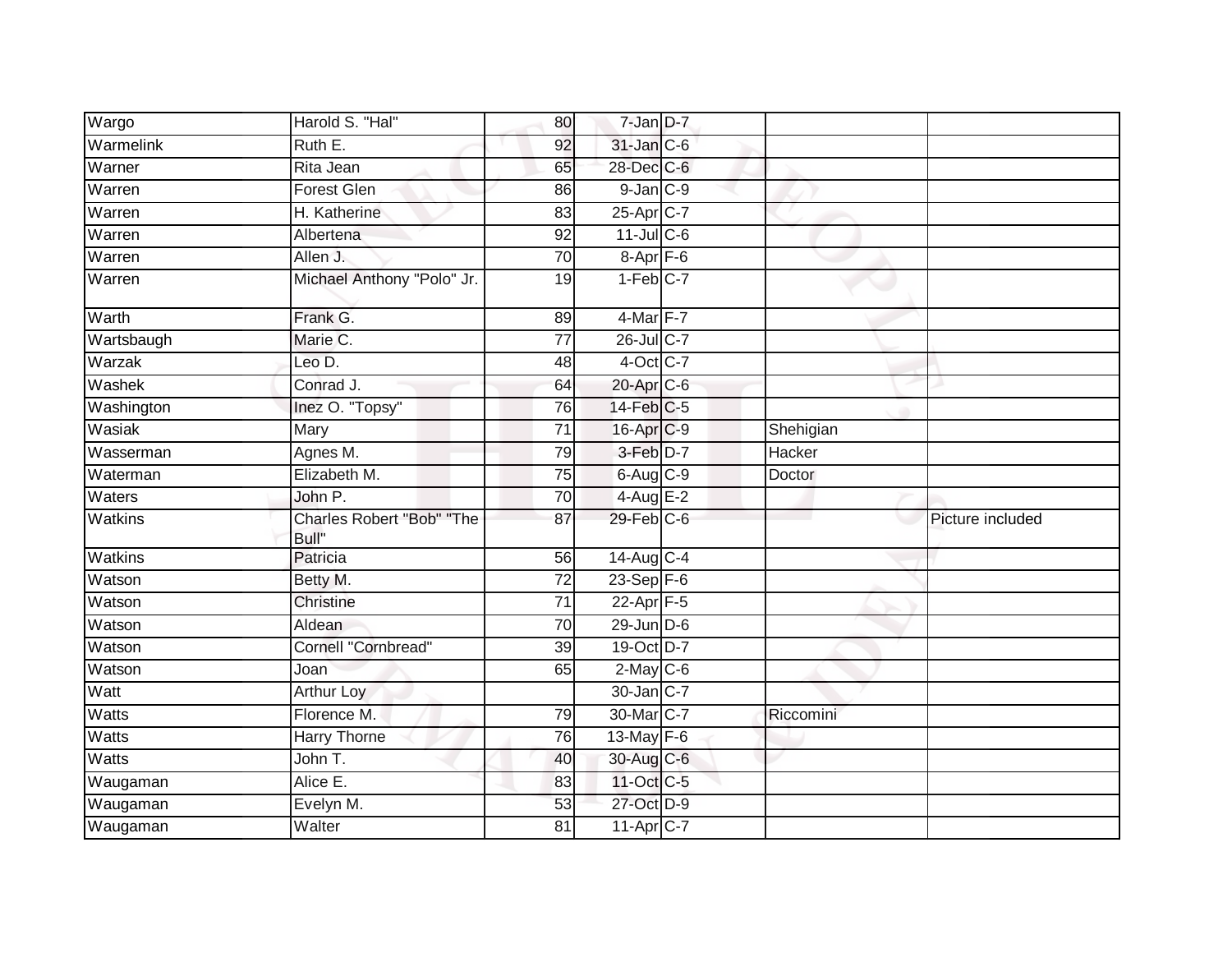| Waugman       | Edward                        | 83              | 19-Nov C-8            |                |                           |
|---------------|-------------------------------|-----------------|-----------------------|----------------|---------------------------|
| Wawrzyszuk    | Wiktor                        | 78              | 27-Jul D-7            |                |                           |
| Waymire       | Terrence L. "Terry"           | 48              | $1$ -Jan $ C$ -6      |                |                           |
| Waznonis      | Lorraine                      | 73              | $23$ -Aug C-6         | Feltenberger   |                           |
| Weaver        | Mrtyle                        | 59              | 20-Mar C-4            |                |                           |
| Weaver        | Jackie Sue "Sue"              | 58              | $10$ -Jun $F-9$       |                |                           |
| Weaver        | Cecilia                       | 73              | $7-Mar$ $C-7$         |                |                           |
| Webb          | Richard D.                    | $\overline{51}$ | 16-Apr <sub>C-9</sub> |                |                           |
| Webb          | Nannie Brook                  | 90              | $2$ -Feb $D-9$        | <b>Bradley</b> |                           |
| Weber         | Mildred F.                    |                 | 20-Mar C-4            | Prasco         |                           |
| Weber         | Rudolph S.                    | 84              | 22-Nov C-6            |                |                           |
| Weber         | Paul James                    | 74              | $13-Sep C-6$          |                | Flag Included             |
| Webster       | Ruth M.                       | 76              | 27-Mar C-5            |                |                           |
| Weerts        | Florence L.                   | 91              | 18-Jan C-5            |                |                           |
| Wegman        | Albert James "Jim"            | 49              | $9$ -Jul $C$ -9       |                |                           |
| Wegwner       | Leona May                     | 85              | 6-May F-10            | Kinne          |                           |
| Wehle         | Geneva Pearl                  | 82              | 18-Jan C-5            |                |                           |
| Weide         | <b>Donald Vander</b>          | 88              | 6-Jan D-7             |                |                           |
| Weidman       | Melvin W.                     | 99              | $2$ -Jun $C-7$        |                |                           |
| Weidner       | Ralph L.                      | $\overline{71}$ | $2$ -Mar $D-8$        |                | Picture and Flag included |
| Weigle Ingram | Gladys                        |                 | 16-Aug C-5            |                |                           |
| Weigley       | Julius G.                     | 83              | $13$ -Feb $C-8$       |                |                           |
| Weigly        | Mary                          | 99              | $13$ -Feb $C-8$       |                | Full name Mary Weigly     |
| Weiner        | Florence Jean                 | 76              | $12$ -Feb $F-6$       | Friduss        |                           |
| Weinert       | Ralph<br>J."Rum"and"Frenchie" | $\overline{77}$ | $3-Apr$ C-5           |                |                           |
| Weinraub      | Rose Rae                      | 80              | $5$ -Jul $C$ -5       | Noe            |                           |
| Weiss         | Anna                          | 94              | 17-Jul C-4            | Gross          |                           |
| Weiss         | Augusta "Gussie"              | 97              | 19-Mar C-8            |                |                           |
| Weiss         | Betty                         | 85              | $1$ -Jul $F-6$        | Yellen         |                           |
| Weiss         | Joseph A.                     | $\overline{72}$ | 9-Apr C-8             |                |                           |
| Wellman       | Mary Afton                    | 80              | 17-Nov D-7            |                |                           |
|               |                               |                 |                       |                |                           |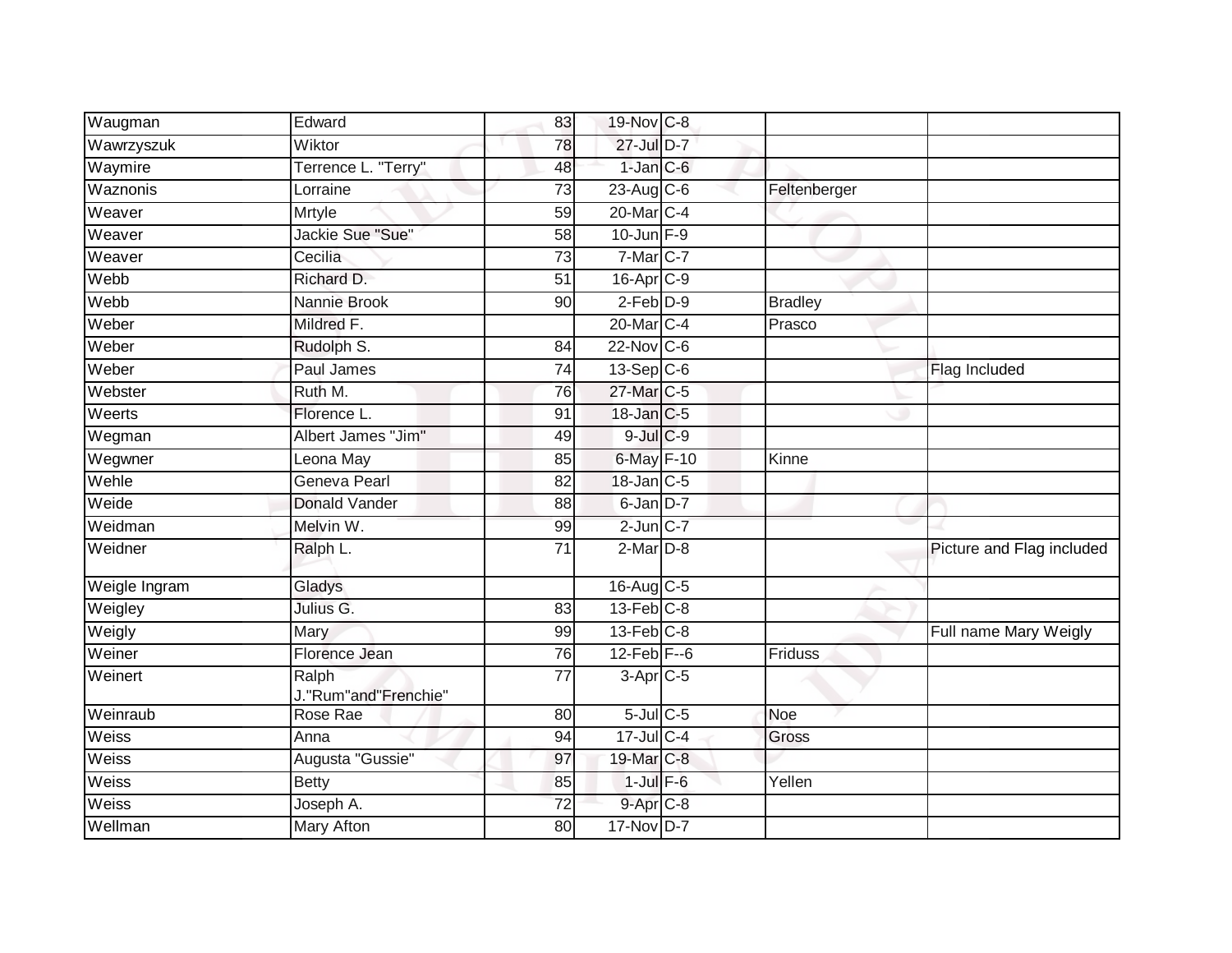| Wellman      | <b>Frances Renfro</b>    |                 | 23-Jul C-10          |                |               |
|--------------|--------------------------|-----------------|----------------------|----------------|---------------|
| Wells        | Marguerite Ellen "Sunny" | 88              | $7-Nov$ C-5          |                |               |
| Wells        | Patricia                 | $\overline{72}$ | $11$ -Jul C-6        | Beaupre        |               |
| Wells        | Phyllis Jean             | 79              | 31-Mar E-6           | <b>McGuire</b> |               |
| Wells        | Leah B.                  | 90              | $9$ -Oct $C$ -6      |                |               |
| Wellsand     | John Sr.                 | 83              | 17-Nov D-7           |                |               |
| Welsch       | Patricia Maureen         | 54              | $5$ -Mar $ C-7 $     |                |               |
| Welsh        | Lois L.                  | 85              | $12$ -Jul C-5        |                |               |
| Welsh        | Linda A.                 | 51              | $25$ -Feb $D-8$      |                |               |
| Wendling     | Margaret A.              | 90              | $6-Sep C-6$          |                |               |
| Wendling     | Hank F.                  | 80              | 5-May D-10           |                | Flag included |
| Wendlinger   | Charles "Chuck"          | $\overline{77}$ | $23$ -Jun $D-6$      |                | Flag included |
| Wenglarz     | Joseph Andrew            | 52              | 23-Nov C-6           |                | Flag included |
| Wenrich      | William A. "Bill"L       | 69              | $4$ -May D-6         |                |               |
| Werkman      | <b>Cornelius "Bud"</b>   |                 | 14-Mar C-7           |                |               |
| Wertman      | Don Harper               |                 | 5-May D-10           |                |               |
| Wess         | Ronald                   | 52              | 23-Aug C-6           |                |               |
| Wessman      | Kenneth H.               | 78              | 24-Jun E-7           |                |               |
| Wesson       | Alice A.                 | 47              | $7-Sep$ $C-8$        |                |               |
| West         | Carolyn C.               | 76              | $25$ -Jun $C-8$      | Crowell        |               |
| West         | John M. "Jack"           | 65              | 20-Dec C-7           |                |               |
| Westbury     | Betty J.                 | $\overline{77}$ | 16-Jan C-9           |                |               |
| Westerlund   | Richard J.               | 70              | 21-Oct F-7           |                |               |
| Westfall     | Richard "Dick" Sr.       | 63              | $25$ -Feb $D-8$      |                |               |
| Westinghouse | James A.                 | 41              | $3$ -Jan $C$ -5      |                |               |
| Westwater    | Joseph                   | 81              | 8-Apr <sub>F-6</sub> |                |               |
| Wetmore      | Geraldine "Jerry"        | 81              | 14-Nov C-6           |                |               |
| Weyant       | Christine A.             | 44              | 29-Oct C-10          | Orzel          |               |
| Weyhmueller  | Charlotte A.             | 74              | 28-Dec C-6           |                |               |
| Wheatley     | <b>Susan Marie</b>       | 34              | $2$ -Jun $C-7$       | <b>Burns</b>   |               |
| Wheeler      | Jess R.                  | 86              | 20-Mar C-4           |                |               |
| Whitaker     | Jackie Ray               | $\overline{58}$ | 24-Nov D-7           |                |               |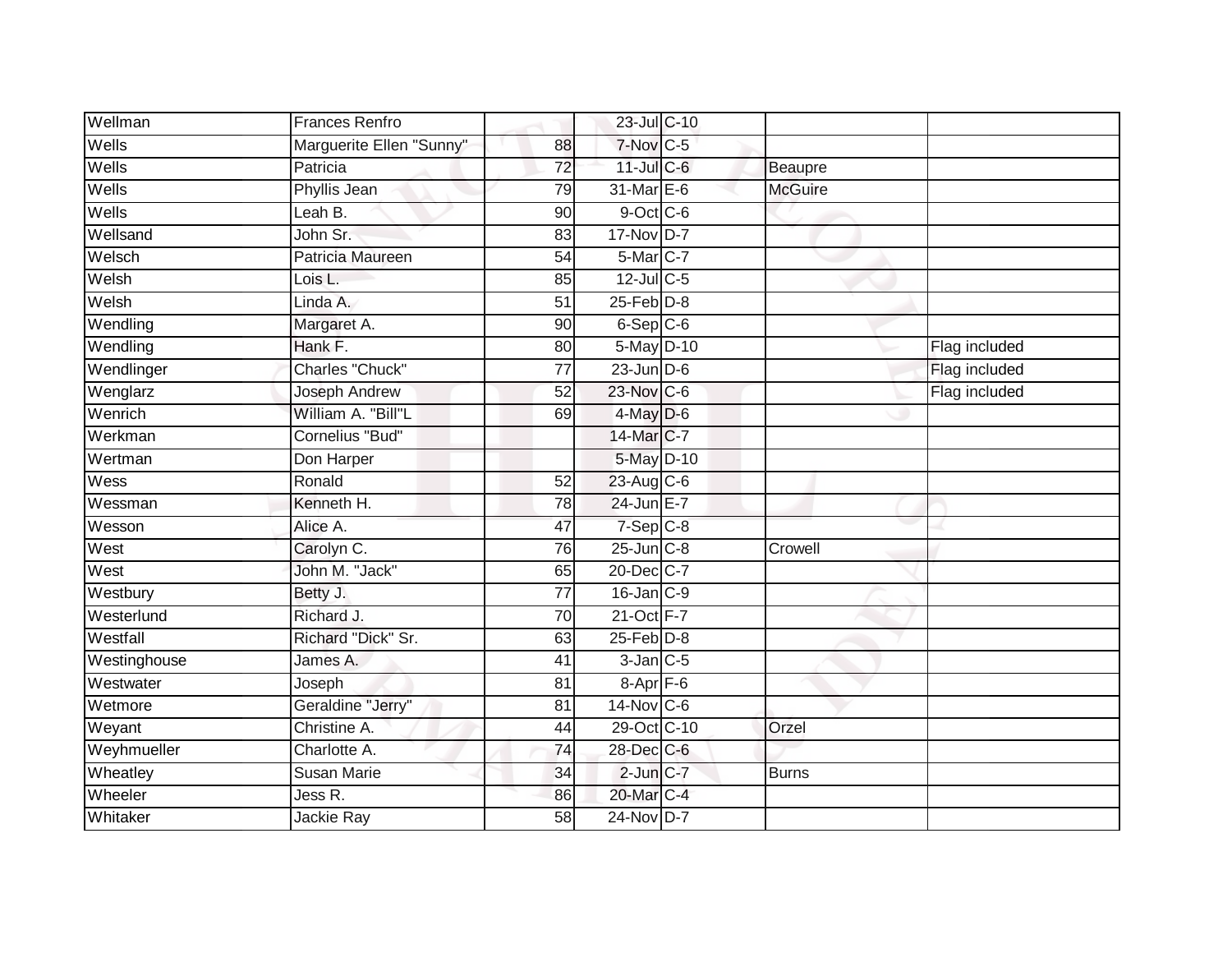| White           | Kimberly                            | 43              | $7$ -Dec $E-2$        |                |               |
|-----------------|-------------------------------------|-----------------|-----------------------|----------------|---------------|
| White           | <b>Charles Edward "Bud"</b>         | 18              | 4-Apr C-7             |                |               |
| White           | Cecil L.                            | 91              | 5-Jan D-8             |                | Flag included |
| White           | M. Carolyn                          | 67              | 14-May C-7            |                |               |
| White           | Robert J.                           | $\overline{74}$ | 8-Mar D-10            |                | Flag included |
| White           | Frances M.                          | 72              | 17-Dec C-8            | Wojcynski      |               |
| White           | Irma Jean                           | 75              | $5$ -Jul $C$ -5       |                |               |
| White           | Anita                               | 54              | $24-Sep$ C-9          | Goetz          |               |
| White           | Edith                               | 79              | $23$ -May C-7         |                |               |
| White           | <b>Jimm</b>                         | 50              | 12-Mar <sub>C-9</sub> |                |               |
| White           | <b>Willie James</b>                 | 80              | $11$ -Jul C-6         |                |               |
| White           | Janet L. "Jan"                      | 61              | $1$ -Jun $C$ -5       |                |               |
| White           | Seth C. Sr.                         | 80              | 26-Aug F-6            |                |               |
| White           | Andrew W.                           | 83              | $6$ -Jul $C$ -6       |                |               |
| White           | Janice Louise "Shug"<br>"Hollywood" | 48              | $2$ -Jul $C$ -9       |                |               |
| White           | George A.                           |                 | $27$ -Aug $C-8$       |                |               |
| Whitecotton     | <b>James Leon</b>                   | 83              | $10$ -Jun $F-9$       |                | Flag included |
| Whitfield       | David Anthony "Buddha"              | 47              | 20-Dec C-7            |                |               |
| Whiting         | Robert T.                           | 72              | $6-Sep$ $C-6$         |                | Flag included |
| Whiting         | <b>David Robert</b>                 | 64              | 25-Jul C-7            |                |               |
| <b>Whitlock</b> | Shirley A.                          | 61              | 30-Jan C-7            |                |               |
| Whitlock        | William W. "Bill"                   | 75              | $5$ -Dec $C$ -7       |                |               |
| Whitman         | Joan H.                             | 84              | 8-Nov C-7             |                |               |
| Whittaker       | Anthony                             | 86              | 11-Aug D-9            |                |               |
| Whittaker       | Alice                               | 83              | 29-Jul F-5            | Kozuch         |               |
| Whitted         | Gerald A. "Jerry"                   | 70              | 23-Mar C-8            |                |               |
| Whitten         | W.T.                                | 77              | $11$ -Jan C-6         |                |               |
| Whittinghill    | Margaret L.                         | 82              | 29-Mar C-6            |                |               |
| Whitton         | John L. "Jack" Jr.                  | 71              | 14-Jun C-7            |                |               |
| Wick            | Jane                                | 81              | 16-Mar D-8            |                |               |
| Widajewski      | Lucille A.                          | 80              | 29-Mar C-6            | <b>Rustick</b> |               |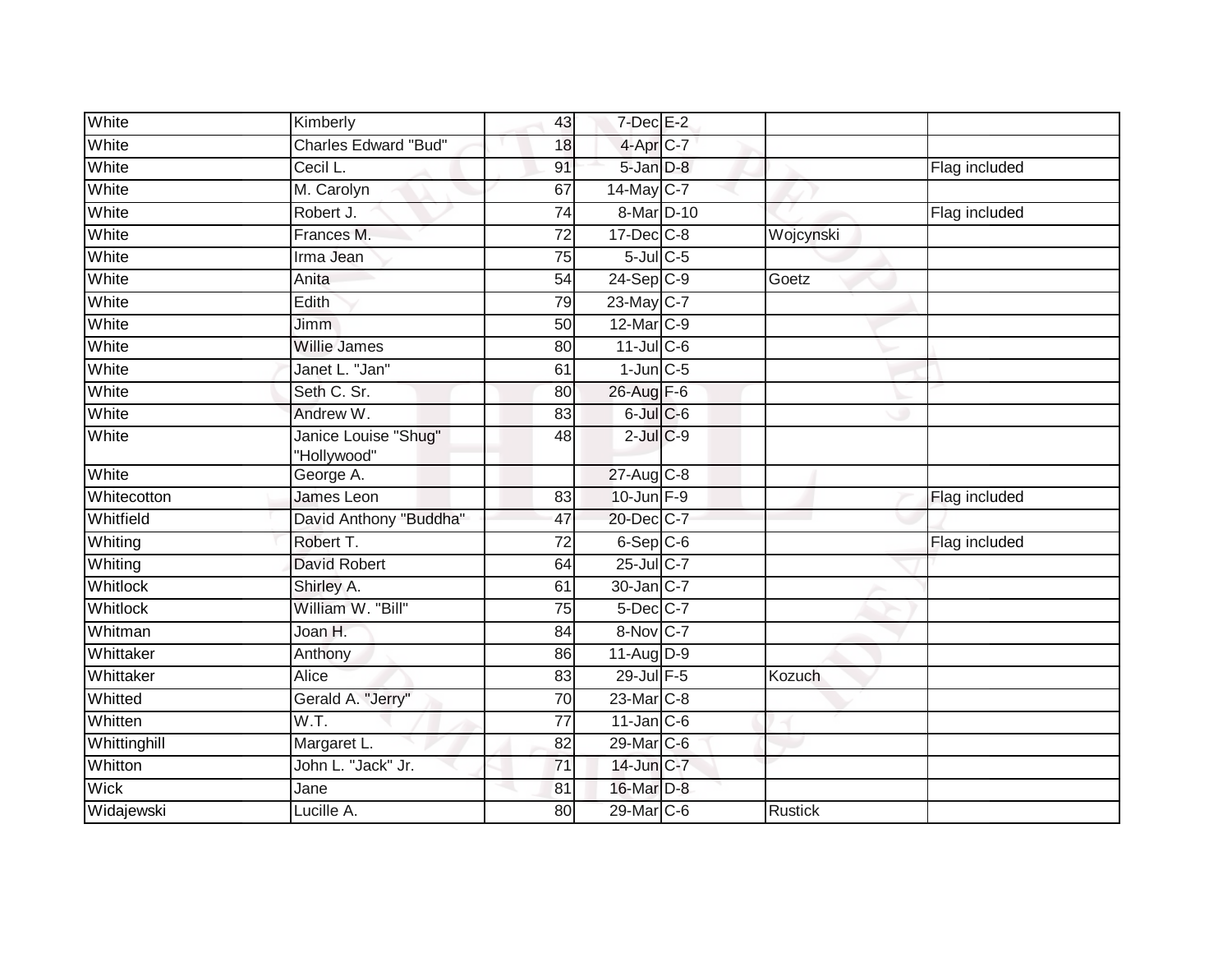| Widlowski       | Richard J. Sr. "Big Rich"      | 59              | $3-Apr$ $C-5$     |           | Flag included                            |
|-----------------|--------------------------------|-----------------|-------------------|-----------|------------------------------------------|
| Widup           | Paul K.                        | 56              | 11-Dec C-6        |           |                                          |
| Wiechert        | Ruth E.                        | 84              | $14$ -Feb $C-5$   |           |                                          |
| Wiedemann       | James R.                       | 45              | $25$ -Jun $C-8$   |           |                                          |
| Wiedenman       | L. Marguerite                  | $\overline{87}$ | $29$ -Jan F-6     |           |                                          |
| Wiegacz         | Julia                          | 74              | 9-May C-7         |           | Flag included                            |
| Wielgus         | Timothy A.                     | 21              | 20-Jul D-7        |           |                                          |
| Wienchus        | Rose Ellen                     | 84              | 24-Oct C-7        | Mamich    |                                          |
| Wiening         | Ervin L.                       | 74              | 8-May C-5         |           | Flag included                            |
| Wierbicky       | June                           |                 | $29$ -Feb $C$ -6  |           |                                          |
| Wiergacz        | Julia                          | $\overline{74}$ | $10$ -May C-7     |           |                                          |
| Wierzbicki      | Janina                         | 78              | 30-Apr C-9        |           |                                          |
| Wiggins         | Donald James                   | 48              | $21$ -Jun $C-6$   |           |                                          |
| Wilber          | Gerald C.                      | 58              | 9-Aug C-6         |           |                                          |
| Wilburn         | Toriano A. "Tat-2"             | $\overline{21}$ | 12-Nov C-9        |           |                                          |
| Wild            | Helen A.                       | 87              | $15$ -Jan $F-6$   |           |                                          |
| Wiley           | Robert L.                      | 66              | 16-Jun C-6        |           |                                          |
| Wilfinger       | William J.                     | 84              | $12-Aug$ F-6      |           |                                          |
| Wilgus          | Donetta                        | 72              | 16-Dec E-6        |           |                                          |
| Wilhelm         | Arline C.                      | 83              | $2$ -Feb $D-9$    | Krug      |                                          |
| Wilk            | Leon                           | 78              | 6-Jul C-6         |           | Flag included                            |
| Wilkening       | Lola L.                        |                 | 7-Oct F-7         |           | Fulll name Lola L.<br>Williams/Wilkening |
| Wilkerson       | Cecil W.                       | 82              | $15$ -Nov $ C-6 $ |           |                                          |
| <b>Wilkins</b>  | Christopher Antonio<br>Jeffrey | 2 months        | 30-Jul C-7        |           |                                          |
| Willadsen       | Christian                      | 89              | 17-May C-7        |           |                                          |
| Wille           | Clara L.                       | 83              | $1$ -Jan $C$ -6   | Batterman |                                          |
| Willhoit        | Karen S.                       | 56              | $12-Sep$ C-7      |           |                                          |
| Williams        | Stephanie H."Stella"           | 88              | $21$ -Feb $C$ -6  | Zmuda     |                                          |
| <b>Williams</b> | Kay                            | 83              | $16$ -Feb $C$ -6  |           | Full name Kay<br>Seroczynski Williams    |
| <b>Williams</b> | Norma Jean                     | 67              | 31-Mar E-6        |           |                                          |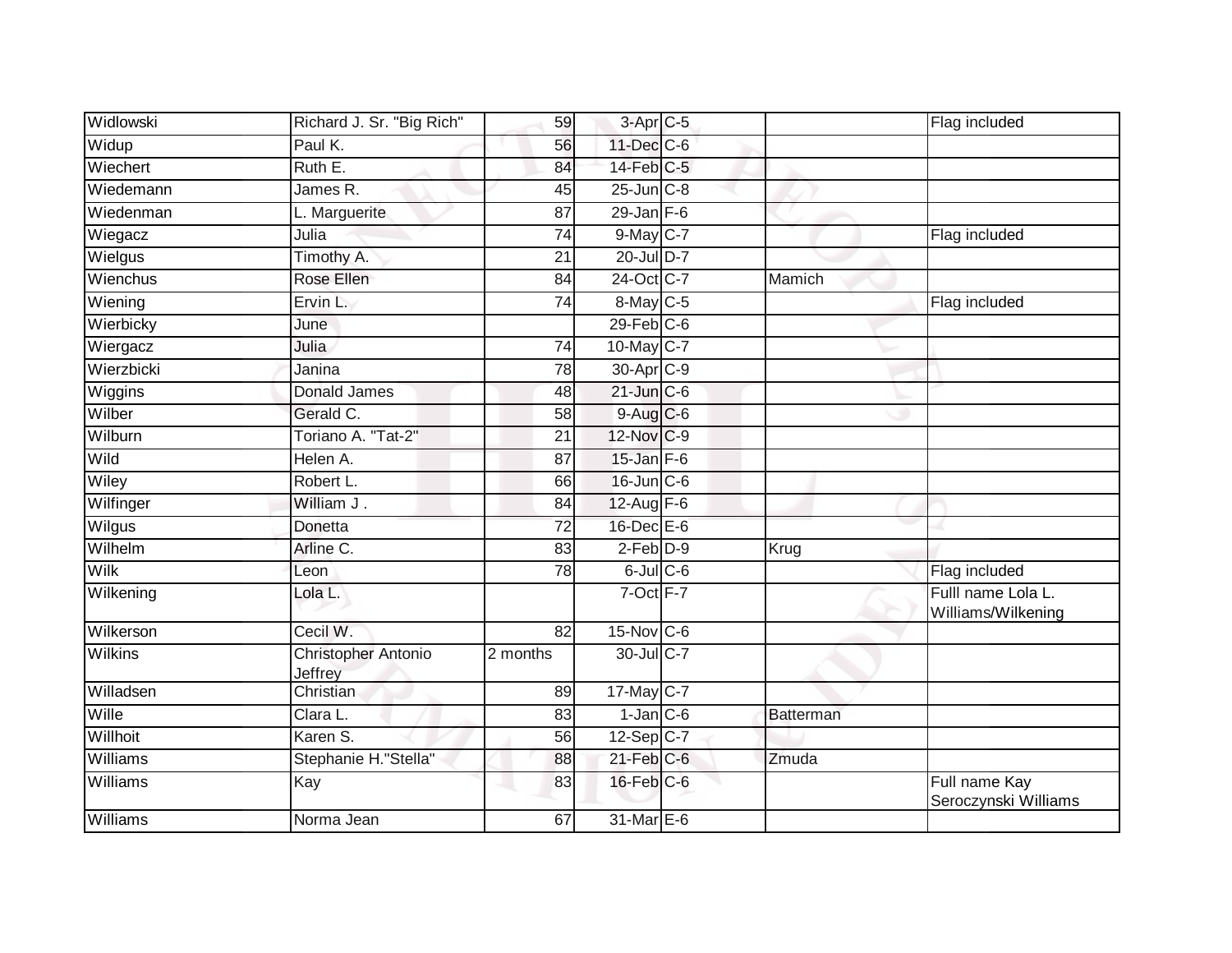| Williams           | (Alice) Elaine                  | 85              | 24-Jul C-5             |              |                                                   |
|--------------------|---------------------------------|-----------------|------------------------|--------------|---------------------------------------------------|
| Williams           | $S.T.$ Sr.                      | 74              | $7$ -Dec $E-2$         |              |                                                   |
| <b>Williams</b>    | Howard                          | 92              | 14-Dec D-6             |              |                                                   |
| Williams           | Margery                         | 67              | 6-Apr <sub>C-6</sub>   | Sullivan     | Full Name Margery<br><b>McMahon Williams</b>      |
| Williams           | <b>Ersie Lee</b>                | $\overline{77}$ | 12-Oct C-7             | $\checkmark$ |                                                   |
| Williams           | Lee Andrew Wayne                | 77              | 12-Oct C-7             |              |                                                   |
| Williams           | Barbara Hope "Ms Hope"          | 58              | 5-Oct D-7              |              |                                                   |
| Williams           | Maybelle                        |                 | $21-Sep$ D-7           |              |                                                   |
| <b>Williams</b>    | Darnell                         | 57              | $22$ -Feb $C-4$        |              |                                                   |
| Williams           | <b>Terrance Catrell "Trell"</b> | 23              | 26-Oct C-7             |              |                                                   |
| Williams           | Preston Jr.                     | 55              | $28 - Sep$ C-6         |              |                                                   |
| Williams           | Richard                         | 66              | 22-Oct C-9             |              |                                                   |
| Williams           | George Dale                     | 50              | 22-Mar D-9             |              | Flag included                                     |
| Williams           | Barbara S.                      |                 | $7$ -Dec $E-2$         | Carroll      |                                                   |
| Williams           | Nancy                           | 59              | 7-Dec E-2              |              |                                                   |
| <b>Williams</b>    | Ira                             | 84              | 17-Oct C-5             |              |                                                   |
| Williams           | Lankford J.                     | 76              | 17-Jun F-7             |              |                                                   |
| Williams           | Delbert L. "Del"                | 81              | 19-Feb F-6             |              | Flag included                                     |
| <b>Williams</b>    | Dale E.                         | 77              | $26$ -May C-6          |              | Flag included                                     |
| Williams           | Myrtle M.                       |                 | 22-Oct C-9             |              |                                                   |
| Williams           | Peggy                           | 47              | $10$ -Feb $D-7$        |              |                                                   |
| <b>Williams</b>    | Kenneth J.                      | 63              | 19-Aug F-7             |              | Flag included                                     |
| Williams           | Martha Ruth                     | 76              | $16$ -Jan $C-9$        |              |                                                   |
| Williams           | Joseph                          | 77              | $2-AprC-8$             |              |                                                   |
| Williams           | Kenneth R.                      | 82              | $4-Apr$ <sub>C-7</sub> |              |                                                   |
| Williams/Wilkening | Lola L.                         |                 | 7-Oct F-7              |              |                                                   |
| Williamson         | Lenora L.                       | 69              | $1-Feb$ <sub>C-7</sub> |              |                                                   |
| Williamson         | Ruth                            | 70              | $20$ -Jan $D-9$        | Kirkpatrick  | Picture included                                  |
| Willis             | Claudia Madge                   | 69              | 17-Jul C-4             |              |                                                   |
| <b>Willis</b>      | Annetta C.                      | 90              | 8-Oct C-7              |              | Full name Annetta C.<br>Hillard (Vaughn) (Willis) |
| Willis             | Ronald E.                       | 47              | $21$ -Jun $C-6$        |              |                                                   |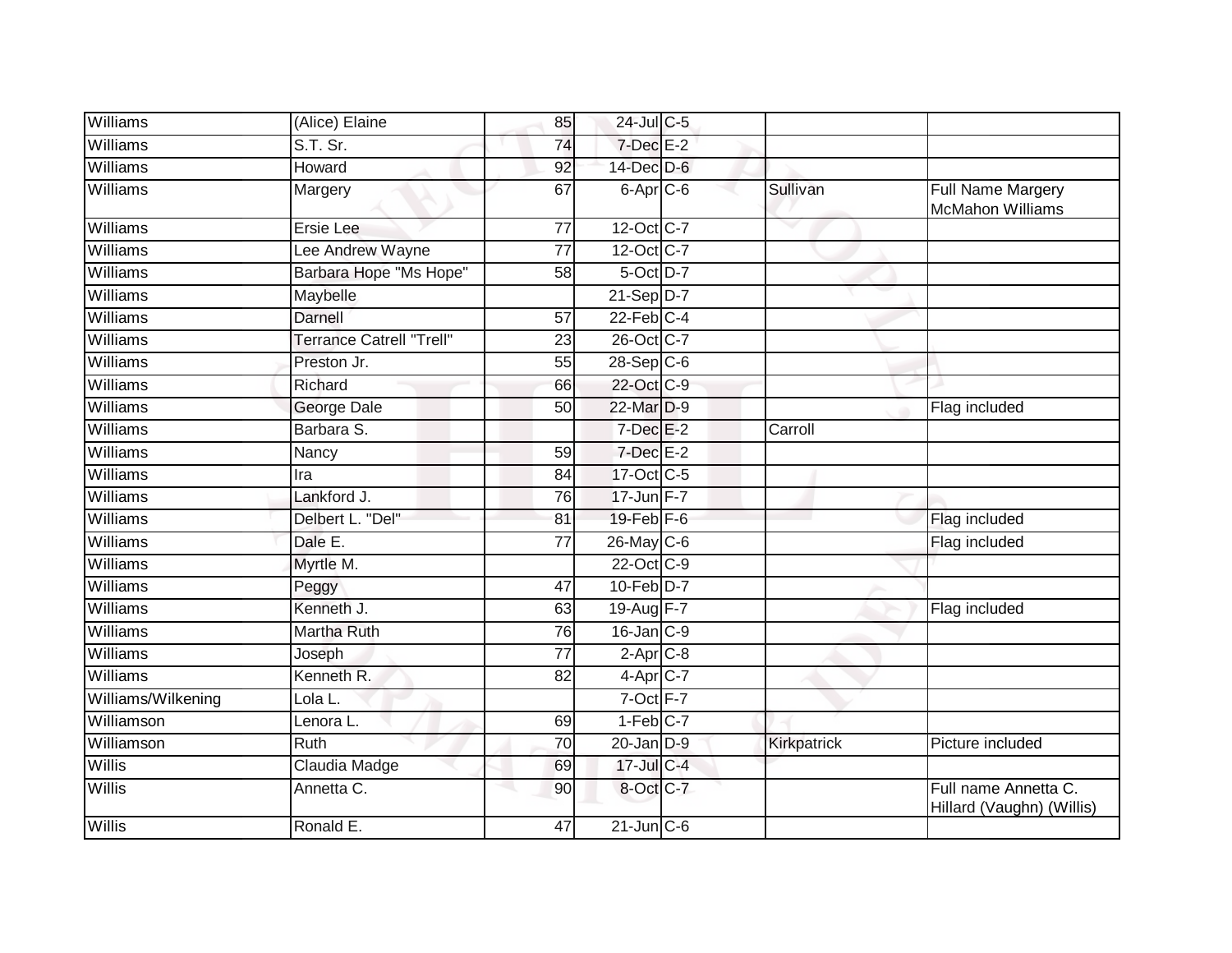| Wilson     | Howard H. "Butch" "Willie<br>John" | 56              | $27-Sep$ <sub>C-6</sub>   |               |                                              |
|------------|------------------------------------|-----------------|---------------------------|---------------|----------------------------------------------|
| Wilson     | Lorraine                           | 76              | 29-Oct C-10               |               |                                              |
| Wilson     | Russell O.                         | $\overline{76}$ | $24$ -Jul C-5             |               |                                              |
| Wilson     | Patricia "Patti"                   | 45              | $22$ -Feb $C-4$           |               |                                              |
| Wilson     | Marvin                             | 66              | $1-Aug$ $C-7$             |               |                                              |
| Wilson     | Charles E.                         | 68              | $3-Dec$ <sub>C-6</sub>    |               | Flag inlcuded                                |
| Wilson     | Frieda C                           | 80              | $22$ -Feb $C-4$           |               |                                              |
| Wilson     | Harley                             | 90              | 6-Mar <sub>C-5</sub>      |               |                                              |
| Wilson     | Helen H.                           | 47              | 20-Oct E-2                | <b>Barker</b> |                                              |
| Wilson     | Pauline                            | 86              | 6-Apr <sub>C-6</sub>      |               |                                              |
| Wimberly   | <b>Barbara</b>                     | 74              | $23$ -Aug C-6             | Gogal         |                                              |
| Wimberly   | Harry A.                           | 69              | $18$ -Feb $D-8$           |               |                                              |
| Wimmer     | <b>Carmen Rose</b>                 |                 | 28-May C-8                |               |                                              |
| Winders    | O. Eugene "Gene"                   | 84              | 29-May C-4                |               | Flag included                                |
| Windmiller | Jackie                             | 73              | 25-Aug D-7                |               |                                              |
| Wineland   | Karen A. "Casey"                   | 63              | 14-Nov C-6                |               |                                              |
| Winfield   | Dolores (Ellen)                    | 68              | 22-Jun D-7                |               |                                              |
| Winge      | Merry                              | 51              | 25-Mar F-7                |               |                                              |
| Winkleman  | <b>SuAnn</b>                       | 39              | $19-Nov$ <sub>C-8</sub>   |               |                                              |
| Winkler    | Harold A.                          | $\overline{56}$ | $7 - Jan$ $D-7$           |               |                                              |
| Winter     | Gladys M.                          | 69              | $12$ -Jan $D-9$           | Miller        |                                              |
| Winters    | Slyvia B.                          |                 | $16$ -Jul $C-8$           |               | Full name Slyvia B.<br><b>Winters Rovick</b> |
| Winters    | Greg                               |                 | $17 - \overline{May}$ C-7 |               |                                              |
| Wirtz      | John C.                            | 65              | 17-May C-7                |               | Flag included                                |
| Wirtz      | Mary A.                            |                 | $20 - Sep$ C-6            | Zignate       |                                              |
| Wirtz      | Christopher C.                     | 29              | 12-Aug F-6                |               |                                              |
| Wise       | Hester M.                          | 95              | 22-Apr F-6                |               |                                              |
| Wiseman    | Margaret M.                        | 75              | 19-Sep C-7                |               |                                              |
| Wismer     | Patricia E.                        | 58              | 14-Sep D-7                |               |                                              |
| Wisniewski | Dorothy A.                         | 82              | 29-Apr F-6                | Malatin       |                                              |
| Wisotsky   | Albert F.                          | 83              | 10-Jul C-4                |               |                                              |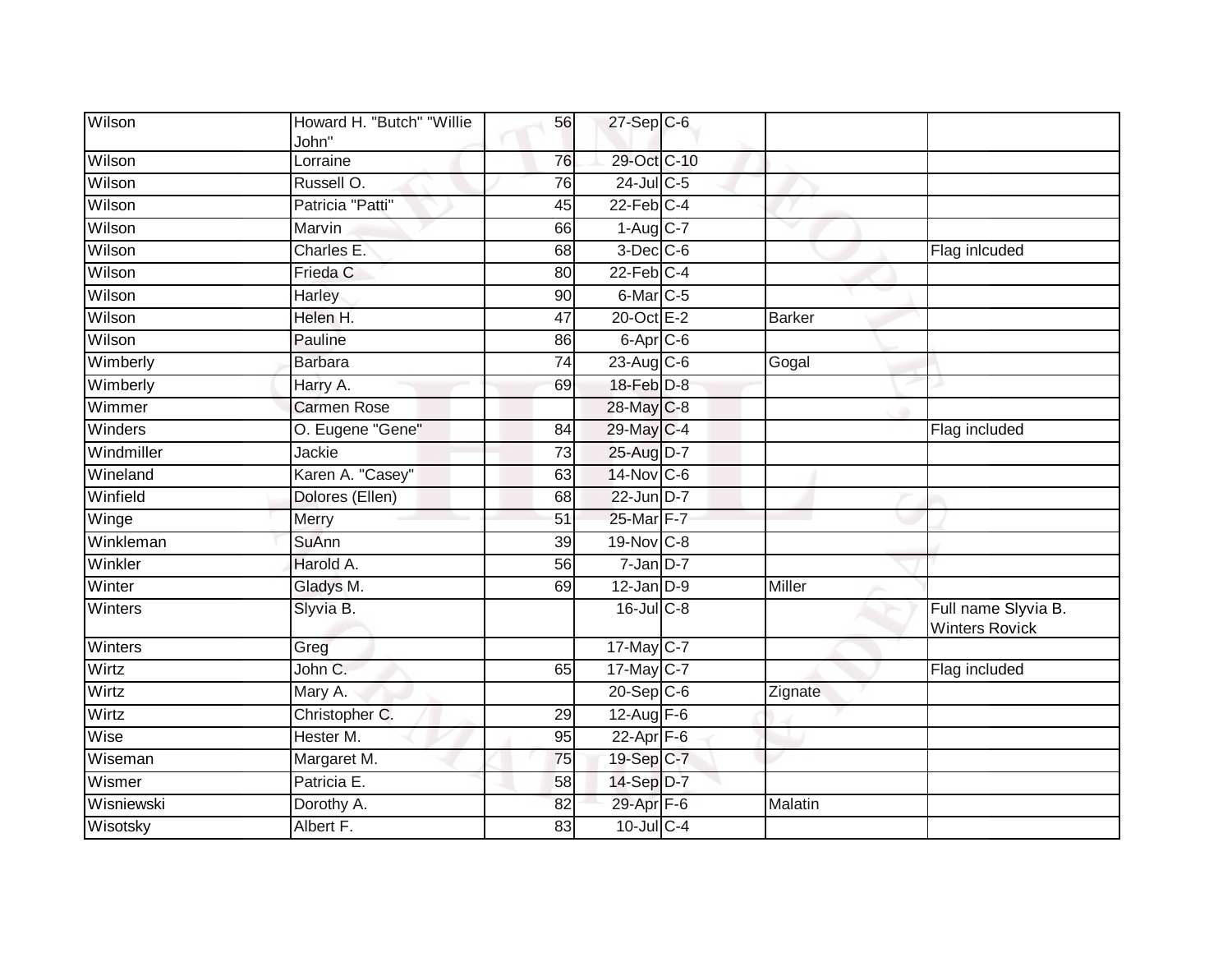| Witcher        | Norma Frances          | 76            | $7 - Aug$ $C - 6$       |           |                                            |
|----------------|------------------------|---------------|-------------------------|-----------|--------------------------------------------|
| Wittlinger     | Kimberly Ann           | 36            | 22-Oct C-9              |           |                                            |
| Wittmer        | Edward J. Jr.          | 76            | 8-Aug C-6               |           |                                            |
| Wognum         | Constance V.           | 79            | $28$ -Dec $C$ -6        |           | Full name Constance V.<br>Santner Wognum   |
| Woitowiak      | Mary                   | 88            | $24$ -Feb $D-8$         | Czlonka   |                                            |
| Wojciechowski  | Stella B.              | 84            | 8-Jun D-7               | Skoczylas |                                            |
| Wojciechowski  | Edward                 | 78            | $4$ -May $D$ -6         |           |                                            |
| Wojcik         | Casimir                | 85            | 24-Apr C-5              |           |                                            |
| Wojtena Elbaor | <b>Gail Patrice</b>    | 48            | 31-Oct C-5              |           |                                            |
| Wolanin        | Edith                  | 96            | 25-May C-7              |           |                                            |
| Woldhuis       | Grace Mae              | 74            | $3-Feb$ D-7             | Meuzelaar |                                            |
| Wolfe          | Walter E. "Nuge"       | 81            | 12-Jul C-6              |           |                                            |
| Wolfe          | Stephen J.             |               | 12-Apr C-6              |           |                                            |
| Wollenberg     | <b>Winette Lulu</b>    |               | 30-Jul C-7              |           |                                            |
| Wollin         | Eunice M.              | 85            | 3-Apr C-5               |           |                                            |
| Woloszyn       | Luellen M.             | 59            | 8-Oct C-8               |           |                                            |
| Wolski         | Dorothy M.             | 78            | 23-Apr C-7              | Witucki   |                                            |
| Wolski         | Adele E.               | 81            | $25-Sep$ <sub>C-6</sub> |           |                                            |
| Wonsowicz      | Walter                 | 88            | $2$ -Jul $C$ -9         |           |                                            |
| Wood           | Harry D.d              | 74            | 27-Aug C-8              |           |                                            |
| Wood           | Freeman DeForest "Bud" | 62            | 26-Sep C-7              |           |                                            |
| Woodard        | <b>Syndey Renee</b>    | <b>Infant</b> | 10-Oct C-6              |           |                                            |
| Woodburn       | Frances                | 80            | 20-May F-7              |           |                                            |
| Woodruff       | Marlene E.             |               | $27$ -May $F-8$         | Omda      | Fulll name Marlene E.<br>Francis Woodruff  |
| Woods          | Ray                    | 83            | 29-Mar C-6              |           | Flag included                              |
| Wories         | Peter John Sr.         | 74            | 18-Nov F-8              |           |                                            |
| Workman        | Palmer R.              | 62            | $24$ -May C-7           |           |                                            |
| Workman        | Charlotte L.           | 79            | 23-Sep F-6              |           |                                            |
| Worshol        | Stanley J. "Slim"      | 82            | 22-Apr <sub>F-6</sub>   |           |                                            |
| Worstell       | Anita                  | 90            | $1-Feb$ C-7             |           | <b>Full name Anita Sievers</b><br>Worstell |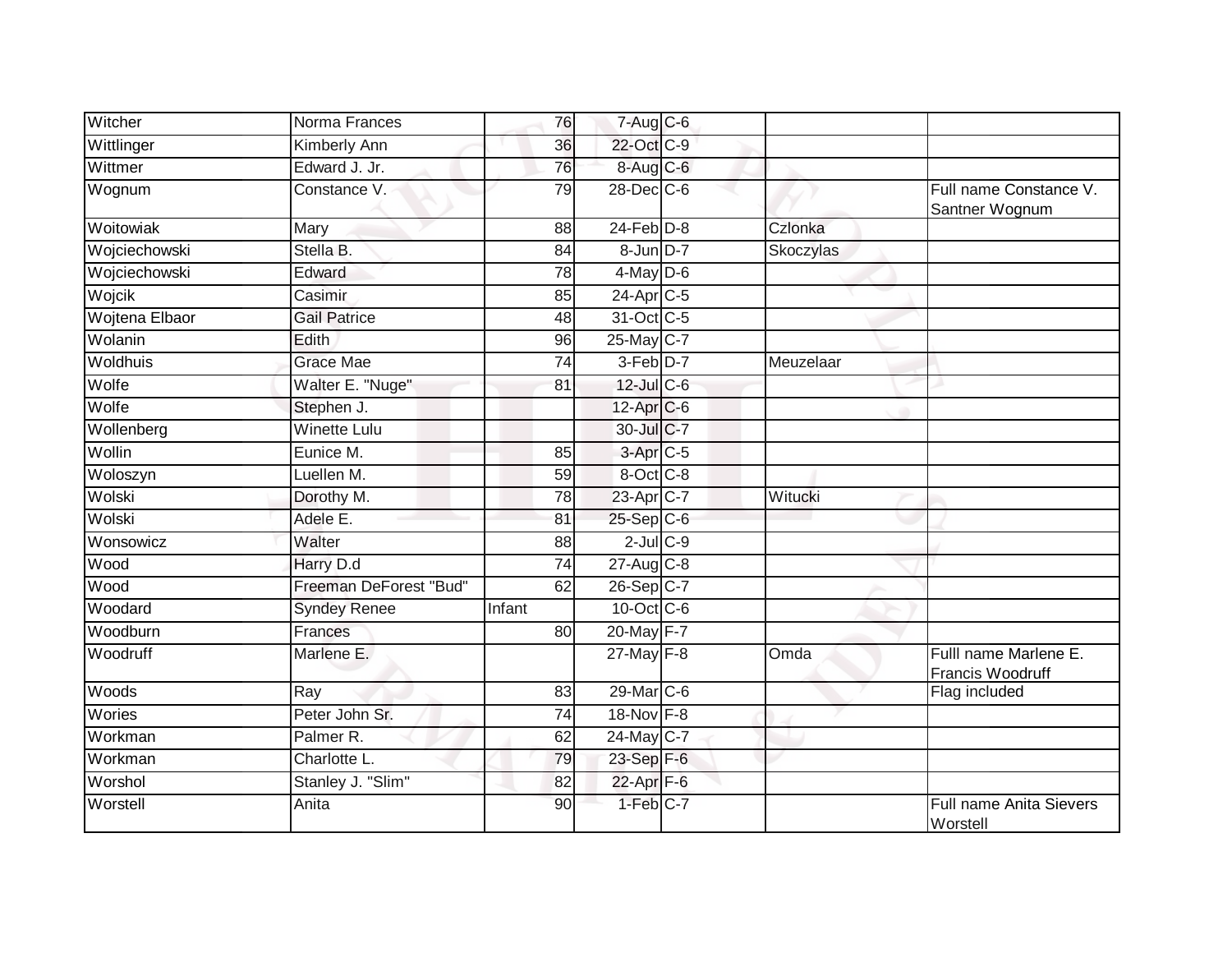| Woudema       | Sabrina Nicole                    |                 | 14-Nov C-6             |        |                                               |
|---------------|-----------------------------------|-----------------|------------------------|--------|-----------------------------------------------|
| Wozniak       | Leo                               | 81              | 24-Jun E-7             |        | Flag included                                 |
| Wozniak       | Maryann                           | 80              | $14$ -Jul $C-7$        | Fary   |                                               |
| Wozniak       | Stanley S.                        | 82              | $2-Aug$ <sub>C-7</sub> |        |                                               |
| Wozniak       | Henry                             | 81              | 27-Jun C-7             |        | Flag included                                 |
| Wozniak       | <b>Estelle Dorothy</b>            | 85              | $12$ -Jul C-6          | Sloma  |                                               |
| Wozniak       | Estel                             | 86              | $10$ -Jul C-4          |        |                                               |
| Woznicki      | Peter P.                          | 76              | $6$ -Aug $C$ -9        |        | Flag included                                 |
| Wozniczka     | Helen M.                          | 83              | 30-Sep F-8             | Ciesko |                                               |
| Wright        | Bruce D.                          | 66              | $12$ -Jan $D-9$        |        |                                               |
| Wright        | Douglas D.                        | 86              | 11-Oct C-5             |        |                                               |
| Wright        | Carl "Big un"                     | 43              | 13-Jun C-7             |        |                                               |
| Wright        | Addie Mae "Sister"                | 71              | 8-Mar D-10             |        |                                               |
| Wright        | Helen L.                          | 81              | 25-Jun C-8             |        |                                               |
| Wright        | Lorraine                          | 86              | $8$ -Jul $F-7$         |        |                                               |
| Wright        | Gillian Isabella                  | 90              | 17-Jul C-4             |        |                                               |
| Wright        | Henderson "Say No More"           | 73              | 20-Mar C-4             |        |                                               |
| Wright        | Lucille B.                        | 80              | 10-May C-7             |        | Full name Lucille B.<br><b>Wright Starkey</b> |
| Wright        | Janie G. "Gerri"                  | 51              | 25-Apr <sub>C-7</sub>  |        |                                               |
| Wright        | Myrtle C.                         | $\overline{97}$ | 17-Aug D-9             |        |                                               |
| Wrobel        | Leonard C. "Sparrow" &<br>"Curly" | 67              | $6$ -May $F-10$        |        |                                               |
| Wuchner       | <b>Thomas</b>                     | 59              | 17-Dec C-8             |        |                                               |
| Wuenn         | <b>Robert Earl</b>                | $\overline{56}$ | $11$ -Jun $C-9$        |        |                                               |
| <b>Wukits</b> | Harriet                           | 88              | $22$ -Nov C-6          | Bakun  |                                               |
| Wyatt         | <b>Veltas Monroe</b>              | 77              | $11$ -Jun $C-9$        |        |                                               |
| Wysocki       | Joseph C.                         | 79              | $21$ -Mar $C-8$        |        |                                               |
| Wysocki       | Robert H.                         | 53              | 25-Aug D-7             |        |                                               |
| Wyszynski     | Walter                            | 85              | 18-Oct C-6             |        |                                               |
| Yadron        | James Paul                        | 36              | 19-Sep C-7             |        |                                               |
| Yaskulski     | Dorothy Lee                       | 79              | $1-DecE-7$             |        | Picture included                              |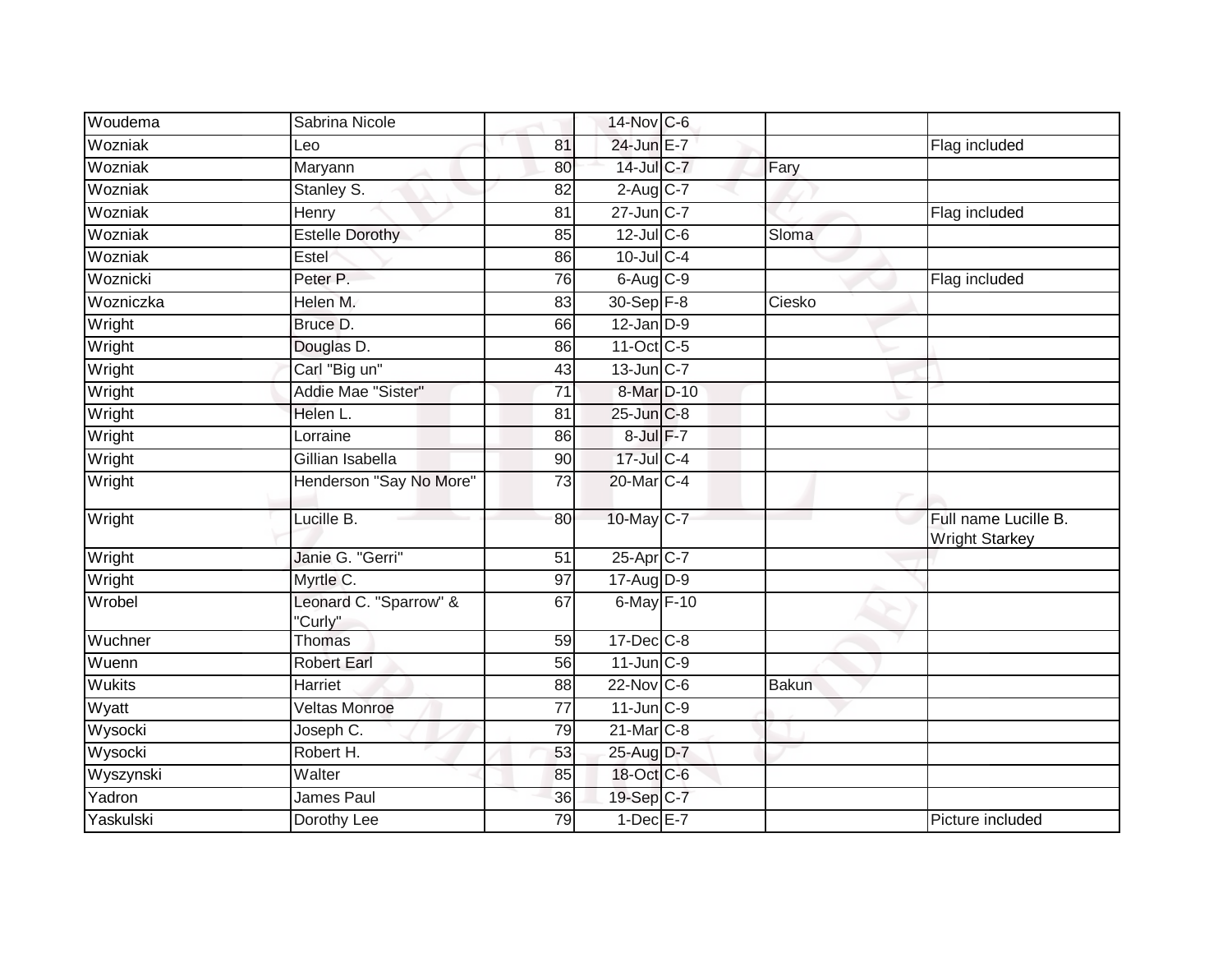| Yates       | Donald R.               | 67              | $11$ -Jun $C-9$        |          |               |
|-------------|-------------------------|-----------------|------------------------|----------|---------------|
| Yatsko      | Michael                 | 84              | 6-Nov C-5              |          |               |
| Yeager      | Dennis                  | 67              | 29-Oct C-10            |          | Flag included |
| Yeisley     | Lillian E.              | 89              | 3-Mar <sub>D-8</sub>   |          |               |
| Yerby       | Mark W.                 | $\overline{45}$ | 20-Jun C-7             |          |               |
| Yercine     | John A.                 | 50              | 28-Dec C-6             |          |               |
| Yocius      | Sophie                  | 80              | $10$ -Apr $C$ -5       |          |               |
| Yonke       | Helen M.                | 92              | 27-Jun C-7             |          |               |
| Yonker      | Dorothy E.              | 76              | 24-Oct C-7             | Walker   |               |
| Yonkman     | Nicholas W.             | 80              | 20-Dec C-7             |          | Flag included |
| Yorek       | Gerald P.               | 67              | 24-Nov D-7             |          | Flag included |
| York        | Paul Sr. Rev.           | 83              | $4-Nov$ F-6            |          | Flag included |
| York        | <b>Ronald Scott</b>     | 51              | $16$ -Jan $C-9$        |          |               |
| Young       | Michael A.              | 47              | 23-May C-7             |          |               |
| Young       | Mary L.                 | 84              | 10-Nov D-6             |          |               |
| Young       | Robert E.               | 70              | 14-Apr <sub>C-6</sub>  |          |               |
| Youngblood  | Ethel V.                | 88              | $3-Sep$ C-7            |          |               |
| Younghale   | <b>Catherine Marion</b> | 77              | 16-Mar D-8             | Lulich   |               |
| Younghans   | Dorothy Louise "Dottie" | $\overline{75}$ | $23-Sep$ F-6           |          |               |
| Youngman    | Donald J.               |                 | 23-Mar C-8             |          |               |
| Young-Meyer | Margie Lee              |                 | 31-Jul C-6             | Hayes    |               |
| Yovanovich  | Martha Ann              | 87              | 27-Nov C-4             |          |               |
| Yovanovich  | Albert W.               | 80              | 8-Nov C-7              |          |               |
| $Y$ udis    | Lawrence M.             | 47              | $15$ -Jun $D-8$        |          |               |
| Yudt        | Olga                    | 85              | 28-Mar <sub>IC-6</sub> | Vernigor |               |
| Zaberdac    | Michael                 | 81              | 19-Sep C-7             |          |               |
| Zaborowski  | Raymond S.              | 66              | 24-May C-7             |          | Flag included |
| Zack        | <b>Steve</b>            | 76              | $12$ -Jan $D-9$        |          | Flag included |
| Zack        | Thomas R.               | 63              | 6-Jun C-7              |          |               |
| Zaczkiewicz | Ben F.                  | 84              | 16-Feb D-9             |          | Flag included |
| Zaczkiewicz | Ben S.                  | 84              | 14-Feb C-5             |          | Flag included |
| Zagar       | Joseph T.               | $\overline{39}$ | 6-May F-10             |          |               |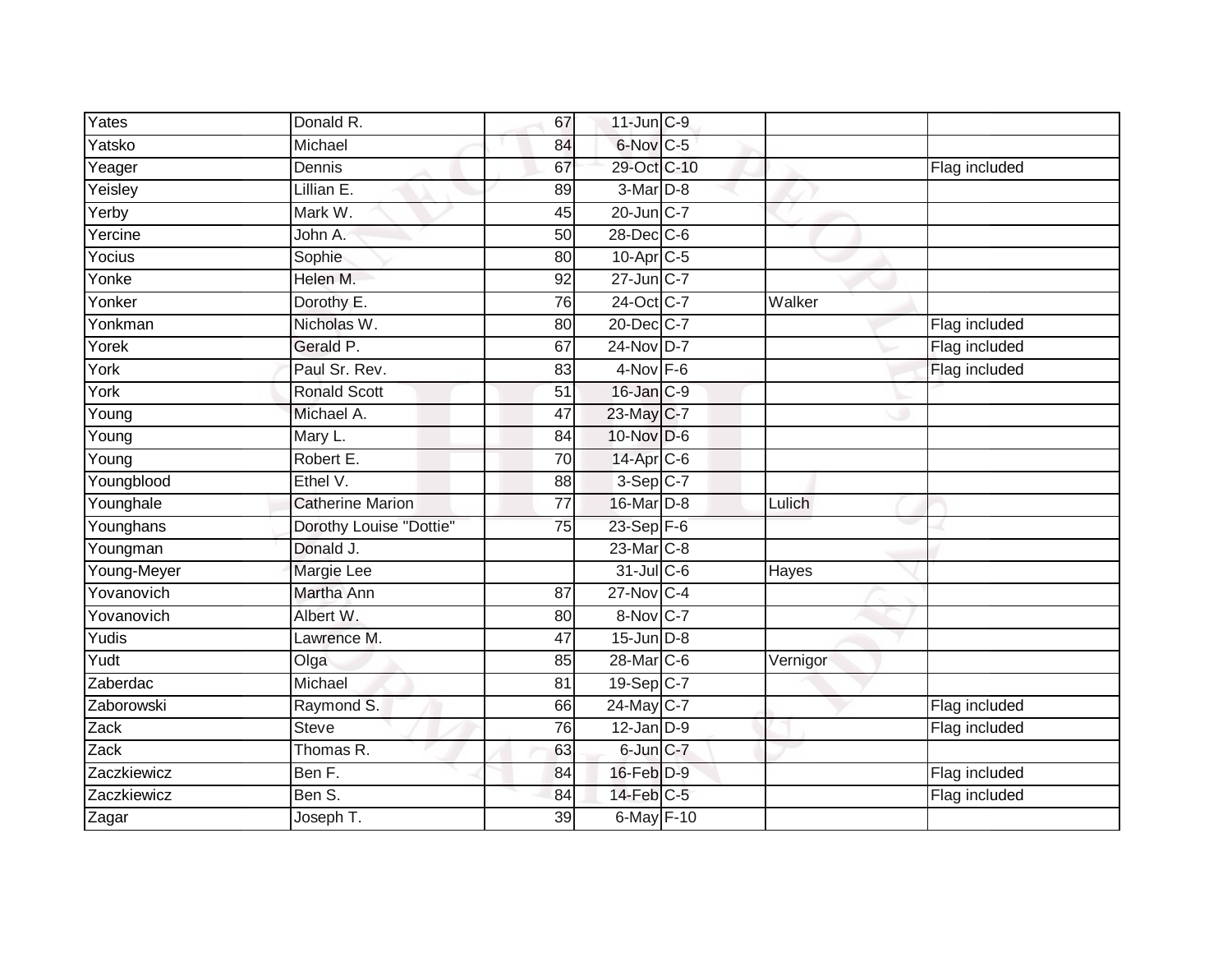| Zagorac             | Ruza               | 87              | $12$ -Jan $D-9$         |                |                                       |
|---------------------|--------------------|-----------------|-------------------------|----------------|---------------------------------------|
| Zagorski            | Theresa M. "Maga"  | 96              | $1-Apr$ $F-9$           | Shultz         |                                       |
| Zagrocki            | Chester L. "Ziggy" | $\overline{77}$ | 16-Feb <sup>C-6</sup>   |                |                                       |
| Zahrn               | Edith T.           | 71              | $20$ -Apr $C$ -6        |                |                                       |
| Zaiko               | Julia T. "Mama Z"  | $\overline{77}$ | $28$ -Jun $C$ -6        | Polomcak       |                                       |
| $\overline{Zajack}$ | Mildred B.         | 81              | $3$ -Jan $C$ -5         |                |                                       |
| Zak                 | Leonard Joseph     | 90              | $9$ -Feb $C$ -7         |                |                                       |
| $\overline{Zak}$    | John J. "Jake"     | 69              | $21$ -Feb $C$ -6        |                |                                       |
| Zakutansky          | Geraldine K.       | 58              | 24-Nov D-7              | Mayer          | "A.K.A. Buggles the<br>Clown"         |
| Zakutansky          | Betty M.           | 79              | $31$ -Jul C-6           |                |                                       |
| Zalewski            | Victoria           | 90              | 18-Apr C-7              | Harubin        |                                       |
| Zander              | David Allen        | 63              | 27-Dec C-7              |                | a/k/a D.Allen Zander Flag<br>included |
| Zandstra            | Della W.           | 92              | 23-Feb D-9              |                |                                       |
| Zandstra            | Hilda              | 81              | 4-Mar F-7               | <b>Rutgers</b> |                                       |
| Zaparucha           | Stephen L. "Steve" | 84              | 25-Apr C-7              |                |                                       |
| Zarkovic            | Zivadin            |                 | 27-Jul D-7              |                |                                       |
| Zarnik              | Margaret           | 82              | 31-Jan C-6              |                |                                       |
| Zavesky             | Ronald W.          | 65              | $27-Sep$ <sub>C-6</sub> |                | Flag included                         |
| Zawadzki            | Camillann          | 78              | $25$ -Jan $C$ -6        |                |                                       |
| Zawistowski         | Eugene             | 67              | $21$ -Aug C-4           |                | Flag included                         |
| Zdybiowski          | Thaddeus L.        | 95              | $25$ -Jan $ C$ -6       |                |                                       |
| Zebell              | Helen              | $\overline{70}$ | 26-Mar C-10             |                |                                       |
| Zeha                | Anna               | 81              | $14$ -Feb $C-5$         |                |                                       |
| Zelanak             | George Jr.         | 80              | 12-Mar C-9              |                |                                       |
| Zelia               | Viola M.           | 85              | 3-Oct C-7               | Massa          |                                       |
| Zemaitis            | Estelle M.         | 84              | $9$ -Jul $C$ -9         |                |                                       |
| Zemelko             | Peter Michael      | 47              | 23-Apr C-7              |                | Flag included                         |
| Zemen               | Anne C.            | 76              | 24-May C-7              | Kranjac        |                                       |
| Zemen               | Mary               | 73              | 14-Mar C-7              |                |                                       |
| Zenci               | <b>Robert Lee</b>  | 54              | 12-Jan D-9              |                |                                       |
| Zendejas            | Luis R.            | 72              | $23$ -Jun $D-6$         |                |                                       |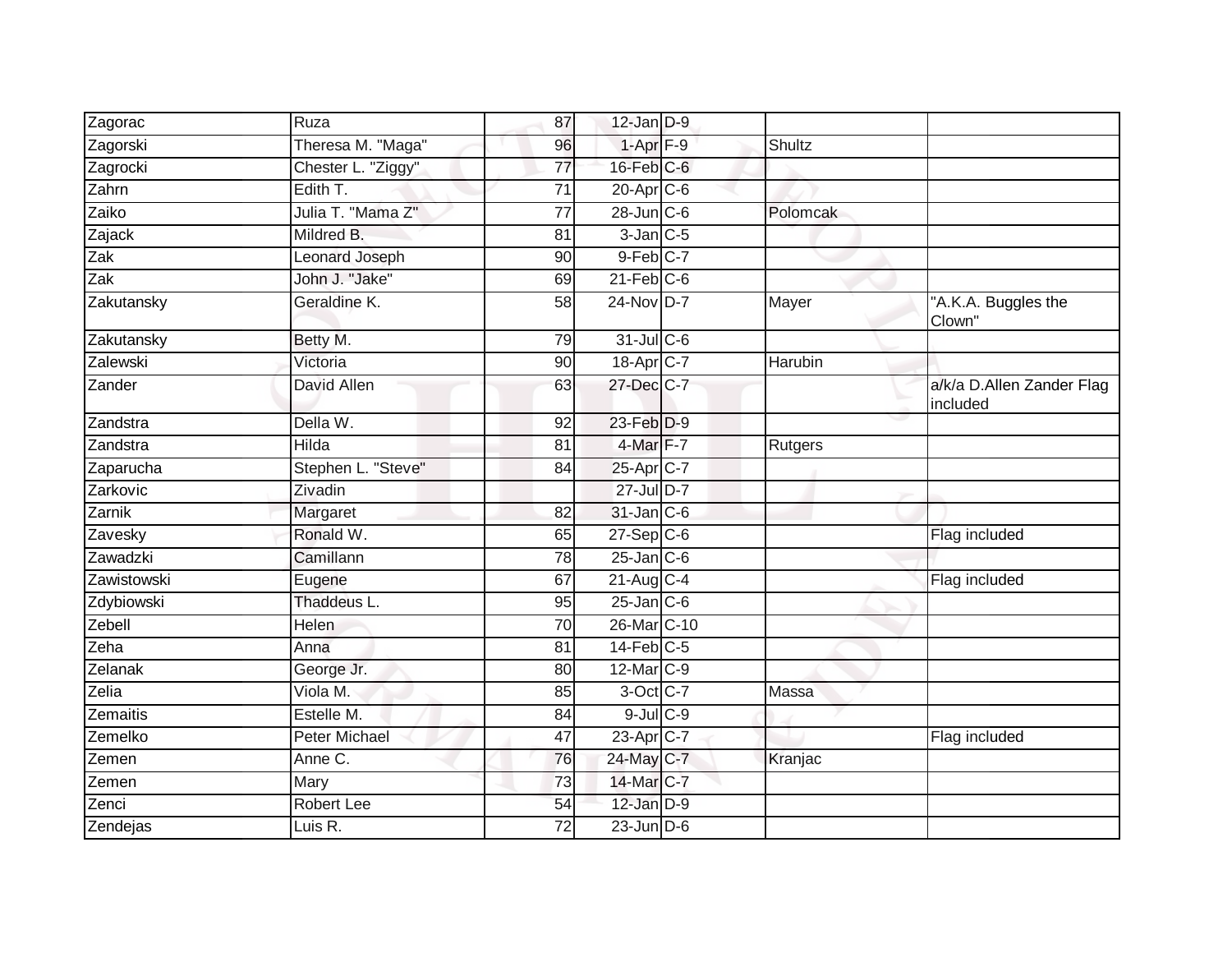| Zengler    | Norma I.              | 69              | 25-Nov F-4             |           |               |
|------------|-----------------------|-----------------|------------------------|-----------|---------------|
| Zerza      | Marie P.              | 76              | $11-Aug$ D-9           |           |               |
| Zgunda     | Gertrude              | $\overline{88}$ | 1-Mar D-12             | Berzinski |               |
| Ziants     | Mary Elizabeth        | 65              | 17-Mar D-12            | Cummings  |               |
| Ziemba     | Michael C.            | 86              | 22-Mar D-9             |           | Flag included |
| Ziemba     | Leo C.                | 78              | 19-Oct D-7             |           | Flag included |
| Zieminski  | Stanley V.            | 79              | $6$ -Jul $C$ -6        |           | Flag included |
| Zigterman  | Grace                 | 87              | $28$ -Jun $C$ -6       |           |               |
| Zilz       | Martha S.             | 83              | $1$ -Jan $C-8$         |           |               |
| Zimdahl    | Bernhard C.           | $\overline{88}$ | 3-Feb <sup>D-7</sup>   |           |               |
| Zimmerman  | Bernice A.            | 89              | $2-Nov$ D-7            | Madison   |               |
| Zimmerman  | Helen R.              | 93              | 22-Jan F-7             |           |               |
| Zimmerman  | Janeillia "Jill"      | 53              | 17-Jun F-7             |           |               |
| Zimmerman  | John H.               | $\overline{71}$ | 24-Dec C-8             |           |               |
| Zimmerman  | <b>Dorothy Stahl</b>  | 90              | 24-Jul C-5             |           |               |
| Zimmerman  | Ruth                  | 85              | $11-Feb$ D-9           |           |               |
| Zinn       | Rex L.                | $\overline{77}$ | $7$ -Dec $E-2$         |           |               |
| Zinn       | Ronald D.             | 58              | 16-Jun C-7             |           |               |
| Zinn       | Elizabeth G.          | $\overline{74}$ | 3-Aug D-9              |           |               |
| Zinna      | Cosimo                | $\overline{73}$ | 17-Aug D-9             |           |               |
| Zivanovich | <b>Helen Margaret</b> | 42              | 17-Oct C-5             |           |               |
| Zivcic     | Christine E.          | 83              | $11-Nov$ F-6           |           |               |
| Zivich     | <b>Thomas Joseph</b>  | 83              | 30-Aug C-6             |           | Flag included |
| Zivich     | Marie A.              | $\overline{74}$ | 24-May C-7             |           |               |
| Zivkovic   | Veljko "Bill"         | 92              | $19$ -Jan $D-9$        |           |               |
| Ziza       | Dan                   | $\overline{74}$ | 27-Dec C-7             |           |               |
| Zlatarich  | Sophia M.             | $\overline{82}$ | 20-Nov C-5             |           |               |
| Zmich      | Edward J.             | 78              | $7-Feb$ <sub>C-6</sub> |           |               |
| Zoladz     | Joseph P.             | 82              | 28-May C-9             |           |               |
| Zolper     | Richard J.            | 59              | $15$ -Jan F-6          |           |               |
| Zralka     | Albert J. "Leggs"     | 84              | $6$ -Jul $C$ -6        |           |               |
| Zrenchik   | Joseph P. "Doc"       | 80              | 28-May C-9             |           |               |